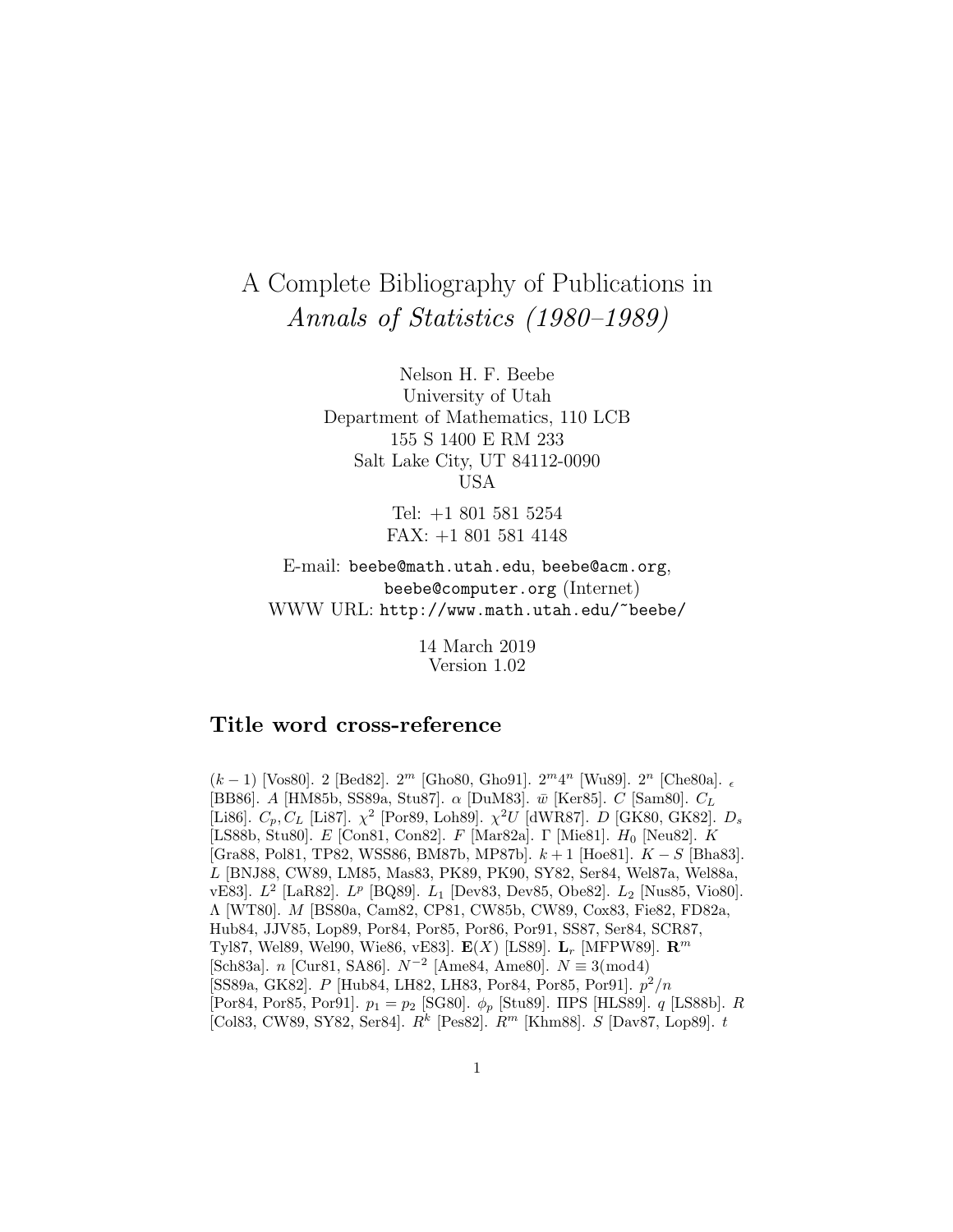[BS84, HS80, Mar85a, Rob76, Rob82a, Wij83].  $T^2$  [Kar81b, HS80]. U  $[Ahm80, BGvZ86, BH89, CJV80, CV81, DT89, NP87, Spr85, WT80]. U(0, \theta)$ [Nog88]. V [Akr86, Akr89, dWR87].  $\varepsilon$  [CW85b]. W [LSF86].  $X^1$  [LS89].

**-Admissibility** [BH89]. **-Alternating** [Bed82]. **-Comparisons** [BQ89]. **-Contaminated** [BB86]. **-Contamination** [CW85b]. **-Contiguity** [Neu82]. **-Cube** [Cur81, LS88b]. **-Densities** [Wij83]. **-Differentiable** [MFPW89]. **-Estimated** [Por86]. **-Estimates** [BS80a, Cam82, Dav87, Fie82, Mas83]. **-Estimation** [PK90, Wel90, PK89, SY82, SS87, SCR87, Wel89]. **-Estimator** [Tyl87]. **-Estimators** [Wel88a, CP81, Col83, CW85b, CW89, FD82a, Hub84, JJV85, Lop89, Por84, Wel87a, Wie86, vE83]. **-Mean** [Vos80]. **-Means** [Pol81]. **-Minimax** [Mie81]. **-NN** [BM87b]. **-Norm** [Obe82]. **-Normalized** [TP82]. **-Optimal** [Stu89, Con81, HM85b, LS88b, SS89a, Stu80, Stu87]. **-Optimality** [Con82]. **-Optimum** [GK80, GK82]. **-Order** [Ame80, Ame84]. **-Processes** [Wel90, NP87, Wel89]. **-Sample** [Gra88]. **-Statistic** [CV81]. **-Statistics**

[Akr89, MP87b, Ahm80, Akr86, BGvZ86, CJV80, DT89, LM85, Ser84, Spr85]. **-Sufficiency** [BNJ88]. **-Test** [BS84, HS80, Loh89, Kar81b]. **-Treatment** [WSS86]. **-Type** [Cox83]. **-Values** [LH82, LH83]. **-Wishart** [Sam80].

**Absolute** [Hor88, KR81a]. **Acceptable** [Cas87]. **Accounting** [HWB82]. **Accuracy** [Fin85, Gra83, LS83a, Sin81a]. **Accurate** [Sto81]. **Acknowledgement** [Tie88]. **Acknowledgment** [Ale89a, CLS86]. **Action** [Lia88, Wij85, Wij93]. **Adapting** [Car82]. **Adaptive** [Abr84, AdF80, BNR83, Bic82, BZ80, HW85, HM87b, HW89, Hud85, Hud86, Kre87, Lai87, Mul89, PK89, PK90, Ruk82, Sch85a, Wei87a, Wei87b]. **Addendum** [GM89, Neu88, Sil80, SV80b, Wal80]. **Additional** [Mam86]. **Additive** [Bre89, BHT89a, BHT89b, CGW89, Cox89, DS83, ES89, FL87, GG89, GK89, HS89a, KA89, Sto85, Sto86, Tit89]. **Additive-Probability** [FL87]. **Additivity** [LS80]. **Adequacy** [NJ85]. **Adjustment** [Hab84, Hab86]. **Adjustments** [RS87]. **Admissibility** [BBZ82, Bro80b, BCSC83, Bro88, BH89, CK85, CM89a, Gaf87, GS81a, Joh84, Koz82, LaM82, MS87a, Mar83a, MG81, MGSV89, Rie81a, Ruk86, Zam81]. **Admissible** [BF85a, Bru80, But81, Cli88, FKZ89, Hwa82b, Kub87, Man84, MGV85, Pie85a, RR81, SA86, Sto81, VM84]. **Admits** [BLR82]. **Advances** [Gre89]. **Affine** [BNB83a, Vil82]. **after** [Tak87]. **Against** [HIP85, HP88a, MFP85, NT88, Rie81b, RW81]. **Age** [FR85]. **Agreeing** [Wak81]. **Ahead** [CM87]. **Akaike** [Kni89a]. **Algebraic** [Mal83]. **Algorithm** [Boh82, DR82a, Lee83, Wu83]. **Algorithms** [RW80]. **Aligned** [Tar81]. **Allan** [BG82]. **Allocation** [HW89, Lai87]. **Almost** [Dev81a, Sen80, Tar81]. **Alternating** [Bed82]. **Alternative** [BS84, MFP85, NT88, Tie87, Tie88]. **Alternatives** [HIP85, Mar82b, MS83, MS92, Tyl83a]. **Amalgamation** [GM87a, GM89]. **Amemiya** [Dav84, Dav85b]. **Amount** [HM87a]. **Analogs** [Bro88]. **Analysis** [And87, AA88, ABJ83, BS86, Bai87, Ber86a, BB86, Bri87,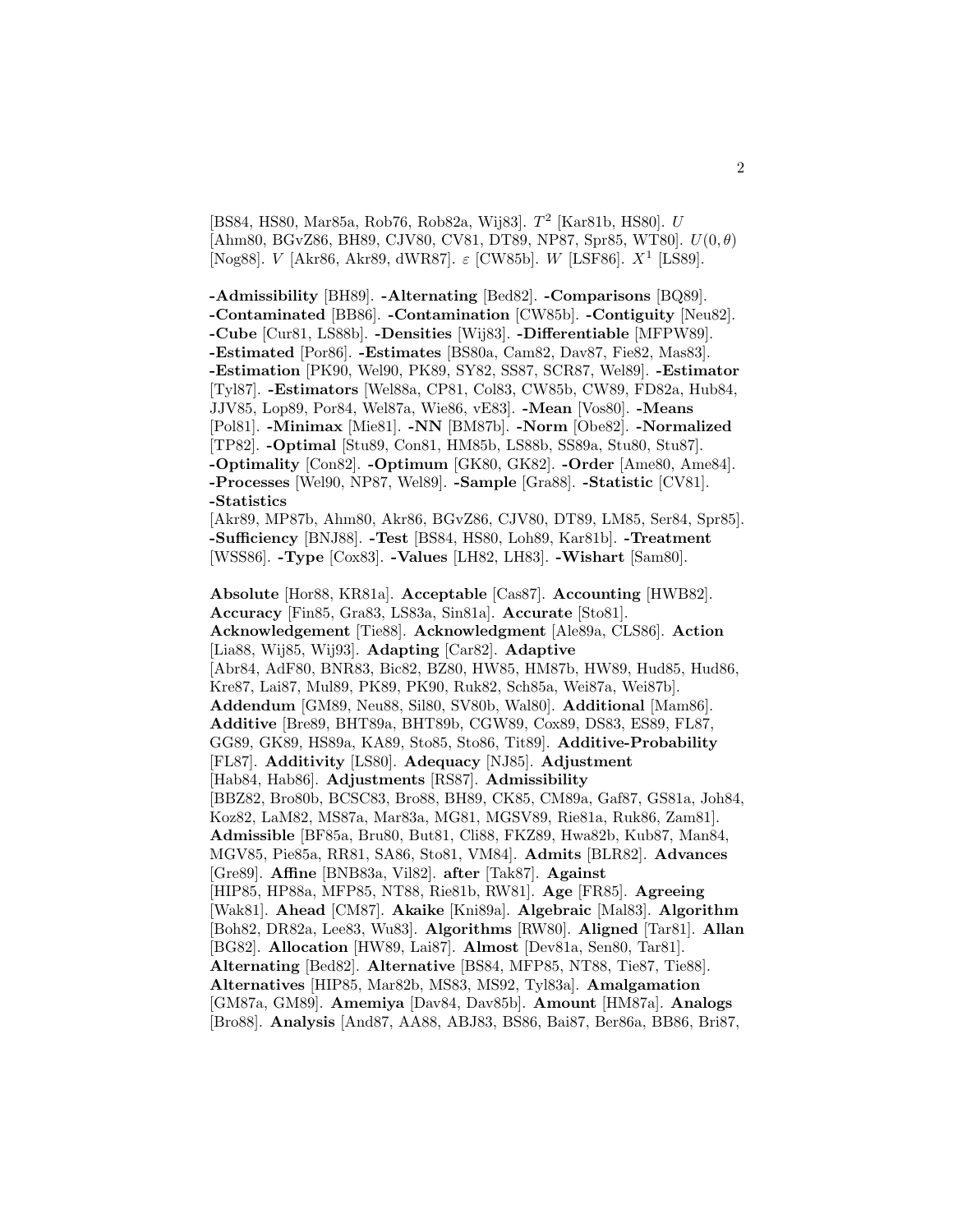Bro84b, CR86, Chi81, Dah88, DGG81, DG81, Dia87, Dia89, Efr86, Fel86, Flu86, Fre86a, GMK<sup>+</sup>84a, GMK<sup>+</sup>84b, Gho86, Goo85b, Gra87, Hal86a, HP88a, HH87, Hin86, Hoo83, Hoo84c, Kem87a, KSV81, LM87, LD89, Mar83a, MO86, MS87b, Nel87, Ols86, OBWS89, RP86, Rob82b, Sch81a, Sha86, SD87, ST86, Sin86, Spe87a, Spe87b, Sri86, Ste89b, SM80, Tib86, Tib88, Tju87, Tob87, Tuk87b, Tuk87a, Web86, Wij84, Wu86a, Wu86b, WO86]. **Ancillarity** [Sko85, SM88]. **Ancillary** [Kar89b, Ped81]. **and/or** [Goo85b]. **Andersen** [SP82]. **Annals** [Hin80a]. **Anova** [KR82, Wes86b, Wes89]. **Anscombe** [Tak87]. **any** [GSW80]. **Application** [BB84, BS80a, Che87a, CG80, CG81, DF82, DT89, Dev87, Dia89, FKZ89, Kin80, Li86, MV87, Ros89, Sch86a, SD87, Tsa86a, Wij85, Wij93]. **Applications** [ALP81, Ber80b, BM87b, Bjø84, Che87b, Das89, Ede88, GS81a, GS81b, Hwa82a, Hwa82b, JSV84, JJV85, JDP83, KR81a, KR82, Kun83, LW82, LPQ81, Lin89a, Mam89, MG83, MLV84, MRW86, RW82b, Sie86, Swe86b, Van87, Wan85, Wei87a, Wit83]. **Applied** [SW80]. **Applies** [Rub84]. **Applying** [Sch81b, SEB83]. **Appreciation** [Ney81]. **Approach** [AZ85, Ass88, BP84, Bir89, CL83, DFP89, DL81, Eub81, FA86, Fu82, Gat84, GM84, Khm88, LS88a, LT83, Mau85, MLV84, Nov80, PT81, Ras80, Sha88b, Sim83, TK86, Van87, Wij84]. **Approaches** [Yao84]. **Approximate** [BW81, Bra84, Huf83, Wan85]. **Approximating** [DH80, Yao87]. **Approximation** [AZGH82, AZGH83, CV81, Cox88a, Cox88b, DJ89, Jeg88, Mar83c, Mar86, Mar91, Muk81, Por85, Por91, Rup81, Sch83b, Wei87b]. **Approximations** [Ber84, Bro85, Kre86]. **Arbitrary** [Cso86, Gle86, Gly80, Har81b]. **ARC** [Woo82]. **Area** [Bro84c]. **AREs** [Loh84a]. **Arguments** [Sha82]. **Arising** [RW82a]. **ARMA** [Han81, Pot84, HIP85, HP88a, Han75, Han80a, Han80b, Har88, Kre87, Pot83, Tan83a, TT83]. **ARMA-Models** [Pot84, Pot83]. **Armed** [Eic88, Jos75, Jos85, Kak83, Kee85b, Kel81, Lai87]. **Array** [Chi86]. **Arrays** [Che80b, HS89b]. **Article** [BG82]. **Aspect** [LH84]. **Aspects** [Wij84]. **Assay** [Ker85]. **Assessing** [LR89]. **Assessors** [Sch89a]. **Associated** [Akr86, Akr89]. **Association** [ALP81, FR83, Goo85b, HR86, JDP83]. **Associations** [LW89a, LW89b]. **Assuming** [FPV87]. **Asymmetric** [Col86]. **Asymmetry** [Goo85b, Mac86, Mac87]. **Asympotic** [Fei81]. **Asymptotic** [AS80, AR86, AJ81, ACF82, AA88, AH88, Bai83, Bai84, BB84, Bas87, BHHW83, BN83, Ber80a, BF81b, BF84, Bic84b, Bjø84, Cap88, CW87, Che80c, CM87, Col86, Cro80, Cuz85, Dah88, Dar83, Dav87, Dav85a, Dev81b, Dev88, Dos85b, DW88, FK85, FK86, Fal85, Fie82, Flu86, Fuj85, FS89, Gil83b, Gly80, GL88, HT85a, Hal81a, Iac83, JSV84, Jan86, Joc86, Kau87, Kee85a, Ker85, KN84, LaR82, Lai81, LH82, LH83, LT84, LY88, LSF86, Leu82, Leu84, Li86, Li87, Lor83, Mas81a, MFP85, Mie86, NT88, Nis84, Nus85, Par86, Pie82, Pol86, Por89, Por84, Por85, Por86, Por88, Por91, PS83, Ran82, Rao78, Rao80, Ree85, Rie81a, RP80, Rob80, Rot81, RV80, Rus76, Rus82, SW88, Sch81a, Sch81b, SP88, Sha89, SW84, Sil85a, SCR87]. **Asymptotic** [Sin81a, Sin81b, Sko85, Ste89a, Ste89b, Sti85, Stu84, Swe80a,

3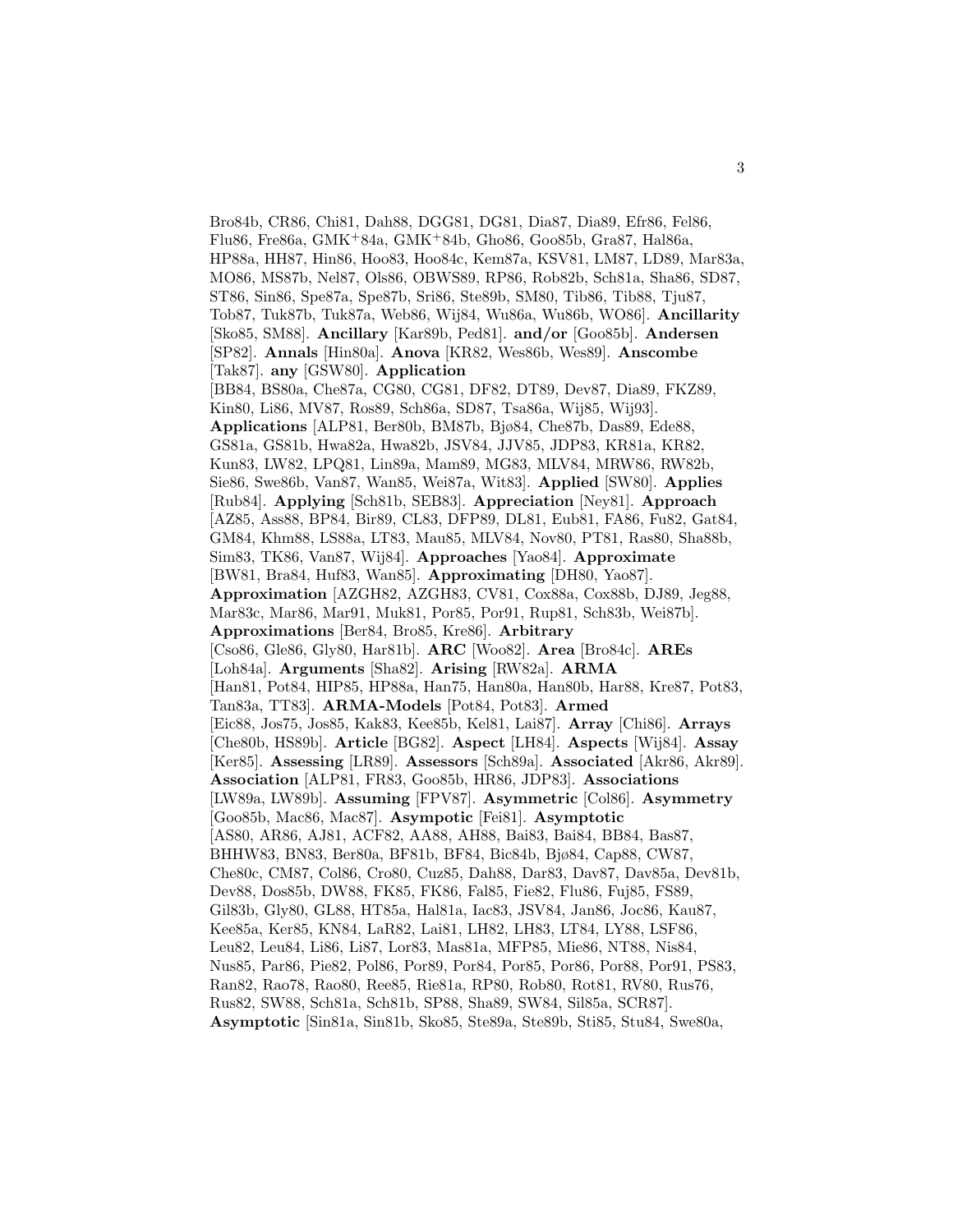Swe82, Swe86a, Tah89, Tak87, Tan83a, TL84, Tru89, Tyl81, Tyl83a, Tyl83b, VJ87, Vio80, Wan81, WJT86, Wei85, Wel82, Wen89, Wes86b, WT82, Woo85a, WT85, Woo89a, Wri81a, Wu81a, Zeh81, vE83, vdV89]. **Asymptotically** [Bha86, ESS82, Ham81, Kla87, Kog87, Mar85b, MP87a, SY81, Sch86b, Shi80, Ste88, Sto84, Swe86b, Wan86b, Zer80]. **Asymptotics** [Cox83, DF84, Mam89, Mor86, Neu87, Neu88, Sen88]. **Attainable** [HW84]. **Attainment** [MFPW89]. **August** [Ney81]. **Autocorrelation** [AZGH82, AZGH83, Sak83]. **Automatic** [DP84a, DL88a]. **Autoregression** [AZGH82, AZGH83, Cro80, Kou86, KL89]. **Autoregressions** [Bos88]. **Autoregressive** [AZGH82, AZGH83, BB84, BMMT89, Bha82, Bha86, Cam82, CW88a, FD89, HD89, Kaw80, KW84, Kni89a, Kun84b, LS83a, Pot89, Shi81, Sri87, SS89b, TT83, Tsa84, Wan86a]. **Average** [ACF82, BMP85, God80, Hal84b, MF83, Nai84a, Oeh85, Pol87]. **Averaged** [Sco85]. **Averages** [DR86].

**Bahadur** [Bas80, Bas83, Epl81, Kou84a, Pra88, Wel86]. **Balance** [HS83, JN83]. **Balanced** [CW80b, CW83, Che83, KW81, KR81b, Kun84a, SM80]. **Ban** [BB83]. **Bandit** [Eic88, Jos75, Jos85, Kee85b, Lai87]. **Bandits** [CB85, CW88b, Kak83, Kel81]. **Bands** [Nai86, Pie85a]. **Bandwidth** [Abr82, HM87a, HM85a, Mar85b, MP87a, MS87c, Ric84]. **Based** [AG79, AG80, BLR82, Bic84c, Bra84, Bro85, Chr89, Daw85a, Daw85b, DJ89, Fou80, Gra83, Hab81, Hal89a, HP88a, Han80b, Hen88, LM85, Mas81b, Mil89, OT81, Pha80, Sch85b, Sch83a, Sch80, SS81, SV80b, Tor81, Tru89, Wah81, Wel86]. **Basis** [Bar82, DS82a, DS82b, Fra82]. **Batch** [LT83]. **Bayes** [HH83a, Bar86a, Ber80c, Ber86c, BB86, BBC81a, BBC81b, BR82, BL89, But81, Cla86, CS84a, Cre82, DH80, Daw86, DF86c, DF86a, DF86b, DL86, Dos86, FD83, GBT82, Haf80, HH83b, Har86, Hjo86, Kar88, KP86, Le 86, Ler86, Lia88, Lin86a, Lin85, LC87, MY84, MD84, Mar83b, MM87, McK84, Nog88, Nov80, Pha80, Pos86, Rit85, Rob83, Sha82, SW80, Sim86, Sti85, Str81, Yao84, Zeh81, vH87]. **Bayesian** [Cha85, SV80b, Amm84, AZ85, AR89, Bar86b, Cha84, CB85, Cla85, DH81, Dos85a, Dos85b, DL81, Gen84, GS85a, GMS86, Gol81, GC87, Kra84, Kuo83, Lo84b, Lo86a, Lo87, Lo88, Ras80, Rub81, Sha88b, Tsa86a, Was89, WZ83, Wen89, Wit86]. **Bayesianly** [Rub84]. **Be** [Ruk83, Bic84a]. **Bechhofer** [KJ86]. **Before** [Fin85]. **Behavior** [DW88, Jur81, Kee83, Kee87a, Leu84, Por84, Por85, Por86, Por88, Por91, Sil85a, Sin81b, Wri81a]. **Behaviour** [Dav87, Gil83a, Kre86, Sti85]. **Behrens** [Rob82a, Chi81, DF82, Rob76]. **Belief** [Wal87]. **Belsley** [Atk84]. **Berger** [Bro80a]. **Berkson** [GS81a]. **Bernoulli** [Jos85, Jos75, Kel81, KJ86]. **Berry** [Jos85, Ahm80, Che81b, Fri89, Jos75]. **Best** [ASZ85, BK80, BK81, EO87, Fox81, FGP88, GM87b, HW84, Hsu81, Hsu84, KA83, Pet80, Tak81, Tak82, TWZ80]. **Beta** [WT80]. **Better** [CHL83a, CHL83b, Kum87]. **Between** [Bai84, BK80, BDD89, Dos89, Kar81c, LW89a, MM87, MG83, RW81, Swe80b, vE83, BQ89, HP88b, LW89b, Lop89].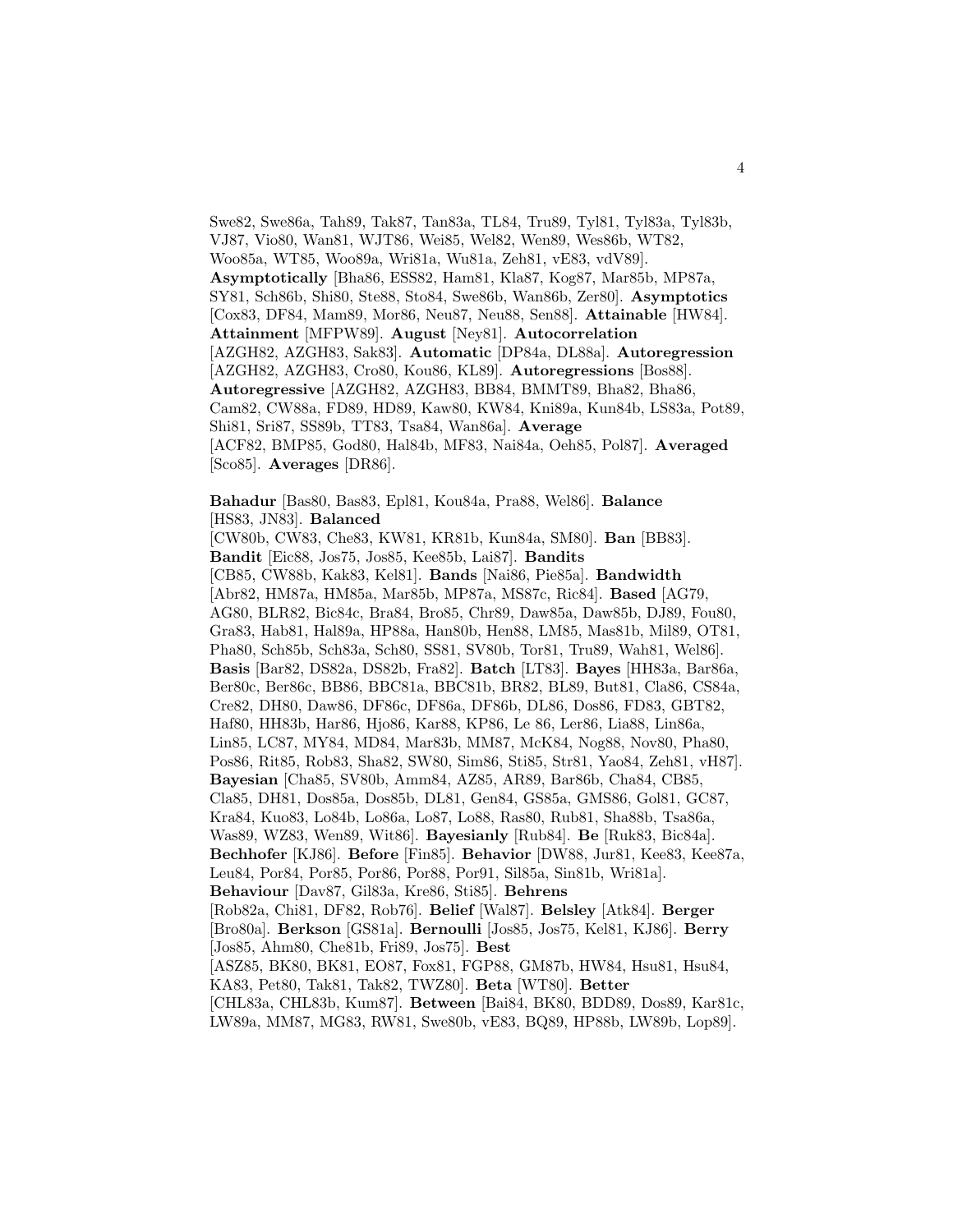**Bias** [Abr84, AS80, DS89, MYZ89, Sha88a, SS89b, Var82b, Var85]. **Biased** [GVW88, Har81a, Hec85a, Hec85b, Smi84]. **Biases** [Bic84a, Ros89]. **Binary** [Bed82]. **Binomial** [CS84b, Hwa82a, Hwa82b, SA86]. **Binormality** [Szk88]. **Bio** [Ker85]. **Bio-Assay** [Ker85]. **Bioassay** [GS81a, Kuo83]. **Birnbaum** [BG82]. **Bivariate** [Dab86, DK80, Sni81, TLC86]. **Block** [BY80, Che83, Con81, HM85b, HS83, KW81, MN83, MC88, Stu87, Tar81, KP81]. **Blocks** [Con82]. **Blum** [RS85]. **Bona** [Gaj86]. **Books** [Atk84, Sil85b, Wij84]. **Bootstrap**

[AS85, Ath87, BS83a, BO88, Ber82a, Ber84, BS85a, Ber86a, BS87, Ber88, BQ89, BF81b, BF84, Bic88, Bos88, BGL88, BD84, CR86, DR88, Efr86, Efr88, Fel86, Fre86a, Gho86, GZ89, Hal86b, Hal86a, Hal86c, Hal88a, Hal88b, HDR89, Hin86, Kni89b, Kun89, LS87, Liu88, LS88c, Lo87, Lo88, Loh88, Mam89, MO86, Ols86, OBWS89, RP86, Rob88, Rom89, Rub81, Sha86, ST86, Sin81a, Sin86, Sri86, Tib86, Tib88, Vea88, Web86, Wen89, Wu86a, Wu86b, WO86]. **Bootstrapped** [HY87]. **Bootstrapping**

[BMMT89, CM89b, Fre81, Fre84, GPSB84, Nav89, Sau89]. **Boscovich** [KB85]. **Both** [Hal83c, Jen88]. **Bound**

[BK80, Fri89, Fuj85, Hu85, MFPW89, Tah89, TK86, Yat88, vE83, vdV89].

**Boundary** [Fer82a, Rao78, Rao80, Sie86]. **Bounded**

[BBC81a, CS81, CM82, GSW80, Li84b]. **Bounds**

[Ale80, Ale82, AG79, AG80, Ber80a, BMWZ87, DP84b, Dev88, FS89, Gor89, Hwa82b, JBB83, Loh84a, Loh89, MY84, Nai84a, Nai84b, RW82a, SS81]. **Bowl** [GSW80]. **Bowl-Shape** [GSW80]. **Boxes** [HLS89]. **Bracketing** [Hos89]. **Breakdown** [Hub84, Yoh87]. **Breakdown-Point** [Yoh87]. **Broad** [Hwa85]. **Broken** [DG80]. **Brown** [Kil81]. **Brown-Mood** [Kil81]. **Brownian** [AR89]. **Buyer** [Mal87].

**C** [Tib88]. **Calculation** [ES81b]. **Calculations** [Bra84, Rub84]. **Calculus** [Koz82]. **Calibration** [Daw85a, Daw85b, Oma88, Sch85b]. **Calibration-Based** [Daw85a, Daw85b, Sch85b]. **can** [Bic84a, Ruk83]. **Cancer** [BBMT81]. **Canonical** [Gly80, Hab81, HP88b, JB83, JBB83, LS85b, LM87, YB80]. **Capacities** [Bed82]. **Carl** [Sac84]. **Carlo** [HM87b, Joc86]. **Carriers** [Sil85a]. **Case** [Ath87, Atw80, Fer82b, Fox81, FD83, GBT82, Kel81, Kni89b, Lia88, Lo84a, Mie86, MLV84, MV87, SP88]. **Case-Cohort** [SP88]. **Case-Control** [MLV84, MV87]. **Cases** [BS89, Hwa82a, VJ87]. **Categorical** [Kau87]. **Categories** [Goo85b]. **Cauchy** [Ree85, RW80]. **Cell** [RS84]. **Cells** [Kog87]. **Censored** [Akr88, CY87, CHL83a, CHL83b, Cuz85, Dab86, FR81, GP85, HT86, JS84, KSV81, Kum87, LV85, MP87a, Mie86, MM80, Pha80, Rei81, Slu84, SV80b, SV80a, TW83, Tan83b, VJ87, VC84, Yan83]. **Censoring** [Akr86, Akr89, Jac89, Leu84, MGSV89, Rot85, TLC86, Wel85]. **Censorship** [DFP89, MR88, Sch85a, Sch86a, Tsa86a]. **Central** [HT82, HT93, ST81]. **Centrality** [SA82]. **Certain**

[BL83, Bha82, ESS82, Pie82, Rei80, Rot85, Sch83a]. **Change**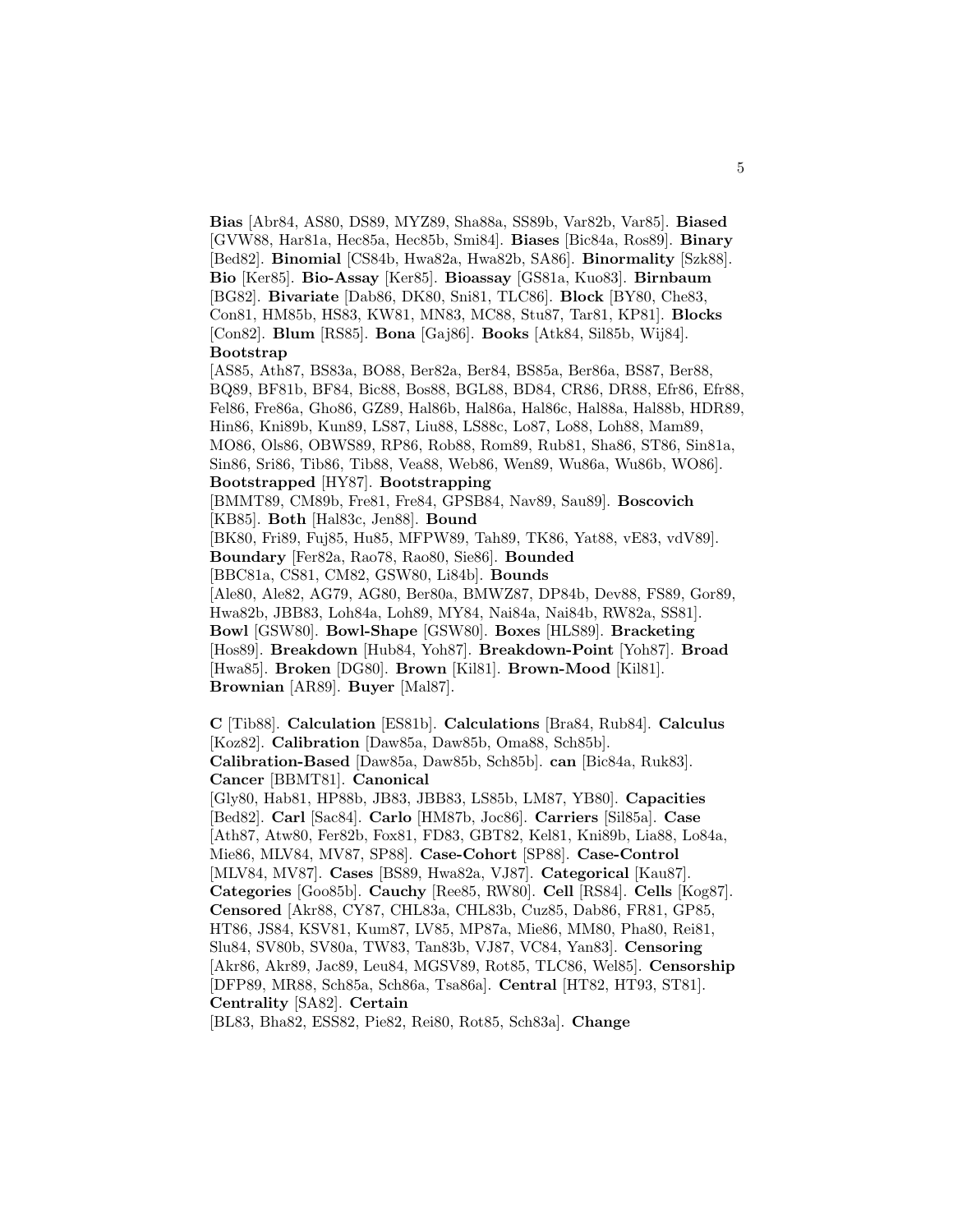[AR86, Ass88, AR89, Car88, GHP86, MFP85, Pol85, Pol87, Pra88, Yao87]. **Change-Point** [AR86, Car88, MFP85, Pra88, Yao87]. **Changes** [Mou86]. **Changing** [MD84]. **Character** [But81]. **Characterisations** [Let81]. **Characterization** [BL83, Gen84, GMS86, JM80, JM82, Kos87, Sak83, Slu82, Sma83, SS89b, WS80, vD85]. **Characterizations** [Ebe83, Fab73, Fab81, Gaf87]. **Characterizing** [Wu80]. **Chart** [BF81a]. **Chernoff** [Kal82]. **Chervonenkis** [SY89]. **Chi** [Ame80, Ame84, BB83, Ber80d, BM85, Dav85a, DE85a, DE85b, Dic85, Dro89, Fie85, GM83, Goo85a, Goo85c, HT86, Leo85, Mar82a, MP85, MM80, Moo82, Pie85b, Pla85, QR85, RS84, RS87, SA82, Sun85]. **Chi-Square** [Ame80, Ber80d, BM85, DE85a, DE85b, Dic85, Dro89, Fie85, Goo85a, Goo85c, HT86, Leo85, MP85, MM80, Pie85b, Pla85, QR85, RS87, Sun85]. **Chi-Squared** [Ame84, Dav85a, GM83, RS84]. **Choice** [HM88, Hau88, Pet80, Ric84]. **Cholesky** [EO87]. **Choose** [MM87]. **Choosing** [Mas83, MG83, Wah85a]. **Chosen** [DS82c]. **Class** [Akr86, Akr89, BBC81a, Bjø81, Bro81, BF85b, BM89b, Cho87a, CRM87, Gra88, HL84, Hwa82b, Hwa85, JSV84, KS77, KS83, Klo84, Lo84b, OT81, Por89, RR81, SW84, SG81, Ton89, Tyl83b, VC84, Zam81, vdV88]. **Classes** [BMWZ87, BCS80, BC81, BCS89, Dro89, Ebe83, Gaf81, Loh84a, Mar82b, SY89, VD87]. **Classically** [BR82]. **Classification** [HT89, Sch81a]. **Classified** [Goo85b]. **Clinical** [SG80, Sim86, Smi84, WSS86]. **Clinical-Trials** [Sim86]. **Closeness** [SKS89]. **Closest** [Sch87b]. **CLT** [BS80a]. **Clustering** [Pol81]. **Cochran** [Wat82]. **Coefficient** [DG80]. **Coefficients** [And51, And80, Fl80, HC86, LR82, NT88, Sak83]. **Coherence** [Reg87]. **Coherent** [AS89, HS89a, LS83b, LS85a]. **Cohort** [SP88]. **Coin** [Hec85a, Hec85b, Smi84]. **Coincidences** [Hen88]. **Collapsibility** [Dav89]. **Collection** [Fin85]. **Collinearity** [Atk84]. **Combating** [Abr84]. **Combination** [BNB88]. **Combinations** [Hel80, Mas81a, Sch80]. **Combinatoric** [Mau85]. **Combining** [BK83, Mar82a, Mar85a]. **Comment** [Tak82]. **Commentary** [SP82]. **Comments** [Dav84, Dav85b]. **Common** [Bha80, Flu86, Kub87, Nai80, Ton89]. **Compact** [ST81]. **Comparative** [Fis83, Wak81]. **Comparing** [DF82, Gra88, HM85b, Leh88, MN83, Sch89a, Stu87]. **Comparison** [BO88, Ber88, Bic88, BGL88, DR88, Efr88, FHH83, Hal88a, Hal88b, LS88c, Loh88, Mar87, Ped81, Rob88, SWW84, Tor81, Vea88, VD87, Wah85a]. **Comparisons** [BQ89, BW82b, Hay84, Hsu84, Joe88, KR82, RSC87, Vos80, WSS86, Wes89]. **Competing** [Gra88, LPQ81]. **Competitors** [Ber82a]. **Complete** [BCS80, Bro81, BF85b, BCS89, BM89b, Cho87a, Dev83, Gaf81, MR87a, Mar82b, VJ87, Zam81]. **Completeness** [SM88, SG81]. **Complex** [Ber89]. **Complexity** [Kem87b, Ris86]. **Component** [DFP89, Flu86, Har81a, SEB83, Tyl83a, Tyl83b]. **Components** [AAO86, Che88a, Kar88, Mat84, Puk81, Sch80, Wes86b]. **Composite** [BNJ88, Lai88]. **Compound** [Boh82, Ede88]. **Compromise** [Kem88].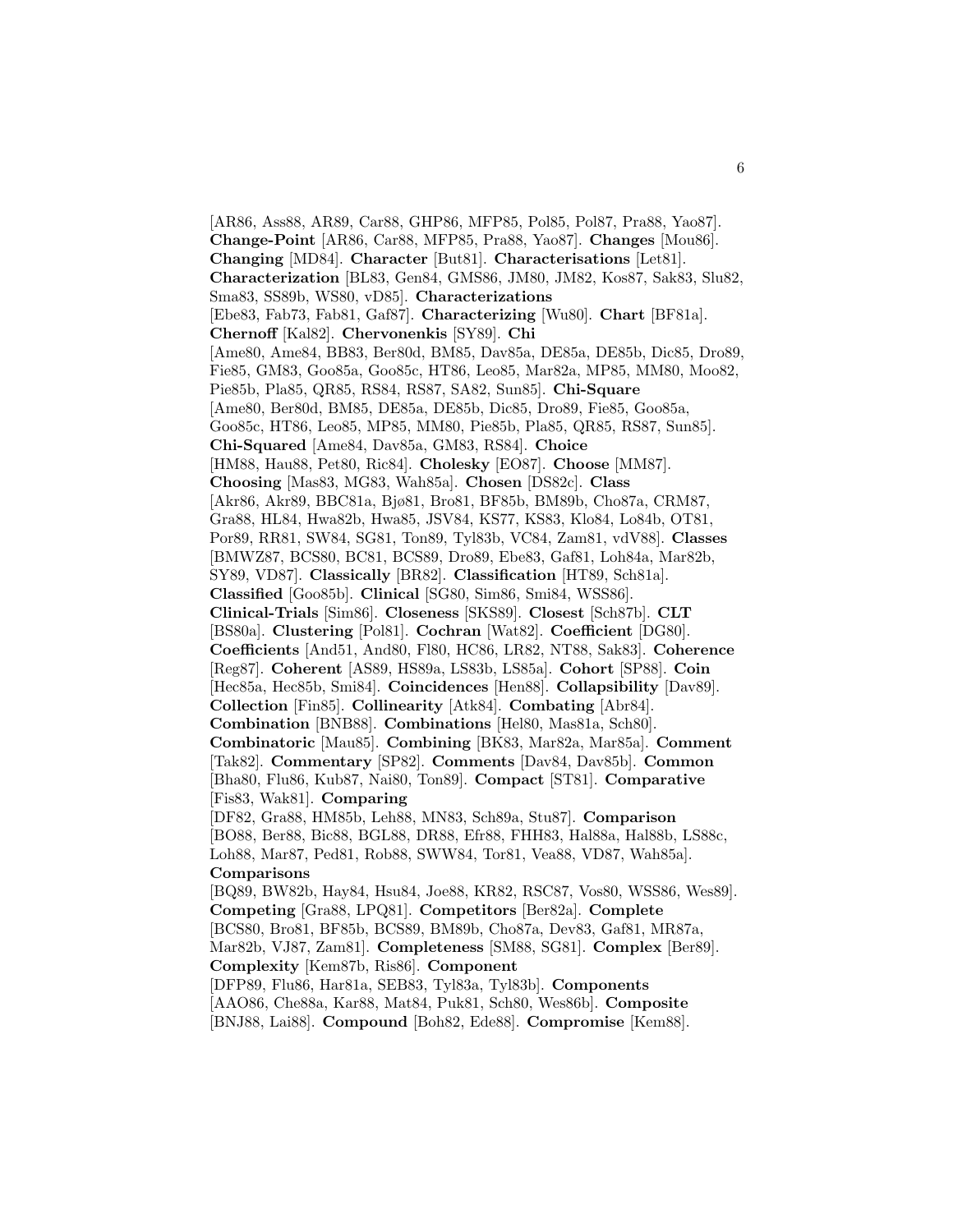**Computation** [Cam82, Dos85a, JBB83]. **Computing** [Nie81, Nie83]. **Concave** [BS80b, Ton82]. **Concavity** [Hab89]. **Concentrated** [Riv89]. **Concept** [RP80]. **Concerning** [Jon87]. **Concordance** [ACF82, FA86]. **Condition** [Bro80b, BCSC83, GS81a, Hos89, Sri84, Tie87, Tie88]. **Conditional** [Bas80, Bas83, BB84, Dab89, Daw80, Fei81, HJS88, HR86, Hoo84a, KR82, Lin83a, MC87, Smy88, Stu86, Swe86a]. **Conditionally** [Cas87]. **Conditioning** [Sha82]. **Conditions** [AA88, AK85, BCSC83, FK84, GZ89, Sza80]. **Confidence** [Ale80, Ale82, BO88, BS83b, BW81, BS85a, BM86, BS87, Ber88, Ber80c, Bic88, BGL88, DR88, Efr88, Est82, GH87, Hal86b, Hal86c, Hal88a, Hal88b, Hoo82a, Hoo82b, Hoo84b, Hoo84a, Hsu81, Hsu84, HC82, HC86, KR81a, Li89, LS88c, Loh88, MV87, Nai84a, Nai84b, Nai86, Oma88, Pie85a, Rob88, SS81, SS84, Spr85, Vea88, Wit83, Woo86, ZM84, ZM88]. **Configural** [Mor86]. **Conformity** [Puk84, RW82b]. **Confounding** [Col84]. **Conjecture** [Hay84, Jon87, Jos75, Jos85, KS84, Son82]. **Connected** [Ber89]. **Conservative** [Hay84, Nai86]. **Consistency** [Bar86a, Ber86c, Bjø84, CY87, CH80, CT87, Cla86, CM89a, Dab89, Dav85a, Daw86, DW80, DP84a, Dev85, DF86c, DF86b, DL86, Dos86, FK85, FK86, FR81, GKP84, HL84, HJS88, Har86, HD89, Hjo86, JS84, Klo82, KG88a, Kni89a, KP86, Le 86, Li84a, Li84b, Lin86a, Lo84a, MF83, Nel80, Obe82, Pfa82, Pol81, Red81, Sil80, Sol81b, Str81, TT83, TC85, TC90, Wan85, Wan87, Won83, Por84]. **Consistent** [CGW83, GS85b, Kla87, RB86, SS80, Tsa86a, WW83, Wu80]. **Consists** [Li84c]. **Constancy** [NT88]. **Constant** [MFP85]. **Constrained** [Hat85, Hsu84, KS77, KS83]. **Constraints** [HS89b]. **Construct** [Hal86c]. **Constructed** [CRM87, Dan82]. **Construction** [Ano83, Ber83a, Che81a, Che83, GK82, GHT83, HLS89, Hud83, Mor83a, Wu89]. **Contained** [Mam86]. **Contaminated** [BB86]. **Contamination** [CW85b, Col86, Gol82]. **Contaminations** [SB89]. **Content** [KR84]. **Contiguity** [Neu82]. **Contingency** [AG82a, CG80, CG81, DLS80, Dav89, GM87a, GC87, GM89, Goo85b, Hab81, Loh89, Mey82, RS84, Sim83]. **Continued** [Stu80]. **Continuous** [Ber80b, Bro88, Epl82, Jen87, LS83b, Mas80, Sti85, Yu89]. **Continuous-Time** [Mas80]. **Contoured** [MRW86]. **Contrast** [Egu83]. **Contributions** [Kee85b, Wyn84, Bic84b]. **Control** [BBZ82, Ber83b, BF81a, sC79, CW80a, HM85b, LW82, Lee88, MN83, MLV84, MV87, Sha80, Sri84, Stu87, Zam81]. **Controlling** [Kem88]. **Convariance** [Puk81]. **Convergence** [BM87b, Boh82, BDD89, Che88a, Che88b, Dev81a, Dev83, HW84, HY87, JJV85, Jeg87, Jon87, KG88a, KL89, KI81, Lia88, Mar83b, Nog88, NP87, NC89, PV80, Rom88, Ruk83, Sch86a, Spe85, Sto80, Sto82, Tar81, TS80, Wu83, Yat85]. **Convergent** [Atw80]. **Converse** [Boo85b, Swe86c]. **Convex** [Leu82, Moo84, WW80]. **Convolution** [KP81]. **Cook** [Atk84]. **Correct** [Sch81a]. **Corrected** [AS85]. **Correction** [Akr89, AZGH83, And80, AG80, Bel91, BS87, BG80, Bos88, BCS89, Cha85, CW80a, Cuz90, Dav85b, DR87, Efr82a, Fab81, FK86, Fre88, GMK<sup>+</sup>84a,

7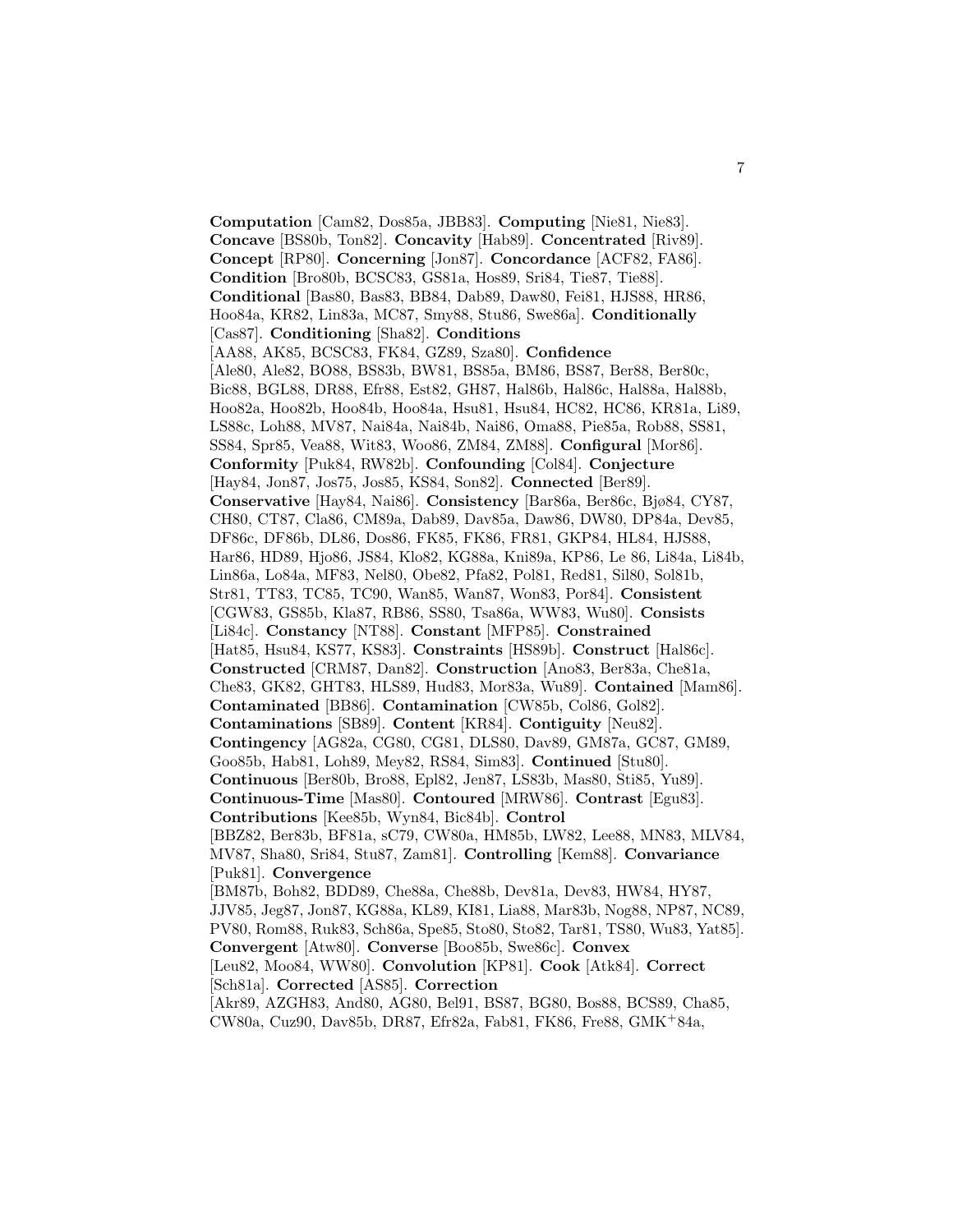Gho91, Hab86, Han81, Hin80b, HT93, Hud86, Jos85, Kar89a, LW89a, LS87, Mac87, Mar86, Mar91, MS92, OD80, PK90, Por91, Rao80, TC80, Tib88, TC90, Wel88a, Wel88b, Wel90, Wij93, WT85, Woo87, Woo89a]. **Corrections** [Ale82, Ame84, Bas83, Cha82, CHL83a, CW83, CG81, Haf81, HH83a, Hoo84b, Hoo84c, KS83, LH83, Pot84, Rob82a, Ros82, Rus82, Swe82]. **Correlated** [Che83, KW81, Sol81b]. **Correlation** [Ale89a, Ale89b, DR86, DG80, Goo85b, Hab81, Kar80, LM87]. **Correlations** [Gly80, HP88b, JB83, JBB83, MC88]. **Corresponding** [BNR83]. **Cost** [CC88, Kem87b]. **Counterexample** [Ale89a, Ale89b]. **Counting** [AG82b, Gil86, RH83, SP82, Sve89]. **Covariance** [AF84, Bed88, BS85a, BS87, DR86, DS85, Eri87, Gle86, Haf79, Haf80, Haf81, Har81b, Jen88, Lop89, Mar81, Per80, Sak83, Son82, Ste88, Ste89a, Sza83]. **Covariances** [SWW84, Sza80]. **Covariate** [SC85]. **Covariates** [Fri82, MP80]. **Coverage** [Est82, Est83, Est86, Hoo88]. **Cox** [SP82, AG82b, AH88, Bai83, Bai84, PdT88, PS83, Sen81, Tsi81]. **Cox-Type** [PS83]. **Cram´er** [Blo87, BMWZ87, CC82, MFPW89, Sch80, vE83]. **Criteria** [AAO86, Atw80, BB83, Gaf81, Nis84, STT80, WT80]. **Criterion** [Bha86, Gol81, HD89, Hoo88, Kni89a, KN84, Mas83, O'R76, OD80]. **Critical** [CC82]. **Critique** [DuM83]. **Cross** [BD84, CGW83, Goo85b, Hal83b, Li84a, Li85, Li86, Li87, Mar87, Won83]. **Cross-Classified** [Goo85b]. **Cross-Validated** [CGW83, Li84a]. **Cross-Validation** [BD84, Hal83b, Li86, Li87, Mar87, Won83]. **Crossing** [Sie86]. **Crossings** [KS82]. **Cube** [Cur81, LS88b]. **Cumulant** [Kee87a]. **Cumulative** [Gil86, Gra88, Lev81]. **Curiosum** [Sti80]. **Curtailed** [EG80, HS80, HS87]. **Curvatures** [Ama82, CG86]. **Curve** [FR81, HT88, SV80b]. **Curved** [Ama82, Egu83, Kal81, MV87]. **Curves** [GMK<sup>+</sup>84a, GMK<sup>+</sup>84b, Mul84, MS87c, Tsa86a]. **Curvilinear** [Nai86]. **Cyclic** [Vos88].

## **D** [Atk84]. **D.** [Atk84]. **Darroch** [Csi89]. **Data**

[Akr88, Amm84, Atk84, Ber82b, Bha81, Bri88, But82, CY87, CL88, CHL83a, CHL83b, Chi86, Dab86, DK80, Dia89, EK83, FA86, Fin85, FR81, Fri82, Gaj88, Goo85b, GP85, HT86, Hal83c, Hau88, Jac89, JS84, JS83, Ken83, KG88b, KSV81, Kum87, LH84, LV85, Mie86, MM80, NC89, Pha80, RS84, RS87, Rei81, Rit85, Sch85a, SCR87, Slu84, SV80b, SM80, Sza83, TW83, Tan83b, TC85, TC90, Van83, Wah81, Woo85b, Woo87, Yan83]. **Data-Adaptive** [Sch85a]. **Data-Based** [Wah81]. **Data-Smoothing** [LH84]. **Deal** [Nai80]. **Decision** [Das89, Ede88, Efr82b, Gat84, GM84, HP86, Kem88, Man81, Rit85, Ruk82, WZ83, Wit86]. **Decisions** [FL87]. **Decomposition** [EO87]. **Decompositions** [KR82]. **Deconvolution** [LR82, RR83]. **Decreasing** [Bir87b, vH87]. **Deficiencies** [Swe80b]. **Deficiency** [Fal84, Kal82]. **Defined** [Loh84a, Rup81]. **Definitions** [JB83]. **Degree** [BGvZ86]. **Delayed** [Eic88]. **Delta** [SW81b]. **Demographic** [BRH85]. **Densities** [Bir87b, Gly80, Hal81b, MRW86, Mul84, Wij83]. **Density** [Abr84,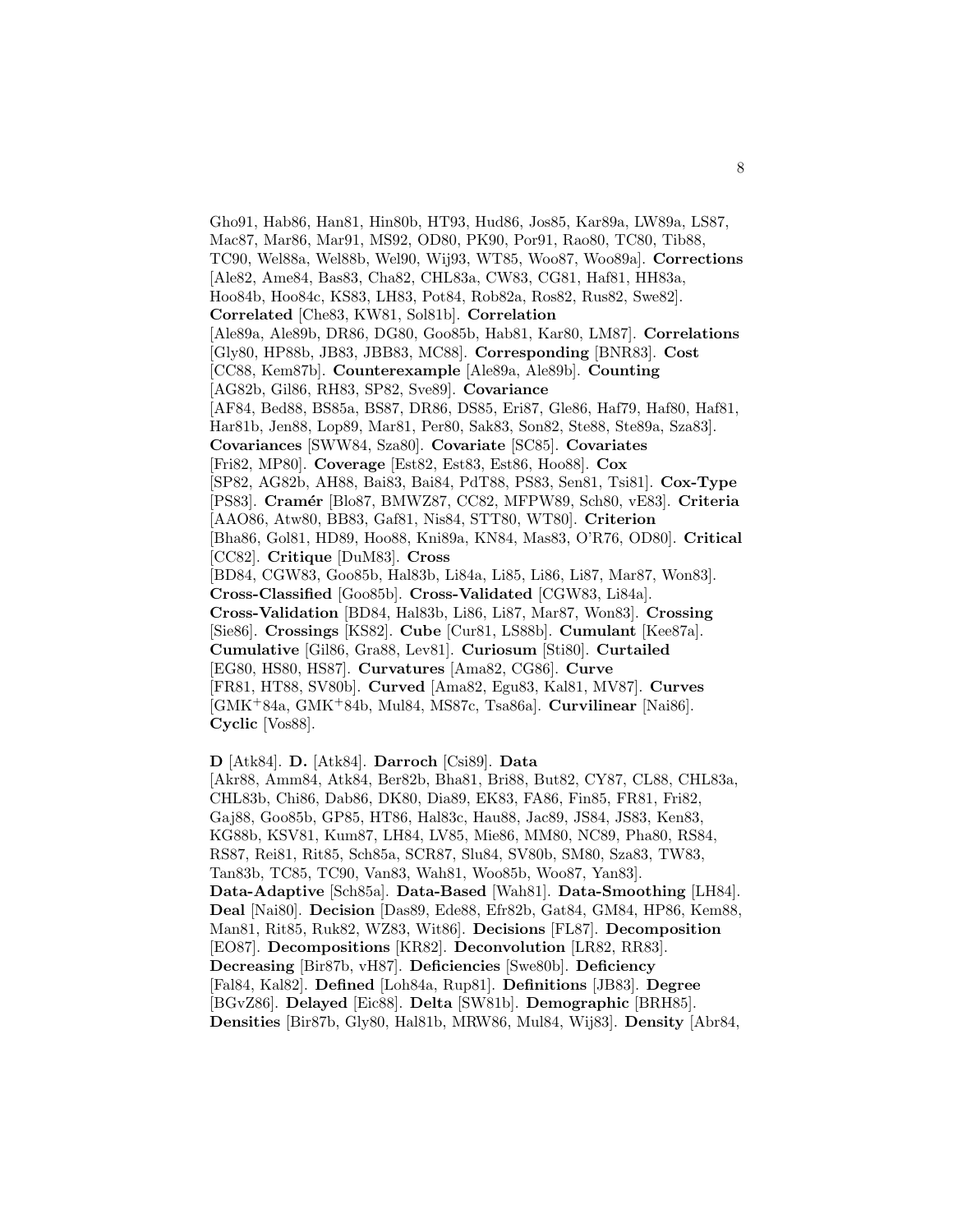AdF80, BM87b, Bir87a, BDD89, BL89, CGW83, CG85, Cli88, Dev83, DP84a, DP84b, Dev87, Don88, Eub81, Gaj86, Hal83b, HM87a, Hal87, HM88, Har88, Klo82, Klo84, KI81, Mar85b, MP87a, Mar87, Mie86, Rom88, Ros75, Ros82, SY81, Sch85a, Sch86a, Sch87b, STT80, Sco85, Sil80, Sil82, Sil85b, Sin81b, Sto84, SW81b, TS80, Vio80, Wah81, Wal80, Wij85, Wij93, vH87, Lo84b]. **Density-Quantile** [Eub81]. **Depend** [BL83]. **Dependence** [Dos89, GM83, Koy87, Moo82, RP80, Sch87a, SW81a]. **Dependent** [AG79, AG80, BF89, DT89, FT86, LPQ81, RSC87, Riv84b, Ton89, Tsa86a]. **Derivatives** [RR83, Sil80, Sin81b]. **Derived** [Rie80]. **Deriving** [Gat84]. **Description** [Ris83]. **Design** [Atw80, Bro84c, Cha84, Cha85, sC79, CW80a, Che87b, Dav85a, Gaf87, Hec85a, Hec85b, Kee84, Kun83, Kuo83, LS80, Li84c, PT83, Wyn84, Ylv87]. **Designed** [HS83, Woo89b]. **Designs** [BS86, BY80, Bru80, CW80b, Che80a, Che81a, CW83, Che83, Con81, Con82, CC88, ESS81, ESS82, Gaf81, GK80, GK82, HM85b, HLS89, Hoe81, Hoo89, JN83, KW81, KW84, Kun83, Kun84a, KM87, LS85b, Li83, Li84c, LS88b, MN83, MC88, Pes82, SY84, SS89a, SC82, Smi84, Smy88, Spr80, Stu80, Stu89, Stu87, Tar81, VD87, Vos88, Wu81b, Wu89]. **Detecting** [Ass88, AR89, BF81a, Mou86, Pol87]. **Detection** [But81, DS86, Pol85, SM82, Sin84]. **Detector** [Bro84a]. **Determinants** [Lin89b]. **Determination** [HD89, Mar84]. **Determined** [Cur81]. **Deviation** [Fu82, Kal83b, Kou84b, Ros75, Ros82, SD87, Wu86c]. **Deviations** [Kal85, KK86, Vio80]. **Diagnostic** [PT82]. **Diagnostics** [Atk84, MLV84, Pre81]. **Diagonal** [Sam80]. **Diagrams** [Smi89]. **Diameter** [GH87]. **Dichotomous** [Dav84, Dav85b, Sim86]. **Difference** [BK80, FHG81, GM80, Joh84, Nel80]. **Different** [Kem88]. **Differentiability** [Cla83]. **Differentiable** [MFPW89]. **Differential** [Ama82, BNJ88, Nag82, PT83]. **Differentials** [BS80a]. **Dimension** [Cso86, Mam89, Ros82]. **Dimensional** [Dav89, KW84, Ros75, Sau89, Sch83b]. **Dimensionality** [Sto86]. **Dimensions** [Sco85]. **Dip** [HH85]. **Direction** [ASZ85]. **Directional** [JS83, Ken83, KG88b, Sha80]. **Directions** [JS85, WW83, Wu80]. **Dirichlet** [CG81, Fab81, AG82a, Bha81, Chr86, CG80, DS82c, Fab73, GC87, JM80]. **Discontinuous** [AJ81]. **Discordancy** [Swe86b]. **Discount** [Kel81]. **Discounted** [Fin83, Kak83]. **Discovering** [Cha81, Cha82]. **Discrete** [Ano83, Ber83a, Bro88, FD83, GHT83, Hud83, Hwa82a, Hwa82b, Jen87, Li87, Lia88, Mas80, Mor83a, Muk81, Nov80, NC89, STT80, SCR87, Yao84]. **Discrete-Time** [Mas80, Yao84]. **Discriminant** [Chi81, Hab84, Hab86, Sch81a, Wac80]. **Discrimination** [DW80, Dev81b, KS82, Mar83b]. **Discussion** [And87, BO88, Bai87, Bar82, Bar86a, Ber86a, Ber88, Ber83a, Ber86c, Bic88, Boo85a, Bre89, BM85, Bri86, Bri87, BGL88, BS85b, CR86, CGW89, CW85a, Cla86, Cox85, Cox89, Daw86, DD87, DR88, Dia85, Dia87, Dic85, DL86,

DJRS85, Dos86, Efr86, Efr88, ES89, Fel86, Fie85, FH86, Fra82, Fre86a, Fri85,

9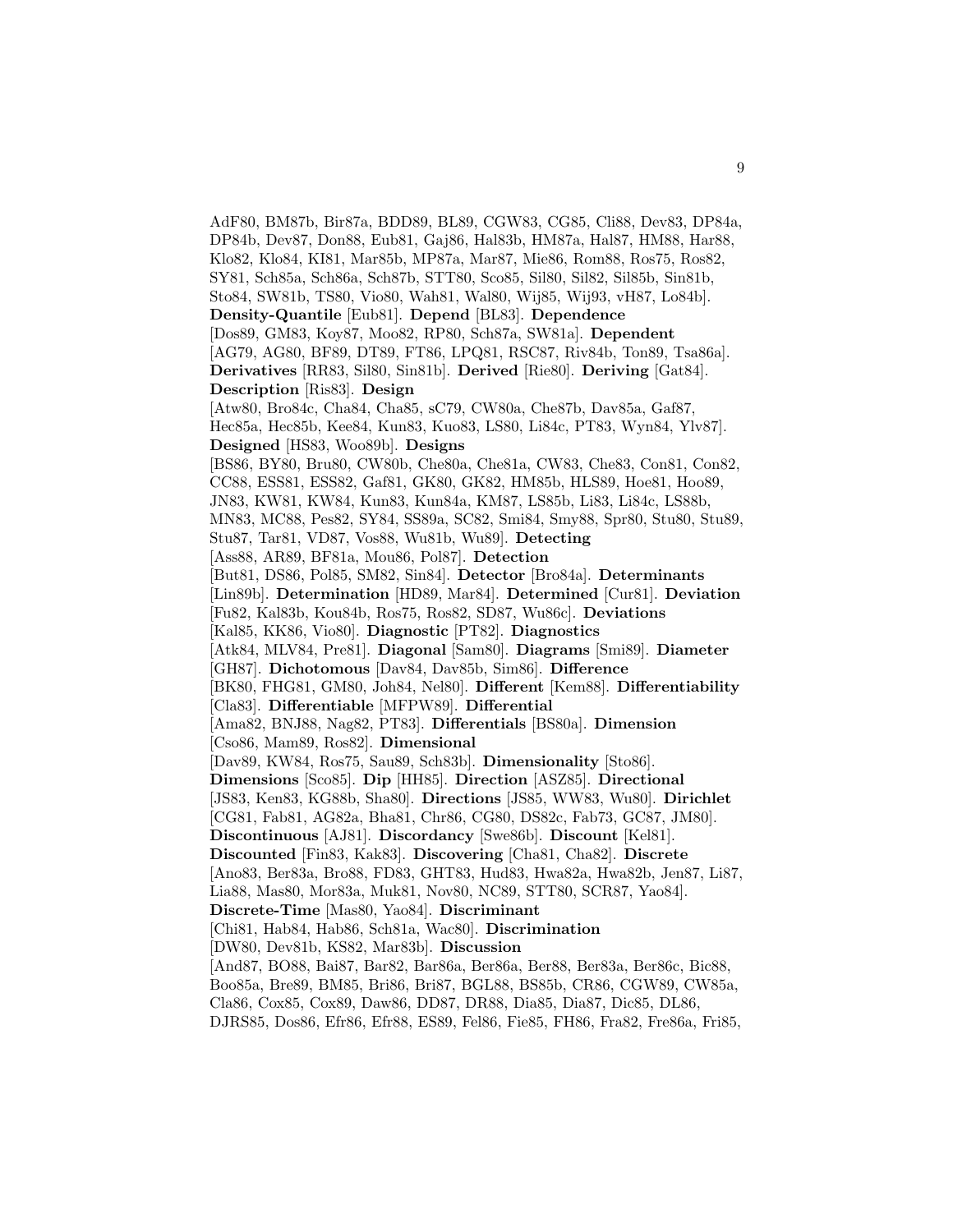GG89, GK89, Gho86, GK85, Goo85a, Goo85c, Gra87, Hal86a, HH87, Har86, HT85b, Hin86, Hjo86, Hud83, Jon85, Kem87a, Koe87, KA89, KP86, Kun86, Le 86, Leo85, Lin86a, LS88c, Loh88, Mal85, MP85, Mil85, ML86, MO86, Mor83a, Nel87, Ols86, Pie85b, Pla85, Poo86, RP86, Rob86, Rob88, Sch85b, Sha86, She85, ST86, Sin86, Sri86, Sun85, Swi85, Tib86, Tib88, Tit89, Tju87, Tob87, Tsa86b, Tuk85b, Tuk85a, Tuk87b, Tuk87a]. **Discussion** [Vea88, Wah85b, Web86, Weg86, Wes86a, WO86]. **Disorders** [BF81a]. **Dispersion** [DS86, Dav87, FJ84, MP87b, ST81]. **Distance** [BM89a, DL88a, DL88b, KD83, Kou86, LaR82, Wan86a, Yat85]. **Distances** [Hsu81]. **Distortion** [Abr84]. **Distributed** [Ber82b, Cur81]. **Distribution** [Ale80, AA88, ABJ83, Ass88, Bai83, BM86, Ber89, Bha81, Bic81, BMP85, CS84b, CK85, CLS85, CLS86, CC82, CDM85, DK80, Dar83, DED89, DW80, DP84b, Ede88, ES81b, Fab73, Fab81, Fl80, FGP88, Fuj85, FS89, Gil83b, GM83, GCG87, Gor89, GKP84, Gup86, GL88, Hal82, HH83a, HH83b, HC82, JM80, JM82, Kee83, Kem87b, KN84, KM80, LSF86, Let81, Lev81, Lo85, Lo86b, Loh84b, Loy80, MR88, Man84, MR87b, Nai80, Nog88, Par86, Pha80, Pol85, Pol87, Por89, Por86, PS83, Rao78, Rao80, Rit85, RV80, SA82, Sch83a, Sch87b, SP88, SCR87, Ste81, Tar81, Tyl83a, Tyl87, Vio80, Wit83, Woo85b, Woo87, Yao87, Yu89, Zeh81]. **Distribution-Free** [DW80, DP84b, GKP84, Tyl87]. **Distributions** [AG82a, And51, And80, And82, BL83, Bas87, Ber82a, Ber89, BS80b, CW88a, Chi81, CG80, CG81, Cur81, DS86, Eat81, Efr82a, Efr82c, Fis82, FHW81, Gat84, GVW88, Gol82, Hat85, Hwa82b, Jeg87, Jeg88, Jew82, Kal85, KRS87, LM85, Leu82, LS88a, Loh84a, MR87a, Mou86, MFPW89, Nie81, Nie83, Red81, Riv84a, Riv84b, Riv89, RW82a, Rob82b, Rus76, Rus82, Sin84, Smi87, SK86, Ste89a, TL84, Var85, WT80, WS80, Wan86b, vH87]. **Disturbances** [Sol81b]. **Diversity** [FA86]. **Divisible** [Bro84a]. **Domain** [Chi88]. **Domains** [Man81]. **Domination** [BH89, Hwa85]. **Double** [CS84a, CS84b]. **Doubly** [CY87]. **Down** [Ker85]. **Drift** [AR89, Fer82a, MY84, SYW89]. **Dual** [BNB83a]. **Duality** [DJ89]. **Dynamic** [Ass88, AR89, LW82]. **Dynkin** [SW80].

#### **Eaton** [Wij84]. **ED50** [Ker85]. **Edgeworth**

[BG80, AS85, BS89, BG78, BQ89, BGvZ86, Bos88, CJV80, Doe83, Hal83a, Hel80, JR83, Nav89, Sch89b, Sti80]. **Editorial** [Hin80a, Mil80]. **Effect** [Gho80, Gho91, GM83, Moo82, Pie82, dWR87]. **Effective** [Sco85]. **Effects** [CD86, Dah88, FKZ89, GMT86, LR89, MP87b]. **Efficiencies** [QR85]. **Efficiency** [BS86, Bas83, BHHW83, BN83, Cap88, Egu83, Epl81, Est86, GSW80, Gre80, Joc86, Kal82, Kal83a, KL87, Kee84, Lin83a, Lin85, Lor83, Neu82, Nus85, Pra88, Rot81, SP88, Tan83a, TL84, Wu81b, Yoh87, vE83]. **Efficient** [Bha86, BR87, Dah89, Dio81, Huf83, KI81, LS88b, Mar85b, Sch86b, Shi80, Ste86b, Ste88]. **Efron** [Dev87, Ped81, Sin81a, Ste86a]. **Egon** [Ney81]. **Eigenfunctions** [KM80]. **Eigenvalues** [ABJ83, LM87]. **Eigenvectors** [Tyl81]. **Element** [Che80d]. **Elements** [WZ83]. **Elliptical** [Ton82].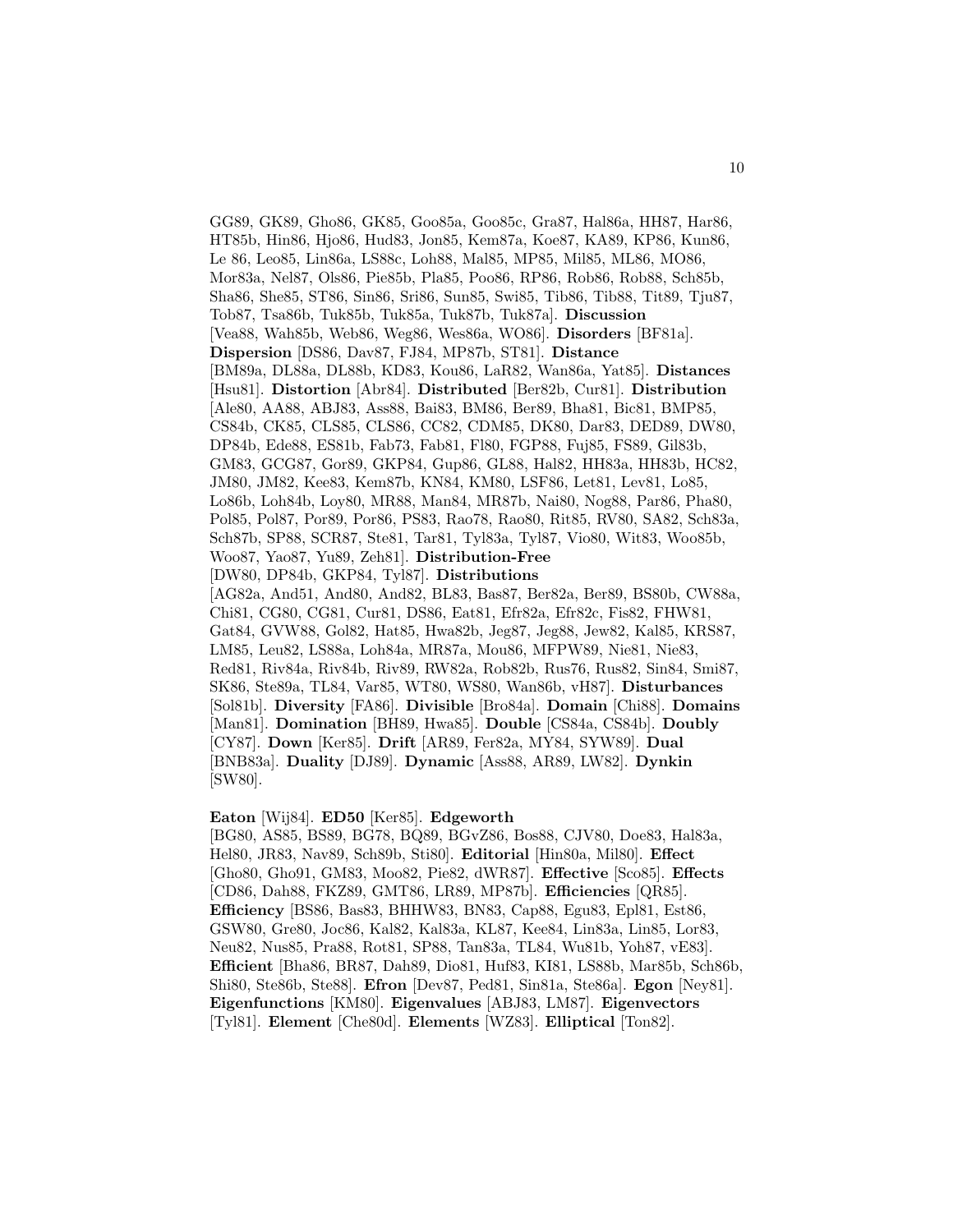**Elliptically** [DS86, MRW86, Sin84]. **Ellsberg** [Fis83]. **Embedding** [MR88]. **Empiric** [GM83, Por86]. **Empirical** [Akr86, Akr89, BB86, BQ89, CK85, Cre82, CM89b, Daw85a, Daw85b, DT89, Fou80, Fl80, GVW88, GBT82, Haf80, Kar88, KL89, Lia88, Lin85, Loy80, MD84, Mil89, Nog88, Pha80, Rob83, Sch86a, Sch85b, Sch83a, Sti85, Stu86, Var85, Wac80, Wit83, Yao84, Yu89, Zeh81, vH87]. **Employ** [VM84]. **Emptying** [HLS89]. **Endpoint** [Hal82, Loh84b]. **Entries** [Goo85b]. **Entropy** [GY88, Joe88, Yat85]. **Equal** [Kem87b]. **Equality** [Per80]. **Equation** [SYW89]. **Equations** [Cla83, Fer82b, FHG81, Joh84, Kar81c, NC89, Ree85]. **Equivalence** [Bai84, Che87a, Dev83, VJ87]. **Equivalent** [Sil84]. **Equivariant** [EO87, Ebe83, Kar89b, TWZ80]. **Error** [AS80, AF84, BD84, Dev81b, Fab88, Fuj85, FS89, Hal84a, Kem87b, KW84, Pol86, Rit85, Ruk83, SC85, TP82, WT82, WT85, Yat88]. **Errors** [Ame80, Ame84, AF84, Bas87, BR87, Cha89, Ful80, Gle81, GCG87, GH87, HC86, Kel84, Mil89, Nel80, Rie81b, Sha80, Sta85, WF82b, Yaj88]. **Errors-in-Variables** [AF84, Ful80, GCG87, GH87, Mil89, WF82b]. **Esseen** [Ahm80, Che81b, Fri89]. **Estimability** [Mat84, SB80]. **Estimable** [Har81b]. **Estimate** [Boh82, BDD89, Dab88, Dab89, Dah88, Dev88, DS89, ES81a, Fuj85, GKP84, Kab80, KA83, MSS81, Red81, Shi81, Sil80, WJT86, Yao87]. **Estimated** [AF84, BN83, Ber82a, Neu87, Neu88, Por86, Ran82, RS84, Sch80]. **Estimates** [Abr82, Bai83, Bar86a, Ber84, Ber86c, BS80a, BD84, Cam82, CW88a, Cla86, CDM85, DK80, Dav87, DR84, Daw86, Dev81a, Dev83, DP84a, Dev85, DF86c, DF86a, DF86b, DL86, Dos85a, Dos85b, Dos86, Fie82, FT86, FD83, Fre84, Hal81b, HW84, HW85, Har86, Hjo86, KR81a, KR82, KP86, LW82, LT84, Le 86, Li84a, LH84, Li85, Lin86a, Lo84b, Mas83, Puk81, Rie80, Rom88, Ros75, Ros82, SS81, Sto84, Str81, Stu84, SM80, TT83, Vio80, Wah81, Wei85, Wes86b, Wri81a, Wri82, Wu80, Yoh87]. **Estimating** [AK88, And51, And80, And84, BBMT81, Bir87a, Bir87b, Car86, CS81, Cha81, Cha82, Cho87a, Cho87b, CLS85, CLS86, Dos89, DFP89, DuM83, Eva83, Fer82b, Hal82, Joh84, Kel89, Kem87b, LPQ81, Loh84b, Ruk85, SC82, Shi80, Smi87, Woo85b, Woo87, vdV88]. **Estimation** [AG82a, AK88, AF84, AF88, ASZ85, Ano83, AK85, BK83, Ber80a, Ber82b, BM87a, Ber80b, BBZ82, Ber83a, Bha80, BCY83, Bic81, Bic82, BR87, BF89, BRH85, BS80b, Bro80a, BF85b, Bro88, BC89, Car88, CR82, Cas80, Chi86, CY81, CM82, CGW83, CS84a, CS84b, CRM87, Dah89, Dav84, Dav85b, DG80, DD89, DW80, DP84b, Dev87, DS85, Dos85a, Dos85b, Ede88, Fab88, Fer82b, Fin85, Fis82, Fre86b, Fre88, FGP88, Fu82, FHG81, Gaf87, GSV86, GH82, Geo86, GM80, GHT83, GNS87, GY88, Gle81, GS81b, Gup86, GS85b, Hab89, Haf79, Haf80, Haf81, Hal81a, Hal83b, Hal87, HM88, Han75, Han80a, Han80b, Han81, HM85a, HT88, Har81a, Har81b, Hat85, Hoo82b, Hoo83, Hoo84c, Hoo88, HT82, HT93, HM87b, Hud83, Hud85, Hud86, Hwa85, Kal83b, Kar89b, Kar87, Kau87]. **Estimation**

[Kaw80, Kla87, KD83, Kou86, Kre87, KI81, Kub87, LaM82, LS83a, LM87,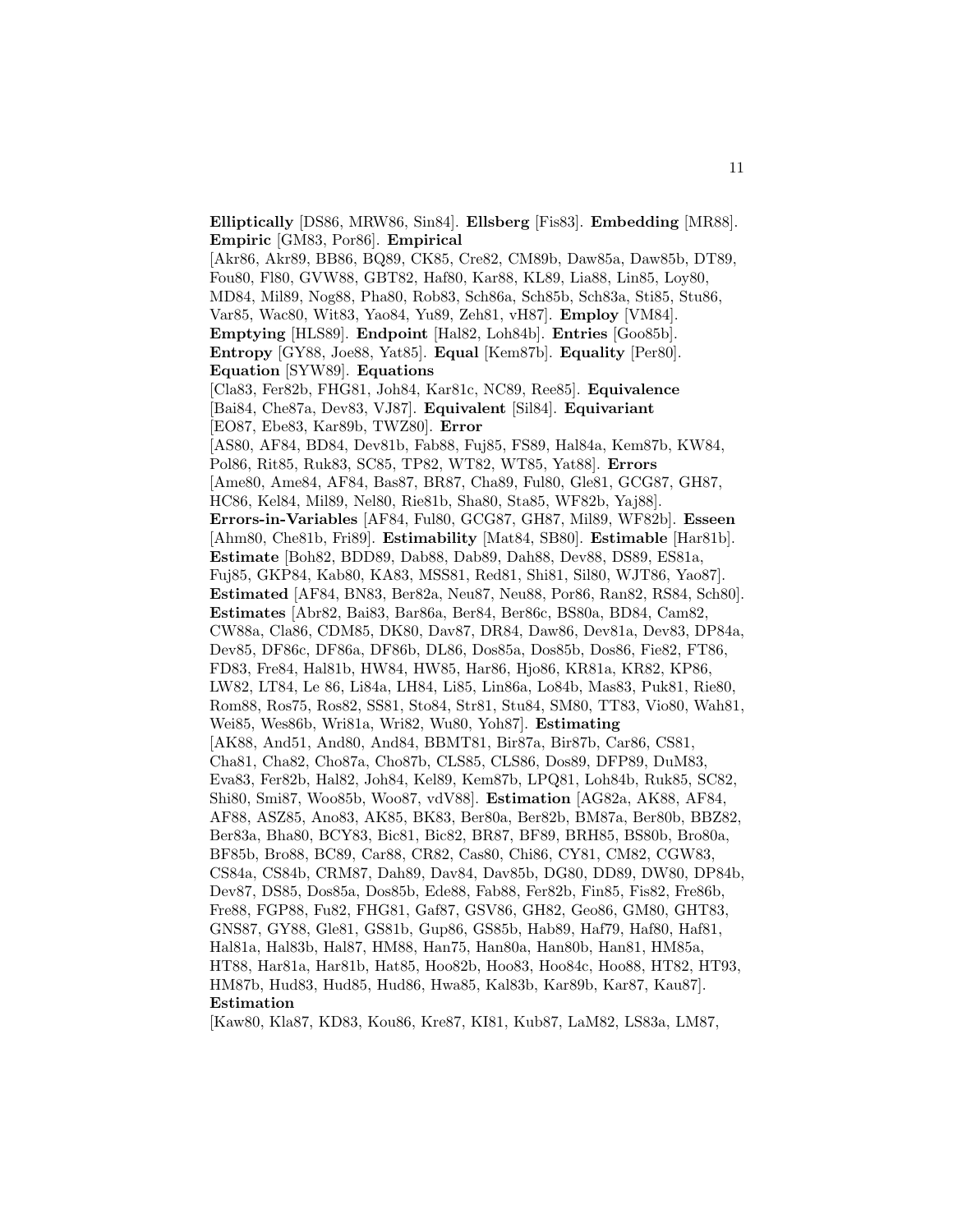LR82, Lo82, Lo85, Lo86b, LB89, Mar85b, Mar87, Mas80, McK86, MR87b, Mil82, Moo84, Mor83a, MS87b, Mul89, NS85, Nog88, Nov80, Par86, Pha80, PK89, PK90, Pot83, Pot84, Ras80, Rei80, Rie81a, Ris83, Rob83, Ruk86, Ruk88, SY81, SY82, SA86, ST82, Sag82, SA82, Sch85a, Sch86b, STT80, SS87, Sha88a, SW89, SW80, Shi84, Sil82, Sil85b, SCR87, SS80, Sri87, Sta85, Ste86b, Ste81, SW81b, Sve89, Sza80, Sza83, Tah89, Tak87, TW83, Tsa86a, TLC86, TP82, Tua81, Van87, Van83, Var82b, Var82a, Vil82, Wal80, WB84, Wel89, Wel90, WF82b, Woo85a, Woo89a, Wri81b, Wu81a, Yaj88, Yao84]. **Estimator** [Ame80, Ame84, AdF80, Bai84, Bed87, Bed88, Ber80c, Ber82c, Bir89, BMP85, BH89, CY87, Dav85a, DED89, Est83, Est86, ES81b, FK85, FK86, Fal85, Fox81, Gil81, Gil83a, God80, Gra83, HT85a, HM87a, HH83a, HH83b, Har88, Ker85, KB85, LV85, MF83, MR88, Mar84, Mau85, Nai80, Oeh85, PV80, Rao78, Rao80, RU84, Rot85, Sau89, SS81, SV80b, SV80a, Swe80a, Swe82, Tan83b, TWZ80, Tyl87, Wan86a, Wan87, Wel82, Wel85, vH87]. **Estimators** [Akr86, Akr89, AAO86, AA88, Ano83, Bai84, BK80, BK81, BNR83, BB83, Ber80b, Ber83a, Ber83b, BM87b, BF85a, Cas87, CL88, Che81b, Chi88, CH80, CT87, Cli88, CP81, Col83, CW85b, CW89, Cox88b, CRM87, Cro80, Dio81, DL88b, DW88, EO87, Edd80, Egu83, Fal84, FKZ89, FR81, FD82a, Ful80, Gaj86, GHT83, Gle86, Hal84a, Har84, HL84, HJS88, Hub84, Hud83, Hud85, Hud86, Hwa82a, Hwa82b, JJV85, Jeg87, Jeg88, Jur81, Kee85a, KK86, Kil81, Kla84, Kla87, Kla89, Klo82, Klo84, KG88b, LaR82, Lee88, Leu82, Lin86b, LT83, Lop89, MC87, Man84, MP87a, McK84, MGV85, MGSV89, Mie86, Mor86, Mor83a, Mul84, MS87c, Nel80, Pfa82, Pie82, Por84, Por85, Por91, RR81, RB86, Ruk83, Sch86a, Sco85, SS85, SW87, Sha89, SD87]. **Estimators** [Sil85a, Sin81b, Sol81b, Sri84, Ste89a, SS89b, Sto80, Tan83a, TS80, TL84, TK86, Tru89, TC85, TC90, VM84, WW83, Wan85, Wan86b, Wel86, Wel87a, Wel88a, Wie86, Yat85, dWR87, vE83]. **Euclidean** [BK80]. **Evaluation** [Bha82]. **Events** [Eva83]. **Eventual** [ESS81]. **Everywhere** [Dev81a]. **Evidence** [HM87b, Wal87]. **Evoked** [MTG84]. **Exact** [Chr89, KW84, Nie81, Sin81b, WT80]. **Exactly** [Hoe81]. **Example** [Ped81]. **Examples** [Bro80a, Kal83a]. **Exchange** [AS89]. **Exchangeability** [LN81]. **Existence** [MSS81, Puk81]. **Expansion** [BG78, BG80, BQ89, BGvZ86, CJV80, Doe83, Fuj85, Hal83a, KN84, Rob80]. **Expansions** [BS89, Fie82, FS89, Hel80, JR83, Nav89, Sch81a, Sch89b, Tak87, Wit83, WT82, WT85, Woo86, Woo89b]. **Expectation** [LS89]. **Expectations** [AG79, AG80, Gol84]. **Expected** [Che80c, GH87, HS80, Hoo82a, Hoo84b, Hoo88, KM80]. **Experimental** [Bro84c, Cha84, Cha85, PT83, Wyn84]. **Experiments** [Bed82, Col84, DG81, HS83, Kee84, Ker85, Kou84a, Leh88, MM87, MG83, SWW84, Swe80b, Woo89b]. **Expert** [GS85a]. **Explicit** [SM80, Sza80]. **Exploratory** [Hal89a]. **Explosive** [BMMT89, Jeg88, KL89]. **Exponent** [HT85a]. **Exponential** [Ama82, Ano83, BLR82, BL83, BLE86, BNB83a, BNB83b, Ber80b, Ber83a,

Egu83, Fei81, Fri82, GSV86, GHT83, Hau88, Hu88, Hud83, Hwa82a, Hwa82b,

12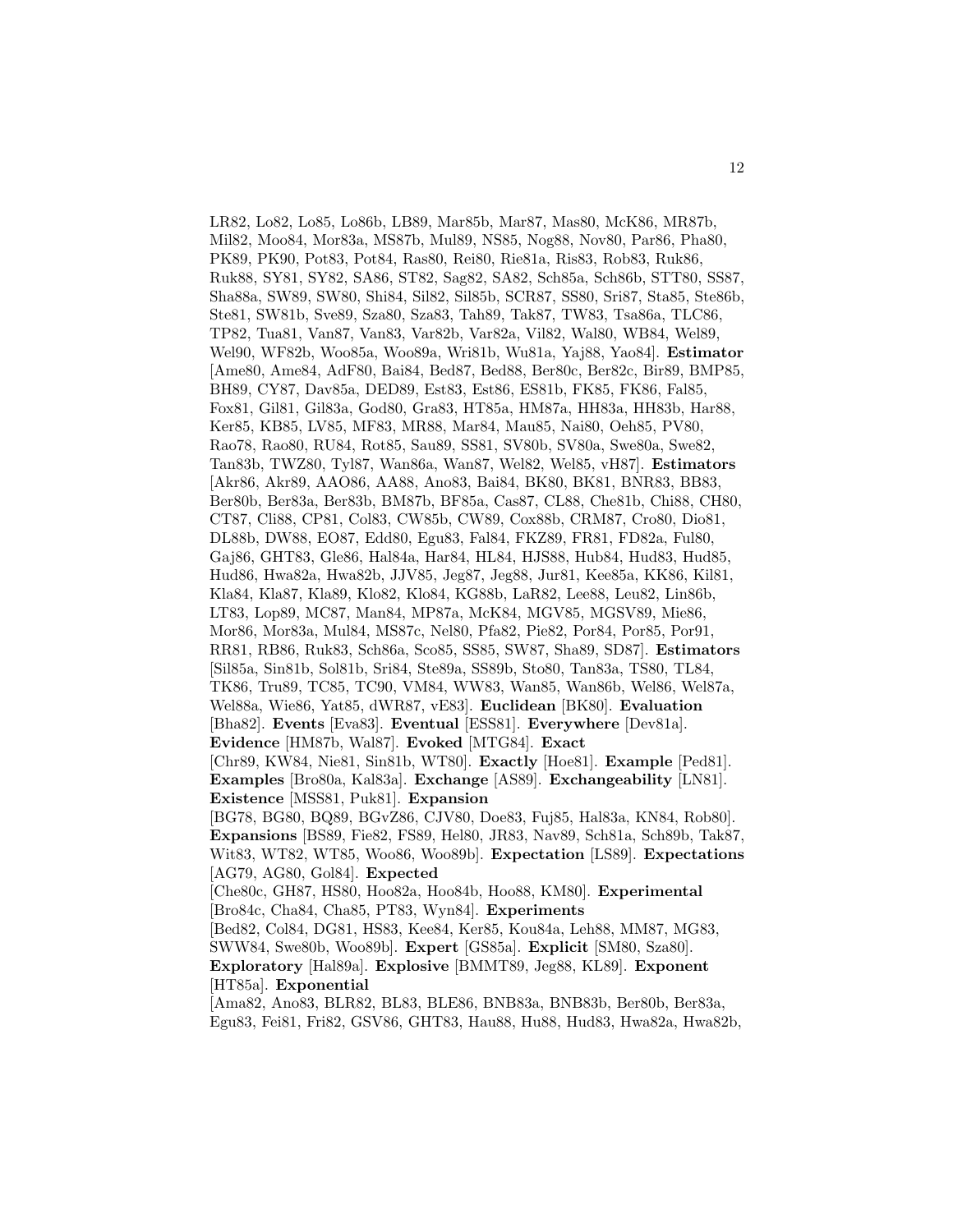Jew82, Kal81, Kou84a, Kou84b, LS89, Lin83c, Lin86b, MV87, Mor82, Mor83a, Mor83b, Por88, RR81, Ruk86, Ste86b, Sti85, WS80]. **Exponential-Type** [Ste86b]. **Exponentiality** [GHP86]. **Extended** [Edw87, Irl84]. **Extended-Paulson** [Edw87]. **Extension** [Dok87]. **Extensions** [Sim80]. **Externally** [Gen84, GMS86]. **Extraction** [Bel84, Bel91]. **Extrapolation** [Hoe81, O'R76, OD80]. **Extreme** [AGW86, BDD89, DR84, DD89, DED89, Gil83b]. **Extreme-Value** [DD89, DED89].

**F** [Tib88]. **Factor** [AA88, Kel81]. **Factorial** [CD86, Che80a, Col84, CC88, VD87, Vos88]. **Factorials** [Gho80, Gho91]. **Factorization** [GMY81, Hal84b]. **Factors** [BS86]. **Failure** [BMP85, Jac89, SS81, Wan86b]. **Families** [Ama82, Ano83, BLE86, BNB83b, Ber80b, Ber83a, Fei81, Fis82, FD82b, GHT83, HM85b, Hu88, Hud83, Hwa82a, Hwa82b, Kal81, Kou84a, Kou84b, LM85, MR87a, MV87, Mor82, Mor83a, Mor83b, MFPW89, Por88, Sch81b, Tak81]. **Families-Curvatures** [Ama82]. **Family** [Efr82a, Efr82c, Egu83, Hau88, LS89, Lin83c, Lin86b, RR81, Sti85]. **Feedback** [DG81]. **Ferguson** [HH83a, HH83b, WK81]. **Fide** [Gaj86]. **Fiducial** [Bar82, DS82a, DS82b, Fra82]. **Field** [Ste88, Ste89a]. **Fields** [DLS80]. **Fieller** [Kos87]. **Filtering** [AK85]. **Finding** [Boh82]. **Finetti** [FD82b, Reg87]. **Finite** [Ale89a, Ale89b, BL81, Bro81, Cam82, Chr86, FHW81, GBT82, GH87, Gor83, Gut82, Hub84, Joc86, Ken83, KM87, LT83, Lo86a, Lo88, MG81, MG83, MGV85, Ruk83, SK86]. **Finitely** [HS89a, Li84c]. **First** [Kou86, MF83, MC88, Sri87, Wan86a]. **First-Order** [Kou86, Sri87, Wan86a]. **Fisher** [Rob82a, Chi81, DF82, Gra83, Riv89, Rob76]. **Fit** [Bar89, Bas87, Chr89, Dro89, Fou80, GM83, GP85, HT86, Hau88, Khm88, Kou86, LM85, MM80, Moo82, Nei88, Nie83, QR85, Sch83a, Sch83b, Sve81]. **Fitting** [Bha82]. **Fixed** [Har81b, LS83a, MSS81, Rot85, Sil85a, Spr85, SG81, SS89b, ZM84, ZM88]. **Fixed-Size** [MSS81]. **Fixed-Width** [Spr85]. **Flattening** [Abr84]. **Foliations** [BNB83a]. **Form** [PS83]. **Formal** [BG78, BG80]. **Forms** [Bha82, GL88]. **Formula** [JS89, Pol86]. **Formulation** [Hat85]. **Fourier** [Fl80]. **Fractional** [Che80a, CC88, PR81]. **Fractions** [Stu80]. **Frechet** [Cla83]. **Free** [BY80, CM87, CC88, DW80, DP84b, GKP84, Swe86b, Tyl87]. **Frequency** [Chi88, Rub84]. **Frequentist** [LB89, WF82a]. **Fully** [TWZ80]. **Function** [Ale80, BBMT81, Bha86, BC89, CY87, Che88b, CK85, DW80, Dev81a, Eub81, Fre86b, Fre88, FGP88, Fuj85, GSW80, HH83a, HH83b, Har84, HL84, HM85a, Kel84, Kla87, Klo82, LS89, LR82, Lo82, Lo86b, Loy80, MR88, Mas81a, Mie86, Mil82, MV87, NJ85, Pha80, Rup81, Sch85a, Sch87b, SS81, Sil82, Sim83, SM88, Ste88, Ste89a, Stu84, SW81b, TW83, Tan83b, TLC86, Vio80, Wal87, Woo85b, Woo87, Yao84, Yu89, Zeh81]. **Functional** [AF88, Bar82, Cla83, DS82a, DS82b, Fra82, Sen88, Vil82, Wit83]. **Functional-Model** [Bar82, DS82a, DS82b, Fra82]. **Functionals** [Bri86, Das89, DL88a, Don88, FH86, HJS88, Kee83, Kee87a, Kun86, Li84b,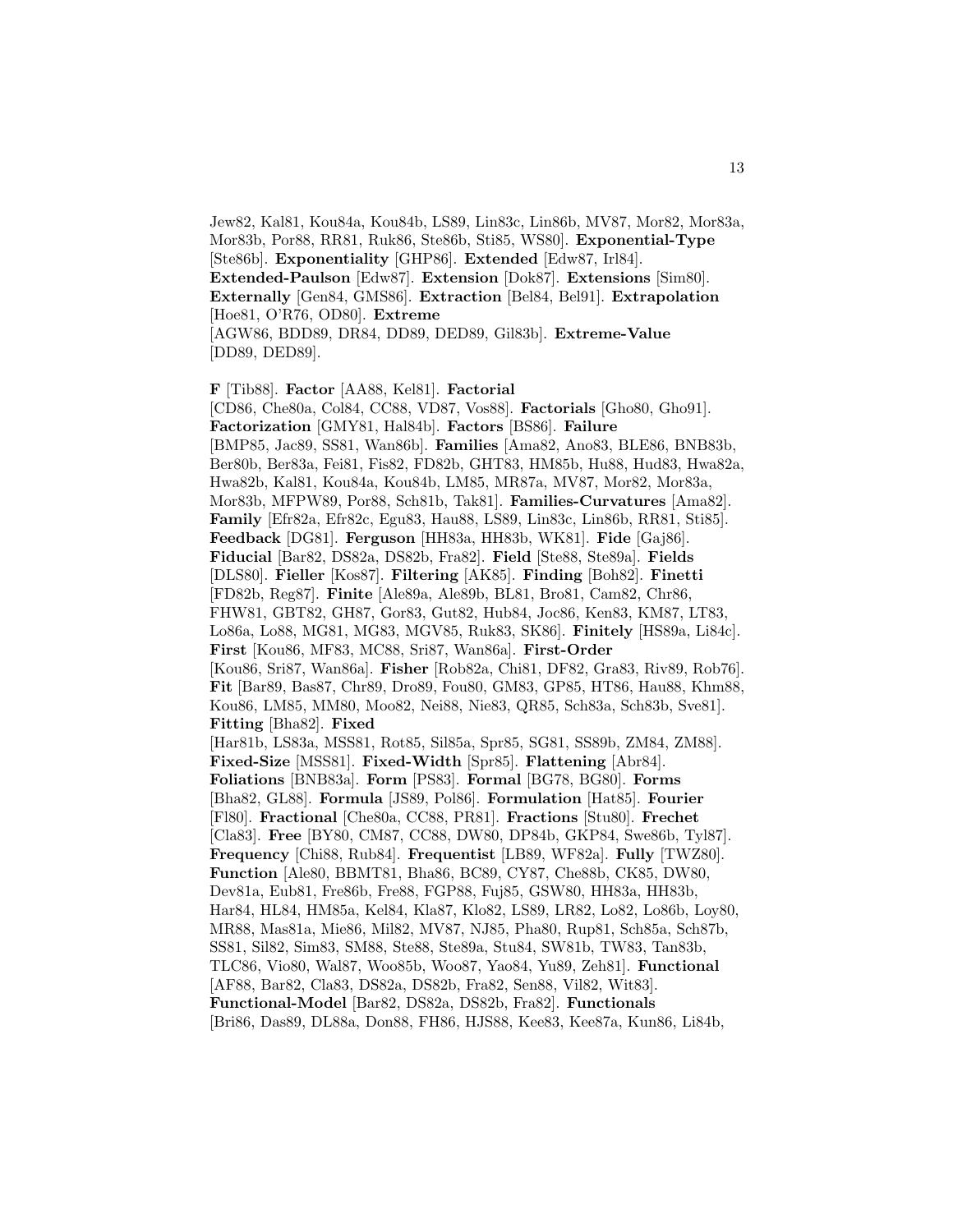MY86a, MY86b, ML86, Poo86, Rob86, TL84, Tsa86b, Weg86, Wes86a]. **Functions** [AK88, AdF80, BLE86, BLB89, BS83b, BNR83, BS85a, Ber86b, BS87, BS80a, CM89b, DR86, Epl82, Fab88, Fri89, Gaj86, Hal84a, Har81b, Hel80, Hwa85, JSV84, Kem88, Lev81, LT83, Mas83, McC83, Mor82, Mor83b, Neu87, Neu88, RH83, Rei81, Ruk88, WT80, Wri81b, vD85]. **Further** [Gaf87, Kee85b, PR81, WW83, Zam81]. **Future** [Fin83, HP88b, JB83, JBB83, Kak83].

**Gait** [OBWS89]. **Galton** [BN83, Swe86a]. **Gambling** [vD85]. **Gamma** [Ber80b, FKZ89, Gup86]. **Gauss** [BK81, Sti81]. **Gaussian** [Bed87, Bed88, Bro84a, Epp87, Epp88, FT86, God80, Hor88, LR82, Man84, McK84, SK86, Ste89a, Tan83a]. **GCV** [Wah85a]. **Gemmell** [Wat82]. **General** [AA88, Bai84, BK81, BBZ82, Bic84b, Bjø84, Car86, Col84, Das89, Dio81, Dok87, Fin85, Ham81, Hoo83, Hoo84c, JSV84, Kun89, Li83, Lin83b, Mar83a, MR87b, Mil82, MV87, PS83, PT83, Sch89a, Sen88, SW89, Spr80]. **Generalised** [BS83b, Loy80]. **Generalization** [Dia89, KP81]. **Generalizations** [SM88]. **Generalized** [ALP81, Ber80c, CP81, CKWY88, Csi89, Dro89, FK85, FK86, Gor89, Kre86, Li85, Li86, Li87, RU84, Ser84, Sto86, TK86, TC85, Tsa86a, TC90, TWZ80, Vos88, Wah85a, Pre84]. **Generated** [Epl82]. **Generating** [Col84]. **Generator** [Vos88]. **Geoffrey** [Bin85]. **Geometric** [Csi89, MLV84]. **Geometries** [BN86]. **Geometry** [Ama82, AK88, BNJ88, GM87a, GM89, Lin83b, Lin83c]. **Gill** [SP82]. **Given** [BK83]. **Global** [BMWZ87, Sto82]. **GLSE** [Toy86]. **GML** [Wah85a]. **Good** [Est86]. **Goodness** [Bar89, Dro89, Fou80, GP85, HT86, Khm88, Kou86, LM85, Nie83, QR85, Sch83a, Sch83b, Sve81]. **Goodness-of-Fit** [Dro89, Fou80, GP85, HT86, Khm88, Kou86, LM85, Nie83, QR85, Sve81]. **Graph** [FR83]. **Graph-Theoretic** [FR83]. **Graphical** [DF84, LW89a, LW89b]. **Graphs** [SK86]. **Graybill** [Nai80]. **Greatest** [Leu82]. **Grenander** [Bir89]. **Gross** [Rie81b, Rit85]. **Grouped** [Wri82]. **Grouping** [Wu89]. **Groups** [Gen84]. **Growth** [GMK<sup>+</sup>84a, GMK<sup>+</sup>84b]. **Grubbs** [But82]. **Grubbs-Type** [But82]. **Guarantee** [Gra83].

**Hadamard** [Che87a]. **Hajek** [Tie87, Tie88]. **Harald** [Blo87]. **Harmonic** [Bro85]. **Having** [BMP85, Goo85b]. **Hazard**

[Dok87, LV85, MFP85, Sch85a, TW83, Tan83b]. **Heat** [SYW89]. **Heavy** [Wel85]. **Hermite** [Wal80]. **Heteroscedastic** [CR82]. **Heteroscedasticity** [CR81, Car82, Ham81, MS87b, SW87]. **Heteroscedasticity-Robustness** [SW87]. **Hidden** [Ros89]. **Hierarchal** [Wes86b]. **High** [Sau89, Yoh87]. **High-Dimensional** [Sau89]. **Higher** [KS82, Kee87a]. **Higher-Order** [Kee87a]. **Hilbert** [Man84]. **Hill** [HT85a]. **Hinkley** [Ped81]. **Histogram** [Kog87, LV85]. **Histograms** [Bir87b, Sco85]. **Holland** [Son82]. **Holley** [Ros89]. **Homogeneity** [CS87, CM89a, MTG84]. **Honest** [Li89]. **Hotelling** [HS80, JS89, Kar81b]. **Hsu** [Mil80]. **Huber** [Jon87]. **Hypersphere** [Riv84a]. **Hypotheses**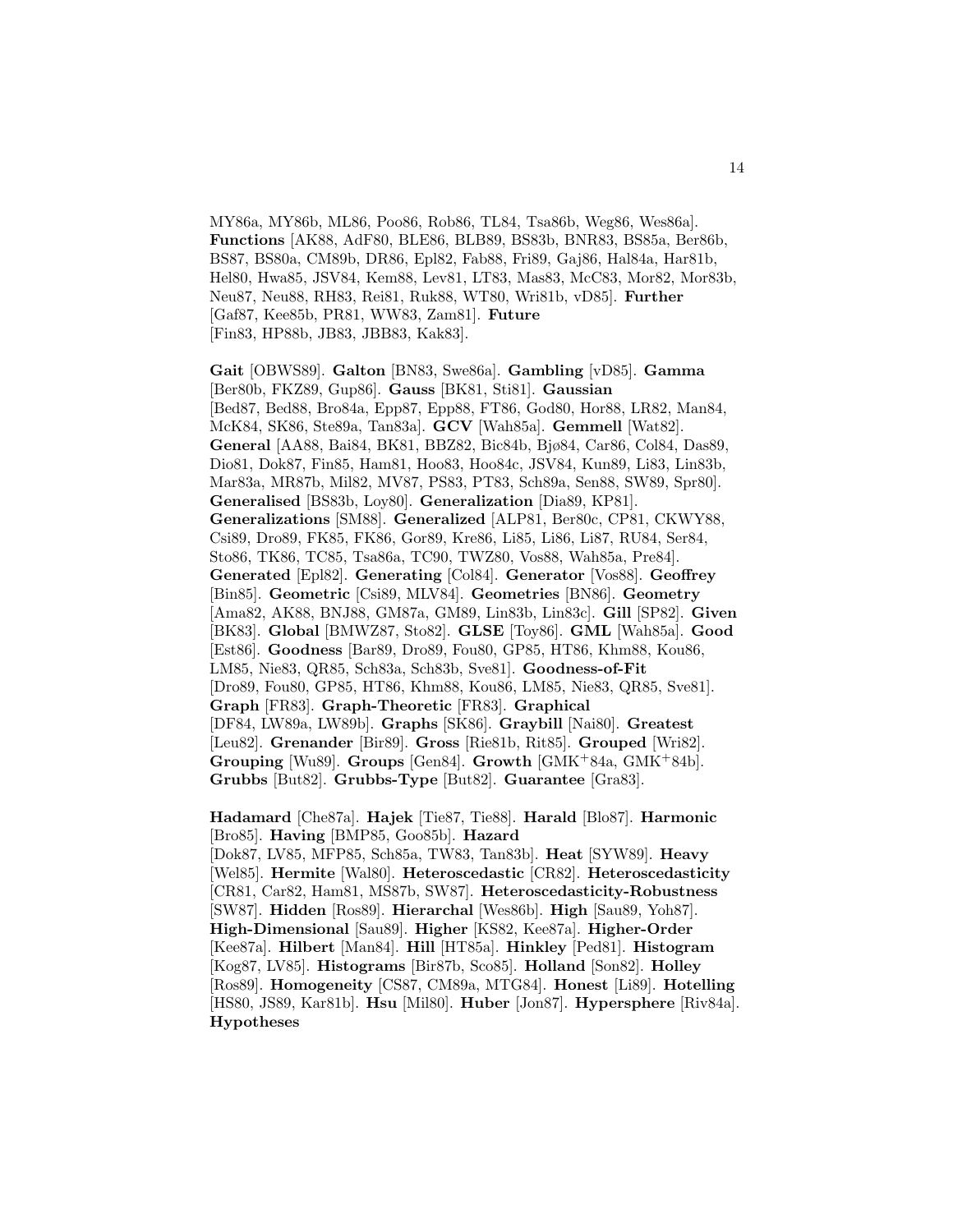[BCS80, BCS89, BM89b, HT89, Jen88, Lai88, Mar82b, Rom89, Wan81]. **Hypothesis** [BM89b, CKWY88, Dio81, Doe83, KN84, Lor83, Ruk82, Wu86c].

**I.I.D.** [Fox81, Liu88]. **Identically** [Ber82b]. **Identifiability** [FHW81, Ken83]. **Identification** [Che80d, LW82, Pos86]. **Identifying** [Atk84, Sch87b]. **Identity** [Cre82, Haf79, Haf81, SW80]. **Ignorance** [Tor81]. **II** [CG81, Por91, Atw80, CG80, Dos85b, Jeg88, KM87, Lin83c, MM80, Por85, Vil81]. **Images** [Dan82]. **Implications** [SCR87]. **Implicitly** [Rup81]. **Impossible** [Gut82]. **Improper** [HS89a]. **Improved** [Ano83, BW81, Ber83a, GHT83, Hud83, HC86, Mor83a]. **Improving** [Ber80b, Ber83b, FHH83, Gaj86, Hwa82a, TS80]. **Imputation** [SW88]. **Inadmissibility** [BBZ82, BC81, BH89, Epl81, Sri84, TWZ80, Yu89, Zam81]. **Inadmissible** [Ber80b, Ber83b, Fox81]. **Incidence** [BRH85, Gra88]. **Including** [KR82]. **Incomplete** [BRH85, Che83, EK83, MN83, TC85, TC90, WT80]. **Incompletely** [AK85]. **Inconsistency** [BMP85]. **Inconsistent** [DF86a, FD82a, FD83]. **Increased** [Lin85]. **Increasing** [BMP85, Mam89, Wan86b]. **Independence** [BM85, Dab86, Daw80, DE85a, DE85b, Dic85, Fie85, Goo85a, GC87, Goo85c, Hab81, JS85, Kar81c, Leo85, Loh89, Mal83, MP85, Pie85b, Pla85, Ros75, Ros82, SW84, Sun85]. **Independent** [Ber82b, Bro80a, DR82a, Fri89, Mar82a, Mar85a, Swe86b, Yao87]. **Index** [CDM85, DD89, DED89, DuM83, Li87]. **Indexed** [Wri81b]. **Indices** [Hal89a]. **Indifference** [BS84]. **Induced** [RP80, Sen81]. **Inequalities** [Eat82, HT89, KR81a, Por89, RSC87, Ton82, Ton89]. **Inequality** [Ale89a, Ale89b, DF82, Dev87, JS89, MRW86, Ros89, Ste86a]. **Inference** [AR86, AJ81, Amm84, BS83a, Bar82, BB84, CW87, DS82a, DS82b, DH81, Don88, Fei81, Fra82, HWB82, HS89a, Kra84, KR81b, LS83b, LN81, Lin85, Lo86a, MRW86, Reg87, RW80, RW82a, SM88, Smy88, Swe86a, Tyl81, Vil81, VC84, Yan83]. **Inferior** [Che80c]. **Infinite** [Ath87, Jan86, Kni89b, Kni89a, Sch83b]. **Infinite-Dimensional** [Sch83b]. **Infinitely** [AK88, Bro84a, Li84b]. **Infinitesimal** [Bic84c, Kun84b]. **Infinity** [Dro89, Por88]. **Influence** [Atk84, Bri86, FH86, Kel84, Kla87, Kun86, MY86a, MY86b, ML86, Poo86, Rei81, Rob86, Smi89, Tsa86b, Weg86, Wes86a]. **Influential** [Atk84]. **Information** [Ama82, BHHW83, Bha80, BRH85, Gra83, Hab84, Hab86, Jan86, Kni89a, LY88, Mam86, Pet80, Riv84a, Tor81, VM84, vdV89]. **Inherent** [HM87a]. **Initial** [AK85]. **Inner** [Vil81]. **Innovation** [Khm88]. **Integers** [Ris83]. **Integral** [NC89, Wri81b]. **Integrals** [DM83, SC82]. **Integrated** [AS80, Hal84a, Kaw80]. **Integration** [Sha88b]. **Intensities** [BRH85, RH83]. **Intensity** [BBMT81, Kar87, Lo82]. **Interaction** [DLS80, Hab81, MS88]. **Interactions** [DS83]. **Interblock** [Bha80, Col84]. **Intergroup** [FA86]. **Intermediate** [Kal83a]. **Internal** [Koy87]. **Interpretation** [Csi89, Was89]. **Interpretations** [BM85, DE85a, DE85b, Dic85, Fie85, Goo85a, Goo85c, Leo85, MP85, Pie85b, Pla85, Sun85]. **Intersection** [Dav89, OT81]. **Interval**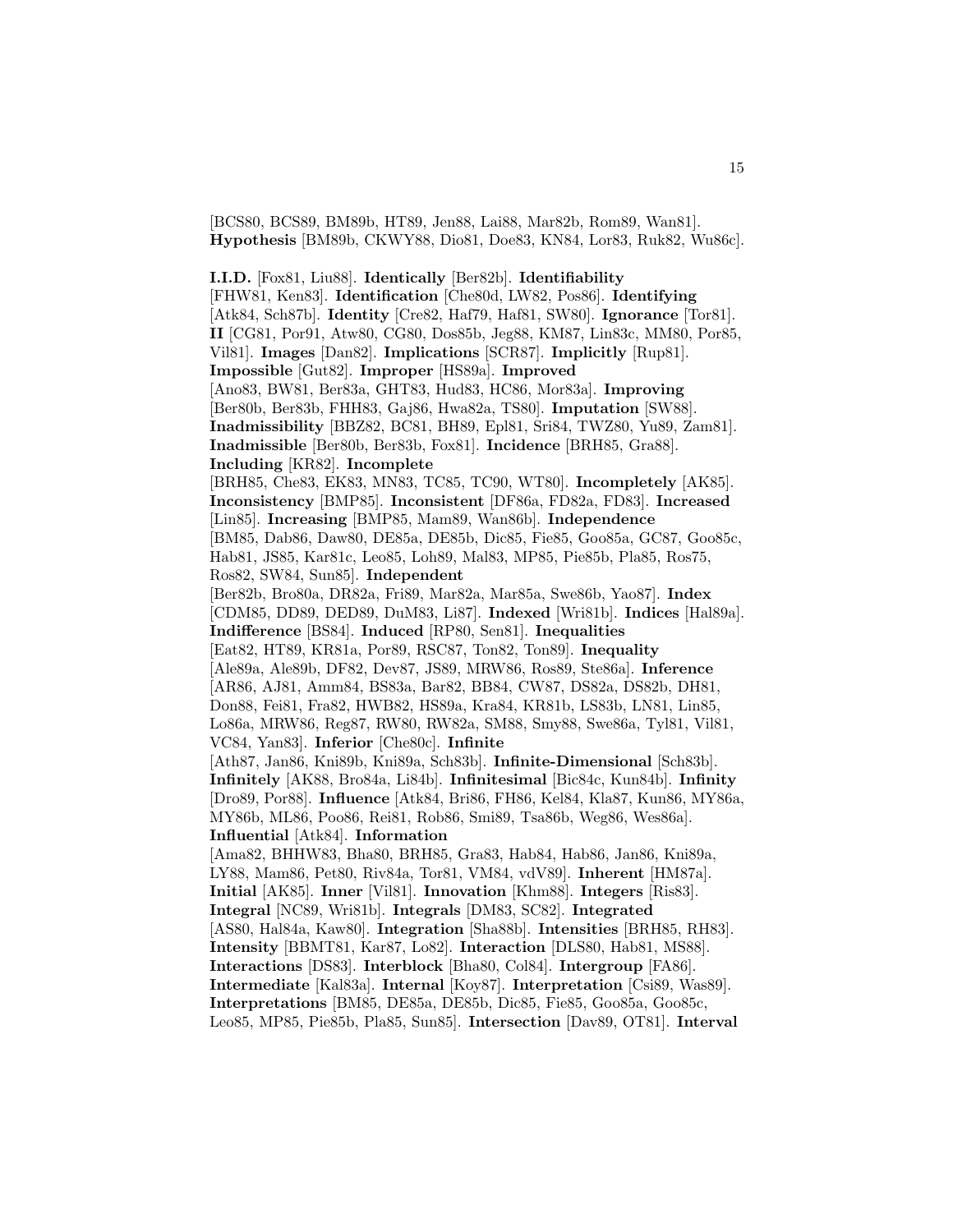[Akr88, But82, Hal86c, Hoo83, Hoo84c, KR81a, MC87]. **Interval-Censored** [Akr88]. **Intervals** [BO88, Ber88, Bic88, BGL88, CM87, DH81, DR88, Efr88, Est82, Hal86b, Hal88a, Hal88b, Hsu81, Hsu84, LS88c, Loh88, Rob88, Spr85, Vea88, Wit83]. **Intrablock** [Col84]. **Intrinsic** [HWB82]. **Invariance** [God80, Hoo82b, MT84, PR81, Sen81, Sen82]. **Invariant** [ASZ85, Bro88, Fox81, FGP88, Har81a, Hoo82a, Hoo84b, Hoo84a, Lai81, MP80, Mar81, Mar83a, PO80, SS84, Sma83, Szk88, Tak81, Tak82, Wes89, Yu89]. **Invariantly** [Ebe83]. **Invariants** [And82, MC86, Wij85, Wij93]. **Invention** [Sti81]. **Inverse** [Ale80, Haf79, Haf81, Jen88]. **Inverting** [Hal83a]. **Investigation** [Sko85]. **Involved** [But81]. **Involving** [Che80c, Wan81]. **Irreversible** [HW89]. **Islands** [BW82a]. **Isotonic** [DR82a, Kel89, Lee81, Lee83, Muk81, ST82, WW80]. **Isotropic** [Eat81]. **Isotropy** [Let81]. **Iterated** [Har84]. **Iterative** [Csi89].

**J** [Lin80, Pre84, Tib88, Wij84]. **J.** [Bic84b]. **Jack** [Ano84, Bro84c, Sac84, Wyn84]. **Jackknife** [Ber84, Ber86a, CR86, Che81b, ES81a, Efr86, Fel86, Fre86a, Gho86, Hal86a, Hin86, KR82, KR81b, Kun89, MO86, Ols86, RP86, Sha86, SW87, SW89, ST86, Sin86, Sri86, Tib86, Tib88, Web86, Wu86a, Wu86b, WO86]. **Jackknifing** [Sen88]. **Johnson** [Zab82]. **Joint** [Bai83, Gil83b]. **Jointly** [DFP89]. **Judgments** [GS85a]. **Julius** [RS85]. **June** [Ney81]. **Justifiable** [Rub84]. **Justification** [Bha83].

**Kaplan** [Dab88, Dab89, Mau85, MGSV89, RU84, Rot85, Wan87]. **Karlin** [KS84]. **Kendall** [ACF82]. **Kernel** [Abr82, BDD89, Cli88, CDM85, Dab89, Dev83, DP84a, Dev85, Dev88, DJ89, Edd80, Fal84, Fal85, GKP84, Hal84a, HM87a, HM88, Mar85b, MP87a, Mie86, Mul84, MS87c, RH83, Rom88, Sch85a, Sil80, Sil84, Sto84, TW83, Tan83b, TS80, Tru89, Won83]. **Kernels** [SY81]. **Kiefer** [Ano84, Bro84c, Che87a, Huf83, Sac84, Wyn84]. **Known** [SWW84]. **Kolmogorov** [MS92, FGP88, Hu85, MS83, Nie81, Wie86, Yat85]. **Kramer** [Hay84]. **Kuh** [Atk84]. **Kulkarni** [KJ86]. **Kullback** [Hal87, Jan86].

**L** [Wij84]. **L.** [Lin80]. **Lack** [Chr89, Nei88]. **Lack-of-Fit** [Chr89]. **Lagrangian** [Pot84, Pot83, PT83]. **Large** [AG82b, BC81, Che80d, Dav85a, DD89, FT86, Fu82, Gil83a, GVW88, Gle81, Gor83, Hal83b, Kal85, KK86, Kou84b, Lo87, Por84, Por85, Por91, SP82, SS81, SD87, Sim83, SV80b, SV80a, ST81, TC85, TC90, Tsi81, Wu86c]. **Large-Sample** [FT86]. **Latent** [Chi81, Gly80, HR86]. **Latin** [KW81]. **Lattice** [BS86, Muk81, Ros89]. **Law** [Abr82, Est83, Har84, ST81]. **Lawley** [WT80]. **Laws** [Nag82, Woo82]. **Layouts** [Gaf81]. **Learning** [Man81]. **Least** [AS80, BK80, BW81, BH89, CW88a, Chi88, CH80, CT87, Cox88a, Cro80, ES81b, Fre84, GCG87, Hal83b, Kab80, Kar80, Kaw80, Kin80, LW82, Lin86b, MF83, Nel80, Sol81b, Sti81, TT83, TK86, Van87, Vil82, WW83, Wei85,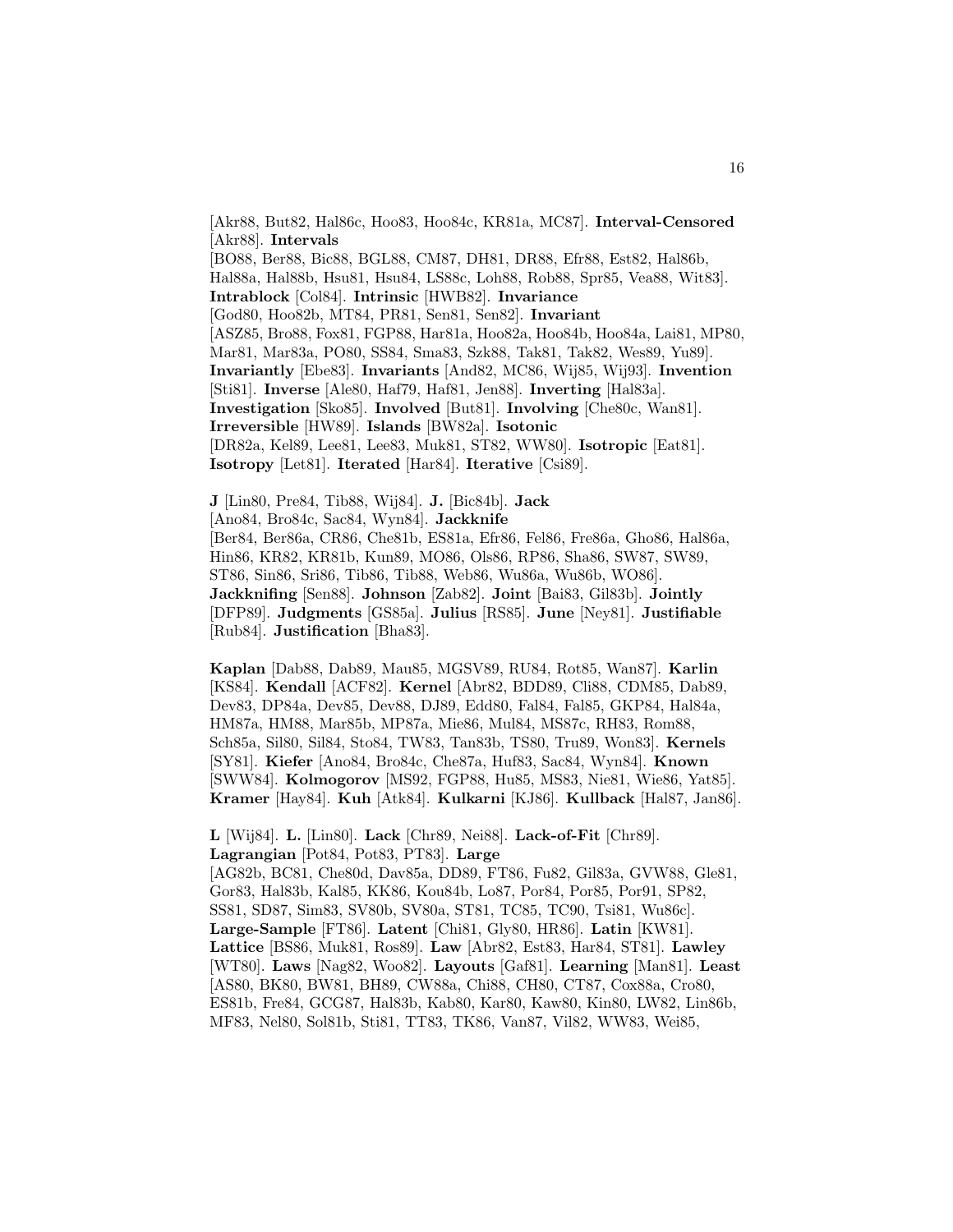Wei87a, Wu80, Wu81a]. **Least-Squares** [CT87, Cro80, Fre84, Kab80, Lin86b, Van87, Wei85]. **Lecture** [Bic84b]. **Leibler** [Hal87, Jan86]. **Length** [Gru88, Ris83, Var82b]. **Lengths** [LPQ81, Pol87]. **Levels** [Vos80, Woo86]. **Lévy** [AJ81, CW89]. **Life** [GHP86, LPQ81]. **Likelihood** [Ame80, Ame84, AAO86, BN86, BNJ88, Ber80d, Boh82, BMP85, Bra84, Bro84a, BDD89, CL88, Cla83, DK80, Dok87, Efr82b, FK85, FK86, GH82, God80, GS81b, Gra83, Hat85, Hin79, Hin80b, HM87b, JJV85, Jen87, Kar87, Klo82, Kou84b, LT84, MSS81, McC83, MC86, MGSV89, Par86, Ped81, Per80, Pfa82, Por89, Por88, QR85, Red81, Ree85, RW81, ST82, Sag82, Sau89, STT80, Sil82, Sim80, Str81, Swe80a, Swe82, SM80, TC85, TC90, Vil82, WB84, Wan85, Was89, Won86, Yao87, vH87]. **Likelihoods** [Lin83b, Lin83c]. **LIL** [BS80a]. **Limit** [DR86, Est83, Gil81, Gil83a, Hec85a, HY87, HT82, Hos89, HT93, Ked84, Mas81b, Nag82, PV80, WJT86, Wel82, Wel85]. **Limiting** [CW88a, CC82, ES81b, GCG87, Kee83, Kee87a, Wac80, dWR87]. **Line** [Gil83a, LS89]. **Linear** [And51, And80, And84, AG79, AG80, BK80, BK81, BN83, Bre89, Bro84a, BF85a, BHT89a, BHT89b, BD84, Car82, CR82, Cha84, Cha85, Che88a, CGW89, CH80, Cox89, CRM87, Cuz85, DLS80, DD87, Dio81, Doe83, Epl81, Epl82, ES89, FK85, FK86, FPV87, FKZ89, Fin85, Fre84, Fuj85, Gaf87, GG89, GK89, Hab81, HIP85, Ham81, Har81b, Hel80, HT82, Hos89, HT93, HC86, JS84, Jeg88, Jen88, Kla87, Koe87, KA83, KA89, KD83, Kre86, KN84, LaM82, Li84b, LR82, Man84, Mas81a, Mas81b, NJ85, Neu87, Neu88, Pes82, Pie85a, PK89, PK90, PT81, Pot89, Pre84, Sau89, Sch89b, Sch80, SB80, SS87, SW87, Sha88a, Shi80, SS84, Slu84, Spr80, SWW84, Sto81, Swe80b, Tit89, Toy86, Vil82, WS80, Wel87a, Wel87b, Wel87c, Wel88a]. **Linear** [Wel88b, Woo89b, Wu86c]. **Linear-By-Linear** [Hab81]. **Linearity** [Sen80]. **Linearization** [KR81b]. **Linearly** [BK83]. **Linera** [Kun83]. **Link** [LD89]. **Local** [BN83, Hec85a, KL87, LY88, Neu87, Neu88, Rie81a, Sch86a, Tah89, Tru89, Tyl83a, Woo85a, Woo89a]. **Locally** [AS89, Kal81, Kar80, Kla87]. **Locating** [Che88b]. **Location** [BS80b, Col83, CW89, Dav87, DF86a, Dro89, FJ84, FD82b, Gat84, HS87, Jur81, Kla84, LM85, Leh88, Lo84a, Lop89, Mas83, Mor86, Ree85, SS85, Shi84, Tak81, Wie86]. **Location-Scale** [Dro89]. **Location/Scale** [LM85]. **Log** [DLS80, Jen87, Por89, Sau89]. **Log-Likelihood** [Jen87, Por89]. **Log-Linear** [DLS80, Sau89]. **Logarithm** [Har84]. **Logistic** [Pre81, SC85, TC65, TC80]. **Logit** [Ame80, Ame84, Dav84, Dav85a, Dav85b]. **Lognormality** [LH82, LH83]. **Long** [DT89, Yaj88]. **Long-Memory** [Yaj88]. **Long-Range** [DT89]. **Look** [Fis83]. **Loss** [Ama82, BS80b, DS85, FGP88, GSW80, GY88, Gle86, Hal87, Hwa85, Kel89, Kem87b, Kem88, LY88, Lee81, Lee88, LB89, NS85, Ruk88, Shi84, TP82]. **Losses** [Gup86]. **Low** [Est82]. **Lower** [Ber80a, Che88b, DP84b, Tah89, WF82a, Yat88, vE83]. **LR** [Kre86].

**LR-Statistics** [Kre86]. **Lu** [Mil80].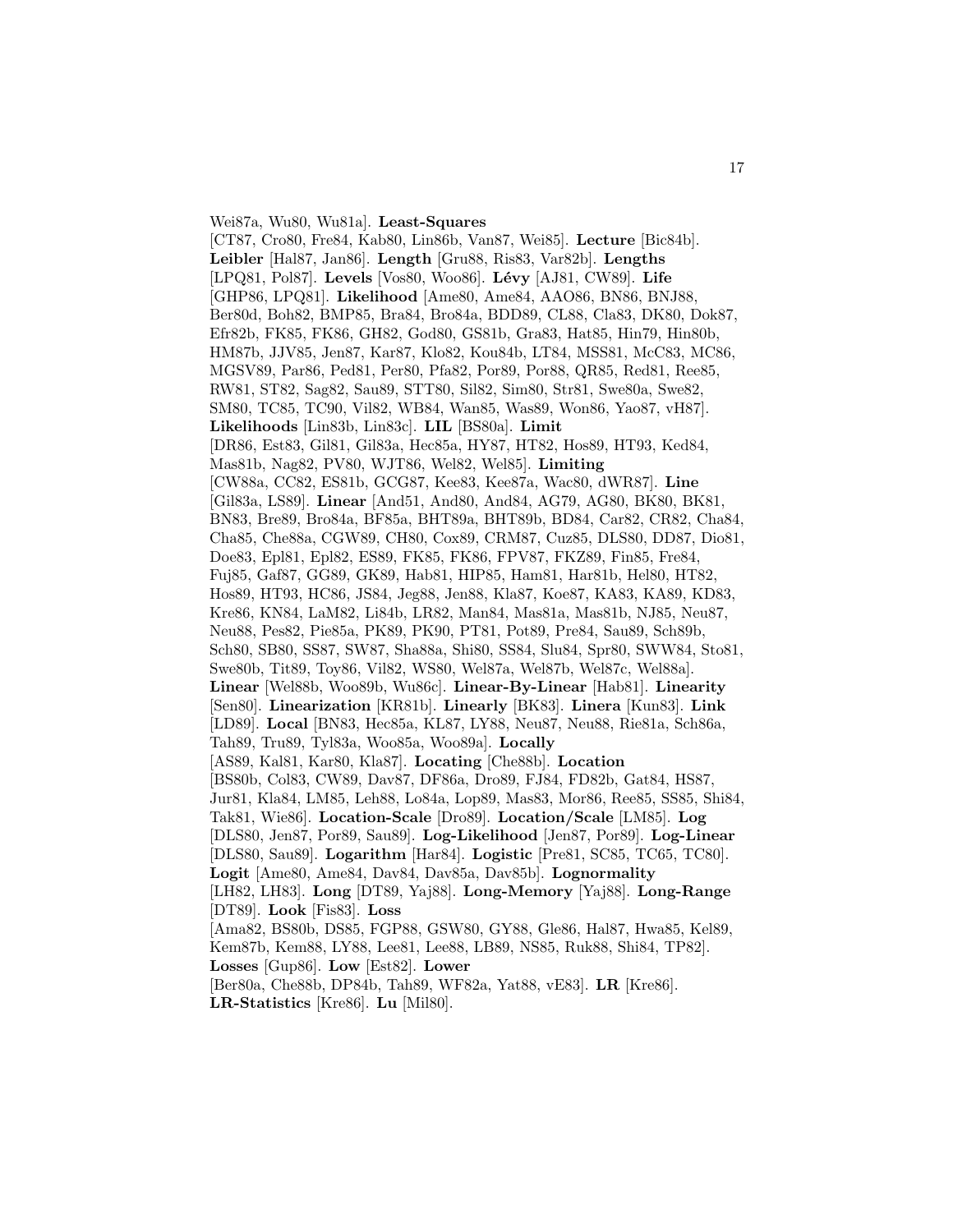**Macro** [Van83]. **Magnitudinal** [GMT86]. **Main** [Gho80, Gho91]. **Majorization** [Joe88]. **Making** [Man81]. **Manova** [PO80, Gly80, LM87]. **Many** [Li84b, Li84c, Por86, AK88]. **Marginal** [Ton89]. **Market** [Fin83]. **Markoff** [BK81]. **Markov** [DLS80, SK86, Van83, VC84]. **Martingale** [Jac89, Nel80]. **Matched** [MV87, MLV84]. **Matching** [AGW86]. **Matrices** [Dav87, Eri87, LM87, Lin89b, Lin89a, Mar81, Per80, Sak83]. **Matrix** [AF84, BS85a, BS87, Chi81, DS85, Gle86, Haf79, Haf80, Haf81, Riv84a, Sza83]. **Max** [Lee83, MYZ89]. **Maxima** [DF82, Mit81]. **Maximal** [And82, Sma83, Wij85, Wij93]. **Maximizing** [CP81]. **Maximum** [Ame80, Ame84, AAO86, Ber80d, Boh82, BMP85, BDD89, CL88, Che88b, Cla83, Col86, DK80, Efr82b, FK85, FK86, GH82, God80, GS81b, Gra83, Hat85, HS89b, HM87b, JJV85, Kar87, Klo82, KR84, LT84, MSS81, MGSV89, Par86, Pfa82, Red81, ST82, Sag82, Sau89, STT80, Sil82, Str81, Swe80a, Swe82, SM80, TC85, TC90, Vil82, WB84, Wan85, Yao87, vH87]. **Maximum-Likelihood** [Hat85]. **McCullagh** [Pre84]. **Mean** [AS80, Ame80, Ame84, Ath87, Bed87, Ber80c, Ber82c, Bha80, Bic81, BL81, BF85a, Bro85, CS81, CY81, CM82, Cla85, DD87, Ede88, GSV86, GZ89, Gle86, GHP86, Hal81a, HC82, Joh84, Kem87b, Kni89b, Koe87, Kub87, Man84, Mar85a, MR87b, Nai80, NS85, RW80, Sri87, Ste81, SV80a, Swe86a, Sza83, Vos80, Wel87b, Wel87c, Wel88b, Wen89]. **Means** [BS83a, Bro80a, BF85b, Col86, GM80, GY88, Hud85, Hud86, Kel89, Lee88, LB89, MP80, Pol81, RH83, Rob76, Rob82a, Spr80, Sza80]. **Measure** [Bro85, DuM83, Fou80, Hoo82a, Hoo84b, Hoo88, Ros75, Ros82, SKS89, Wac80]. **Measurement** [LS80, Sta85, SC85]. **Measurements** [CW80b, CW83, Kun83, Kun84a]. **Measures** [ACF82, And82, DH81, FJ84, FR83, JSV84, KL87, Mac86, Mac87, Sch86a, SW81a, SB89, ST81, Tor81, Wak81]. **Measuring** [Koy87, RW82b]. **Median** [Dos85a, Dos85b, GPSB84, Kil81, MD87, TC65]. **Medians** [Tru89]. **Meier** [Dab88, Dab89, Mau85, MGSV89, RU84, Rot85, Wan87]. **Memorial** [BG82]. **Memory** [Yaj88]. **Method** [CG85, CP81, Cox88b, GH82, HLS89, Li82, Li85, Mas80, McK86, Pol87, Sch89a, Sil82, Sil84, TW83]. **Methodologies** [BQ89]. **Methods** [Abr84, Ber86a, Bri88, BL89, CR86, Dok87, DJ89, Efr86, Fel86, Fre86a, GK82, Gho86, Hal83c, Hal86a, Hin86, Jac89, KR81b, Loh84b, MO86, Ols86, Por88, RP86, Sha86, Sha88a, ST86, Sin86, Sri86, Tib86, Tib88, Web86, Wu86a, Wu86b, WO86]. **Metric** [Abr84, ST81]. **Metrics** [FA86]. **Midranges** [Gil83b]. **Min** [Lee83, MYZ89]. **Min-Max** [Lee83, MYZ89]. **Minaxity** [Ruk86]. **Minimal** [Mar82b]. **Minimality** [GMY81]. **Minimax** [Bed82, Ber82c, Bic81, BL81, Bir87a, Bjø81, BS80b, Cas80, CL83, Col83, CW85b, CW89, Gaj88, Geo86, Gle86, HC82, KW84, Kub87, Lo82, Mas83, MR87b, Mie81, SY82, Ste89b, Tah89, Wan86b, Wie86]. **Minimaxity** [Hoo89, Li82, Li83, Rie81a, Woo85a, Woo89a]. **Minimization** [Kee85a]. **Minimizing** [AS80, Obe82]. **Minimum**

[Ame80, Ame84, BM89a, Ber80d, CC88, Dav85a, DL88a, DL88b, Egu83, Hab84, Hab86, Har81a, Har81b, KD83, Kou86, Ris83, Ste89a, Wan86a, Yat85].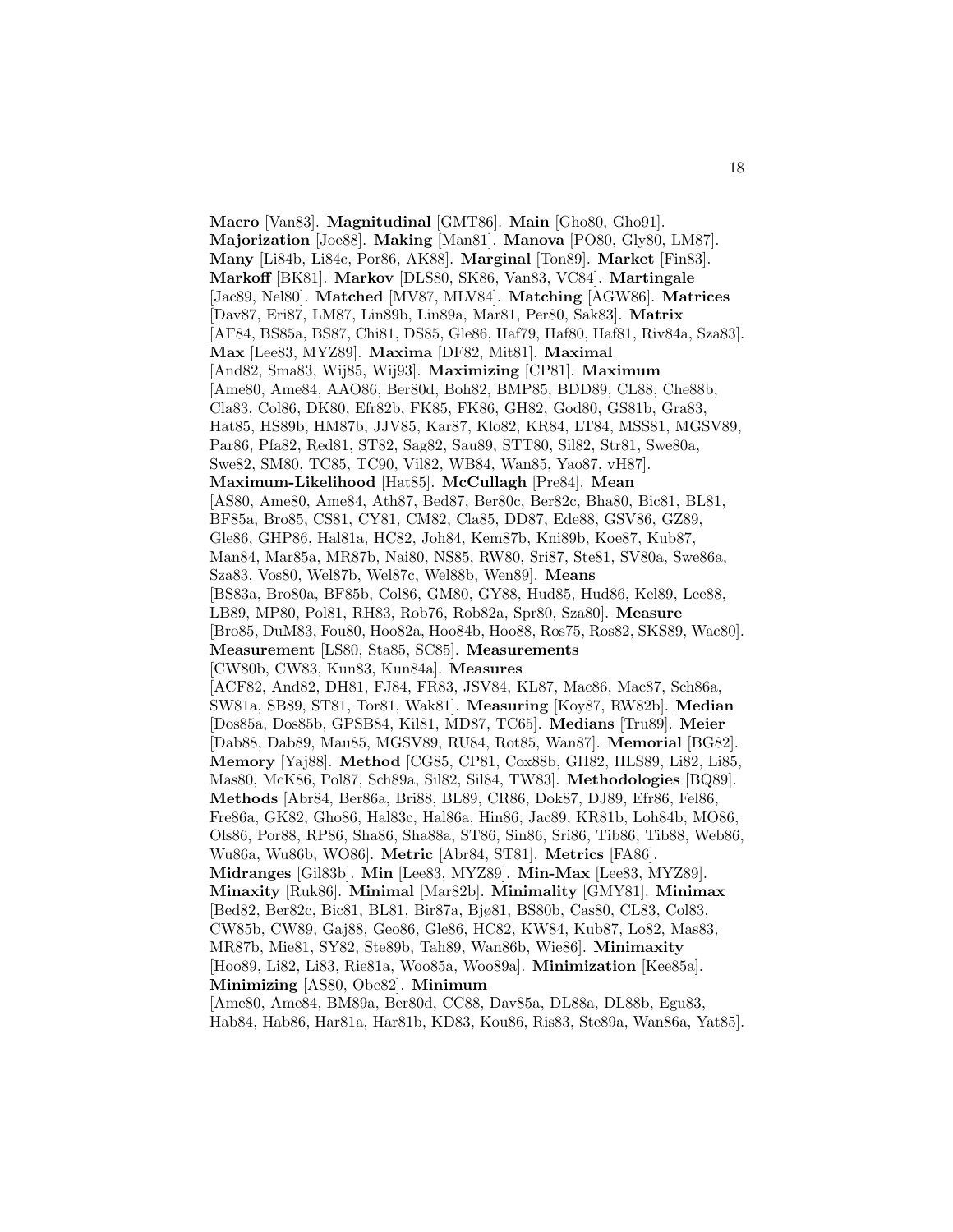**Minimum-Variance** [Har81b]. **Minorant** [Leu82]. **Mises** [CC82, FHW81, Riv89, Sch80]. **Missing** [DK80, Goo85b, Sza83]. **Misspecified** [Ste88]. **Mixed** [Bro84b, GC87, LT84, Rob82b, SM80, TL84, Wes86b, Wes89]. **Mixed-Dirichlet** [GC87]. **Mixing** [Ede88, FK84]. **Mixture** [BS89, Hat85, Lin83a, Lin83b, Lin83c, Lin86b, Pol86]. **Mixtures** [AG82a, CG80, CG81, FHW81, FS89, Haf79, Haf81, Jen87, Jew82, Ken83, LS88a, Lin89a, RW82a, WT80]. **ML** [Bai84]. **MLE** [GSW80, Toy86]. **Modal** [ST82]. **Mode** [BL89, Edd80, Oeh85, Rom88]. **Model** [AF84, AG82b, AH88, AR89, Bai83, Bai84, BK81, Bar82, Bha82, BR87, Bro84b, Che88a, CM87, CT87, CKWY88, Dav84, Dav85b, DS82a, DS82b, DD87, ES81b, Fin85, FL87, Fra82, Fuj85, Ful80, Gaj88, Gle81, GCG87, GMT86, HP88a, Ham81, Hau88, Hoo83, Hoo84c, HC86, Kar89b, Kar87, Koe87, KD83, Kun83, LT84, Lo84a, McK86, PdT88, Por86, Pot89, SY84, SP82, Sen81, Shi80, Sim86, SS84, Sto81, SM80, Tsi81, Wel87a, Wel87b, Wel87c, Wel88a, Wel88b, Wes86b, Woo82, Yaj88]. **Model-Free** [CM87]. **Modeling** [GS85a, KG88a, Ris86]. **Modelling** [Smi89]. **Models** [AK85, BL83, BNB83a, BNB88, BNJ88, BB84, BHHW83, Ber82b, BM89a, Bre89, BHT89a, BHT89b, BD84, Car82, CR82, Cha84, Cha85, CGW89, CJ89, CH80, CW85b, CKWY88, Cox89, DH80, DLS80, DS83, Dok87, Dro89, ESS81, ESS82, ES89, FK85, FK86, FKZ89, Fre81, Fre84, Fri82, GG89, GK89, GVW88, GH87, Goo85b, HP88a, Han75, Han80b, Han81, Har81a, Har81b, HF82, HR86, Jeg88, Kau87, Kil81, KA89, Kra84, Kre86, LW82, LR89, LW89a, LW89b, Li84b, Lin86b, Liu88, LC87, MS88, Nav89, Nel80, Nus85, PK89, PK90, PT81, PT82, Pos86, Pot83, Pot84, Pot89, PS83, Rei80, Rot85, Sau89, Sch86b, SB80, SS87, SW87, Sha88a, Spe85, Sto85, Sto86, Sve81, Sve89, TT83, Tit89, Tsa86a, Tsa84, Van83, Var85, Vil82, Wei85]. **Models** [Wei87a, Wes89, WF82b, Woo89b, vdV88, Pre84]. **Moderate** [Kal83b, Kal85]. **Modes** [Mul84]. **Modified** [MS83, MS92, VJ87]. **Moment** [CP81, DED89, Lin89b, Lin89a]. **Moments** [LS85b]. **Monospline** [Bru80]. **Monotone** [CT87, FPV87, HR86, Muk88, Wri81a, Wri82, vH87]. **Monotonicity** [BP84, RP80, Wij83]. **Monro** [Rup85]. **Monte** [HM87b, Joc86]. **Mood** [Kil81]. **Morris** [Wij84]. **Most** [EG80, Kal81, Szk88]. **Motion** [AR89]. **Motivated** [DR84]. **Moving** [Chi86, DR86, God80, Hal84b, MF83]. **Muirhead** [Wij84]. **Multi** [HT89, Kel81, Lai87, WZ83]. **Multi-Armed** [Kel81, Lai87]. **Multi-Bayesian** [WZ83]. **Multi-Hypotheses** [HT89]. **Multinomial** [Bro88, DR82b, DR87, Kal85, Lev81, RW81]. **Multinormal** [KR81a]. **Multiparameter** [Ano83, Ber83a, GHT83, Gup86, Hud83, Mor83a]. **Multiple** [BW82b, DM83, FHH83, Geo86, Hay84, Hsu84, Nis84, PT82, Ruk82, SW88, Sha80, Tyl83a, Vos80, Wac80]. **Multiplicative** [DS83, Kar87, Sve81, Sve89]. **Multiplicity** [Gly80]. **Multiplier** [Pot83, Pot84]. **Multistage** [Wit86]. **Multivariate** [ALP81, AF84, And51, And80, AAO86, ABJ83, BM86, BM89a, Ber80c,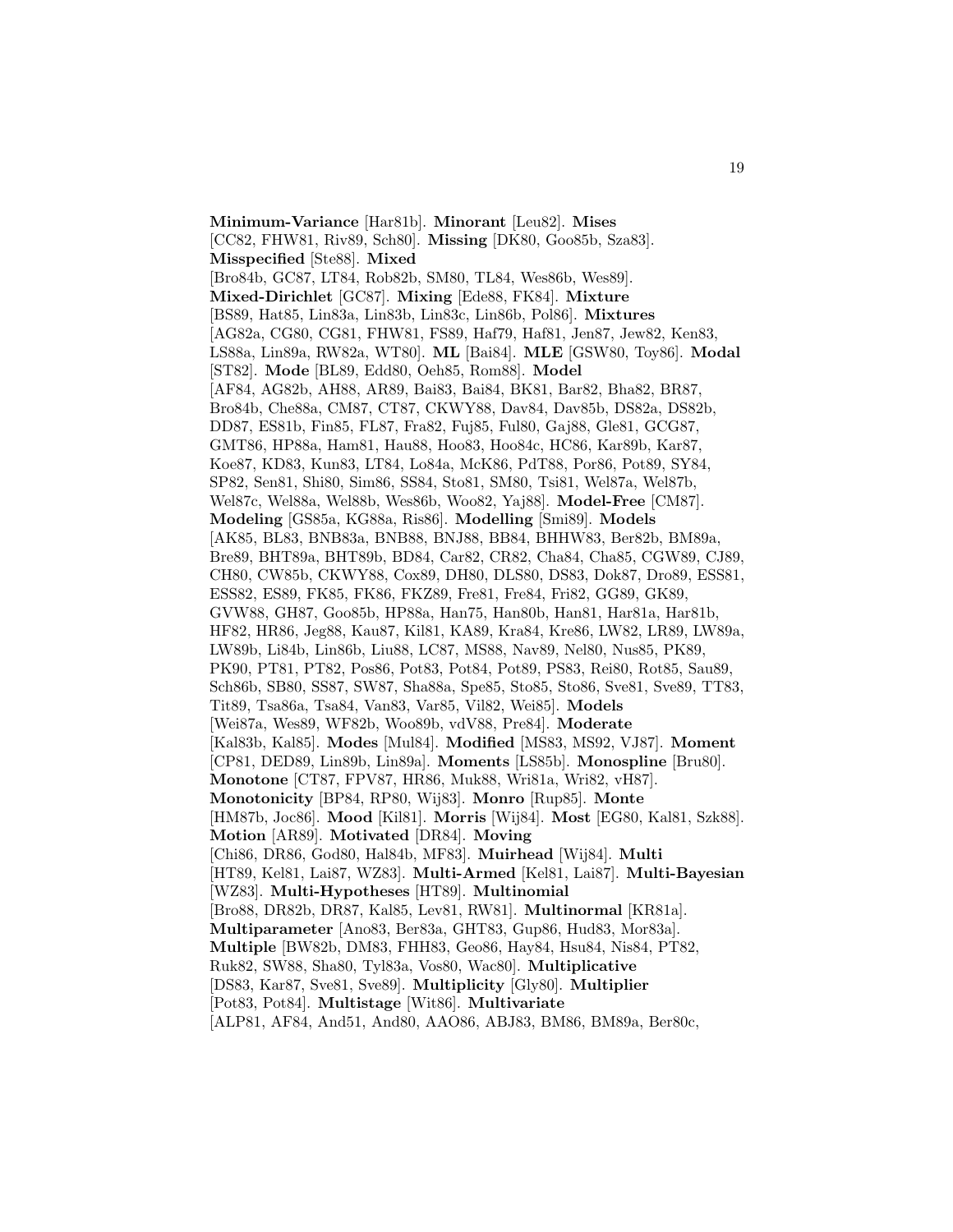Ber82c, BZ80, BF85a, BF85b, Chi81, Cli88, CC82, DS86, Dav87, Eat82, EK83, Fie82, FJ84, FD89, FR83, Fuj85, FS89, Gle81, GMT86, Haf80, Hen88, Hoo83, Hoo84c, HC82, JM82, Kar81a, Kar89a, Kre86, KN84, LS88b, Lop89, Mar82b, Mar83a, NS85, OT81, Oma88, PO80, Per80, Rup85, Rus76, Rus82, SM82, SS85, Sin84, SS84, Ste81, SW81b, Sza80, Sza83, Tyl87, Wei87b, Wij84, Wij84]. **Multiway** [RS84]. **Mutual** [DFP89].

**Naiman** [JS89]. **Naive** [SS81]. **Natural** [BLE86, Mor82, Mor83b]. **Nature** [MP84]. **Near** [Chr89, Kel81]. **Nearest** [Abr84, Hen88, Li84a, Sch83a, Sch83b, Stu84]. **Nearly** [CW87, Lai88]. **Necessary** [Bro80b, BCSC83, GS81a, GZ89, Sri84, Sza80]. **Negative** [Hwa82a, Hwa82b, JDP83]. **Negatively** [RSC87]. **Neighbor** [Abr84, Hen88, Li84a, MC88, Sch83a, Sch83b, Stu84]. **Neighbourhoods** [Bic84c, CW89, Wie86]. **Nelder** [Pre84]. **Nested** [Cox88a]. **Neurophysiology** [Bri88]. **Neutrality** [JM80]. **Newton** [Rup85]. **Neyman** [GMY81, Jan86]. **Nile** [BS83b]. **NN** [BM87b]. **no** [DS89]. **Noise** [Che80d, HM87a, KA83]. **Noisy** [MTG84, NC89, Yao84]. **Non** [AR89, Ber82b, Ber89, Bro84a, Fis82, LR82, Liu88, SA82]. **Non-Bayesian** [AR89]. **Non-Centrality** [SA82]. **Non-Gaussian** [Bro84a, LR82]. **Non-I.I.D.** [Liu88]. **Non-Identically** [Ber82b]. **Non-Null** [Ber89]. **Non-Parametric** [Fis82]. **Nonasymptotic** [Bir87a, Bir89]. **Noncentral** [Mar82a, Mar85a, WT80, Wij83]. **Noncentrality** [Cho87a, Wij83]. **Noncompact** [RB86]. **Nondegenerate** [Nag82]. **Nondeterministic** [Kab80]. **Nonergodic** [BB84]. **Nonexistence** [GH87]. **Nonexponential** [Sch81b]. **Nonfull** [O'R76, OD80]. **Nonidentifiable** [Red81]. **Nonlinear** [AF88, BW81, CG86, FL87, HWB82, KG88a, Mal80, MLV84, Nei88, Obe82, RR81, RB86, SW84, SD87, WF82b, Wu81a]. **Nonlinearity** [HWB82]. **Nonlocal** [KL87]. **Nonnegative** [Das89, Har81a, Mat84, Puk81, TS80]. **Nonnormal** [Wes86b]. **Nonnull** [KS85, KN84]. **Nonparametric** [Amm84, Bar86b, BBMT81, BHHW83, BNR83, BF81a, BCY83, BF89, Bro88, BC89, But82, Car88, CY87, CL88, CB85, Cla85, CRM87, DH80, DW80, Dev81a, Dev81b, Dio81, Dos85a, Dos85b, DL81, Est83, Est86, FR81, FR85, Fre86b, Fre88, GMK<sup>+</sup>84a, GMK<sup>+</sup>84b, GH82, Har84, HM85a, HT88, HS87, Klo82, Klo84, Li84a, Li89, Lo84b, Mar83b, MGV85, Muk88, Mul89, Neu82, Puk84, Rei80, Ric84, Rom89, Sag82, SW81a, STT80, Sco85, Spe85, SS80, Spr85, Sto80, Sto82, Sto85, SV80b, Tsa86a, TLC86, Var82b, Var82a, VC84, Vos80, WB84, Wit83, Won83, Yan83, Yat88]. **Nonparametrics** [Wan85]. **Nonstationarity** [FD89, Pot89]. **Nonstationary** [BBMT81, Bas87, Bel84, Bel91, CW87, Hal84b, HF82, Kau87, Tsa84]. **Nonsymmetric** [Ste86a]. **Nontransitive** [FL87]. **Norm** [BK80, Fab88, Obe82, Ste89a]. **Normal** [And51, And80, AA88, Ber80c, Ber82c, Ber89, Bic81, Bro80a, CV81, CS81, DK80, Ede88, Efr82a, Efr82c, Est83, FS89, GM80, Gle86, GMT86, Haf80, Hat85, HC82, Kel89, Kem87b, Kub87, Let81, LB89, MC87, Mar85a, Nai80, NS85, O'R76, OD80, Per80,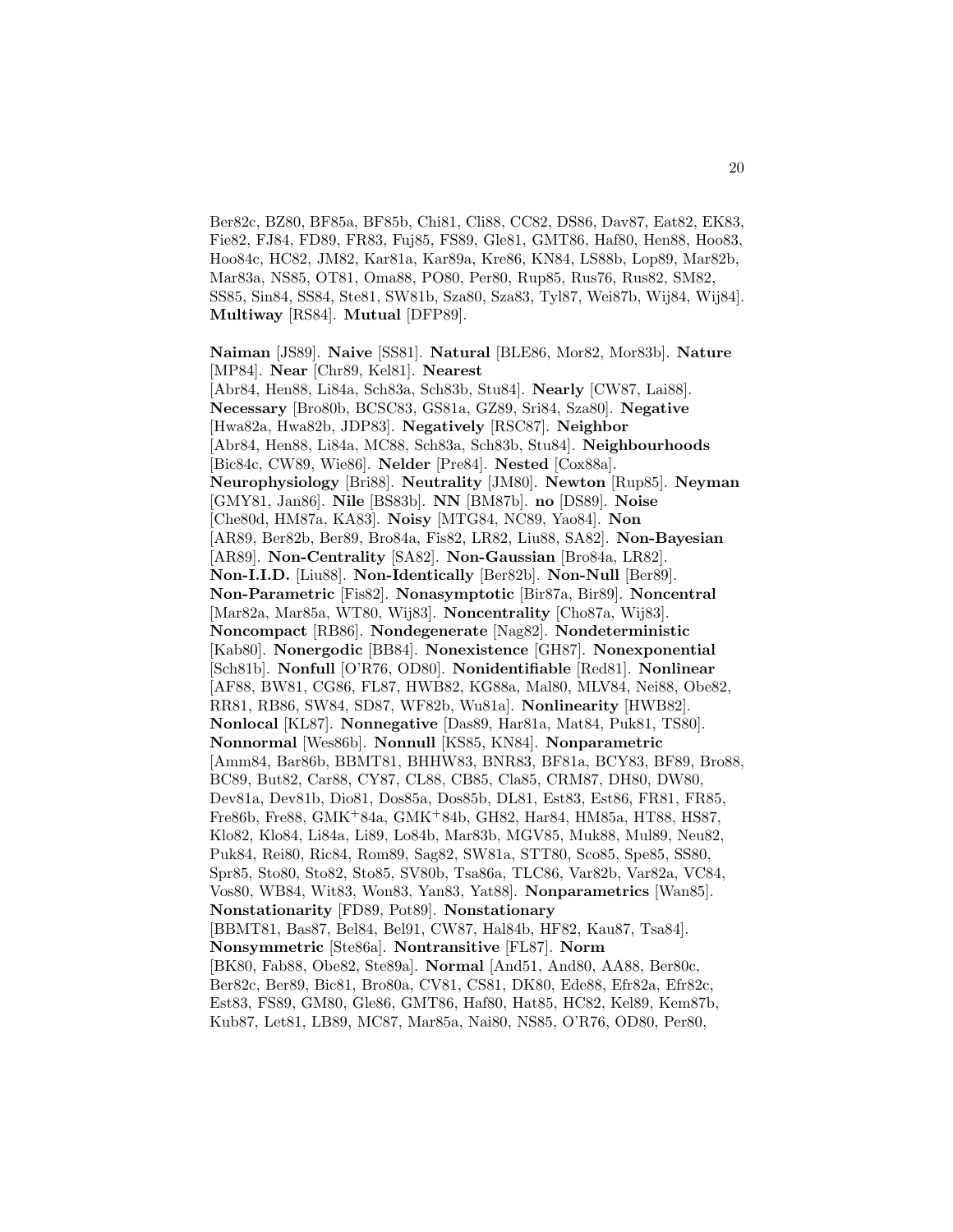Por85, Por91, Ruk85, SM82, Ste81, Sto81, Swe80b, Sza80, Sza83]. **Normality** [AH88, BF84, Cso86, Dav85a, Ebe83, FK85, FK86, Fal85, HT85a, JSV84, LR89, LY88, Lee81, LSF86, Mas81a, Ran82, SW84, Stu84, Swe80a, Swe82, Wes86b]. **Normalized** [TP82]. **Norms** [Vio80]. **Note**

[AH88, BS80a, Dev85, ESS82, GPSB84, GH80, Hin80b, IK80, Kak83, Kee87b, Kra84, Lo82, Mal87, Mil80, Nel80, PV80, Pha80, Puk84, Red81, Sch85a,

Stu89, Tan83b, Wal80, Wan87, WK81, Zeh81, vD85]. **Notes** [Bic84b].

**Nuisance** [AK88, Fer82b, Wan81]. **Null** [Ber89, BM89b, CKWY88, Doe83]. **Null-Hypothesis** [Doe83]. **Number**

[Con82, Dav85a, Dro89, Hal86c, HS89b, Hen88, Por88, Ree85]. **Numbers** [Che80b, ST81].

## **Observational** [Ros89]. **Observations**

[BF89, Che83, Jen87, KW81, Kun89, Mam86, Muk81, VC84, Wri82]. **Observed** [BN86, Gra83, GS85b, KA83]. **Occurring** [Bha82]. **Off** [Sam80]. **Off-Diagonal** [Sam80]. **Offspring** [Swe86a]. **One** [But83, CM87, Don88, Gho80, Gho91, HS87, JJV85, Kel81, KW84, Ler86, Mar82b, Mar85a, Pol86, RR81, Rie81b, Sti85, Sza83, Wel87a, Wel88a]. **One-** [JJV85]. **One-and** [Rie81b]. **One-Dimensional** [KW84]. **One-Parameter** [RR81, Sti85]. **One-Population** [Sza83]. **One-Sample** [HS87]. **One-Sided** [Don88, Mar82b, Mar85a]. **One-Step** [But83, Wel87a, Wel88a]. **One-Step-Ahead** [CM87]. **Only** [BL83]. **Operations** [Daw80]. **Operators** [GMS86, KM80]. **Optics** [Che87a]. **Optimal** [AZ85, BNR83, BW82a, But83, Cha84, Cha85, sC79, CW80a, Che83, Che87b, Con81, DW88, Eub81, ESS81, ESS82, Fin83, Gaf81, GH80, HP88a, Ham81, HM85a, HM85b, HT89, HP86, Hoe81, Hoo89, KS77, KS83, Kog87, KJ86, Kun83, LM85, Lai88, LS85b, LS88b, MN83, Mar83b, MP87a, Mil82, Mou86, Nai84b, Pes82, Pie85a, Pol85, Pol87, PT83, RSC87, SS89a, Shi81, Spe85, Spr80, Sto80, Sto82, Sto84, Stu80, Stu89, Stu87, Wah81, YB80, ZM84, vD85]. **Optimal-Partitioning** [HT89]. **Optimality** [Atw80, Bas80, Che80a, Che81a, Con82, Gaf81, Gaf87, Gre80, Hal83b, Irl84, JN83, Kab80, KS85, Kou84a, Kun84a, KM87, Lai81, Li86, Li87, Nai84a, Rom88, Wel82, Zeh81]. **Optimization** [Che87b, DW88]. **Optimum** [Edd80, GK80, GK82, KW81, KW84, MS88, Mul84, SY81, Zer80]. **Order** [Ame80, Ame84, Bha86, BQ89, Bir87a, BDD89, CV81, DuM83, DR82b, DR87, Egu83, GSW80, GS81a, GL88, HM88, Han80a, Hel80, HD89, KS82, Kee87a, Kee84, Kou86, Kre86, Lee88, MF83, Mar83c, Mar86, Mar91, Mas81a, MC88, MRW86, Pot83, Pot84, RW80, RW82a, Rus76, Rus82, Sen80, Shi80, Sko85, Sol81a, Spr80, Sri87, Tan83a, TC65, TC80, Toy86, Tsa84, Wan86a, Wen89]. **Ordered** [Goo85b, Wri81b]. **Ordering** [Cap88, Hor88, RP80, RW81, Sch87a, Sim80]. **Orderings** [BW82b, Loh84a, Mac86, Mac87]. **Orders** [CC88]. **Orthogonal** [AdF80, Che80b, Hal83c, HS89b, HS83, Mas80, Sch80, Wah81].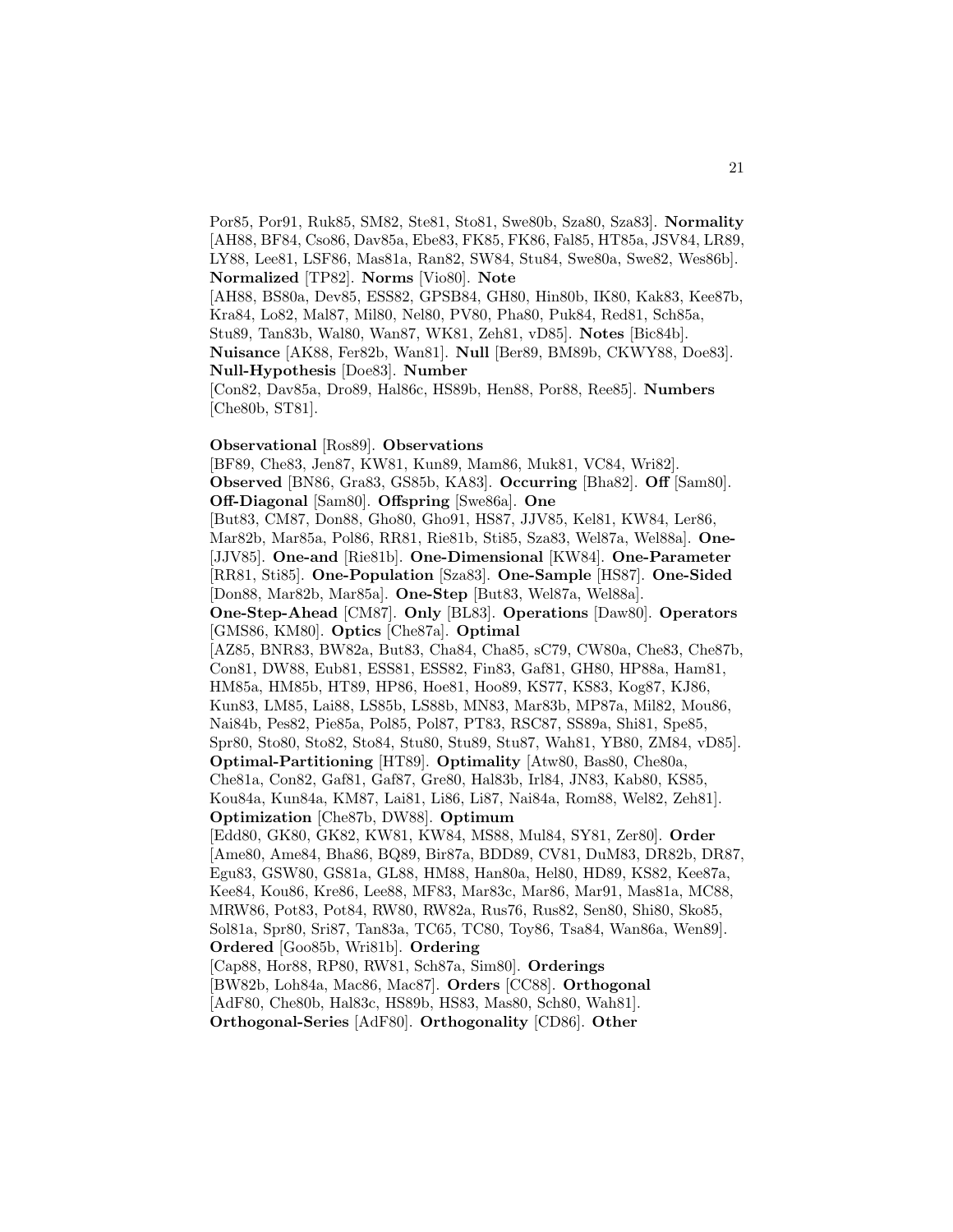[Ber86a, CR86, Efr86, Fel86, Fre86a, Gho86, Hal86a, HP88a, Hin86, MO86, Ols86, PO80, RP86, Sha86, ST86, Sin86, Sri86, Sto85, TC65, Tib86, Tib88, Web86, Wu86a, Wu86b, WO86, MGSV89]. **Outlier** [But81, But82]. **Outliers** [DS86, SM82, Sin84].

**P.** [Pre84]. **Paired** [Joe88]. **Pairwise** [GMY81]. **Pao** [Mil80]. **Pao-Lu** [Mil80]. **Paper** [Dav84, Dav85b, WK81]. **Parabolic** [Fer82a]. **Paradox** [Gut82, SKS89]. **Parameter** [ASZ85, Bai83, BW81, Bic81, Cho87a, CG86, CRM87, Dah89, ES81b, Fer82b, FT86, Gaf87, Gat84, GBT82, HWB82, HF82, HT82, HT93, Kab80, Kaw80, LS83a, LM87, MF83, MSS81, MY84, MR87b, RR81, Rao78, Rao80, RB86, RW82b, Ruk83, SA86, SA82, SD87, Sti85, Wah85a, Wij83, ZM84, ZM88, dWR87, vdV88]. **Parameters** [AK88, Bai84, BL83, Ber80b, BS80b, Cam82, Chi86, Chi88, Dav87, Dio81, DR82b, DR87, FKZ89, FHG81, Gly80, God80, HW84, HW85, HP86, Kee85a, Li84b, Pie82, Por84, Por85, Por86, Por88, Por91, Ran82, Ruk85, Sch80, Shi80, Shi84, Sil85a, SS84, TT83, TP82, Tua81, Van83, Wan81]. **Parametric** [BS83b, BHHW83, BM89a, Bic84a, Che88a, CKWY88, DH80, Fis82, Kra84]. **Parametric-Nonparametric** [BHHW83]. **Pareto** [JM82]. **Parsimonious** [Sto81]. **Part** [CG81, Dos85a, CG80, Dos85b, Lin83c]. **Partial** [CKWY88, Dok87, Gaf87, LS87, Pet80, Sak83, Won86]. **Partially** [GS85b, Lin85, Wri81b]. **Particular** [Ped81]. **Partitioned** [SB80]. **Partitioning** [HT89]. **Partitions** [KRS87]. **Partly** [Che88a]. **Past** [HP88b, JB83, JBB83]. **Pathologies** [DL88b]. **Pattern** [Gre89]. **Patterned** [Sza80, Sza83]. **Patterns** [Sag82]. **Paulson** [Edw87]. **PBIB** [Con82]. **Peak** [Mul89]. **Pearson** [Ney81, Jan86]. **Penalized** [Klo82, STT80, Sil82]. **Penalized-Likelihood** [STT80]. **Penalty** [FPV87, Sim83]. **Peninsulas** [BW82a]. **Performance** [CY81, Dev88]. **Periodic** [PdT88]. **Permutation** [JR83, Lam85, Rob80, Ros89, Tar81]. **Permutations** [FA86]. **Pfanzagl** [Bic84b]. **Phadia** [WK81]. **Phase** [LR82]. **Phenomenon** [Bro80a]. **Piecewise** [Epl82, Fri82]. **Pitman** [JJV85, Neu82, Rot81, SKS89]. **Pivotal** [AS85]. **Plane** [Dab88]. **Plans** [Gho80, Gho91, KS84]. **Plot** [Gil86]. **PLS** [HD89]. **Plus** [Gho80, Kem87b, Gho91]. **Point** [AR86, But82, Car88, Dos89, DM83, Fu82, GM80, KI81, MFP85, Pra88, SY81, SS89b, Tah89, Tua81, Woo85a, Woo89a, Yao87, Yoh87]. **Points** [Dav85a, Hoe81, Li84c]. **Pointwise** [GKP84]. **Poisson** [DR87, Hud86, AR86, BBMT81, Boh82, BF85a, BF85b, DR82b, DM83, GY88, Hud85, Hwa82a, Hwa82b, Joh84, LT84, Lo82, Nov80, SW80, Sve81, TP82]. **Policies** [FR85]. **Polynomial** [Bru80, Fab88, Hal89a, LS85b, LS88b, Stu80, Stu89]. **Polynomial-Based** [Hal89a]. **Polynomials** [Nie81, Nie83]. **Pooling** [GMS86]. **Population** [Che80d, Cla85, Gly80, GM87b, LT83, Lo86a, Lo88, MG83, MGV85, Sza83, VM84]. **Populations** [BL81, Che80c, Gor83, Kub87, Nai80, Per80, RW81]. **Positive** [LS89, RP80, Sch87a]. **Positively** [Ton89]. **Positivity** [KR81a]. **Posterior** [Bha81, Gat84, SB89]. **Postulate** [Zab82]. **Power**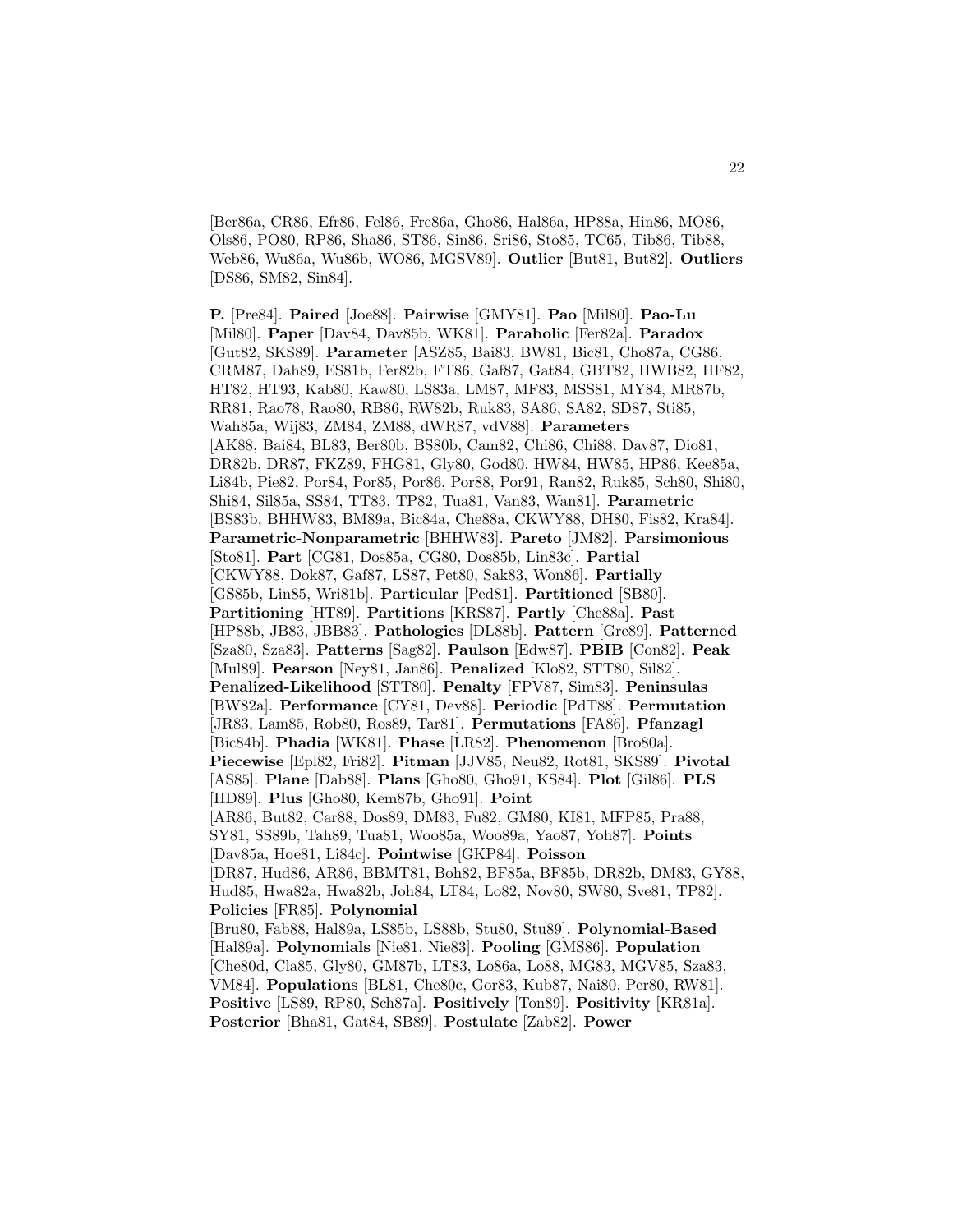[BLE86, Ber86b, JR83, Ler86, Pol86, Wes89]. **Powerful** [Bar89, EG80, Kal81, Szk88]. **Prediction** [Bas87, BD84, But82, CM87, FR83, Hoo84a, Hoo88, Ste88, Wei87a, Ylv87]. **Predictions** [LS85a]. **Predictive** [Hin79, Hin80b]. **Predictor** [Tak81]. **Predictors** [Tak82, Wei87a, YB80]. **Preliminary** [SS87]. **Presence** [AK88, Che80d, IK80, Leu84, MGSV89, TLC86, Var82b]. **Preservation** [LY88]. **Preserving** [BK81]. **Price** [DS89]. **Principal** [Flu86, Tyl83a, Tyl83b]. **Principle** [Abr84, MT84, OT81, Sto86]. **Principles** [Sen81, Sen82]. **Prior** [DS82c, MD84, Ris83, SYW89, VM84]. **Priority** [Ale89a, CLS86, Tie88]. **Priors** [BB86, HS89a, SB89]. **Probabilistic** [KR81a]. **Probabilities** [DS82c, Gol84, Man81, Ruk83, Sie86, WT82, WT85]. **Probability** [AdF80, BW82b, Bra84, Cha81, Cha82, Daw85a, Daw85b, Dev81b, Eat82, Fis83, FL87, Fou80, Har88, Hec85b, Hu85, Irl84, Klo82, KR84, Lai81, Lin80, MRW86, Pol86, Sch85b, Sch89a, STT80, Sil82, Smi87, Ton82, Van83, Wak81, WF82a, Wal80]. **Problem** [BS83b, BBZ82, Ber83b, sC79, CW80a, Che87a, Che87b, DF82, Ede88, GS81a, Huf83, Kee85b, Kel84, Kem88, Lai87, LS80, Mal87, Mar83a, Mar85b, Pet80, Pra88, Ras80, Rob76, Rob82a, Ruk86, Slu82, Sri84, Sza80, Sza83, Wah85a, WB84, Yat89, Zam81]. **Problems** [BP84, Bro81, BS84, BF85b, Bro88, BM89b, But81, DW88, Gut82, KS77, KS83, Lia88, MG81, Mie81, Neu82, PO80, Ruk82, Sta85, TK86, Wit86, Yat88, Yu89, vD85]. **Procedure** [CY81, CM82, Hay84, KJ86, Mar83c, Mar86, Mar91, Pos86, Ram83, Rup85]. **Procedures** [AR89, Bjø81, CS84a, FHH83, GH80, GM84, HP88a, HS80, Liu88, LC87, Mie81, Rit85, Ruk82, Sha80, Vos80, ZM84, ZM88]. **Process** [AR86, BBMT81, Bed87, Bed88, Bha81, Boh82, Bri88, Cam82, Chr86, DT89, Epp88, Fer82a, Gil86, God80, Han80a, HY87, KA83, KL89, MY84, RH83, Rao78, Rao80, SW80, Shi80, SYW89, Sri87, Sve89, Swe86a, Toy86, Tua81]. **Processes** [AJ81, Akr86, Akr89, AG82b, BB84, Bas87, BMMT89, BFY87, Bro84a, CW87, CW88a, Dah89, Dos89, DM83, Hal84b, HD89, HT82, Hos89, HT93, Kaw80, KW84, Kni89a, Kre87, Kun84b, Li82, LR82, Mas80, MFP85, McK84, Mil89, NP87, SC82, SP82, Sen81, Spr80, Ste86b, Stu86, Tan83a, Var82a, VC84, Wan86a, Wel89, Wel90, HT93]. **Product** [Gil81, Gil83a, HY87, PV80, WJT86, Wel82, Wel85]. **Product-Limit** [Gil83a, HY87]. **Profile** [BNJ88]. **Programming** [Sha89]. **Progress** [Hin80a]. **Projection** [Boo85a, BS85b, CW85a, Cox85, DF84, Dia85, DJRS85, DJ89, FJ84, Fri85, GK85, Hal89a, Hal89b, HT85b, Hub85a, Hub85b, Jon85, Jon87, Mil85, She85, Swi85, Tuk85b, Tuk85a, Wah85b]. **Projection-Based** [DJ89]. **Projections** [Eat81]. **Proof** [Hay84]. **Proper** [Wij85, Wij93]. **Properties** [BBC81b, But83, CW89, Cro80, Cuz85, Dos85b, FT86, Ful80, Hal84a, Jan86, Joc86, KR81a, Kee85a, Ker85, KA83, KR81b, KJ86, LaR82, LT84, LT83, MC87, Mie86, Nis84, Rob76, Rob82a, Rot81, Sha89, Smi84, Sol81a, TC65, TT83, Tru89, Wal80, WJT86, Wei85, Wu83]. **Property** [BL81, Col83, God80, Hoo84a, Kab80, Kar81b, RW80, SY82, Sim80, Tsa86a, Wen89]. **Prophet** [RSC87]. **Proportional** [Dok87]. **Proportionality** [Eri87].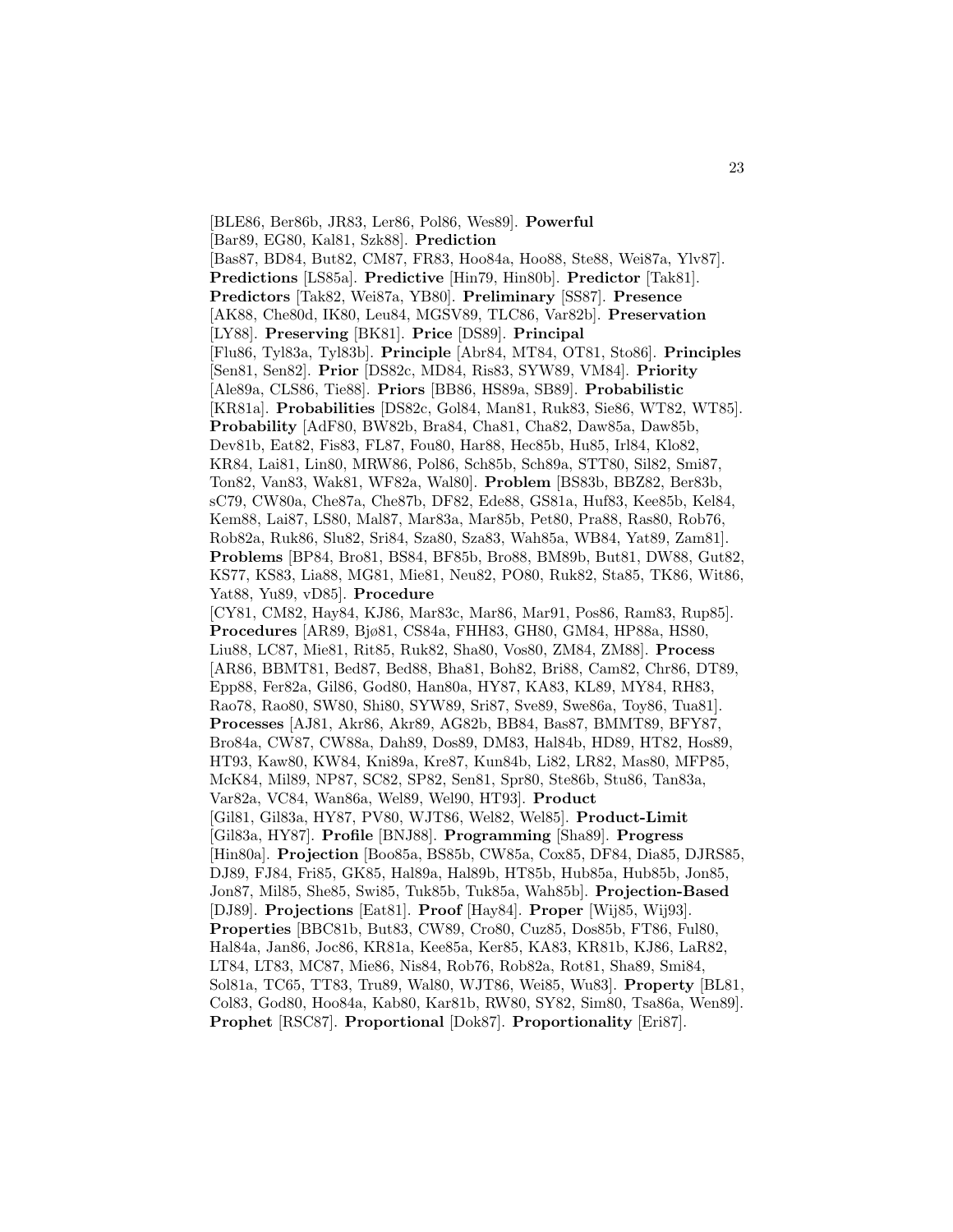**Proportions** [RS84]. **Prove** [Mas81b]. **Pseudo** [Che81a, GS81b, Par86]. **Pseudo-Youden** [Che81a]. **Pseudofactor** [Vos88]. **Publications** [Ano84]. **Purely** [Kab80]. **Pursuit** [Boo85a, BS85b, CW85a, Cox85, DF84, Dia85, DJRS85, FJ84, Fri85, GK85, Hal89a, Hal89b, HT85b, Hub85a, Hub85b, Jon85, Jon87, Mil85, She85, Swi85, Tuk85b, Tuk85a, Wah85b].

**Quadratic** [Bha82, Gle86, Gre80, Gup86, GL88, Kre86, Lee81, Lee88, LT83, Mat84, Mor82, Mor83b, NS85, Ros75, Ros82, Shi84, Ste89a]. **Qualitative** [BFY87, Hal83c, LW89a, LW89b, Rie82]. **Quantal** [Amm84, Bha81]. **Quantile** [CLS85, CLS86, DD89, Eub81, Fal85, LaR82, Sen81]. **Quantiles** [Fal84, Rei80, Rot85, Ruk86, Wit83]. **Quantitative** [Hal83c, LW89a, LW89b]. **Quasi** [McC83, Pfa82]. **Quasi-Likelihood** [McC83]. **Quasirandom** [Sha88b]. **Quick** [Pfa82]. **Quotient** [And82].

#### **R** [Atk84, RS85]. **Random**

[Ahm80, Akr86, Akr89, Bri88, Cur81, DG80, Est83, ES81b, FKZ89, Fri89, GSV86, GS85b, Haf79, Haf81, Hor88, JDP83, Koy87, KS84, LR89, Leu84, MR88, MP84, NT88, Oeh85, RSC87, Sch85a, Sch86a, SC82, SW81a, Ste88, Ste89a, ST81, Ton82, Ton89, WJT86, Wri81b, Yao87]. **Randomization** [PR81, Rom89, Smy88, WSS86]. **Randomized** [Hoo89, Li83, Tar81, Wu81b]. **Randomly**

[CHL83a, CHL83b, FR81, HT86, KSV81, Kum87, MP87a, TW83, Tan83b]. **Randomness** [HIP85]. **Range** [DT89]. **Ranges** [SB89]. **Rank** [Akr88, BN83, BNR83, Cap88, Cuz85, Cuz88, Cuz90, Dab86, Doe83, Epl81, Epl82, HIP85, HP88a, Leu84, Mas81b, Neu87, Neu88, O'R76, OD80, Pra88, Rie81b, Rie82, Rus76, Rus82, Sch89b, Sen80, SW84, Slu84, Sni81, Tar81, Wu86c]. **Rank-Based** [HP88a]. **Ranked** [Dia89]. **Ranking** [FA86]. **Ranks** [Mas81b]. **Rao** [BMWZ87, MFPW89, vE83]. **Raphson** [Rup85]. **Ratcliff** [Csi89]. **Rate** [BMP85, Che88b, JJV85, LV85, Nov80, Sch86a, SS81, SW80, Wan86b]. **Rates** [AS89, BRH85, Che88a, Che81b, HW84, HJS88, HY87, Lia88, Mar83b, Nog88, NP87, NC89, PV80, Ruk83, Sch81a, Spe85, Sto80, Sto82, TS80, Yan83, Yat85]. **Ratio** [AAO86, Bro84a, Hec85b, Irl84, Jen87, Kou84b, Lai81, MC86, Ped81, Per80, Por89, QR85, RW81, Ruk85, Wes89, Wij83]. **Rational** [BLB89]. **Rationality** [Sen88]. **Ratios** [Sam80, Sim80, Wac80, Wij85, Wij93]. **Real** [vdV88]. **Reality** [Ber89]. **Recall** [Chr86]. **Recentered** [Cas87]. **Recovery** [Bha80]. **Rectangular** [BS86, KR84, Ton82]. **Recurrence** [Joh84]. **Recursion** [Sol81a]. **Recursive** [Cam82, Han80b, Sen82]. **Reduction** [DS89, Kel89, Sto86]. **Reference** [ACF82]. **Refinement** [Kun83]. **Regarding** [Jos75, Jos85]. **Region** [Ber80c]. **Regions** [BW81, BS85a, BS87, BW82a, HWB82, Hoo84a, KR84, Li89, MV87, Oma88, Was89]. **Regression** [AG82b, And51, And80, AH88, Atk84, Bai83, Bai84, Bar86b, Ber86a, Bha83, BCY83, BM87b, Bic84c, BF89, BZ80, Bru80, BD84, BC89, But83, CR86, Cas80, sC79, CW80a, Cha86, Cha89, CH80, CT87, CG86, Cox88a, CRM87, Cuz88, Cuz90, Dav84, Dav85b, DW80, Dev81a, DR82a, Efr86, Fab88, FPV87,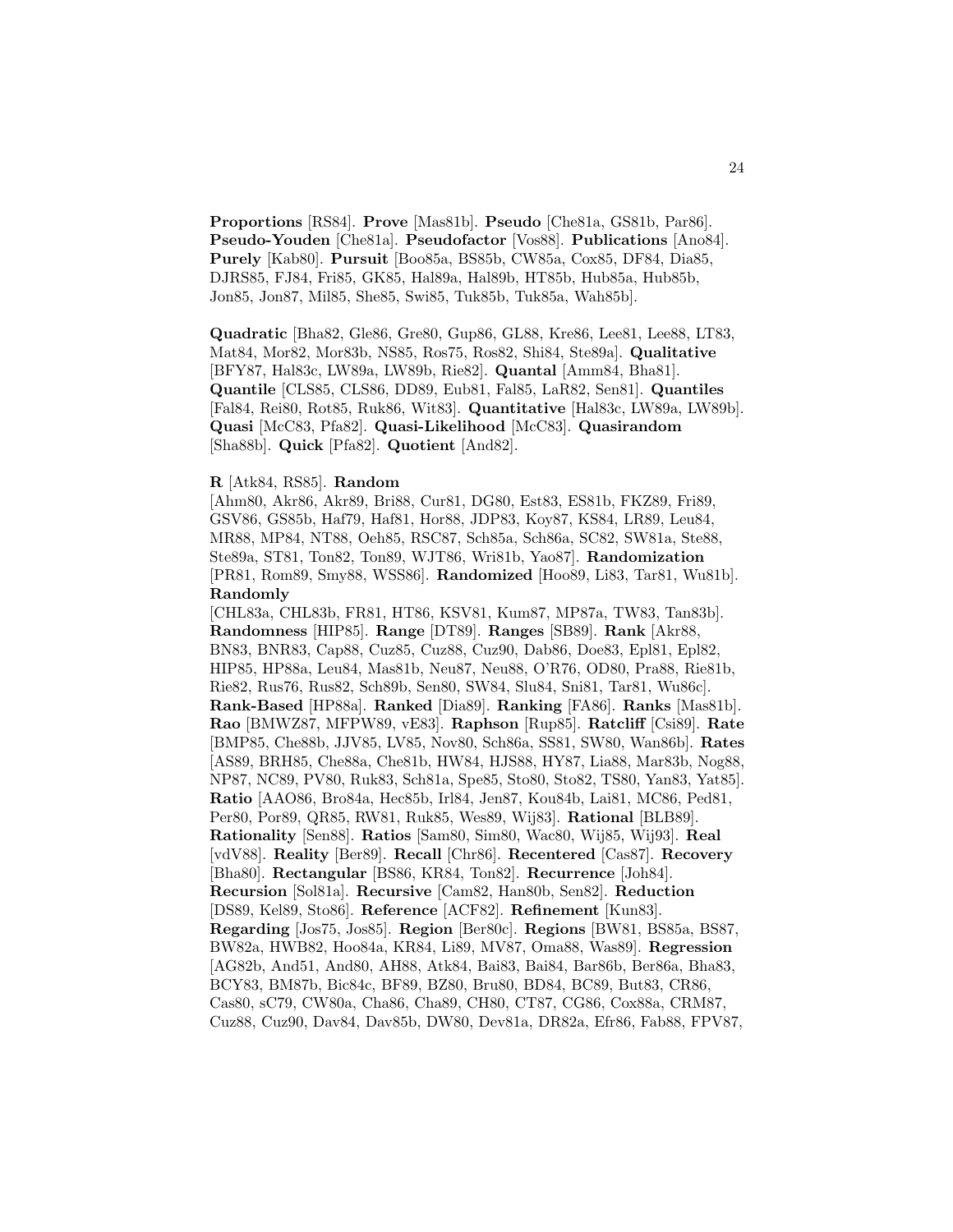Fel86, Fre81, Fre86a, Gaf87, GMK<sup>+</sup>84a, GMK<sup>+</sup>84b, Gho86, Gle81, GCG87, GKP84, Hal84a, Hal86a, Hal89b, HWB82, Har84, HL84, HM85a, HT88, Hin86, Hoe81, HM87b, JS84, Jon87, Kar80, Kar81c, Kau87, Kel89, Kil81, Kin80, Klo84, KG88a, KSV81, KD83, LW82, LS85b, Lee81, Lee83, Li84a, Li84b, Li84c, Li86, Li89, LD89, LS88b, Loy80, Mam89, MYZ89, MP87b, McK86, Mil82, MO86, MLV84, Muk81, Muk88, Mul84, MS87b, MS87c, NT88, Nai86, Nav89]. **Regression** [NJ85, Nei88, Nel80, Nis84, Nus85, O'R76, OD80, Obe82, Ols86, Pes82, Pie85a, PdT88, Por84, Por85, Por86, Por91, Pot89, Pre81, PS83, RP86, RR83, Ric84, RB86, Riv89, SY84, ST82, Sam87, SP82, Sen81, Sha86, SD87, Sil85a, ST86, Sin86, SS84, Sol81b, Spe85, SS80, Sri86, SC85, Sto81, Sto82, Sto85, Stu80, Stu89, Stu84, Tib86, Tib88, Toy86, Tsi81, WS80, Web86, Wei85, Wei87a, Wel86, Won83, Wri81a, Wri81b, Wri82, Wu86a, Wu86b, WO86, Yaj88, Yat88, Yat89, Yoh87, Atk84, Atk84]. **Regressions** [Mil89]. **Regressors** [CT87]. **Regret** [CM82, Tah89]. **Regular** [Atw80, BB84, HT85a, HW84, HW85, Wit83]. **Regularity** [Tie87, Tie88]. **Regularization** [Cox88b, Li82]. **Regularized** [NC89]. **Rejoinder** [BHT89b, Daw85b, DE85a, DF86b, Hal88a, Hub85b, MY86b, Spe87a, Wel87b, Wu86b]. **Related** [BBMT81, Bas87, BF85b, GH87, KR81a, MGV85, WS80, WW80]. **Relating** [Por89]. **Relation** [Lop89, Tak81, vE83]. **Relationship** [AF88, BDD89]. **Relationships** [And84]. **Relative** [Fal84, MV87, PS83, Rot81, vE83]. **Relevant** [Rub84]. **Reliabilities** [DFP89]. **Reliability** [DL81]. **Remarks** [Bas80, Bas83]. **Renewal** [Fre86b, Fre88, Var82a]. **R´enyi** [Nie81]. **Repeated** [CW80b, CW83, Hu88, KR81b, Kun83, Kun84a, LS80, MTG84, Sen81, Tak87, WT82, WT85]. **Replacement** [FR85, Gil81, KS84]. **Replicate** [VD87]. **Replicates** [Chr89]. **Replication** [KR81b, NJ85, PR81]. **Reply** [Ano83, DS82b]. **Representation** [Fei81, Lev81, Tie87, Tie88]. **Representations** [CL88, Gly80, Wal87, Wel86]. **Reproducibility** [BLE86]. **Reproductive** [BNB83b, BNB88]. **Require** [Hoe81]. **Required** [Hal86c]. **Resampling** [Ber86a, CR86, Efr86, Fel86, Fre86a, Gho86, Hal86a, Hin86, Loh84b, MO86, Ols86, RP86, Sha86, Sha88a, ST86, Sin86, Sri86, Tib86, Tib88, Web86, Wu86a, Wu86b, WO86]. **Research** [Bro84c]. **Residual** [DGG81, GHP86, KL89, TWZ80]. **Residuals** [Loy80, Mil89, Por86, Sen82, Wel86, Atk84]. **Respect** [GSW80]. **Response** [Amm84, Bha81]. **Responses** [Eic88, Sim86]. **Restricted** [Bic81, DR82b, DR87, Lee88, Loh84a, MR87b, MRW86, RW80, RW82a, Smy88, WSS86, ZM84, ZM88]. **Restriction** [DR82b, DR87]. **Restrictions** [And51, And80, Bir87a]. **Result** [KP81, Kou84b, SD87, Wu86c]. **Results** [BBZ82, BM89b, CS84b, DW80, Gle81, JS84, KG88a, Li83, PR81, Ruk86, SW88, SP88, WW83, Zam81]. **Return** [vD85]. **Review** [Atk84, Bic84b, Bin85, Eat82, Pre84, Wij84]. **Revisited** [Fis83]. **Ridge** [BZ80, Cas80, Li86]. **Right** [Jac89, KSV81, MP87a]. **Right-Censored** [KSV81, MP87a]. **Risk** [Ber80a, Bir87a, Bir87b, Gra88, Li85, MY84, Mar83b, Mar83c, Mar86, Mar91, MV87, PS83, Toy86, Zer80]. **Risks**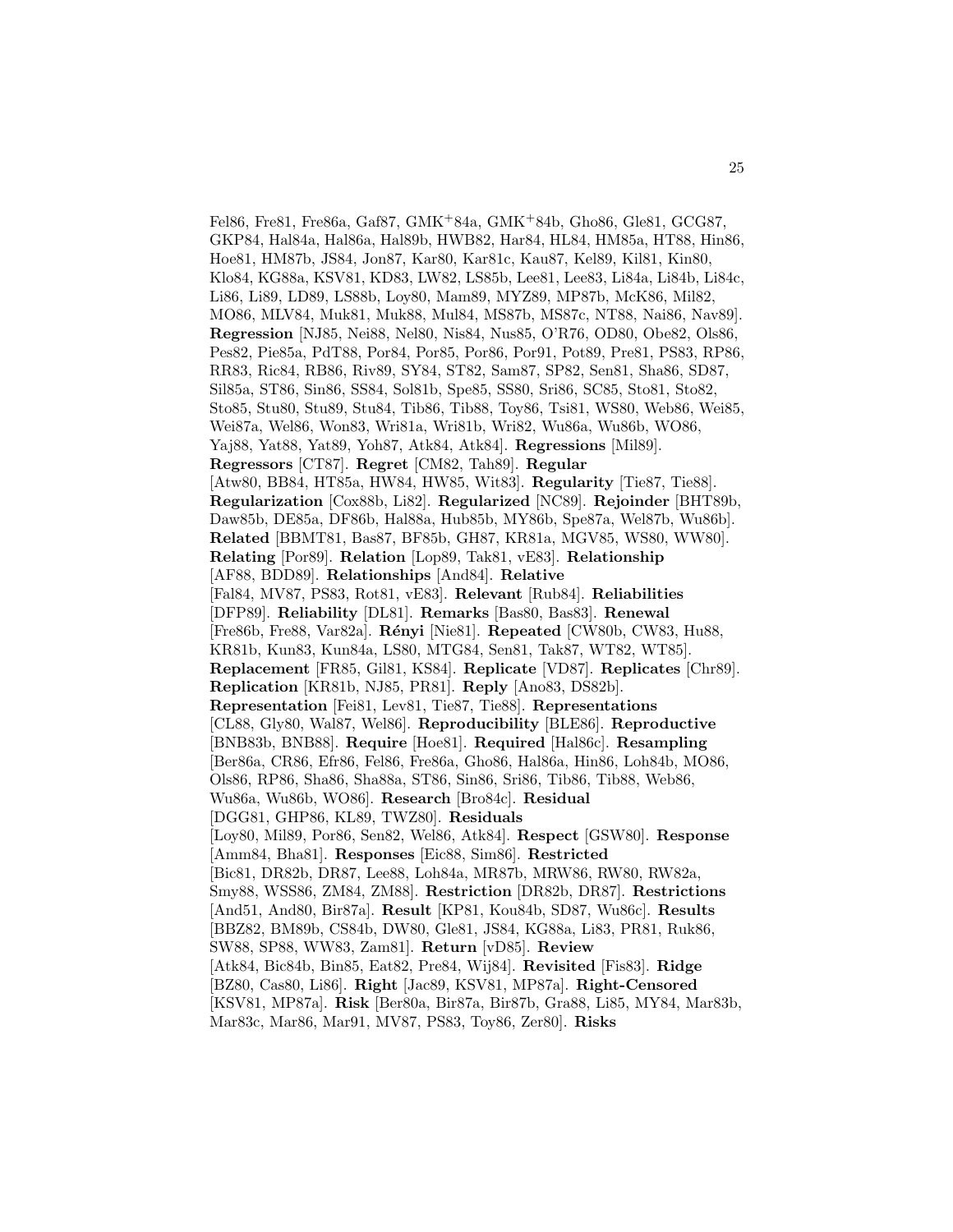[Kem88, LPQ81, TK86]. **Robb** [Wij84]. **Robbins** [Rup85]. **Robust** [BS83b, Ber80a, Ber82b, Ber80c, BB86, Bic84c, BF89, CR81, CR82, HT88, Kar80, Kin80, Lam85, Li84c, Mam89, MYZ89, Pes82, Qua85, Rie80, Rie81a, Rit85, SY84, Sam87, Sil85a, Wan81, Was89, Wel86, Yoh87, ZM88]. **Robustification** [FK84]. **Robustness**

[Bic84a, BFY87, DL88a, GC87, HH83a, HH83b, Kar81a, Kar81b, KS85, Kar89a, KG88b, Kun84b, Ram83, Rie81b, Rie82, SW87, Wu81b]. **Role** [LN81]. **Root** [Abr82, FD89]. **Roots** [Chi81, Gly80, Ree85, Tyl83a]. **Rotationally** [LC87]. **Rule** [But82, Sha82, Sto84]. **Rules** [HP86, HW89, Lia88, Sim86, WSS86]. **Run** [CC88, Pol87].

#### **S** [Bin85, Ney81]. **Sample**

[AG82b, BNR83, BL81, Bro81, Che80c, CL83, CM87, CS84a, CS84b, Dah88, DR86, DG80, Est83, Fie82, FT86, Fu82, GPSB84, Gil83a, GVW88, Gle81, Gol81, Gra88, Gut82, Hal83b, Hen88, HS80, HS87, Hub84, Joc86, Kee83, Kee87a, Kni89b, Lam85, Leu84, Lo87, Mar84, Neu82, RS87, Rie81b, SP82, SS81, Slu84, SV80b, SV80a, TC85, TC90, Tsi81, VJ87]. **Samples** [AG79, AG80, Est82, KR81b, MSS81, MP87a, Mit81, Rob80, Sta85, SV80a]. **Sampling** [Ale89a, Ale89b, Ass88, AR89, Ber82a, BF84, Chr86, GVW88, Gor83, Gra83, Hal81a, HLS89, Iac83, KS84, Lo86a, MG83, MGV85, MP84, SG81, Ste89b]. **Sanford** [Atk84]. **Savage** [Lin80, Ros89]. **Savings** [HS80, HS87]. **Savits** [KP81]. **Scalar** [Sak83]. **Scale** [Ber80b, Dro89, FKZ89, Gaj88, HT88, LM85, Sil85a, Swe86b, Tak81, Wel86]. **Scale-Free** [Swe86b]. **Scaling** [Csi89]. **Scatter** [Tyl87]. **Scheffe** [Boo85b, Swe86c]. **Scheme** [Wu89]. **Schur** [Bjø81, Ton82]. **Schur-Concave** [Ton82]. **Score** [BNR83, Lin83a, Mas81a, MFP85, Neu87, Neu88]. **Score-Functions** [BNR83]. **Score-Statistic** [MFP85]. **Scores** [BN83]. **Search** [AZ85]. **Seasonal** [HF82]. **Second** [BQ89, Egu83, GSW80, GS81a, Kee84, Mar83c, Mar86, Mar91, MC88, Sko85, Sol81a, Spr80, Tan83a, Toy86, Wen89]. **Second-Order** [Sko85, Toy86, Wen89]. **Seemingly** [Kar81c]. **Seismology** [Bri88]. **Selected** [Eat82, GM87b]. **Selecting** [Ber82c, Kra84]. **Selection** [BP84, Bha86, Bjø81, Bjø84, But81, But83, Edw87, Eub81, GH80, GM84, HM87a, HM85a, KJ86, MP87a, Mie81, Nag82, Nis84, Pot89, Shi80, Sto81, Sto84, Tsa84, Var85, Woo82]. **Self** [Dah89, KG88a, TC85, Tsa86a, TC90]. **Self-Consistency** [TC85, TC90]. **Self-Consistent** [Tsa86a]. **Self-Modeling** [KG88a]. **Self-Similar** [Dah89]. **Semi** [Hwa82b, VC84]. **Semi-Markov** [VC84]. **Semimartingale** [McK86]. **Semiparametric** [CKWY88, Sch86b, vdV88]. **Sense** [SKS89]. **Sensitive** [MS83, MS92]. **Sensitivity** [GC87]. **Sequence** [AGW86, Car86, Yao87]. **Sequences** [Atw80, DT89, SS84, SW81b]. **Sequential** [AZ85, BBC81a, BBC81b, BCS80, BC81, BCSC83, BCS89, Che80c, CY81, CM82, Chr86, Cla85, Dan82, DG81, Edw87, EG80, Fer82b, FR85, GSV86,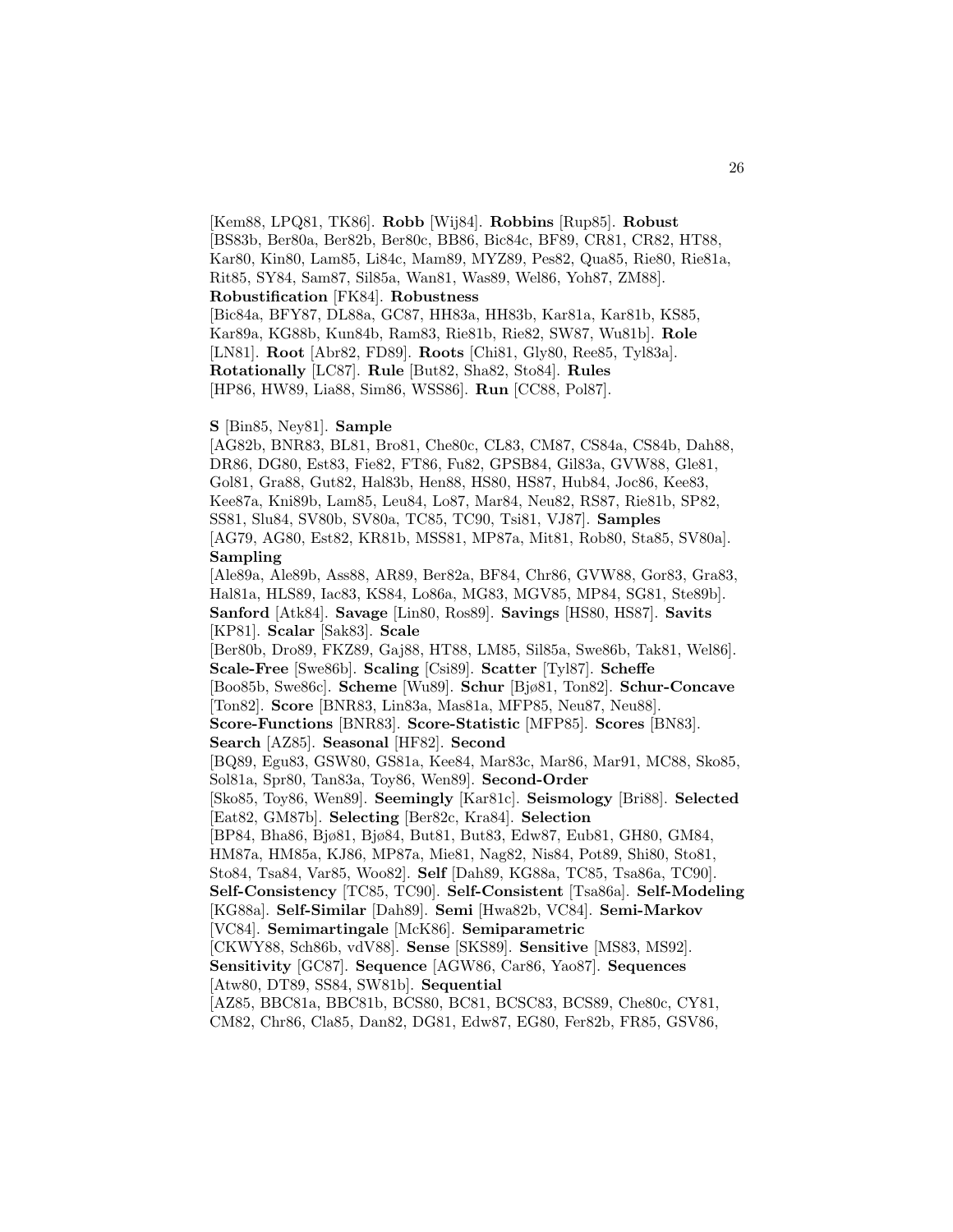GM80, GNS87, Gra83, GM84, Hal81a, Hec85a, Hec85b, Irl84, KS77, KS83, Kar88, Kee84, Kou84a, Lai81, Lai88, Mar83c, Mar84, Mar86, Mar91, Mas81b, NS85, Nov80, Qua85, Ras80, SW80, SG80, SYW89, Slu84, Smi84, Spr85, Sri87, Ste86b, Tah89, Tak87, Woo85a, Woo86, Woo89a, Zer80]. **Sequentially** [MY84, Woo89b]. **Serial** [HIP85, Kar80]. **Series** [AdF80, Bel84, Bel91, Bri86, Chi88, Dah88, Epp87, ESS81, ESS82, FD89, FT86, FH86, Hal81b, Hal83c, HP88a, HF82, JB83, JBB83, Kab80, Kau87, KS82, Ked84, Kee85a, Kun86, MY86a, MY86b, Mas80, ML86, Poo86, PT81, PT82, Pos86, Rob82b, Rob86, Slu82, Sol81a, Tsa86b, Wah81, Wal80, Weg86, Wei87a, Wes86a]. **Set** [Cas87, Hoo82b, Koy87, Li87, Moo84, RW82b, Sak83, Wri81b]. **Sets** [BS83b, BM86, GH87, Hoo82a, Hoo84b, HC82, HC86]. **Setting** [Lin83a]. **Several** [Per80, Rob80, Sco85, TP82]. **Shape** [GSW80, Ler86]. **Shapes** [Sch81b]. **Shapiro** [LSF86, VJ87]. **Shapiro-Wilk** [LSF86, VJ87]. **Sharp** [BCSC83, Sri84]. **Sheffer** [Nie81, Nie83]. **Shift** [HS87]. **Shifted** [Sco85]. **Shortcoming** [Kal81]. **Shorth** [Gru88]. **Shrinkage** [Geo86, GNS87, SS85, SS87]. **Sided** [Don88, Mar82b, Mar85a]. **Sieve** [Bed87, Bed88, CG85]. **Sieves** [GH82, Kar87, McK86]. **Sign** [FK84, IK80, MY84]. **Signal** [Bel84, Bel91]. **Signals** [MTG84]. **Signed** [Sen80, Wu86c]. **Significance** [Hu88, Sen81, Tak87, Vos80, WT82, WT85]. **Signs** [HP86]. **Simar** [Boh82]. **Similar** [Dah89]. **Simple** [BM89b, Doe83, Kil81, Mas81b, MP84, Pie85a, RS87, WB84]. **Simulated** [Ber86b]. **Simulations** [CM87, Hal86c]. **Simultaneous** [Ale80, Ale82, Ber80b, GY88, Gup86, HT88, Hoo83, Hoo84c, Hoo88, Hsu81, Hsu84, Hud85, Hud86, Mie81, Nai84a, Nai84b, O'R76, OD80, Shi84, TP82]. **Simultaneously** [Hwa85]. **Sine** [Woo82]. **Single** [BLR82, VD87, Vos88]. **Single-Generator** [Vos88]. **Singular** [Atw80]. **Sinusoidal** [Ked84]. **Situation** [Sch85a, Sch86a]. **Size** [Che80c, Gol81, HS80, HS87, Loh89, MSS81, Mar84, SG81, ZM84, ZM88]. **Sizes** [RP80]. **Skewness** [Mac86, Mac87]. **Slippage** [But81, DS86]. **Slope** [Bha83, BCY83, Leu82]. **Slope-of-Greatest-Convex-Minorant** [Leu82]. **Small** [BF81a, Bic84a, CM87, Con82, Dah88, Fie82, Ruk83]. **Smallest** [Hoo82a, Hoo84b]. **Smirnov** [MS92, FGP88, Hu85, MS83, Nie81]. **Smooth** [Hel80, Mas81a, Mul84, SYW89]. **Smoothers** [Bre89, BHT89a, BHT89b, CGW89, Cox89, ES89, GG89, GK89, KA89, Mal80, Tit89]. **Smoothing** [AK85, Cox83, HDR89, LH84, Li86, Mit81, Nus85, RH83, RR83, Sil84, Sim83, Spe85, Wah81, Wah85a]. **Smoothness** [KA83]. **Sobolev** [JS83, JS85]. **Solution** [Huf83, Kos87, Mar85b, Rob76, Rob82a, WB84]. **Solutions** [Cla83, DW88, NC89, Sza80]. **Some** [BBMT81, BF81b, BMWZ87, Bri88, CL88, Che80a, Chi81, Con81, ESS81, FHH83, Fis82, FS89, Ful80, Gaf81, KS85, LW89a, Let81, Li83, Mal80, MGV85, Mie86, Nag82, Rob83, Rot81, SY84, Sen81, SS85, SS84, SY89, VJ87, WT82, WT85, Wu81b, DT89, DL88b, LW89b, Liu88, Rom89, Stu89, Sve89]. **Source** [Chi86]. **Sources** [Atk84]. **Space** [AK85, Bic81, Gut82, Li84c, Man84, MR87b, RB86, SM88, Wij84, ZM84, ZM88]. **Spaces**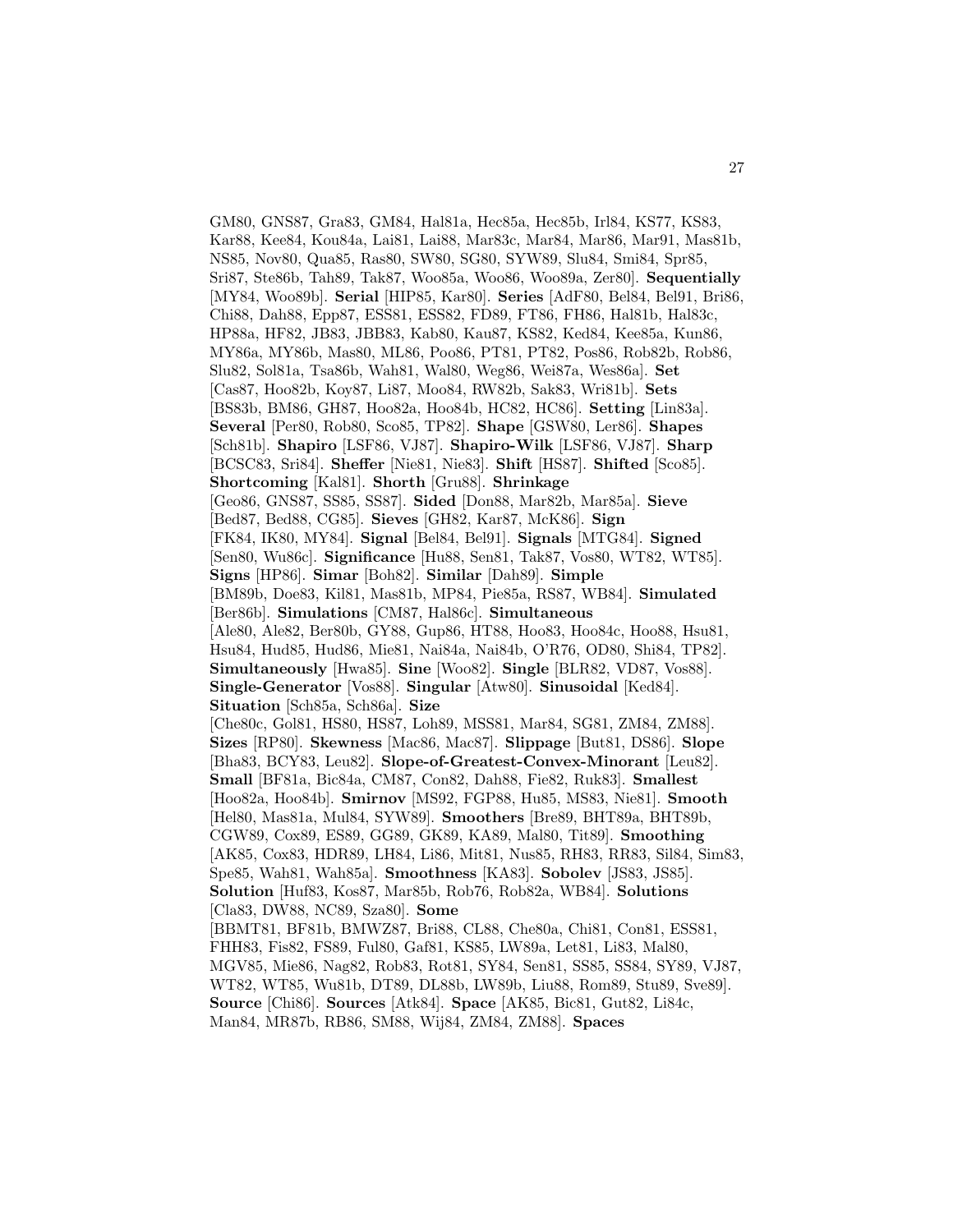[Bro81, CP81, ST81]. **Spacing** [Eub81]. **Spacings** [Swe86b]. **Sparse** [Sim83]. **Spatial** [MD87, Sag82]. **Special** [ACF82]. **Species** [Cha81, Cha82]. **Specifications** [HF82]. **Specified** [AK85, Fin85]. **Spectra** [Kee87a, Sma83]. **Spectral** [CG85, Dia89, Hal84b, Kee83, Mas80, Sam87, Shi81, Tua81]. **Spectrum** [Kab80]. **Sphere** [LC87]. **Spheres** [Bin85]. **Spherical** [Cha86, Cha89, Kin80, Riv89]. **Spherically** [BW82b, BS80b, HC86]. **Sphericity** [Let81]. **Spline** [CKWY88, Li86, Nus85, Sil84, Spe85, Wah85a]. **Splines** [AS80, Cox83, RR83, WW80]. **Spread** [JSV84, Kla84, Kla89]. **Spring** [JN83]. **Springer** [Bic84b]. **SPRT** [BCSC83]. **Square** [Abr82, AS80, Ame80, Ber80d, BM85, DE85a, DE85b, Dic85, Dro89, Fie85, Goo85a, Goo85c, HT86, Hal84a, KW81, Leo85, MP85, MM80, Pie85b, Pla85, QR85, RS87, Sun85]. **Squared** [Ame80, Ame84, BB83, Dav85a, GM83, Kem87b, Mar82a, Moo82, RS84, SA82, TP82]. **Squares** [AS80, BK80, BW81, BH89, CW88a, Chi88, CH80, CT87, Cox88a, Cro80, ES81b, Fre84, GCG87, Hal83b, Kab80, Kar80, Kaw80, Kin80, LM85, LW82, Lin86b, MF83, Nel80, Sol81b, Sti81, TT83, TK86, Van87, Vil82, WW83, Wei85, Wei87a, Wu80, Wu81a]. **Stability** [BDD89, McK84]. **Stabilizing** [Son82]. **Stable** [DuM83]. **Stage** [CW88b, Fre84, Lor83, NS85, Ram83]. **Stagewise** [Sha80]. **Standard** [Hwa82a]. **Standardized** [Jen87]. **Starshaped** [DR82b, DR87]. **State** [AK85]. **Stationary** [Car86, Epp87, Epp88, FT86, Fre84, HT82, Hos89, HT93, Jeg88, Ked84, Kre87, Kun89, Slu82, Sri87, Tua81, Yaj88]. **Statistic** [BLR82, BR82, BM85, CV81, Car86, CC82, Dar83, DE85a, DE85b, Dic85, Fie85, Gil86, Goo85a, Goo85c, Kar89b, Kou84b, Leo85, Mas81b, MFP85, MP85, Pie85b, Pla85, Sch80, Sun85]. **Statistical** [And84, ABJ83, Bic84b, BS80a, Bri88, Bro81, Chi86, Daw80, DW88, DR82b, DR87, JSV84, Lo86a, Mal83, Mam86, Mor83b, Reg87, RW80, Sha89, Sie86, Smi89, Vil81, Wal87, Wan81, Wij84]. **Statistician** [Rub84]. **Statistics** [AS85, Ahm80, ALP81, Akr86, Akr89, AG79, AG80, BK83, BL83, BNR83, BGvZ86, BDD89, CJV80, DT89, Doe83, DM83, Ebe83, GL88, Hel80, Hin80a, Hu85, Jen87, KR82, Kre86, LM85, Lin80, MT84, Mas81a, Mas81b, MC86, MP87b, Neu87, Neu88, Pie82, Por89, Ran82, RV80, Rus76, Rus82, Sch83a, Sch89b, Sen80, Ser84, Sha88b, Spr85, Ste86a, Tar81, TC65, TC80, VJ87, Wij84, Wu86c, dWR87, Bic84b, Bin85]. **Stein** [Dev87, DS85, Gut82, LH84, Li85, Ram83, SKS89, Ste86a]. **Step** [But83, CM87, JJV85, Wel87a, Wel88a, Yao84]. **Steps** [Wij85, Wij93]. **Stepwise** [MM87]. **Stimuli** [MTG84]. **Stochastic** [BM87a, BM89a, BFY87, Bro84a, BH89, CT87, DW88, FHG81, Hor88, Hwa85, Jeg88, Kel89, KA83, LW82, Li82, Muk81, Por89, Pot89, RP80, Ris86, RW81, Rup81, SC82, Sha89, Sim80, Wei85, Wei87a, Wei87b]. **Stock** [Fin83]. **Stopping** [BBC81a, BW82a, Chr86, Fin83, Kee87b, Mou86, RSC87]. **Strategic** [LS85a]. **Strategies** [KS77, KS83, SG81, Ste89b, vD85]. **Stratified** [BF84, KR81b, VM84]. **Strict** [Dav89]. **Strong** [CY87, CH80, CT87, Dev83, FR81, HJS88, HD89, Jeg87, Jeg88, MR88, Nel80,

28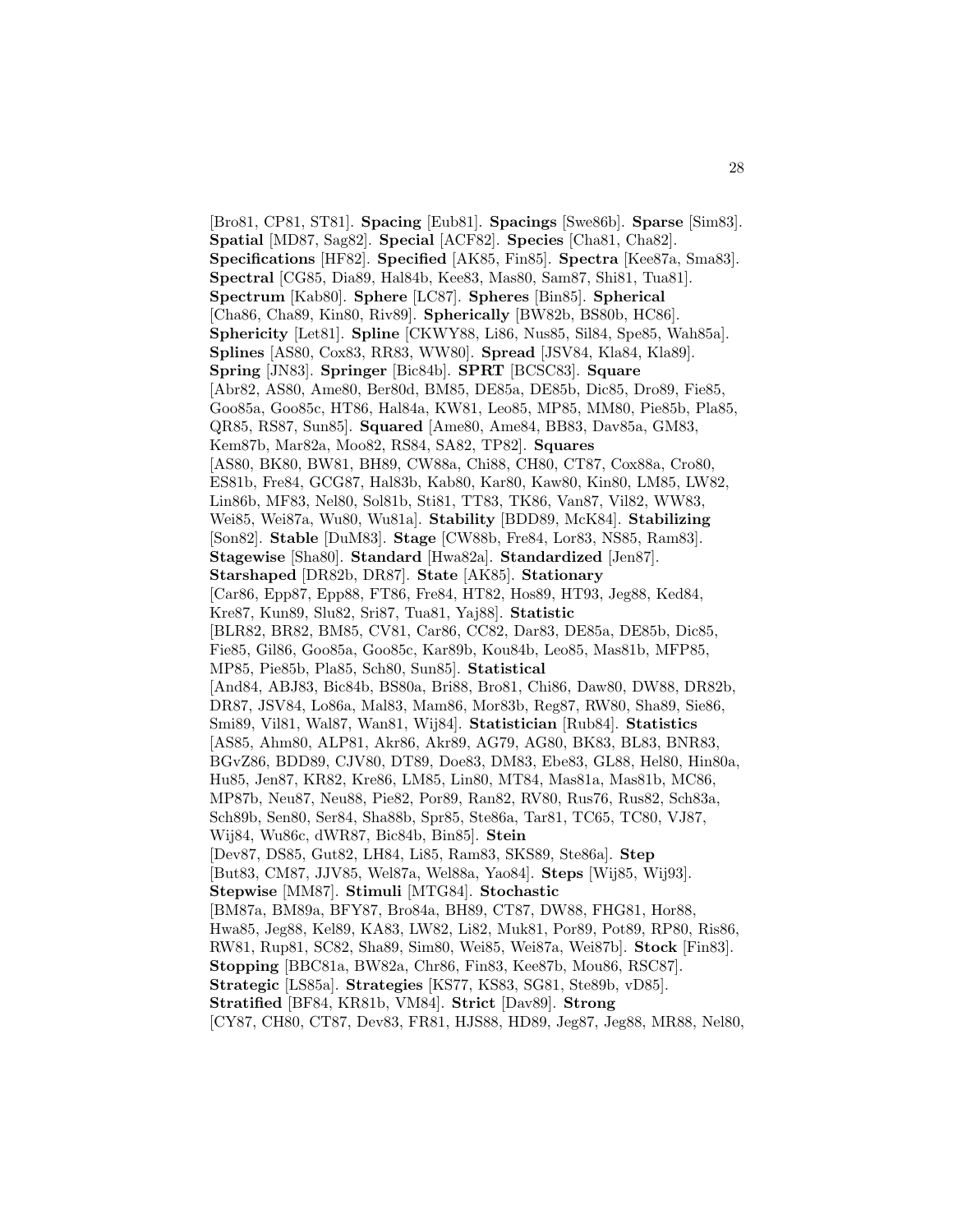Pol81, Sil80, Sol81b, ST81, Wan85]. **Strongly** [FT86]. **Structure** [CJ89, Har81b, HS83, Sve89, Toy86]. **Structures** [Wak81]. **Student** [Rob82a, BS84, Rob76]. **Studentized** [CV81]. **Studies** [MLV84, MV87, Ros89, SP88]. **Study** [AG82b, Lo87, SP82, TC85, TC90, Tsi81]. **Sub** [BL83]. **Sub-Vector** [BL83]. **Subfamily** [BLR82]. **Subfields** [GMY81]. **Subgroups** [Col84]. **Subjective** [Man81]. **Subjects** [DG81]. **Subseries** [Car86]. **Subset** [Bjø81, Bjø84, But81, GH80]. **Subsets** [CG86]. **Subspaces** [Cox88a]. **Substituting** [Pie82, dWR87]. **Successive** [Gor83]. **Sufficiency** [BNJ88, Hoo82b, SM88]. **Sufficient** [BR82, BCSC83, Ebe83, GMY81, GS81a, Sri84, Sza80]. **Sufficiently** [Atw80]. **Sufficientness** [Zab82]. **Suggested** [Ker85]. **Sum** [LM85]. **Sums** [DF82, Wri81b]. **Supercritical** [Swe86a]. **Supremum** [Fab88]. **Sure** [Sen80, Tar81]. **Survey** [RS84, RS87, Ste89b]. **Surveys** [CL83]. **Survival** [Bai83, Bai84, CY87, FR81, Fri82, GP85, MV87, Slu84, SV80b, SV80a, Tsa86a, TLC86, Yan83]. **Symbols** [Che80b]. **Symmetric** [BW82b, BS80b, BL89, CLS85, CLS86, CG80, CG81, DS86, DM83, FD82b, HC86, Lo85, LC87, MT84, Riv84a, Riv84b, RV80, Sch87b, Sin84]. **Symmetrically** [MR87a]. **Symmetry** [JS83, Kin80, Sni81, Wu86c]. **System** [DFP89]. **Systematic** [AG79, AG80, Iac83]. **Systems** [Hoe81, LW82].

**T.** [Dav84, Dav85b]. **Table** [BM85, DE85a, DE85b, Dic85, Fie85, Goo85a, Goo85c, Leo85, Loh89, MP85, Pie85b, Pla85, Sun85]. **Tables** [AG82a, CG80, CG81, DLS80, Dav89, GM87a, GC87, GM89, Goo85b, Hab81, Mey82, RS84, Sim83]. **Tail** [Ale80, Cap88, CDM85, DR84, DuM83, Hu85, Hwa82b, Jur81, Loh84a, MS83, MS92]. **Tail-Behavior** [Jur81]. **Tail-Orderings** [Loh84a]. **Tails** [DS82c, Smi87]. **Takacs** [Nie83]. **Tau** [ACF82]. **Technique** [MM87]. **Techniques** [BBMT81, But81, Mar87]. **Tendency** [ST81]. **Tends** [Dro89, Por88]. **Terms** [Kre86]. **Test** [BLR82, BN83, BB83, BM89a, Bha83, BS84, Che80c, Cla85, FK84, Fou80, Gil86, GC87, HH85, Hec85b, HM85b, Hen88, HS80, IK80, Kar81b, Loh89, MS83, MS92, NT88, RP80, Ros75, Ros82, SEB83, SS87, Sha80, Stu87, Sve81, Tar81, vH87]. **Testing** [BM87a, Ber89, BM85, BM89b, CHL83a, CHL83b, CKWY88, Cso86, DE85a, DE85b, Dic85, Epp87, Epp88, Fie85, FD89, Gil81, Goo85a, Goo85c, GHP86, HP88a, HF82, HT89, Kar88, KN84, Kum87, Leo85, LSF86, MY84, MP85, Mie81, MTG84, NJ85, Nei88, Neu82, Pie85b, Pla85, PT81, Qua85, Ruk82, Sch83a, SG80, Sun85, Swe86b, Sza83, Tak87]. **Tests** [Akr88, BLR82, Bar89, Bas80, Bas83, Bas87, Bed82, BS85a, BS87, BBC81a, BBC81b, BCS80, BC81, BCSC83, BCS89, Cap88, CR81, Chr89, CS87, CM89a, Cuz85, Dab86, Dan82, Dav89, Dro89, DR82b, DR87, EK83, EG80, Epl81, Epl82, Fer82a, GM83, GP85, Gra88, Gre80, Hab81, HT86, HIP85, Ham81, Hec85a, HS87, Hu88, Irl84, Jan86, Joc86, JR83, JS83, JS85, Kal81, Kar80, Kar81a, Kar81c, KS85, Kar89a, Khm88, Kin80, Kou86, LM85, Lai81, Lai88, Lam85, Ler86, Leu84, Lor83, MP80, Mar81, Mar82a, Mar82b, Mar83a,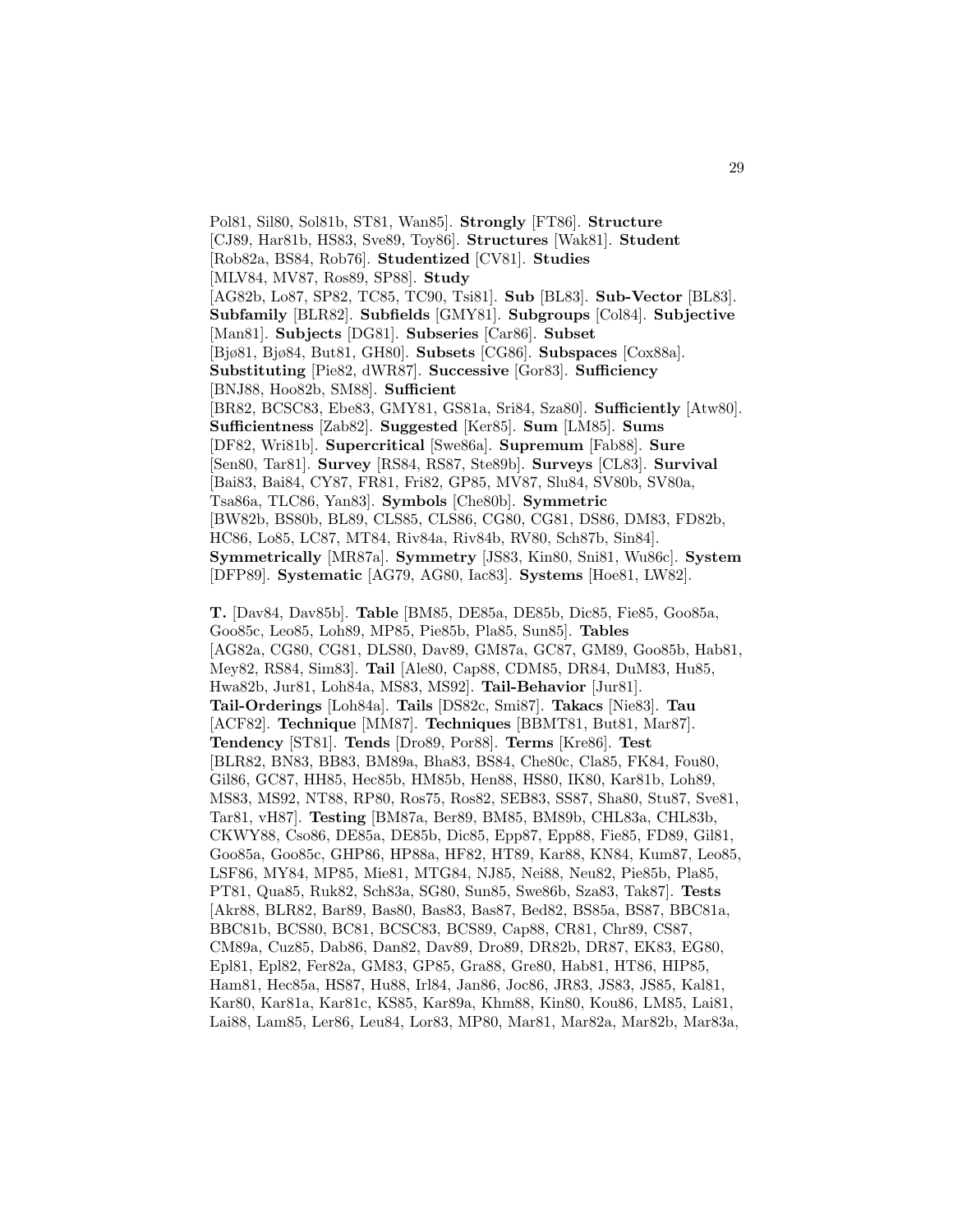Mar85a, MS88, MFP85, MM80, Moo82, OT81, PO80, Per80, Pol86, PT82, Pot83, Pot84, Pra88, QR85, RS84, RS87, Rie80, Rie81b, Rie82, RW81, Rob80, Rom89, Ros89, Sch83b, Sch80, Sen81, SW84, SYW89, Slu84, Sni81]. **Tests** [Sti85, Szk88, Tak87, Tyl83b, WT80, Wan81, Wes89, WT82, WT85, Zer80]. **Their** [CG80, CG81, FS89, Kin80, Bro88, Por89, vE83]. **Theorem** [Ahm80, Boo85b, Bro81, Che87a, Cho87a, Das89, Fei81, FD82b, Gen84, Hec85a, HT82, HT93, Swe86c, Tak87, Tie87, Tie88, Wel85, Zam81]. **Theorems** [BF85b, Hos89, Mas81b, Sen80]. **Theoretic** [FR83, Gat84, GM84]. **Theoretical** [BO88, Ber88, Bic88, BGL88, DR88, Efr88, Hal88a, Hal88b, LS88c, Loh88, Rob88, Vea88]. **Theory** [ACF82, AGW86, BF81b, Bjø81, Bjø84, BY80, Che87b, CM87, Dah88, Das89, DR84, DR86, Efr82a, Efr82b, Efr82c, Flu86, Fu82, GVW88, GS81b, Gre89, Hal81a, Iac83, JB83, Kal83a, Kal83b, Kau87, LPQ81, Lin83b, Mal80, Mor83b, NT88, PS83, PT83, SP88, SW89, SCR87, SV80b, SV80a, WF82a, WZ83, Won86, Wu81a, Bic84b, Wij84]. **there** [DS89]. **Thickness** [DuM83]. **Third** [Kre86]. **Thoughts** [Rob83]. **Three** [Dav89, Lor83, WT80]. **Three-Dimensional** [Dav89]. **Three-Stage** [Lor83]. **Ties** [IK80]. **Time** [Bel84, Bel91, Bri86, Chi88, Dah88, Epp87, ESS81, ESS82, FD89, FT86, FH86, GSV86, Gil86, HP88a, HF82, Jac89, JB83, JBB83, Kab80, Kau87, KS82, Ked84, Kee85a, Kee87b, Kun86, MY86a, MY86b, Mas80, ML86, Nov80, Poo86, PT82, Pos86, Rob82b, Rob86, Slu82, Sol81a, SV80a, Tsa86b, Weg86, Wei87a, Wes86a, Yao84]. **Times** [BBC81a, Mou86, PT81]. **Tools** [DGG81]. **Topics** [Eat82]. **Topological** [LS88a]. **Total** [Gil86, KR81a, Tor81, VM84]. **Touchstone** [MS87a]. **Tradition** [Hin80a]. **Trajectories** [Cho87b]. **Transfer** [Bha86, LR82]. **Transform** [Che87a]. **Transformation** [BNJ88, CJ89, Dok87, Efr82a, Efr82c]. **Transformations** [BK81, BW81, Son82]. **Transforming** [Mey82]. **Transforms** [Bra84]. **Translation** [Ebe83]. **Treatment** [KW84, Lai87, LS80, Lee88, WSS86]. **Treatments** [HM85b, MN83, Stu87]. **Trend** [BY80, CC88, GHP86, Puk84, RW82b]. **Trend-Free** [BY80, CC88]. **Trial** [SG80]. **Trials** [Sim86, Smi84, WSS86]. **Trigonometric** [Hal81b, LS85b]. **Trimmed** [But82, Col86, DD87, Koe87, Wel87b, Wel87c, Wel88b]. **Triple** [Hal81a]. **Truncated** [Bha83, BCY83, CL88, Gaj88, Woo85b, Woo87]. **Truncation** [WJT86]. **Tubes** [JS89]. **Tukey** [Hay84]. **Turning** [Gol84]. **Two** [Atk84, BK83, BNR83, BGvZ86, BM85, Che80c, CW88b, DE85a, DE85b, Dic85, Dos89, DR82a, Eic88, Fab73, Fab81, Fie85, Fre84, Gaf81, GM80, Goo85a, GM87a, GM89, Goo85c, Hab81, Hen88, JJV85, Jos75, Jos85, Kak83, Kar81c, Kee85b, Klo82, Kub87, Lam85, Leo85, Leu84, Lia88, MS88, MP85, Nai80, NS85, Pie85b, Pla85, Ram83, Rie81b, Rob76, Rob82a, Ros75, Ros82, Sha82, Sil85b, Slu84, Sun85, Wij83, Wij84]. **Two-Action** [Lia88]. **Two-Armed** [Eic88, Jos75, Jos85, Kak83, Kee85b]. **Two-by-Two** [GM87a, GM89]. **Two-Dimension** [Ros82]. **Two-Dimensional** [Ros75]. **Two-Sample** [Hen88, Lam85, Leu84, Rie81b, Slu84]. **Two-Stage** [CW88b, Fre84, NS85, Ram83]. **Two-Step** [JJV85]. **Two-Way**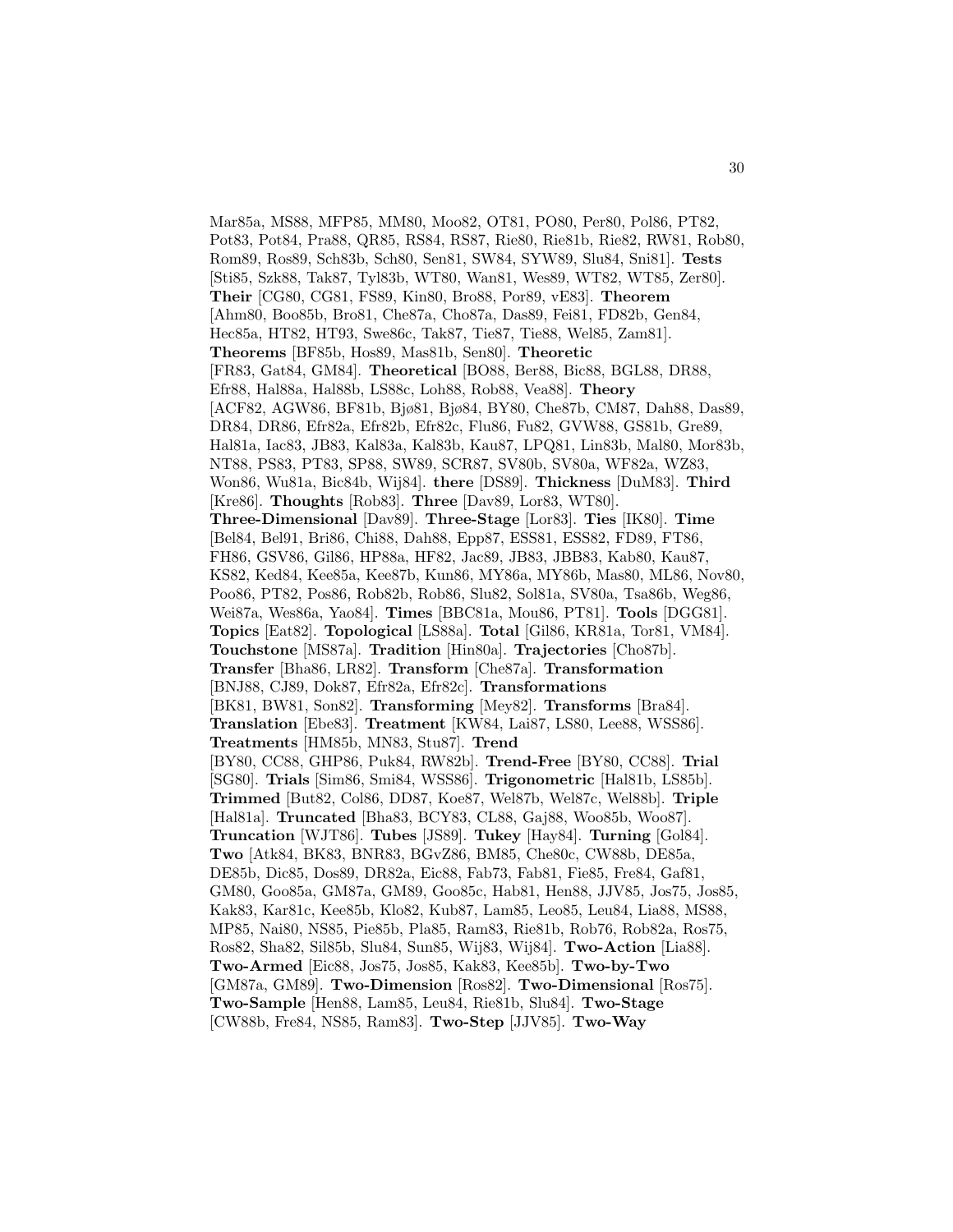[BM85, DE85a, DE85b, Dic85, Fie85, Gaf81, Goo85a, Goo85c, Hab81, Leo85, MS88, MP85, Pie85b, Pla85, Sun85]. **Type** [AJ81, Bha83, But82, Cla83, Cox83, DF82, Fal84, Har88, Hen88, KR82, Kil81, MM80, Nie81, Pol86, PS83, Sma83, Ste86b, Yat88, Yat89, Pol86]. **Types** [Pie82].

**UMPU** [BLR82]. **Unbalanced** [MS88, Wes86b]. **Unbiased** [BK80, BK81, DS89, Fis82, Har81b, KA83, Li85, Mat84, Puk81, Tak81]. **Unbiasedness** [CS87, PO80, Per80]. **Uncertainty** [FL87]. **Undominated** [Lo84a]. **Unidimensionality** [HR86]. **Unified** [BP84]. **Uniform** [Dab89, FR81, GL88, HL84, HJS88, Hu85, Kun84a, Nog88, SS81, Sil80, Swe80a, Swe82, Wan87, vH87]. **Uniformly** [Bar89, EG80]. **Unimodal** [BL89, Lo86b, SB89]. **Unimodality** [HH85]. **Union** [Dav89, OT81]. **Union-Intersection** [OT81]. **Uniqueness** [Cla83, ESS81, MSS81, MD87]. **Unit** [FD89, HP88b, Riv84b]. **Univariate** [Hor88, Pos86]. **Universal** [BH89, Hwa85, Ris83]. **Unknown** [Gle86]. **Unordered** [Goo85b]. **Unrelated** [Kar81c]. **Unstable** [CW88a, Rao78, Rao80]. **Up-and-Down** [Ker85]. **Updating** [GS85a]. **Upon** [Hwa82a, Mil89]. **Upper** [Hwa82b, TK86, WF82a]. **Use** [Bro85, Car86, Ker85, Mas81b]. **Used** [CHL83a, CHL83b, Kum87]. **Useful** [BW82b, Cre82]. **Using** [AS80, And82, BS83a, But82, CP81, DH81, DFP89, Hec85b, Hoo88, Kum87, LS85b, Lin85, MM87, McK86, Muk81, Stu80, SW81b, Van83, vH87].

## **Validated** [CGW83, Li84a]. **Validation**

[BD84, Hal83b, Li85, Li86, Li87, Mar87, Won83]. **Validity** [BG78, BG80]. **Value** [AGW86, DR84, DD89, DED89, Gaj88, KR81a, KM80, RW80]. **Valued** [MSS81]. **Values** [Car86, CC82, LH82, LH83, RSC87]. **Vapnik** [SY89]. **Variability** [Bro85]. **Variable** [But81, But83, Che80b, Dev85, HR86, MS87c, Sil84, Tan83b]. **Variables** [AF84, BR87, Cha89, Cur81, DR82a, Fri89, Ful80, Gle81, GCG87, GH87, Hor88, JDP83, KR81a, Kel84, Koy87, LW89a, LW89b, Mil89, Nis84, RSC87, SW81a, ST81, Ton82, Ton89, WF82b, Wri81b, Yao87, YB80]. **Variance** [AAO86, And87, Ath87, Bai87, BLE86, BLB89, Bri87, Bro84b, Car86, CP81, CW85b, Dia87, ES81a, Gor89, Gra87, HH87, Har81a, Har81b, Hoo83, Hoo84c, KR82, Kee87b, Kem87a, Kni89b, Kni89a, MC87, Mar83a, Mat84, Mor82, Mor83b, Nai80, Nel87, Puk81, Rot85, SEB83, SW87, Sha88a, SW89, Spe87a, Spe87b, SM80, Tju87, Tob87, TWZ80, Tuk87b, Tuk87a, Wes86b, Wes89, Wie86]. **Variances** [CM89a, Col86]. **Variates** [Chi81, TC65, TC80]. **Variation** [Abr82, HT85a, HW84, HW85]. **Varying** [BM87b]. **Vector** [BL83, FKZ89, Gle86, MSS81, Wij84]. **Vector-Valued** [MSS81]. **Vectors** [Riv84b, Tyl83b]. **Version** [Rup85]. **Versus** [GHP86]. **Very** [Woo86, Woo89b]. **Via** [BK83, Loh84a, TC85, FA86, Kar87, Tsa86a, TC90, Wu89]. **Violation** [LD89]. **Volume** [JS89].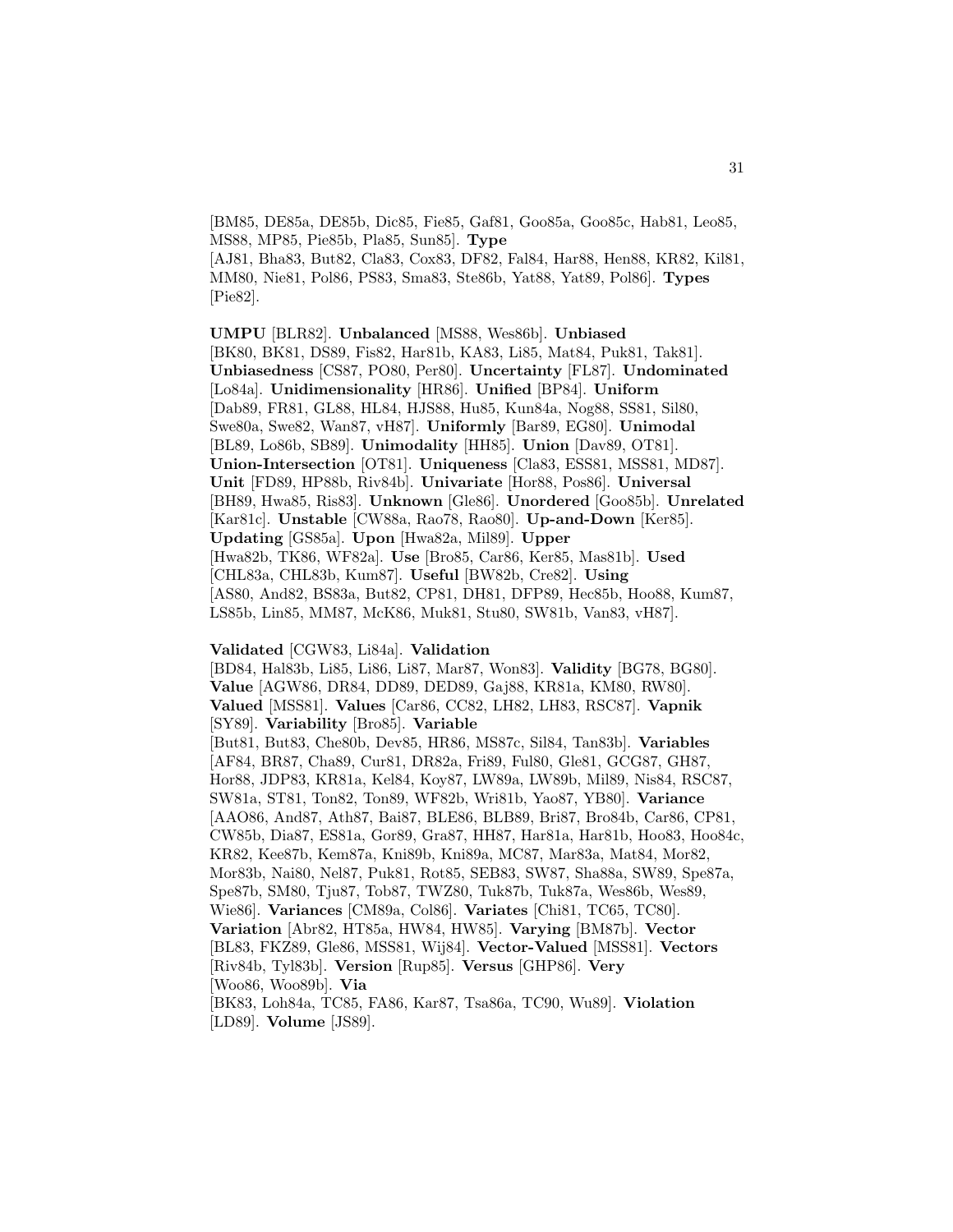**W** [Bic84b]. **W.** [Zab82]. **Wald** [SEB83]. **Walk** [ES81b, NT88]. **Walks** [GS85b]. **Watson** [Bin85, Dar83, Swe86a]. **Way** [BM85, DE85a, DE85b, Dic85, Fie85, Gaf81, Goo85a, Goo85c, Hab81, Leo85, MS88, MP85, Pie85b, Pla85, Sun85]. **Weak** [BM87b, Dev83, KL89, KI81, Rom88, Sil80, Woo86, Woo89b]. **Wefelmeyer** [Bic84b]. **Weighing** [Che80a, GK80, GK82, JN83, SS89a]. **Weight** [Hel80, Mas83]. **Weighted** [Chi88, Gup86, LaR82, Sch83a]. **Weisberg** [Atk84]. **Weiss** [Huf83]. **Well** [Mar84]. **Welsch** [Atk84]. **Whether** [CHL83a, CHL83b, Kum87]. **Which** [Hoe81, Jen88, BLR82, Gaj86, LW89a, LW89b]. **Whole** [Gil83a]. **Whose** [BL83]. **Width** [Nai84a, Spr85]. **Wiener** [DM83, Fer82a, MY84, SYW89]. **Wilk** [LSF86, VJ87]. **Wilks** [KN84, WT80]. **William** [Wat82]. **Williams** [KM87]. **Window** [SS80, Sto84]. **Wishart** [Haf81, Haf79, KM80, Sam80]. **Withdrawals** [GSV86]. **Without** [Chr86, Goo85b, MS88, NJ85]. **Wolfowitz** [Che87a]. **Work** [Lin80]. **Worthwhile** [Bic84a]. **Writings** [Ano84]. **Wu** [Tib88].

**Youden** [Che81a].

**Zones** [BS84].

## **References**

## **Anderson:1988:AND**

[AA88] T. W. Anderson and Yasuo Amemiya. The asymptotic normal distribution of estimators in factor analysis under general conditions. Annals of Statistics, 16(2):759–771, June 1988. CODEN ASTSC7. ISSN 0090-5364 (print), 2168-8966 (electronic). URL http://projecteuclid.org/euclid.aos/1176350834.

## **Anderson:1986:MLE**

[AAO86] Blair M. Anderson, T. W. Anderson, and Ingram Olkin. Maximum likelihood estimators and likelihood ratio criteria in multivariate components of variance. Annals of Statistics, 14(2):405– 417, June 1986. CODEN ASTSC7. ISSN 0090-5364 (print), 2168- 8966 (electronic). URL http://projecteuclid.org/euclid. aos/1176349929.

## **Andersson:1983:DEM**

[ABJ83] Steen A. Andersson, Hans K. Brons, and Soren Tolver Jensen. Distribution of eigenvalues in multivariate statistical analysis. Annals of Statistics, 11(2):392–415, June 1983. CODEN ASTSC7.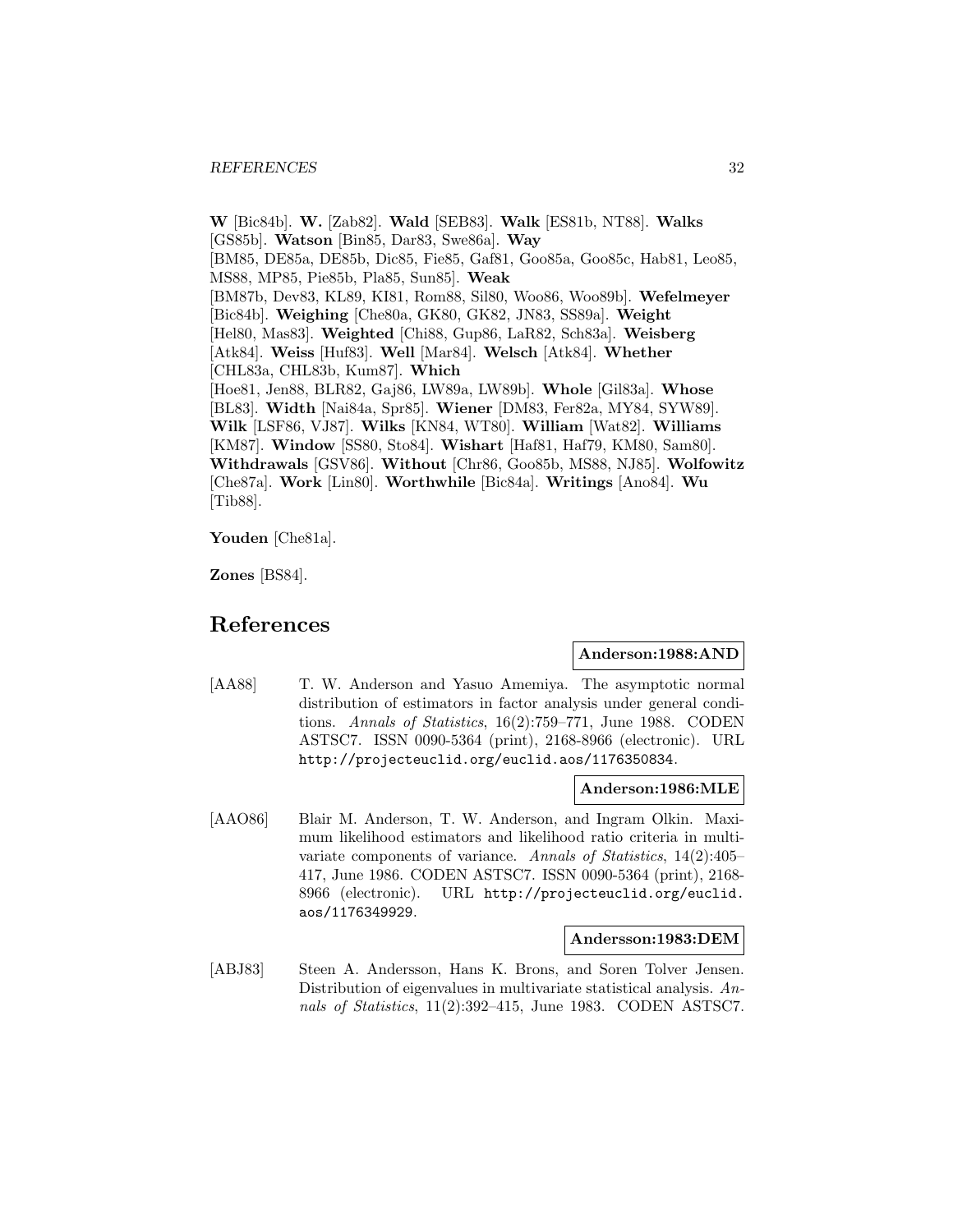ISSN 0090-5364 (print), 2168-8966 (electronic). URL http:// projecteuclid.org/euclid.aos/1176346149.

## **Abramson:1982:BVK**

[Abr82] Ian S. Abramson. On bandwidth variation in kernel estimates — a square root law. Annals of Statistics,  $10(4):1217-1223$ , December 1982. CODEN ASTSC7. ISSN 0090-5364 (print), 2168- 8966 (electronic). URL http://projecteuclid.org/euclid. aos/1176345986.

## **Abramson:1984:ADF**

[Abr84] Ian S. Abramson. Adaptive density flattening — a metric distortion principle for combating bias in nearest neighbor methods. Annals of Statistics, 12(3):880–886, September 1984. CODEN ASTSC7. ISSN 0090-5364 (print), 2168-8966 (electronic). URL http://projecteuclid.org/euclid.aos/1176346708.

## **Alvo:1982:ATM**

[ACF82] Mayer Alvo, Paul Cabilio, and Paul D. Feigin. Asymptotic theory for measures of concordance with special reference to average Kendall Tau. Annals of Statistics, 10(4):1269–1276, December 1982. CODEN ASTSC7. ISSN 0090-5364 (print), 2168- 8966 (electronic). URL http://projecteuclid.org/euclid. aos/1176345992.

## **Anderson:1980:AOS**

[AdF80] G. Leigh Anderson and Rui J. P. de Figueiredo. An adaptive orthogonal-series estimator for probability density functions. Annals of Statistics, 8(2):347–376, March 1980. CODEN ASTSC7. ISSN 0090-5364 (print), 2168-8966 (electronic). URL http:// projecteuclid.org/euclid.aos/1176344958.

## **Amemiya:1984:EME**

[AF84] Yasuo Amemiya and Wayne A. Fuller. Estimation for the multivariate errors-in-variables model with estimated error covariance matrix. Annals of Statistics, 12(2):497–509, June 1984. CODEN ASTSC7. ISSN 0090-5364 (print), 2168-8966 (electronic). URL http://projecteuclid.org/euclid.aos/1176346502.

#### **Amemiya:1988:ENF**

[AF88] Yasuo Amemiya and Wayne A. Fuller. Estimation for the nonlinear functional relationship. Annals of Statistics, 16(1):147–160,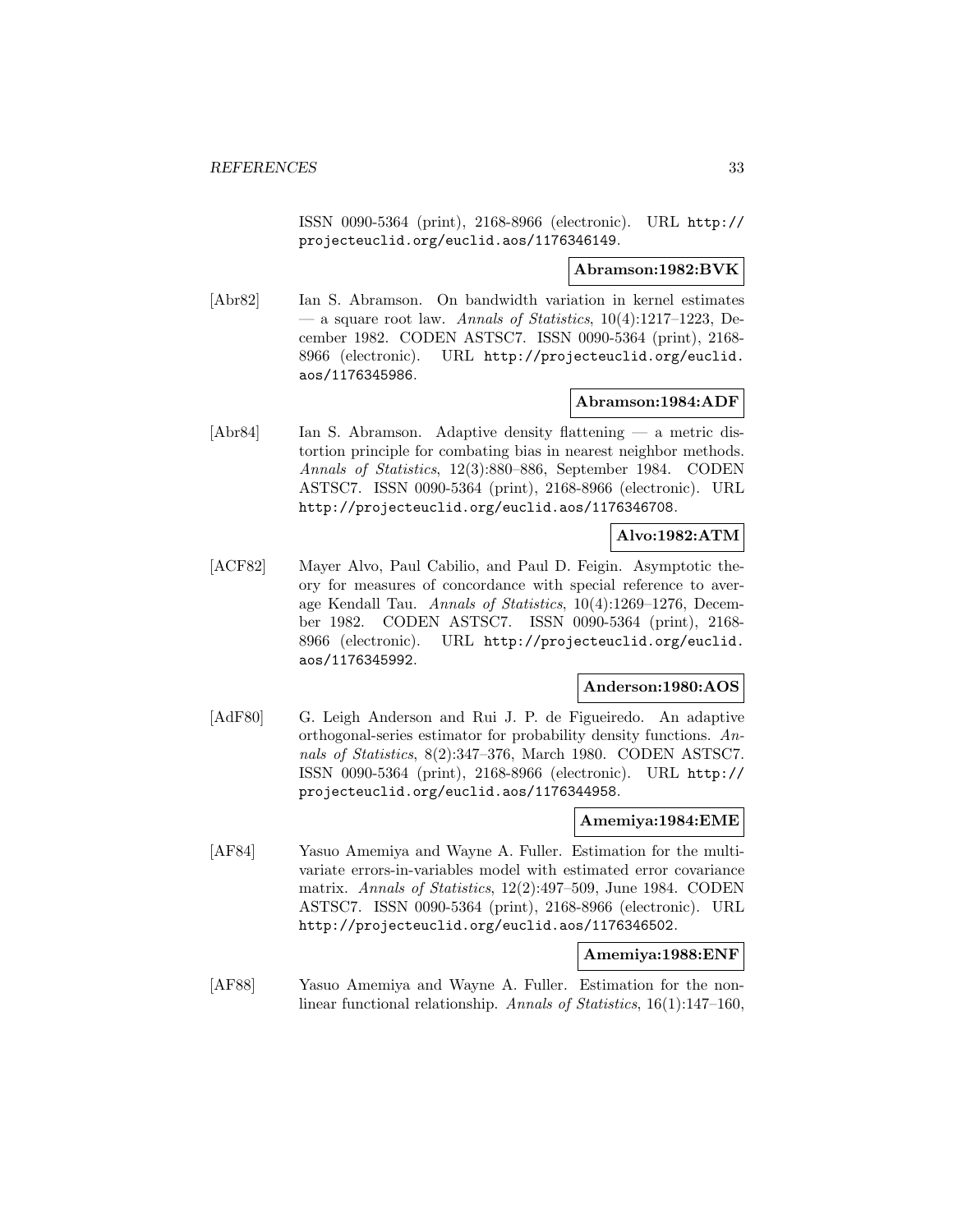March 1988. CODEN ASTSC7. ISSN 0090-5364 (print), 2168- 8966 (electronic). URL http://projecteuclid.org/euclid. aos/1176350696.

## **Arnold:1979:BEL**

[AG79] Barry C. Arnold and Richard A. Groeneveld. Bounds on expectations of linear systematic statistics based on dependent samples. Annals of Statistics, 7(1):220–223, January 1979. CO-DEN ASTSC7. ISSN 0090-5364 (print), 2168-8966 (electronic). URL http://projecteuclid.org/euclid.aos/1176344567. See [AG80].

## **Arnold:1980:CBE**

[AG80] Barry C. Arnold and Richard A. Groeneveld. Correction to "Bounds on Expectations of Linear Systematic Statistics Based on Dependent Samples". Annals of Statistics, 8(6):1401, November 1980. CODEN ASTSC7. ISSN 0090-5364 (print), 2168- 8966 (electronic). URL http://projecteuclid.org/euclid. aos/1176345215. See correction [AG79].

## **Albert:1982:MDD**

[AG82a] James H. Albert and Arjun K. Gupta. Mixtures of Dirichlet distributions and estimation in contingency tables. Annals of Statistics, 10(4):1261–1268, December 1982. CODEN ASTSC7. ISSN 0090-5364 (print), 2168-8966 (electronic). URL http:// projecteuclid.org/euclid.aos/1176345991.

#### **Andersen:1982:CRM**

[AG82b] P. K. Andersen and R. D. Gill. Cox's regression model for counting processes: A large sample study. Annals of Statistics, 10(4): 1100–1120, December 1982. CODEN ASTSC7. ISSN 0090-5364 (print), 2168-8966 (electronic). URL http://projecteuclid. org/euclid.aos/1176345976.

#### **Arratia:1986:EVT**

[AGW86] Richard Arratia, Louis Gordon, and Michael Waterman. An extreme value theory for sequence matching. Annals of Statistics, 14 (3):971–993, September 1986. CODEN ASTSC7. ISSN 0090-5364 (print), 2168-8966 (electronic). URL http://projecteuclid. org/euclid.aos/1176350045.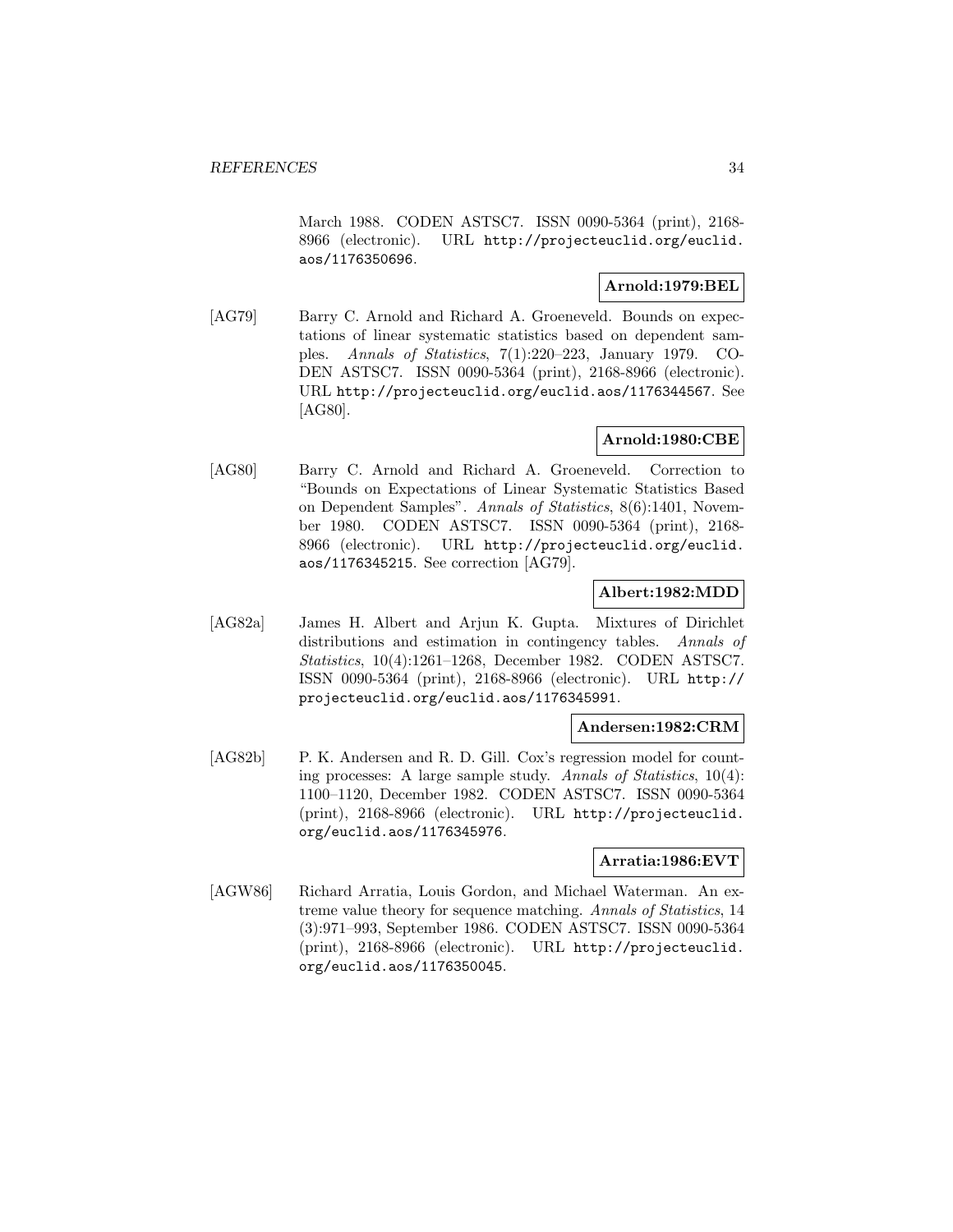## **Arjas:1988:NAN**

[AH88] E. Arjas and P. Haara. A note on the asymptotic normality in the Cox regression model. Annals of Statistics, 16(3):1133–1140, September 1988. CODEN ASTSC7. ISSN 0090-5364 (print), 2168- 8966 (electronic). URL http://projecteuclid.org/euclid. aos/1176350950.

## **Ahmad:1980:BET**

[Ahm80] Ibrahim A. Ahmad. On the Berry–Esseen theorem for random U-statistics. Annals of Statistics, 8(6):1395–1398, November 1980. CODEN ASTSC7. ISSN 0090-5364 (print), 2168-8966 (electronic). URL http://projecteuclid.org/euclid.aos/1176345212.

## **Akritas:1981:AIL**

[AJ81] Michael G. Akritas and Richard A. Johnson. Asymptotic inference in Lévy processes of the discontinuous type. Annals of Statistics, 9(3):604–614, May 1981. CODEN ASTSC7. ISSN 0090-5364 (print), 2168-8966 (electronic). URL http://projecteuclid. org/euclid.aos/1176345464.

## **Ansley:1985:EFS**

[AK85] Craig F. Ansley and Robert Kohn. Estimation, filtering, and smoothing in state space models with incompletely specified initial conditions. Annals of Statistics, 13(4):1286–1316, December 1985. CODEN ASTSC7. ISSN 0090-5364 (print), 2168-8966 (electronic). URL http://projecteuclid.org/euclid.aos/1176349739.

## **Amari:1988:EPI**

[AK88] Shun-Ichi Amari and Masayuki Kumon. Estimation in the presence of infinitely many nuisance parameters–geometry of estimating functions. Annals of Statistics, 16(3):1044–1068, September 1988. CODEN ASTSC7. ISSN 0090-5364 (print), 2168-8966 (electronic). URL http://projecteuclid.org/euclid.aos/1176350947.

## **Akritas:1986:EPA**

[Akr86] Michael G. Akritas. Empirical processes associated with Vstatistics and a class of estimators under random censoring. Annals of Statistics, 14(2):619–637, June 1986. CODEN ASTSC7. ISSN 0090-5364 (print), 2168-8966 (electronic). URL http:/ /projecteuclid.org/euclid.aos/1176349942. See correction [Akr89].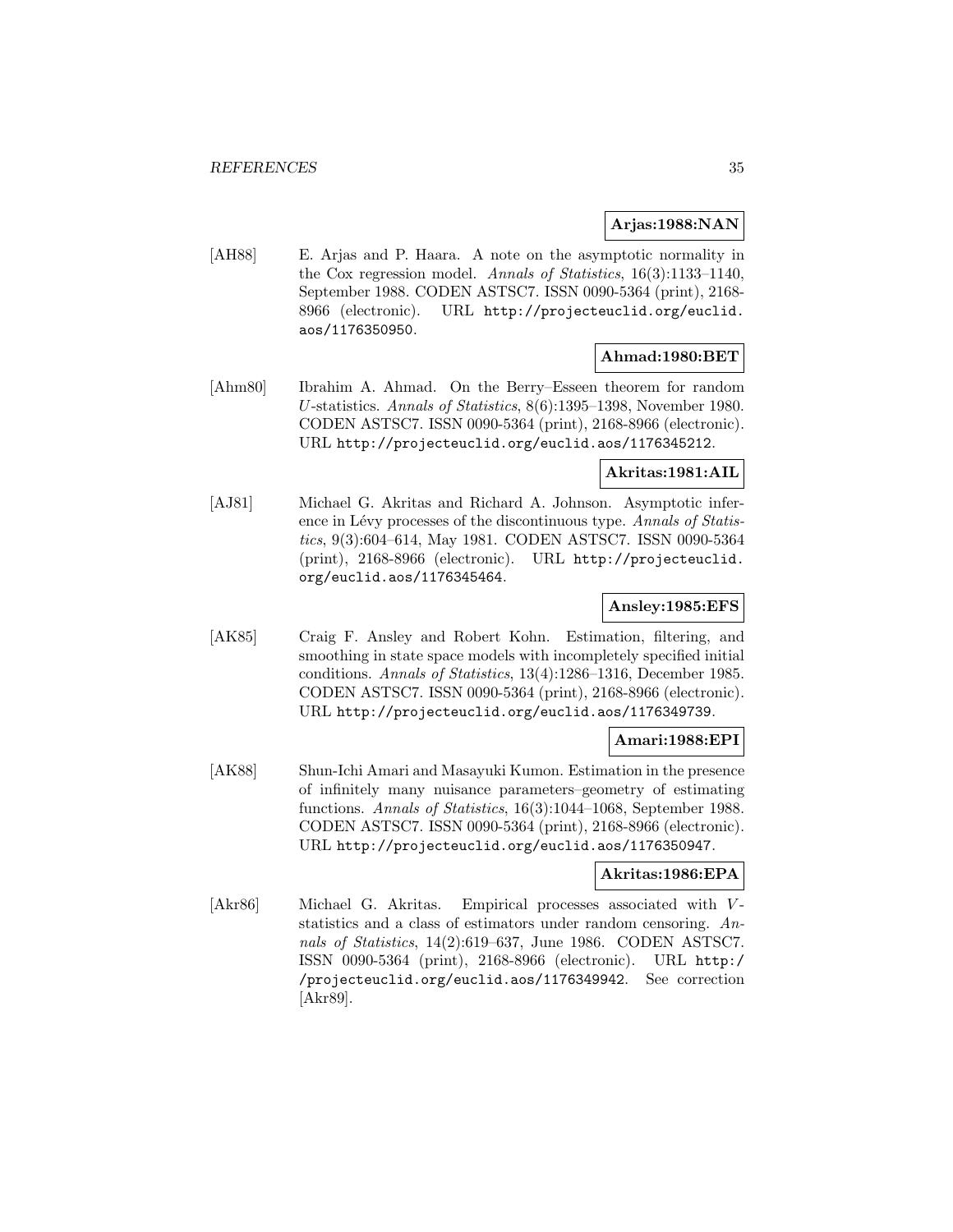## **Akritas:1988:RTI**

[Akr88] Michael G. Akritas. Rank tests with interval-censored data. Annals of Statistics, 16(4):1490–1502, December 1988. CODEN ASTSC7. ISSN 0090-5364 (print), 2168-8966 (electronic). URL http:// projecteuclid.org/euclid.aos/1176351050.

## **Akritas:1989:CEP**

[Akr89] Michael G. Akritas. Correction: "Empirical Processes Associated with V-Statistics and A Class of Estimators Under Random Censoring". Annals of Statistics, 17(3):1417, September 1989. CO-DEN ASTSC7. ISSN 0090-5364 (print), 2168-8966 (electronic). URL http://projecteuclid.org/euclid.aos/1176347281. See [Akr86].

## **Alexander:1980:SCB**

[Ale80] Charles H. Alexander. Simultaneous confidence bounds for the tail of an inverse distribution function. Annals of Statistics, 8(6): 1391–1394, November 1980. CODEN ASTSC7. ISSN 0090-5364 (print), 2168-8966 (electronic). URL http://projecteuclid. org/euclid.aos/1176345211. See correction [Ale82].

## **Alexander:1982:CSC**

[Ale82] Charles H. Alexander. Corrections: "Simultaneous Confidence Bounds". Annals of Statistics, 10(1):321, March 1982. CO-DEN ASTSC7. ISSN 0090-5364 (print), 2168-8966 (electronic). URL http://projecteuclid.org/euclid.aos/1176345719. See [Ale80].

## **Alexander:1989:APC**

[Ale89a] Kenneth S. Alexander. Acknowledgment of priority: A counterexample to a correlation inequality in finite sampling. Annals of Statistics, 17(4):1917, December 1989. CODEN ASTSC7. ISSN 0090-5364 (print), 2168-8966 (electronic). URL http:// projecteuclid.org/euclid.aos/1176347403.

## **Alexander:1989:CCI**

[Ale89b] Kenneth S. Alexander. A counterexample to a correlation inequality in finite sampling. Annals of Statistics, 17(1):436–439, March 1989. CODEN ASTSC7. ISSN 0090-5364 (print), 2168- 8966 (electronic). URL http://projecteuclid.org/euclid. aos/1176347027.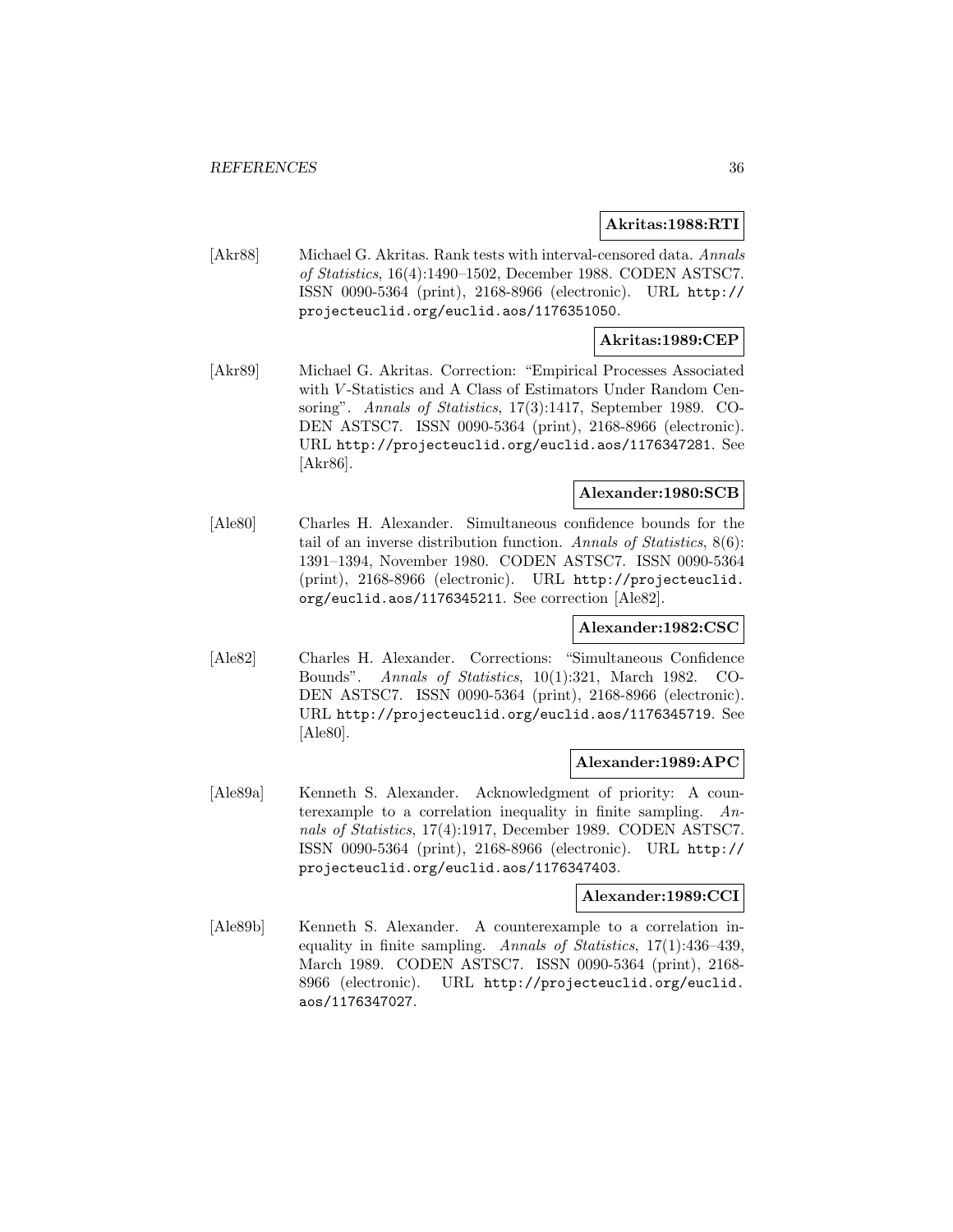#### **Ahmed:1981:GAA**

[ALP81] Abdul-Hadi N. Ahmed, Ramon Leon, and Frank Proschan. Generalized association, with applications in multivariate statistics. Annals of Statistics, 9(1):168–176, January 1981. CODEN ASTSC7. ISSN 0090-5364 (print), 2168-8966 (electronic). URL http:// projecteuclid.org/euclid.aos/1176345343.

# **Amari:1982:DGC**

[Ama82] Shun-Ichi Amari. Differential geometry of curved exponential families-curvatures and information loss. Annals of Statistics, 10(2):357–385, June 1982. CODEN ASTSC7. ISSN 0090-5364 (print), 2168-8966 (electronic). URL http://projecteuclid. org/euclid.aos/1176345779.

# **Amemiya:1980:OMS**

[Ame80] Takeshi Amemiya. The n−<sup>2</sup>-order mean squared errors of the maximum likelihood and the minimum logit chi-square estimator. Annals of Statistics, 8(3):488–505, May 1980. CODEN ASTSC7. ISSN 0090-5364 (print), 2168-8966 (electronic). URL http://projecteuclid.org/euclid.aos/1176345004. See correction [Ame84] and comment [Dav85b].

# **Amemiya:1984:COM**

[Ame84] Takeshi Amemiya. Corrections: "The N<sup>-2</sup>-Order Mean Squared Errors of the Maximum Likelihood and the Minimum Logit Chi-Squared Estimator". Annals of Statistics, 12(2):783, June 1984. CODEN ASTSC7. ISSN 0090-5364 (print), 2168-8966 (electronic). URL http://projecteuclid.org/euclid.aos/1176346526. See [Ame80].

# **Ammann:1984:BNI**

[Amm84] Larry P. Ammann. Bayesian nonparametric inference for quantal response data. Annals of Statistics, 12(2):636–645, June 1984. CODEN ASTSC7. ISSN 0090-5364 (print), 2168-8966 (electronic). URL http://projecteuclid.org/euclid.aos/1176346511.

#### **Anderson:1951:ELR**

[And51] T. W. Anderson. Estimating linear restrictions on regression coefficients for multivariate normal distributions. Annals of Mathematical Statistics, 22(3):327–351, September 1951. CODEN AAS-TAD. ISSN 0003-4851 (print), 2168-8990 (electronic). URL http: //projecteuclid.org/euclid.aoms/1177729580. See [And80].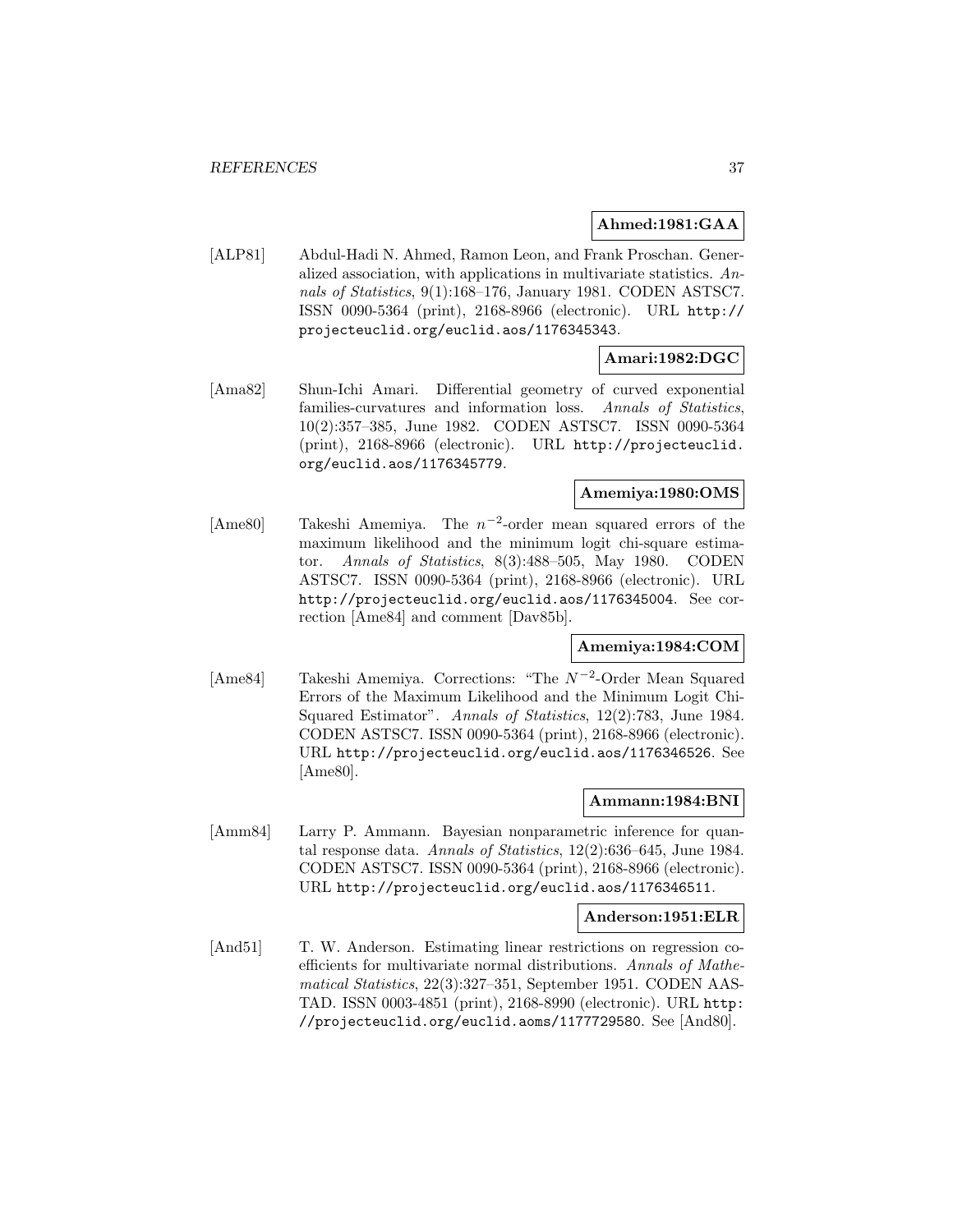### **Anderson:1980:CEL**

[And80] T. W. Anderson. Correction to "Estimating Linear Restrictions on Regression Coefficients for Multivariate Normal Distributions". Annals of Statistics, 8(6):1400, November 1980. CODEN ASTSC7. ISSN 0090-5364 (print), 2168-8966 (electronic). URL http:/ /projecteuclid.org/euclid.aos/1176345214. See correction [And51].

# **Andersson:1982:DMI**

[And82] Steen Andersson. Distributions of maximal invariants using quotient measures. Annals of Statistics, 10(3):955–961, September 1982. CODEN ASTSC7. ISSN 0090-5364 (print), 2168- 8966 (electronic). URL http://projecteuclid.org/euclid. aos/1176345885.

# **Anderson:1984:ELS**

[And84] T. W. Anderson. Estimating linear statistical relationships. Annals of Statistics, 12(1):1–45, March 1984. CODEN ASTSC7. ISSN 0090-5364 (print), 2168-8966 (electronic). URL http:// projecteuclid.org/euclid.aos/1176346390.

# **Anderson:1987:DWA**

[And87] T. W. Anderson. Discussion: What is an analysis of variance? Annals of Statistics, 15(3):911–913, September 1987. CODEN ASTSC7. ISSN 0090-5364 (print), 2168-8966 (electronic). URL http://projecteuclid.org/euclid.aos/1176350473.

# **Anonymous:1983:RCI**

[Ano83] Anonymous. Reply: "Construction of Improved Estimators in Multiparameter Estimation for Discrete Exponential Families". Annals of Statistics, 11(2):375–376, June 1983. CODEN ASTSC7. ISSN 0090-5364 (print), 2168-8966 (electronic). URL http:// projecteuclid.org/euclid.aos/1176346147. See [GHT83].

#### **Anonymous:1984:PWJ**

[Ano84] Anonymous. The publications and writings of Jack Kiefer. Annals of Statistics, 12(2):424–430, June 1984. CODEN ASTSC7. ISSN 0090-5364 (print), 2168-8966 (electronic). URL http:// projecteuclid.org/euclid.aos/1176346497.

# **Akman:1986:AIC**

[AR86] V. E. Akman and A. E. Raftery. Asymptotic inference for a changepoint Poisson process. Annals of Statistics, 14(4):1583–1590, De-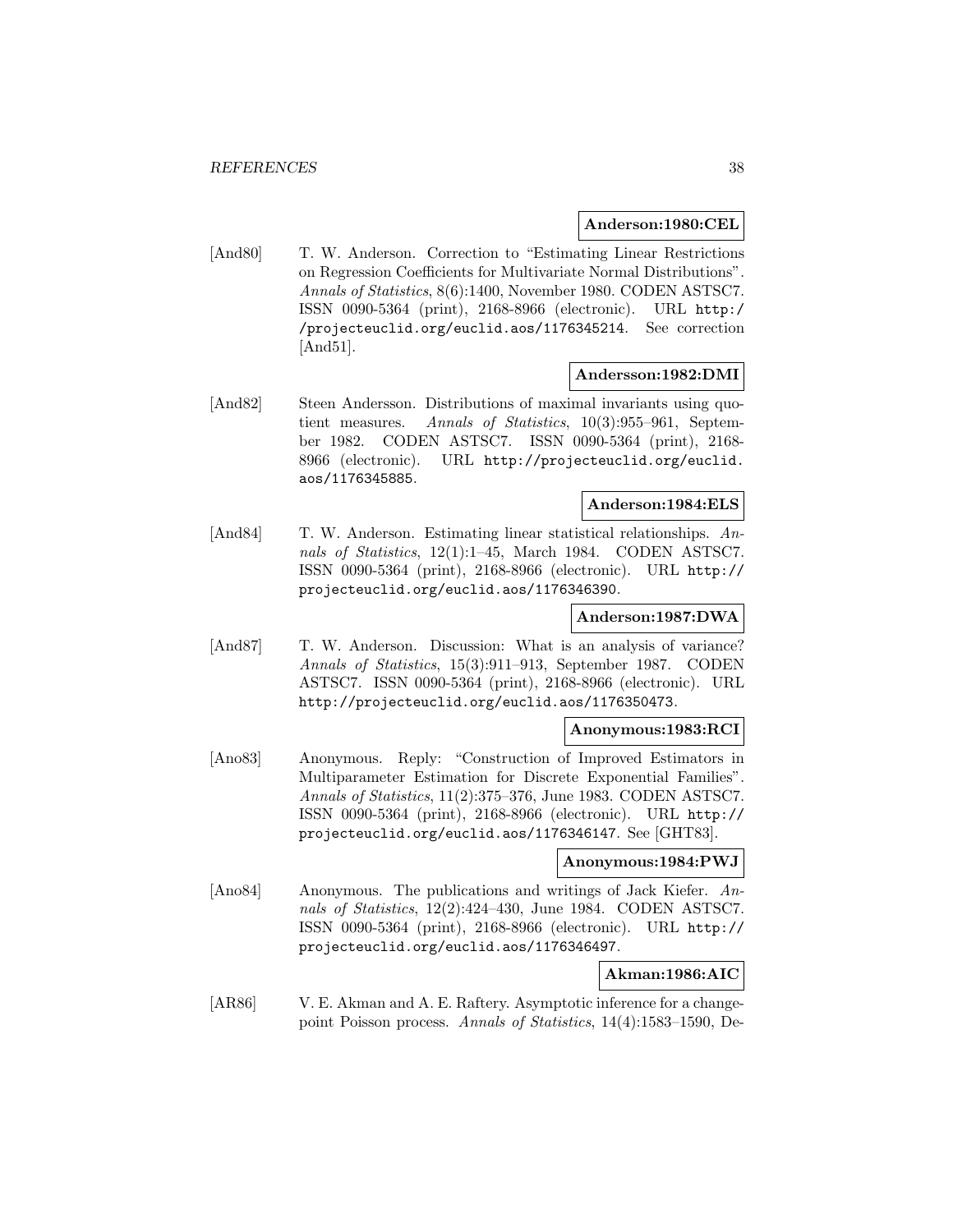cember 1986. CODEN ASTSC7. ISSN 0090-5364 (print), 2168- 8966 (electronic). URL http://projecteuclid.org/euclid. aos/1176350178.

# **Assaf:1989:DSP**

[AR89] David Assaf and Ya'acov Ritov. Dynamic sampling procedures for detecting a change in the drift of Brownian motion: A non-Bayesian model. Annals of Statistics, 17(2):793–800, June 1989. CODEN ASTSC7. ISSN 0090-5364 (print), 2168-8966 (electronic). URL http://projecteuclid.org/euclid.aos/1176347143.

# **Agarwal:1980:AIM**

[AS80] Girdhar G. Agarwal and W. J. Studden. Asymptotic integrated mean square error using least squares and bias minimizing splines. Annals of Statistics, 8(6):1307–1325, November 1980. CODEN ASTSC7. ISSN 0090-5364 (print), 2168-8966 (electronic). URL http://projecteuclid.org/euclid.aos/1176345203.

# **Abramovitch:1985:ECP**

[AS85] Lavy Abramovitch and Kesar Singh. Edgeworth corrected pivotal statistics and the bootstrap. Annals of Statistics, 13(1):116–132, March 1985. CODEN ASTSC7. ISSN 0090-5364 (print), 2168- 8966 (electronic). URL http://projecteuclid.org/euclid. aos/1176346580.

# **Armstrong:1989:LCR**

[AS89] Thomas E. Armstrong and William D. Sudderth. Locally coherent rates of exchange. Annals of Statistics, 17(3):1394-1408, September 1989. CODEN ASTSC7. ISSN 0090-5364 (print), 2168- 8966 (electronic). URL http://projecteuclid.org/euclid. aos/1176347278.

# **Assaf:1988:DSA**

[Ass88] David Assaf. A dynamic sampling approach for detecting a change in distribution. Annals of Statistics, 16(1):236–253, March 1988. CODEN ASTSC7. ISSN 0090-5364 (print), 2168-8966 (electronic). URL http://projecteuclid.org/euclid.aos/1176350702.

#### **Anderson:1985:BIE**

[ASZ85] T. W. Anderson, Charles Stein, and Asad Zaman. Best invariant estimation of a direction parameter. Annals of Statistics, 13(2):526–533, June 1985. CODEN ASTSC7. ISSN 0090-5364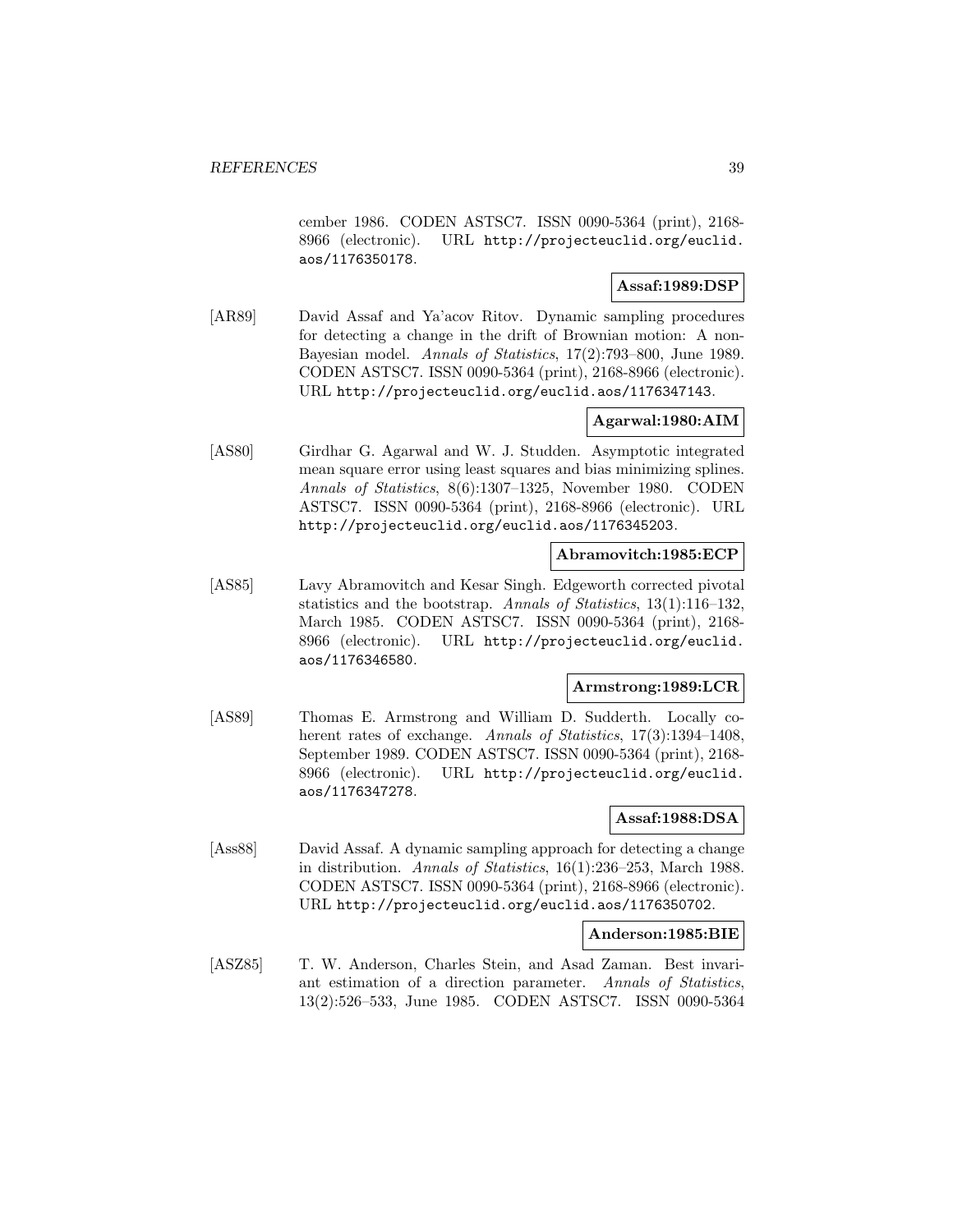(print), 2168-8966 (electronic). URL http://projecteuclid. org/euclid.aos/1176349536.

# **Athreya:1987:BMI**

[Ath87] K. B. Athreya. Bootstrap of the mean in the infinite variance case. Annals of Statistics, 15(2):724–731, June 1987. CODEN ASTSC7. ISSN 0090-5364 (print), 2168-8966 (electronic). URL http://projecteuclid.org/euclid.aos/1176350371.

# **Atkinson:1984:RTB**

[Atk84] A. C. Atkinson. Review: Two books on regression diagnostics: D. A. Belsley, E. Kuh, R. E. Welsch, Regression Diagnostics: Identifying Influential Data and Sources of Collinearity; R. D. Cook, Sanford Weisberg, Residuals and Influence in Regression. Annals of Statistics, 12(1):392–401, March 1984. CODEN ASTSC7. ISSN 0090-5364 (print), 2168-8966 (electronic). URL http:// projecteuclid.org/euclid.aos/1176346418.

# **Atwood:1980:CDS**

[Atw80] Corwin L. Atwood. Convergent design sequences, for sufficiently regular optimality criteria, II: Singular case. Annals of Statistics, 8(4):894–912, July 1980. CODEN ASTSC7. ISSN 0090-5364 (print), 2168-8966 (electronic). URL http://projecteuclid. org/euclid.aos/1176345082.

# **Assaf:1985:OSS**

[AZ85] David Assaf and Shmuel Zamir. Optimal sequential search: A Bayesian approach. Annals of Statistics, 13(3):1213–1221, September 1985. CODEN ASTSC7. ISSN 0090-5364 (print), 2168- 8966 (electronic). URL http://projecteuclid.org/euclid. aos/1176349665.

# **An:1982:AAA**

[AZGH82] Hong-Zhi An, Chen Zhao-Guo, and E. J. Hannan. Autocorrelation, autoregression and autoregressive approximation. Annals of Statistics, 10(3):926–936, September 1982. CODEN ASTSC7. ISSN 0090-5364 (print), 2168-8966 (electronic). URL http:/ /projecteuclid.org/euclid.aos/1176345882. See correction [AZGH83].

# **An:1983:CAA**

[AZGH83] Hong-Zhi An, Chen Zhao-Guo, and E. J. Hannan. Correction: "Autocorrelation, Autoregression and Autoregressive Approxima-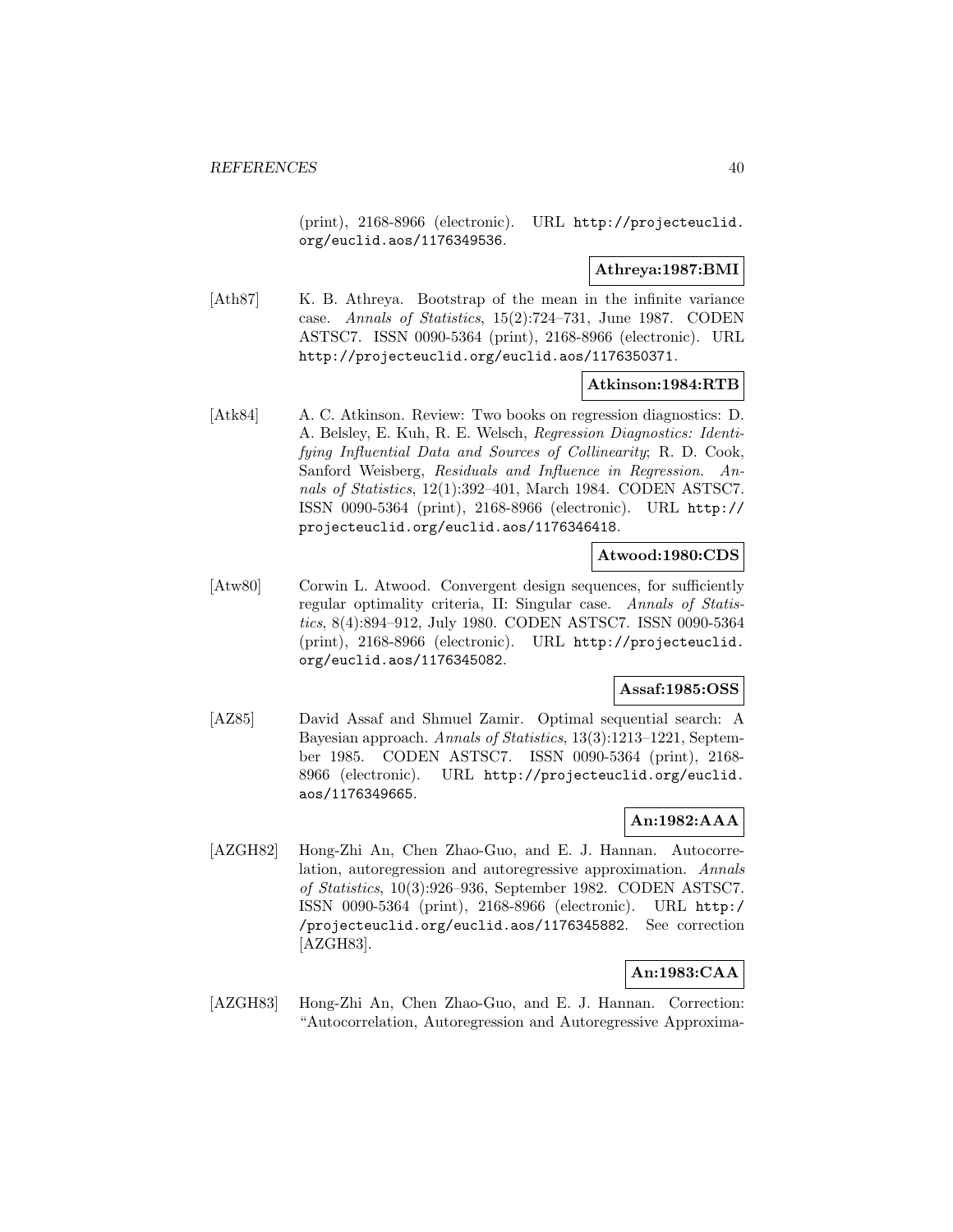tion". Annals of Statistics, 11(3):1018, September 1983. CO-DEN ASTSC7. ISSN 0090-5364 (print), 2168-8966 (electronic). URL http://projecteuclid.org/euclid.aos/1176346271. See [AZGH82].

# **Bailey:1983:AJD**

[Bai83] Kent R. Bailey. The asymptotic joint distribution of regression and survival parameter estimates in the Cox regression model. Annals of Statistics, 11(1):39–48, March 1983. CODEN ASTSC7. ISSN 0090-5364 (print), 2168-8966 (electronic). URL http:// projecteuclid.org/euclid.aos/1176346054.

# **Bailey:1984:AEB**

[Bai84] Kent R. Bailey. Asymptotic equivalence between the Cox estimator and the general ML estimators of regression and survival parameters in the Cox model. Annals of Statistics, 12(2):730–736, June 1984. CODEN ASTSC7. ISSN 0090-5364 (print), 2168- 8966 (electronic). URL http://projecteuclid.org/euclid. aos/1176346518.

# **Bailey:1987:DWA**

[Bai87] R. A. Bailey. Discussion: What is an analysis of variance? Annals of Statistics, 15(3):913–916, September 1987. CODEN ASTSC7. ISSN 0090-5364 (print), 2168-8966 (electronic). URL http:// projecteuclid.org/euclid.aos/1176350474.

# **Barnard:1982:DFM**

[Bar82] G. A. Barnard. Discussion: The functional-model basis of fiducial inference. Annals of Statistics, 10(4):1068–1069, December 1982. CODEN ASTSC7. ISSN 0090-5364 (print), 2168-8966 (electronic). URL http://projecteuclid.org/euclid.aos/1176345971.

# **Barron:1986:DCB**

[Bar86a] Andrew R. Barron. Discussion: On the consistency of Bayes estimates. Annals of Statistics, 14(1):26–30, March 1986. CODEN ASTSC7. ISSN 0090-5364 (print), 2168-8966 (electronic). URL http://projecteuclid.org/euclid.aos/1176349831.

# **Barry:1986:NBR**

[Bar86b] Daniel Barry. Nonparametric Bayesian regression. Annals of Statistics, 14(3):934–953, September 1986. CODEN ASTSC7. ISSN 0090-5364 (print), 2168-8966 (electronic). URL http:// projecteuclid.org/euclid.aos/1176350043.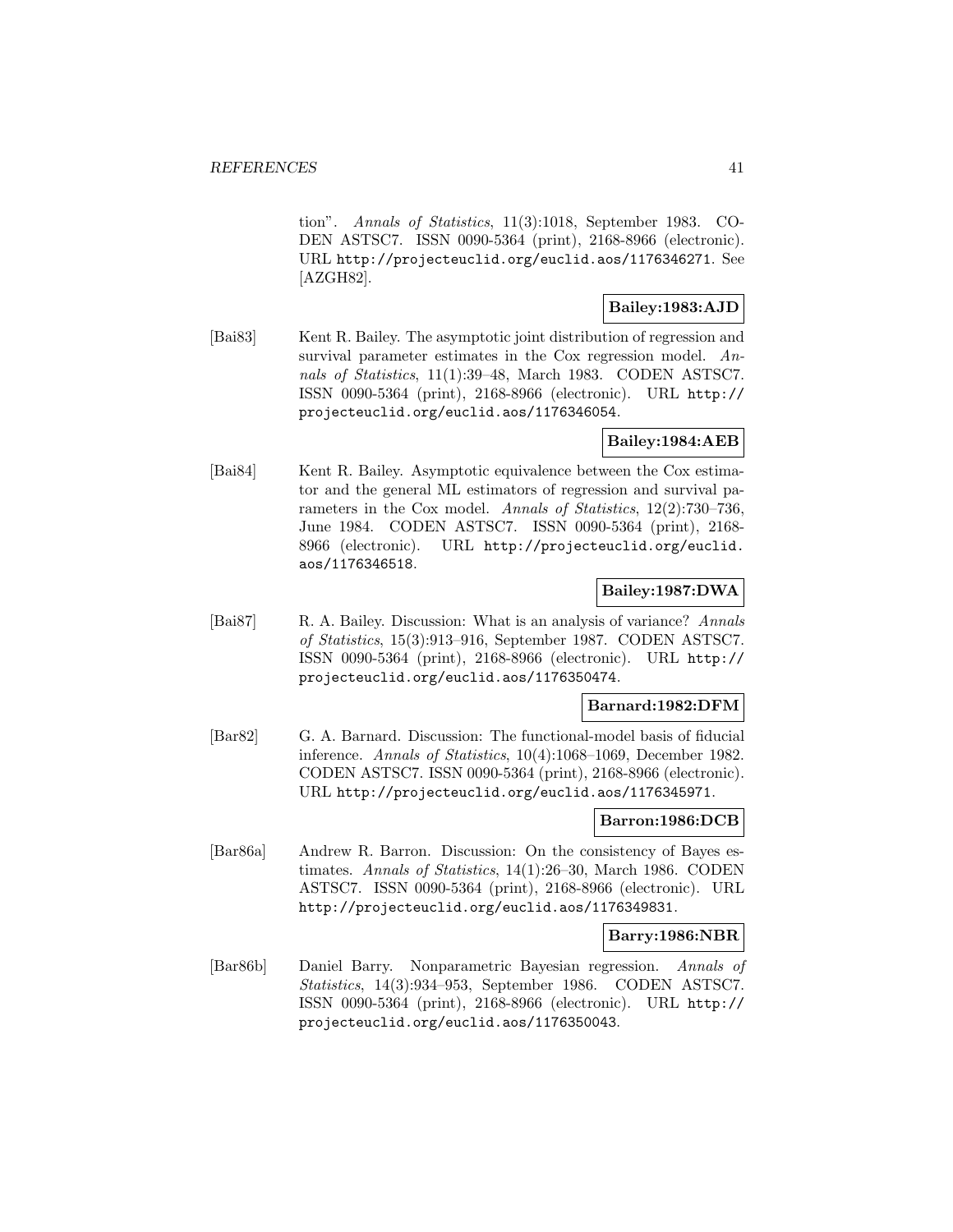#### **Barron:1989:UPG**

[Bar89] Andrew R. Barron. Uniformly powerful goodness of fit tests. Annals of Statistics, 17(1):107–124, March 1989. CODEN ASTSC7. ISSN 0090-5364 (print), 2168-8966 (electronic). URL http:// projecteuclid.org/euclid.aos/1176347005.

# **Basawa:1980:RBO**

[Bas80] I. V. Basawa. Remarks on Bahadur optimality of conditional tests. Annals of Statistics, 8(6):1382–1387, November 1980. CODEN ASTSC7. ISSN 0090-5364 (print), 2168-8966 (electronic). URL http://projecteuclid.org/euclid.aos/1176345209. See correction [Bas83].

#### **Basawa:1983:CRB**

[Bas83] I. V. Basawa. Corrections: Remarks on Bahadur efficiency of conditional tests. Annals of Statistics, 11(1):347, March 1983. CO-DEN ASTSC7. ISSN 0090-5364 (print), 2168-8966 (electronic). URL http://projecteuclid.org/euclid.aos/1176346088. See [Bas80].

### **Basawa:1987:ADP**

[Bas87] I. V. Basawa. Asymptotic distributions of prediction errors and related tests of fit for nonstationary processes. Annals of Statistics, 15(1):46–58, March 1987. CODEN ASTSC7. ISSN 0090-5364 (print), 2168-8966 (electronic). URL http://projecteuclid. org/euclid.aos/1176350252.

# **Bemis:1983:BEC**

[BB83] Kerry G. Bemis and Vasant P. Bhapkar. On ban estimators for chi squared test criteria. Annals of Statistics, 11(1):183–196, March 1983. CODEN ASTSC7. ISSN 0090-5364 (print), 2168- 8966 (electronic). URL http://projecteuclid.org/euclid. aos/1176346068.

# **Basawa:1984:ACI**

[BB84] I. V. Basawa and P. J. Brockwell. Asymptotic conditional inference for regular nonergodic models with an application to autoregressive processes. Annals of Statistics, 12(1):161–171, March 1984. CO-DEN ASTSC7. ISSN 0090-5364 (print), 2168-8966 (electronic). URL http://projecteuclid.org/euclid.aos/1176346399.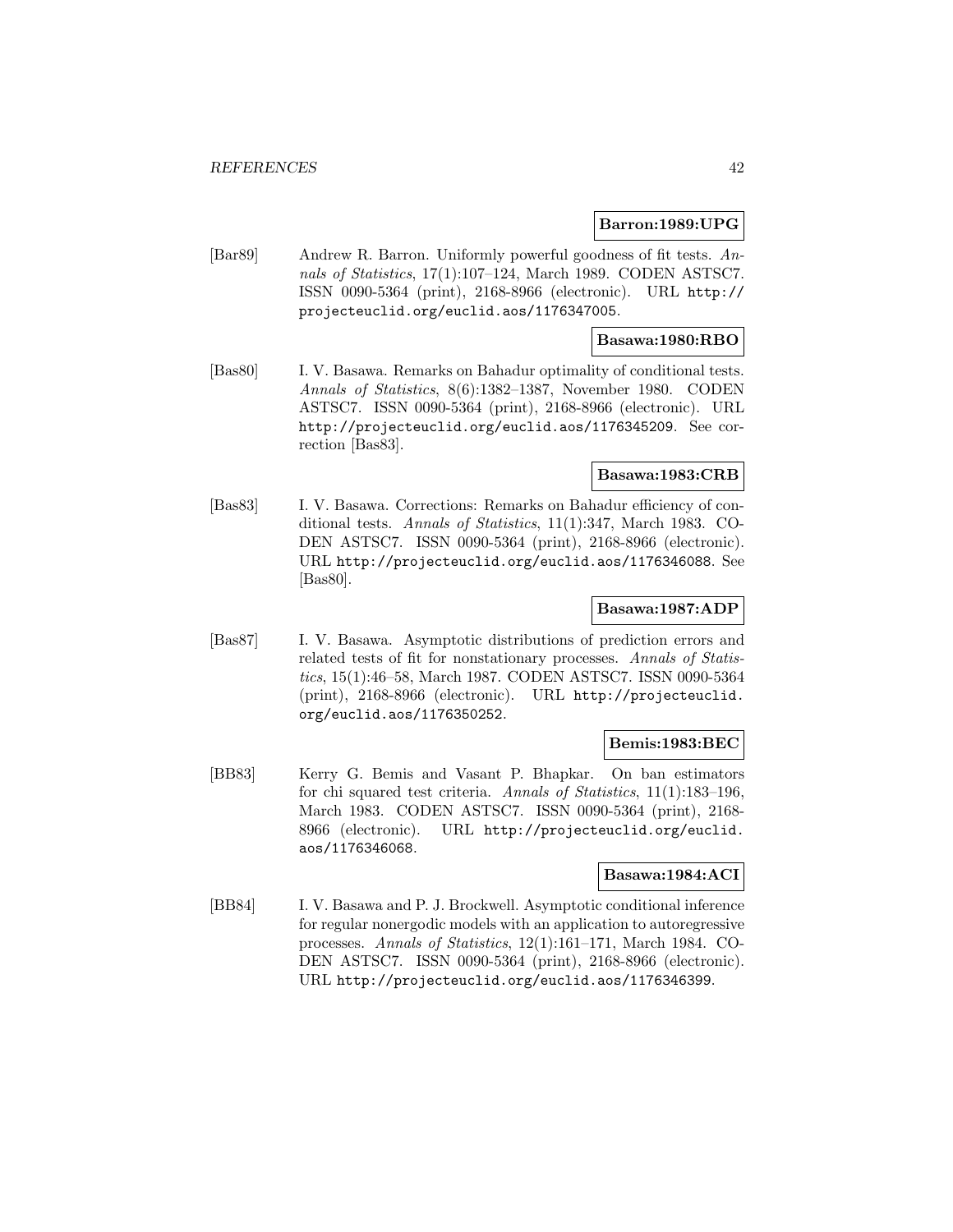#### **Berger:1986:RBE**

[BB86] James Berger and L. Mark Berliner. Robust Bayes and empirical Bayes analysis with  $_{\epsilon}$ -contaminated priors. Annals of Statistics, 14(2):461–486, June 1986. CODEN ASTSC7. ISSN 0090-5364 (print), 2168-8966 (electronic). URL http://projecteuclid. org/euclid.aos/1176349933.

# **Berk:1981:BST**

[BBC81a] R. H. Berk, L. D. Brown, and Arthur Cohen. Bounded stopping times for a class of sequential Bayes tests. Annals of Statistics, 9(4):834–845, July 1981. CODEN ASTSC7. ISSN 0090-5364 (print), 2168-8966 (electronic). URL http://projecteuclid. org/euclid.aos/1176345523.

# **Berk:1981:PBS**

[BBC81b] R. H. Berk, L. D. Brown, and Arthur Cohen. Properties of Bayes sequential tests. Annals of Statistics, 9(3):678–682, May 1981. CODEN ASTSC7. ISSN 0090-5364 (print), 2168-8966 (electronic). URL http://projecteuclid.org/euclid.aos/1176345473.

# **Bartoszynski:1981:SNT**

[BBMT81] Robert Bartoszyński, Barry W. Brown, Charles M. McBride, and James R. Thompson. Some nonparametric techniques for estimating the intensity function of a cancer related nonstationary Poisson process. Annals of Statistics, 9(5):1050–1060, September 1981. CODEN ASTSC7. ISSN 0090-5364 (print), 2168-8966 (electronic). URL http://projecteuclid.org/euclid.aos/1176345584.

# **Berger:1982:GAI**

[BBZ82] James O. Berger, L. Mark Berliner, and Asad Zaman. General admissibility and inadmissibility results for estimation in a control problem. Annals of Statistics, 10(3):838–856, September 1982. CODEN ASTSC7. ISSN 0090-5364 (print), 2168-8966 (electronic). URL http://projecteuclid.org/euclid.aos/1176345875.

#### **Brown:1981:ILC**

[BC81] L. D. Brown and Arthur Cohen. Inadmissibility of large classes of sequential tests. Annals of Statistics, 9(6):1239–1247, November 1981. CODEN ASTSC7. ISSN 0090-5364 (print), 2168- 8966 (electronic). URL http://projecteuclid.org/euclid. aos/1176345640.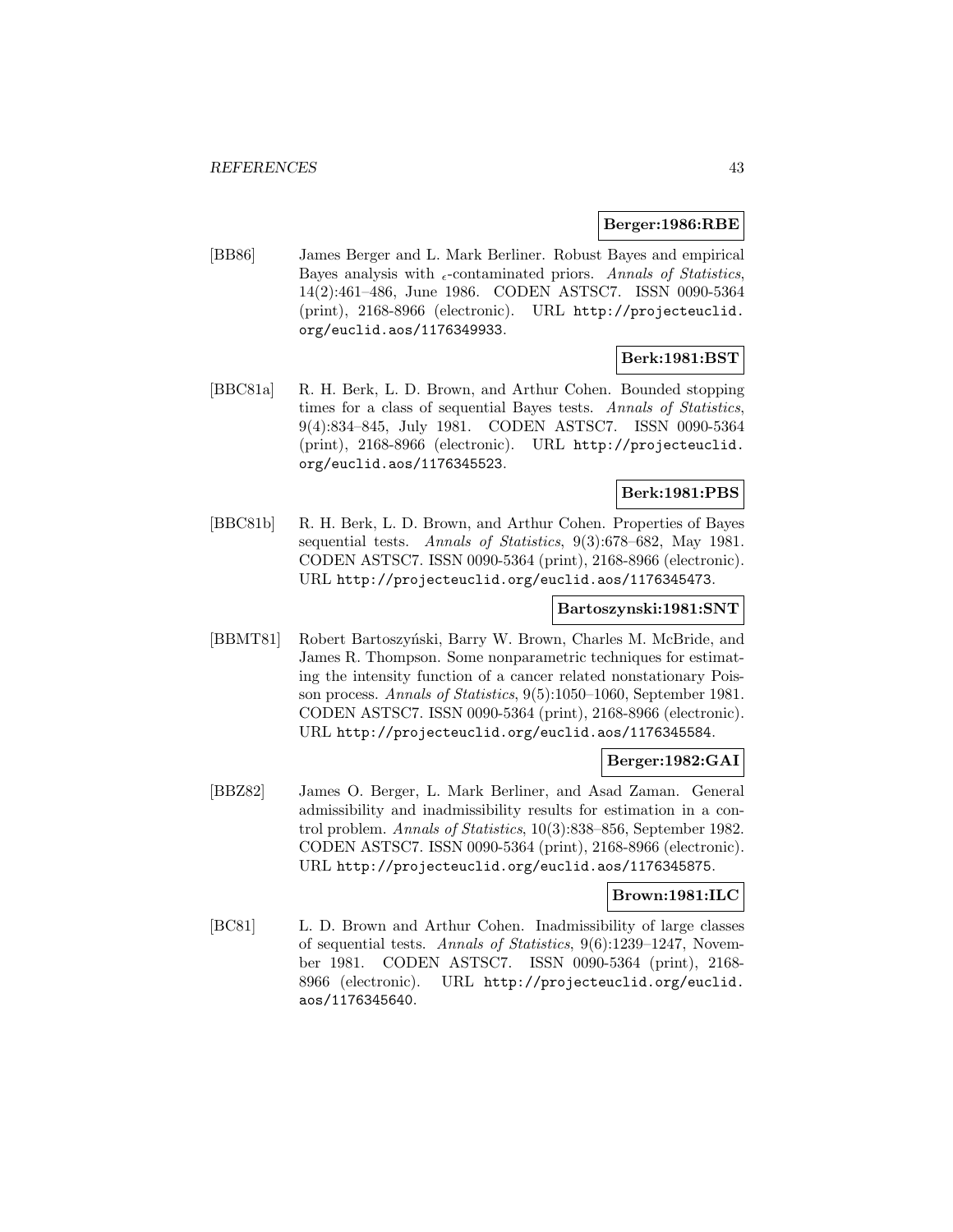### **Burman:1989:NER**

[BC89] Prabir Burman and Keh-Wei Chen. Nonparametric estimation of a regression function. Annals of Statistics, 17(4):1567–1596, December 1989. CODEN ASTSC7. ISSN 0090-5364 (print), 2168- 8966 (electronic). URL http://projecteuclid.org/euclid. aos/1176347382.

# **Brown:1980:CCS**

[BCS80] L. D. Brown, Arthur Cohen, and W. E. Strawderman. Complete classes for sequential tests of hypotheses. Annals of Statistics, 8(2):377–398, March 1980. CODEN ASTSC7. ISSN 0090-5364 (print), 2168-8966 (electronic). URL http://projecteuclid. org/euclid.aos/1176344959. See correction [BCS89].

# **Brown:1989:CCC**

[BCS89] L. D. Brown, Arthur Cohen, and W. E. Strawderman. Correction: "Complete Classes for Sequential Tests of Hypotheses". Annals of Statistics, 17(3):1414–1416, September 1989. CODEN ASTSC7. ISSN 0090-5364 (print), 2168-8966 (electronic). URL http:// projecteuclid.org/euclid.aos/1176347280. See [BCS80].

# **Brown:1983:SNC**

[BCSC83] L. D. Brown, Arthur Cohen, and E. Samuel-Cahn. A sharp necessary condition for admissibility of sequential tests– necessary and sufficient conditions for admissibility of SPRT's. Annals of Statistics, 11(2):640–653, June 1983. CODEN ASTSC7. ISSN 0090-5364 (print), 2168-8966 (electronic). URL http://projecteuclid. org/euclid.aos/1176346169.

#### **Bhattacharya:1983:NES**

[BCY83] P. K. Bhattacharya, Herman Chernoff, and S. S. Yang. Nonparametric estimation of the slope of a truncated regression. Annals of Statistics, 11(2):505–514, June 1983. CODEN ASTSC7. ISSN 0090-5364 (print), 2168-8966 (electronic). URL http:// projecteuclid.org/euclid.aos/1176346157.

# **Bunke:1984:BCV**

[BD84] Olaf Bunke and Bernd Droge. Bootstrap and cross-validation estimates of the prediction error for linear regression models. Annals of Statistics, 12(4):1400–1424, December 1984. CODEN ASTSC7. ISSN 0090-5364 (print), 2168-8966 (electronic). URL http:// projecteuclid.org/euclid.aos/1176346800.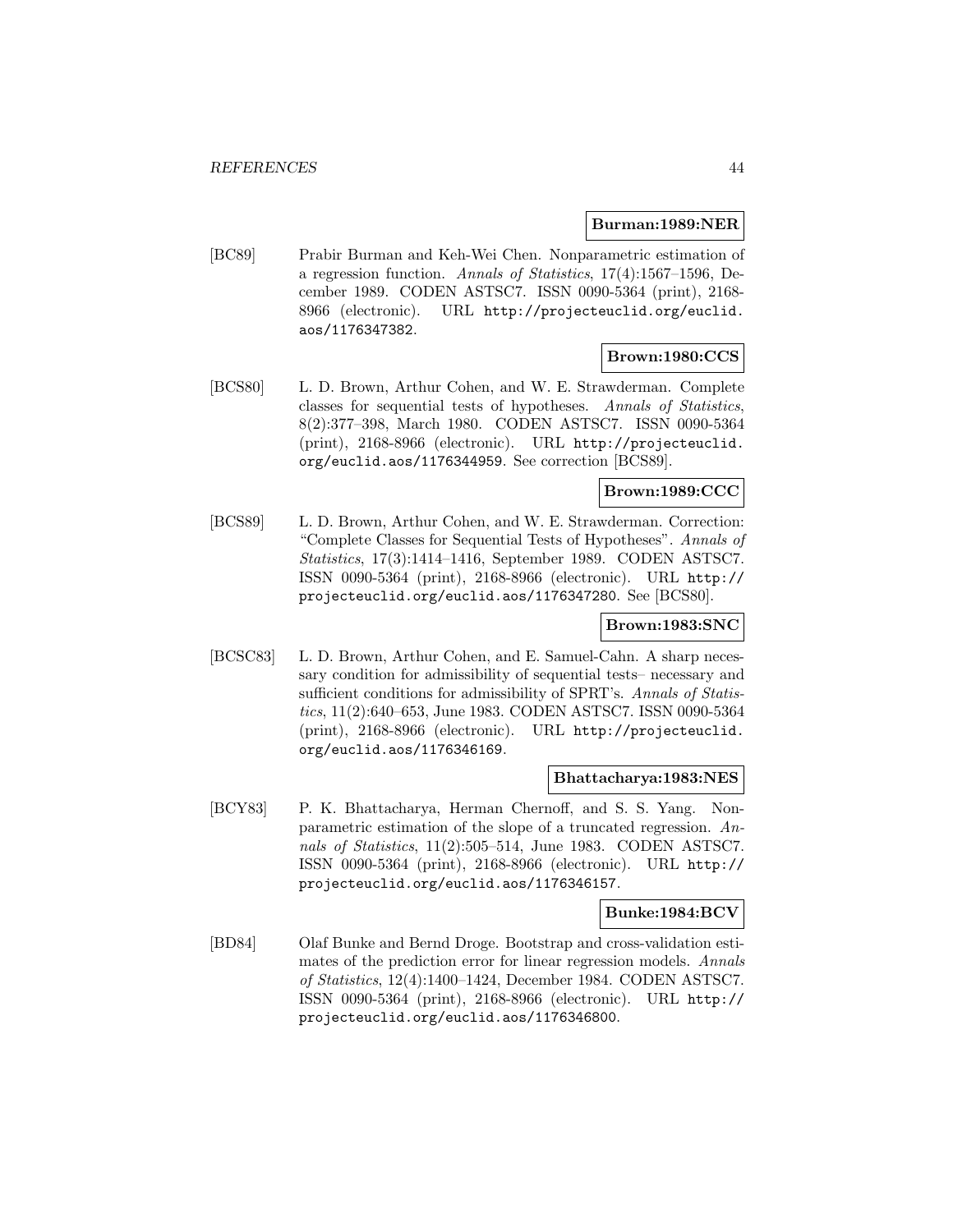#### **Broniatowski:1989:RBS**

[BDD89] Michel Broniatowski, Paul Deheuvels, and Luc Devroye. On the relationship between stability of extreme order statistics and convergence of the maximum likelihood kernel density estimate. Annals of Statistics, 17(3):1070–1086, September 1989. CODEN ASTSC7. ISSN 0090-5364 (print), 2168-8966 (electronic). URL http:// projecteuclid.org/euclid.aos/1176347256.

# **Bednarski:1982:BEM**

[Bed82] Tadeusz Bednarski. Binary experiments, minimax tests and 2-alternating capacities. Annals of Statistics,  $10(1):226-232$ , March 1982. CODEN ASTSC7. ISSN 0090-5364 (print), 2168- 8966 (electronic). URL http://projecteuclid.org/euclid. aos/1176345705.

# **Beder:1987:SEM**

[Bed87] Jay H. Beder. A sieve estimator for the mean of a Gaussian process. Annals of Statistics, 15(1):59–78, March 1987. CODEN ASTSC7. ISSN 0090-5364 (print), 2168-8966 (electronic). URL http://projecteuclid.org/euclid.aos/1176350253.

# **Beder:1988:SEC**

[Bed88] Jay H. Beder. A sieve estimator for the covariance of a Gaussian process. Annals of Statistics, 16(2):648–660, June 1988. CODEN ASTSC7. ISSN 0090-5364 (print), 2168-8966 (electronic). URL http://projecteuclid.org/euclid.aos/1176350825.

# **Bell:1984:SEN**

[Bel84] William Bell. Signal extraction for nonstationary time series. Annals of Statistics, 12(2):646–664, June 1984. CODEN ASTSC7. ISSN 0090-5364 (print), 2168-8966 (electronic). URL http:/ /projecteuclid.org/euclid.aos/1176346512. See correction [Bel91].

# **Bell:1991:CSE**

[Bel91] William Bell. Correction: "Signal Extraction for Nonstationary Time Series". Annals of Statistics, 19(4):2280, December 1991. CODEN ASTSC7. ISSN 0090-5364 (print), 2168-8966 (electronic). URL http://projecteuclid.org/euclid.aos/1176348401. See [Bel84].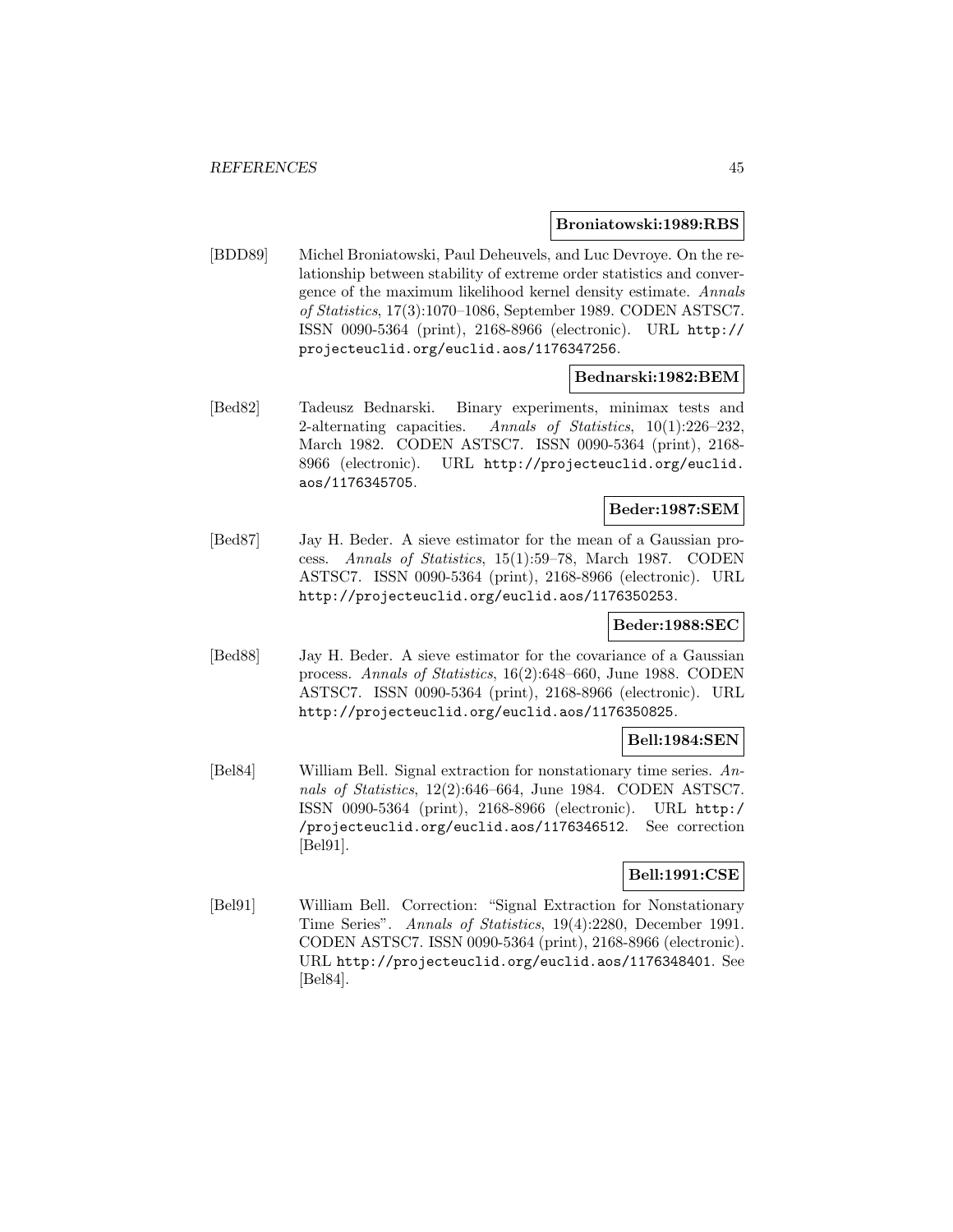# **Beran:1980:ALB**

[Ber80a] Rudolf Beran. Asymptotic lower bounds for risk in robust estimation. Annals of Statistics, 8(6):1252–1264, November 1980. CO-DEN ASTSC7. ISSN 0090-5364 (print), 2168-8966 (electronic). URL http://projecteuclid.org/euclid.aos/1176345198.

### **Berger:1980:IIE**

[Ber80b] James Berger. Improving on inadmissible estimators in continuous exponential families with applications to simultaneous estimation of gamma scale parameters. Annals of Statistics, 8 (3):545–571, May 1980. CODEN ASTSC7. ISSN 0090-5364 (print), 2168-8966 (electronic). URL http://projecteuclid. org/euclid.aos/1176345008.

# **Berger:1980:RGB**

[Ber80c] James Berger. A robust generalized Bayes estimator and confidence region for a multivariate normal mean. Annals of Statistics, 8(4):716–761, July 1980. CODEN ASTSC7. ISSN 0090-5364 (print), 2168-8966 (electronic). URL http://projecteuclid. org/euclid.aos/1176345068.

# **Berkson:1980:MCS**

[Ber80d] Joseph Berkson. Minimum chi-square, not maximum likelihood! Annals of Statistics, 8(3):457–487, May 1980. CODEN ASTSC7. ISSN 0090-5364 (print), 2168-8966 (electronic). URL http:// projecteuclid.org/euclid.aos/1176345003.

# **Beran:1982:ESD**

[Ber82a] Rudolf Beran. Estimated sampling distributions: The bootstrap and competitors. Annals of Statistics, 10(1):212–225, March 1982. CODEN ASTSC7. ISSN 0090-5364 (print), 2168-8966 (electronic). URL http://projecteuclid.org/euclid.aos/1176345704.

### **Beran:1982:REM**

[Ber82b] Rudolf Beran. Robust estimation in models for independent nonidentically distributed data. Annals of Statistics, 10(2):415–428, June 1982. CODEN ASTSC7. ISSN 0090-5364 (print), 2168- 8966 (electronic). URL http://projecteuclid.org/euclid. aos/1176345783.

# **Berger:1982:SME**

[Ber82c] James O. Berger. Selecting a minimax estimator of a multivariate normal mean. Annals of Statistics, 10(1):81–92, March 1982.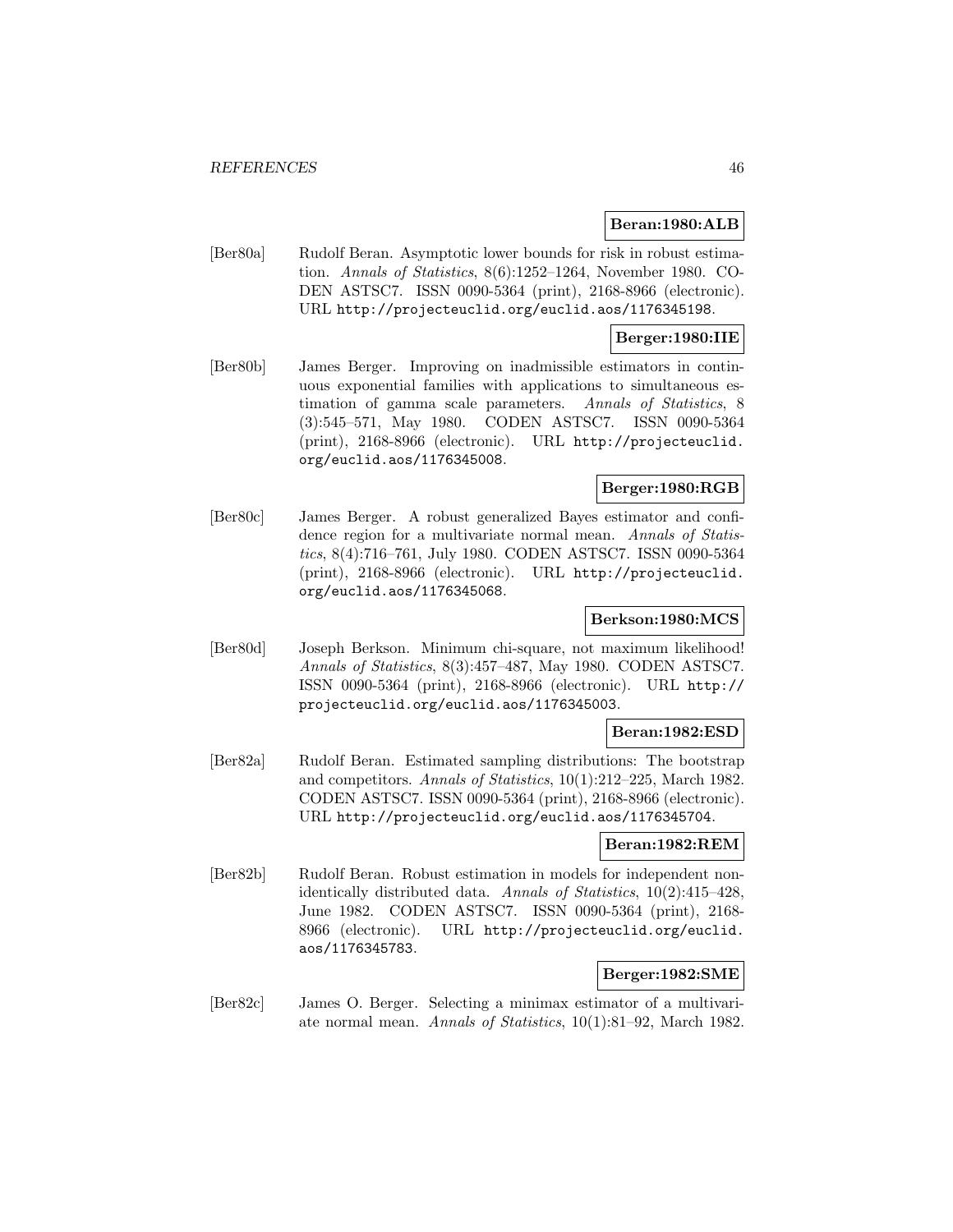CODEN ASTSC7. ISSN 0090-5364 (print), 2168-8966 (electronic). URL http://projecteuclid.org/euclid.aos/1176345691.

# **Berger:1983:DCI**

[Ber83a] James O. Berger. Discussion: Construction of improved estimators in multiparameter estimation for discrete exponential families. Annals of Statistics, 11(2):368–369, June 1983. CODEN ASTSC7. ISSN 0090-5364 (print), 2168-8966 (electronic). URL http:// projecteuclid.org/euclid.aos/1176346144. See [GHT83].

# **Berliner:1983:IIE**

[Ber83b] L. Mark Berliner. Improving on inadmissible estimators in the control problem. Annals of Statistics, 11(3):814–826, September 1983. CODEN ASTSC7. ISSN 0090-5364 (print), 2168-8966 (electronic). URL http://projecteuclid.org/euclid.aos/1176346248.

# **Beran:1984:JAB**

[Ber84] Rudolf Beran. Jackknife approximations to bootstrap estimates. Annals of Statistics, 12(1):101–118, March 1984. CODEN ASTSC7. ISSN 0090-5364 (print), 2168-8966 (electronic). URL http://projecteuclid.org/euclid.aos/1176346395.

# **Beran:1986:DJB**

[Ber86a] Rudolf Beran. Discussion: Jackknife, bootstrap and other resampling methods in regression analysis. Annals of Statistics, 14(4): 1295–1298, December 1986. CODEN ASTSC7. ISSN 0090-5364 (print), 2168-8966 (electronic). URL http://projecteuclid. org/euclid.aos/1176350143.

# **Beran:1986:SPF**

[Ber86b] Rudolf Beran. Simulated power functions. Annals of Statistics, 14(1):151–173, March 1986. CODEN ASTSC7. ISSN 0090-5364 (print), 2168-8966 (electronic). URL http://projecteuclid. org/euclid.aos/1176349847.

#### **Berger:1986:DCB**

[Ber86c] James Berger. Discussion: On the consistency of Bayes estimates. Annals of Statistics, 14(1):30–37, March 1986. CODEN ASTSC7. ISSN 0090-5364 (print), 2168-8966 (electronic). URL http:// projecteuclid.org/euclid.aos/1176349832.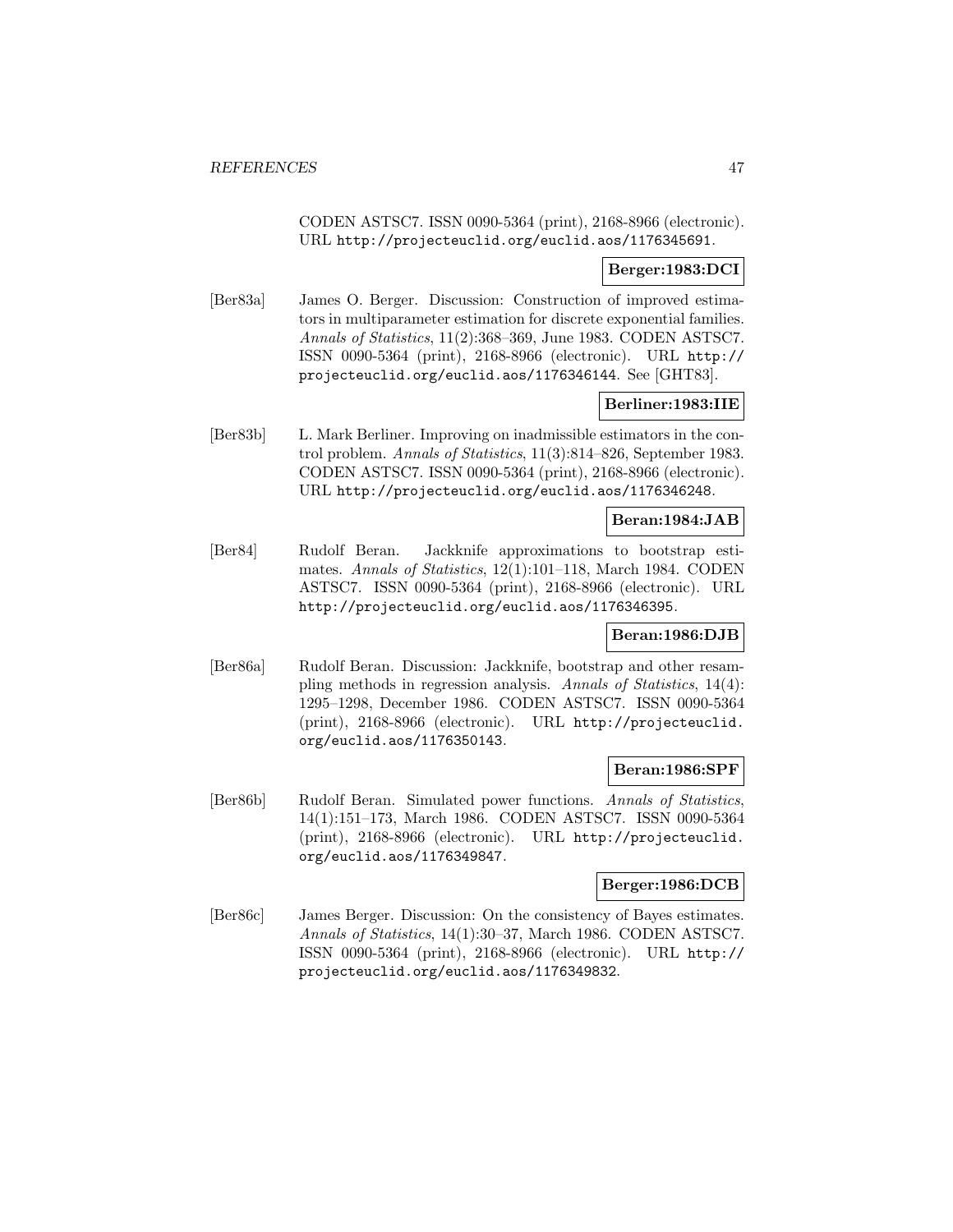# **Beran:1988:DTC**

[Ber88] Rudolf Beran. Discussion: Theoretical comparison of bootstrap confidence intervals. Annals of Statistics, 16(3):956–959, September 1988. CODEN ASTSC7. ISSN 0090-5364 (print), 2168- 8966 (electronic). URL http://projecteuclid.org/euclid. aos/1176350935.

#### **Bertelsen:1989:NND**

[Ber89] Aksel Bertelsen. On non-null distributions connected with testing reality of a complex normal distribution. Annals of Statistics, 17(2):929–936, June 1989. CODEN ASTSC7. ISSN 0090-5364 (print), 2168-8966 (electronic). URL http://projecteuclid. org/euclid.aos/1176347152.

#### **Bhattacharya:1981:NCC**

[BF81a] P. K. Bhattacharya and Dargan Frierson. A nonparametric control chart for detecting small disorders. Annals of Statistics, 9(3):544–554, May 1981. CODEN ASTSC7. ISSN 0090-5364 (print), 2168-8966 (electronic). URL http://projecteuclid. org/euclid.aos/1176345458.

# **Bickel:1981:SAT**

[BF81b] Peter J. Bickel and David A. Freedman. Some asymptotic theory for the bootstrap. Annals of Statistics, 9(6):1196–1217, November 1981. CODEN ASTSC7. ISSN 0090-5364 (print), 2168- 8966 (electronic). URL http://projecteuclid.org/euclid. aos/1176345637.

# **Bickel:1984:ANB**

[BF84] P. J. Bickel and D. A. Freedman. Asymptotic normality and the bootstrap in stratified sampling. Annals of Statistics, 12 (2):470–482, June 1984. CODEN ASTSC7. ISSN 0090-5364 (print), 2168-8966 (electronic). URL http://projecteuclid. org/euclid.aos/1176346500.

# **Brown:1985:AAL**

[BF85a] L. D. Brown and R. H. Farrell. All admissible linear estimators of a multivariate Poisson mean. Annals of Statistics, 13 (1):282–294, March 1985. CODEN ASTSC7. ISSN 0090-5364 (print), 2168-8966 (electronic). URL http://projecteuclid. org/euclid.aos/1176346593.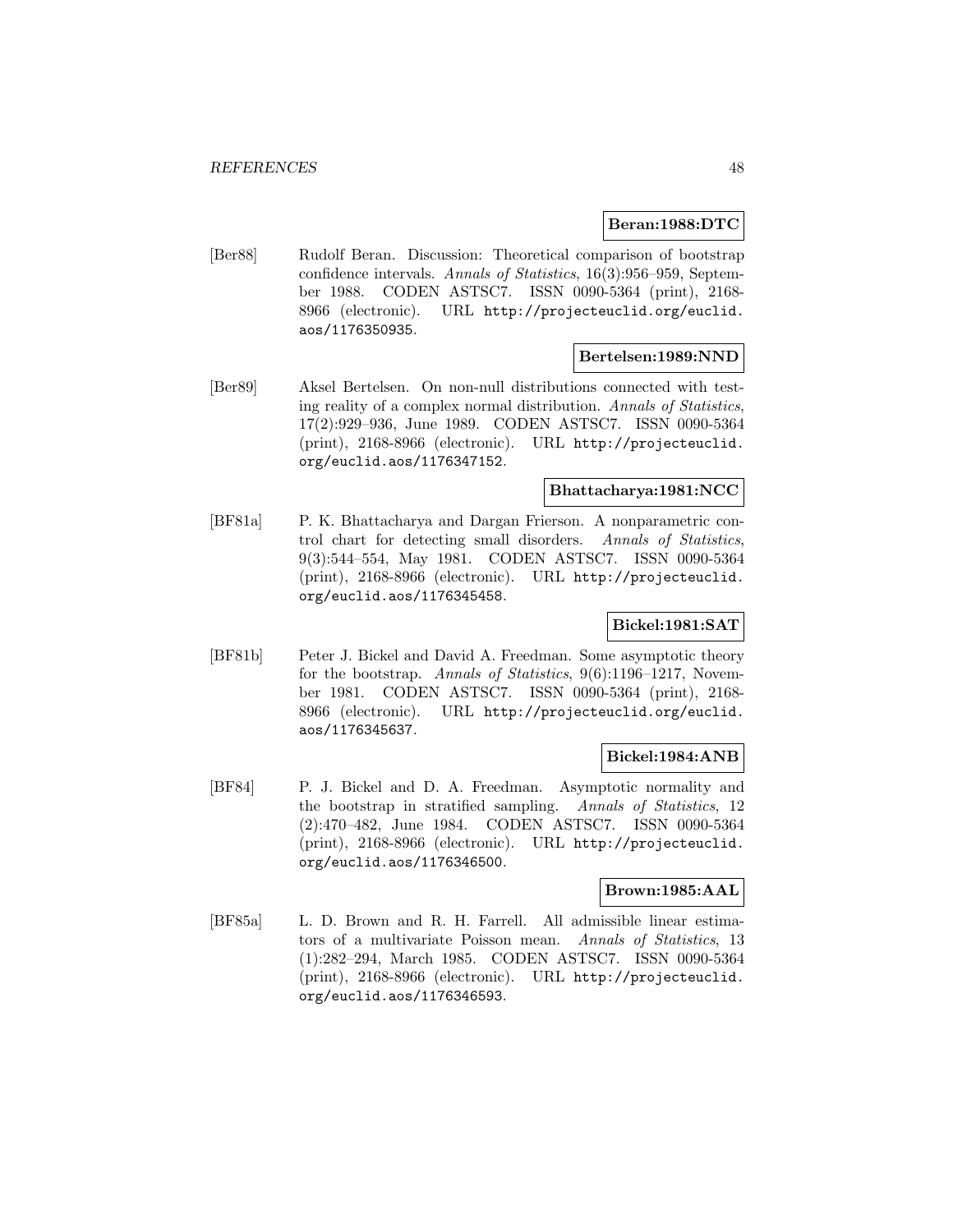#### **Brown:1985:CCT**

[BF85b] L. D. Brown and R. H. Farrell. Complete class theorems for estimation of multivariate Poisson means and related problems. Annals of Statistics, 13(2):706–726, June 1985. CODEN ASTSC7. ISSN 0090-5364 (print), 2168-8966 (electronic). URL http:// projecteuclid.org/euclid.aos/1176349549.

# **Boente:1989:RNR**

[BF89] Graciela Boente and Ricardo Fraiman. Robust nonparametric regression estimation for dependent observations. Annals of Statistics, 17(3):1242–1256, September 1989. CODEN ASTSC7. ISSN 0090-5364 (print), 2168-8966 (electronic). URL http:// projecteuclid.org/euclid.aos/1176347266.

# **Boente:1987:QRS**

[BFY87] Graciela Boente, Ricardo Fraiman, and Victor J. Yohai. Qualitative robustness for stochastic processes. Annals of Statistics, 15(3): 1293–1312, September 1987. CODEN ASTSC7. ISSN 0090-5364 (print), 2168-8966 (electronic). URL http://projecteuclid. org/euclid.aos/1176350506.

# **Bhattacharya:1978:VFE**

[BG78] R. N. Bhattacharya and J. K. Ghosh. On the validity of the formal Edgeworth expansion. Annals of Statistics, 6(2):434–451, March 1978. CODEN ASTSC7. ISSN 0090-5364 (print), 2168- 8966 (electronic). URL http://projecteuclid.org/euclid. aos/1176344134. See correction [BG80].

# **Bhattacharya:1980:CVF**

[BG80] R. N. Bhattacharya and J. K. Ghosh. Correction to "On the Validity of the Formal Edgeworth Expansion". Annals of Statistics, 8(6):1399, November 1980. CODEN ASTSC7. ISSN 0090-5364 (print), 2168-8966 (electronic). URL http://projecteuclid. org/euclid.aos/1176345213. See [BG78].

# **Barnard:1982:MAA**

[BG82] G. A. Barnard and V. P. Godambe. Memorial article: Allan Birnbaum 1923–1976. Annals of Statistics, 10(4):1033–1039, December 1982. CODEN ASTSC7. ISSN 0090-5364 (print), 2168- 8966 (electronic). URL http://projecteuclid.org/euclid. aos/1176345968.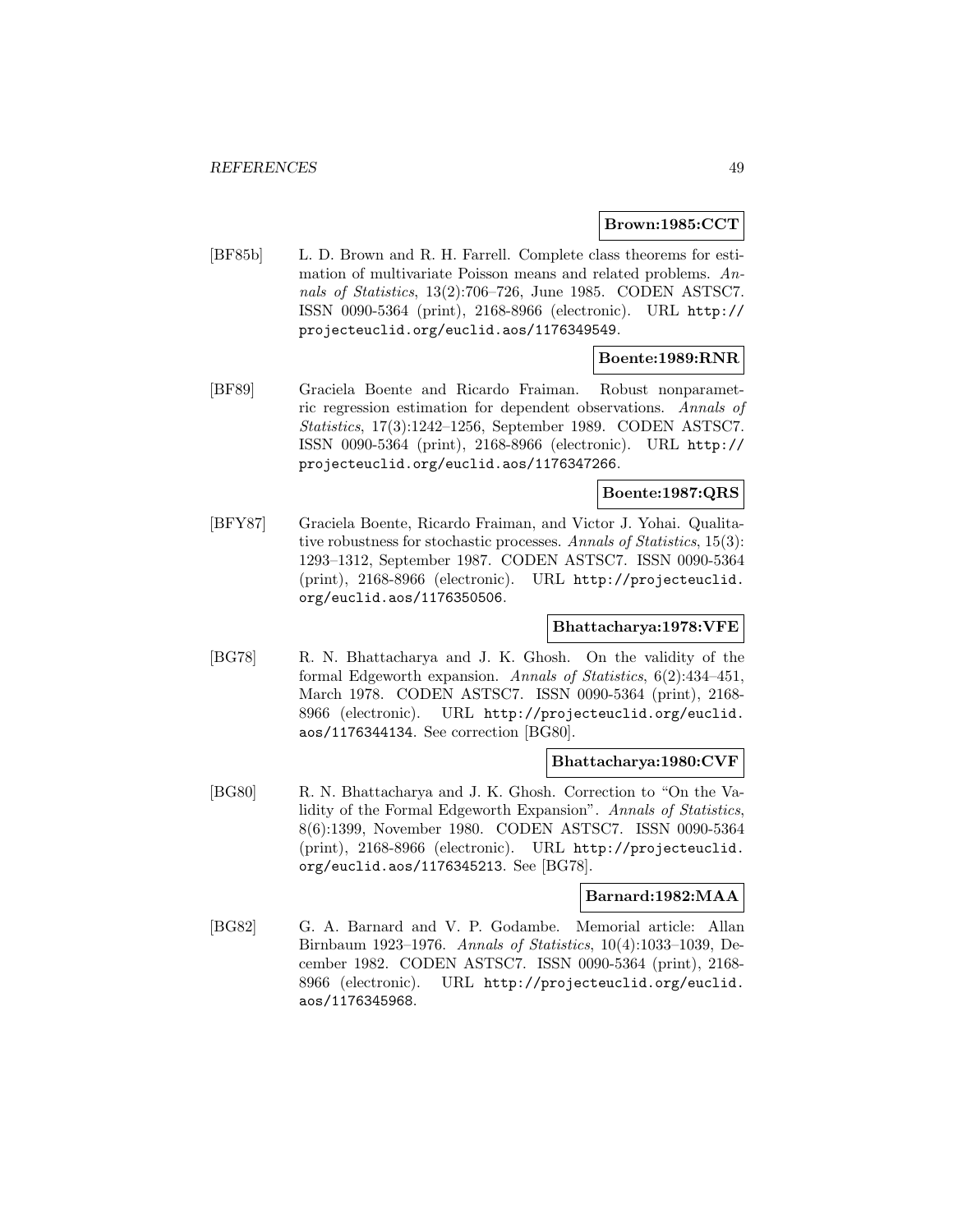### **Buckland:1988:DTC**

[BGL88] Stephen T. Buckland, Paul H. Garthwaite, and Howard G. Lovell. Discussion: Theoretical comparison of bootstrap confidence intervals. Annals of Statistics, 16(3):962–965, September 1988. CO-DEN ASTSC7. ISSN 0090-5364 (print), 2168-8966 (electronic). URL http://projecteuclid.org/euclid.aos/1176350937.

# **Bickel:1986:EES**

[BGvZ86] P. J. Bickel, F. Gotze, and W. R. van Zwet. The Edgeworth expansion for U-statistics of degree two. Annals of Statistics, 14(4): 1463–1484, December 1986. CODEN ASTSC7. ISSN 0090-5364 (print), 2168-8966 (electronic). URL http://projecteuclid. org/euclid.aos/1176350170.

# **Brown:1989:UDS**

[BH89] Lawrence D. Brown and Jiunn T. Hwang. Universal domination and stochastic domination: U-admissibility and U- inadmissibility of the least squares estimator. Annals of Statistics, 17 (1):252–267, March 1989. CODEN ASTSC7. ISSN 0090-5364 (print), 2168-8966 (electronic). URL http://projecteuclid. org/euclid.aos/1176347014.

# **Bhattacharya:1980:ECM**

[Bha80] C. G. Bhattacharya. Estimation of a common mean and recovery of interblock information. Annals of Statistics, 8(1):205–211, January 1980. CODEN ASTSC7. ISSN 0090-5364 (print), 2168- 8966 (electronic). URL http://projecteuclid.org/euclid. aos/1176344903.

#### **Bhattacharya:1981:PDD**

[Bha81] P. K. Bhattacharya. Posterior distribution of a Dirichlet process from quantal response data. Annals of Statistics, 9(4):803–811, July 1981. CODEN ASTSC7. ISSN 0090-5364 (print), 2168- 8966 (electronic). URL http://projecteuclid.org/euclid. aos/1176345520.

#### **Bhansali:1982:ECQ**

[Bha82] R. J. Bhansali. The evaluation of certain quadratic forms occurring in autoregressive model fitting. Annals of Statistics, 10 (1):121–131, March 1982. CODEN ASTSC7. ISSN 0090-5364 (print), 2168-8966 (electronic). URL http://projecteuclid. org/euclid.aos/1176345695.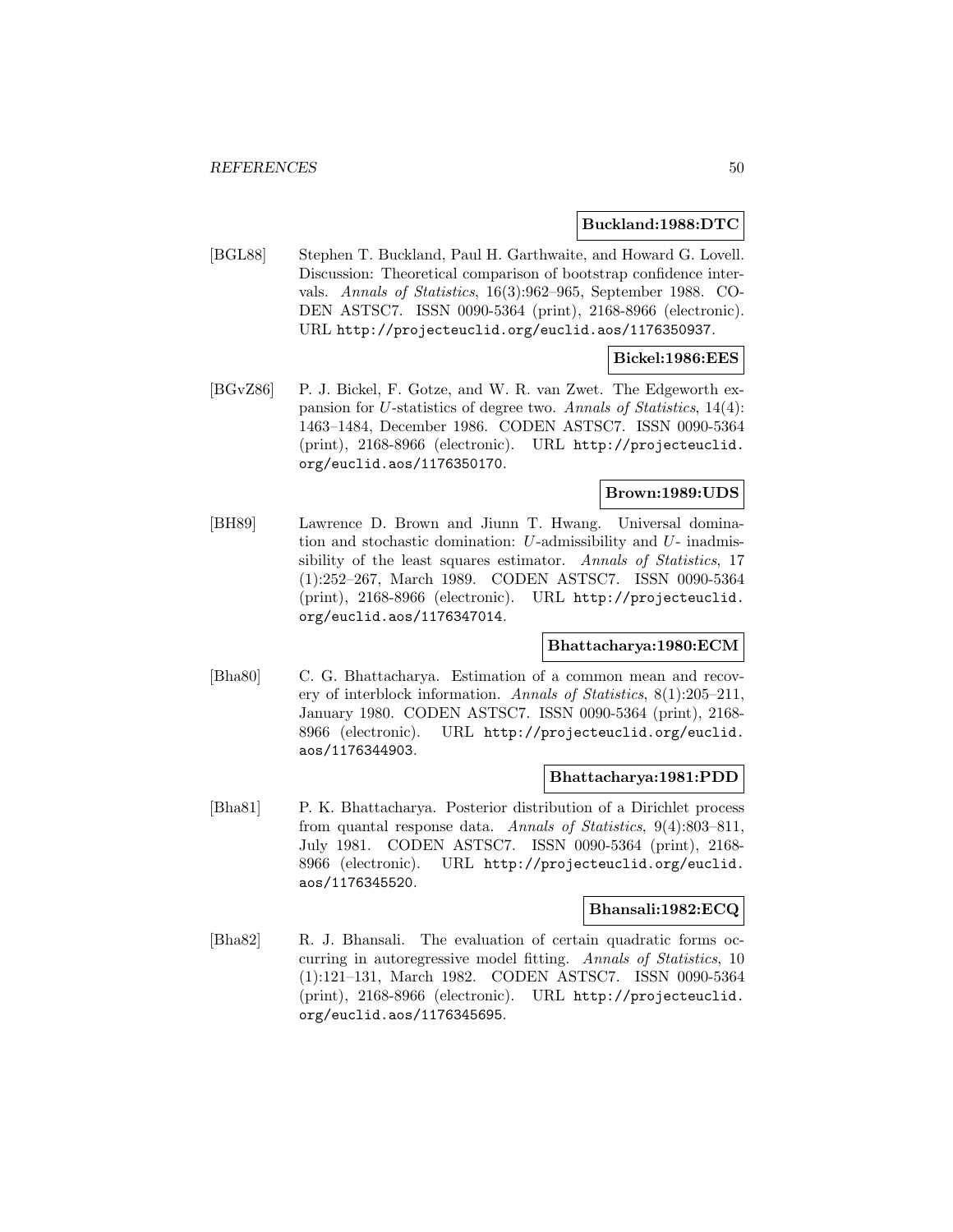#### **Bhattacharya:1983:JTT**

[Bha83] P. K. Bhattacharya. Justification for a  $K - S$  type test for the slope of a truncated regression. Annals of Statistics, 11(2):697– 701, June 1983. CODEN ASTSC7. ISSN 0090-5364 (print), 2168- 8966 (electronic). URL http://projecteuclid.org/euclid. aos/1176346174.

#### **Bhansali:1986:AES**

[Bha86] R. J. Bhansali. Asymptotically efficient selection of the order by the criterion autoregressive transfer function. Annals of Statistics, 14(1):315–325, March 1986. CODEN ASTSC7. ISSN 0090-5364 (print), 2168-8966 (electronic). URL http://projecteuclid. org/euclid.aos/1176349858.

# **Begun:1983:IAE**

[BHHW83] Janet M. Begun, W. J. Hall, Wei-Min Huang, and Jon A. Wellner. Information and asymptotic efficiency in parametricnonparametric models. Annals of Statistics, 11(2):432-452, June 1983. CODEN ASTSC7. ISSN 0090-5364 (print), 2168- 8966 (electronic). URL http://projecteuclid.org/euclid. aos/1176346151.

# **Buja:1989:LSA**

[BHT89a] Andreas Buja, Trevor Hastie, and Robert Tibshirani. Linear smoothers and additive models. Annals of Statistics, 17(2):453– 510, June 1989. CODEN ASTSC7. ISSN 0090-5364 (print), 2168- 8966 (electronic). URL http://projecteuclid.org/euclid. aos/1176347115.

# **Buja:1989:RLS**

[BHT89b] Andreas Buja, Trevor Hastie, and Robert Tibshirani. Rejoinder: Linear smoothers and additive models. Annals of Statistics, 17(2):543–555, June 1989. CODEN ASTSC7. ISSN 0090-5364 (print), 2168-8966 (electronic). URL http://projecteuclid. org/euclid.aos/1176347124.

# **Bickel:1981:MEM**

[Bic81] P. J. Bickel. Minimax estimation of the mean of a normal distribution when the parameter space is restricted. Annals of Statistics, 9(6):1301–1309, November 1981. CODEN ASTSC7. ISSN 0090-5364 (print), 2168-8966 (electronic). URL http:// projecteuclid.org/euclid.aos/1176345646.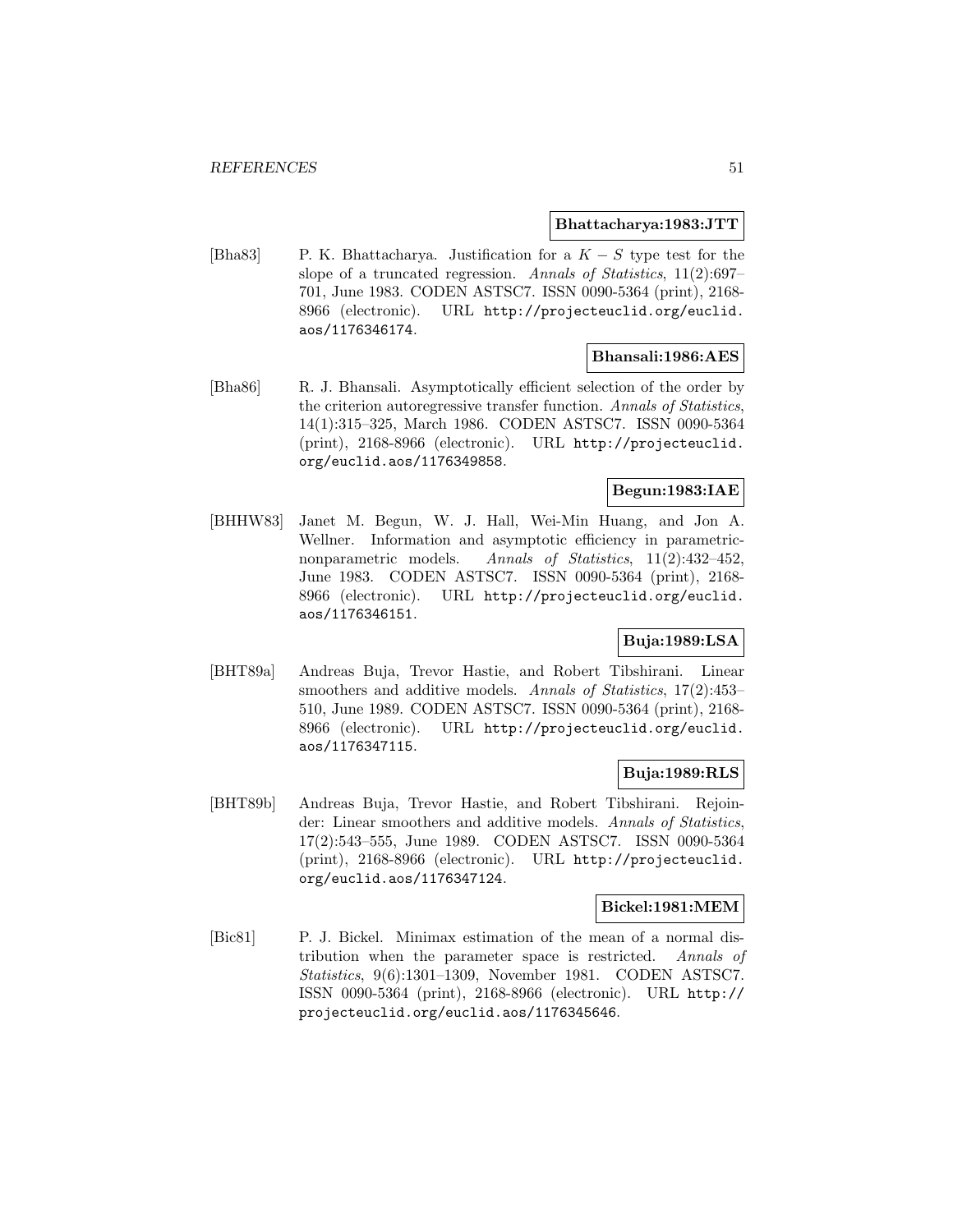### **Bickel:1982:AE**

[Bic82] P. J. Bickel. On adaptive estimation. Annals of Statistics, 10(3): 647–671, September 1982. CODEN ASTSC7. ISSN 0090-5364 (print), 2168-8966 (electronic). URL http://projecteuclid. org/euclid.aos/1176345863.

# **Bickel:1984:PRS**

[Bic84a] P. J. Bickel. Parametric robustness: Small biases can be worthwhile. Annals of Statistics, 12(3):864–879, September 1984. CO-DEN ASTSC7. ISSN 0090-5364 (print), 2168-8966 (electronic). URL http://projecteuclid.org/euclid.aos/1176346707.

#### **Bickel:1984:RJP**

[Bic84b] P. J. Bickel. Review: J. Pfanzagl, W. Wefelmeyer, Contributions to a General Asymptotic Statistical Theory. Springer Lecture Notes in Statistics. Annals of Statistics, 12(2):786–791, June 1984. CODEN ASTSC7. ISSN 0090-5364 (print), 2168-8966 (electronic). URL http://projecteuclid.org/euclid.aos/1176346530.

# **Bickel:1984:RRB**

[Bic84c] P. J. Bickel. Robust regression based on infinitesimal neighbourhoods. Annals of Statistics, 12(4):1349–1368, December 1984. CO-DEN ASTSC7. ISSN 0090-5364 (print), 2168-8966 (electronic). URL http://projecteuclid.org/euclid.aos/1176346796.

#### **Bickel:1988:DTC**

[Bic88] Peter J. Bickel. Discussion: Theoretical comparison of bootstrap confidence intervals. Annals of Statistics, 16(3):959–961, September 1988. CODEN ASTSC7. ISSN 0090-5364 (print), 2168- 8966 (electronic). URL http://projecteuclid.org/euclid. aos/1176350936.

#### **Bingham:1985:RGW**

[Bin85] Christopher Bingham. Review: Geoffrey S. Watson, Statistics on Spheres. Annals of Statistics, 13(2):838–844, June 1985. CODEN ASTSC7. ISSN 0090-5364 (print), 2168-8966 (electronic). URL http://projecteuclid.org/euclid.aos/1176349566.

#### **Birge:1987:EDU**

[Bir87a] Lucien Birge. Estimating a density under order restrictions: Nonasymptotic minimax risk. Annals of Statistics, 15(3):995–1012,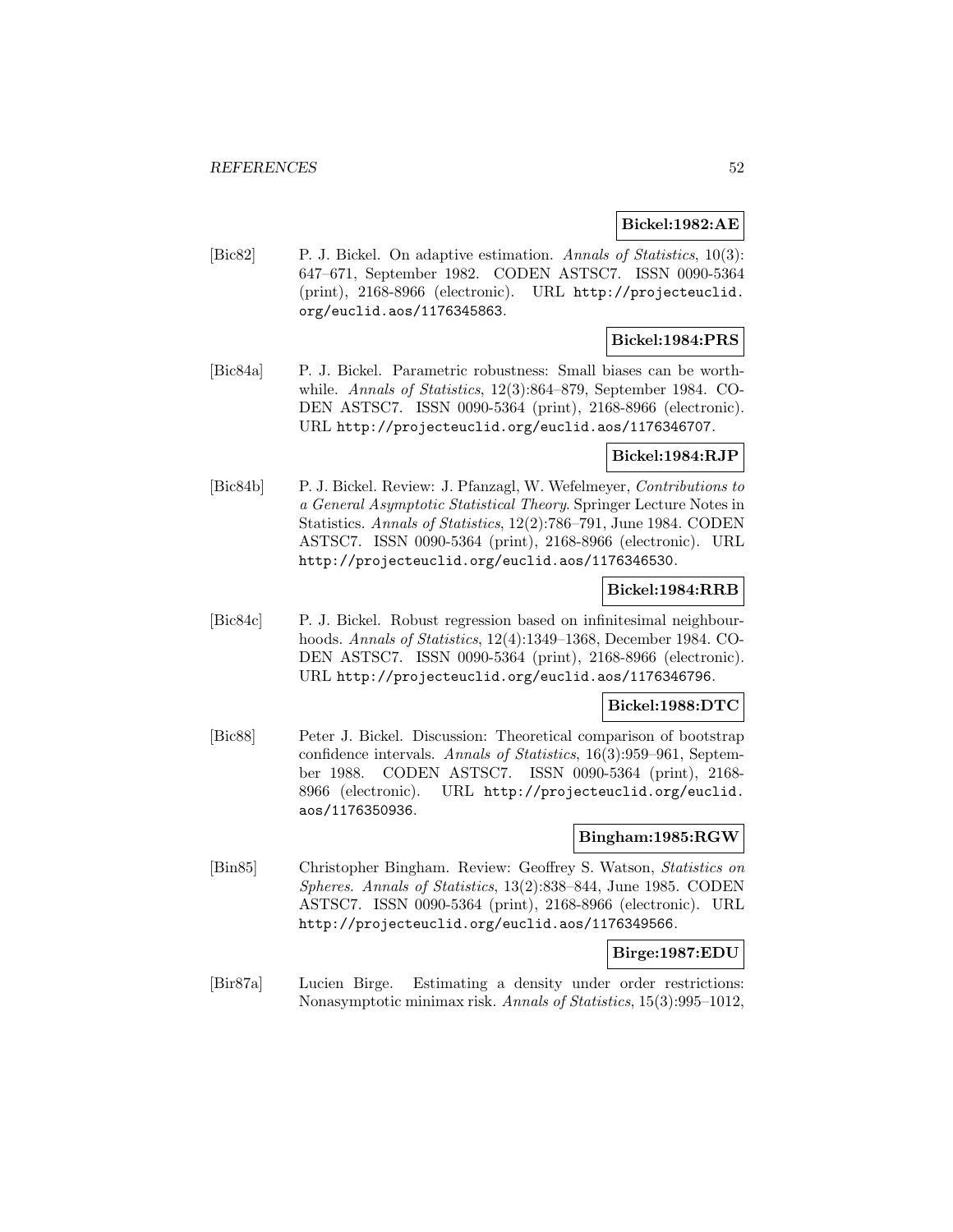September 1987. CODEN ASTSC7. ISSN 0090-5364 (print), 2168- 8966 (electronic). URL http://projecteuclid.org/euclid. aos/1176350488.

# **Birge:1987:RHE**

[Bir87b] Lucien Birge. On the risk of histograms for estimating decreasing densities. Annals of Statistics, 15(3):1013–1022, September 1987. CODEN ASTSC7. ISSN 0090-5364 (print), 2168-8966 (electronic). URL http://projecteuclid.org/euclid.aos/1176350489.

# **Birge:1989:GEN**

[Bir89] Lucien Birge. The Grenander estimator: A nonasymptotic approach. Annals of Statistics, 17(4):1532–1549, December 1989. CODEN ASTSC7. ISSN 0090-5364 (print), 2168-8966 (electronic). URL http://projecteuclid.org/euclid.aos/1176347380.

#### **Bjornstad:1981:CSP**

[Bjø81] Jan F. Bjørnstad. A class of Schur procedures and minimax theory for subset selection. Annals of Statistics, 9(4):777–791, July 1981. CODEN ASTSC7. ISSN 0090-5364 (print), 2168-8966 (electronic). URL http://projecteuclid.org/euclid.aos/1176345518.

# **Bjornstad:1984:GTA**

[Bjø84] Jan F. Bjørnstad. A general theory of asymptotic consistency for subset selection with applications. Annals of Statistics, 12(3): 1058–1070, September 1984. CODEN ASTSC7. ISSN 0090-5364 (print), 2168-8966 (electronic). URL http://projecteuclid. org/euclid.aos/1176346721.

#### **Baksalary:1980:NBE**

[BK80] J. K. Baksalary and R. Kala. A new bound for the Euclidean norm of the difference between the least squares and the best linear unbiased estimators. Annals of Statistics, 8(3):679–681, May 1980. CODEN ASTSC7. ISSN 0090-5364 (print), 2168-8966 (electronic). URL http://projecteuclid.org/euclid.aos/1176345018.

#### **Baksalary:1981:LTP**

[BK81] J. K. Baksalary and R. Kala. Linear transformations preserving best linear unbiased estimators in a general Gauss–Markoff model. Annals of Statistics, 9(4):913–916, July 1981. CODEN ASTSC7. ISSN 0090-5364 (print), 2168-8966 (electronic). URL http://projecteuclid.org/euclid.aos/1176345533.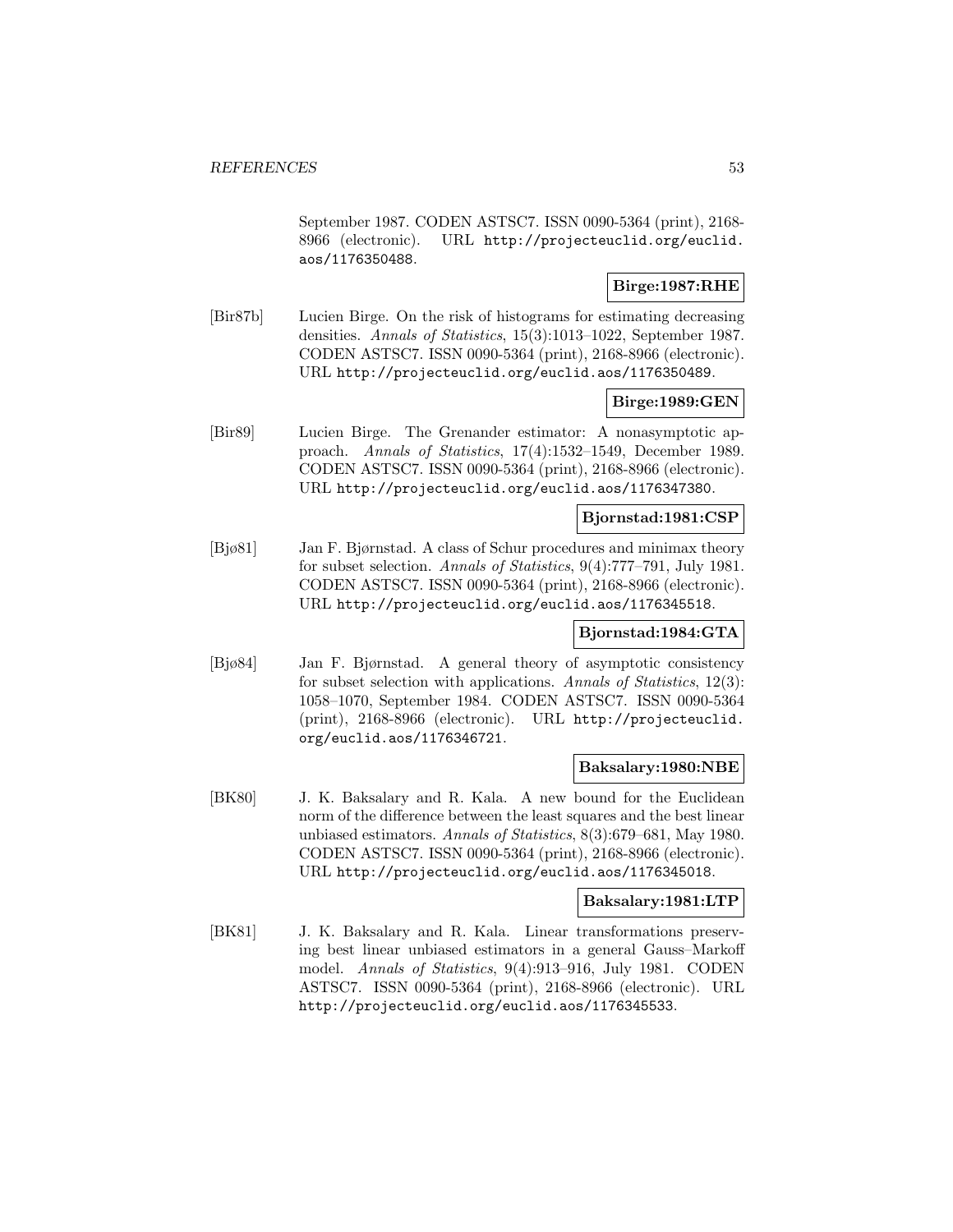#### **Baksalary:1983:ELC**

[BK83] J. K. Baksalary and R. Kala. Estimation via linearly combining two given statistics. Annals of Statistics, 11(2):691–696, June 1983. CODEN ASTSC7. ISSN 0090-5364 (print), 2168-8966 (electronic). URL http://projecteuclid.org/euclid.aos/1176346173.

### **Bickel:1981:MPS**

[BL81] P. J. Bickel and E. L. Lehmann. A minimax property of the sample mean in finite populations. Annals of Statistics,  $9(5)$ : 1119–1122, September 1981. CODEN ASTSC7. ISSN 0090-5364 (print), 2168-8966 (electronic). URL http://projecteuclid. org/euclid.aos/1176345592.

# **Bar-Lev:1983:CCS**

[BL83] Shaul K. Bar-Lev. A characterization of certain statistics in exponential models whose distributions depend on a sub-vector of parameters only. Annals of Statistics, 11(3):746–752, September 1983. CODEN ASTSC7. ISSN 0090-5364 (print), 2168- 8966 (electronic). URL http://projecteuclid.org/euclid. aos/1176346242.

# **Brunner:1989:BMS**

[BL89] Lawrence J. Brunner and Albert Y. Lo. Bayes methods for a symmetric unimodal density and its mode. Annals of Statistics, 17(4): 1550–1566, December 1989. CODEN ASTSC7. ISSN 0090-5364 (print), 2168-8966 (electronic). URL http://projecteuclid. org/euclid.aos/1176347381.

# **Bar-Lev:1989:RVF**

[BLB89] Shaul K. Bar-Lev and Daoud Bshouty. Rational variance functions. Annals of Statistics, 17(2):741–748, June 1989. CODEN ASTSC7. ISSN 0090-5364 (print), 2168-8966 (electronic). URL http://projecteuclid.org/euclid.aos/1176347139.

# **Bar-Lev:1986:RNE**

[BLE86] Shaul K. Bar-Lev and Peter Enis. Reproducibility and natural exponential families with power variance functions. Annals of Statistics, 14(4):1507–1522, December 1986. CODEN ASTSC7. ISSN 0090-5364 (print), 2168-8966 (electronic). URL http:// projecteuclid.org/euclid.aos/1176350173.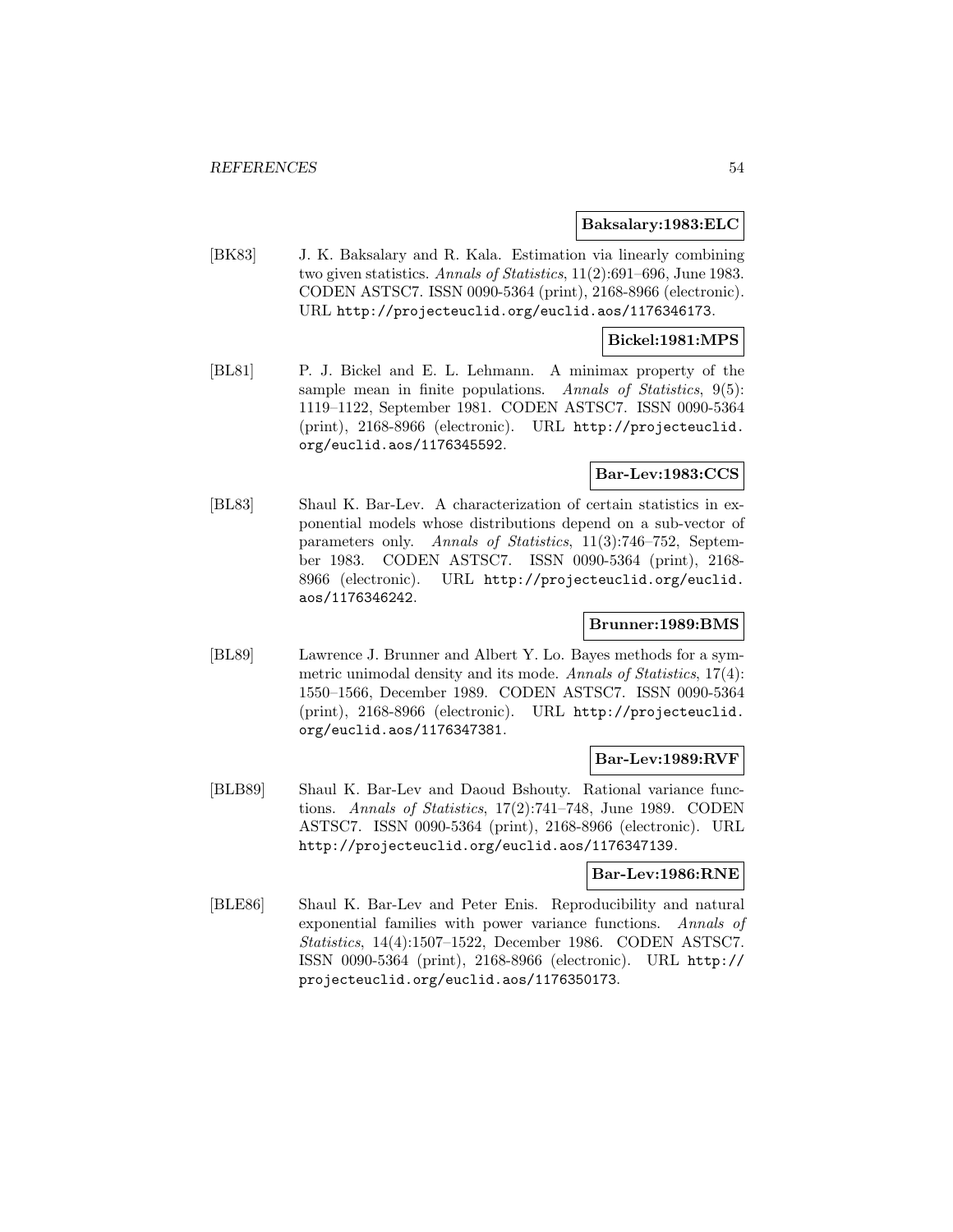# **Blom:1987:HC**

[Blo87] Gunnar Blom. Harald Cramér 1893–1985. Annals of Statistics, 15 (4):1335–1350, December 1987. CODEN ASTSC7. ISSN 0090-5364 (print), 2168-8966 (electronic). URL http://projecteuclid. org/euclid.aos/1176350596.

# **Bar-Lev:1982:ESW**

[BLR82] Shaul K. Bar-Lev and Benjamin Reiser. An exponential subfamily which admits UMPU tests based on a single test statistic. Annals of Statistics, 10(3):979–989, September 1982. CODEN ASTSC7. ISSN 0090-5364 (print), 2168-8966 (electronic). URL http:// projecteuclid.org/euclid.aos/1176345888.

#### **Breslow:1985:DTI**

[BM85] Norman Breslow and Dirk Moore. Discussion: Testing for independence in a two-way table: New interpretations of the chi-square statistic. Annals of Statistics, 13(3):875–877, September 1985. CO-DEN ASTSC7. ISSN 0090-5364 (print), 2168-8966 (electronic). URL http://projecteuclid.org/euclid.aos/1176349635.

### **Beran:1986:CSM**

[BM86] R. Beran and P. W. Millar. Confidence sets for a multivariate distribution. Annals of Statistics, 14(2):431–443, June 1986. CO-DEN ASTSC7. ISSN 0090-5364 (print), 2168-8966 (electronic). URL http://projecteuclid.org/euclid.aos/1176349931.

# **Beran:1987:SET**

[BM87a] R. Beran and P. W. Millar. Stochastic estimation and testing. Annals of Statistics, 15(3):1131–1154, September 1987. CODEN ASTSC7. ISSN 0090-5364 (print), 2168-8966 (electronic). URL http://projecteuclid.org/euclid.aos/1176350497.

#### **Bhattacharya:1987:WCN**

[BM87b] P. K. Bhattacharya and Y. P. Mack. Weak convergence of  $k$ -NN density and regression estimators with varying  $k$  and applications. Annals of Statistics, 15(3):976–994, September 1987. CODEN ASTSC7. ISSN 0090-5364 (print), 2168-8966 (electronic). URL http://projecteuclid.org/euclid.aos/1176350487.

# **Beran:1989:SMD**

[BM89a] R. Beran and P. W. Millar. A stochastic minimum distance test for multivariate parametric models. Annals of Statistics, 17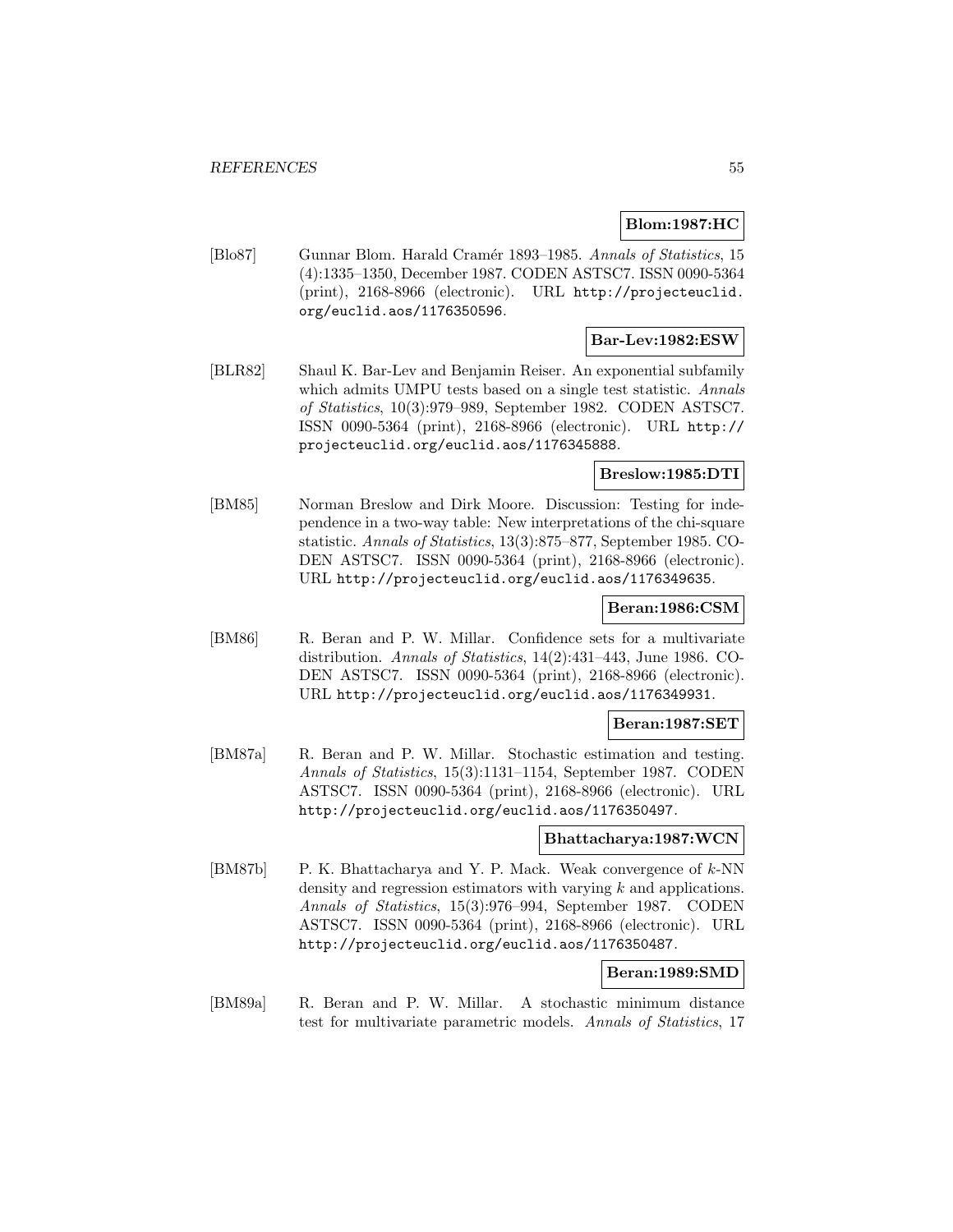(1):125–140, March 1989. CODEN ASTSC7. ISSN 0090-5364 (print), 2168-8966 (electronic). URL http://projecteuclid. org/euclid.aos/1176347006.

# **Brown:1989:CCR**

[BM89b] Lawrence D. Brown and John I. Marden. Complete class results for hypothesis testing problems with simple null hypotheses. Annals of Statistics, 17(1):209–235, March 1989. CODEN ASTSC7. ISSN 0090-5364 (print), 2168-8966 (electronic). URL http:// projecteuclid.org/euclid.aos/1176347012.

# **Basawa:1989:BEA**

[BMMT89] I. V. Basawa, A. K. Mallik, W. P. McCormick, and R. L. Taylor. Bootstrapping explosive autoregressive processes. Annals of Statistics, 17(4):1479–1486, December 1989. CODEN ASTSC7. ISSN 0090-5364 (print), 2168-8966 (electronic). URL http:// projecteuclid.org/euclid.aos/1176347376.

# **Boyles:1985:IML**

[BMP85] R. A. Boyles, A. W. Marshall, and F. Proschan. Inconsistency of the maximum likelihood estimator of a distribution having increasing failure rate average. Annals of Statistics, 13(1):413–417, March 1985. CODEN ASTSC7. ISSN 0090-5364 (print), 2168- 8966 (electronic). URL http://projecteuclid.org/euclid. aos/1176346602.

#### **Bobrovsky:1987:SCG**

[BMWZ87] B. Z. Bobrovsky, E. Mayer-Wolf, and M. Zakai. Some classes of global Cramér–Rao bounds. Annals of Statistics,  $15(4):1421-1438$ , December 1987. CODEN ASTSC7. ISSN 0090-5364 (print), 2168- 8966 (electronic). URL http://projecteuclid.org/euclid. aos/1176350602.

# **Behnen:1983:GTL**

[BN83] Konrad Behnen and Georg Neuhaus. Galton's test as a linear rank test with estimated scores and its local asymptotic efficiency. Annals of Statistics, 11(2):588–599, June 1983. CODEN ASTSC7. ISSN 0090-5364 (print), 2168-8966 (electronic). URL http:// projecteuclid.org/euclid.aos/1176346164.

# **Barndorff-Nielsen:1986:LOG**

[BN86] O. E. Barndorff-Nielsen. Likelihood and observed geometries. Annals of Statistics, 14(3):856–873, September 1986. CODEN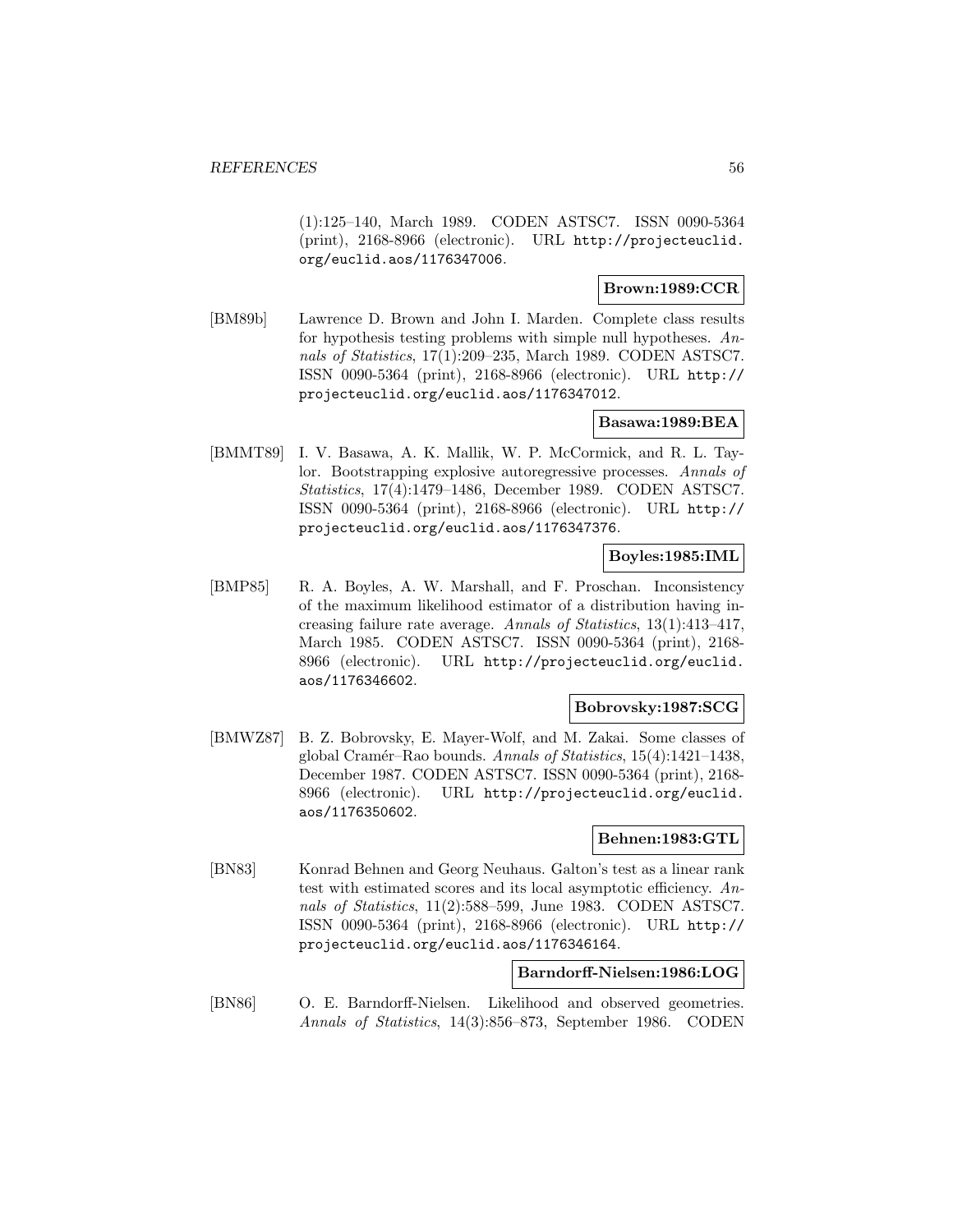ASTSC7. ISSN 0090-5364 (print), 2168-8966 (electronic). URL http://projecteuclid.org/euclid.aos/1176350038.

# **Barndorff-Nielsen:1983:EMA**

[BNB83a] O. Barndorff-Nielsen and P. Blaesild. Exponential models with affine dual foliations. Annals of Statistics, 11(3):753–769, September 1983. CODEN ASTSC7. ISSN 0090-5364 (print), 2168- 8966 (electronic). URL http://projecteuclid.org/euclid. aos/1176346243.

#### **Barndorff-Nielsen:1983:REF**

[BNB83b] O. Barndorff-Nielsen and P. Blaesild. Reproductive exponential families. Annals of Statistics, 11(3):770–782, September 1983. CO-DEN ASTSC7. ISSN 0090-5364 (print), 2168-8966 (electronic). URL http://projecteuclid.org/euclid.aos/1176346244.

#### **Barndorff-Nielsen:1988:CRM**

[BNB88] O. E. Barndorff-Nielsen and P. Blaesild. Combination of reproductive models. Annals of Statistics, 16(1):323–341, March 1988. CODEN ASTSC7. ISSN 0090-5364 (print), 2168-8966 (electronic). URL http://projecteuclid.org/euclid.aos/1176350708.

#### **Barndorff-Nielsen:1988:DGP**

[BNJ88] O. E. Barndorff-Nielsen and P. E. Jupp. Differential geometry, profile likelihood, L-sufficiency and composite transformation models. Annals of Statistics, 16(3):1009–1043, September 1988. CODEN ASTSC7. ISSN 0090-5364 (print), 2168-8966 (electronic). URL http://projecteuclid.org/euclid.aos/1176350946.

### **Behnen:1983:TSR**

[BNR83] Konrad Behnen, Georg Neuhaus, and Frits Ruymgaart. Two sample rank estimators of optimal nonparametric score-functions and corresponding adaptive rank statistics. Annals of Statistics, 11(4): 1175–1189, December 1983. CODEN ASTSC7. ISSN 0090-5364 (print), 2168-8966 (electronic). URL http://projecteuclid. org/euclid.aos/1176346330.

### **Bai:1988:DTC**

[BO88] Chongen Bai and Richard A. Olshen. Discussion: Theoretical comparison of bootstrap confidence intervals. Annals of Statistics, 16 (3):953–956, September 1988. CODEN ASTSC7. ISSN 0090-5364 (print), 2168-8966 (electronic). URL http://projecteuclid. org/euclid.aos/1176350934.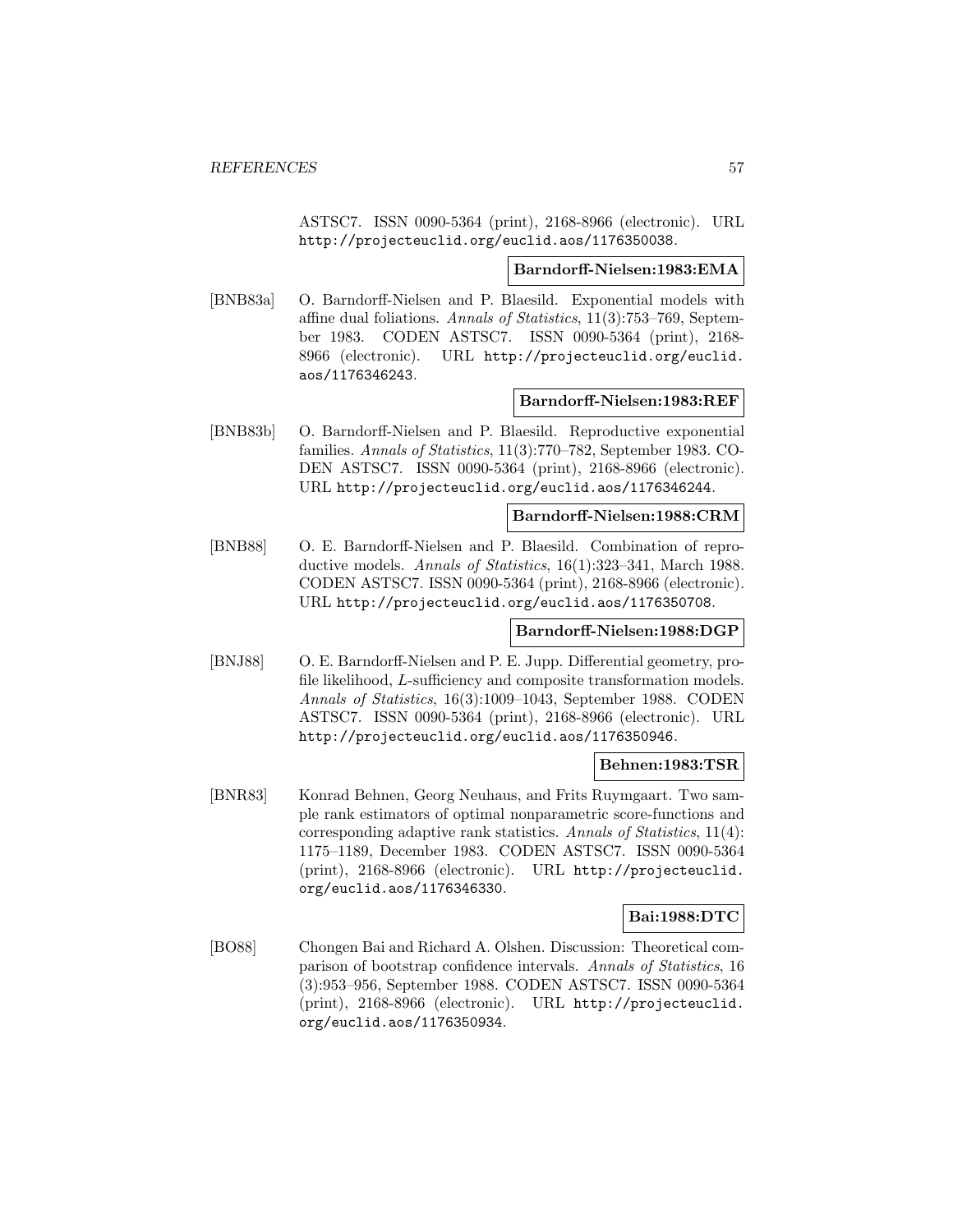# **Bohning:1982:CSA**

[Boh82] Dankmar Bohning. Convergence of Simar's algorithm for finding the maximum likelihood estimate of a compound Poisson process. Annals of Statistics, 10(3):1006–1008, September 1982. CODEN ASTSC7. ISSN 0090-5364 (print), 2168-8966 (electronic). URL http://projecteuclid.org/euclid.aos/1176345890.

# **Bookstein:1985:DPP**

[Boo85a] Fred L. Bookstein. Discussion: Projection pursuit. Annals of Statistics, 13(2):481–484, June 1985. CODEN ASTSC7. ISSN 0090-5364 (print), 2168-8966 (electronic). URL http:// projecteuclid.org/euclid.aos/1176349521.

# **Boos:1985:CST**

[Boo85b] Dennis D. Boos. A converse to Scheffe's theorem. Annals of Statistics, 13(1):423–427, March 1985. CODEN ASTSC7. ISSN 0090-5364 (print), 2168-8966 (electronic). URL http:// projecteuclid.org/euclid.aos/1176346604.

#### **Bose:1988:ECB**

[Bos88] Arup Bose. Edgeworth correction by bootstrap in autoregressions. Annals of Statistics, 16(4):1709–1722, December 1988. CODEN ASTSC7. ISSN 0090-5364 (print), 2168-8966 (electronic). URL http://projecteuclid.org/euclid.aos/1176351063.

### **Berger:1984:MSP**

[BP84] Roger L. Berger and Frank Proschan. Monotonicity in selection problems: A unified approach. Annals of Statistics, 12 (1):387–391, March 1984. CODEN ASTSC7. ISSN 0090-5364 (print), 2168-8966 (electronic). URL http://projecteuclid. org/euclid.aos/1176346417.

# **Bhattacharya:1989:SOC**

[BQ89] Rabi Bhattacharya and Maher Qumsiyeh. Second order and  $L^p$ -comparisons between the bootstrap and empirical Edgeworth expansion methodologies. Annals of Statistics, 17(1):160–169, March 1989. CODEN ASTSC7. ISSN 0090-5364 (print), 2168- 8966 (electronic). URL http://projecteuclid.org/euclid. aos/1176347008.

# **Blackwell:1982:BCS**

[BR82] D. Blackwell and R. V. Ramamoorthi. A Bayes but not classically sufficient statistic. Annals of Statistics, 10(3):1025–1026,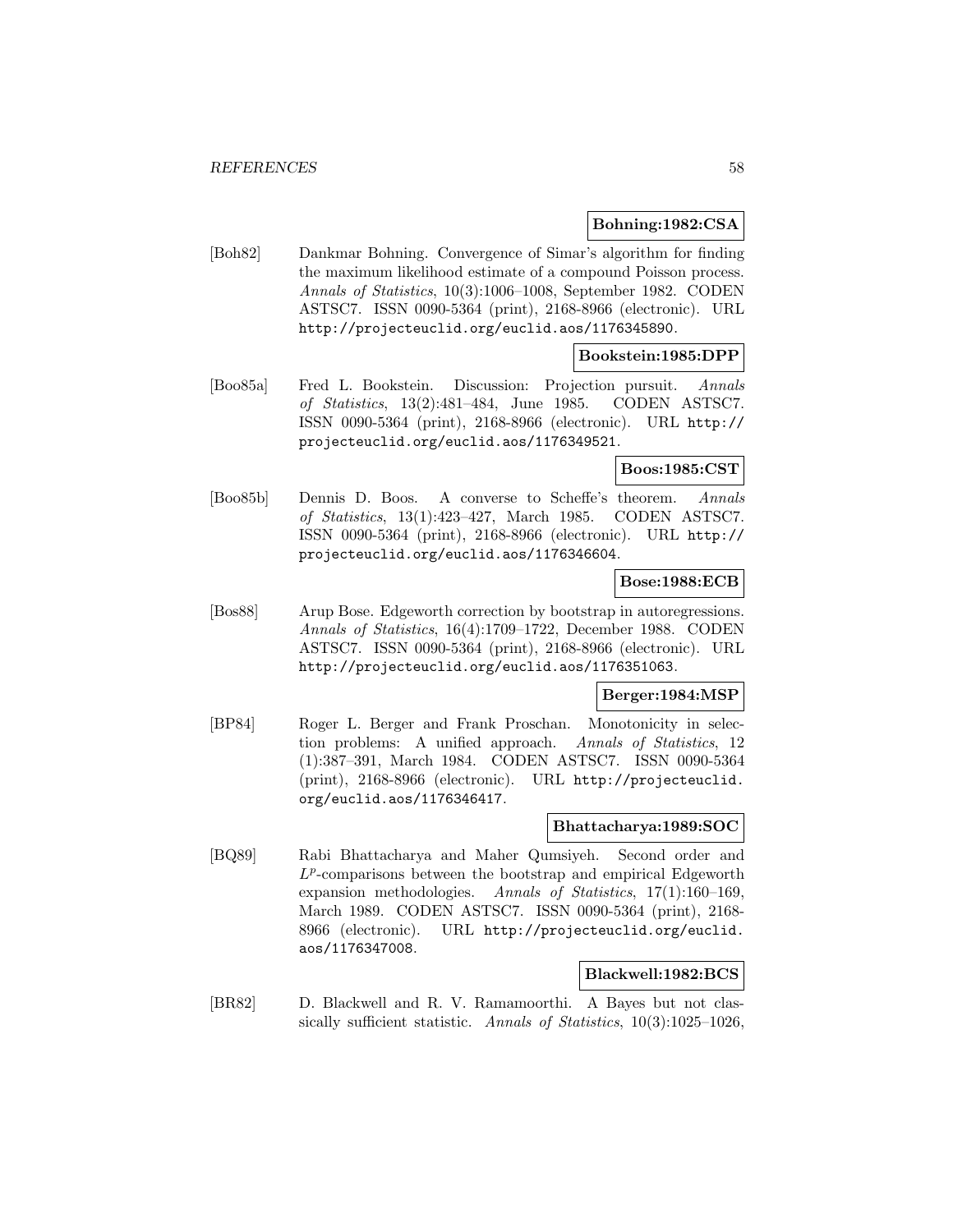September 1982. CODEN ASTSC7. ISSN 0090-5364 (print), 2168- 8966 (electronic). URL http://projecteuclid.org/euclid. aos/1176345895.

# **Bickel:1987:EEE**

[BR87] P. J. Bickel and Y. Ritov. Efficient estimation in the errors in variables model. Annals of Statistics, 15(2):513–540, June 1987. CODEN ASTSC7. ISSN 0090-5364 (print), 2168-8966 (electronic). URL http://projecteuclid.org/euclid.aos/1176350358.

# **Brant:1984:ALP**

[Bra84] Rollin Brant. Approximate likelihood and probability calculations based on transforms. Annals of Statistics, 12(3):989–1005, September 1984. CODEN ASTSC7. ISSN 0090-5364 (print), 2168- 8966 (electronic). URL http://projecteuclid.org/euclid. aos/1176346716.

### **Breiman:1989:DLS**

[Bre89] Leo Breiman. Discussion: Linear smoothers and additive models. Annals of Statistics, 17(2):510–515, June 1989. CODEN ASTSC7. ISSN 0090-5364 (print), 2168-8966 (electronic). URL http://projecteuclid.org/euclid.aos/1176347116.

### **Borgan:1985:DIR**

[BRH85] Ornulf Borgan and Henrik Ramlau-Hansen. Demographic incidence rates and estimation of intensities with incomplete information. Annals of Statistics, 13(2):564–582, June 1985. CODEN ASTSC7. ISSN 0090-5364 (print), 2168-8966 (electronic). URL http://projecteuclid.org/euclid.aos/1176349539.

# **Brillinger:1986:DIF**

[Bri86] David R. Brillinger. Discussion: Influence functionals for time series. Annals of Statistics, 14(3):819–822, September 1986. CO-DEN ASTSC7. ISSN 0090-5364 (print), 2168-8966 (electronic). URL http://projecteuclid.org/euclid.aos/1176350028.

### **Brillinger:1987:DWA**

[Bri87] David R. Brillinger. Discussion: What is an analysis of variance? Annals of Statistics, 15(3):916–917, September 1987. CODEN ASTSC7. ISSN 0090-5364 (print), 2168-8966 (electronic). URL http://projecteuclid.org/euclid.aos/1176350475.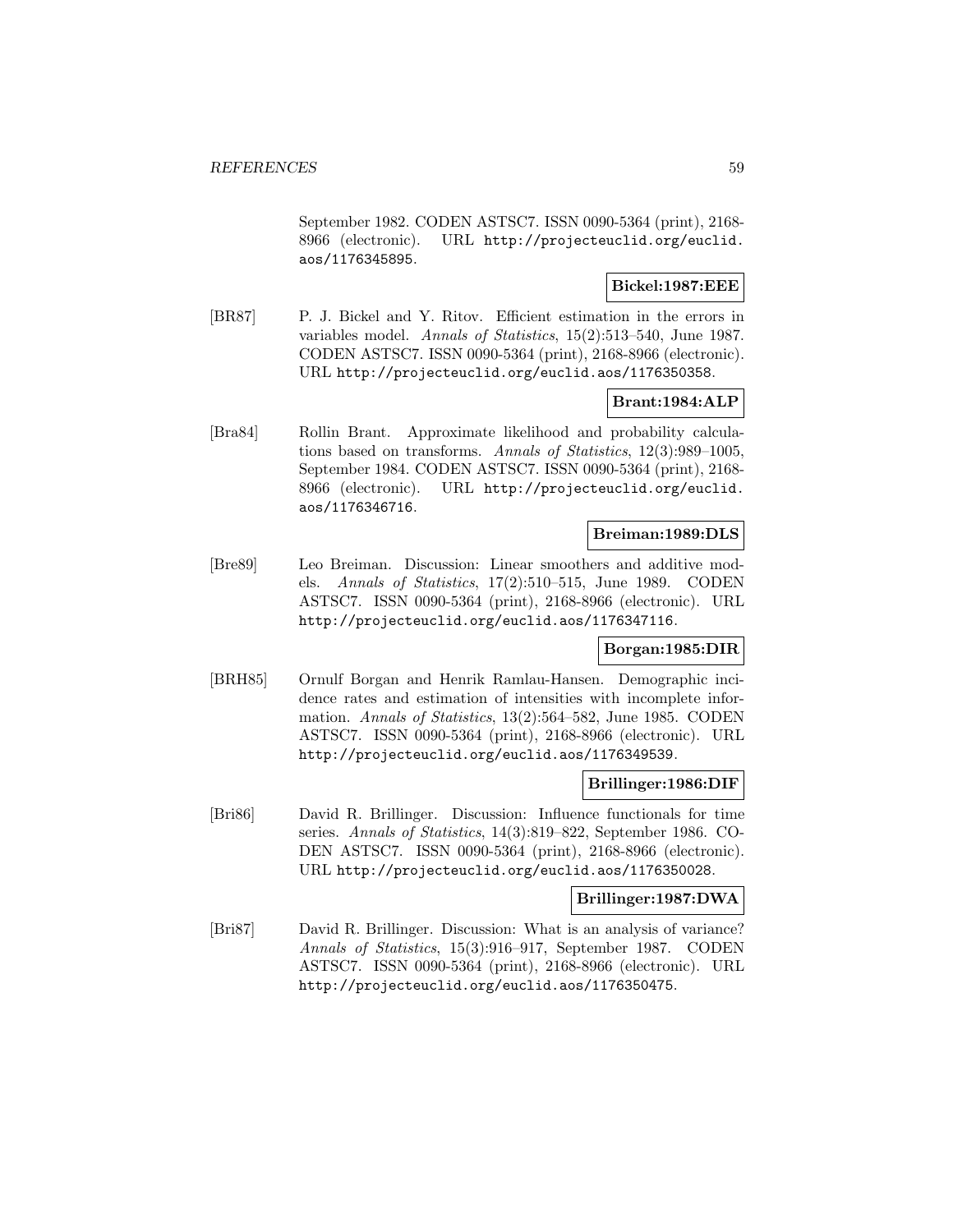#### **Brillinger:1988:SSM**

[Bri88] David R. Brillinger. Some statistical methods for random process data from seismology and neurophysiology. Annals of Statistics, 16(1):1–54, March 1988. CODEN ASTSC7. ISSN 0090-5364 (print), 2168-8966 (electronic). URL http://projecteuclid. org/euclid.aos/1176350689.

# **Brown:1980:EBP**

[Bro80a] L. Brown. Examples of Berger's phenomenon in the estimation of independent normal means. Annals of Statistics, 8(3):572–585, May 1980. CODEN ASTSC7. ISSN 0090-5364 (print), 2168- 8966 (electronic). URL http://projecteuclid.org/euclid. aos/1176345009.

# **Brown:1980:NCA**

[Bro80b] Lawrence D. Brown. A necessary condition for admissibility. Annals of Statistics, 8(3):540–544, May 1980. CODEN ASTSC7. ISSN 0090-5364 (print), 2168-8966 (electronic). URL http:// projecteuclid.org/euclid.aos/1176345007.

# **Brown:1981:CCT**

[Bro81] Lawrence D. Brown. A complete class theorem for statistical problems with finite sample spaces. Annals of Statistics, 9(6): 1289–1300, November 1981. CODEN ASTSC7. ISSN 0090-5364 (print), 2168-8966 (electronic). URL http://projecteuclid. org/euclid.aos/1176345645.

#### **Brockett:1984:LRD**

[Bro84a] Patrick L. Brockett. The likelihood ratio detector for non-Gaussian infinitely divisible, and linear stochastic processes. Annals of Statistics, 12(2):737–744, June 1984. CODEN ASTSC7. ISSN 0090-5364 (print), 2168-8966 (electronic). URL http:// projecteuclid.org/euclid.aos/1176346519.

# **Brown:1984:AVM**

[Bro84b] K. G. Brown. On analysis of variance in the mixed model. Annals of Statistics, 12(4):1488–1499, December 1984. CODEN ASTSC7. ISSN 0090-5364 (print), 2168-8966 (electronic). URL http:// projecteuclid.org/euclid.aos/1176346805.

# **Brown:1984:RJK**

[Bro84c] Lawrence D. Brown. The research of Jack Kiefer outside the area of experimental design. Annals of Statistics, 12(2):406–415,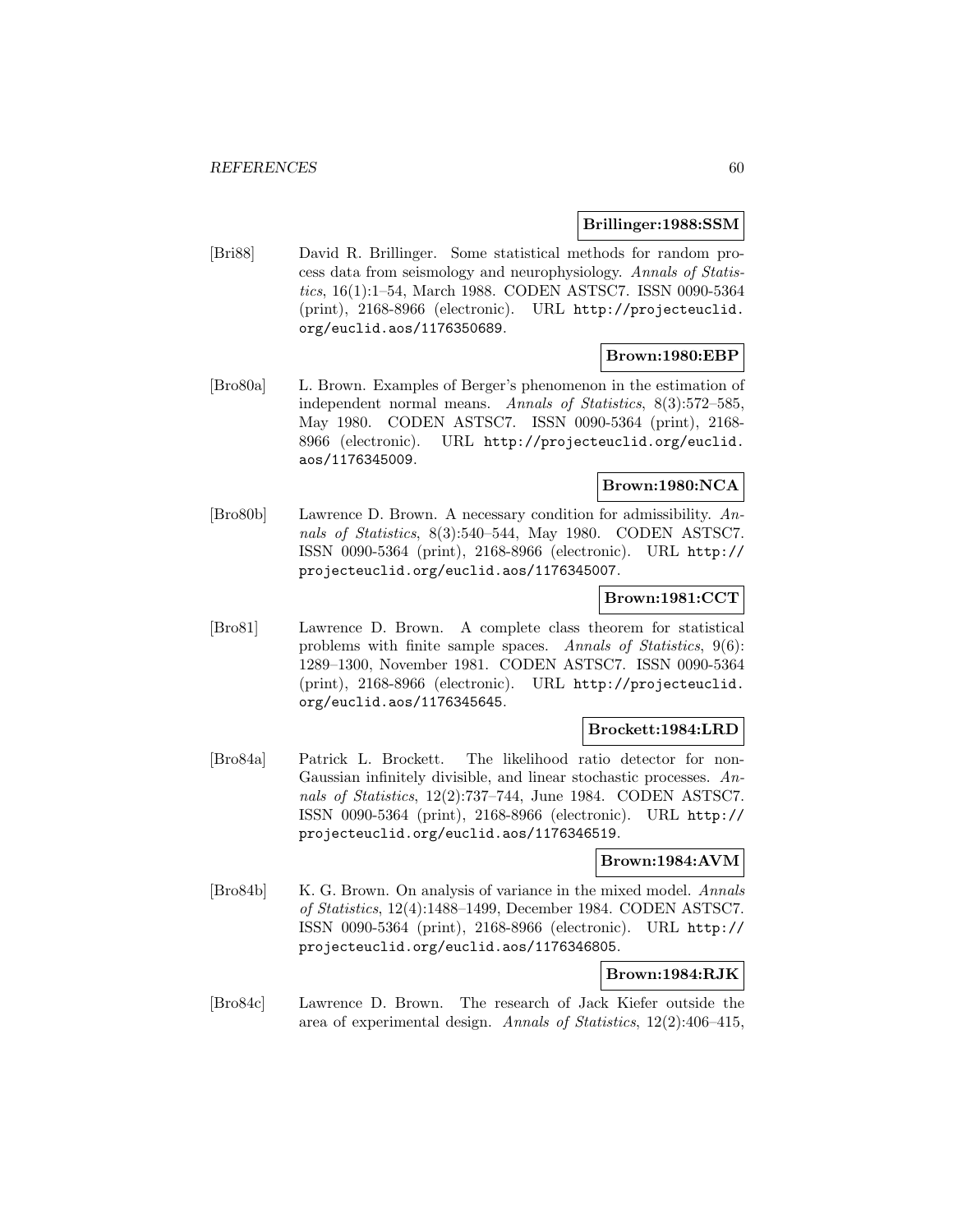June 1984. CODEN ASTSC7. ISSN 0090-5364 (print), 2168- 8966 (electronic). URL http://projecteuclid.org/euclid. aos/1176346495.

# **Brown:1985:MVB**

[Bro85] Mark Brown. A measure of variability based on the harmonic mean, and its use in approximations. Annals of Statistics, 13(3): 1239–1243, September 1985. CODEN ASTSC7. ISSN 0090-5364 (print), 2168-8966 (electronic). URL http://projecteuclid. org/euclid.aos/1176349668.

# **Brown:1988:ADC**

[Bro88] Lawrence D. Brown. Admissibility in discrete and continuous invariant nonparametric estimation problems and in their multinomial analogs. Annals of Statistics, 16(4):1567-1593, December 1988. CODEN ASTSC7. ISSN 0090-5364 (print), 2168- 8966 (electronic). URL http://projecteuclid.org/euclid. aos/1176351054.

# **Bruvold:1980:ADP**

[Bru80] Norman T. Bruvold. Admissible designs for polynomial monospline regression. Annals of Statistics, 8(4):913–921, July 1980. CODEN ASTSC7. ISSN 0090-5364 (print), 2168-8966 (electronic). URL http://projecteuclid.org/euclid.aos/1176345083.

# **Boos:1980:NDC**

[BS80a] Dennis D. Boos and R. J. Serfling. A note on differentials and the CLT and LIL for statistical functions, with application to Mestimates. Annals of Statistics, 8(3):618–624, May 1980. CODEN ASTSC7. ISSN 0090-5364 (print), 2168-8966 (electronic). URL http://projecteuclid.org/euclid.aos/1176345012.

# **Brandwein:1980:MEL**

[BS80b] Ann Cohen Brandwein and William E. Strawderman. Minimax estimation of location parameters for spherically symmetric distributions with concave loss. Annals of Statistics, 8(2):279–284, March 1980. CODEN ASTSC7. ISSN 0090-5364 (print), 2168- 8966 (electronic). URL http://projecteuclid.org/euclid. aos/1176344953.

# **Babu:1983:IMU**

[BS83a] G. Jogesh Babu and Kesar Singh. Inference on means using the bootstrap. Annals of Statistics, 11(3):999–1003, September 1983.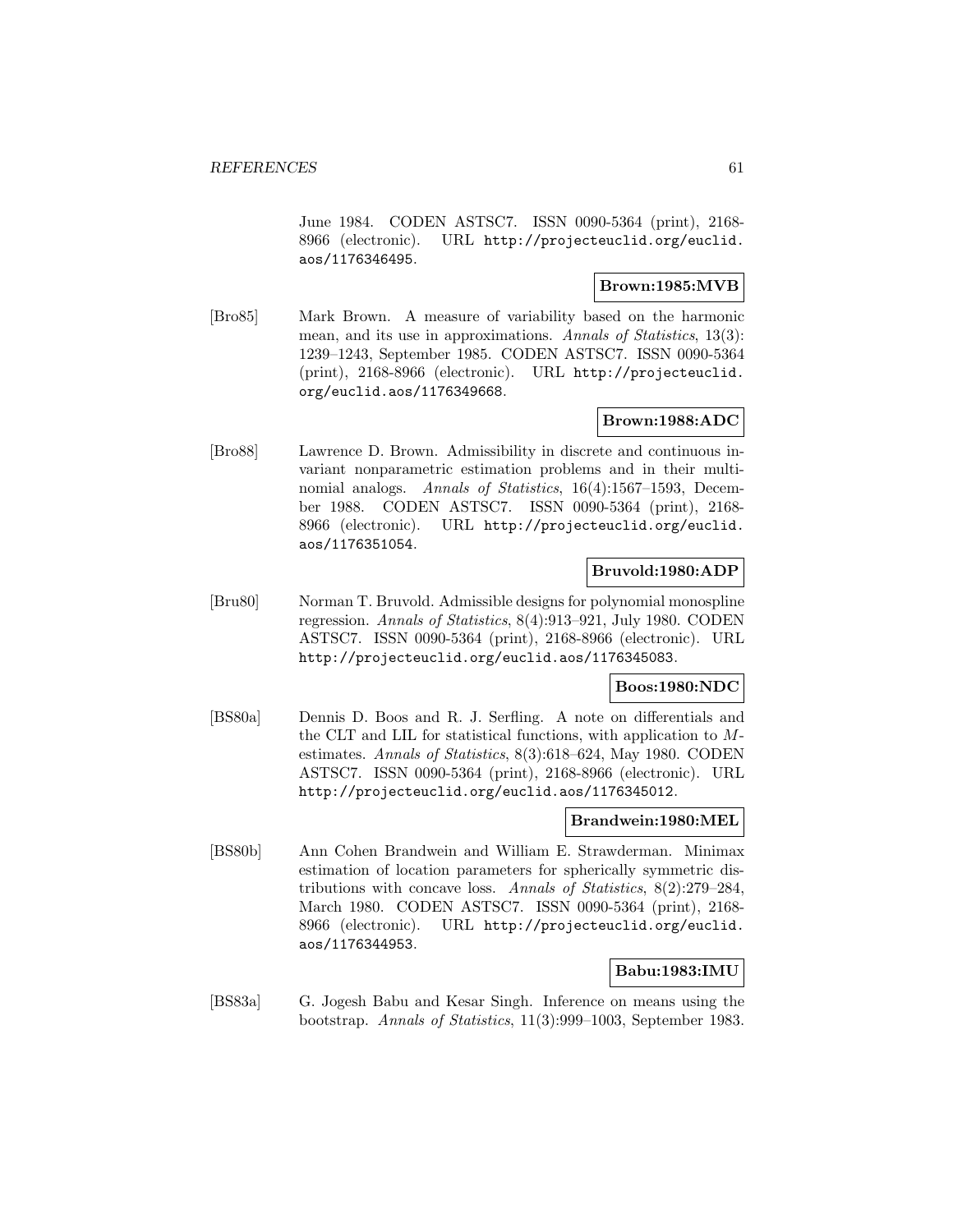CODEN ASTSC7. ISSN 0090-5364 (print), 2168-8966 (electronic). URL http://projecteuclid.org/euclid.aos/1176346267.

#### **Barnard:1983:GPN**

[BS83b] G. A. Barnard and D. A. Sprott. The generalised problem of the Nile: Robust confidence sets for parametric functions. Annals of Statistics, 11(1):104–113, March 1983. CODEN ASTSC7. ISSN 0090-5364 (print), 2168-8966 (electronic). URL http:// projecteuclid.org/euclid.aos/1176346061.

# **Brown:1984:AST**

[BS84] Lawrence D. Brown and Harold Sackrowitz. An alternative to Student's t-test for problems with indifference zones. Annals of Statistics, 12(2):451–469, June 1984. CODEN ASTSC7. ISSN 0090-5364 (print), 2168-8966 (electronic). URL http://projecteuclid. org/euclid.aos/1176346499.

# **Beran:1985:BTC**

[BS85a] Rudolf Beran and Muni S. Srivastava. Bootstrap tests and confidence regions for functions of a covariance matrix. Annals of Statistics, 13(1):95–115, March 1985. CODEN ASTSC7. ISSN 0090-5364 (print), 2168-8966 (electronic). URL http://projecteuclid. org/euclid.aos/1176346579. See correction [BS87].

# **Buja:1985:DPP**

[BS85b] Andreas Buja and Werner Stuetzle. Discussion: Projection pursuit. *Annals of Statistics*, 13(2):484–490, June 1985. CODEN ASTSC7. ISSN 0090-5364 (print), 2168-8966 (electronic). URL http://projecteuclid.org/euclid.aos/1176349522.

# **Bailey:1986:RLD**

[BS86] R. A. Bailey and T. P. Speed. Rectangular lattice designs: Efficiency factors and analysis. Annals of Statistics, 14(3):874–895, September 1986. CODEN ASTSC7. ISSN 0090-5364 (print), 2168- 8966 (electronic). URL http://projecteuclid.org/euclid. aos/1176350039.

# **Beran:1987:CBT**

[BS87] Rudolf Beran and Muni S. Srivastava. Correction: "Bootstrap Tests and Confidence Regions for Functions of a Covariance Matrix". Annals of Statistics, 15(1):470–471, March 1987. CO-DEN ASTSC7. ISSN 0090-5364 (print), 2168-8966 (electronic).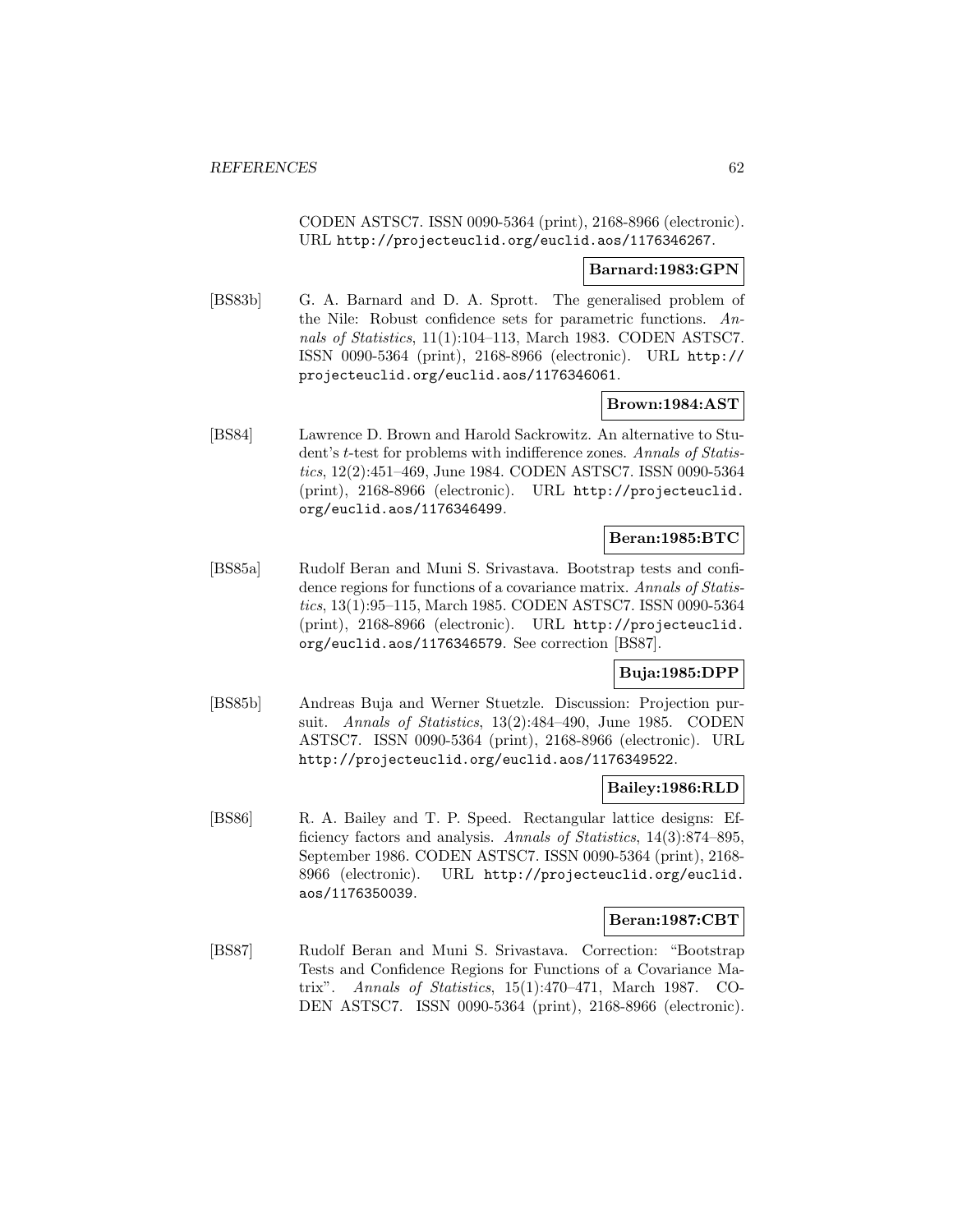URL http://projecteuclid.org/euclid.aos/1176350284. See [BS85a].

# **Babu:1989:EEM**

[BS89] G. J. Babu and K. Singh. On Edgeworth expansions in the mixture cases. Annals of Statistics, 17(1):443–447, March 1989. CODEN ASTSC7. ISSN 0090-5364 (print), 2168-8966 (electronic). URL http://projecteuclid.org/euclid.aos/1176347029.

# **Butler:1981:ABC**

[But81] Ronald W. Butler. The admissible Bayes character of subset selection techniques involved in variable selection, outlier detection, and slippage problems. Annals of Statistics, 9(5):960–973, September 1981. CODEN ASTSC7. ISSN 0090-5364 (print), 2168- 8966 (electronic). URL http://projecteuclid.org/euclid. aos/1176345576.

# **Butler:1982:NIP**

[But82] Ronald W. Butler. Nonparametric interval and point prediction using data trimmed by a Grubbs-type outlier rule. Annals of Statistics, 10(1):197–204, March 1982. CODEN ASTSC7. ISSN 0090-5364 (print), 2168-8966 (electronic). URL http:// projecteuclid.org/euclid.aos/1176345702.

# **Butler:1983:OPO**

[But83] Ronald W. Butler. Optimal properties of one-step variable selection in regression. Annals of Statistics, 11(1):219–224, March 1983. CODEN ASTSC7. ISSN 0090-5364 (print), 2168-8966 (electronic). URL http://projecteuclid.org/euclid.aos/1176346072.

# **Bates:1981:PTI**

[BW81] Douglas M. Bates and Donald G. Watts. Parameter transformations for improved approximate confidence regions in nonlinear least squares. Annals of Statistics, 9(6):1152-1167, November 1981. CODEN ASTSC7. ISSN 0090-5364 (print), 2168- 8966 (electronic). URL http://projecteuclid.org/euclid. aos/1176345633.

# **Berry:1982:OSR**

[BW82a] Donald A. Berry and PeCheng Wang. Optimal stopping regions with islands and peninsulas. Annals of Statistics, 10(2):634–636,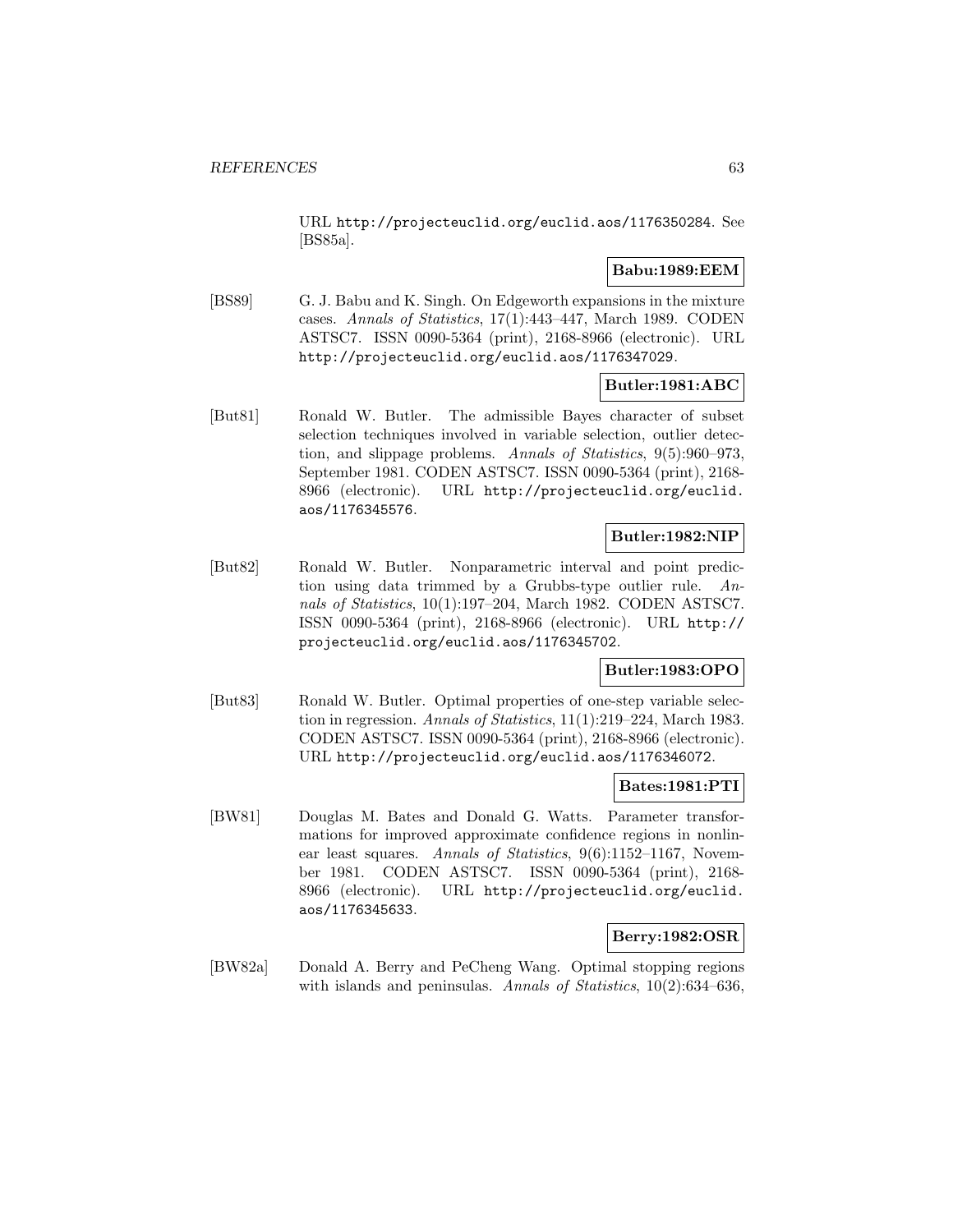June 1982. CODEN ASTSC7. ISSN 0090-5364 (print), 2168- 8966 (electronic). URL http://projecteuclid.org/euclid. aos/1176345806.

# **Bohrer:1982:SSP**

[BW82b] Robert Bohrer and Henry P. Wynn. Spherically symmetric probability orderings useful in multiple comparisons. Annals of Statistics, 10(4):1253–1260, December 1982. CODEN ASTSC7. ISSN 0090-5364 (print), 2168-8966 (electronic). URL http:// projecteuclid.org/euclid.aos/1176345990.

# **Bradley:1980:TFB**

[BY80] Ralph A. Bradley and Ching-Ming Yeh. Trend-free block designs: Theory. Annals of Statistics, 8(4):883–893, July 1980. CODEN ASTSC7. ISSN 0090-5364 (print), 2168-8966 (electronic). URL http://projecteuclid.org/euclid.aos/1176345081.

# **Brown:1980:AMR**

[BZ80] P. J. Brown and J. V. Zidek. Adaptive multivariate ridge regression. Annals of Statistics, 8(1):64–74, January 1980. CODEN ASTSC7. ISSN 0090-5364 (print), 2168-8966 (electronic). URL http://projecteuclid.org/euclid.aos/1176344891.

# **Campbell:1982:RCE**

[Cam82] Katherine Campbell. Recursive computation of M-estimates for the parameters of a finite autoregressive process. Annals of Statistics, 10(2):442–453, June 1982. CODEN ASTSC7. ISSN 0090-5364 (print), 2168-8966 (electronic). URL http://projecteuclid. org/euclid.aos/1176345785.

# **Caperaa:1988:TOA**

[Cap88] Philippe Caperaa. Tail ordering and asymptotic efficiency of rank tests. Annals of Statistics, 16(1):470–478, March 1988. CODEN ASTSC7. ISSN 0090-5364 (print), 2168-8966 (electronic). URL http://projecteuclid.org/euclid.aos/1176350715.

### **Carroll:1982:AHL**

[Car82] Raymond J. Carroll. Adapting for heteroscedasticity in linear models. Annals of Statistics, 10(4):1224–1233, December 1982. CO-DEN ASTSC7. ISSN 0090-5364 (print), 2168-8966 (electronic). URL http://projecteuclid.org/euclid.aos/1176345987.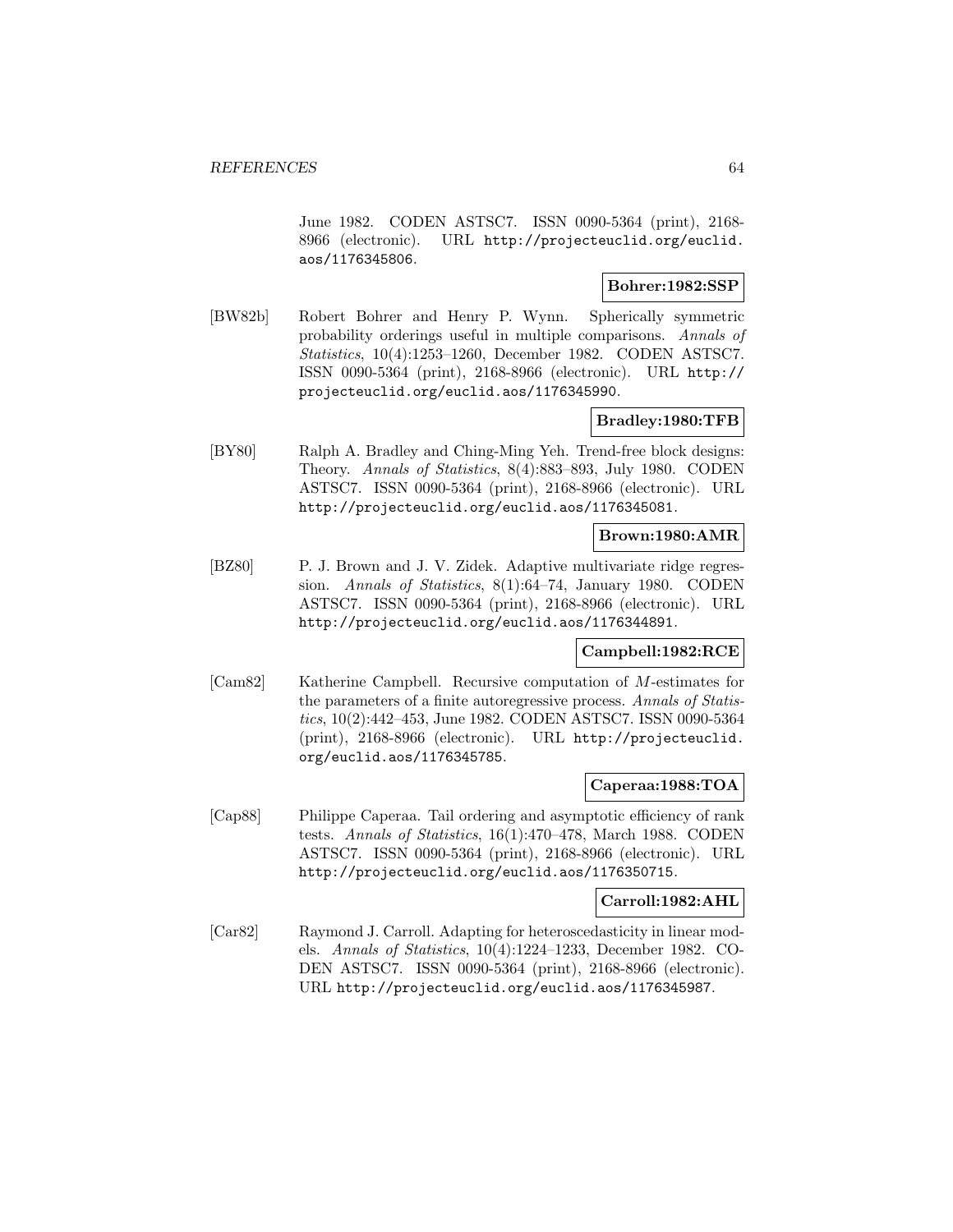#### **Carlstein:1986:USV**

[Car86] Edward Carlstein. The use of subseries values for estimating the variance of a general statistic from a stationary sequence. Annals of Statistics, 14(3):1171–1179, September 1986. CODEN ASTSC7. ISSN 0090-5364 (print), 2168-8966 (electronic). URL http:// projecteuclid.org/euclid.aos/1176350057.

# **Carlstein:1988:NCP**

[Car88] E. Carlstein. Nonparametric change-point estimation. Annals of Statistics, 16(1):188–197, March 1988. CODEN ASTSC7. ISSN 0090-5364 (print), 2168-8966 (electronic). URL http:// projecteuclid.org/euclid.aos/1176350699.

# **Casella:1980:MRR**

[Cas80] George Casella. Minimax ridge regression estimation. Annals of Statistics, 8(5):1036–1056, September 1980. CODEN ASTSC7. ISSN 0090-5364 (print), 2168-8966 (electronic). URL http:// projecteuclid.org/euclid.aos/1176345141.

#### **Casella:1987:CAR**

[Cas87] George Casella. Conditionally acceptable recentered set estimators. Annals of Statistics, 15(4):1363–1371, December 1987. CO-DEN ASTSC7. ISSN 0090-5364 (print), 2168-8966 (electronic). URL http://projecteuclid.org/euclid.aos/1176350598.

# **Clayton:1985:BNB**

[CB85] Murray K. Clayton and Donald A. Berry. Bayesian nonparametric bandits. Annals of Statistics, 13(4):1523–1534, December 1985. CODEN ASTSC7. ISSN 0090-5364 (print), 2168-8966 (electronic). URL http://projecteuclid.org/euclid.aos/1176349753.

# **Cotterill:1982:LDC**

[CC82] Derek S. Cotterill and Miklós Csörgő. On the limiting distribution of and critical values for the multivariate Cramér–von Mises statistic. Annals of Statistics, 10(1):233–244, March 1982. CO-DEN ASTSC7. ISSN 0090-5364 (print), 2168-8966 (electronic). URL http://projecteuclid.org/euclid.aos/1176345706.

# **Coster:1988:MCT**

[CC88] Daniel C. Coster and Ching-Shui Cheng. Minimum cost trendfree run orders of fractional factorial designs. Annals of Statistics, 16(3):1188–1205, September 1988. CODEN ASTSC7.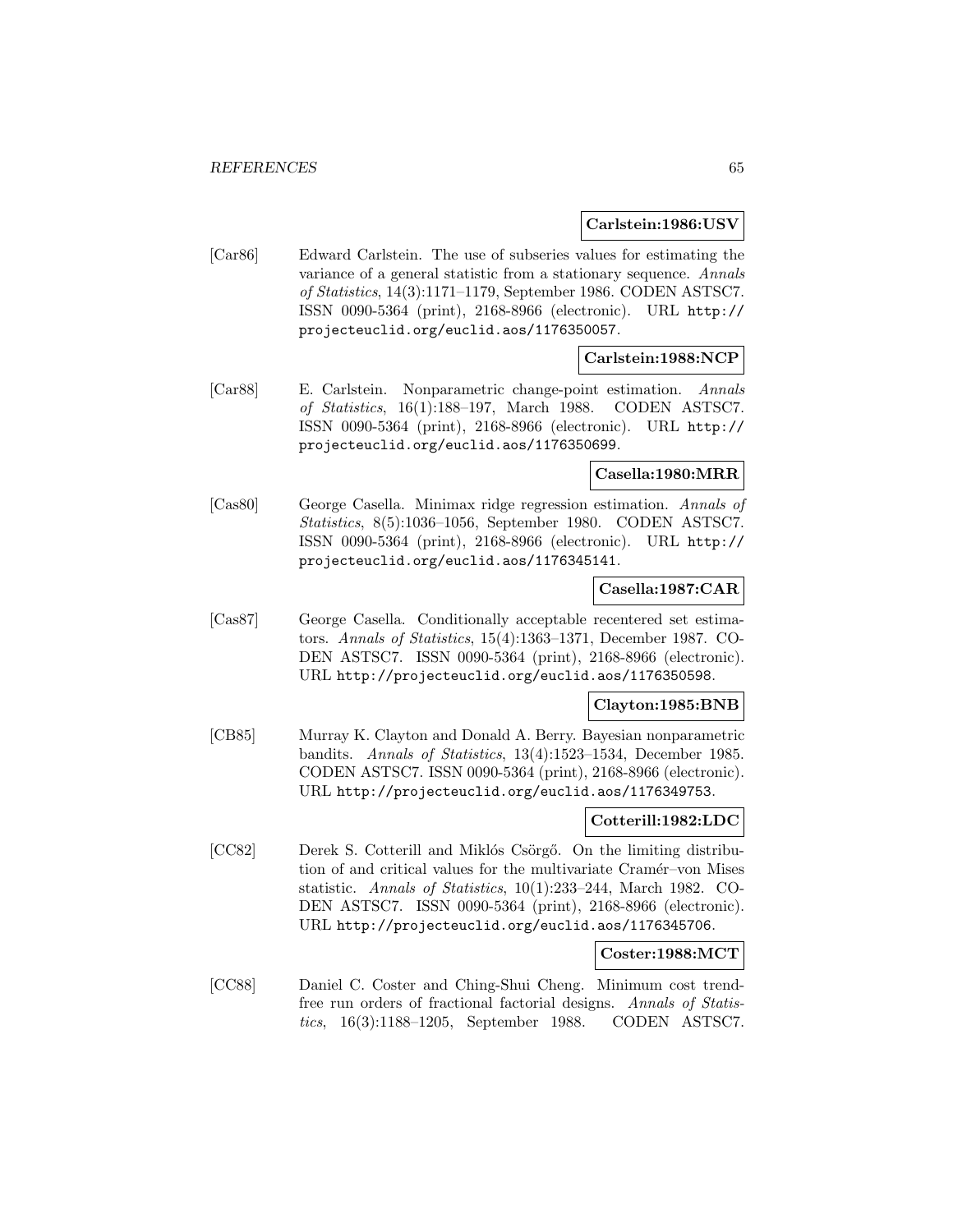ISSN 0090-5364 (print), 2168-8966 (electronic). URL http:// projecteuclid.org/euclid.aos/1176350955.

### **Chauhan:1986:OFE**

[CD86] Chand K. Chauhan and A. M. Dean. Orthogonality of factorial effects. Annals of Statistics, 14(2):743–752, June 1986. CODEN ASTSC7. ISSN 0090-5364 (print), 2168-8966 (electronic). URL http://projecteuclid.org/euclid.aos/1176349951.

**Csorgo:1985:KET**

[CDM85] Sandor Csorgo, Paul Deheuvels, and David Mason. Kernel estimates of the tail index of a distribution. Annals of Statistics, 13(3): 1050–1077, September 1985. CODEN ASTSC7. ISSN 0090-5364 (print), 2168-8966 (electronic). URL http://projecteuclid. org/euclid.aos/1176349656.

# **Crook:1980:ASD**

[CG80] J. F. Crook and I. J. Good. On the application of symmetric Dirichlet distributions and their mixtures to contingency tables, Part II. Annals of Statistics, 8(6):1198–1218, November 1980. CO-DEN ASTSC7. ISSN 0090-5364 (print), 2168-8966 (electronic). URL http://projecteuclid.org/euclid.aos/1176345194. See [CG81].

# **Crook:1981:CAS**

[CG81] J. F. Crook and I. J. Good. Corrections to "On the Application of Symmetric Dirichlet Distributions and Their Mixtures to Contingency Tables, Part II". Annals of Statistics, 9(5):1133, September 1981. CODEN ASTSC7. ISSN 0090-5364 (print), 2168- 8966 (electronic). URL http://projecteuclid.org/euclid. aos/1176345597. See correction [CG80].

# **Chow:1985:SMS**

[CG85] Yun-Shyong Chow and Ulf Grenander. A sieve method for the spectral density. Annals of Statistics, 13(3):998–1010, September 1985. CODEN ASTSC7. ISSN 0090-5364 (print), 2168-8966 (electronic). URL http://projecteuclid.org/euclid.aos/1176349652.

# **Cook:1986:CPS**

[CG86] R. Dennis Cook and Miriam L. Goldberg. Curvatures for parameter subsets in nonlinear regression. Annals of Statistics, 14(4): 1399–1418, December 1986. CODEN ASTSC7. ISSN 0090-5364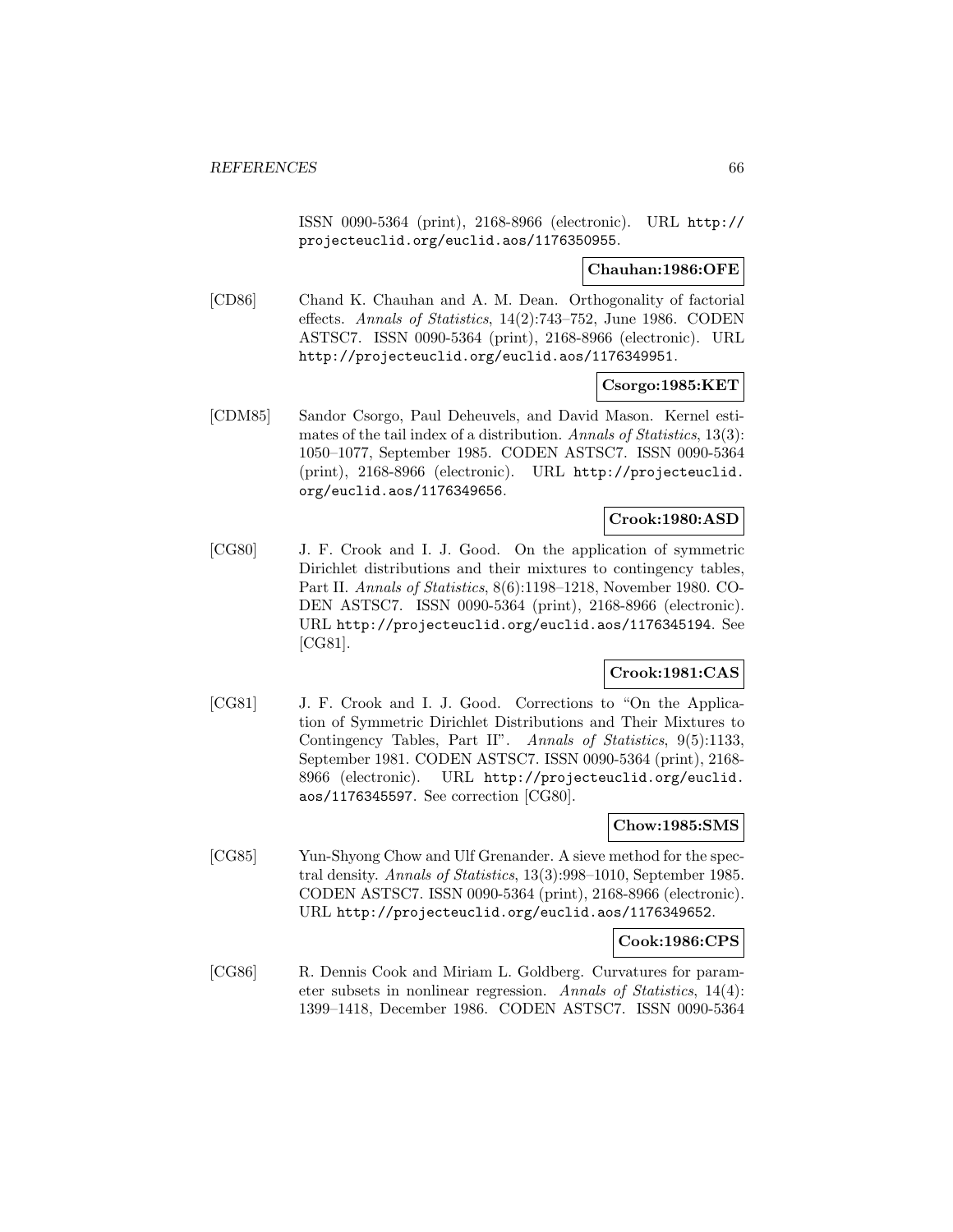(print), 2168-8966 (electronic). URL http://projecteuclid. org/euclid.aos/1176350166.

# **Chow:1983:CCV**

[CGW83] Y.-S. Chow, S. Geman, and L.-D. Wu. Consistent cross-validated density estimation. Annals of Statistics, 11(1):25–38, March 1983. CODEN ASTSC7. ISSN 0090-5364 (print), 2168-8966 (electronic). URL http://projecteuclid.org/euclid.aos/1176346053.

# **Chen:1989:DLS**

[CGW89] Zehua Chen, Chong Gu, and Grace Wahba. Discussion: Linear smoothers and additive models. Annals of Statistics, 17 (2):515–522, June 1989. CODEN ASTSC7. ISSN 0090-5364 (print), 2168-8966 (electronic). URL http://projecteuclid. org/euclid.aos/1176347117.

# **Christopeit:1980:SCL**

[CH80] N. Christopeit and K. Helmes. Strong consistency of least squares estimators in linear regression models. Annals of Statistics, 8 (4):778–788, July 1980. CODEN ASTSC7. ISSN 0090-5364 (print), 2168-8966 (electronic). URL http://projecteuclid. org/euclid.aos/1176345070.

# **Chao:1981:EPD**

[Cha81] Anne Chao. On estimating the probability of discovering a new species. Annals of Statistics, 9(6):1339–1342, November 1981. CO-DEN ASTSC7. ISSN 0090-5364 (print), 2168-8966 (electronic). URL http://projecteuclid.org/euclid.aos/1176345651. See corrections [Cha82].

# **Chao:1982:CEP**

[Cha82] Anne Chao. Corrections: "On Estimating the Probability of Discovering a New Species". Annals of Statistics, 10(4):1311, December 1982. CODEN ASTSC7. ISSN 0090-5364 (print), 2168- 8966 (electronic). URL http://projecteuclid.org/euclid. aos/1176345999. See [Cha81].

# **Chaloner:1984:OBE**

[Cha84] Kathryn Chaloner. Optimal Bayesian experimental design for linear models. Annals of Statistics, 12(1):283–300, March 1984. CO-DEN ASTSC7. ISSN 0090-5364 (print), 2168-8966 (electronic). URL http://projecteuclid.org/euclid.aos/1176346407. See correction [Cha85].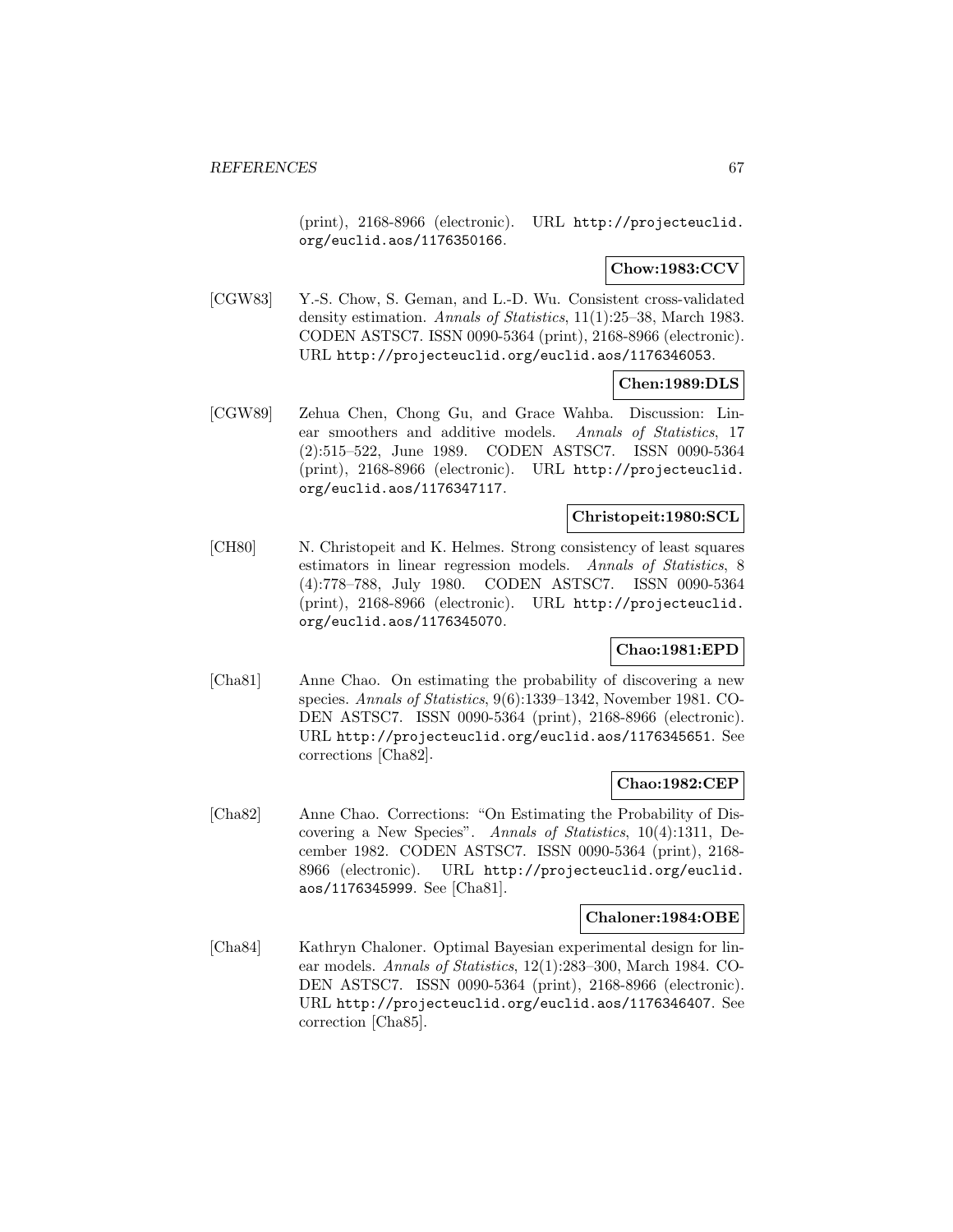#### **Chaloner:1985:COB**

[Cha85] Kathryn Chaloner. Correction: "Optimal Bayesian Experimental Design for Linear Models". Annals of Statistics, 13(2):836, June 1985. CODEN ASTSC7. ISSN 0090-5364 (print), 2168- 8966 (electronic). URL http://projecteuclid.org/euclid. aos/1176349564. See [Cha84].

# **Chang:1986:SR**

[Cha86] Ted Chang. Spherical regression. Annals of Statistics, 14(3): 907–924, September 1986. CODEN ASTSC7. ISSN 0090-5364 (print), 2168-8966 (electronic). URL http://projecteuclid. org/euclid.aos/1176350041.

# **Chang:1989:SRE**

[Cha89] Ted Chang. Spherical regression with errors in variables. Annals of Statistics, 17(1):293–306, March 1989. CODEN ASTSC7. ISSN 0090-5364 (print), 2168-8966 (electronic). URL http:// projecteuclid.org/euclid.aos/1176347017.

# **Cheng:1980:OSW**

[Che80a] Ching-Shui Cheng. Optimality of some weighing and 2<sup>n</sup> fractional factorial designs. Annals of Statistics, 8(2):436-446, March 1980. CODEN ASTSC7. ISSN 0090-5364 (print), 2168-8966 (electronic). URL http://projecteuclid.org/euclid.aos/1176344963.

# **Cheng:1980:OAV**

[Che80b] Ching-Shui Cheng. Orthogonal arrays with variable numbers of symbols. Annals of Statistics, 8(2):447–453, March 1980. CODEN ASTSC7. ISSN 0090-5364 (print), 2168-8966 (electronic). URL http://projecteuclid.org/euclid.aos/1176344964.

# **Cheng:1980:AEI**

[Che80c] H. H. Peter Cheng. Asymptotic expected inferior sample size of a sequential test involving two populations. Annals of Statistics, 8(4):845–850, July 1980. CODEN ASTSC7. ISSN 0090-5364 (print), 2168-8966 (electronic). URL http://projecteuclid. org/euclid.aos/1176345077.

# **Chernoff:1980:IEL**

[Che80d] Herman Chernoff. The identification of an element of a large population in the presence of noise. Annals of Statistics, 8(6): 1179–1197, November 1980. CODEN ASTSC7. ISSN 0090-5364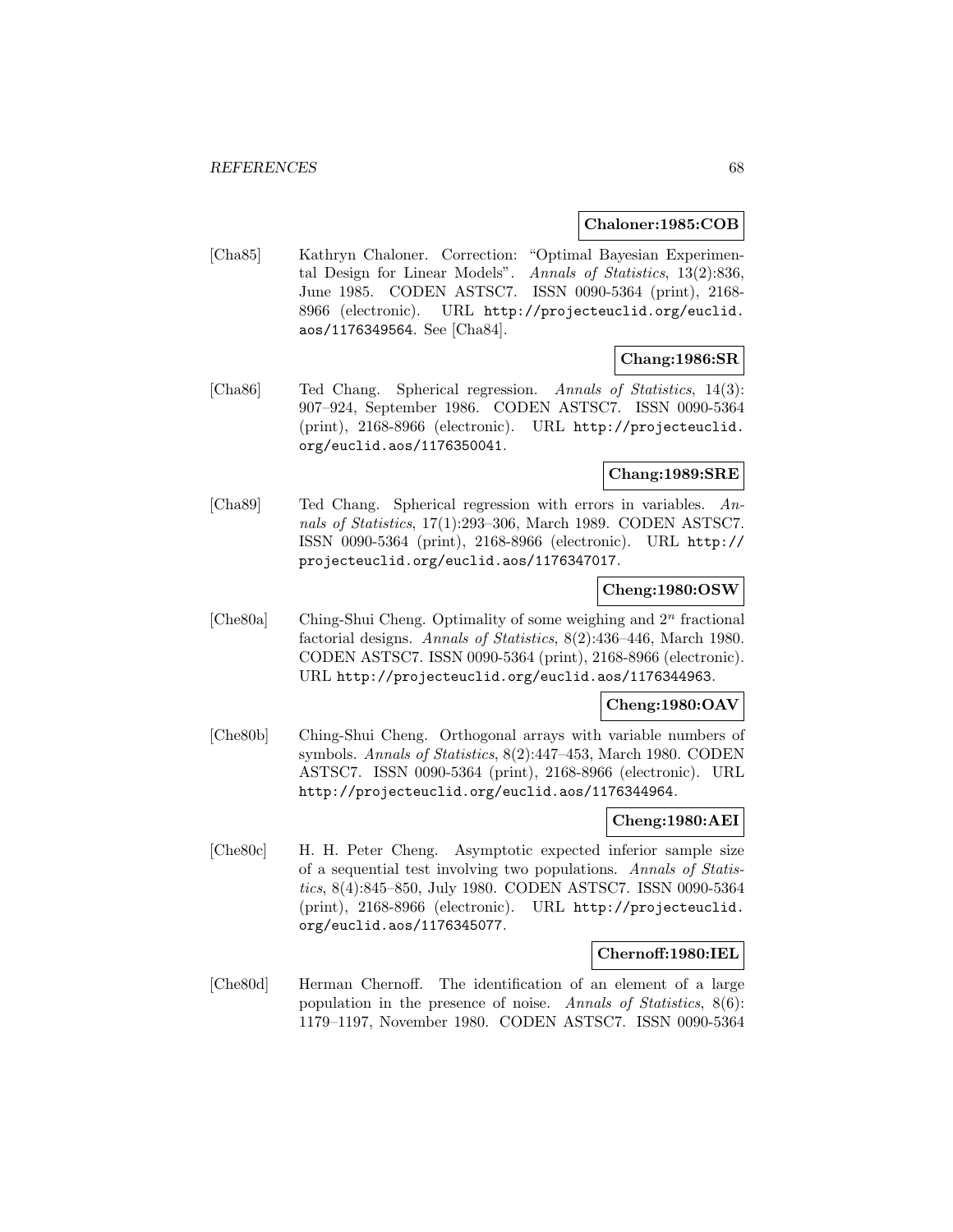(print), 2168-8966 (electronic). URL http://projecteuclid. org/euclid.aos/1176345193.

# **Cheng:1981:OCP**

[Che81a] Ching-Shui Cheng. Optimality and construction of pseudo-Youden designs. Annals of Statistics, 9(1):201–205, January 1981. CODEN ASTSC7. ISSN 0090-5364 (print), 2168-8966 (electronic). URL http://projecteuclid.org/euclid.aos/1176345348.

### **Cheng:1981:BER**

[Che81b] K. F. Cheng. On Berry–Esseen rates for jackknife estimators. Annals of Statistics, 9(3):694–696, May 1981. CODEN ASTSC7. ISSN 0090-5364 (print), 2168-8966 (electronic). URL http:// projecteuclid.org/euclid.aos/1176345477.

# **Cheng:1983:COB**

[Che83] Ching-Shui Cheng. Construction of optimal balanced incomplete block designs for correlated observations. Annals of Statistics, 11 (1):240–246, March 1983. CODEN ASTSC7. ISSN 0090-5364 (print), 2168-8966 (electronic). URL http://projecteuclid. org/euclid.aos/1176346074.

# **Cheng:1987:AKW**

[Che87a] Ching-Shui Cheng. An application of the Kiefer–Wolfowitz equivalence theorem to a problem in Hadamard transform optics. Annals of Statistics, 15(4):1593–1603, December 1987. CODEN ASTSC7. ISSN 0090-5364 (print), 2168-8966 (electronic). URL http:// projecteuclid.org/euclid.aos/1176350612.

# **Cheng:1987:OPA**

[Che87b] Ching-Shui Cheng. An optimization problem with applications to optimal design theory. Annals of Statistics, 15(2):712–723, June 1987. CODEN ASTSC7. ISSN 0090-5364 (print), 2168- 8966 (electronic). URL http://projecteuclid.org/euclid. aos/1176350370.

# **Chen:1988:CRP**

[Che88a] Hung Chen. Convergence rates for parametric components in a partly linear model. Annals of Statistics, 16(1):136–146, March 1988. CODEN ASTSC7. ISSN 0090-5364 (print), 2168- 8966 (electronic). URL http://projecteuclid.org/euclid. aos/1176350695.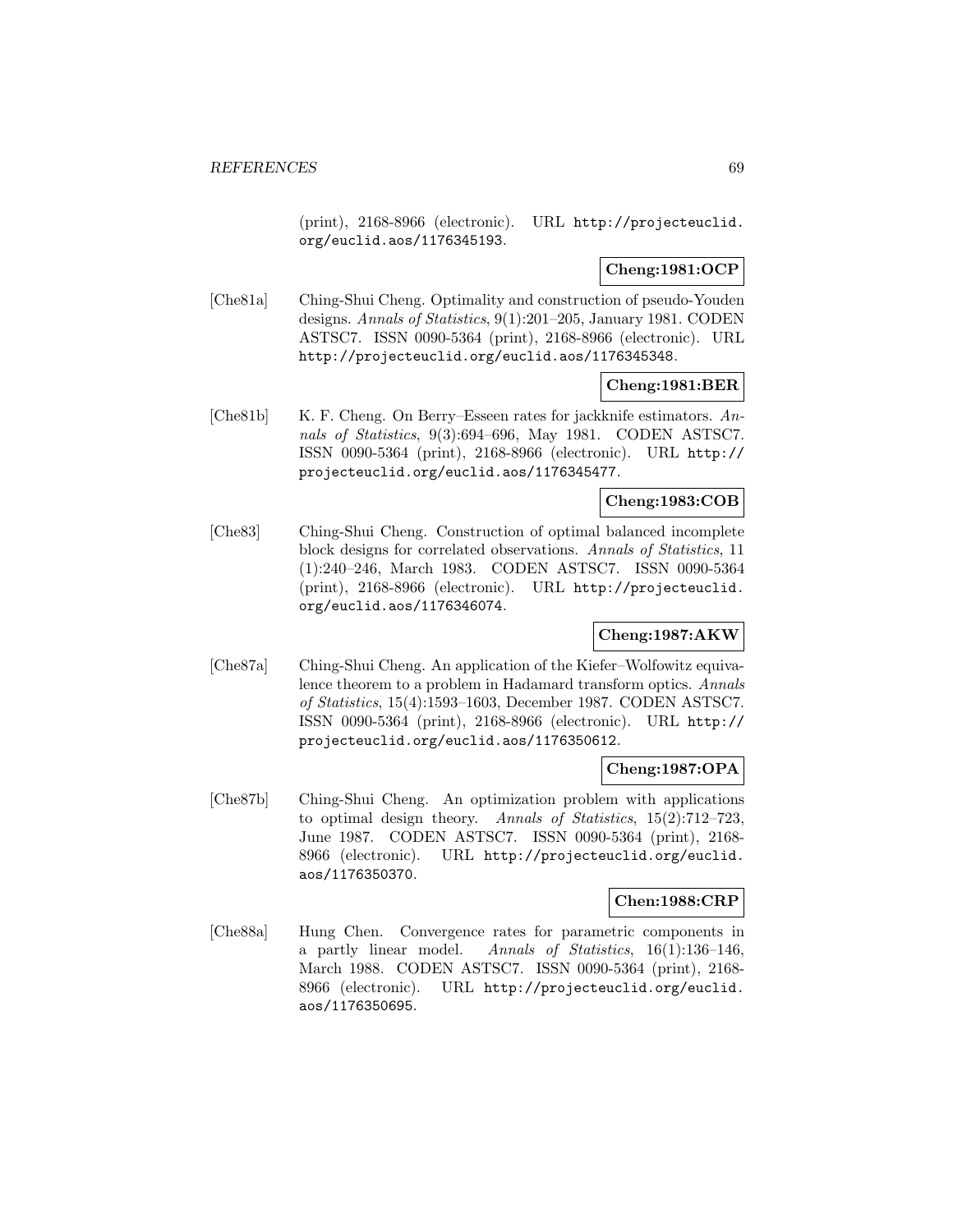### **Chen:1988:LRC**

[Che88b] Hung Chen. Lower rate of convergence for locating a maximum of a function. Annals of Statistics, 16(3):1330–1334, September 1988. CODEN ASTSC7. ISSN 0090-5364 (print), 2168-8966 (electronic). URL http://projecteuclid.org/euclid.aos/1176350965.

### **Chikuse:1981:DSM**

[Chi81] Yasuko Chikuse. Distributions of some matrix variates and latent roots in multivariate Behrens–Fisher discriminant analysis. Annals of Statistics, 9(2):401–407, March 1981. CODEN ASTSC7. ISSN 0090-5364 (print), 2168-8966 (electronic). URL http:// projecteuclid.org/euclid.aos/1176345405.

# **Chiu:1986:SEP**

[Chi86] Shean-Tsong Chiu. Statistical estimation of the parameters of a moving source from array data. Annals of Statistics, 14(2):559– 578, June 1986. CODEN ASTSC7. ISSN 0090-5364 (print), 2168- 8966 (electronic). URL http://projecteuclid.org/euclid. aos/1176349938.

# **Chiu:1988:WLS**

[Chi88] Shean-Tsong Chiu. Weighted least squares estimators on the frequency domain for the parameters of a time series. Annals of Statistics, 16(3):1315–1326, September 1988. CODEN ASTSC7. ISSN 0090-5364 (print), 2168-8966 (electronic). URL http:// projecteuclid.org/euclid.aos/1176350963.

# **Chen:1983:CTW**

[CHL83a] Yuan Yan Chen, Myles Hollander, and Naftali A. Langberg. Corrections: "Testing Whether New is Better than Used with Randomly Censored Data". Annals of Statistics, 11(4):1267, December 1983. CODEN ASTSC7. ISSN 0090-5364 (print), 2168- 8966 (electronic). URL http://projecteuclid.org/euclid. aos/1176346341. See [CHL83b].

# **Chen:1983:TWN**

[CHL83b] Yuan Yan Chen, Myles Hollander, and Naftali A. Langberg. Testing whether new is better than used with randomly censored data. Annals of Statistics, 11(1):267–274, March 1983. CODEN ASTSC7. ISSN 0090-5364 (print), 2168-8966 (electronic). URL http://projecteuclid.org/euclid.aos/1176346077. See correction [CHL83a].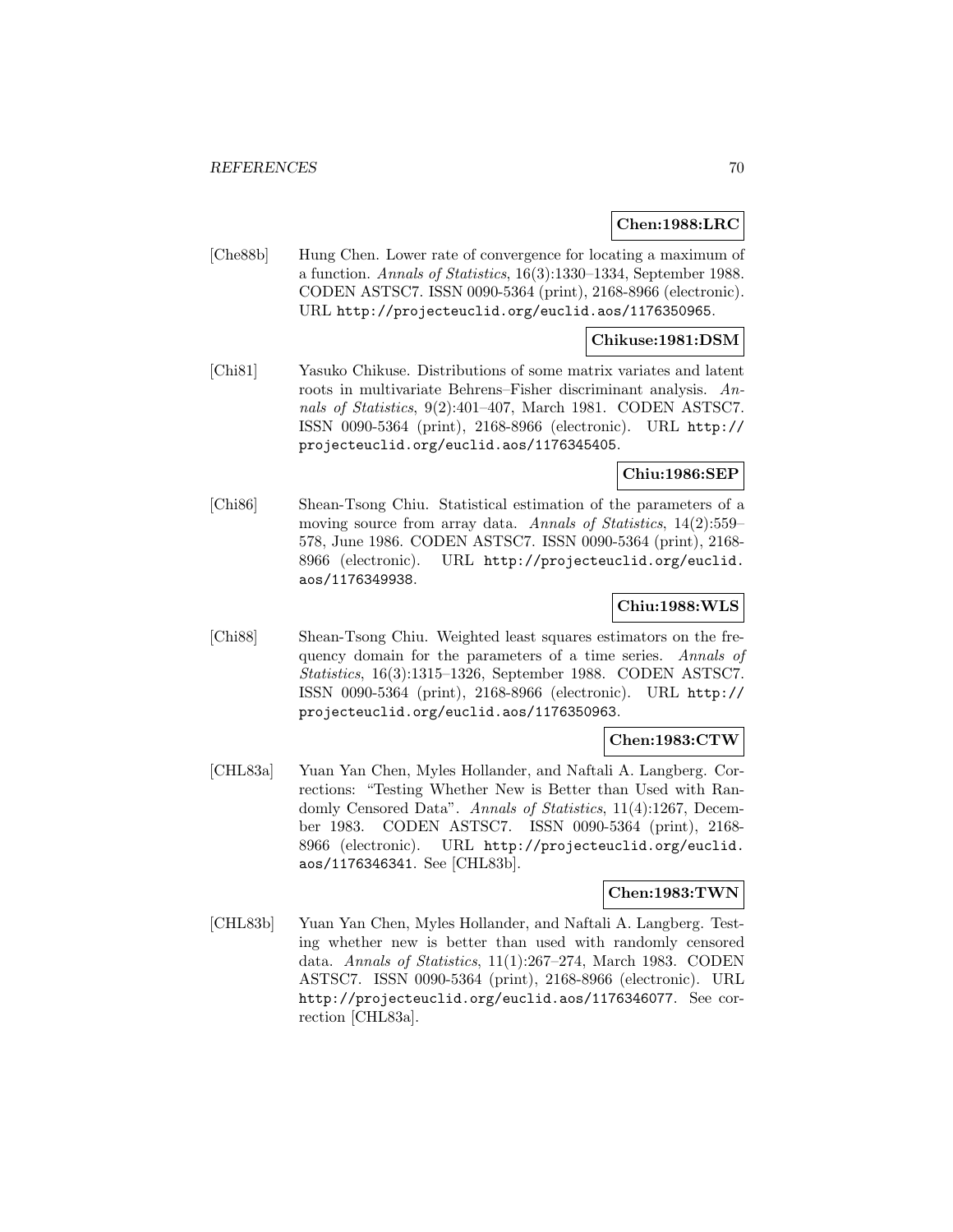### **Chow:1987:CCT**

[Cho87a] Mo Suk Chow. A complete class theorem for estimating a noncentrality parameter. Annals of Statistics, 15(2):800–804, June 1987. CODEN ASTSC7. ISSN 0090-5364 (print), 2168-8966 (electronic). URL http://projecteuclid.org/euclid.aos/1176350375.

#### **Chow:1987:ET**

[Cho87b] Yunshyong Chow. Estimating trajectories. Annals of Statistics, 15(2):552–567, June 1987. CODEN ASTSC7. ISSN 0090-5364 (print), 2168-8966 (electronic). URL http://projecteuclid. org/euclid.aos/1176350360.

#### **Christensen:1986:FSS**

[Chr86] Ronald Christensen. Finite stopping in sequential sampling without recall from a Dirichlet process. Annals of Statistics, 14 (1):275–282, March 1986. CODEN ASTSC7. ISSN 0090-5364 (print), 2168-8966 (electronic). URL http://projecteuclid. org/euclid.aos/1176349855.

# **Christensen:1989:LFT**

[Chr89] Ronald Christensen. Lack-of-fit tests based on near or exact replicates. Annals of Statistics, 17(2):673–683, June 1989. CODEN ASTSC7. ISSN 0090-5364 (print), 2168-8966 (electronic). URL http://projecteuclid.org/euclid.aos/1176347133.

#### **Christian:1989:STM**

[CJ89] Niels Christian and Bang Jespersen. On the structure of transformation models. Annals of Statistics, 17(1):195–208, March 1989. CODEN ASTSC7. ISSN 0090-5364 (print), 2168-8966 (electronic). URL http://projecteuclid.org/euclid.aos/1176347011.

### **Callaert:1980:EES**

[CJV80] H. Callaert, P. Janssen, and N. Veraverbeke. An Edgeworth expansion for U-statistics. Annals of Statistics, 8(2):299–312, March 1980. CODEN ASTSC7. ISSN 0090-5364 (print), 2168- 8966 (electronic). URL http://projecteuclid.org/euclid. aos/1176344955.

#### **Cohen:1985:AED**

[CK85] Michael P. Cohen and Lynn Kuo. The admissibility of the empirical distribution function. Annals of Statistics, 13(1):262–271,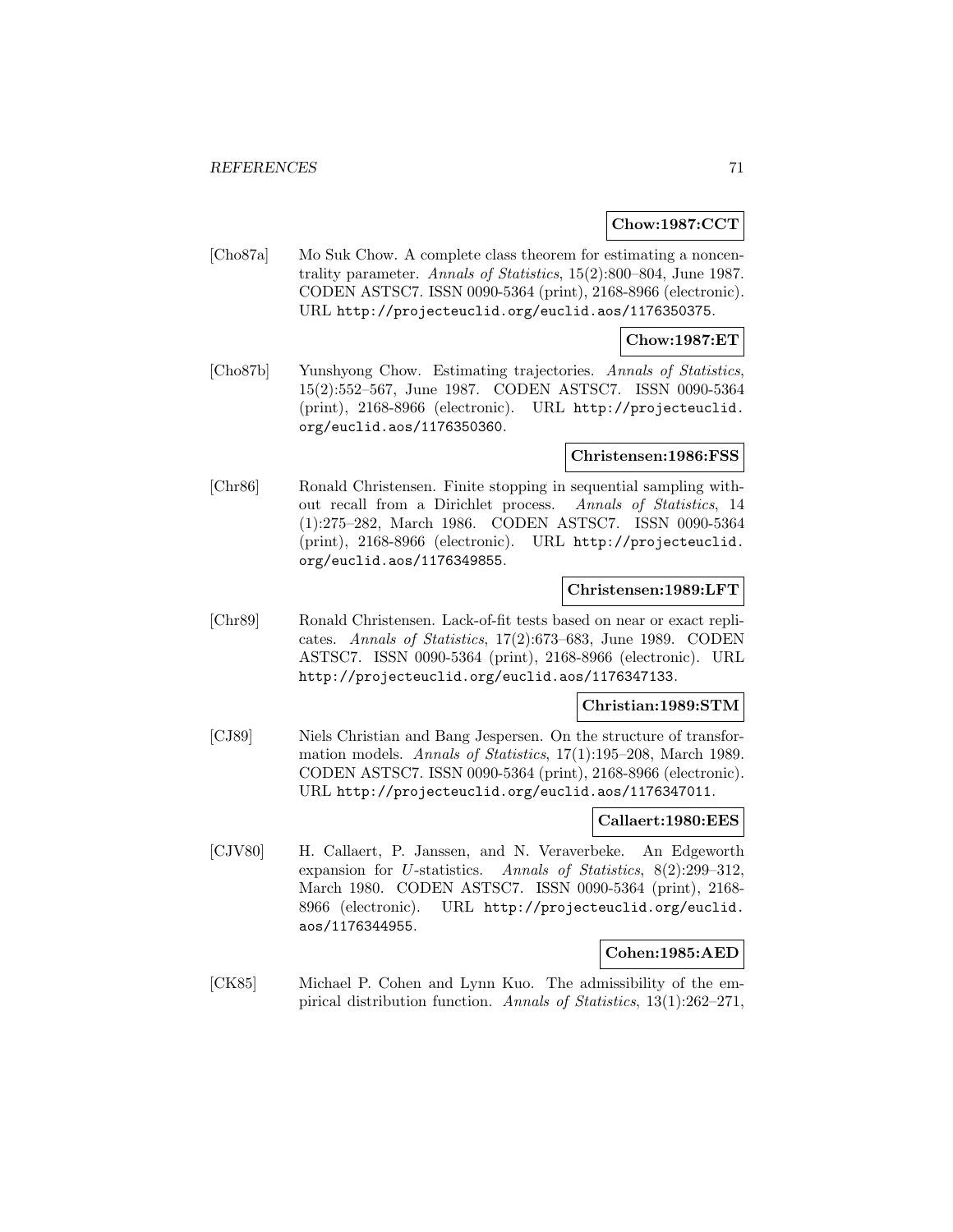March 1985. CODEN ASTSC7. ISSN 0090-5364 (print), 2168- 8966 (electronic). URL http://projecteuclid.org/euclid. aos/1176346591.

# **Cox:1988:TPN**

[CKWY88] Dennis Cox, Eunmee Koh, Grace Wahba, and Brian S. Yandell. Testing the (parametric) null model hypothesis in (semiparametric) partial and generalized spline models. Annals of Statistics, 16(1):113–119, March 1988. CODEN ASTSC7. ISSN 0090-5364 (print), 2168-8966 (electronic). URL http://projecteuclid. org/euclid.aos/1176350693.

# **Cheng:1983:MAS**

[CL83] Ching-Shui Cheng and Ker-Chau Li. A minimax approach to sample surveys. Annals of Statistics, 11(2):552–563, June 1983. CO-DEN ASTSC7. ISSN 0090-5364 (print), 2168-8966 (electronic). URL http://projecteuclid.org/euclid.aos/1176346160.

# **Chao:1988:SRN**

[CL88] Min-Te Chao and Shaw-Hwa Lo. Some representations of the nonparametric maximum likelihood estimators with truncated data. Annals of Statistics, 16(2):661–668, June 1988. CODEN ASTSC7. ISSN 0090-5364 (print), 2168-8966 (electronic). URL http:// projecteuclid.org/euclid.aos/1176350826.

# **Clarke:1983:UFD**

[Cla83] Brenton R. Clarke. Uniqueness and Frechet differentiability of functional solutions to maximum likelihood type equations. Annals of Statistics, 11(4):1196–1205, December 1983. CODEN ASTSC7. ISSN 0090-5364 (print), 2168-8966 (electronic). URL http:// projecteuclid.org/euclid.aos/1176346332.

#### **Clayton:1985:BNS**

[Cla85] Murray K. Clayton. A Bayesian nonparametric sequential test for the mean of a population. Annals of Statistics, 13(3):1129–1139, September 1985. CODEN ASTSC7. ISSN 0090-5364 (print), 2168- 8966 (electronic). URL http://projecteuclid.org/euclid. aos/1176349660.

# **Clayton:1986:DCB**

[Cla86] Murray K. Clayton. Discussion: On the consistency of Bayes estimates. Annals of Statistics, 14(1):37–40, March 1986. CODEN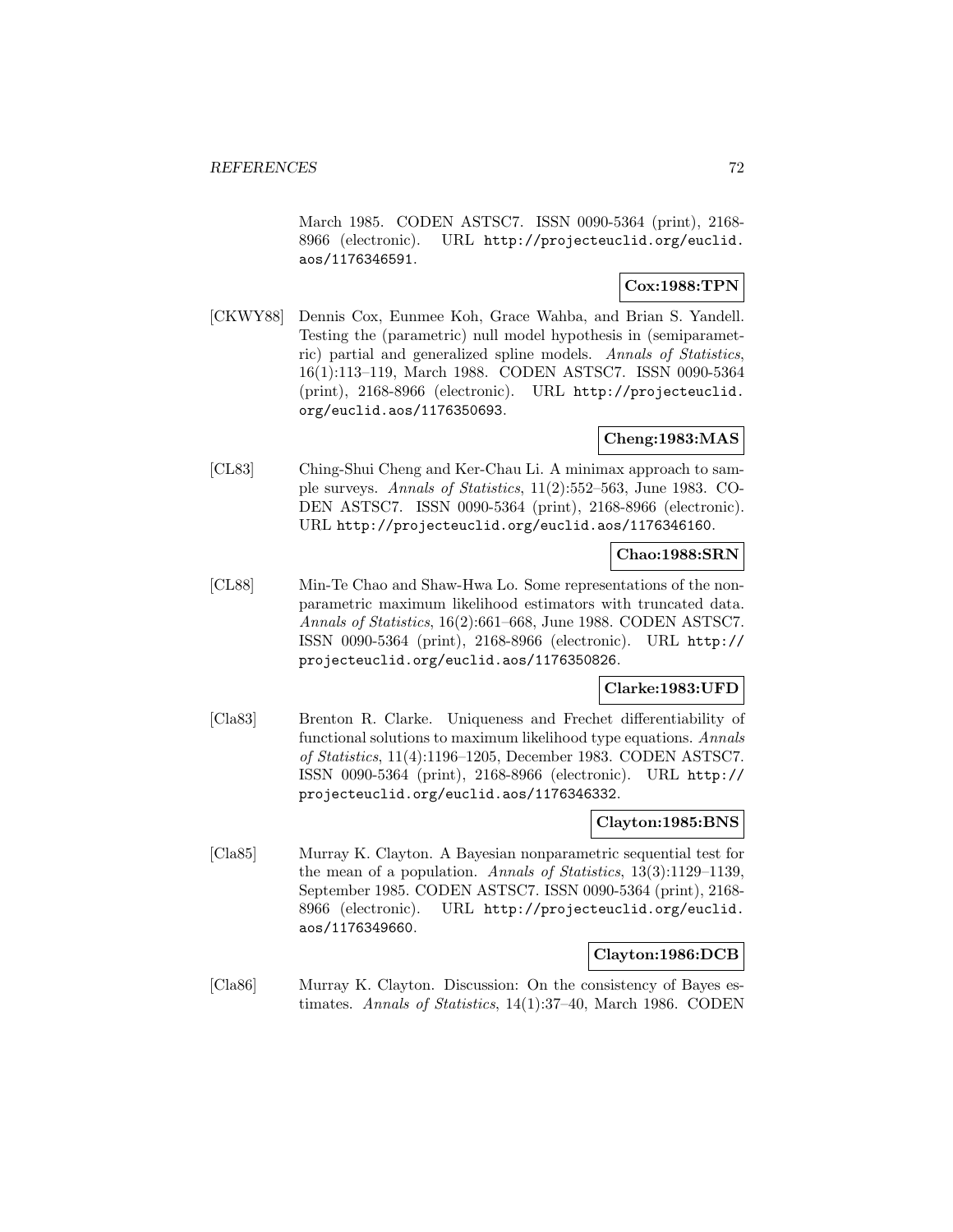ASTSC7. ISSN 0090-5364 (print), 2168-8966 (electronic). URL http://projecteuclid.org/euclid.aos/1176349833.

# **Cline:1988:AKE**

[Cli88] Daren B. H. Cline. Admissible kernel estimators of a multivariate density. Annals of Statistics, 16(4):1421–1427, December 1988. CODEN ASTSC7. ISSN 0090-5364 (print), 2168-8966 (electronic). URL http://projecteuclid.org/euclid.aos/1176351046.

### **Cohen:1985:EQS**

[CLS85] Arthur Cohen, Shaw-Hwa Lo, and Kesar Singh. Estimating a quantile of a symmetric distribution. Annals of Statistics, 13(3): 1114–1128, September 1985. CODEN ASTSC7. ISSN 0090-5364 (print), 2168-8966 (electronic). URL http://projecteuclid. org/euclid.aos/1176349659.

## **Cohen:1986:APE**

[CLS86] Arthur Cohen, Shaw-Hwa Lo, and Kesar Singh. Acknowledgment of priority: Estimating a quantile of a symmetric distribution. Annals of Statistics, 14(4):1642, December 1986. CODEN ASTSC7. ISSN 0090-5364 (print), 2168-8966 (electronic). URL http:// projecteuclid.org/euclid.aos/1176350186.

## **Chow:1982:BRS**

[CM82] Y. S. Chow and A. T. Martinsek. Bounded regret of a sequential procedure for estimation of the mean. Annals of Statistics, 10(3): 909–914, September 1982. CODEN ASTSC7. ISSN 0090-5364 (print), 2168-8966 (electronic). URL http://projecteuclid. org/euclid.aos/1176345880.

### **Cho:1987:MFO**

[CM87] Sinsup Cho and Robert B. Miller. Model-free one-step-ahead prediction intervals: Asymptotic theory and small sample simulations. Annals of Statistics, 15(3):1064–1078, September 1987. CODEN ASTSC7. ISSN 0090-5364 (print), 2168-8966 (electronic). URL http://projecteuclid.org/euclid.aos/1176350493.

### **Cohen:1989:ACT**

[CM89a] Arthur Cohen and John I. Marden. On the admissibility and consistency of tests for homogeneity of variances. Annals of Statistics, 17(1):236–251, March 1989. CODEN ASTSC7. ISSN 0090-5364 (print), 2168-8966 (electronic). URL http://projecteuclid. org/euclid.aos/1176347013.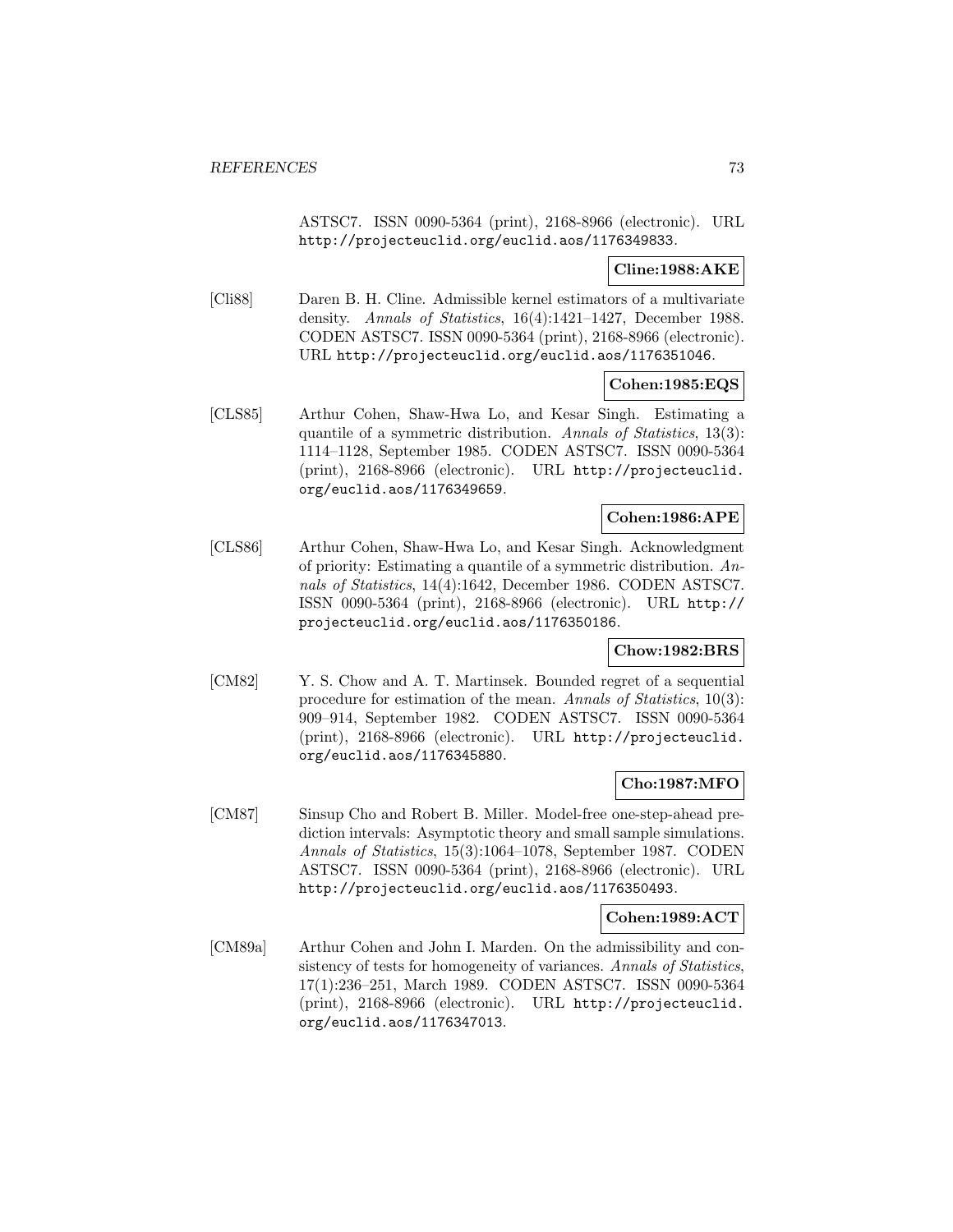#### **Csorgo:1989:BEF**

[CM89b] Sandor Csorgo and David M. Mason. Bootstrapping empirical functions. Annals of Statistics, 17(4):1447–1471, December 1989. CODEN ASTSC7. ISSN 0090-5364 (print), 2168-8966 (electronic). URL http://projecteuclid.org/euclid.aos/1176347374.

#### **Collins:1983:MPE**

[Col83] John R. Collins. On the minimax property for R-estimators of location. Annals of Statistics, 11(4):1190–1195, December 1983. CODEN ASTSC7. ISSN 0090-5364 (print), 2168-8966 (electronic). URL http://projecteuclid.org/euclid.aos/1176346331.

### **Collings:1984:GII**

[Col84] Bruce Jay Collings. Generating the intrablock and interblock subgroups for confounding in general factorial experiments. Annals of Statistics, 12(4):1500–1509, December 1984. CODEN ASTSC7. ISSN 0090-5364 (print), 2168-8966 (electronic). URL http:// projecteuclid.org/euclid.aos/1176346806.

### **Collins:1986:MAV**

[Col86] John R. Collins. Maximum asymptotic variances of trimmed means under asymmetric contamination. Annals of Statistics, 14 (1):348–354, March 1986. CODEN ASTSC7. ISSN 0090-5364 (print), 2168-8966 (electronic). URL http://projecteuclid. org/euclid.aos/1176349861.

#### **Constantine:1981:SOB**

[Con81] Gregory M. Constantine. Some E-optimal block designs. Annals of Statistics, 9(4):886–892, July 1981. CODEN ASTSC7. ISSN 0090-5364 (print), 2168-8966 (electronic). URL http:// projecteuclid.org/euclid.aos/1176345529.

#### **Constantine:1982:OPD**

[Con82] Gregory M. Constantine. On the E-optimality of PBIB designs with a small number of blocks. Annals of Statistics, 10(3): 1027–1031, September 1982. CODEN ASTSC7. ISSN 0090-5364 (print), 2168-8966 (electronic). URL http://projecteuclid. org/euclid.aos/1176345896.

# **Cox:1983:ATS**

[ $\text{Cox}83$ ] Dennis D. Cox. Asymptotics for M-type smoothing splines. Annals of Statistics, 11(2):530–551, June 1983. CODEN ASTSC7.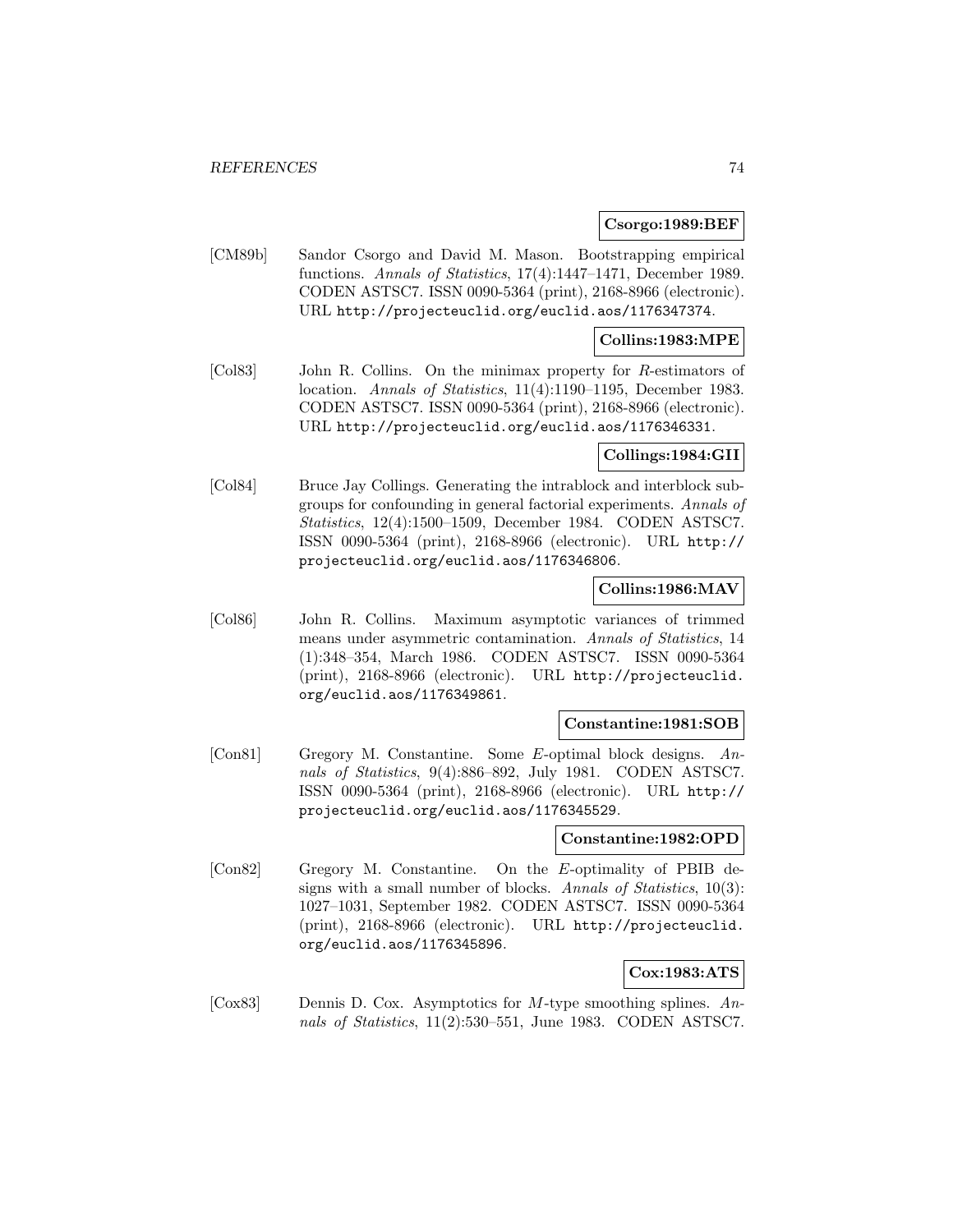ISSN 0090-5364 (print), 2168-8966 (electronic). URL http:// projecteuclid.org/euclid.aos/1176346159.

# **Cox:1985:DPP**

[Cox85] D. R. Cox. Discussion: Projection pursuit. Annals of Statistics, 13(2):493–494, June 1985. CODEN ASTSC7. ISSN 0090-5364 (print), 2168-8966 (electronic). URL http://projecteuclid. org/euclid.aos/1176349524.

## **Cox:1988:ALS**

[Cox88a] Dennis D. Cox. Approximation of least squares regression on nested subspaces. Annals of Statistics, 16(2):713–732, June 1988. CODEN ASTSC7. ISSN 0090-5364 (print), 2168-8966 (electronic). URL http://projecteuclid.org/euclid.aos/1176350830.

#### **Cox:1988:AMR**

[Cox88b] Dennis D. Cox. Approximation of method of regularization estimators. Annals of Statistics, 16(2):694–712, June 1988. CODEN ASTSC7. ISSN 0090-5364 (print), 2168-8966 (electronic). URL http://projecteuclid.org/euclid.aos/1176350829.

# **Cox:1989:DLS**

[Cox89] Dennis D. Cox. Discussion: Linear smoothers and additive models. Annals of Statistics, 17(2):522–525, June 1989. CODEN ASTSC7. ISSN 0090-5364 (print), 2168-8966 (electronic). URL http://projecteuclid.org/euclid.aos/1176347118.

# **Collins:1981:MVE**

[CP81] John R. Collins and Stephen L. Portnoy. Maximizing the variance of M-estimators using the generalized method of moment spaces. Annals of Statistics, 9(3):567–577, May 1981. CODEN ASTSC7. ISSN 0090-5364 (print), 2168-8966 (electronic). URL http://projecteuclid.org/euclid.aos/1176345460.

### **Carroll:1981:RTH**

[CR81] Raymond J. Carroll and David Ruppert. On robust tests for heteroscedasticity. Annals of Statistics, 9(1):206–210, January 1981. CODEN ASTSC7. ISSN 0090-5364 (print), 2168-8966 (electronic). URL http://projecteuclid.org/euclid.aos/1176345349.

### **Carroll:1982:REH**

[CR82] Raymond J. Carroll and David Ruppert. Robust estimation in heteroscedastic linear models. Annals of Statistics, 10(2):429–441,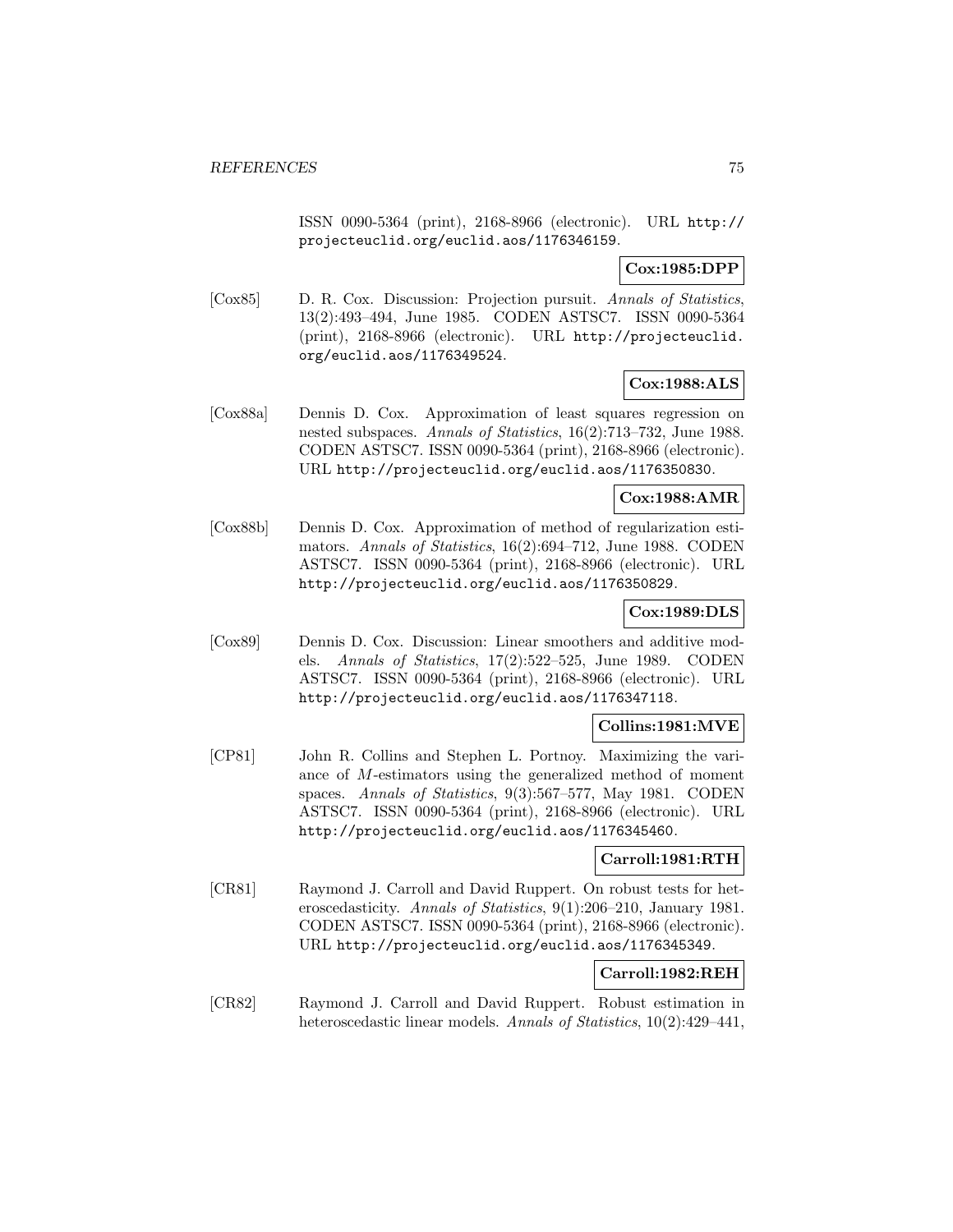June 1982. CODEN ASTSC7. ISSN 0090-5364 (print), 2168- 8966 (electronic). URL http://projecteuclid.org/euclid. aos/1176345784.

## **Carroll:1986:DJB**

[CR86] Raymond J. Carroll and David Ruppert. Discussion: Jackknife, bootstrap and other resampling methods in regression analysis. Annals of Statistics, 14(4):1298–1301, December 1986. CODEN ASTSC7. ISSN 0090-5364 (print), 2168-8966 (electronic). URL http://projecteuclid.org/euclid.aos/1176350144.

#### **Cressie:1982:UEB**

[Cre82] Noel Cressie. A useful empirical Bayes identity. Annals of Statistics, 10(2):625–629, June 1982. CODEN ASTSC7. ISSN 0090-5364 (print), 2168-8966 (electronic). URL http://projecteuclid. org/euclid.aos/1176345804.

### **Cristobal:1987:CLR**

[CRM87] J. A. Cristobal Cristobal, P. Faraldo Roca, and W. Gonzalez Manteiga. A class of linear regression parameter estimators constructed by nonparametric estimation. Annals of Statistics, 15 (2):603–609, June 1987. CODEN ASTSC7. ISSN 0090-5364 (print), 2168-8966 (electronic). URL http://projecteuclid. org/euclid.aos/1176350363.

### **Crowder:1980:APL**

[Cro80] Martin J. Crowder. On the asymptotic properties of least-squares estimators in autoregression. Annals of Statistics, 8(1):132–146, January 1980. CODEN ASTSC7. ISSN 0090-5364 (print), 2168- 8966 (electronic). URL http://projecteuclid.org/euclid. aos/1176344896.

## **Casella:1981:EBN**

[CS81] George Casella and William E. Strawderman. Estimating a bounded normal mean. Annals of Statistics, 9(4):870–878, July 1981. CODEN ASTSC7. ISSN 0090-5364 (print), 2168- 8966 (electronic). URL http://projecteuclid.org/euclid. aos/1176345527.

### **Cohen:1984:BDS**

[CS84a] Arthur Cohen and Harold B. Sackrowitz. Bayes double sample estimation procedures. Annals of Statistics, 12(3):1035–1049,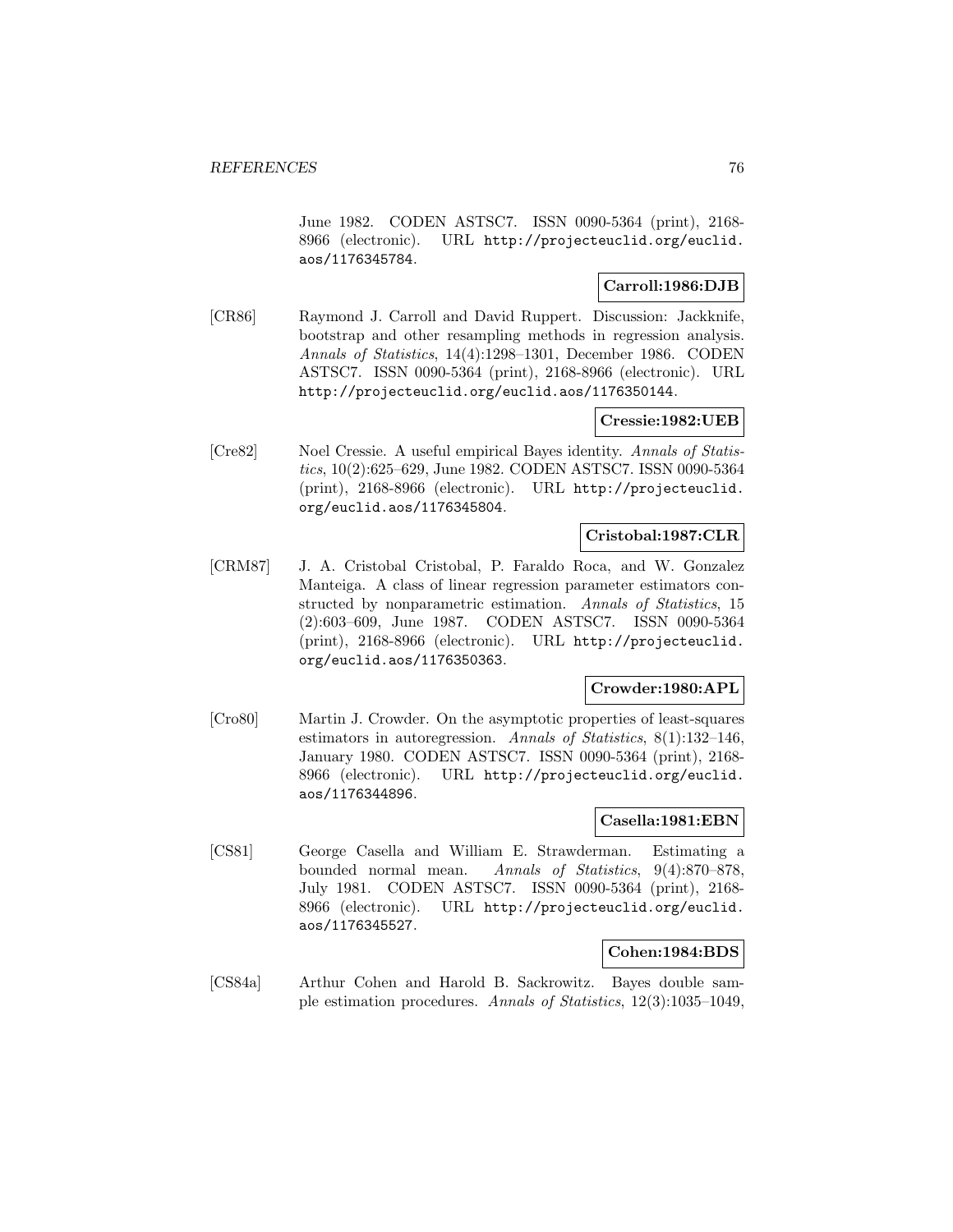September 1984. CODEN ASTSC7. ISSN 0090-5364 (print), 2168- 8966 (electronic). URL http://projecteuclid.org/euclid. aos/1176346719.

## **Cohen:1984:RDS**

[CS84b] Arthur Cohen and Harold B. Sackrowitz. Results on double sample estimation for the binomial distribution. Annals of Statistics, 12(3):1109–1116, September 1984. CODEN ASTSC7. ISSN 0090-5364 (print), 2168-8966 (electronic). URL http:// projecteuclid.org/euclid.aos/1176346728.

# **Cohen:1987:UTH**

[CS87] Arthur Cohen and Harold B. Sackrowitz. Unbiasedness of tests for homogeneity. Annals of Statistics, 15(2):805–816, June 1987. CODEN ASTSC7. ISSN 0090-5364 (print), 2168-8966 (electronic). URL http://projecteuclid.org/euclid.aos/1176350376.

### **Csiszar:1989:GID**

[Csi89] Imre Csiszar. A geometric interpretation of Darroch and Ratcliff's generalized iterative scaling. Annals of Statistics, 17(3): 1409–1413, September 1989. CODEN ASTSC7. ISSN 0090-5364 (print), 2168-8966 (electronic). URL http://projecteuclid. org/euclid.aos/1176347279.

# **Csorgo:1986:TNA**

[Cso86] Sandor Csorgo. Testing for normality in arbitrary dimension. Annals of Statistics, 14(2):708–723, June 1986. CODEN ASTSC7. ISSN 0090-5364 (print), 2168-8966 (electronic). URL http:// projecteuclid.org/euclid.aos/1176349948.

### **Christopeit:1987:SCL**

[CT87] N. Christopeit and G. Tosstorff. Strong consistency of least-squares estimators in the monotone regression model with stochastic regressors. Annals of Statistics, 15(2):568–586, June 1987. CODEN ASTSC7. ISSN 0090-5364 (print), 2168-8966 (electronic). URL http://projecteuclid.org/euclid.aos/1176350361.

### **Currie:1981:DDR**

[Cur81] Iain D. Currie. On distributions determined by random variables distributed over the *n*-cube. Annals of Statistics, 9(4):822-833, July 1981. CODEN ASTSC7. ISSN 0090-5364 (print), 2168- 8966 (electronic). URL http://projecteuclid.org/euclid. aos/1176345522.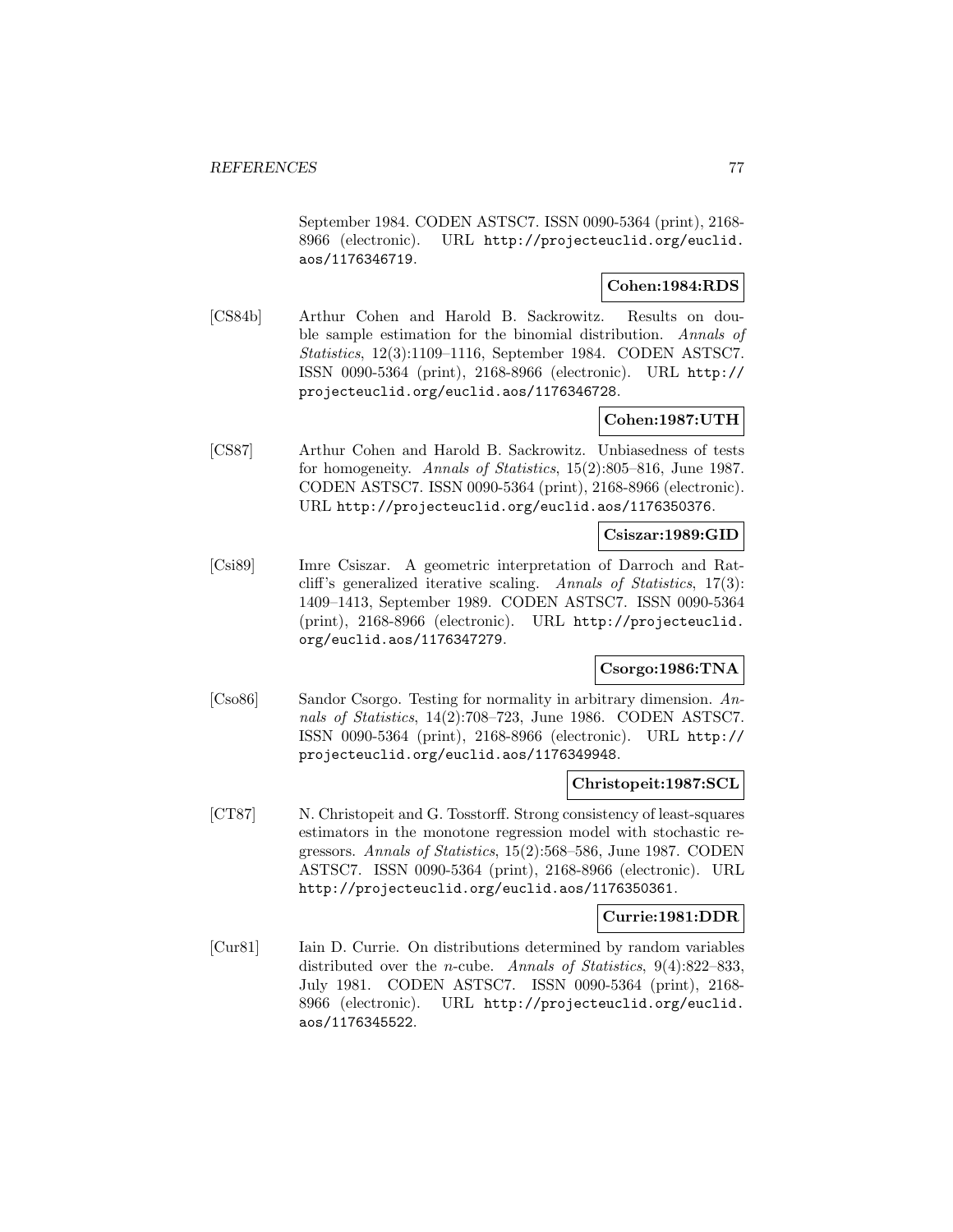#### **Cuzick:1985:APC**

[Cuz85] Jack Cuzick. Asymptotic properties of censored linear rank tests. Annals of Statistics, 13(1):133–141, March 1985. CODEN ASTSC7. ISSN 0090-5364 (print), 2168-8966 (electronic). URL http://projecteuclid.org/euclid.aos/1176346581.

## **Cuzick:1988:RR**

[Cuz88] Jack Cuzick. Rank regression. Annals of Statistics, 16(4): 1369–1389, December 1988. CODEN ASTSC7. ISSN 0090-5364 (print), 2168-8966 (electronic). URL http://projecteuclid. org/euclid.aos/1176351044. See correction [Cuz90].

#### **Cuzick:1990:CRR**

[Cuz90] Jack Cuzick. Correction: "Rank Regression". Annals of Statistics, 18(1):469, March 1990. CODEN ASTSC7. ISSN 0090-5364 (print), 2168-8966 (electronic). URL http://projecteuclid. org/euclid.aos/1176347513. See [Cuz88].

## **Callaert:1981:ONA**

[CV81] Herman Callaert and Noel Veraverbeke. The order of the normal approximation for a studentized U-statistic. Annals of Statistics, 9(1):194–200, January 1981. CODEN ASTSC7. ISSN 0090-5364 (print), 2168-8966 (electronic). URL http://projecteuclid. org/euclid.aos/1176345347.

### **Chang:1980:CDO**

[CW80a] Der-Shin Chang and Chi Song Wong. Correction to "Design of Optimal Control for a Regression Problem". Annals of Statistics, 8(6):1402, November 1980. CODEN ASTSC7. ISSN 0090-5364 (print), 2168-8966 (electronic). URL http://projecteuclid. org/euclid.aos/1176345216. See [sC79].

#### **Cheng:1980:BRM**

[CW80b] Ching-Shui Cheng and Chien-Fu Wu. Balanced repeated measurements designs. Annals of Statistics, 8(6):1272-1283, November 1980. CODEN ASTSC7. ISSN 0090-5364 (print), 2168- 8966 (electronic). URL http://projecteuclid.org/euclid. aos/1176345200. See corrections [CW83].

### **Cheng:1983:CBR**

[CW83] Ching-Shui Cheng and Chien-Fu Wu. Corrections: "Balanced Repeated Measurements Designs". Annals of Statistics, 11(1):349,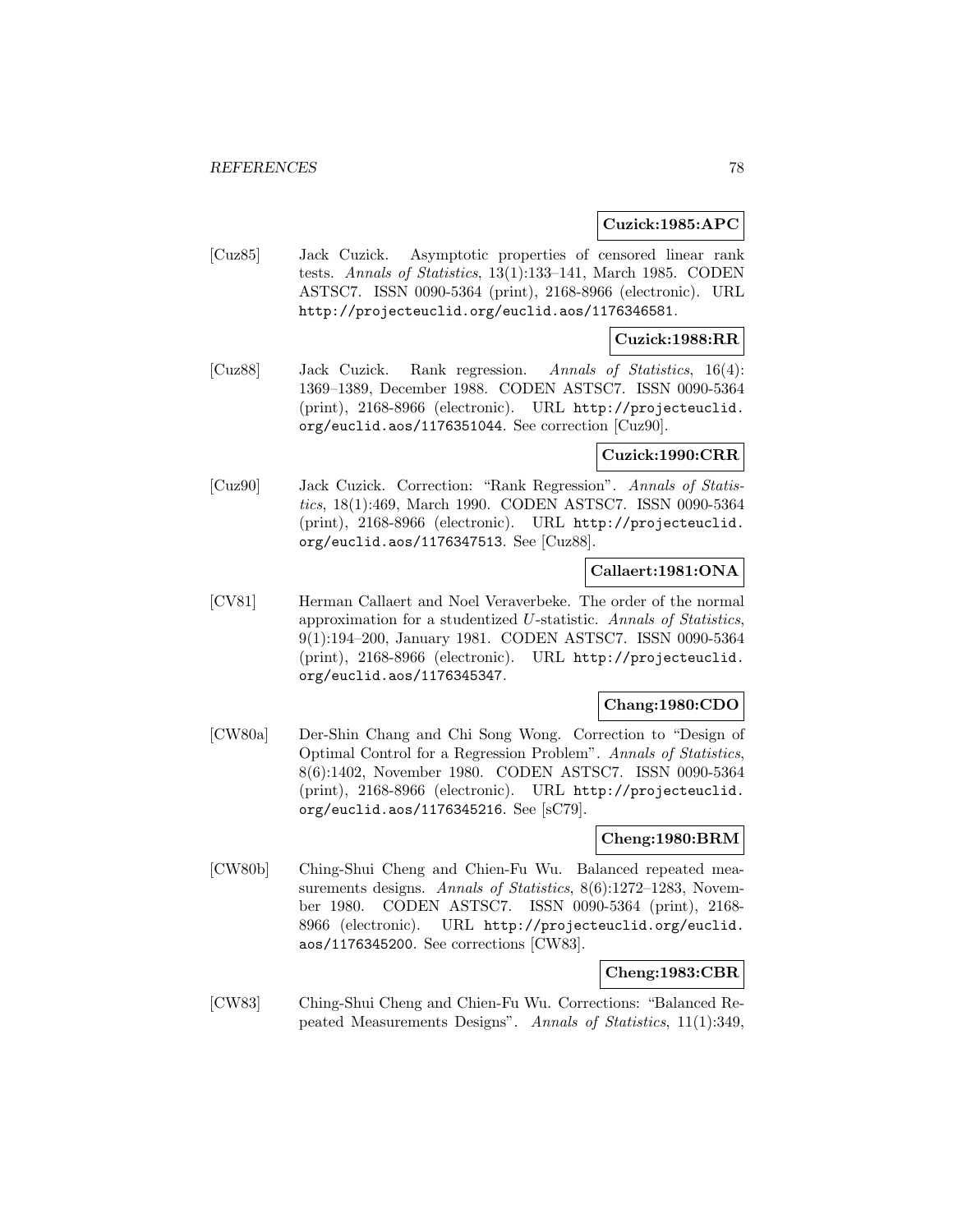March 1983. CODEN ASTSC7. ISSN 0090-5364 (print), 2168- 8966 (electronic). URL http://projecteuclid.org/euclid. aos/1176346090. See [CW80b].

## **Cheng:1985:DPP**

[CW85a] Ping Cheng and C. F. J. Wu. Discussion: Projection pursuit. Annals of Statistics, 13(2):490–493, June 1985. CODEN ASTSC7. ISSN 0090-5364 (print), 2168-8966 (electronic). URL http:// projecteuclid.org/euclid.aos/1176349523.

## **Collins:1985:MVM**

[CW85b] John R. Collins and Douglas P. Wiens. Minimax variance Mestimators in  $\varepsilon$ -contamination models. Annals of Statistics, 13(3): 1078–1096, September 1985. CODEN ASTSC7. ISSN 0090-5364 (print), 2168-8966 (electronic). URL http://projecteuclid. org/euclid.aos/1176349657.

## **Chan:1987:AIN**

[CW87] N. H. Chan and C. Z. Wei. Asymptotic inference for nearly nonstationary AR(1) processes. Annals of Statistics,  $15(3):1050-1063$ , September 1987. CODEN ASTSC7. ISSN 0090-5364 (print), 2168- 8966 (electronic). URL http://projecteuclid.org/euclid. aos/1176350492.

## **Chan:1988:LDL**

[CW88a] N. H. Chan and C. Z. Wei. Limiting distributions of least squares estimates of unstable autoregressive processes. Annals of Statistics, 16(1):367–401, March 1988. CODEN ASTSC7. ISSN 0090-5364 (print), 2168-8966 (electronic). URL http://projecteuclid. org/euclid.aos/1176350711.

## **Clayton:1988:TSB**

[CW88b] Murray K. Clayton and Jeffrey A. Witmer. Two-stage bandits. Annals of Statistics, 16(2):887–894, June 1988. CODEN ASTSC7. ISSN 0090-5364 (print), 2168-8966 (electronic). URL http:// projecteuclid.org/euclid.aos/1176350841.

#### **Collins:1989:MPE**

[CW89] John Collins and Douglas Wiens. Minimax properties of M-,  $R$ - and *L*-estimators of location in Lévy neighbourhoods. Annals of Statistics, 17(1):327–336, March 1989. CODEN ASTSC7. ISSN 0090-5364 (print), 2168-8966 (electronic). URL http:// projecteuclid.org/euclid.aos/1176347020.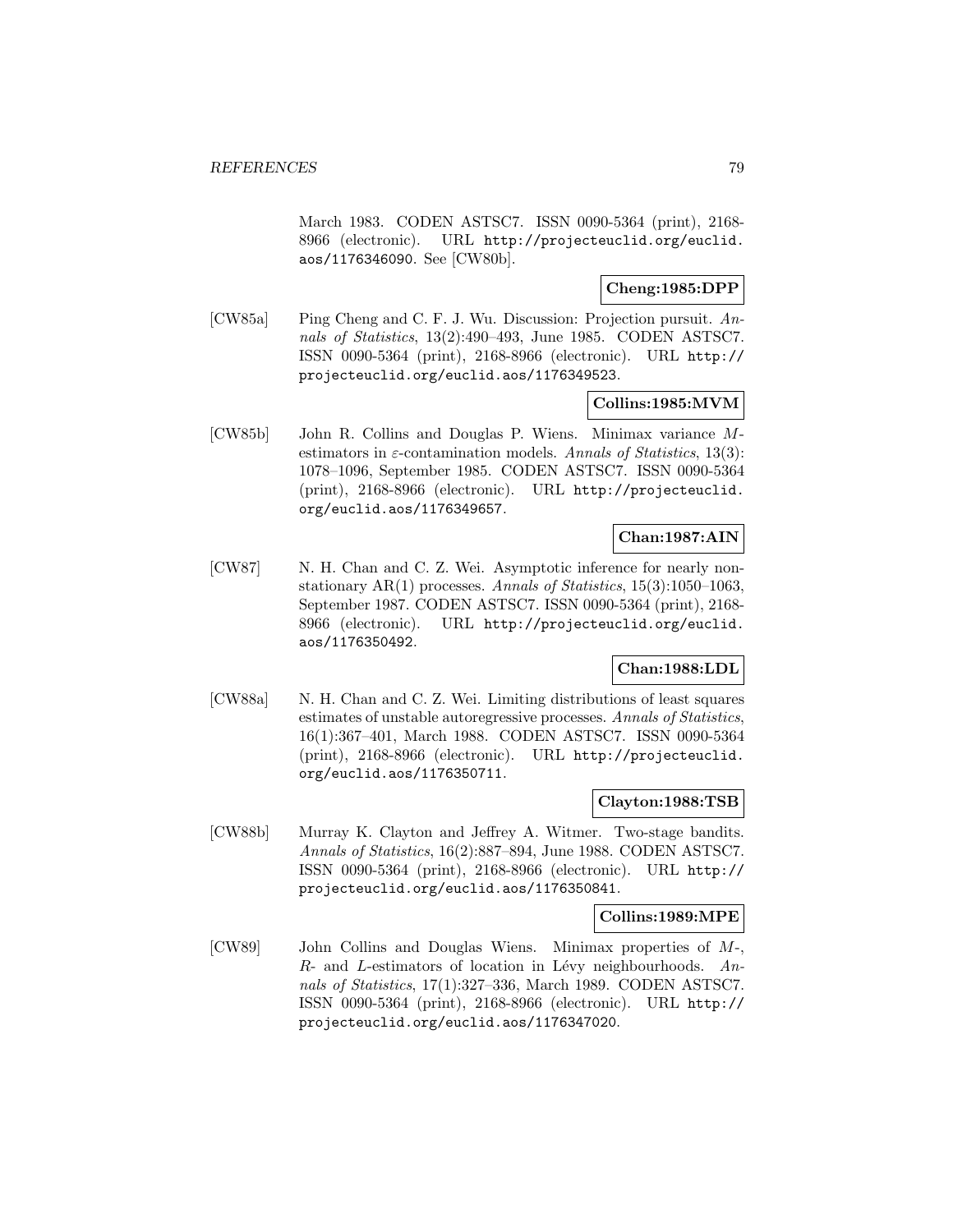## **Chow:1981:PSP**

[CY81] Y. S. Chow and K. F. Yu. The performance of a sequential procedure for the estimation of the mean. Annals of Statistics, 9 (1):184–189, January 1981. CODEN ASTSC7. ISSN 0090-5364 (print), 2168-8966 (electronic). URL http://projecteuclid. org/euclid.aos/1176345345.

# **Chang:1987:SCN**

[CY87] Myron N. Chang and Grace L. Yang. Strong consistency of a nonparametric estimator of the survival function with doubly censored data. Annals of Statistics, 15(4):1536–1547, December 1987. CO-DEN ASTSC7. ISSN 0090-5364 (print), 2168-8966 (electronic). URL http://projecteuclid.org/euclid.aos/1176350608.

## **Dabrowska:1986:RTI**

[Dab86] Dorota M. Dabrowska. Rank tests for independence for bivariate censored data. Annals of Statistics, 14(1):250–264, March 1986. CODEN ASTSC7. ISSN 0090-5364 (print), 2168-8966 (electronic). URL http://projecteuclid.org/euclid.aos/1176349853.

#### **Dabrowska:1988:KME**

[Dab88] Dorota M. Dabrowska. Kaplan–Meier estimate on the plane. Annals of Statistics, 16(4):1475–1489, December 1988. CODEN ASTSC7. ISSN 0090-5364 (print), 2168-8966 (electronic). URL http://projecteuclid.org/euclid.aos/1176351049.

#### **Dabrowska:1989:UCK**

[Dab89] Dorota M. Dabrowska. Uniform consistency of the kernel conditional Kaplan–Meier estimate. Annals of Statistics, 17(3):1157– 1167, September 1989. CODEN ASTSC7. ISSN 0090-5364 (print), 2168-8966 (electronic). URL http://projecteuclid. org/euclid.aos/1176347261.

#### **Dahlhaus:1988:SSE**

[Dah88] Rainer Dahlhaus. Small sample effects in time series analysis: A new asymptotic theory and a new estimate. Annals of Statistics, 16(2):808–841, June 1988. CODEN ASTSC7. ISSN 0090-5364 (print), 2168-8966 (electronic). URL http://projecteuclid. org/euclid.aos/1176350838.

## **Dahlhaus:1989:EPE**

[Dah89] Rainer Dahlhaus. Efficient parameter estimation for self-similar processes. Annals of Statistics, 17(4):1749–1766, December 1989.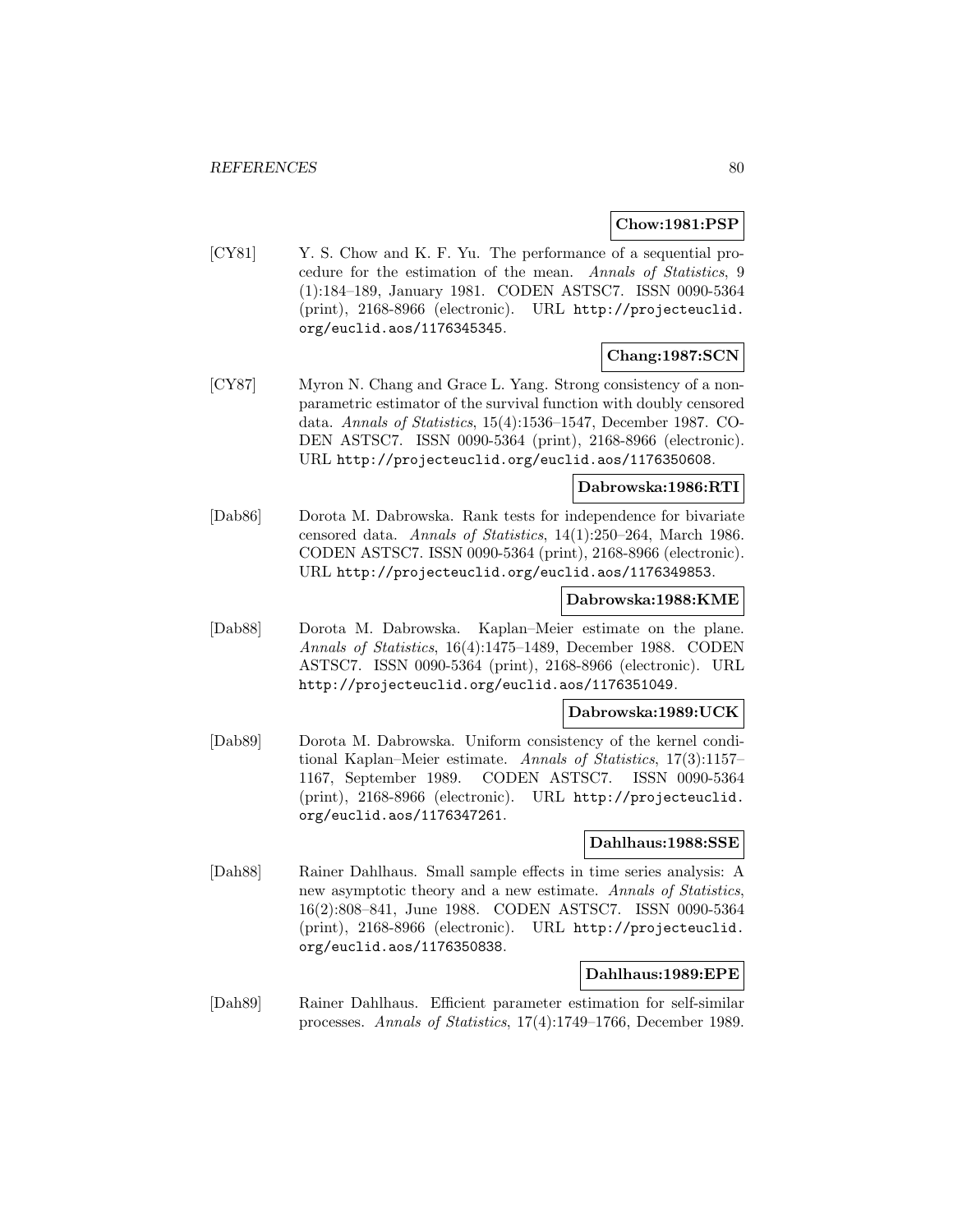CODEN ASTSC7. ISSN 0090-5364 (print), 2168-8966 (electronic). URL http://projecteuclid.org/euclid.aos/1176347393.

#### **Daniels:1982:STC**

[Dan82] H. E. Daniels. Sequential tests constructed from images. Annals of Statistics, 10(2):394–400, June 1982. CODEN ASTSC7. ISSN 0090-5364 (print), 2168-8966 (electronic). URL http:// projecteuclid.org/euclid.aos/1176345781.

## **Darling:1983:ADW**

[Dar83] Donald A. Darling. On the asymptotic distribution of Watson's statistic. Annals of Statistics, 11(4):1263–1266, December 1983. CODEN ASTSC7. ISSN 0090-5364 (print), 2168-8966 (electronic). URL http://projecteuclid.org/euclid.aos/1176346340.

#### **DasGupta:1989:GTD**

[Das89] Anirban DasGupta. A general theorem on decision theory for nonnegative functionals: with applications. Annals of Statistics, 17(3): 1360–1374, September 1989. CODEN ASTSC7. ISSN 0090-5364 (print), 2168-8966 (electronic). URL http://projecteuclid. org/euclid.aos/1176347275.

### **Davis:1984:CPA**

[Dav84] Linda Davis. Comments on a paper by T. Amemiya on estimation in a dichotomous logit regression model. Annals of Statistics, 12(2):778–782, June 1984. CODEN ASTSC7. ISSN 0090-5364 (print), 2168-8966 (electronic). URL http://projecteuclid. org/euclid.aos/1176346525.

# **Davis:1985:CAN**

[Dav85a] Linda June Davis. Consistency and asymptotic normality of the minimum logit chi-squared estimator when the number of design points is large. Annals of Statistics, 13(3):947-957, September 1985. CODEN ASTSC7. ISSN 0090-5364 (print), 2168- 8966 (electronic). URL http://projecteuclid.org/euclid. aos/1176349648.

## **Davis:1985:CCP**

[Dav85b] Linda June Davis. Correction: Comments on a paper by T. Amemiya on estimation in a dichotomous logit regression model. Annals of Statistics, 13(4):1629, December 1985. CO-DEN ASTSC7. ISSN 0090-5364 (print), 2168-8966 (electronic).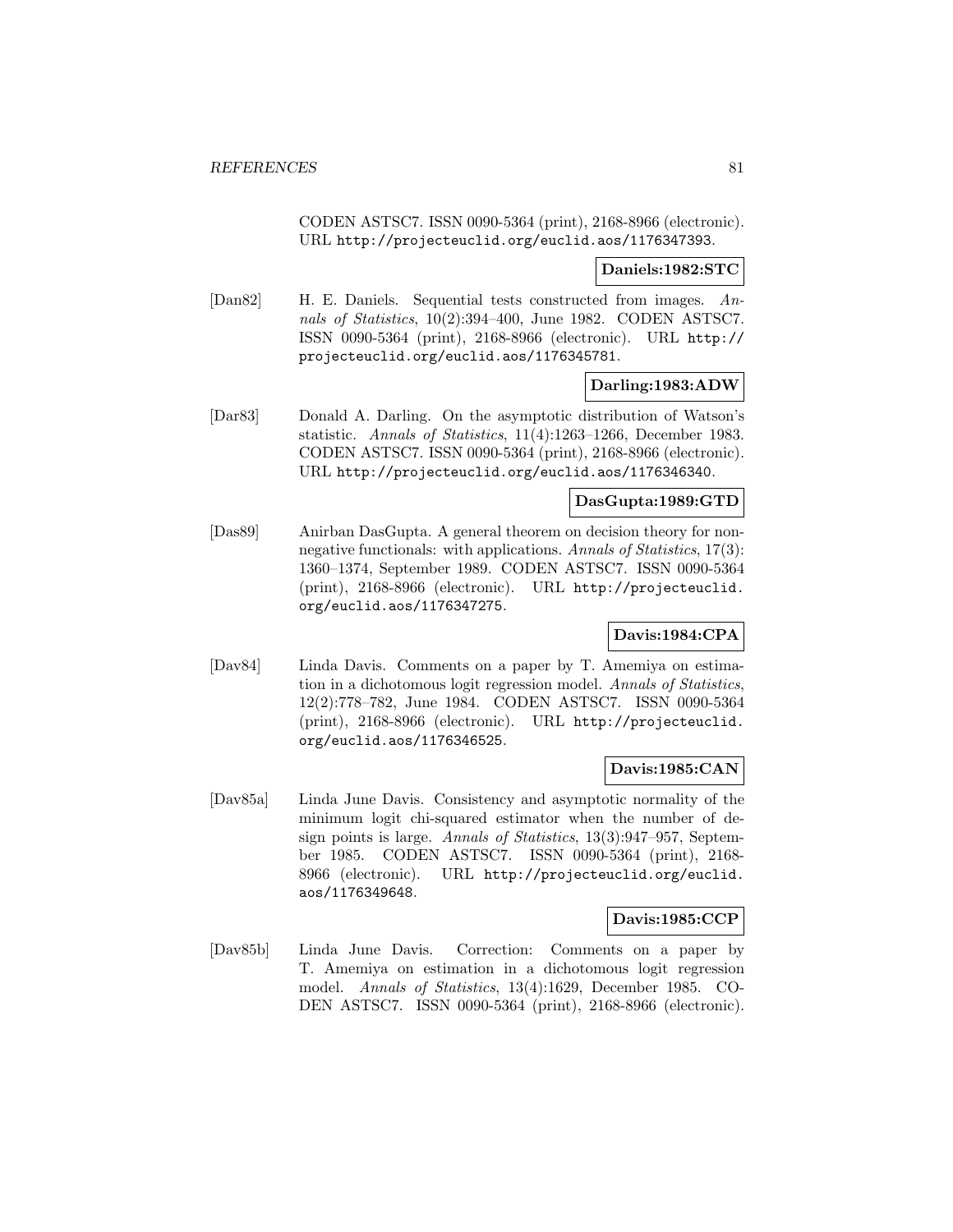URL http://projecteuclid.org/euclid.aos/1176349760. See [Ame80].

### **Davies:1987:ABE**

[Dav87] P. L. Davies. Asymptotic behaviour of S-estimates of multivariate location parameters and dispersion matrices. Annals of Statistics, 15(3):1269–1292, September 1987. CODEN ASTSC7. ISSN 0090-5364 (print), 2168-8966 (electronic). URL http:// projecteuclid.org/euclid.aos/1176350505.

# **Davis:1989:IUT**

[Dav89] Linda June Davis. Intersection union tests for strict collapsibility in three-dimensional contingency tables. Annals of Statistics, 17 (4):1693–1708, December 1989. CODEN ASTSC7. ISSN 0090-5364 (print), 2168-8966 (electronic). URL http://projecteuclid. org/euclid.aos/1176347388.

# **Dawid:1980:CIS**

[Daw80] A. Philip Dawid. Conditional independence for statistical operations. Annals of Statistics, 8(3):598–617, May 1980. CODEN ASTSC7. ISSN 0090-5364 (print), 2168-8966 (electronic). URL http://projecteuclid.org/euclid.aos/1176345011.

# **Dawid:1985:CBE**

[Daw85a] A. P. Dawid. Calibration-based empirical probability. Annals of Statistics, 13(4):1251–1274, December 1985. CODEN ASTSC7. ISSN 0090-5364 (print), 2168-8966 (electronic). URL http:// projecteuclid.org/euclid.aos/1176349736.

# **Dawid:1985:RCB**

[Daw85b] A. P. Dawid. Rejoinder: Calibration-based empirical probability. Annals of Statistics, 13(4):1282–1285, December 1985. CODEN ASTSC7. ISSN 0090-5364 (print), 2168-8966 (electronic). URL http://projecteuclid.org/euclid.aos/1176349738.

### **Dawid:1986:DCB**

[Daw86] A. P. Dawid. Discussion: On the consistency of Bayes estimates. Annals of Statistics, 14(1):40–41, March 1986. CODEN ASTSC7. ISSN 0090-5364 (print), 2168-8966 (electronic). URL http:// projecteuclid.org/euclid.aos/1176349834.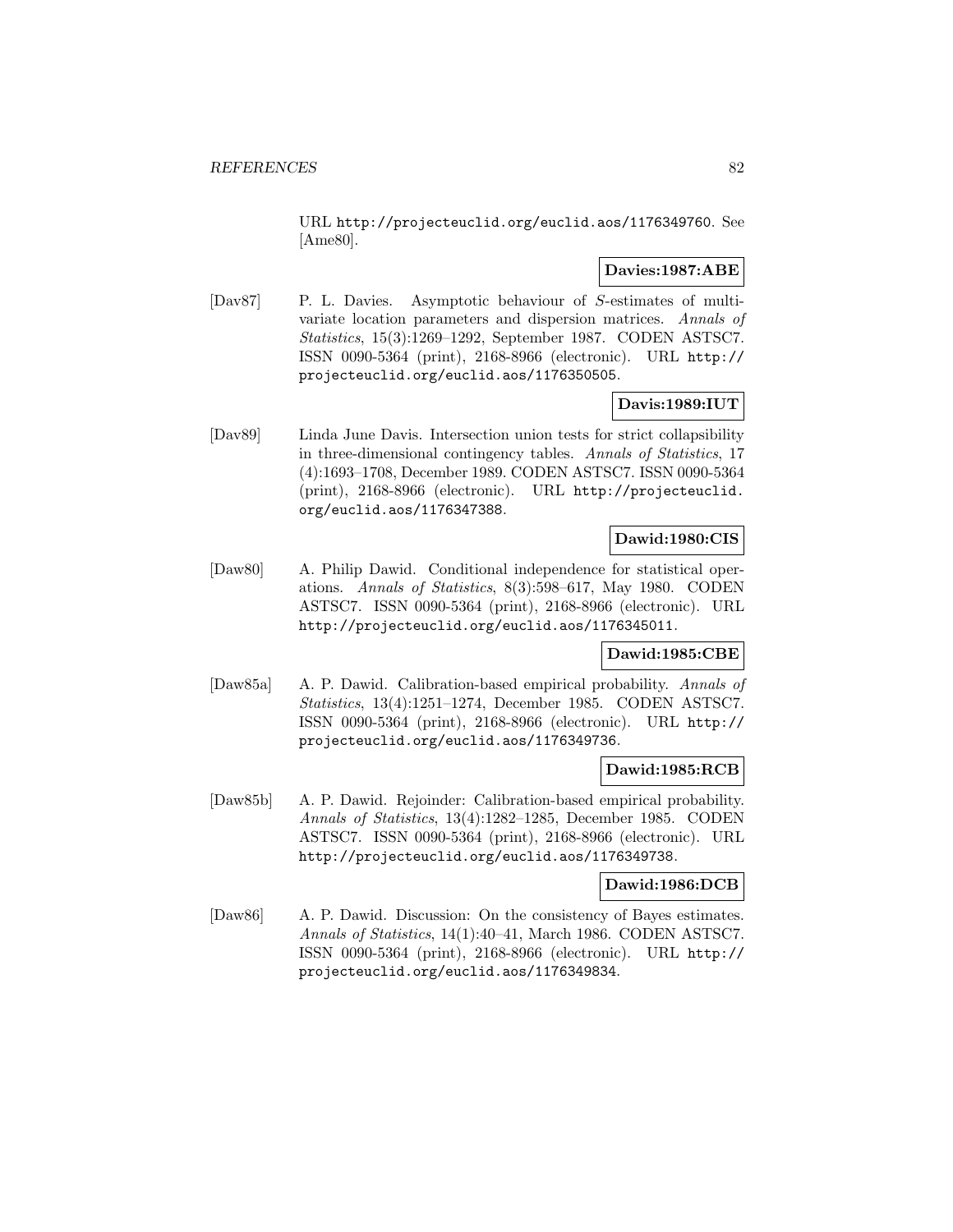### **DeJongh:1987:DTM**

[DD87] P. J. De Jongh and T. De Wet. Discussion: The trimmed mean in the linear model. Annals of Statistics, 15(1):36–39, March 1987. CODEN ASTSC7. ISSN 0090-5364 (print), 2168-8966 (electronic). URL http://projecteuclid.org/euclid.aos/1176350249.

#### **Dekkers:1989:EEV**

[DD89] Arnold L. M. Dekkers and Laurens De Haan. On the estimation of the extreme-value index and large quantile estimation. Annals of Statistics, 17(4):1795–1832, December 1989. CODEN ASTSC7. ISSN 0090-5364 (print), 2168-8966 (electronic). URL http:// projecteuclid.org/euclid.aos/1176347396.

#### **Diaconis:1985:RTI**

[DE85a] P. Diaconis and B. Efron. Rejoinder: Testing for independence in a two-way table: New interpretations of the chi-square statistic. Annals of Statistics, 13(3):905–913, September 1985. CODEN ASTSC7. ISSN 0090-5364 (print), 2168-8966 (electronic). URL http://projecteuclid.org/euclid.aos/1176349645.

#### **Diaconis:1985:TIT**

[DE85b] Persi Diaconis and Bradley Efron. Testing for independence in a two-way table: New interpretations of the chi-square statistic. Annals of Statistics, 13(3):845–874, September 1985. CODEN ASTSC7. ISSN 0090-5364 (print), 2168-8966 (electronic). URL http://projecteuclid.org/euclid.aos/1176349634.

#### **Dekkers:1989:MEI**

[DED89] A. L. M. Dekkers, J. H. J. Einmahl, and L. De Haan. A moment estimator for the index of an extreme-value distribution. Annals of Statistics, 17(4):1833–1855, December 1989. CODEN ASTSC7. ISSN 0090-5364 (print), 2168-8966 (electronic). URL http://projecteuclid.org/euclid.aos/1176347397.

### **Devroye:1981:AEC**

[Dev81a] Luc Devroye. On the almost everywhere convergence of nonparametric regression function estimates. Annals of Statistics, 9(6): 1310–1319, November 1981. CODEN ASTSC7. ISSN 0090-5364 (print), 2168-8966 (electronic). URL http://projecteuclid. org/euclid.aos/1176345647.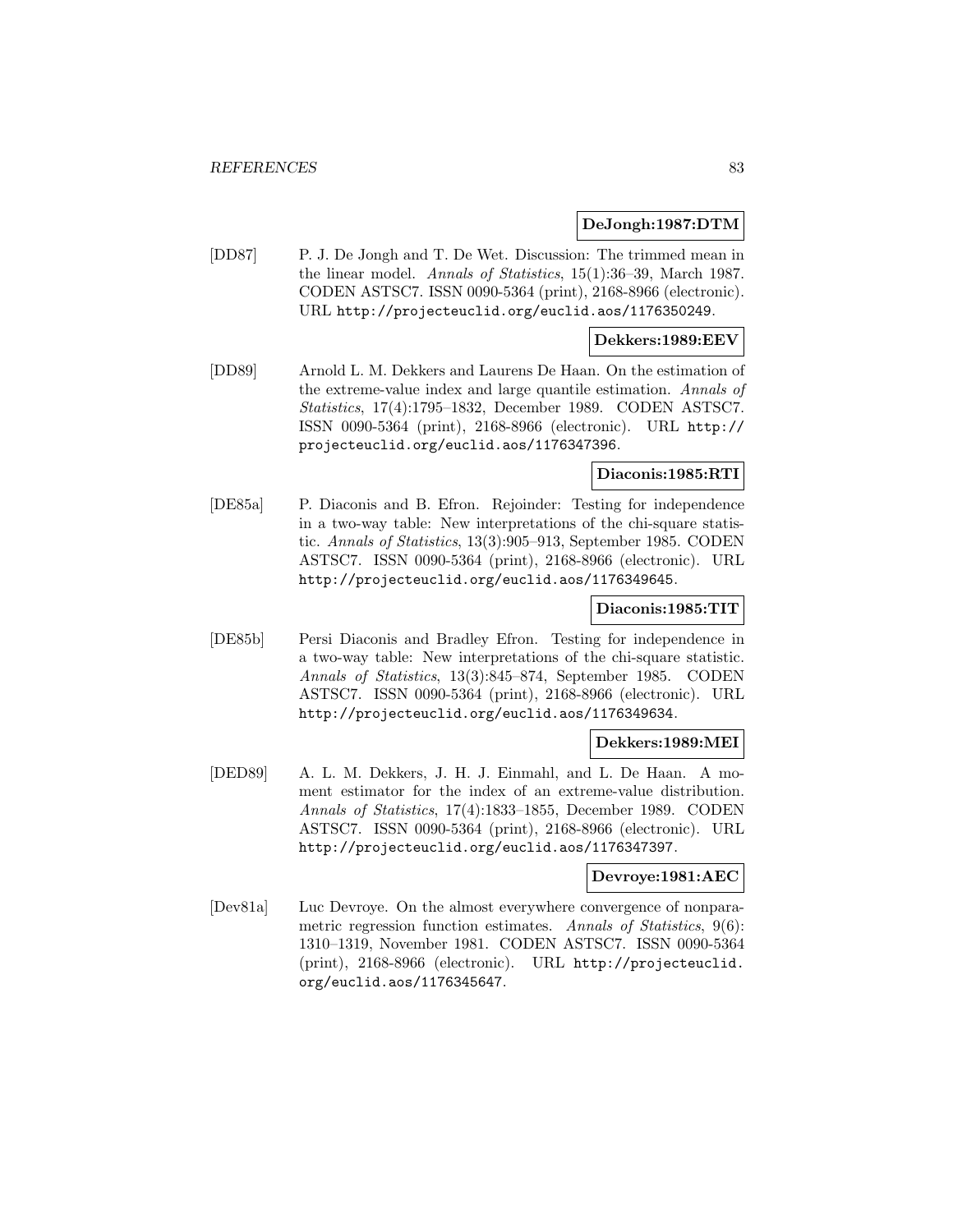### **Devroye:1981:APE**

[Dev81b] Luc Devroye. On the asymptotic probability of error in nonparametric discrimination. Annals of Statistics, 9(6):1320–1327, November 1981. CODEN ASTSC7. ISSN 0090-5364 (print), 2168- 8966 (electronic). URL http://projecteuclid.org/euclid. aos/1176345648.

### **Devroye:1983:EWS**

[Dev83] Luc Devroye. The equivalence of weak, strong and complete convergence in  $L_1$  for kernel density estimates. Annals of Statistics, 11 (3):896–904, September 1983. CODEN ASTSC7. ISSN 0090-5364 (print), 2168-8966 (electronic). URL http://projecteuclid. org/euclid.aos/1176346255.

# **Devroye:1985:NCV**

[Dev85] Luc Devroye. A note on the  $L_1$  consistency of variable kernel estimates. Annals of Statistics, 13(3):1041–1049, September 1985. CODEN ASTSC7. ISSN 0090-5364 (print), 2168-8966 (electronic). URL http://projecteuclid.org/euclid.aos/1176349655.

#### **Devroye:1987:AES**

[Dev87] Luc Devroye. An application of the Efron–Stein inequality in density estimation. Annals of Statistics, 15(3):1317–1320, September 1987. CODEN ASTSC7. ISSN 0090-5364 (print), 2168- 8966 (electronic). URL http://projecteuclid.org/euclid. aos/1176350508.

## **Devroye:1988:APB**

[Dev88] Luc Devroye. Asymptotic performance bounds for the kernel estimate. Annals of Statistics, 16(3):1162–1179, September 1988. CODEN ASTSC7. ISSN 0090-5364 (print), 2168-8966 (electronic). URL http://projecteuclid.org/euclid.aos/1176350953.

## **Dalal:1982:ICS**

[DF82] Siddhartha R. Dalal and Peter Fortini. An inequality comparing sums and maxima with application to Behrens–Fisher type problem. Annals of Statistics, 10(1):297–301, March 1982. CODEN ASTSC7. ISSN 0090-5364 (print), 2168-8966 (electronic). URL http://projecteuclid.org/euclid.aos/1176345712.

### **Diaconis:1984:AGP**

[DF84] Persi Diaconis and David Freedman. Asymptotics of graphical projection pursuit. Annals of Statistics, 12(3):793–815, Septem-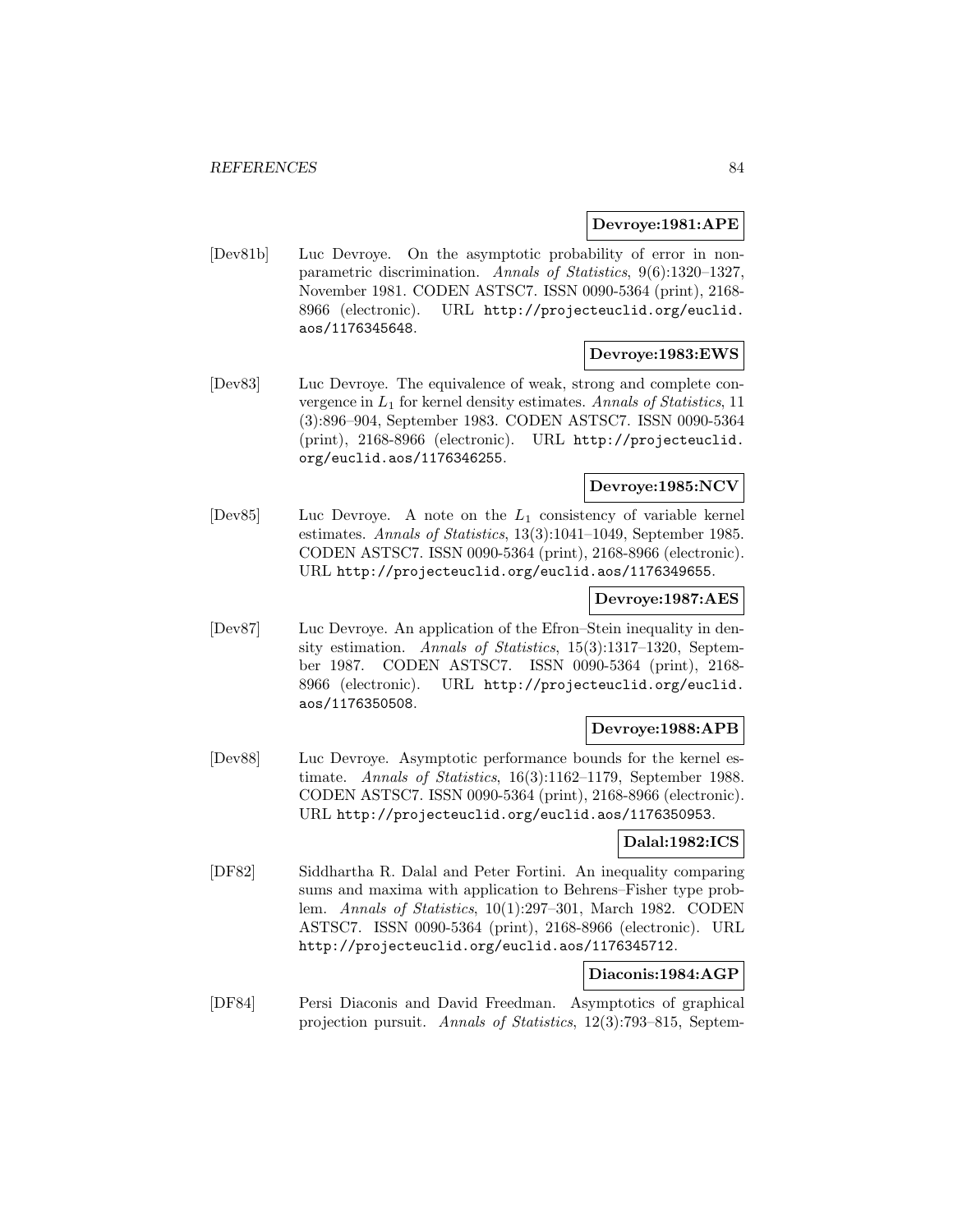ber 1984. CODEN ASTSC7. ISSN 0090-5364 (print), 2168- 8966 (electronic). URL http://projecteuclid.org/euclid. aos/1176346703.

#### **Diaconis:1986:IBE**

[DF86a] P. Diaconis and D. Freedman. On inconsistent Bayes estimates of location. Annals of Statistics, 14(1):68–87, March 1986. CODEN ASTSC7. ISSN 0090-5364 (print), 2168-8966 (electronic). URL http://projecteuclid.org/euclid.aos/1176349843.

### **Diaconis:1986:RCB**

[DF86b] P. Diaconis and D. Freedman. Rejoinder: On the consistency of Bayes estimates. Annals of Statistics, 14(1):63–67, March 1986. CODEN ASTSC7. ISSN 0090-5364 (print), 2168-8966 (electronic). URL http://projecteuclid.org/euclid.aos/1176349842.

#### **Diaconis:1986:CBE**

[DF86c] Persi Diaconis and David Freedman. On the consistency of Bayes estimates. Annals of Statistics, 14(1):1–26, March 1986. CODEN ASTSC7. ISSN 0090-5364 (print), 2168-8966 (electronic). URL http://projecteuclid.org/euclid.aos/1176349830.

## **Doss:1989:EJS**

[DFP89] Hani Doss, Steven Freitag, and Frank Proschan. Estimating jointly system and component reliabilities using a mutual censorship approach. Annals of Statistics, 17(2):764–782, June 1989. CODEN ASTSC7. ISSN 0090-5364 (print), 2168-8966 (electronic). URL http://projecteuclid.org/euclid.aos/1176347141.

## **DeGroot:1980:ECC**

[DG80] Morris H. DeGroot and Prem K. Goel. Estimation of the correlation coefficient from a broken random sample. Annals of Statistics, 8(2):264–278, March 1980. CODEN ASTSC7. ISSN 0090-5364 (print), 2168-8966 (electronic). URL http://projecteuclid. org/euclid.aos/1176344952.

#### **Diaconis:1981:ASE**

[DG81] Persi Diaconis and Ronald Graham. The analysis of sequential experiments with feedback to subjects. Annals of Statistics, 9 (1):3–23, January 1981. CODEN ASTSC7. ISSN 0090-5364 (print), 2168-8966 (electronic). URL http://projecteuclid. org/euclid.aos/1176345329.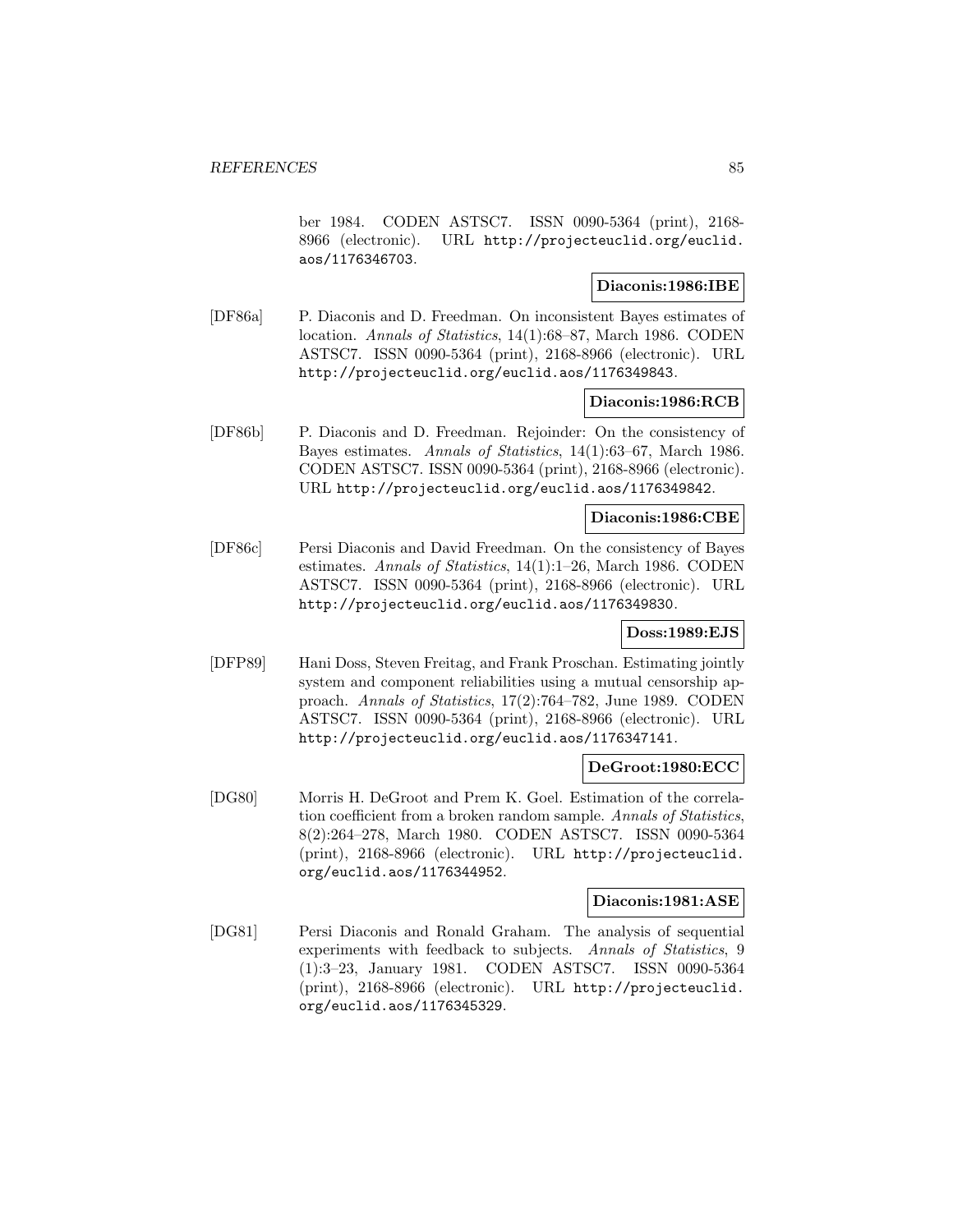#### **Dempster:1981:NTR**

[DGG81] A. P. Dempster and M. Gasko-Green. New tools for residual analysis. Annals of Statistics, 9(5):945–959, September 1981. CODEN ASTSC7. ISSN 0090-5364 (print), 2168-8966 (electronic). URL http://projecteuclid.org/euclid.aos/1176345575.

### **Dalal:1980:APB**

[DH80] S. R. Dalal and Gaineford J. Hall. On approximating parametric Bayes models by nonparametric Bayes models. Annals of Statistics, 8(3):664–672, May 1980. CODEN ASTSC7. ISSN 0090-5364 (print), 2168-8966 (electronic). URL http://projecteuclid. org/euclid.aos/1176345016.

#### **DeRoberts:1981:BIU**

[DH81] Lorraine DeRoberts and J. A. Hartigan. Bayesian inference using intervals of measures. Annals of Statistics, 9(2):235–244, March 1981. CODEN ASTSC7. ISSN 0090-5364 (print), 2168- 8966 (electronic). URL http://projecteuclid.org/euclid. aos/1176345391.

#### **Diaconis:1985:DPP**

[Dia85] Persi Diaconis. Discussion: Projection pursuit. Annals of Statistics, 13(2):494–496, June 1985. CODEN ASTSC7. ISSN 0090-5364 (print), 2168-8966 (electronic). URL http://projecteuclid. org/euclid.aos/1176349525.

#### **Diaconis:1987:DWA**

[Dia87] Persi Diaconis. Discussion: What is an analysis of variance? Annals of Statistics, 15(3):917–921, September 1987. CODEN ASTSC7. ISSN 0090-5364 (print), 2168-8966 (electronic). URL http://projecteuclid.org/euclid.aos/1176350476.

#### **Diaconis:1989:GSA**

[Dia89] Persi Diaconis. A generalization of spectral analysis with application to ranked data. Annals of Statistics, 17(3):949–979, September 1989. CODEN ASTSC7. ISSN 0090-5364 (print), 2168- 8966 (electronic). URL http://projecteuclid.org/euclid. aos/1176347251.

## **Dickey:1985:DTI**

[Dic85] James M. Dickey. Discussion: Testing for independence in a twoway table: New interpretations of the chi-square statistic. Annals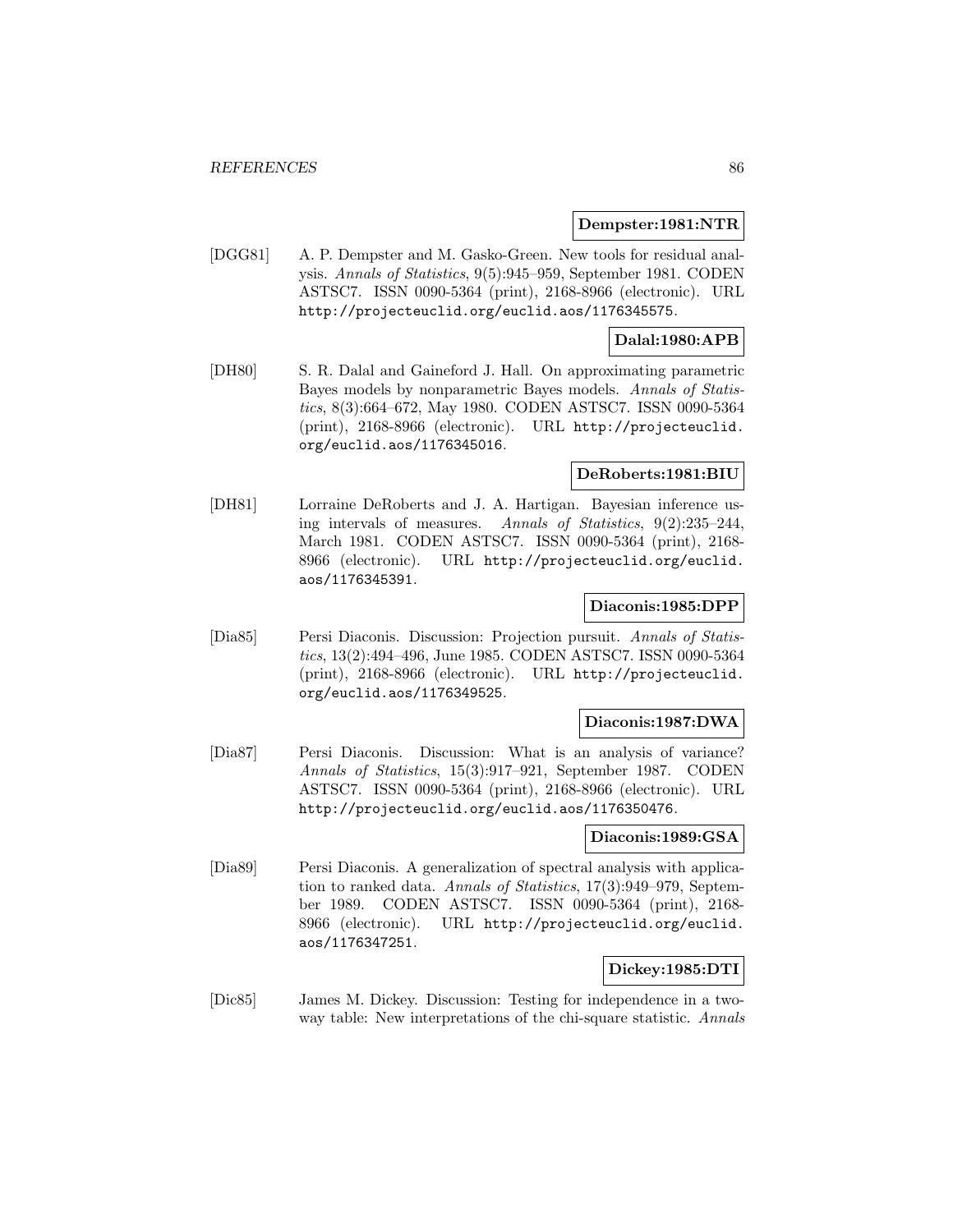of Statistics, 13(3):877–882, September 1985. CODEN ASTSC7. ISSN 0090-5364 (print), 2168-8966 (electronic). URL http:// projecteuclid.org/euclid.aos/1176349636.

## **Dionne:1981:ENE**

[Dio81] Louise Dionne. Efficient nonparametric estimators of parameters in the general linear hypothesis. Annals of Statistics, 9 (2):457–460, March 1981. CODEN ASTSC7. ISSN 0090-5364 (print), 2168-8966 (electronic). URL http://projecteuclid. org/euclid.aos/1176345414.

# **Donoho:1989:PBA**

[DJ89] David L. Donoho and Iain M. Johnstone. Projection-based approximation and a duality with kernel methods. Annals of Statistics, 17(1):58–106, March 1989. CODEN ASTSC7. ISSN 0090-5364 (print), 2168-8966 (electronic). URL http://projecteuclid. org/euclid.aos/1176347004.

#### **Donoho:1985:DPP**

[DJRS85] David Donoho, Iain Johnstone, Peter Rousseeuw, and Werner Stahel. Discussion: Projection pursuit. Annals of Statistics, 13(2):496–500, June 1985. CODEN ASTSC7. ISSN 0090-5364 (print), 2168-8966 (electronic). URL http://projecteuclid. org/euclid.aos/1176349526.

# **Dahiya:1980:MLE**

[DK80] Ram C. Dahiya and Ramesh M. Korwar. Maximum likelihood estimates for a bivariate normal distribution with missing data. Annals of Statistics, 8(3):687–692, May 1980. CODEN ASTSC7. ISSN 0090-5364 (print), 2168-8966 (electronic). URL http:// projecteuclid.org/euclid.aos/1176345020.

## **Dykstra:1981:BNA**

[DL81] R. L. Dykstra and Purushottam Laud. A Bayesian nonparametric approach to reliability. Annals of Statistics, 9(2):356–367, March 1981. CODEN ASTSC7. ISSN 0090-5364 (print), 2168- 8966 (electronic). URL http://projecteuclid.org/euclid. aos/1176345401.

#### **Doksum:1986:DCB**

[DL86] Kjell A. Doksum and Albert Y. Lo. Discussion: On the consistency of Bayes estimates. Annals of Statistics, 14(1):42–45, March 1986.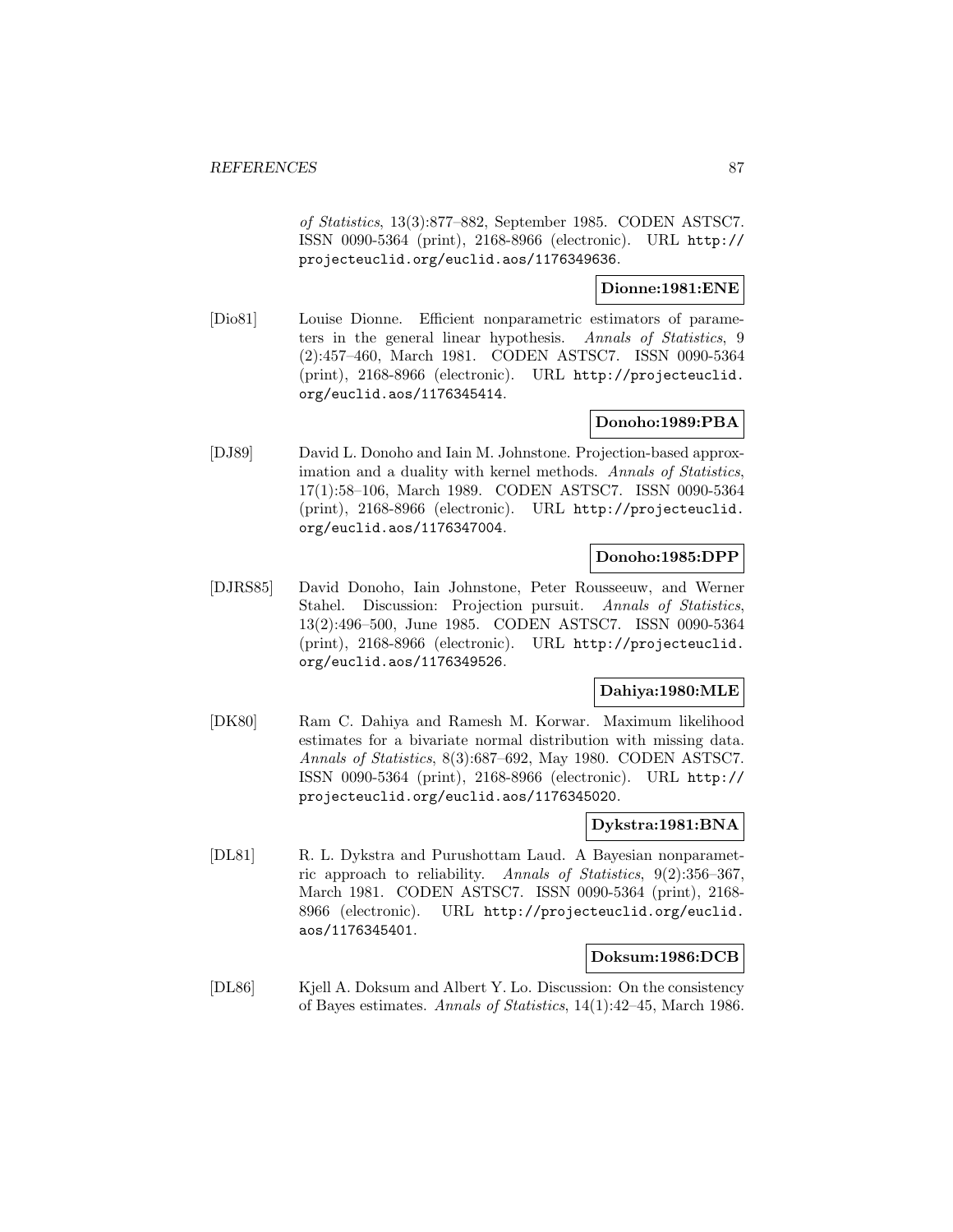CODEN ASTSC7. ISSN 0090-5364 (print), 2168-8966 (electronic). URL http://projecteuclid.org/euclid.aos/1176349835.

#### **Donoho:1988:ARM**

[DL88a] David L. Donoho and Richard C. Liu. The "automatic" robustness of minimum distance functionals. Annals of Statistics, 16(2):552–586, June 1988. CODEN ASTSC7. ISSN 0090-5364 (print), 2168-8966 (electronic). URL http://projecteuclid. org/euclid.aos/1176350820.

### **Donoho:1988:PSM**

[DL88b] David L. Donoho and Richard C. Liu. Pathologies of some minimum distance estimators. Annals of Statistics, 16(2):587–608, June 1988. CODEN ASTSC7. ISSN 0090-5364 (print), 2168- 8966 (electronic). URL http://projecteuclid.org/euclid. aos/1176350821.

### **Darroch:1980:MFL**

[DLS80] J. N. Darroch, S. L. Lauritzen, and T. P. Speed. Markov fields and log-linear interaction models for contingency tables. Annals of Statistics, 8(3):522–539, May 1980. CODEN ASTSC7. ISSN 0090-5364 (print), 2168-8966 (electronic). URL http:// projecteuclid.org/euclid.aos/1176345006.

## **Dynkin:1983:SSP**

[DM83] E. B. Dynkin and A. Mandelbaum. Symmetric statistics, Poisson point processes, and multiple Wiener integrals. Annals of Statistics, 11(3):739–745, September 1983. CODEN ASTSC7. ISSN 0090-5364 (print), 2168-8966 (electronic). URL http:// projecteuclid.org/euclid.aos/1176346241.

#### **Does:1983:EES**

[Doe83] Ronald J. M. M. Does. An Edgeworth expansion for simple linear rank statistics under the null-hypothesis. Annals of Statistics, 11(2):607–624, June 1983. CODEN ASTSC7. ISSN 0090-5364 (print), 2168-8966 (electronic). URL http://projecteuclid. org/euclid.aos/1176346166.

#### **Doksum:1987:EPL**

[Dok87] Kjell A. Doksum. An extension of partial likelihood methods for proportional hazard models to general transformation models. Annals of Statistics, 15(1):325–345, March 1987. CODEN ASTSC7.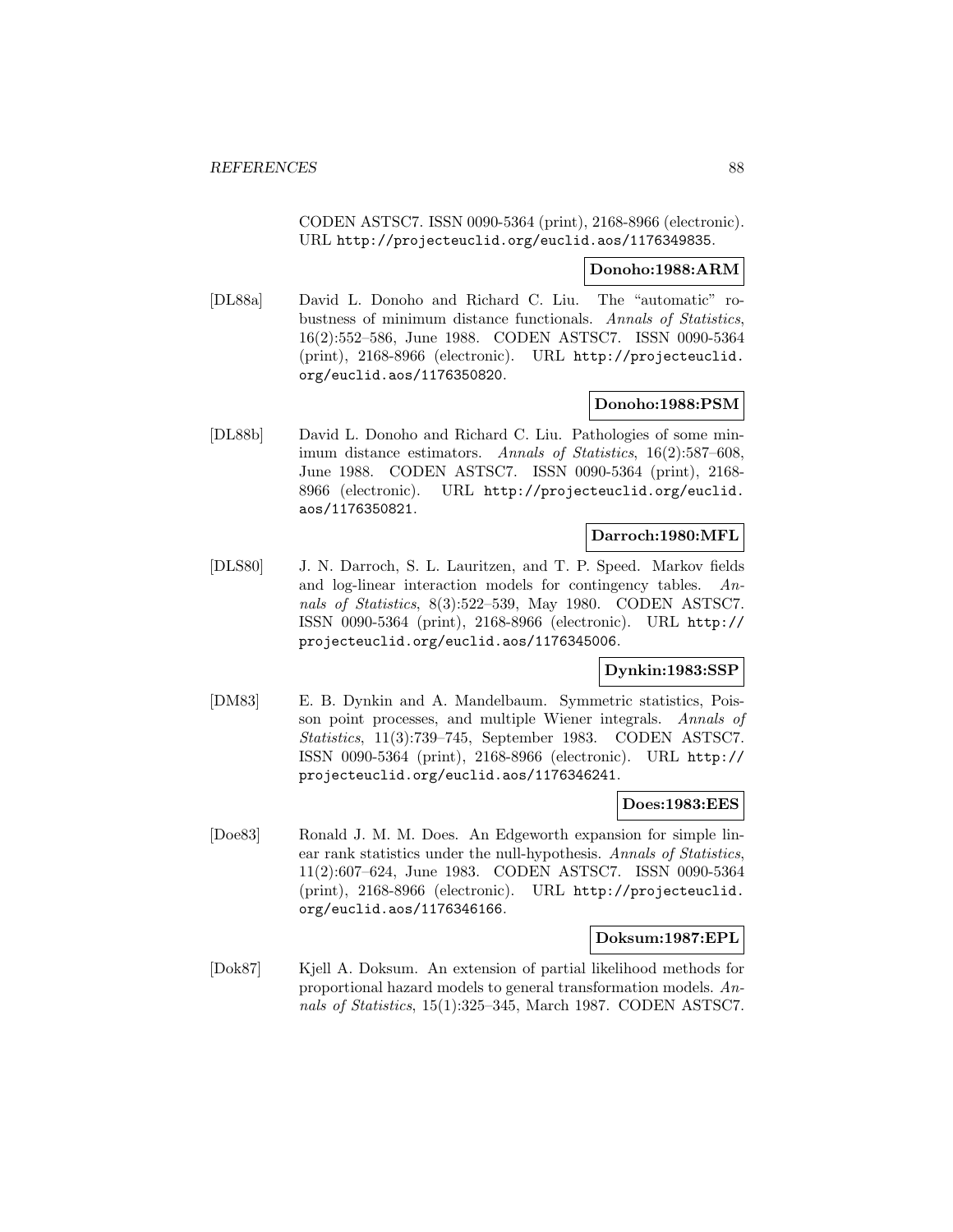ISSN 0090-5364 (print), 2168-8966 (electronic). URL http:// projecteuclid.org/euclid.aos/1176350269.

## **Donoho:1988:OSI**

[Don88] David L. Donoho. One-sided inference about functionals of a density. Annals of Statistics, 16(4):1390–1420, December 1988. CO-DEN ASTSC7. ISSN 0090-5364 (print), 2168-8966 (electronic). URL http://projecteuclid.org/euclid.aos/1176351045.

#### **Doss:1985:BNEa**

[Dos85a] Hani Doss. Bayesian nonparametric estimation of the median; part i: Computation of the estimates. Annals of Statistics, 13(4): 1432–1444, December 1985. CODEN ASTSC7. ISSN 0090-5364 (print), 2168-8966 (electronic). URL http://projecteuclid. org/euclid.aos/1176349746.

#### **Doss:1985:BNEb**

[Dos85b] Hani Doss. Bayesian nonparametric estimation of the median; Part II: Asymptotic properties of the estimates. Annals of Statistics, 13 (4):1445–1464, December 1985. CODEN ASTSC7. ISSN 0090-5364 (print), 2168-8966 (electronic). URL http://projecteuclid. org/euclid.aos/1176349747.

## **Doss:1986:DCB**

[Dos86] Hani Doss. Discussion: On the consistency of Bayes estimates. Annals of Statistics, 14(1):45–47, March 1986. CODEN ASTSC7. ISSN 0090-5364 (print), 2168-8966 (electronic). URL http:// projecteuclid.org/euclid.aos/1176349836.

#### **Doss:1989:EDB**

[Dos89] Hani Doss. On estimating the dependence between two point processes. Annals of Statistics, 17(2):749–763, June 1989. CODEN ASTSC7. ISSN 0090-5364 (print), 2168-8966 (electronic). URL http://projecteuclid.org/euclid.aos/1176347140.

### **Devroye:1984:CAK**

[DP84a] Luc Devroye and Clark S. Penrod. The consistency of automatic kernel density estimates. Annals of Statistics, 12(4):1231–1249, December 1984. CODEN ASTSC7. ISSN 0090-5364 (print), 2168- 8966 (electronic). URL http://projecteuclid.org/euclid. aos/1176346789.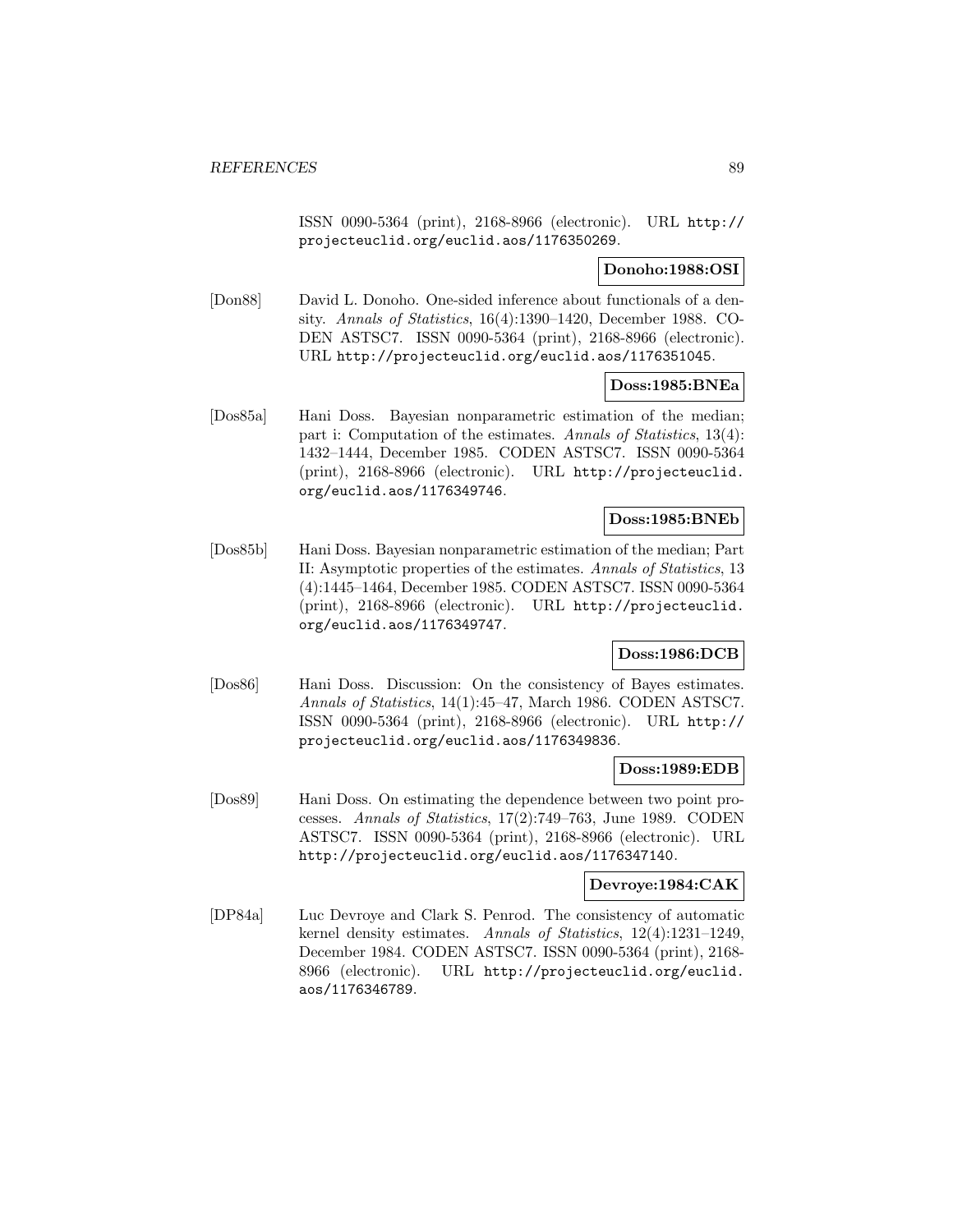### **Devroye:1984:DFL**

[DP84b] Luc Devroye and Clark S. Penrod. Distribution-free lower bounds in density estimation. Annals of Statistics, 12(4):1250–1262, December 1984. CODEN ASTSC7. ISSN 0090-5364 (print), 2168- 8966 (electronic). URL http://projecteuclid.org/euclid. aos/1176346790.

## **Dykstra:1982:AIR**

[DR82a] Richard L. Dykstra and Tim Robertson. An algorithm for isotonic regression for two or more independent variables. Annals of Statistics, 10(3):708–716, September 1982. CODEN ASTSC7. ISSN 0090-5364 (print), 2168-8966 (electronic). URL http:// projecteuclid.org/euclid.aos/1176345866.

## **Dykstra:1982:ORS**

[DR82b] Richard L. Dykstra and Tim Robertson. Order restricted statistical tests on multinomial and Poisson parameters: The starshaped restriction. Annals of Statistics, 10(4):1246–1252, December 1982. CODEN ASTSC7. ISSN 0090-5364 (print), 2168-8966 (electronic). URL http://projecteuclid.org/euclid.aos/1176345989. See correction [DR87].

## **Davis:1984:TEM**

[DR84] Richard Davis and Sidney Resnick. Tail estimates motivated by extreme value theory. Annals of Statistics, 12(4):1467–1487, December 1984. CODEN ASTSC7. ISSN 0090-5364 (print), 2168- 8966 (electronic). URL http://projecteuclid.org/euclid. aos/1176346804.

## **Davis:1986:LTS**

[DR86] Richard Davis and Sidney Resnick. Limit theory for the sample covariance and correlation functions of moving averages. Annals of Statistics, 14(2):533–558, June 1986. CODEN ASTSC7. ISSN 0090-5364 (print), 2168-8966 (electronic). URL http:// projecteuclid.org/euclid.aos/1176349937.

## **Dykstra:1987:COR**

[DR87] Richard L. Dykstra and Tim Robertson. Correction: "Order Restricted Statistical Tests on Multinomial and Poisson Parameters: The Starshaped Restriction". Annals of Statistics, 15(1):469, March 1987. CODEN ASTSC7. ISSN 0090-5364 (print), 2168- 8966 (electronic). URL http://projecteuclid.org/euclid. aos/1176350283. See [DR82b].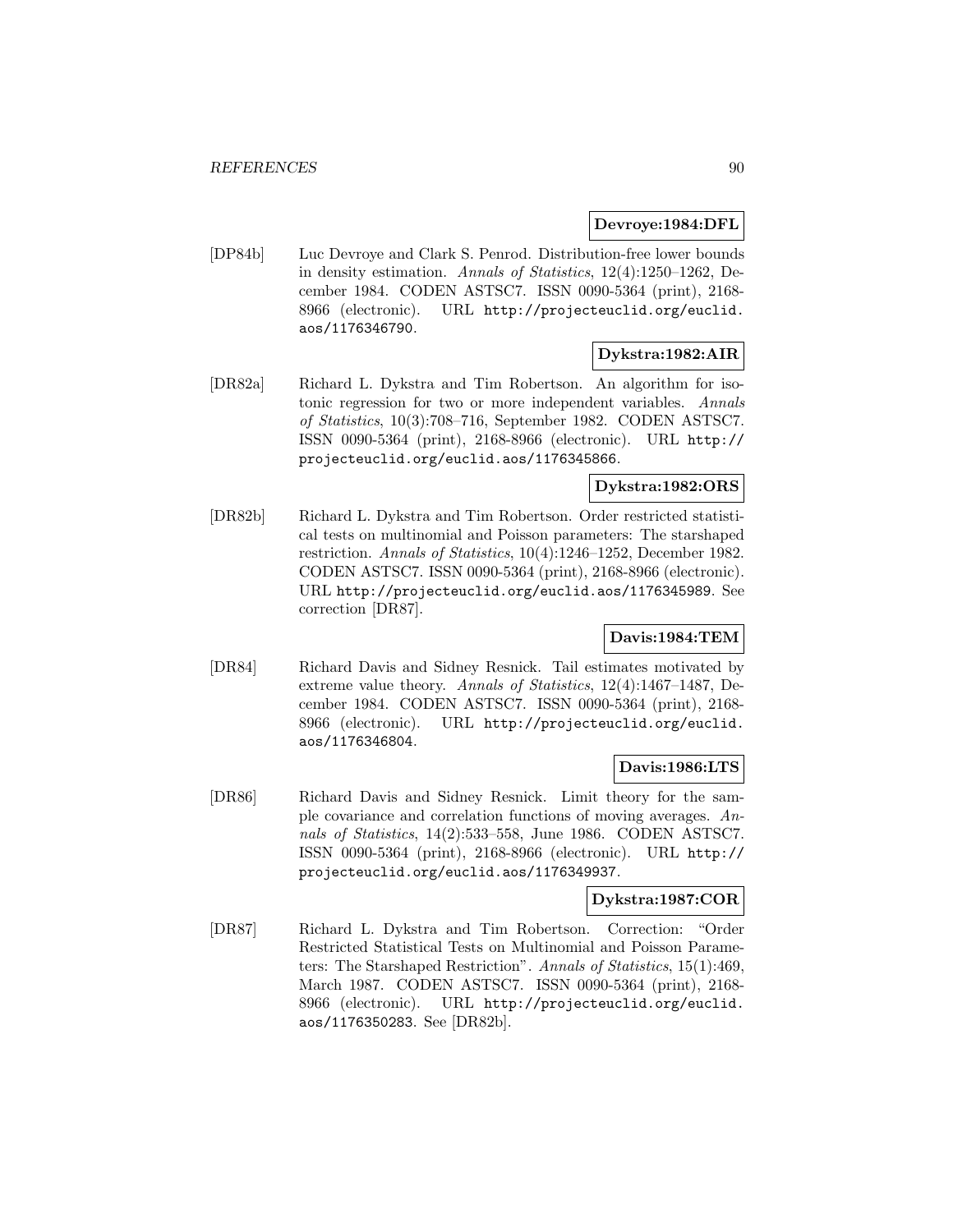#### **DiCiccio:1988:DTC**

[DR88] Thomas J. DiCiccio and Joseph P. Romano. Discussion: Theoretical comparison of bootstrap confidence intervals. Annals of Statistics, 16(3):965–969, September 1988. CODEN ASTSC7. ISSN 0090-5364 (print), 2168-8966 (electronic). URL http:// projecteuclid.org/euclid.aos/1176350938.

# **Drost:1989:GCS**

[Dro89] F. C. Drost. Generalized chi-square goodness-of-fit tests for location-scale models when the number of classes tends to infinity. Annals of Statistics, 17(3):1285–1300, September 1989. CODEN ASTSC7. ISSN 0090-5364 (print), 2168-8966 (electronic). URL http://projecteuclid.org/euclid.aos/1176347269.

## **Dawid:1982:FMB**

[DS82a] A. P. Dawid and M. Stone. The functional-model basis of fiducial inference. Annals of Statistics, 10(4):1054–1067, December 1982. CODEN ASTSC7. ISSN 0090-5364 (print), 2168-8966 (electronic). URL http://projecteuclid.org/euclid.aos/1176345970. See reply [DS82b].

# **Dawid:1982:RFM**

[DS82b] Professor Dawid and Professor Stone. Reply: The functionalmodel basis of fiducial inference. Annals of Statistics, 10(4):1074, December 1982. CODEN ASTSC7. ISSN 0090-5364 (print), 2168- 8966 (electronic). URL http://projecteuclid.org/euclid. aos/1176345973. See [DS82a].

## **Doss:1982:TPC**

[DS82c] Hani Doss and Thomas Sellke. The tails of probabilities chosen from a Dirichlet prior. Annals of Statistics, 10(4):1302–1305, December 1982. CODEN ASTSC7. ISSN 0090-5364 (print), 2168- 8966 (electronic). URL http://projecteuclid.org/euclid. aos/1176345996.

#### **Darroch:1983:AMM**

[DS83] J. N. Darroch and T. P. Speed. Additive and multiplicative models and interactions. Annals of Statistics, 11(3):724–738, September 1983. CODEN ASTSC7. ISSN 0090-5364 (print), 2168- 8966 (electronic). URL http://projecteuclid.org/euclid. aos/1176346240.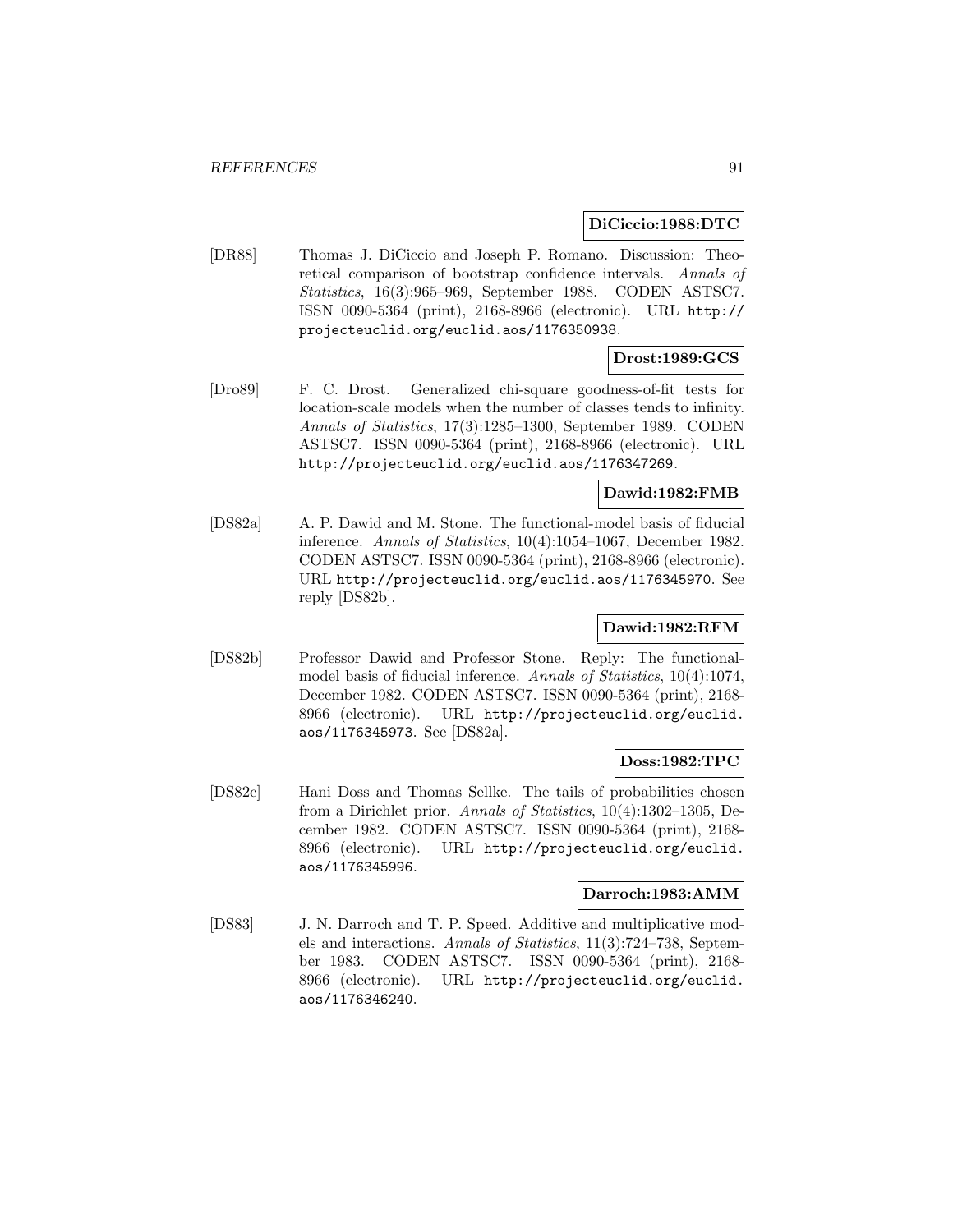# **Dey:1985:ECM**

[DS85] Dipak K. Dey and C. Srinivasan. Estimation of a covariance matrix under Stein's loss. Annals of Statistics, 13(4):1581–1591, December 1985. CODEN ASTSC7. ISSN 0090-5364 (print), 2168- 8966 (electronic). URL http://projecteuclid.org/euclid. aos/1176349756.

# **Das:1986:DMO**

[DS86] Rita Das and Bimal K. Sinha. Detection of multivariate outliers with dispersion slippage in elliptically symmetric distributions. Annals of Statistics, 14(4):1619–1624, December 1986. CODEN ASTSC7. ISSN 0090-5364 (print), 2168-8966 (electronic). URL http://projecteuclid.org/euclid.aos/1176350183.

#### **Doss:1989:PBR**

[DS89] Hani Doss and Jayaram Sethuraman. The price of bias reduction when there is no unbiased estimate. Annals of Statistics, 17(1):440–442, March 1989. CODEN ASTSC7. ISSN 0090-5364 (print), 2168-8966 (electronic). URL http://projecteuclid. org/euclid.aos/1176347028.

## **Dehling:1989:EPS**

[DT89] Herold Dehling and Murad S. Taqqu. The empirical process of some long-range dependent sequences with an application to Ustatistics. Annals of Statistics, 17(4):1767–1783, December 1989. CODEN ASTSC7. ISSN 0090-5364 (print), 2168-8966 (electronic). URL http://projecteuclid.org/euclid.aos/1176347394.

### **DuMouchel:1983:ESI**

[DuM83] William H. DuMouchel. Estimating the stable index  $\alpha$  in order to measure tail thickness: A critique. Annals of Statistics, 11(4): 1019–1031, December 1983. CODEN ASTSC7. ISSN 0090-5364 (print), 2168-8966 (electronic). URL http://projecteuclid. org/euclid.aos/1176346318.

## **Devroye:1980:DFC**

[DW80] Luc P. Devroye and T. J. Wagner. Distribution-free consistency results in nonparametric discrimination and regression function estimation. Annals of Statistics, 8(2):231–239, March 1980. CODEN ASTSC7. ISSN 0090-5364 (print), 2168-8966 (electronic). URL http://projecteuclid.org/euclid.aos/1176344949.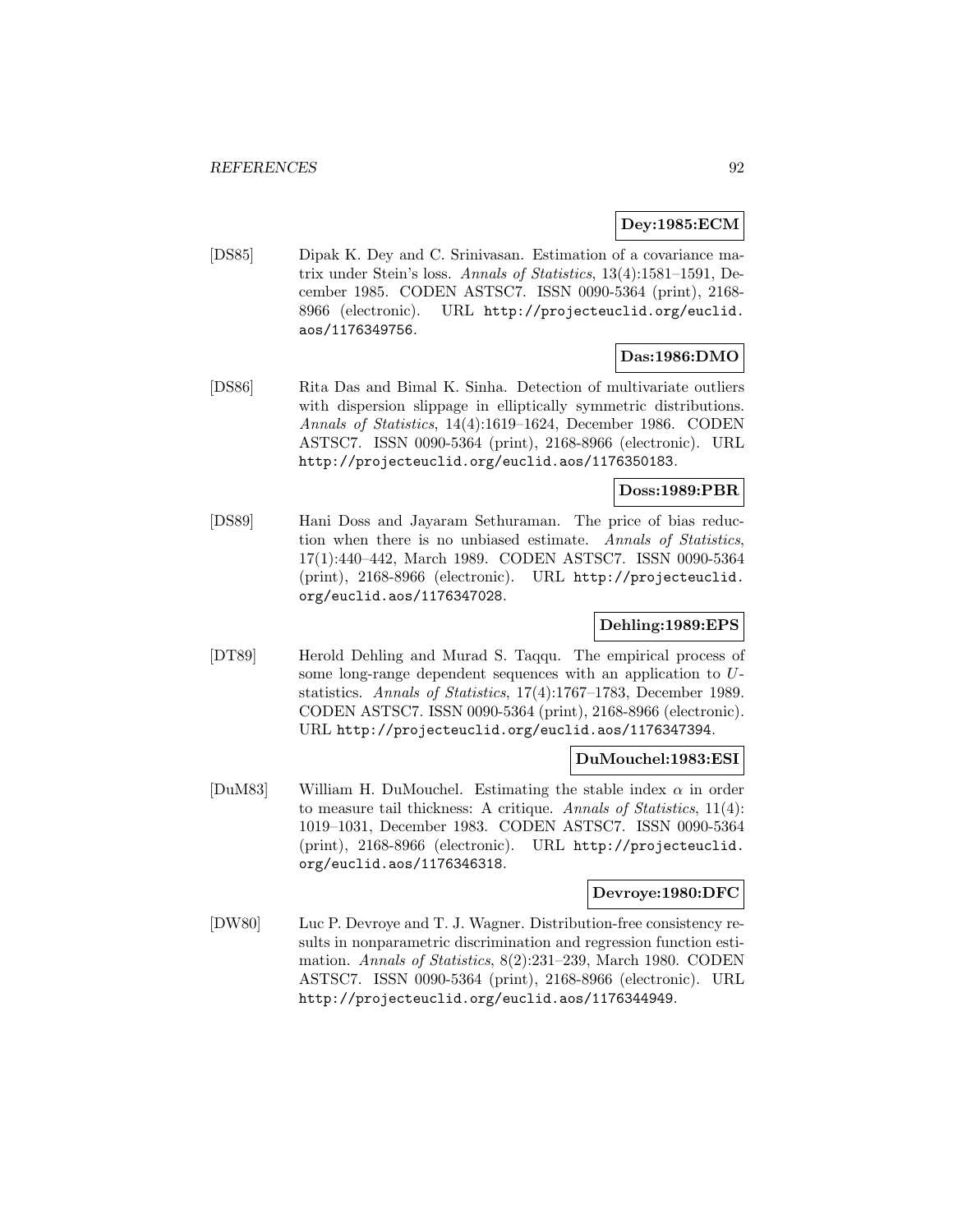#### **Dupacova:1988:ABS**

[DW88] Jitka Dupacova and Roger Wets. Asymptotic behavior of statistical estimators and of optimal solutions of stochastic optimization problems. Annals of Statistics, 16(4):1517–1549, December 1988. CODEN ASTSC7. ISSN 0090-5364 (print), 2168-8966 (electronic). URL http://projecteuclid.org/euclid.aos/1176351052.

# **deWet:1987:ESP**

[dWR87] Tertius de Wet and Ronald H. Randles. On the effect of substituting parameter estimators in limiting  $\chi^2 U$  and V statistics. Annals of Statistics, 15(1):398–412, March 1987. CODEN ASTSC7. ISSN 0090-5364 (print), 2168-8966 (electronic). URL http:// projecteuclid.org/euclid.aos/1176350274.

## **Eaton:1981:PID**

[Eat81] Morris L. Eaton. On the projections of isotropic distributions. Annals of Statistics, 9(2):391-400, March 1981. CODEN ASTSC7. ISSN 0090-5364 (print), 2168-8966 (electronic). URL http:// projecteuclid.org/euclid.aos/1176345404.

## **Eaton:1982:RST**

[Eat82] Morris L. Eaton. A review of selected topics in multivariate probability inequalities. Annals of Statistics, 10(1):11–43, March 1982. CODEN ASTSC7. ISSN 0090-5364 (print), 2168-8966 (electronic). URL http://projecteuclid.org/euclid.aos/1176345688.

#### **Eberl:1983:ISE**

[Ebe83] W. Eberl. Invariantly sufficient equivariant statistics and characterizations of normality in translation classes. Annals of Statistics, 11(1):330–336, March 1983. CODEN ASTSC7. ISSN 0090-5364 (print), 2168-8966 (electronic). URL http://projecteuclid. org/euclid.aos/1176346084.

## **Eddy:1980:OKE**

[Edd80] William F. Eddy. Optimum kernel estimators of the mode. Annals of Statistics, 8(4):870–882, July 1980. CODEN ASTSC7. ISSN 0090-5364 (print), 2168-8966 (electronic). URL http:// projecteuclid.org/euclid.aos/1176345080.

### **Edelman:1988:EMD**

[Ede88] David Edelman. Estimation of the mixing distribution for a normal mean with applications to the compound decision problem.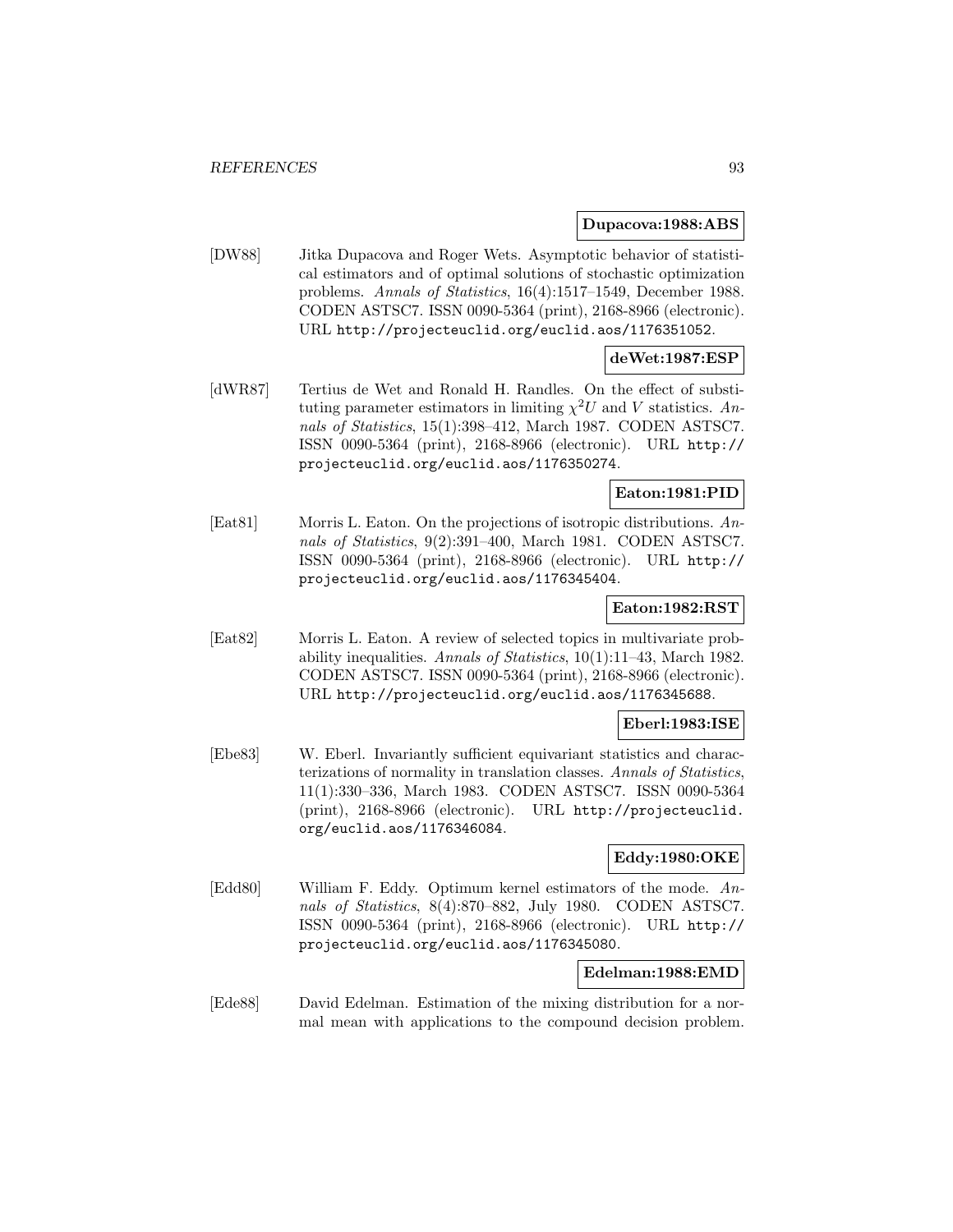Annals of Statistics, 16(4):1609–1622, December 1988. CODEN ASTSC7. ISSN 0090-5364 (print), 2168-8966 (electronic). URL http://projecteuclid.org/euclid.aos/1176351056.

#### **Edwards:1987:EPS**

[Edw87] Don Edwards. Extended-Paulson sequential selection. Annals of Statistics, 15(1):449–455, March 1987. CODEN ASTSC7. ISSN 0090-5364 (print), 2168-8966 (electronic). URL http:// projecteuclid.org/euclid.aos/1176350280.

## **Efron:1982:CTT**

[Efr82a] Bradley Efron. Correction: "Transformation Theory: How Normal is a Family of Distributions". Annals of Statistics, 10(3):1032, September 1982. CODEN ASTSC7. ISSN 0090-5364 (print), 2168- 8966 (electronic). URL http://projecteuclid.org/euclid. aos/1176345897. See [Efr82c].

## **Efron:1982:MLD**

[Efr82b] Bradley Efron. Maximum likelihood and decision theory. Annals of Statistics, 10(2):340–356, June 1982. CODEN ASTSC7. ISSN 0090-5364 (print), 2168-8966 (electronic). URL http:// projecteuclid.org/euclid.aos/1176345778.

## **Efron:1982:TTH**

[Efr82c] Bradley Efron. Transformation theory: How normal is a family of distributions? Annals of Statistics, 10(2):323–339, June 1982. CODEN ASTSC7. ISSN 0090-5364 (print), 2168-8966 (electronic). URL http://projecteuclid.org/euclid.aos/1176345777. See correction [Efr82a].

### **Efron:1986:DJB**

[Efr86] B. Efron. Discussion: Jackknife, bootstrap and other resampling methods in regression analysis. Annals of Statistics, 14(4): 1301–1304, December 1986. CODEN ASTSC7. ISSN 0090-5364 (print), 2168-8966 (electronic). URL http://projecteuclid. org/euclid.aos/1176350145.

### **Efron:1988:DTC**

[Efr88] B. Efron. Discussion: Theoretical comparison of bootstrap confidence intervals. Annals of Statistics, 16(3):969–972, September 1988. CODEN ASTSC7. ISSN 0090-5364 (print), 2168- 8966 (electronic). URL http://projecteuclid.org/euclid. aos/1176350939.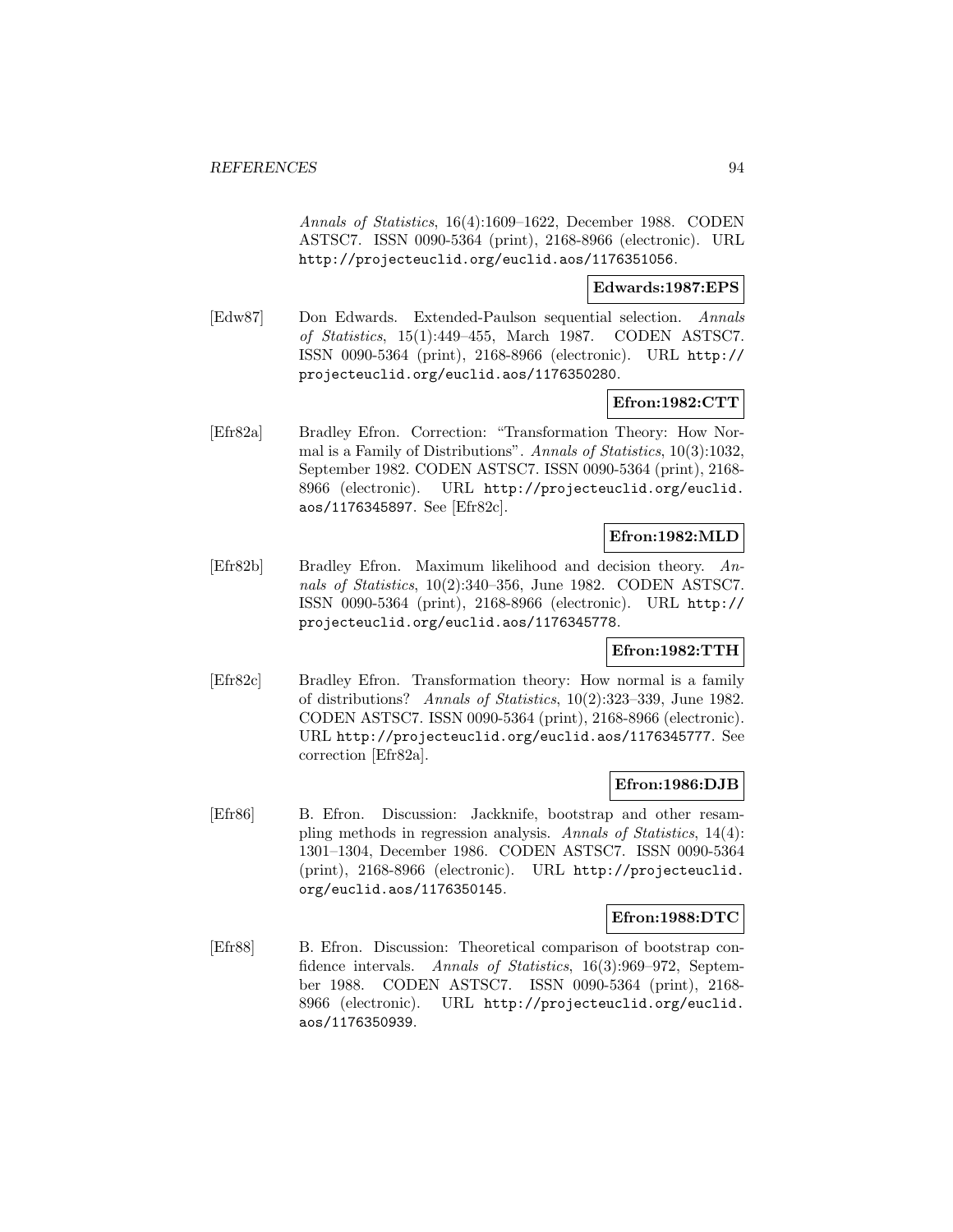#### **Eisenberg:1980:CUM**

[EG80] Bennett Eisenberg and B. K. Ghosh. Curtailed and uniformly most powerful sequential tests. Annals of Statistics, 8(5):1123– 1131, September 1980. CODEN ASTSC7. ISSN 0090-5364 (print), 2168-8966 (electronic). URL http://projecteuclid. org/euclid.aos/1176345149.

### **Eguchi:1983:SOE**

[Egu83] Shinto Eguchi. Second order efficiency of minimum contrast estimators in a curved exponential family. Annals of Statistics, 11(3): 793–803, September 1983. CODEN ASTSC7. ISSN 0090-5364 (print), 2168-8966 (electronic). URL http://projecteuclid. org/euclid.aos/1176346246.

## **Eick:1988:TAB**

[Eic88] Stephen G. Eick. The two-armed bandit with delayed responses. Annals of Statistics, 16(1):254–264, March 1988. CO-DEN ASTSC7. ISSN 0090-5364 (print), 2168-8966 (electronic). URL http://projecteuclid.org/euclid.aos/1176350703.

#### **Eaton:1983:MTI**

[EK83] Morris Eaton and Takeaki Kariya. Multivariate tests with incomplete data. Annals of Statistics, 11(2):654–665, June 1983. CO-DEN ASTSC7. ISSN 0090-5364 (print), 2168-8966 (electronic). URL http://projecteuclid.org/euclid.aos/1176346170.

### **Eaton:1987:BEE**

[EO87] Morris L. Eaton and Ingram Olkin. Best equivariant estimators of a Cholesky decomposition. Annals of Statistics, 15(4): 1639–1650, December 1987. CODEN ASTSC7. ISSN 0090-5364 (print), 2168-8966 (electronic). URL http://projecteuclid. org/euclid.aos/1176350615.

# **Eplett:1981:ILR**

[Epl81] W. J. R. Eplett. The inadmissibility of linear rank tests under Bahadur efficiency. Annals of Statistics, 9(5):1079–1086, September 1981. CODEN ASTSC7. ISSN 0090-5364 (print), 2168- 8966 (electronic). URL http://projecteuclid.org/euclid. aos/1176345587.

## **Eplett:1982:RTG**

[Epl82] W. J. R. Eplett. Rank tests generated by continuous piecewise linear functions. Annals of Statistics, 10(2):569–574, June 1982.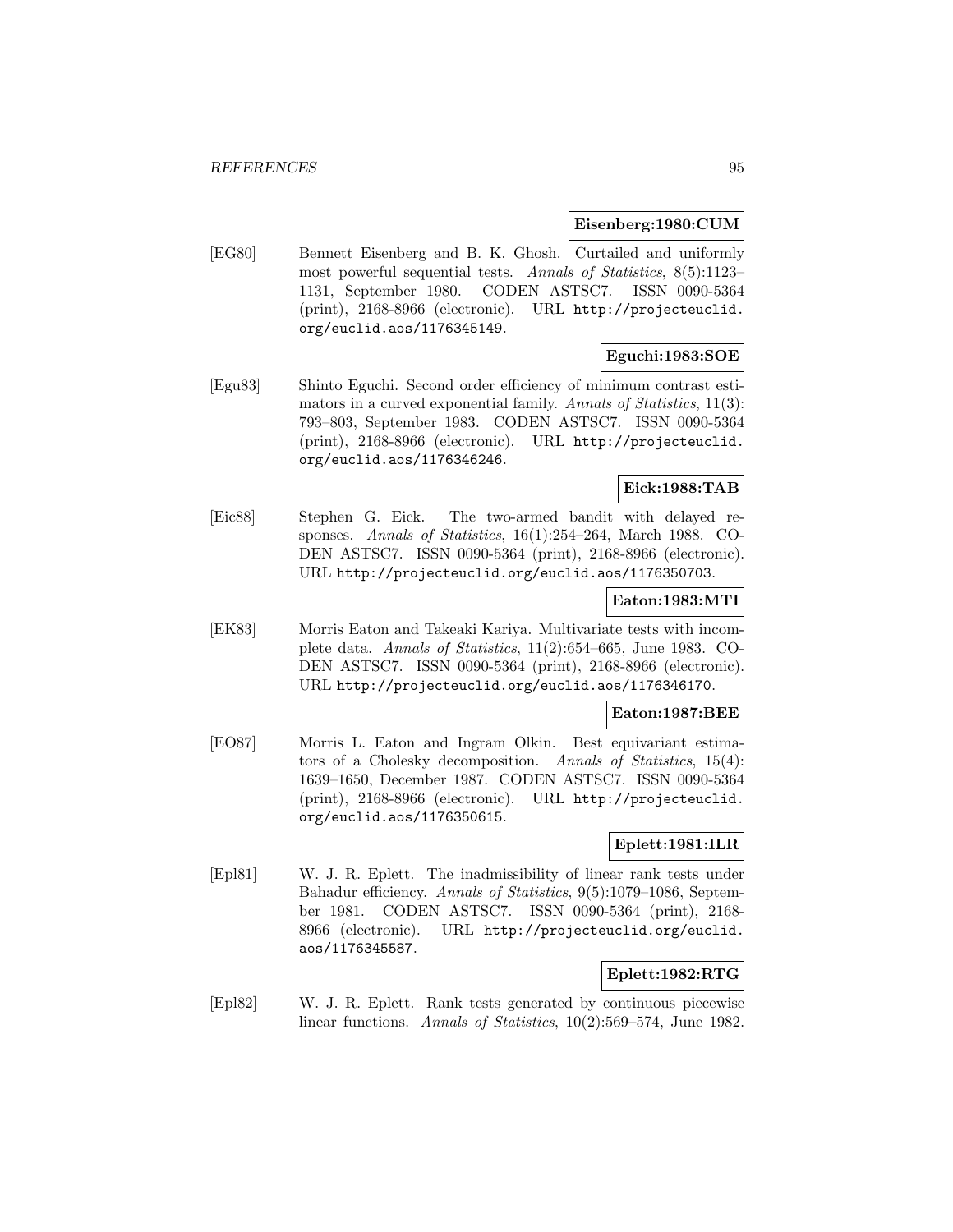CODEN ASTSC7. ISSN 0090-5364 (print), 2168-8966 (electronic). URL http://projecteuclid.org/euclid.aos/1176345797.

# **Epps:1987:TST**

[Epp87] T. W. Epps. Testing that a stationary time series is Gaussian. Annals of Statistics, 15(4):1683–1698, December 1987. CODEN ASTSC7. ISSN 0090-5364 (print), 2168-8966 (electronic). URL http://projecteuclid.org/euclid.aos/1176350618.

### **Epps:1988:TGP**

[Epp88] T. W. Epps. Testing that a Gaussian process is stationary. Annals of Statistics, 16(4):1667–1683, December 1988. CODEN ASTSC7. ISSN 0090-5364 (print), 2168-8966 (electronic). URL http:// projecteuclid.org/euclid.aos/1176351060.

### **Eriksen:1987:PCM**

[Eri87] P. Svante Eriksen. Proportionality of covariance matrices. Annals of Statistics, 15(2):732–748, June 1987. CODEN ASTSC7. ISSN 0090-5364 (print), 2168-8966 (electronic). URL http:// projecteuclid.org/euclid.aos/1176350372.

# **Efron:1981:JEV**

[ES81a] B. Efron and C. Stein. The jackknife estimate of variance. Annals of Statistics, 9(3):586–596, May 1981. CODEN ASTSC7. ISSN 0090-5364 (print), 2168-8966 (electronic). URL http:// projecteuclid.org/euclid.aos/1176345462.

# **Evans:1981:CLD**

[ES81b] G. B. A. Evans and N. E. Savin. The calculation of the limiting distribution of the least squares estimator of the parameter in a random walk model. Annals of Statistics, 9(5):1114–1118, September 1981. CODEN ASTSC7. ISSN 0090-5364 (print), 2168- 8966 (electronic). URL http://projecteuclid.org/euclid. aos/1176345591.

### **Eubank:1989:DLS**

[ES89] R. L. Eubank and P. Speckman. Discussion: Linear smoothers and additive models. Annals of Statistics, 17(2):525–529, June 1989. CODEN ASTSC7. ISSN 0090-5364 (print), 2168-8966 (electronic). URL http://projecteuclid.org/euclid.aos/1176347119.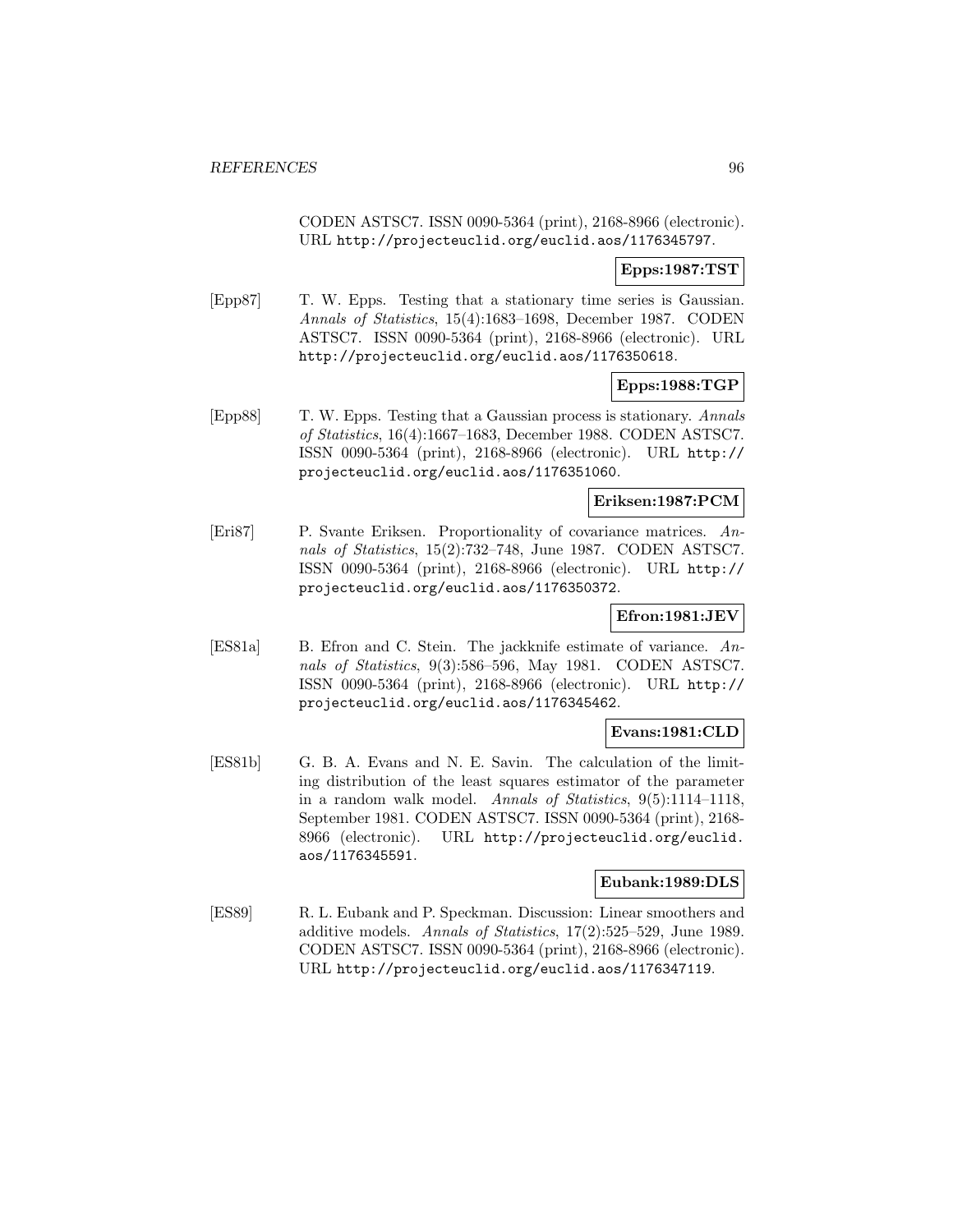#### **Eubank:1981:UEU**

[ESS81] R. L. Eubank, Patricia L. Smith, and Philip W. Smith. Uniqueness and eventual uniqueness of optimal designs in some time series models. Annals of Statistics, 9(3):486–493, May 1981. CODEN ASTSC7. ISSN 0090-5364 (print), 2168-8966 (electronic). URL http://projecteuclid.org/euclid.aos/1176345453.

# **Eubank:1982:NOA**

[ESS82] R. L. Eubank, P. L. Smith, and P. W. Smith. A note on optimal and asymptotically optimal designs for certain time series models. Annals of Statistics, 10(4):1295–1301, December 1982. CODEN ASTSC7. ISSN 0090-5364 (print), 2168-8966 (electronic). URL http://projecteuclid.org/euclid.aos/1176345995.

## **Esty:1982:CIC**

[Est82] Warren W. Esty. Confidence intervals for the coverage of low coverage samples. Annals of Statistics, 10(1):190–196, March 1982. CODEN ASTSC7. ISSN 0090-5364 (print), 2168-8966 (electronic). URL http://projecteuclid.org/euclid.aos/1176345701.

## **Esty:1983:NLL**

[Est83] Warren W. Esty. A normal limit law for a nonparametric estimator of the coverage of a random sample. Annals of Statistics, 11(3): 905–912, September 1983. CODEN ASTSC7. ISSN 0090-5364 (print), 2168-8966 (electronic). URL http://projecteuclid. org/euclid.aos/1176346256.

## **Esty:1986:EGN**

[Est86] Warren W. Esty. The efficiency of Good's nonparametric coverage estimator. Annals of Statistics, 14(3):1257–1260, September 1986. CODEN ASTSC7. ISSN 0090-5364 (print), 2168-8966 (electronic). URL http://projecteuclid.org/euclid.aos/1176350066.

#### **Eubank:1981:DQF**

[Eub81] R. L. Eubank. A density-quantile function approach to optimal spacing selection. Annals of Statistics, 9(3):494–500, May 1981. CODEN ASTSC7. ISSN 0090-5364 (print), 2168-8966 (electronic). URL http://projecteuclid.org/euclid.aos/1176345454.

### **Evans:1983:EE**

[Eva83] Michael Evans. Estimating events. Annals of Statistics, 11(4): 1218–1224, December 1983. CODEN ASTSC7. ISSN 0090-5364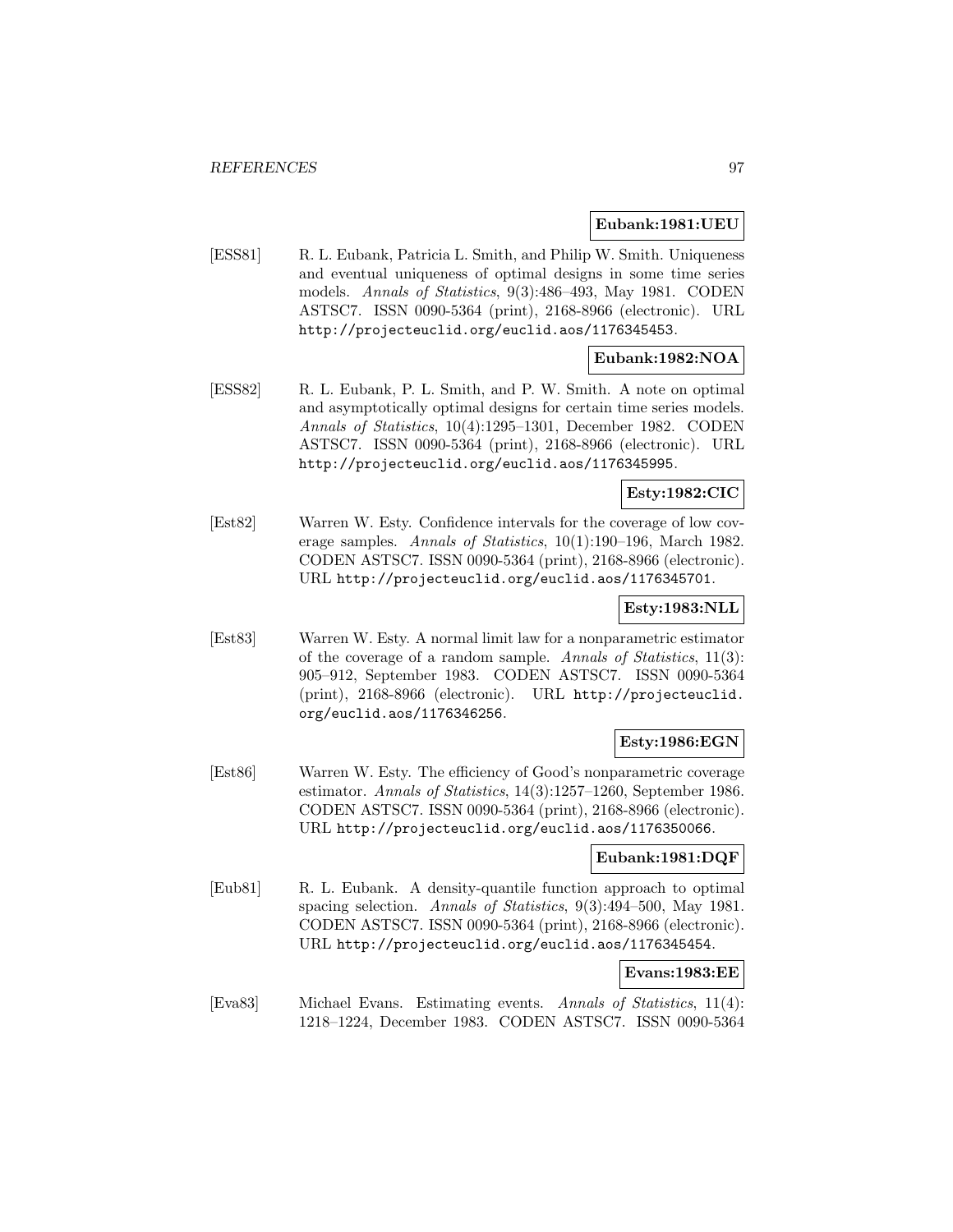(print), 2168-8966 (electronic). URL http://projecteuclid. org/euclid.aos/1176346334.

**Feigin:1986:IDC**

[FA86] Paul D. Feigin and Mayer Alvo. Intergroup diversity and concordance for ranking data: An approach via metrics for permutations. Annals of Statistics, 14(2):691–707, June 1986. CODEN ASTSC7. ISSN 0090-5364 (print), 2168-8966 (electronic). URL http://projecteuclid.org/euclid.aos/1176349947.

## **Fabius:1973:TCD**

[Fab73] J. Fabius. Two characterizations of the Dirichlet distribution. Annals of Statistics, 1(3):583–587, May 1973. CODEN ASTSC7. ISSN 0090-5364 (print), 2168-8966 (electronic). URL http:/ /projecteuclid.org/euclid.aos/1176342429. See correction [Fab81].

# **Fabius:1981:CTC**

[Fab81] J. Fabius. Correction to "Two Characterizations of the Dirichlet Distribution". Annals of Statistics, 9(1):234, January 1981. CO-DEN ASTSC7. ISSN 0090-5364 (print), 2168-8966 (electronic). URL http://projecteuclid.org/euclid.aos/1176345356. See [Fab73].

# **Fabian:1988:PER**

[Fab88] Vaclav Fabian. Polynomial estimation of regression functions with the supremum norm error. Annals of Statistics, 16(4):1345–1368, December 1988. CODEN ASTSC7. ISSN 0090-5364 (print), 2168- 8966 (electronic). URL http://projecteuclid.org/euclid. aos/1176351043.

## **Falk:1984:RDK**

[Fal84] Michael Falk. Relative deficiency of kernel type estimators of quantiles. Annals of Statistics, 12(1):261–268, March 1984. CODEN ASTSC7. ISSN 0090-5364 (print), 2168-8966 (electronic). URL http://projecteuclid.org/euclid.aos/1176346405.

#### **Falk:1985:ANK**

[Fal85] Michael Falk. Asymptotic normality of the kernel quantile estimator. Annals of Statistics, 13(1):428–433, March 1985. CODEN ASTSC7. ISSN 0090-5364 (print), 2168-8966 (electronic). URL http://projecteuclid.org/euclid.aos/1176346605.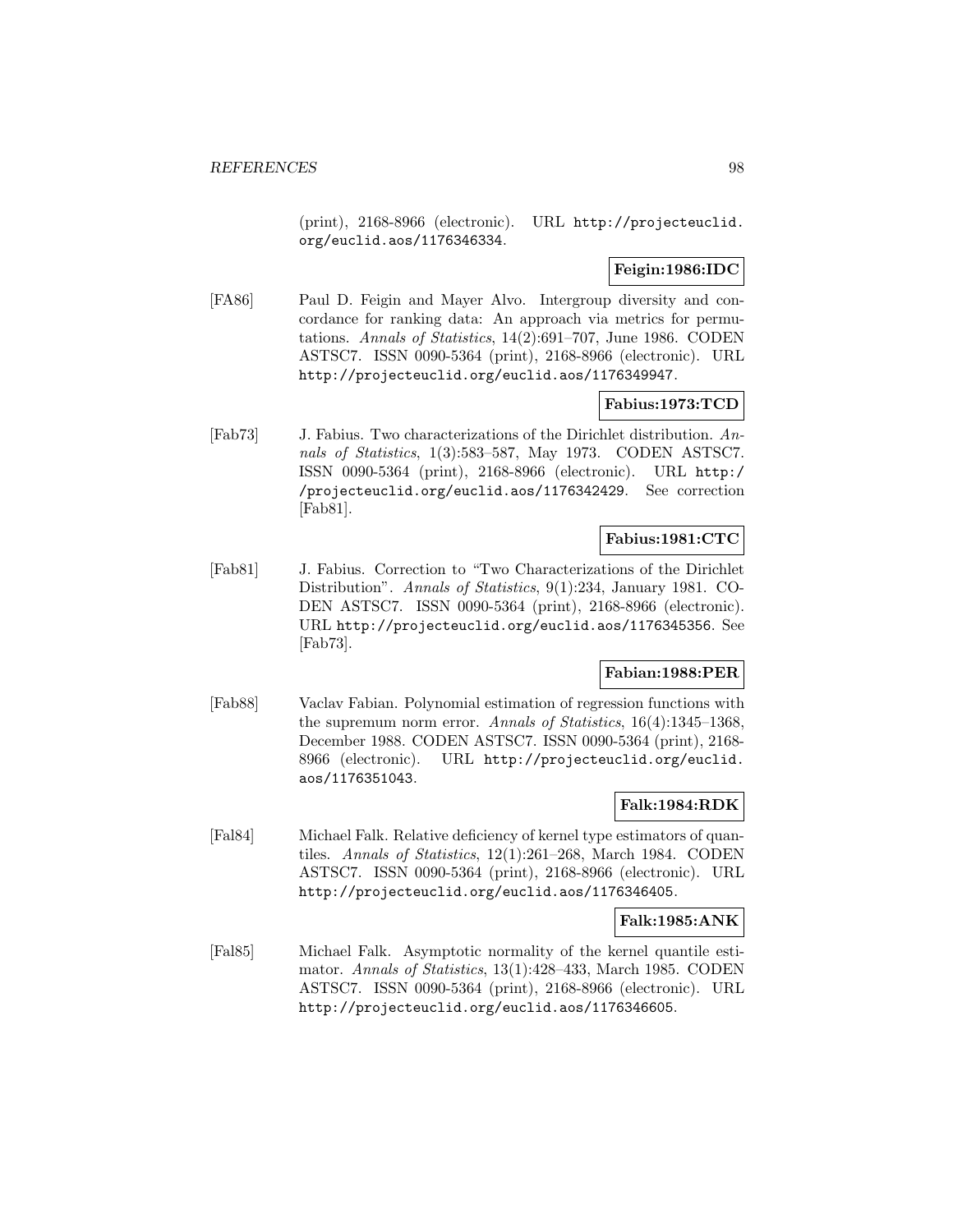#### **Freedman:1982:IE**

[FD82a] D. A. Freedman and P. Diaconis. On inconsistent M-estimators. Annals of Statistics, 10(2):454–461, June 1982. CODEN ASTSC7. ISSN 0090-5364 (print), 2168-8966 (electronic). URL http:// projecteuclid.org/euclid.aos/1176345786.

## **Freedman:1982:FTS**

[FD82b] David Freedman and Persi Diaconis. De Finetti's theorem for symmetric location families. Annals of Statistics, 10(1):184–189, March 1982. CODEN ASTSC7. ISSN 0090-5364 (print), 2168- 8966 (electronic). URL http://projecteuclid.org/euclid. aos/1176345700.

## **Freedman:1983:IBE**

[FD83] David Freedman and Persi Diaconis. On inconsistent Bayes estimates in the discrete case. Annals of Statistics,  $11(4):1109-1118$ , December 1983. CODEN ASTSC7. ISSN 0090-5364 (print), 2168- 8966 (electronic). URL http://projecteuclid.org/euclid. aos/1176346325.

### **Fountis:1989:TUR**

[FD89] Nicolaos G. Fountis and David A. Dickey. Testing for a unit root nonstationarity in multivariate autoregressive time series. Annals of Statistics, 17(1):419–428, March 1989. CODEN ASTSC7. ISSN 0090-5364 (print), 2168-8966 (electronic). URL http:// projecteuclid.org/euclid.aos/1176347025.

# **Feigin:1981:CEF**

[Fei81] Paul D. Feigin. Conditional exponential families and a representation theorem for asympotic inference. Annals of Statistics, 9(3):597–603, May 1981. CODEN ASTSC7. ISSN 0090-5364 (print), 2168-8966 (electronic). URL http://projecteuclid. org/euclid.aos/1176345463.

#### **Felsenstein:1986:DJB**

[Fel86] Joseph Felsenstein. Discussion: Jackknife, bootstrap and other resampling methods in regression analysis. Annals of Statistics, 14 (4):1304–1305, December 1986. CODEN ASTSC7. ISSN 0090-5364 (print), 2168-8966 (electronic). URL http://projecteuclid. org/euclid.aos/1176350146.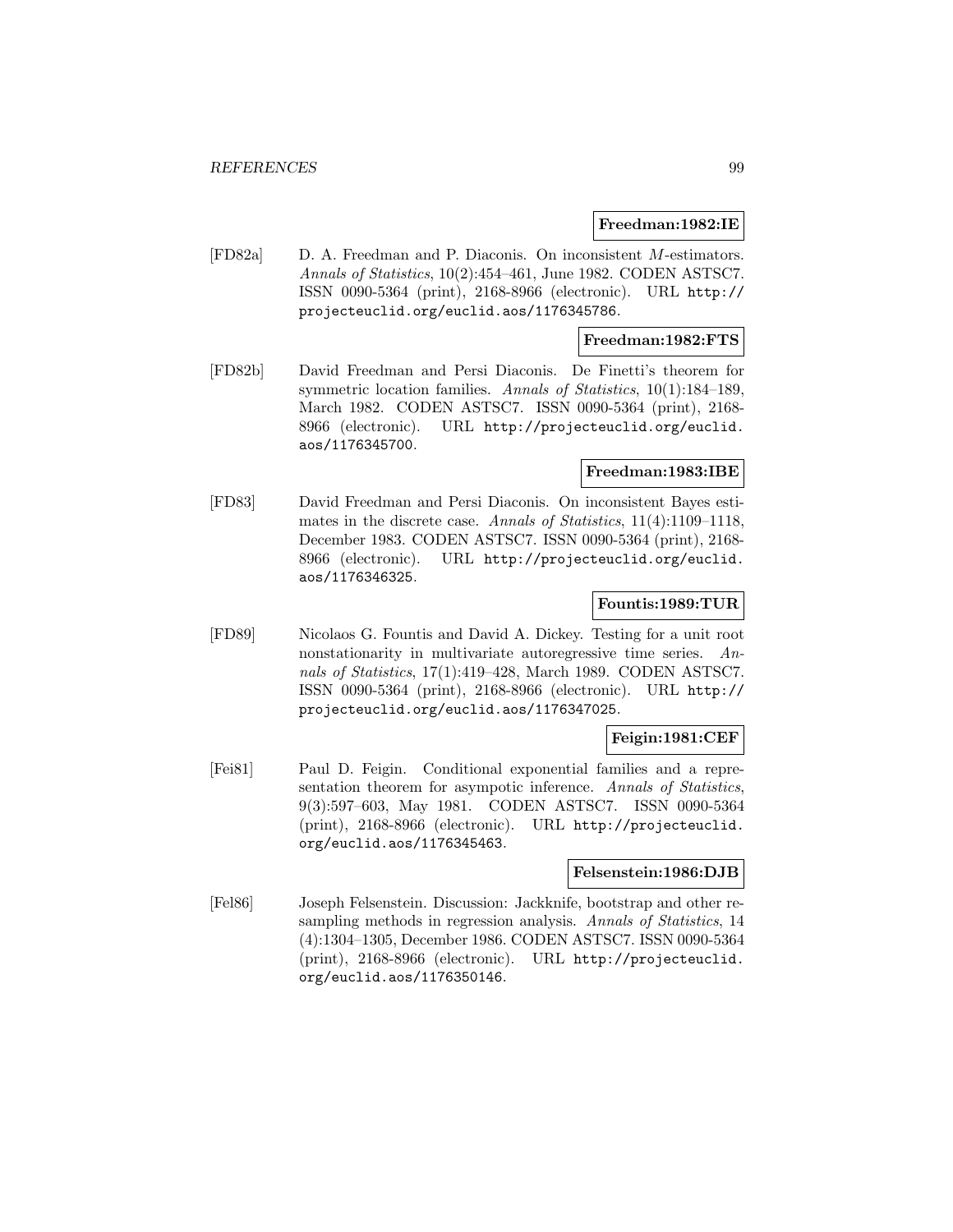#### **Ferebee:1982:TPB**

[Fer82a] Brooks Ferebee. Tests with parabolic boundary for the drift of a Wiener process. Annals of Statistics, 10(3):882–894, September 1982. CODEN ASTSC7. ISSN 0090-5364 (print), 2168- 8966 (electronic). URL http://projecteuclid.org/euclid. aos/1176345878.

### **Ferreira:1982:SET**

[Fer82b] Pedro E. Ferreira. Sequential estimation through estimating equations in the nuisance parameter case. Annals of Statistics, 10 (1):167–173, March 1982. CODEN ASTSC7. ISSN 0090-5364 (print), 2168-8966 (electronic). URL http://projecteuclid. org/euclid.aos/1176345698.

#### **Friedman:1988:BIE**

[FGP88] Yaakov Friedman, Alexander Gelman, and Eswar Phadia. Best invariant estimation of a distribution function under the Kolmogorov–Smirnov loss function. Annals of Statistics, 16(3): 1254–1261, September 1988. CODEN ASTSC7. ISSN 0090-5364 (print), 2168-8966 (electronic). URL http://projecteuclid. org/euclid.aos/1176350959.

## **Franke:1986:DIF**

[FH86] J. Franke and E. J. Hannan. Discussion: Influence functionals for time series. Annals of Statistics, 14(3):822–824, September 1986. CODEN ASTSC7. ISSN 0090-5364 (print), 2168-8966 (electronic). URL http://projecteuclid.org/euclid.aos/1176350029.

### **Fuller:1981:EPS**

[FHG81] Wayne A. Fuller, David P. Hasza, and J. Jeffery Goebel. Estimation of the parameters of stochastic difference equations. Annals of Statistics, 9(3):531–543, May 1981. CODEN ASTSC7. ISSN 0090-5364 (print), 2168-8966 (electronic). URL http:// projecteuclid.org/euclid.aos/1176345457.

### **Felzenbaum:1983:ISM**

[FHH83] Alexander Felzenbaum, Sergiu Hart, and Yosef Hochberg. Improving some multiple comparison procedures. Annals of Statistics, 11(1):121–128, March 1983. CODEN ASTSC7. ISSN 0090-5364 (print), 2168-8966 (electronic). URL http://projecteuclid. org/euclid.aos/1176346063.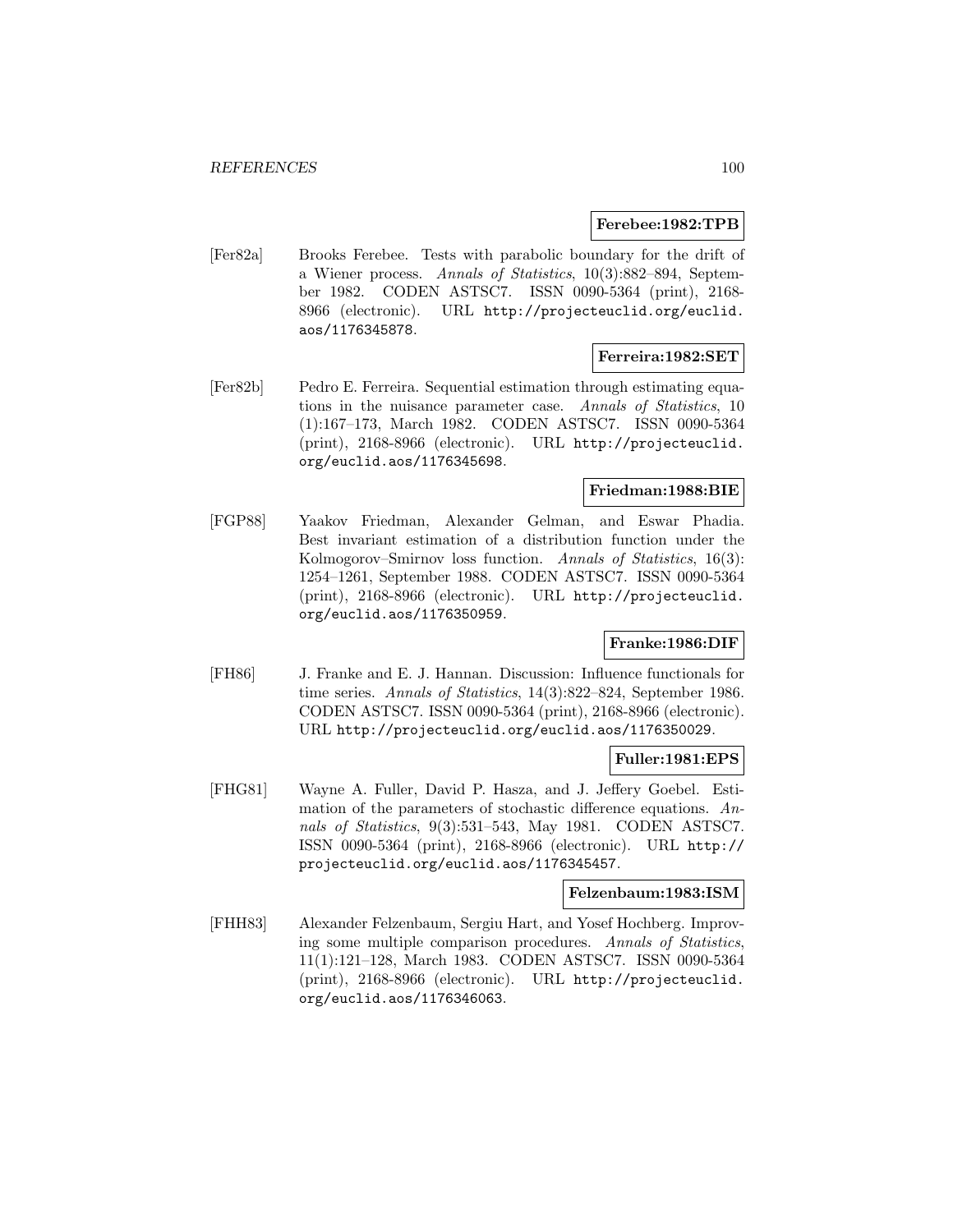### **Fraser:1981:IFM**

[FHW81] Martin D. Fraser, Yu-Sheng Hsu, and Joseph J. Walker. Identifiability of finite mixtures of von Mises distributions. Annals of Statistics, 9(5):1130–1131, September 1981. CODEN ASTSC7. ISSN 0090-5364 (print), 2168-8966 (electronic). URL http:// projecteuclid.org/euclid.aos/1176345595.

# **Field:1982:SSA**

[Fie82] Christopher Field. Small sample asymptotic expansions for multivariate M-estimates. Annals of Statistics, 10(3):672–689, September 1982. CODEN ASTSC7. ISSN 0090-5364 (print), 2168- 8966 (electronic). URL http://projecteuclid.org/euclid. aos/1176345864.

# **Fienberg:1985:DTI**

[Fie85] Stephen E. Fienberg. Discussion: Testing for independence in a two-way table: New interpretations of the chi-square statistic. Annals of Statistics, 13(3):882–884, September 1985. CODEN ASTSC7. ISSN 0090-5364 (print), 2168-8966 (electronic). URL http://projecteuclid.org/euclid.aos/1176349637.

# **Finster:1983:OSS**

[Fin83] Mark Finster. Optimal stopping in the stock market when the future is discounted. Annals of Statistics, 11(2):564–568, June 1983. CODEN ASTSC7. ISSN 0090-5364 (print), 2168-8966 (electronic). URL http://projecteuclid.org/euclid.aos/1176346161.

### **Finster:1985:EGL**

[Fin85] Mark Finster. Estimation in the general linear model when the accuracy is specified before data collection. Annals of Statistics, 13(2):663–675, June 1985. CODEN ASTSC7. ISSN 0090-5364 (print), 2168-8966 (electronic). URL http://projecteuclid. org/euclid.aos/1176349546.

### **Fisher:1982:UES**

[Fis82] N. I. Fisher. Unbiased estimation for some non-parametric families of distributions. Annals of Statistics, 10(2):603–615, June 1982. CODEN ASTSC7. ISSN 0090-5364 (print), 2168-8966 (electronic). URL http://projecteuclid.org/euclid.aos/1176345801.

### **Fishburn:1983:ERN**

[Fis83] Peter C. Fishburn. Ellsberg revisited: A new look at comparative probability. Annals of Statistics, 11(4):1047–1059, December 1983.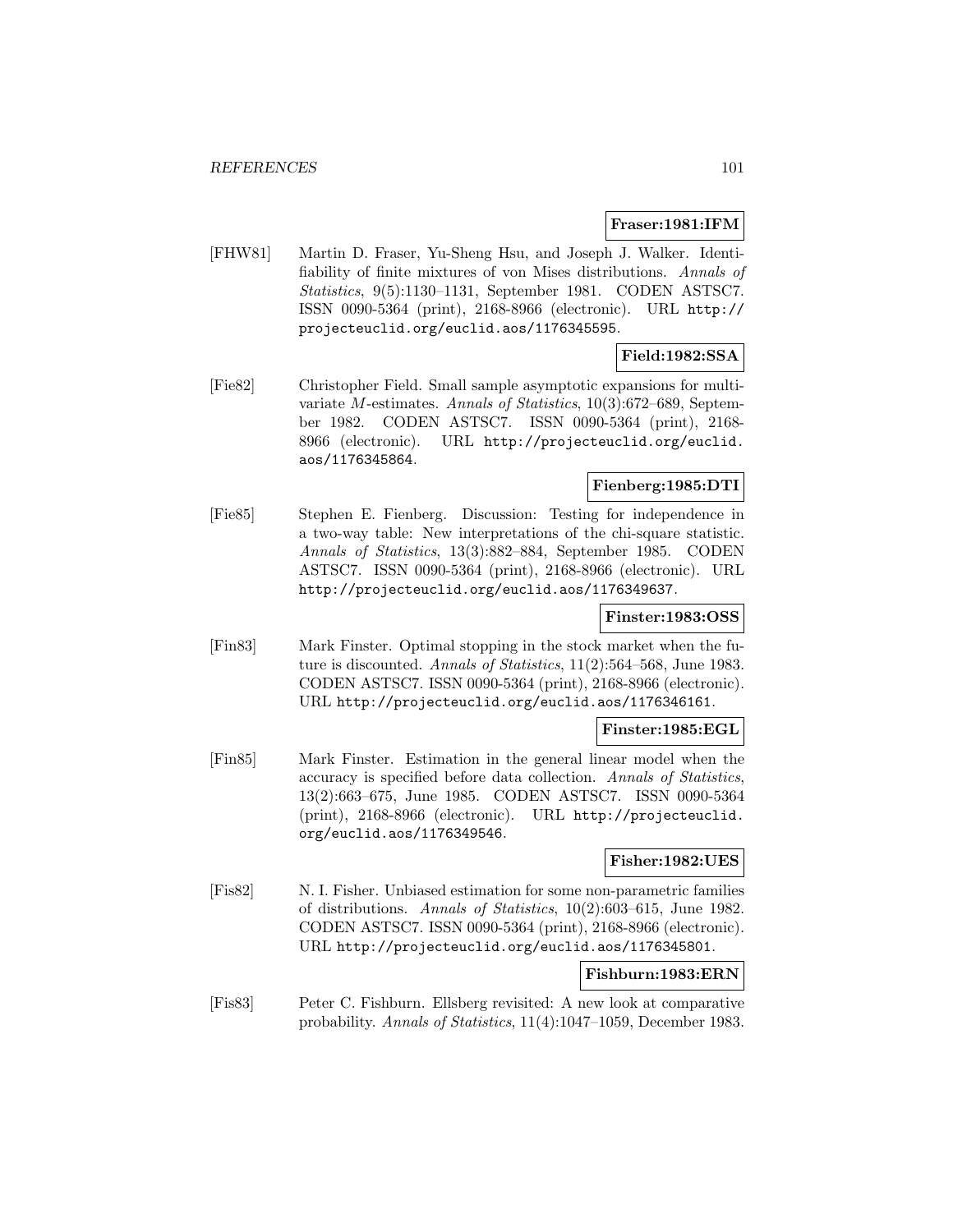CODEN ASTSC7. ISSN 0090-5364 (print), 2168-8966 (electronic). URL http://projecteuclid.org/euclid.aos/1176346320.

# **Fill:1984:PPM**

[FJ84] James Allen Fill and Iain Johnstone. On projection pursuit measures of multivariate location and dispersion. Annals of Statistics, 12(1):127–141, March 1984. CODEN ASTSC7. ISSN 0090-5364 (print), 2168-8966 (electronic). URL http://projecteuclid. org/euclid.aos/1176346397.

# **Falk:1984:RST**

[FK84] M. Falk and W. Kohne. A robustification of the sign test under mixing conditions. Annals of Statistics, 12(2):716–729, June 1984. CODEN ASTSC7. ISSN 0090-5364 (print), 2168-8966 (electronic). URL http://projecteuclid.org/euclid.aos/1176346517.

### **Fahrmeir:1985:CAN**

[FK85] Ludwig Fahrmeir and Heinz Kaufmann. Consistency and asymptotic normality of the maximum likelihood estimator in generalized linear models. Annals of Statistics, 13(1):342–368, March 1985. CODEN ASTSC7. ISSN 0090-5364 (print), 2168-8966 (electronic). URL http://projecteuclid.org/euclid.aos/1176346597. See correction [FK86].

# **Fahrmeir:1986:CCA**

[FK86] Ludwig Fahrmeir and Heinz Kaufmann. Correction: "Consistency and Asymptotic Normality of the Maximum Likelihood Estimator in Generalized Linear Models". Annals of Statistics, 14 (4):1643, December 1986. CODEN ASTSC7. ISSN 0090-5364 (print), 2168-8966 (electronic). URL http://projecteuclid. org/euclid.aos/1176350187. See [FK85].

## **Farrell:1989:AAL**

[FKZ89] Roger H. Farrell, Witold Klonecki, and Stefan Zontek. All admissible linear estimators of the vector of gamma scale parameters with application to random effects models. Annals of Statistics, 17(1):268–281, March 1989. CODEN ASTSC7. ISSN 0090-5364 (print), 2168-8966 (electronic). URL http://projecteuclid. org/euclid.aos/1176347015.

## **Freedman:1980:EDF**

[Fl80] David Freedman and David lane. The empirical distribution of Fourier coefficients. Annals of Statistics, 8(6):1244–1251, Novem-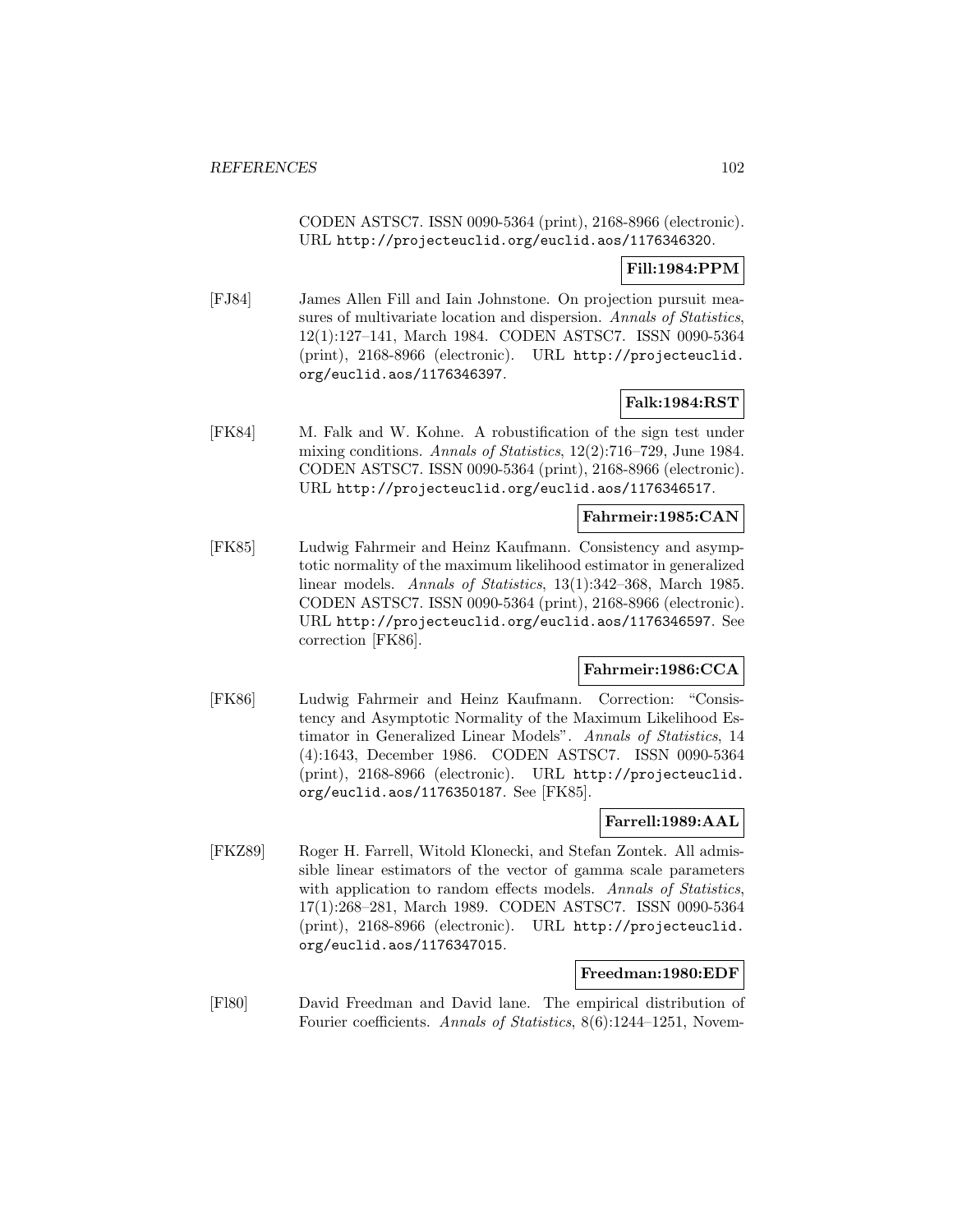ber 1980. CODEN ASTSC7. ISSN 0090-5364 (print), 2168- 8966 (electronic). URL http://projecteuclid.org/euclid. aos/1176345197.

### **Fishburn:1987:NNA**

[FL87] Peter C. Fishburn and Irving H. LaValle. A nonlinear, nontransitive and additive-probability model for decisions under uncertainty. Annals of Statistics, 15(2):830–844, June 1987. CODEN ASTSC7. ISSN 0090-5364 (print), 2168-8966 (electronic). URL http://projecteuclid.org/euclid.aos/1176350378.

## **Flury:1986:ATC**

[Flu86] Bernard N. Flury. Asymptotic theory for common principal component analysis. Annals of Statistics, 14(2):418–430, June 1986. CODEN ASTSC7. ISSN 0090-5364 (print), 2168-8966 (electronic). URL http://projecteuclid.org/euclid.aos/1176349930.

## **Foutz:1980:TGF**

[Fou80] Robert V. Foutz. A test for goodness-of-fit based on an empirical probability measure. Annals of Statistics, 8(5):989–1001, September 1980. CODEN ASTSC7. ISSN 0090-5364 (print), 2168- 8966 (electronic). URL http://projecteuclid.org/euclid. aos/1176345137.

## **Fox:1981:IBI**

[Fox81] Martin Fox. An inadmissible best invariant estimator: The I.I.D. case. Annals of Statistics, 9(5):1127–1129, September 1981. CO-DEN ASTSC7. ISSN 0090-5364 (print), 2168-8966 (electronic). URL http://projecteuclid.org/euclid.aos/1176345594.

### **Fairley:1987:PAM**

[FPV87] David Fairley, Dennis K. Pearl, and Joseph S. Verducci. The penalty for assuming that a monotone regression is linear. Annals of Statistics, 15(1):443–448, March 1987. CODEN ASTSC7. ISSN 0090-5364 (print), 2168-8966 (electronic). URL http:// projecteuclid.org/euclid.aos/1176350279.

#### **Foldes:1981:SUC**

[FR81] Antonia Foldes and Lidia Rejto. Strong uniform consistency for nonparametric survival curve estimators from randomly censored data. Annals of Statistics, 9(1):122–129, January 1981. CODEN ASTSC7. ISSN 0090-5364 (print), 2168-8966 (electronic). URL http://projecteuclid.org/euclid.aos/1176345337.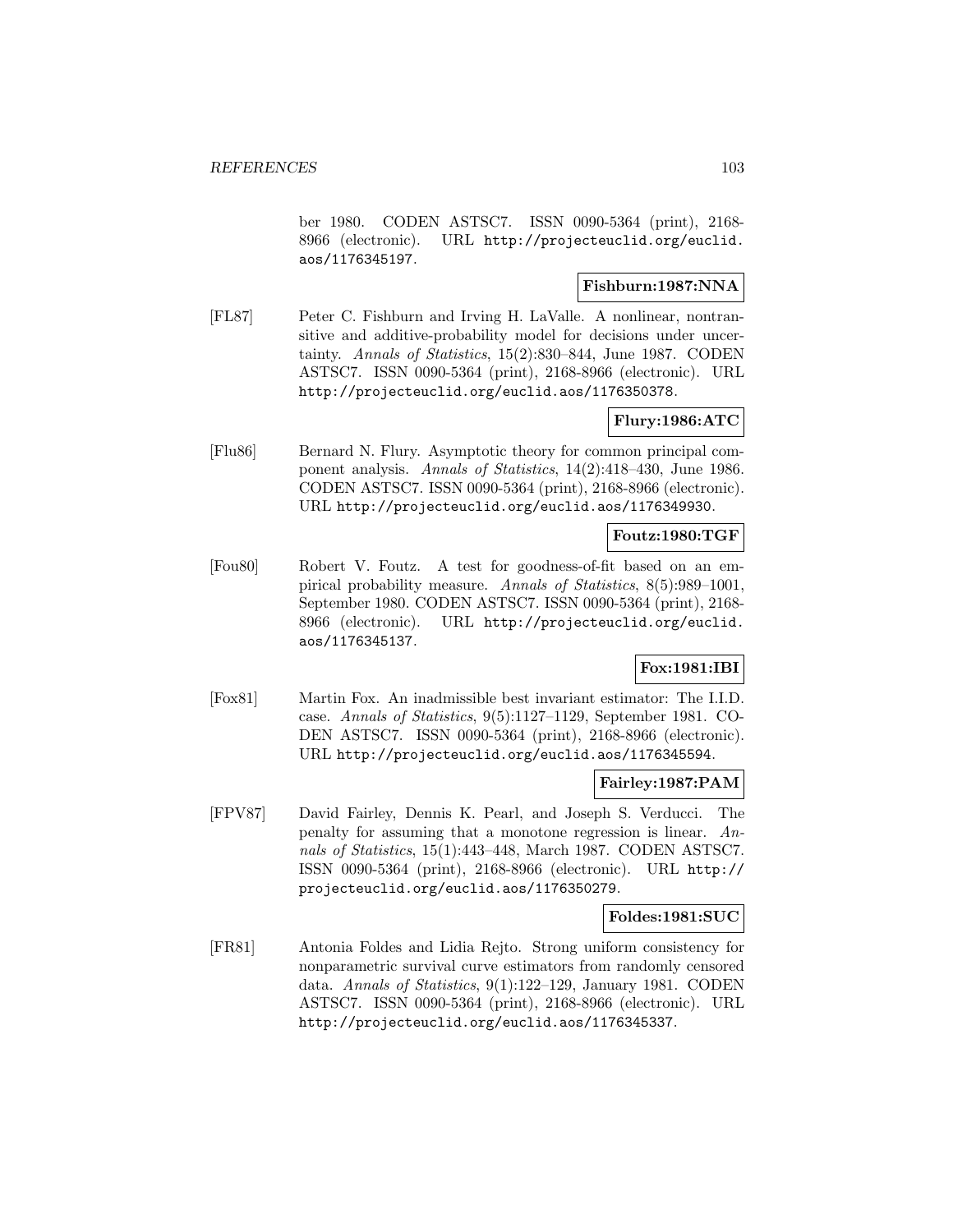#### **Friedman:1983:GTM**

[FR83] Jerome H. Friedman and Lawrence C. Rafsky. Graph-theoretic measures of multivariate association and prediction. Annals of Statistics, 11(2):377–391, June 1983. CODEN ASTSC7. ISSN 0090-5364 (print), 2168-8966 (electronic). URL http:// projecteuclid.org/euclid.aos/1176346148.

### **Frees:1985:SNA**

[FR85] Edward W. Frees and David Ruppert. Sequential nonparametric age replacement policies. Annals of Statistics, 13(2):650–662, June 1985. CODEN ASTSC7. ISSN 0090-5364 (print), 2168- 8966 (electronic). URL http://projecteuclid.org/euclid. aos/1176349545.

## **Fraser:1982:DFM**

[Fra82] D. A. S. Fraser. Discussion: The functional-model basis of fiducial inference. Annals of Statistics, 10(4):1070–1073, December 1982. CODEN ASTSC7. ISSN 0090-5364 (print), 2168-8966 (electronic). URL http://projecteuclid.org/euclid.aos/1176345972.

#### **Freedman:1981:BRM**

[Fre81] D. A. Freedman. Bootstrapping regression models. Annals of Statistics, 9(6):1218–1228, November 1981. CODEN ASTSC7. ISSN 0090-5364 (print), 2168-8966 (electronic). URL http:// projecteuclid.org/euclid.aos/1176345638.

## **Freedman:1984:BTS**

[Fre84] D. Freedman. On bootstrapping two-stage least-squares estimates in stationary linear models. Annals of Statistics, 12(3): 827–842, September 1984. CODEN ASTSC7. ISSN 0090-5364 (print), 2168-8966 (electronic). URL http://projecteuclid. org/euclid.aos/1176346705.

#### **Freedman:1986:DJB**

[Fre86a] D. A. Freedman. Discussion: Jackknife, bootstrap and other resampling methods in regression analysis. Annals of Statistics, 14 (4):1305–1308, December 1986. CODEN ASTSC7. ISSN 0090-5364 (print), 2168-8966 (electronic). URL http://projecteuclid. org/euclid.aos/1176350147.

# **Frees:1986:NRF**

[Fre86b] Edward W. Frees. Nonparametric renewal function estimation. Annals of Statistics, 14(4):1366–1378, December 1986. CODEN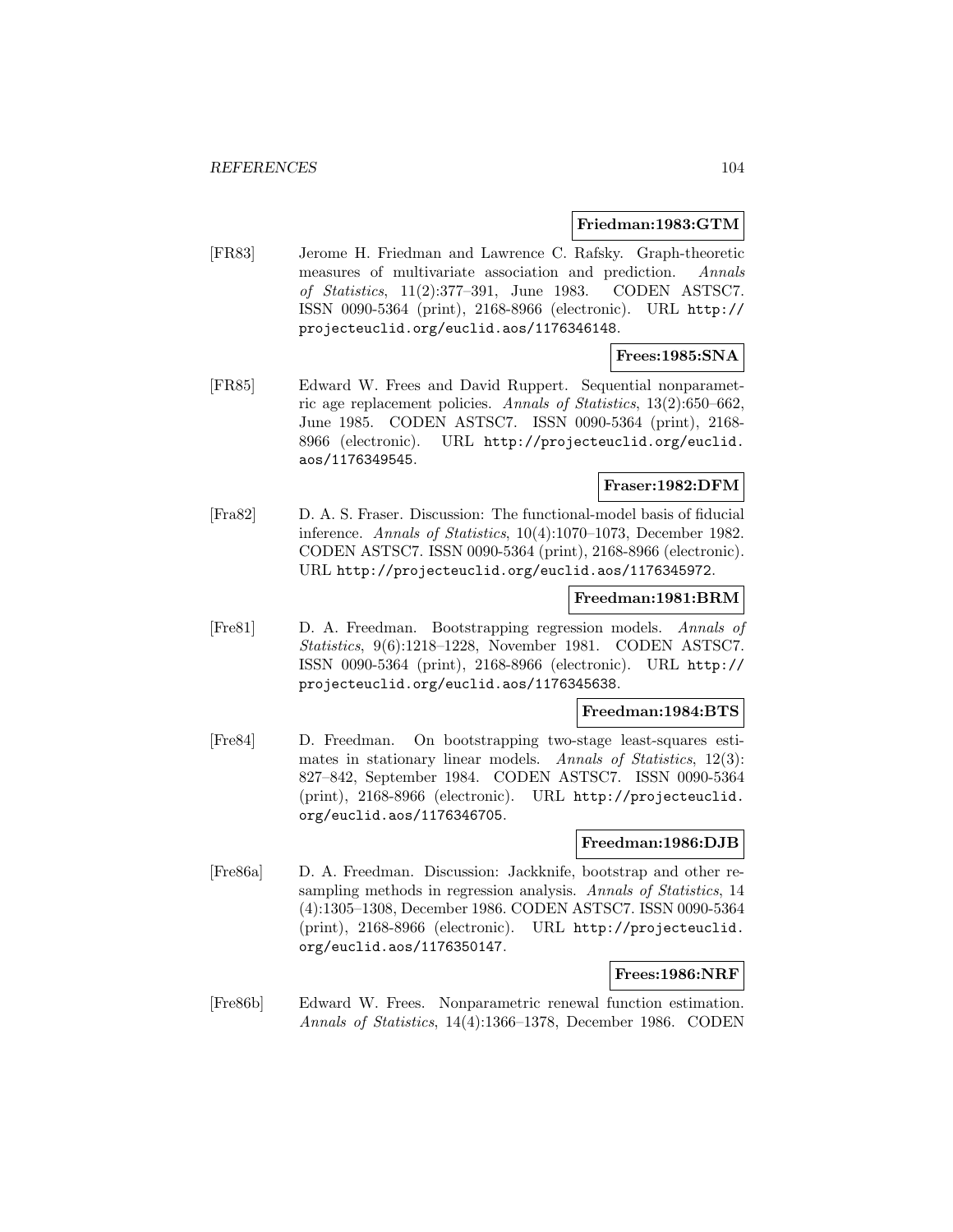ASTSC7. ISSN 0090-5364 (print), 2168-8966 (electronic). URL http://projecteuclid.org/euclid.aos/1176350163. See correction [Fre88].

## **Frees:1988:CNR**

[Fre88] Edward W. Frees. Correction: "Nonparametric Renewal Function Estimation". Annals of Statistics, 16(4):1741, December 1988. CODEN ASTSC7. ISSN 0090-5364 (print), 2168-8966 (electronic). URL http://projecteuclid.org/euclid.aos/1176351066. See [Fre86b].

# **Friedman:1982:PEM**

[Fri82] Michael Friedman. Piecewise exponential models for survival data with covariates. Annals of Statistics, 10(1):101-113, March 1982. CODEN ASTSC7. ISSN 0090-5364 (print), 2168-8966 (electronic). URL http://projecteuclid.org/euclid.aos/1176345693.

### **Friedman:1985:DPP**

[Fri85] Jerome H. Friedman. Discussion: Projection pursuit. Annals of Statistics, 13(2):475–481, June 1985. CODEN ASTSC7. ISSN 0090-5364 (print), 2168-8966 (electronic). URL http:// projecteuclid.org/euclid.aos/1176349520.

### **Friedrich:1989:BEB**

[Fri89] Karl O. Friedrich. A Berry–Esseen bound for functions of independent random variables. Annals of Statistics, 17(1):170–183, March 1989. CODEN ASTSC7. ISSN 0090-5364 (print), 2168- 8966 (electronic). URL http://projecteuclid.org/euclid. aos/1176347009.

### **Fujikoshi:1989:AES**

[FS89] Yasunori Fujikoshi and Ryoichi Shimizu. Asymptotic expansions of some mixtures of the multivariate normal distribution and their error bounds. Annals of Statistics, 17(3):1124–1132, September 1989. CODEN ASTSC7. ISSN 0090-5364 (print), 2168-8966 (electronic). URL http://projecteuclid.org/euclid.aos/1176347259.

### **Fox:1986:LSP**

[FT86] Robert Fox and Murad S. Taqqu. Large-sample properties of parameter estimates for strongly dependent stationary Gaussian time series. Annals of Statistics, 14(2):517–532, June 1986. CODEN ASTSC7. ISSN 0090-5364 (print), 2168-8966 (electronic). URL http://projecteuclid.org/euclid.aos/1176349936.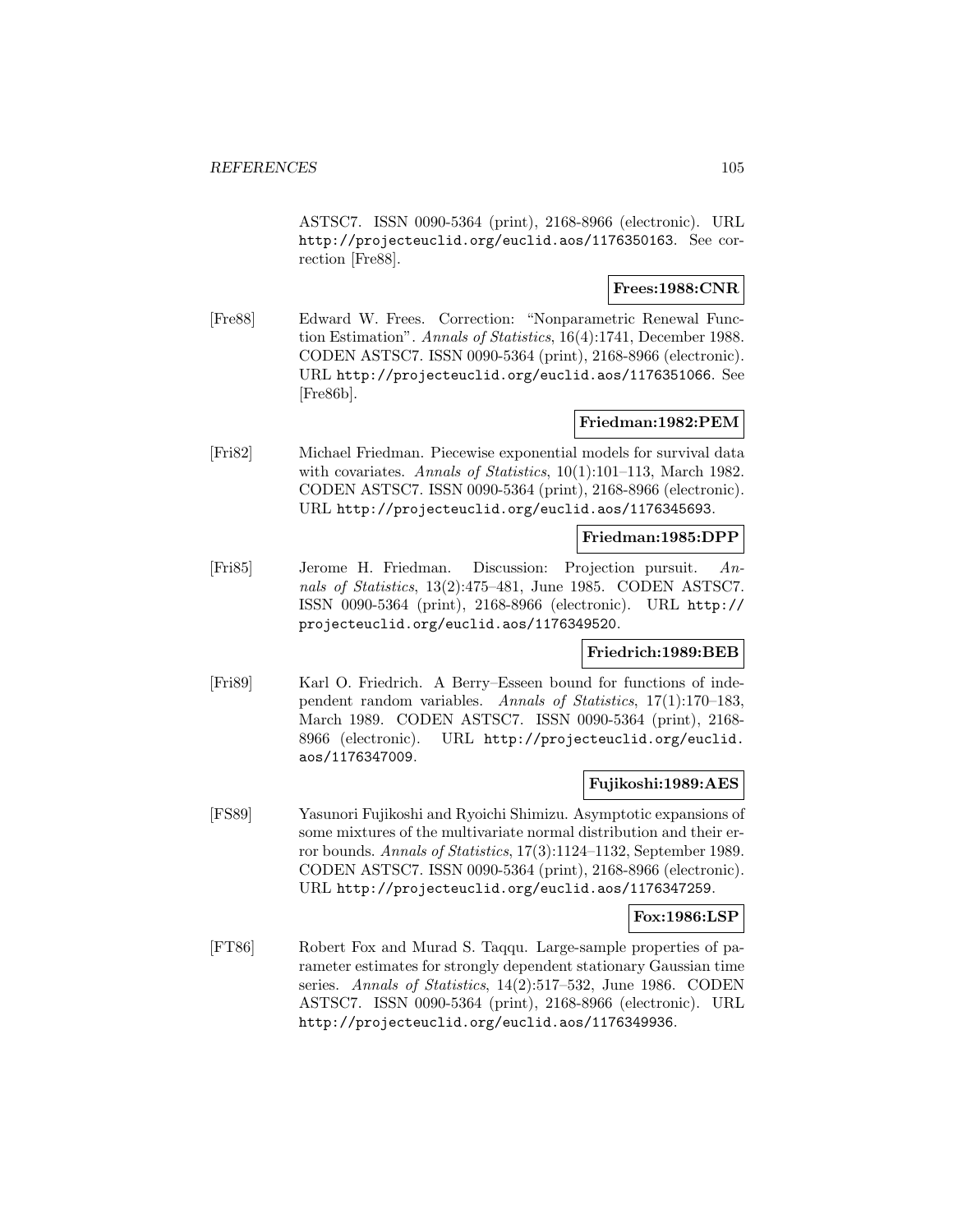# **Fu:1982:LSP**

[Fu82] James C. Fu. Large sample point estimation: A large deviation theory approach. Annals of Statistics, 10(3):762–771, September 1982. CODEN ASTSC7. ISSN 0090-5364 (print), 2168-8966 (electronic). URL http://projecteuclid.org/euclid.aos/1176345869.

## **Fujikoshi:1985:EBA**

[Fuj85] Yasunori Fujikoshi. An error bound for an asymptotic expansion of the distribution function of an estimate in a multivariate linear model. Annals of Statistics, 13(2):827–831, June 1985. CODEN ASTSC7. ISSN 0090-5364 (print), 2168-8966 (electronic). URL http://projecteuclid.org/euclid.aos/1176349562.

# **Fuller:1980:PSE**

[Ful80] Wayne A. Fuller. Properties of some estimators for the errors-invariables model. Annals of Statistics, 8(2):407–422, March 1980. CODEN ASTSC7. ISSN 0090-5364 (print), 2168-8966 (electronic). URL http://projecteuclid.org/euclid.aos/1176344961.

### **Gaffke:1981:SCO**

[Gaf81] N. Gaffke. Some classes of optimality criteria and optimal designs for complete two-way layouts. Annals of Statistics, 9(4):893–898, July 1981. CODEN ASTSC7. ISSN 0090-5364 (print), 2168- 8966 (electronic). URL http://projecteuclid.org/euclid. aos/1176345530.

# **Gaffke:1987:FCD**

[Gaf87] Norbert Gaffke. Further characterizations of design optimality and admissibility for partial parameter estimation in linear regression. Annals of Statistics, 15(3):942–957, September 1987. CODEN ASTSC7. ISSN 0090-5364 (print), 2168-8966 (electronic). URL http://projecteuclid.org/euclid.aos/1176350485.

# **Gajek:1986:IDE**

[Gaj86] Leslaw Gajek. On improving density estimators which are not bona fide functions. Annals of Statistics, 14(4):1612–1618, December 1986. CODEN ASTSC7. ISSN 0090-5364 (print), 2168- 8966 (electronic). URL http://projecteuclid.org/euclid. aos/1176350182.

# **Gajek:1988:MVS**

[Gaj88] Leslaw Gajek. On the minimax value in the scale model with truncated data. Annals of Statistics, 16(2):669–677, June 1988.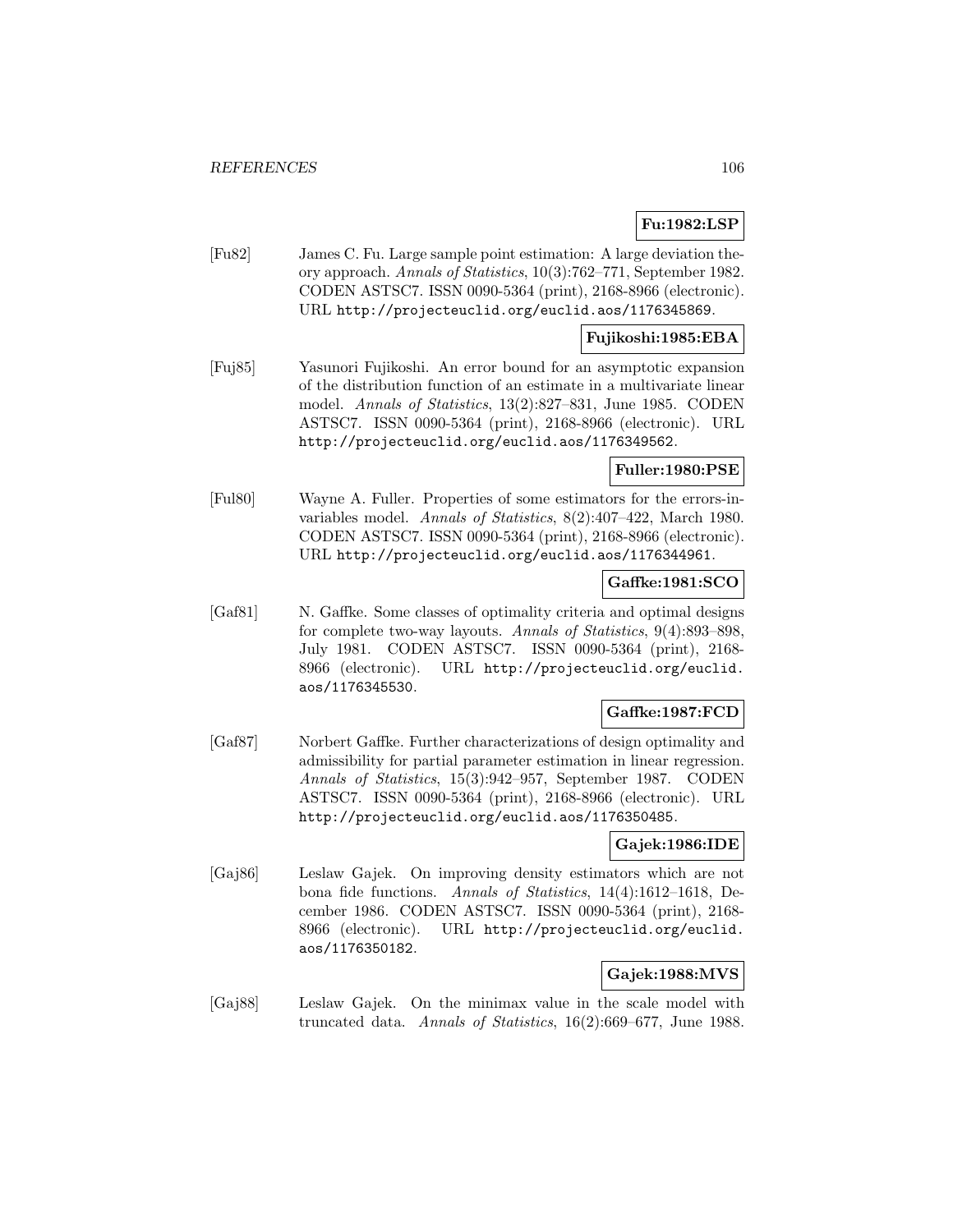CODEN ASTSC7. ISSN 0090-5364 (print), 2168-8966 (electronic). URL http://projecteuclid.org/euclid.aos/1176350827.

#### **Gatsonis:1984:DPD**

[Gat84] Constantine A. Gatsonis. Deriving posterior distributions for a location parameter: A decision theoretic approach. Annals of Statistics, 12(3):958–970, September 1984. CODEN ASTSC7. ISSN 0090-5364 (print), 2168-8966 (electronic). URL http:// projecteuclid.org/euclid.aos/1176346714.

### **Gilliland:1982:BEB**

[GBT82] Dennis C. Gilliland, John E. Boyer, and How Jan Tsao. Bayes empirical Bayes: Finite parameter case. Annals of Statistics, 10(4): 1277–1282, December 1982. CODEN ASTSC7. ISSN 0090-5364 (print), 2168-8966 (electronic). URL http://projecteuclid. org/euclid.aos/1176345993.

# **Good:1987:RSM**

[GC87] I. J. Good and J. F. Crook. The robustness and sensitivity of the mixed-Dirichlet Bayesian test for "independence" in contingency tables. Annals of Statistics, 15(2):670–693, June 1987. CODEN ASTSC7. ISSN 0090-5364 (print), 2168-8966 (electronic). URL http://projecteuclid.org/euclid.aos/1176350368.

# **Gleser:1987:LDL**

[GCG87] Leon Jay Gleser, Raymond J. Carroll, and Paul P. Gallo. The limiting distribution of least squares in an errors-in-variables regression model. Annals of Statistics, 15(1):220–233, March 1987. CODEN ASTSC7. ISSN 0090-5364 (print), 2168-8966 (electronic). URL http://projecteuclid.org/euclid.aos/1176350262.

#### **Genest:1984:CTE**

[Gen84] Christian Genest. A characterization theorem for externally Bayesian groups. Annals of Statistics, 12(3):1100–1105, September 1984. CODEN ASTSC7. ISSN 0090-5364 (print), 2168- 8966 (electronic). URL http://projecteuclid.org/euclid. aos/1176346726.

#### **George:1986:MMS**

[Geo86] Edward I. George. Minimax multiple shrinkage estimation. Annals of Statistics, 14(1):188–205, March 1986. CODEN ASTSC7. ISSN 0090-5364 (print), 2168-8966 (electronic). URL http:// projecteuclid.org/euclid.aos/1176349849.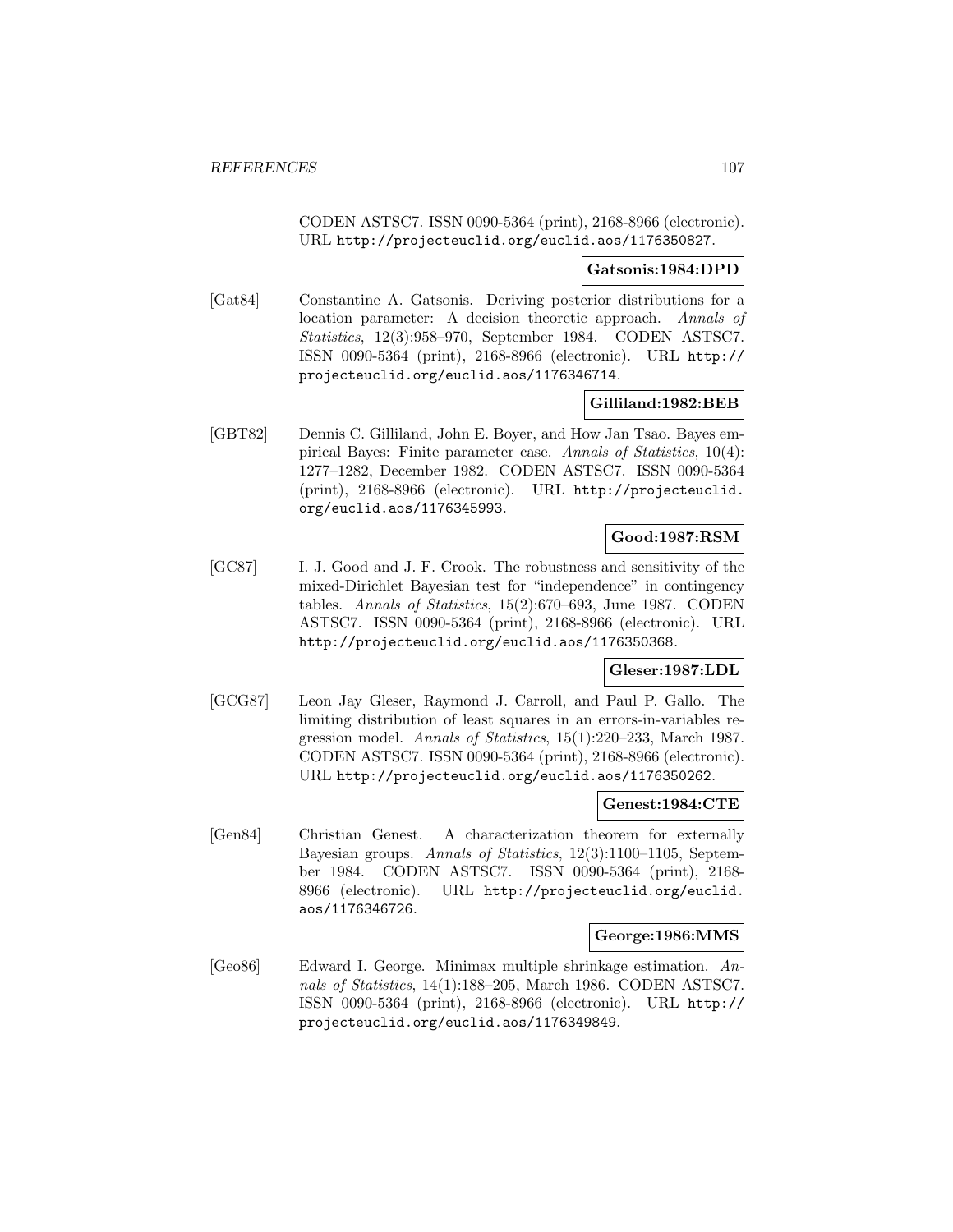### **Gander:1989:DLS**

[GG89] Walter Gander and Gene H. Golub. Discussion: Linear smoothers and additive models. Annals of Statistics, 17(2):529–532, June 1989. CODEN ASTSC7. ISSN 0090-5364 (print), 2168-8966 (electronic). URL http://projecteuclid.org/euclid.aos/ 1176347120; http://www.jstor.org/stable/2241565.

# **Gupta:1980:NOS**

[GH80] Shanti S. Gupta and Deng-Yuan Huang. A note on optimal subset selection procedures. Annals of Statistics, 8(5):1164-1167, September 1980. CODEN ASTSC7. ISSN 0090-5364 (print), 2168- 8966 (electronic). URL http://projecteuclid.org/euclid. aos/1176345154.

## **Geman:1982:NML**

[GH82] Stuart Geman and Chii-Ruey Hwang. Nonparametric maximum likelihood estimation by the method of sieves. Annals of Statistics, 10(2):401–414, June 1982. CODEN ASTSC7. ISSN 0090-5364 (print), 2168-8966 (electronic). URL http://projecteuclid. org/euclid.aos/1176345782.

# **Gleser:1987:NCS**

[GH87] Leon Jay Gleser and Jiunn T. Hwang. The nonexistence of  $100(1 - \alpha)\%$  confidence sets of finite expected diameter in errors-<br>in-variables and related models. Annals of Statistics, 15(4): in-variables and related models. 1351–1362, December 1987. CODEN ASTSC7. ISSN 0090-5364 (print), 2168-8966 (electronic). URL http://projecteuclid. org/euclid.aos/1176350597.

### **Ghosh:1980:MEP**

 $[Gh 680]$  Subir Ghosh. On main effect plus one plans for  $2^m$  factorials. Annals of Statistics, 8(4):922–930, July 1980. CODEN ASTSC7. ISSN 0090-5364 (print), 2168-8966 (electronic). URL http:/ /projecteuclid.org/euclid.aos/1176345084. See correction [Gho91].

### **Ghosh:1986:DJB**

[Gho86] Malay Ghosh. Discussion: Jackknife, bootstrap and other resampling methods in regression analysis. Annals of Statistics, 14(4): 1308–1310, December 1986. CODEN ASTSC7. ISSN 0090-5364 (print), 2168-8966 (electronic). URL http://projecteuclid. org/euclid.aos/1176350148.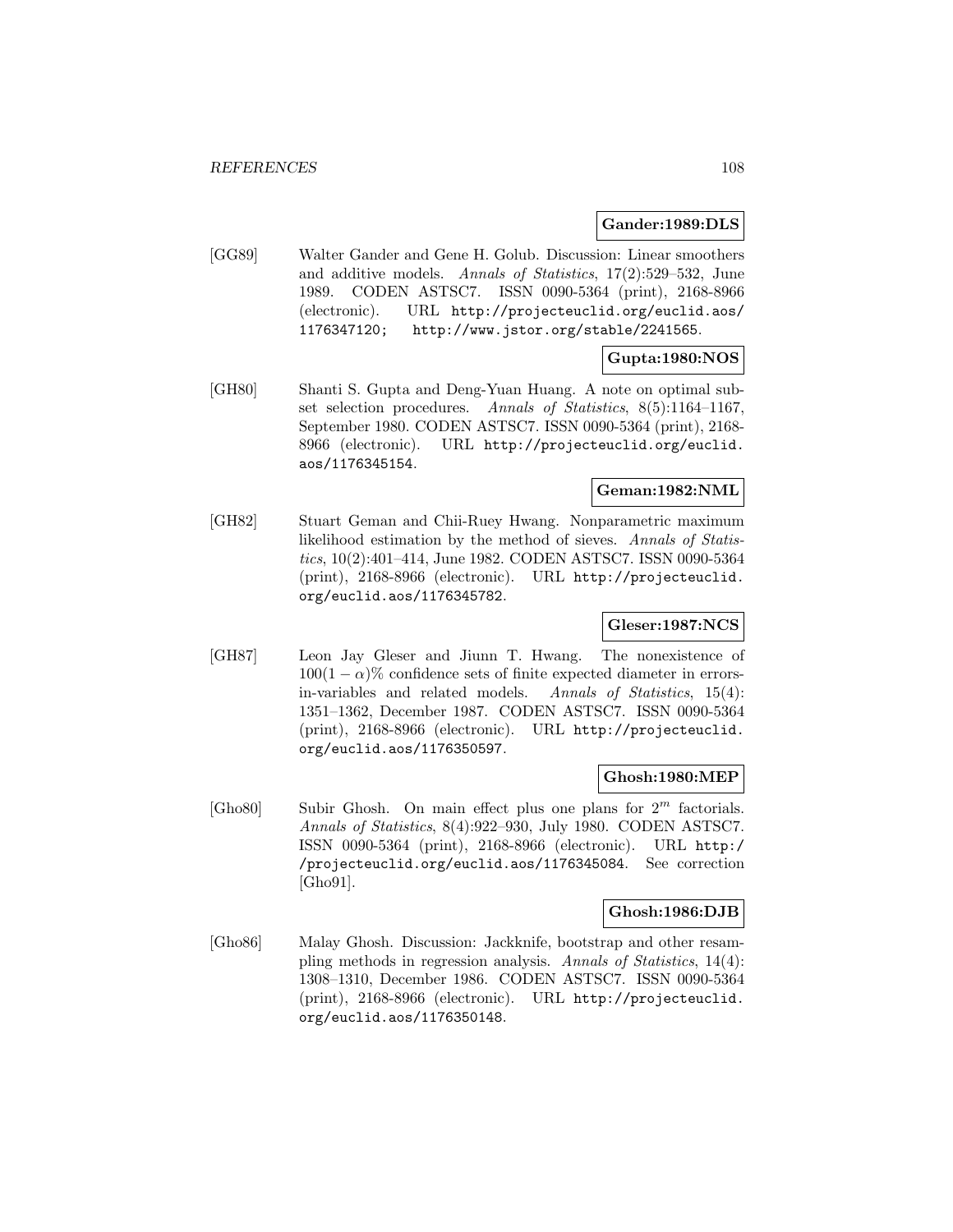### **Ghosh:1991:CME**

[Gho91] Subir Ghosh. Correction: "On Main Effect plus One Plans for  $2<sup>m</sup>$  Factorials". Annals of Statistics, 19(4):2281, December 1991. CODEN ASTSC7. ISSN 0090-5364 (print), 2168-8966 (electronic). URL http://projecteuclid.org/euclid.aos/1176348402. See [Gho80].

# **Guess:1986:TEV**

[GHP86] Frank Guess, Myles Hollander, and Frank Proschan. Testing exponentiality versus a trend change in mean residual life. Annals of Statistics, 14(4):1388–1398, December 1986. CODEN ASTSC7. ISSN 0090-5364 (print), 2168-8966 (electronic). URL http:// projecteuclid.org/euclid.aos/1176350165.

# **Ghosh:1983:CIE**

[GHT83] Malay Ghosh, Jiunn Tzon Hwang, and Kam-Wah Tsui. Construction of improved estimators in multiparameter estimation for discrete exponential families. Annals of Statistics, 11(2):351–367, June 1983. CODEN ASTSC7. ISSN 0090-5364 (print), 2168- 8966 (electronic). URL http://projecteuclid.org/euclid. aos/1176346143. See discussion [Ber83a, Hud83, Mor83a, Ano83].

### **Gill:1981:TRP**

[Gil81] R. D. Gill. Testing with replacement and the product limit estimator. Annals of Statistics, 9(4):853–860, July 1981. CODEN ASTSC7. ISSN 0090-5364 (print), 2168-8966 (electronic). URL http://projecteuclid.org/euclid.aos/1176345525.

## **Gill:1983:LSB**

[Gil83a] Richard Gill. Large sample behaviour of the product-limit estimator on the whole line. Annals of Statistics, 11(1):49–58, March 1983. CODEN ASTSC7. ISSN 0090-5364 (print), 2168- 8966 (electronic). URL http://projecteuclid.org/euclid. aos/1176346055.

### **Gilstein:1983:JAD**

[Gil83b] C. Zachary Gilstein. On the joint asymptotic distribution of extreme midranges. Annals of Statistics, 11(3):913–920, September 1983. CODEN ASTSC7. ISSN 0090-5364 (print), 2168- 8966 (electronic). URL http://projecteuclid.org/euclid. aos/1176346257.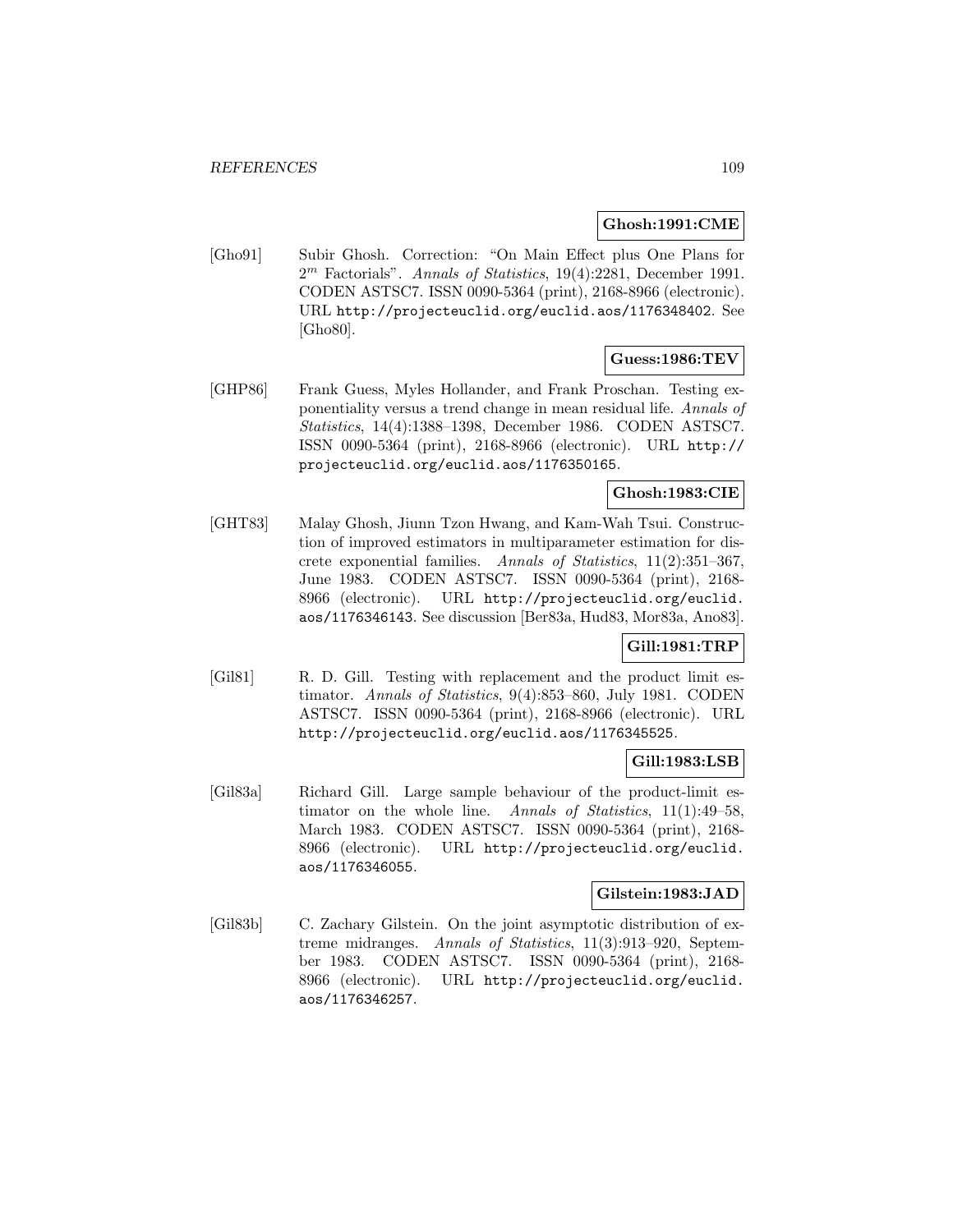## **Gill:1986:TTT**

[Gil86] Richard D. Gill. The total time on test plot and the cumulative total time on test statistic for a counting process. Annals of Statistics, 14(3):1234–1239, September 1986. CODEN ASTSC7. ISSN 0090-5364 (print), 2168-8966 (electronic). URL http:// projecteuclid.org/euclid.aos/1176350062.

# **Galil:1980:OWD**

[GK80] Z. Galil and J. Kiefer. D-optimum weighing designs. Annals of Statistics, 8(6):1293–1306, November 1980. CODEN ASTSC7. ISSN 0090-5364 (print), 2168-8966 (electronic). URL http:// projecteuclid.org/euclid.aos/1176345202.

### **Galil:1982:CMO**

[GK82] Z. Galil and J. Kiefer. Construction methods for D-optimum weighing designs when  $n \equiv 3 \pmod{4}$ . Annals of Statistics, 10 (2):502–510, June 1982. CODEN ASTSC7. ISSN 0090-5364 (print), 2168-8966 (electronic). URL http://projecteuclid. org/euclid.aos/1176345791.

### **Gnanadesikan:1985:DPP**

[GK85] R. Gnanadesikan and J. R. Kettenring. Discussion: Projection pursuit. Annals of Statistics, 13(2):500–502, June 1985. CODEN ASTSC7. ISSN 0090-5364 (print), 2168-8966 (electronic). URL http://projecteuclid.org/euclid.aos/1176349527.

### **Gasser:1989:DLS**

[GK89] Theo Gasser and Alois Kneip. Discussion: Linear smoothers and additive models. Annals of Statistics, 17(2):532–535, June 1989. CODEN ASTSC7. ISSN 0090-5364 (print), 2168-8966 (electronic). URL http://projecteuclid.org/euclid.aos/1176347121.

## **Greblicki:1984:DFP**

[GKP84] W lodzimierz Greblicki, Adam Krzyzak, and Miroslaw Pawlak. Distribution-free pointwise consistency of kernel regression estimate. Annals of Statistics, 12(4):1570–1575, December 1984. CO-DEN ASTSC7. ISSN 0090-5364 (print), 2168-8966 (electronic). URL http://projecteuclid.org/euclid.aos/1176346815.

### **Guttorp:1988:ADQ**

[GL88] Peter Guttorp and Richard A. Lockhart. On the asymptotic distribution of quadratic forms in uniform order statistics. Annals of Statistics, 16(1):433–449, March 1988. CODEN ASTSC7.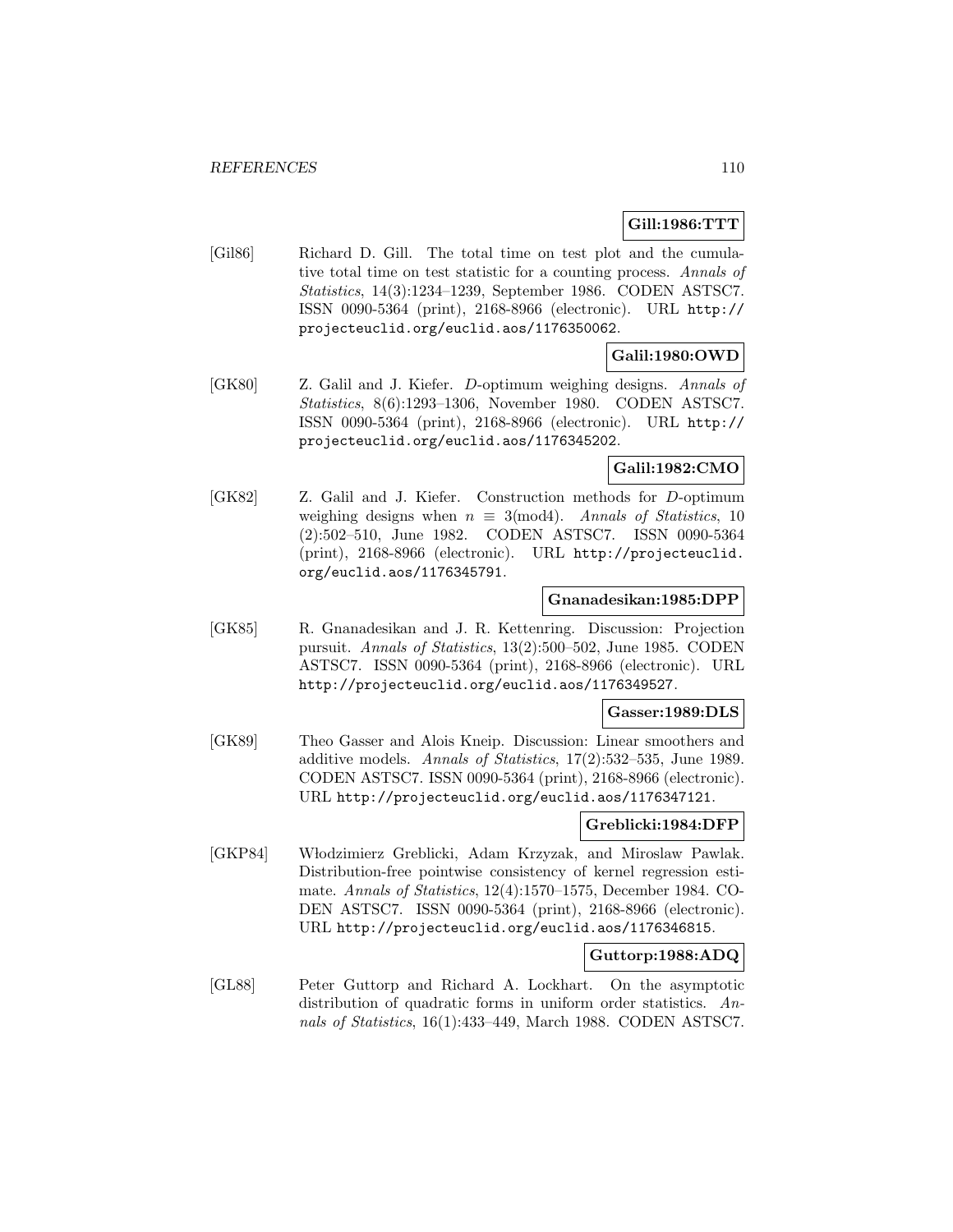ISSN 0090-5364 (print), 2168-8966 (electronic). URL http:// projecteuclid.org/euclid.aos/1176350713.

**Gleser:1981:EME**

[Gle81] Leon Jay Gleser. Estimation in a multivariate "Errors in Variables" regression model: Large sample results. Annals of Statistics, 9(1):24–44, January 1981. CODEN ASTSC7. ISSN 0090-5364 (print), 2168-8966 (electronic). URL http://projecteuclid. org/euclid.aos/1176345330.

## **Gleser:1986:MEN**

[Gle86] Leon Jay Gleser. Minimax estimators of a normal mean vector for arbitrary quadratic loss and unknown covariance matrix. Annals of Statistics, 14(4):1625–1633, December 1986. CODEN ASTSC7. ISSN 0090-5364 (print), 2168-8966 (electronic). URL http://projecteuclid.org/euclid.aos/1176350184.

## **Glynn:1980:ARD**

[Gly80] William J. Glynn. Asymptotic representations of the densities of canonical correlations and latent roots in MANOVA when the population parameters have arbitrary multiplicity. Annals of Statistics, 8(5):958–976, September 1980. CODEN ASTSC7. ISSN 0090-5364 (print), 2168-8966 (electronic). URL http:// projecteuclid.org/euclid.aos/1176345135.

### **Ghosh:1980:SPE**

[GM80] Malay Ghosh and Nitis Mukhopadhyay. Sequential point estimation of the difference of two normal means. Annals of Statistics, 8 (1):221–225, January 1980. CODEN ASTSC7. ISSN 0090-5364 (print), 2168-8966 (electronic). URL http://projecteuclid. org/euclid.aos/1176344906.

### **Gleser:1983:EDC**

[GM83] Leon J. Gleser and David S. Moore. The effect of dependence on chi-squared and empiric distribution tests of fit. Annals of Statistics, 11(4):1100–1108, December 1983. CODEN ASTSC7. ISSN 0090-5364 (print), 2168-8966 (electronic). URL http:// projecteuclid.org/euclid.aos/1176346324.

### **Gupta:1984:SSP**

[GM84] Shanti S. Gupta and Klaus J. Miescke. Sequential selection proce $dures - a decision theoretic approach.$  Annals of Statistics, 12 (1):336–350, March 1984. CODEN ASTSC7. ISSN 0090-5364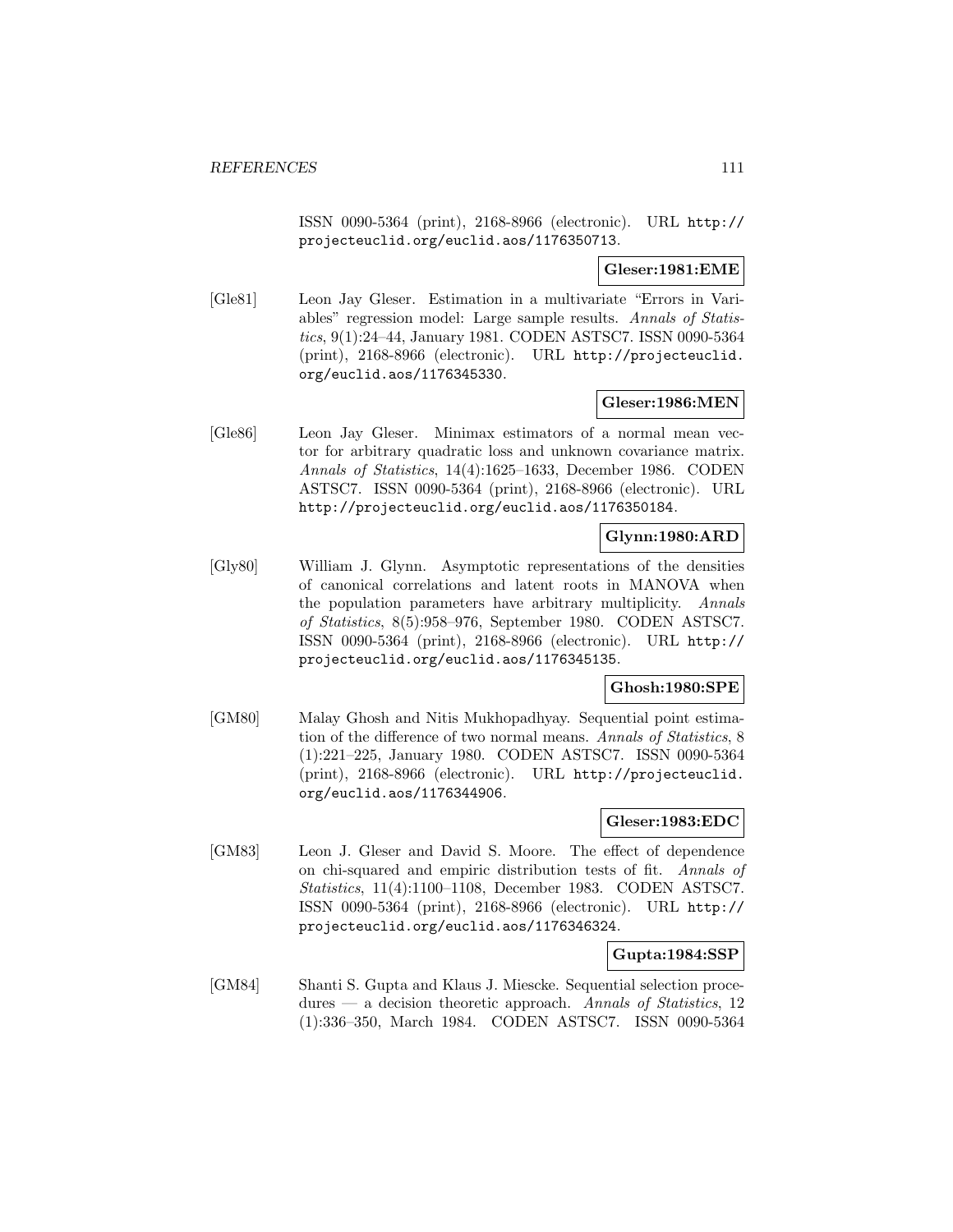(print), 2168-8966 (electronic). URL http://projecteuclid. org/euclid.aos/1176346411.

# **Good:1987:AGT**

[GM87a] I. J. Good and Y. Mittal. The amalgamation and geometry of two-by-two contingency tables. Annals of Statistics, 15(2):694– 711, June 1987. CODEN ASTSC7. ISSN 0090-5364 (print), 2168- 8966 (electronic). URL http://projecteuclid.org/euclid. aos/1176350369.

### **Gutmann:1987:SPB**

[GM87b] Sam Gutmann and Zakhar Maymin. Is the selected population the best? Annals of Statistics, 15(1):456–461, March 1987. CODEN ASTSC7. ISSN 0090-5364 (print), 2168-8966 (electronic). URL http://projecteuclid.org/euclid.aos/1176350281.

## **Good:1989:AAG**

[GM89] I. J. Good and Y. Mittal. Addendum: The amalgamation and geometry of two-by-two contingency tables. Annals of Statistics, 17(2):947, June 1989. CODEN ASTSC7. ISSN 0090-5364 (print), 2168-8966 (electronic). URL http://projecteuclid. org/euclid.aos/1176347155.

## **Gasser:1984:CNR**

[GMK<sup>+</sup>84a] Theo Gasser, Hans-Georg Muller, Walter Kohler, Luciano Molinari, and Andrea Prader. Correction: "Nonparametric Regression Analysis of Growth Curves". Annals of Statistics, 12(4):1588, December 1984. CODEN ASTSC7. ISSN 0090-5364 (print), 2168- 8966 (electronic). URL http://projecteuclid.org/euclid. aos/1176346818. See [GMK<sup>+</sup>84b].

### **Gasser:1984:NRA**

[GMK<sup>+</sup>84b] Theo Gasser, Hans-Georg Muller, Walter Kohler, Luciano Molinari, and Andrea Prader. Nonparametric regression analysis of growth curves. Annals of Statistics, 12(1):210–229, March 1984. CODEN ASTSC7. ISSN 0090-5364 (print), 2168-8966 (electronic). URL http://projecteuclid.org/euclid.aos/1176346402. See correction [GMK<sup>+</sup>84a].

### **Genest:1986:CEB**

[GMS86] Christian Genest, Kevin J. McConway, and Mark J. Schervish. Characterization of externally Bayesian pooling operators. Annals of Statistics, 14(2):487–501, June 1986. CODEN ASTSC7.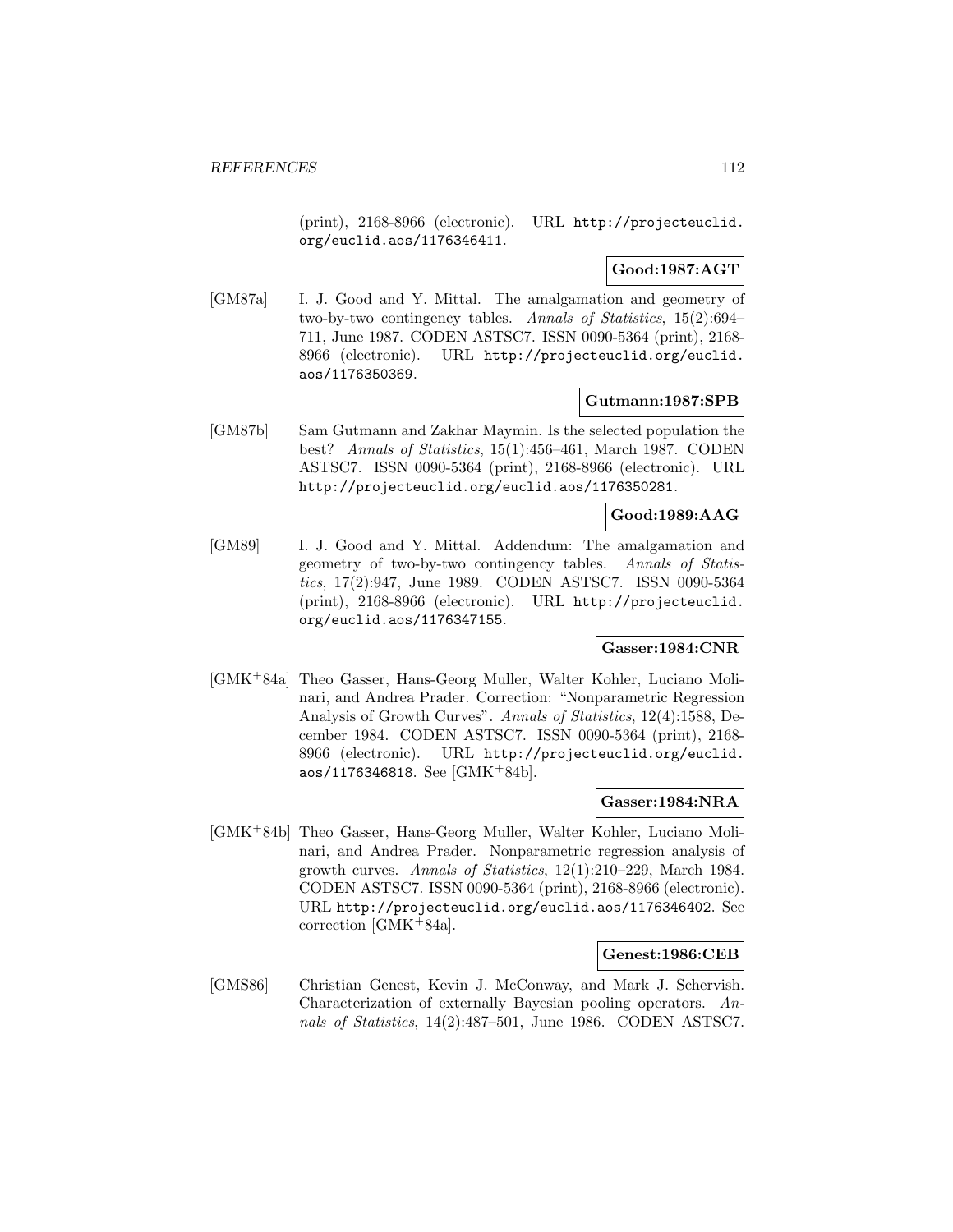ISSN 0090-5364 (print), 2168-8966 (electronic). URL http:// projecteuclid.org/euclid.aos/1176349934.

#### **Guttman:1986:MEN**

[GMT86] Irwin Guttman, U. Menzefricke, and David Tyler. Magnitudinal effects in the normal multivariate model. Annals of Statistics, 14(4): 1555–1571, December 1986. CODEN ASTSC7. ISSN 0090-5364 (print), 2168-8966 (electronic). URL http://projecteuclid. org/euclid.aos/1176350176.

## **Ghosh:1981:NFM**

[GMY81] J. K. Ghosh, H. Morimoto, and S. Yamada. Neyman factorization and minimality of pairwise sufficient subfields. Annals of Statistics, 9(3):514–530, May 1981. CODEN ASTSC7. ISSN 0090-5364 (print), 2168-8966 (electronic). URL http://projecteuclid. org/euclid.aos/1176345456.

## **Ghosh:1987:SSE**

[GNS87] Malay Ghosh, David M. Nickerson, and Pranab K. Sen. Sequential shrinkage estimation. Annals of Statistics, 15(2):817–829, June 1987. CODEN ASTSC7. ISSN 0090-5364 (print), 2168- 8966 (electronic). URL http://projecteuclid.org/euclid. aos/1176350377.

## **Godolphin:1980:IPM**

[God80] E. J. Godolphin. An invariance property for the maximum likelihood estimator of the parameters of a Gaussian moving average process. Annals of Statistics, 8(5):1093–1099, September 1980. CODEN ASTSC7. ISSN 0090-5364 (print), 2168-8966 (electronic). URL http://projecteuclid.org/euclid.aos/1176345146.

#### **Goldstein:1981:BCS**

[Gol81] Michael Goldstein. A Bayesian criterion for sample size. Annals of Statistics, 9(3):670–672, May 1981. CODEN ASTSC7. ISSN 0090-5364 (print), 2168-8966 (electronic). URL http:// projecteuclid.org/euclid.aos/1176345471.

## **Goldstein:1982:CD**

[Gol82] Michael Goldstein. Contamination distributions. Annals of Statistics, 10(1):174–183, March 1982. CODEN ASTSC7. ISSN 0090-5364 (print), 2168-8966 (electronic). URL http:// projecteuclid.org/euclid.aos/1176345699.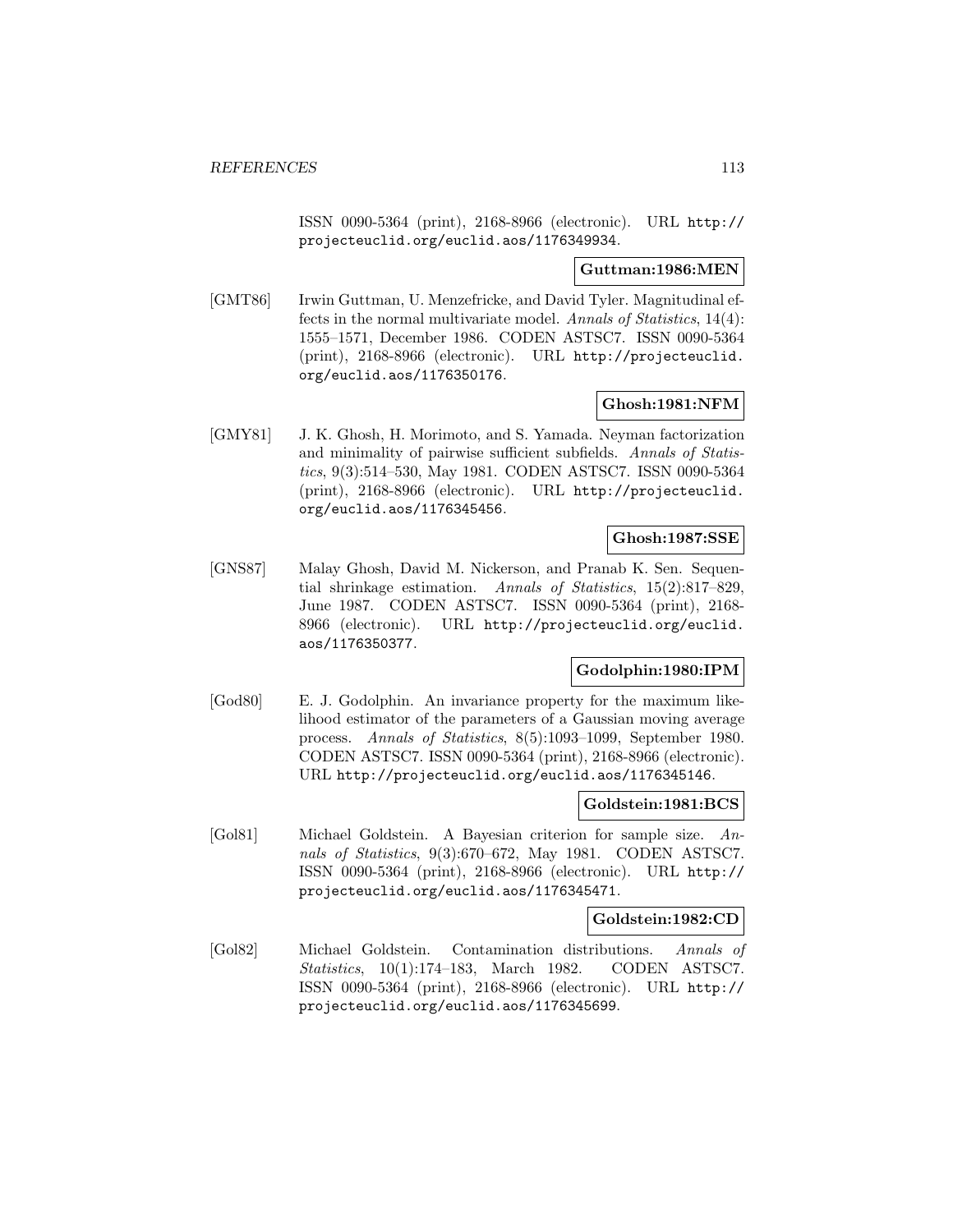#### **Goldstein:1984:TPE**

[Gol84] Michael Goldstein. Turning probabilities into expectations. Annals of Statistics, 12(4):1551–1557, December 1984. CODEN ASTSC7. ISSN 0090-5364 (print), 2168-8966 (electronic). URL http:// projecteuclid.org/euclid.aos/1176346812.

## **Good:1985:DTI**

[Goo85a] I. J. Good. Discussion: Testing for independence in a two-way table: New interpretations of the chi-square statistic. Annals of Statistics, 13(3):885–886, September 1985. CODEN ASTSC7. ISSN 0090-5364 (print), 2168-8966 (electronic). URL http:// projecteuclid.org/euclid.aos/1176349638.

## **Goodman:1985:ACC**

[Goo85b] Leo A. Goodman. The analysis of cross-classified data having ordered and/or unordered categories: Association models, correlation models, and asymmetry models for contingency tables with or without missing entries. Annals of Statistics, 13(1):10–69, March 1985. CODEN ASTSC7. ISSN 0090-5364 (print), 2168- 8966 (electronic). URL http://projecteuclid.org/euclid. aos/1176346576.

## **Goodman:1985:DTI**

[Goo85c] Leo A. Goodman. Discussion: Testing for independence in a twoway table: New interpretations of the chi-square statistic. Annals of Statistics, 13(3):887–893, September 1985. CODEN ASTSC7. ISSN 0090-5364 (print), 2168-8966 (electronic). URL http:// projecteuclid.org/euclid.aos/1176349639.

#### **Gordon:1983:SSL**

[Gor83] Louis Gordon. Successive sampling in large finite populations. Annals of Statistics, 11(2):702–706, June 1983. CODEN ASTSC7. ISSN 0090-5364 (print), 2168-8966 (electronic). URL http:// projecteuclid.org/euclid.aos/1176346175.

#### **Gordon:1989:BDG**

[Gor89] Louis Gordon. Bounds for the distribution of the generalized variance. Annals of Statistics, 17(4):1684–1692, December 1989. CO-DEN ASTSC7. ISSN 0090-5364 (print), 2168-8966 (electronic). URL http://projecteuclid.org/euclid.aos/1176347387.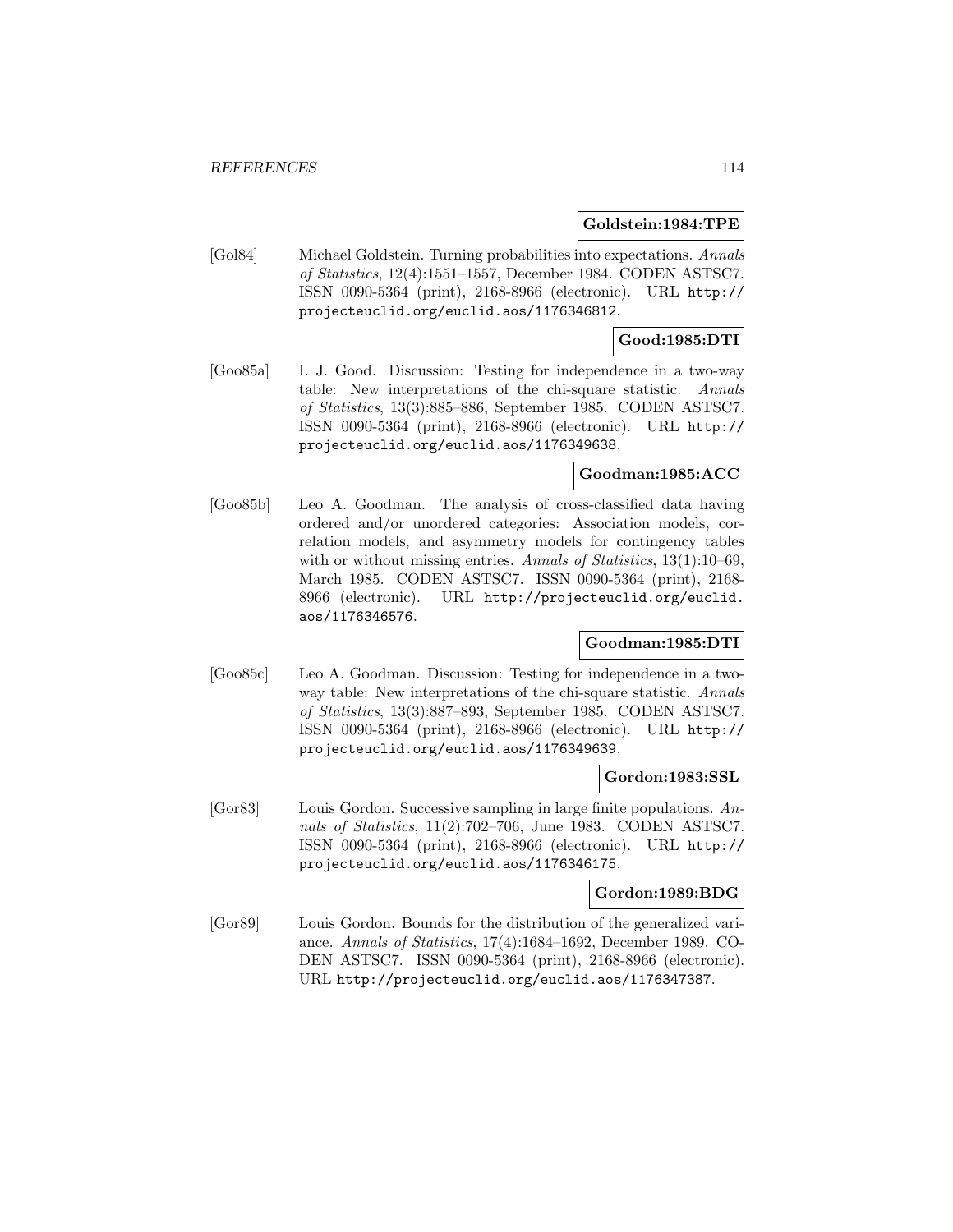### **Gray:1985:GFT**

[GP85] Robert J. Gray and Donald A. Pierce. Goodness-of-fit tests for censored survival data. Annals of Statistics, 13(2):552-563, June 1985. CODEN ASTSC7. ISSN 0090-5364 (print), 2168-8966 (electronic). URL http://projecteuclid.org/euclid.aos/1176349538.

### **Ghosh:1984:NBS**

[GPSB84] Malay Ghosh, William C. Parr, Kesar Singh, and G. Jogesh Babu. A note on bootstrapping the sample median. Annals of Statistics, 12(3):1130–1135, September 1984. CODEN ASTSC7. ISSN 0090-5364 (print), 2168-8966 (electronic). URL http:// projecteuclid.org/euclid.aos/1176346731.

#### **Grambsch:1983:SSB**

[Gra83] Patricia Grambsch. Sequential sampling based on the observed Fisher information to guarantee the accuracy of the maximum likelihood estimator. Annals of Statistics, 11(1):68–77, March 1983. CODEN ASTSC7. ISSN 0090-5364 (print), 2168-8966 (electronic). URL http://projecteuclid.org/euclid.aos/1176346057.

#### **Graybill:1987:DWA**

[Gra87] Franklin A. Graybill. Discussion: What is an analysis of variance? Annals of Statistics, 15(3):921–923, September 1987. CO-DEN ASTSC7. ISSN 0090-5364 (print), 2168-8966 (electronic). URL http://projecteuclid.org/euclid.aos/1176350477.

#### **Gray:1988:CST**

[Gra88] Robert J. Gray. A class of K-sample tests for comparing the cumulative incidence of a competing risk. Annals of Statistics, 16(3): 1141–1154, September 1988. CODEN ASTSC7. ISSN 0090-5364 (print), 2168-8966 (electronic). URL http://projecteuclid. org/euclid.aos/1176350951.

### **Gregory:1980:EOQ**

[Gre80] Gavin G. Gregory. On efficiency and optimality of quadratic tests. Annals of Statistics, 8(1):116–131, January 1980. CODEN ASTSC7. ISSN 0090-5364 (print), 2168-8966 (electronic). URL http://projecteuclid.org/euclid.aos/1176344895.

#### **Grenander:1989:APT**

[Gre89] Ulf Grenander. Advances in pattern theory. Annals of Statistics, 17(1):1–30, March 1989. CODEN ASTSC7. ISSN 0090-5364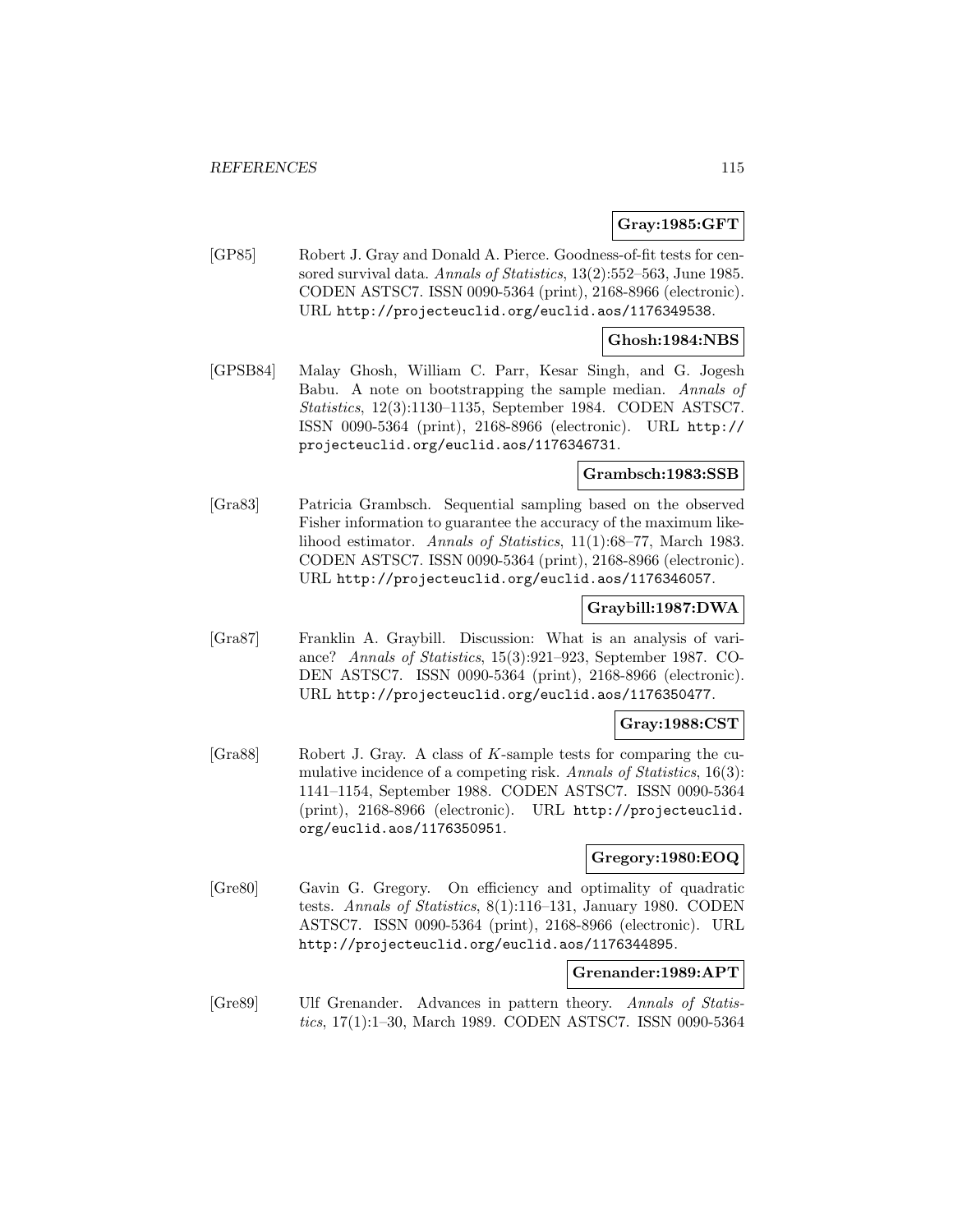(print), 2168-8966 (electronic). URL http://projecteuclid. org/euclid.aos/1176347002.

**Grubel:1988:LS**

[Gru88] R. Grubel. The length of the shorth. Annals of Statistics, 16 (2):619–628, June 1988. CODEN ASTSC7. ISSN 0090-5364 (print), 2168-8966 (electronic). URL http://projecteuclid. org/euclid.aos/1176350823.

## **Ghosh:1981:NSC**

[GS81a] J. K. Ghosh and Bimal K. Sinha. A necessary and sufficient condition for second order admissibility with applications to Berkson's bioassay problem. Annals of Statistics, 9(6):1334–1338, November 1981. CODEN ASTSC7. ISSN 0090-5364 (print), 2168- 8966 (electronic). URL http://projecteuclid.org/euclid. aos/1176345650.

## **Gong:1981:PML**

[GS81b] Gail Gong and Francisco J. Samaniego. Pseudo maximum likelihood estimation: Theory and applications. Annals of Statistics, 9(4):861–869, July 1981. CODEN ASTSC7. ISSN 0090-5364 (print), 2168-8966 (electronic). URL http://projecteuclid. org/euclid.aos/1176345526.

## **Genest:1985:MEJ**

[GS85a] Christian Genest and Mark J. Schervish. Modeling expert judgments for Bayesian updating. Annals of Statistics, 13(3):1198– 1212, September 1985. CODEN ASTSC7. ISSN 0090-5364 (print), 2168-8966 (electronic). URL http://projecteuclid. org/euclid.aos/1176349664.

### **Guttorp:1985:CEP**

[GS85b] Peter Guttorp and Andrew F. Siegel. Consistent estimation in partially observed random walks. Annals of Statistics, 13(3): 958–969, September 1985. CODEN ASTSC7. ISSN 0090-5364 (print), 2168-8966 (electronic). URL http://projecteuclid. org/euclid.aos/1176349649.

### **Gardiner:1986:TSE**

[GSV86] Joseph C. Gardiner, V. Susarla, and John Van Ryzin. Time sequential estimation of the exponential mean under random withdrawals. Annals of Statistics, 14(2):607–618, June 1986. CODEN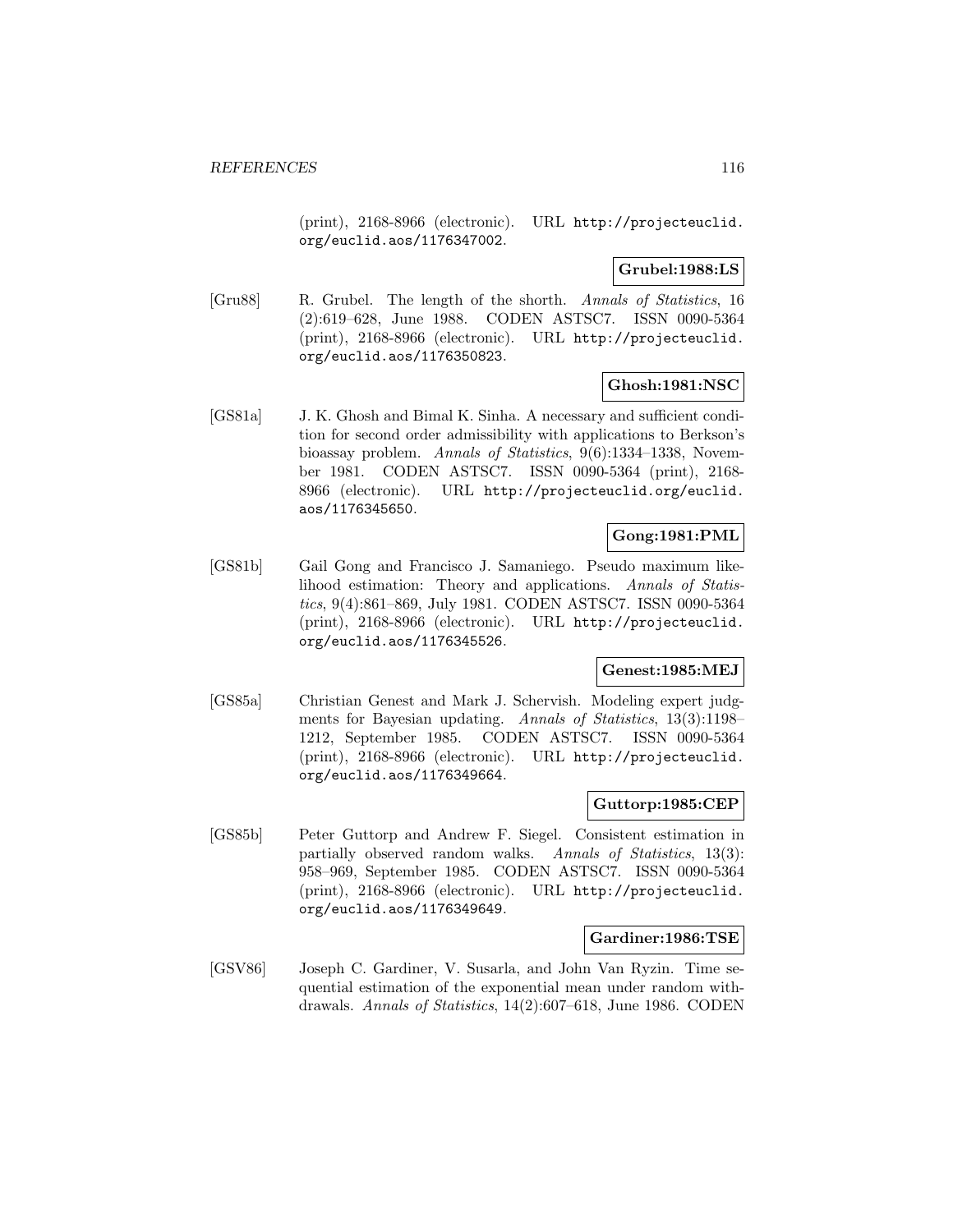ASTSC7. ISSN 0090-5364 (print), 2168-8966 (electronic). URL http://projecteuclid.org/euclid.aos/1176349941.

### **Ghosh:1980:SOE**

[GSW80] J. K. Ghosh, B. K. Sinha, and H. S. Wieand. Second order efficiency of the MLE with respect to any bounded bowl-shape loss function. Annals of Statistics, 8(3):506–521, May 1980. CODEN ASTSC7. ISSN 0090-5364 (print), 2168-8966 (electronic). URL http://projecteuclid.org/euclid.aos/1176345005.

## **Gupta:1986:SEM**

[Gup86] Anirban Das Gupta. Simultaneous estimation in the multiparameter gamma distribution under weighted quadratic losses. Annals of Statistics, 14(1):206–219, March 1986. CODEN ASTSC7. ISSN 0090-5364 (print), 2168-8966 (electronic). URL http:// projecteuclid.org/euclid.aos/1176349850.

### **Gutmann:1982:SPI**

[Gut82] Sam Gutmann. Stein's paradox is impossible in problems with finite sample space. Annals of Statistics, 10(3):1017-1020, September 1982. CODEN ASTSC7. ISSN 0090-5364 (print), 2168- 8966 (electronic). URL http://projecteuclid.org/euclid. aos/1176345893.

# **Gill:1988:LST**

[GVW88] Richard D. Gill, Yehuda Vardi, and Jon A. Wellner. Large sample theory of empirical distributions in biased sampling models. Annals of Statistics, 16(3):1069–1112, September 1988. CODEN ASTSC7. ISSN 0090-5364 (print), 2168-8966 (electronic). URL http://projecteuclid.org/euclid.aos/1176350948.

### **Ghosh:1988:SEP**

[GY88] Malay Ghosh and Ming-Chung Yang. Simultaneous estimation of Poisson means under entropy loss. Annals of Statistics, 16 (1):278–291, March 1988. CODEN ASTSC7. ISSN 0090-5364 (print), 2168-8966 (electronic). URL http://projecteuclid. org/euclid.aos/1176350705.

### **Gine:1989:NCB**

[GZ89] Evarist Gine and Joel Zinn. Necessary conditions for the bootstrap of the mean. Annals of Statistics, 17(2):684–691, June 1989. CODEN ASTSC7. ISSN 0090-5364 (print), 2168-8966 (electronic). URL http://projecteuclid.org/euclid.aos/1176347134.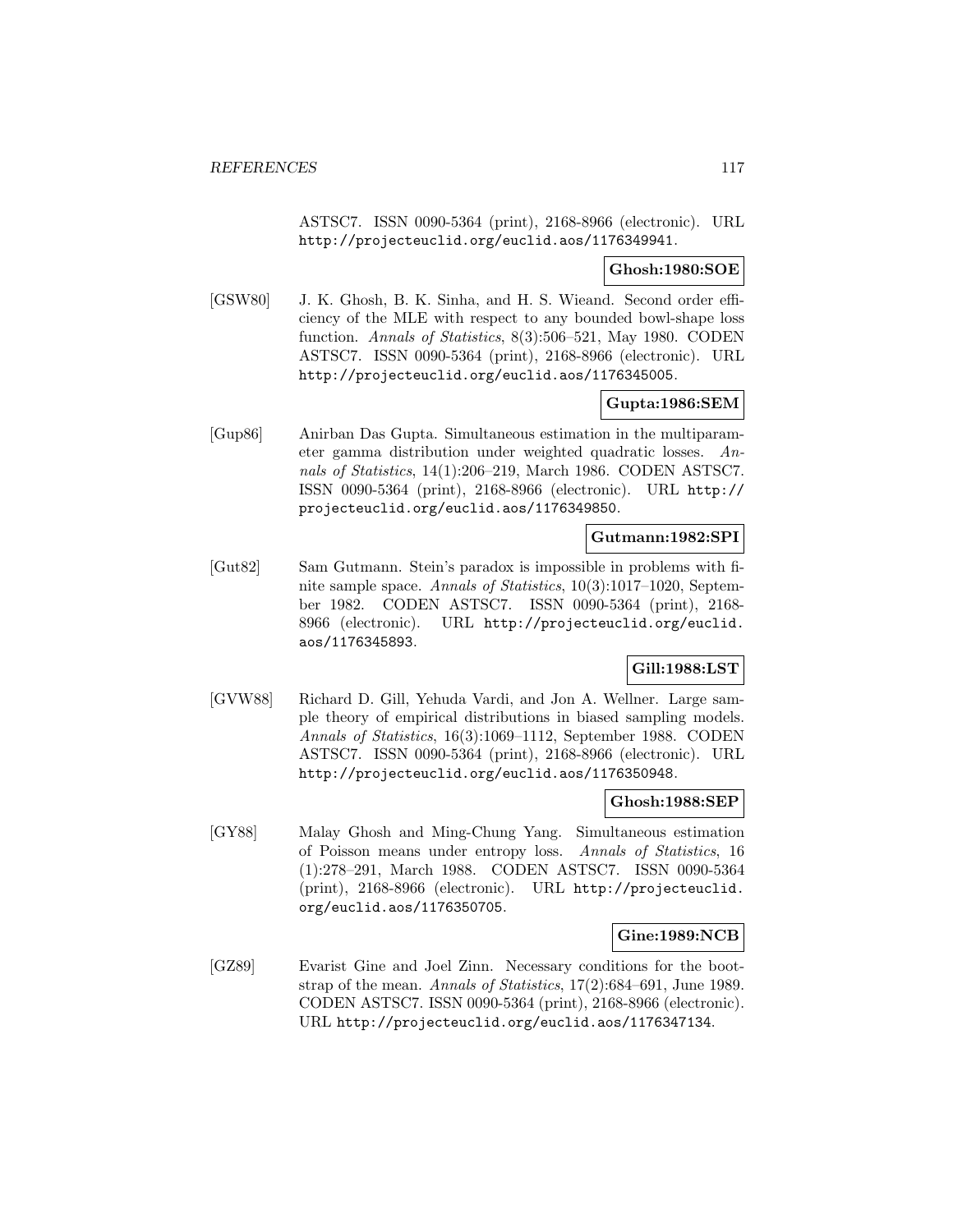#### **Haberman:1981:TIT**

[Hab81] Shelby J. Haberman. Tests for independence in two-way contingency tables based on canonical correlation and on linear-by-linear interaction. Annals of Statistics, 9(6):1178–1186, November 1981. CODEN ASTSC7. ISSN 0090-5364 (print), 2168-8966 (electronic). URL http://projecteuclid.org/euclid.aos/1176345635.

### **Haberman:1984:AMD**

[Hab84] Shelby J. Haberman. Adjustment by minimum discriminant information. Annals of Statistics, 12(3):971–988, September 1984. CODEN ASTSC7. ISSN 0090-5364 (print), 2168-8966 (electronic). URL http://projecteuclid.org/euclid.aos/1176346715. See correction [Hab86].

### **Haberman:1986:CAM**

[Hab86] Shelby J. Haberman. Correction: "Adjustment by Minimum Discriminant Information". Annals of Statistics, 14(1):358, March 1986. CODEN ASTSC7. ISSN 0090-5364 (print), 2168- 8966 (electronic). URL http://projecteuclid.org/euclid. aos/1176349863. See [Hab84].

### **Haberman:1989:CE**

[Hab89] Shelby J. Haberman. Concavity and estimation. Annals of Statistics, 17(4):1631–1661, December 1989. CODEN ASTSC7. ISSN 0090-5364 (print), 2168-8966 (electronic). URL http:// projecteuclid.org/euclid.aos/1176347385.

# **Haff:1979:EIC**

[Haf79] L. R. Haff. Estimation of the inverse covariance matrix: Random mixtures of the inverse Wishart matrix and the identity. Annals of Statistics, 7(6):1264–1276, November 1979. CODEN ASTSC7. ISSN 0090-5364 (print), 2168-8966 (electronic). URL http://projecteuclid.org/euclid.aos/1176344845. See correction [Haf81].

## **Haff:1980:EBE**

[Haf80] L. R. Haff. Empirical Bayes estimation of the multivariate normal covariance matrix. Annals of Statistics, 8(3):586–597, May 1980. CODEN ASTSC7. ISSN 0090-5364 (print), 2168-8966 (electronic). URL http://projecteuclid.org/euclid.aos/1176345010.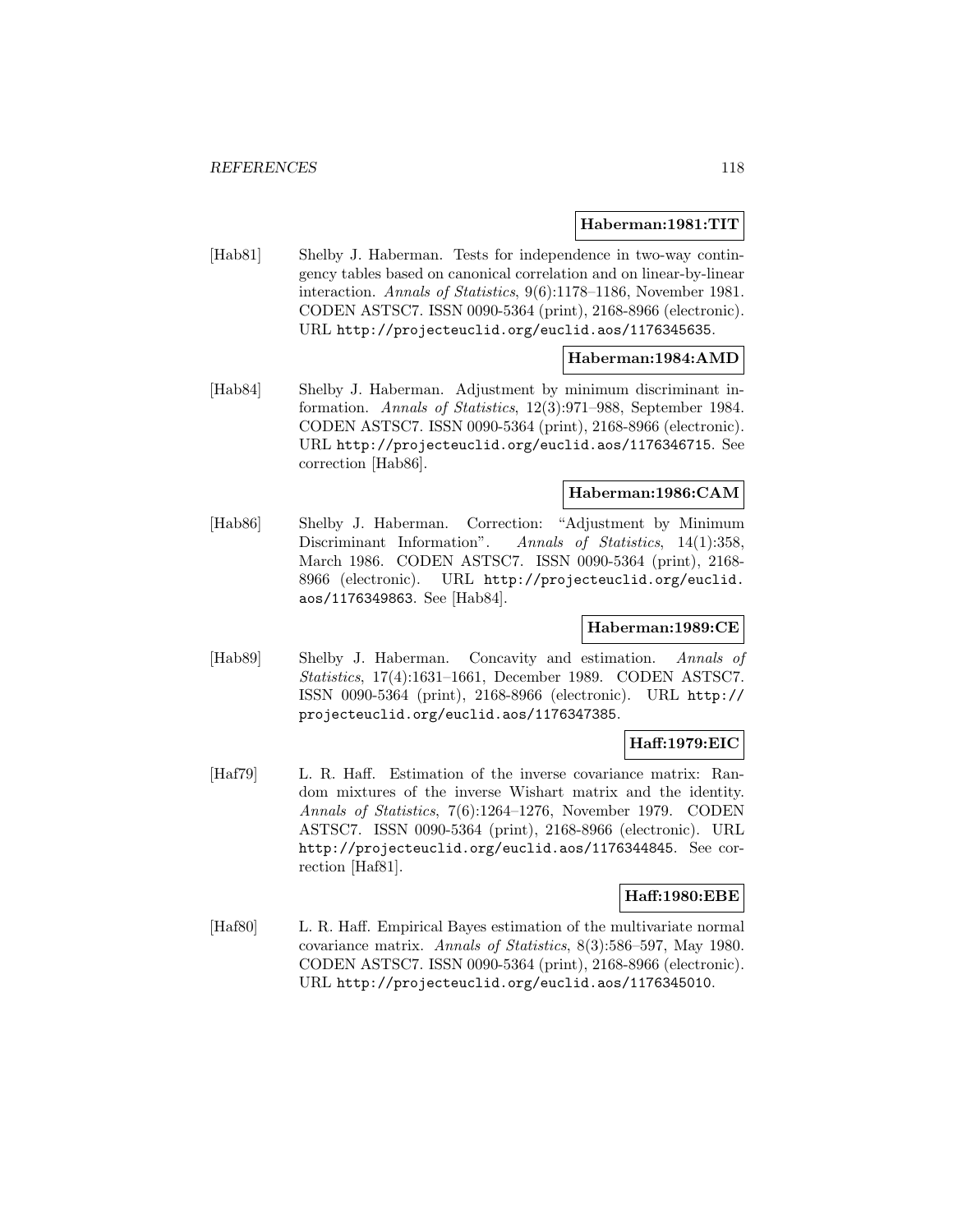# **Haff:1981:CEI**

[Haf81] L. R. Haff. Corrections to "Estimation of the Inverse Covariance Matrix: Random Mixtures of the Inverse Wishart Matrix and the Identity". Annals of Statistics, 9(5):1132, September 1981. CO-DEN ASTSC7. ISSN 0090-5364 (print), 2168-8966 (electronic). URL http://projecteuclid.org/euclid.aos/1176345596. See [Haf79].

# **Hall:1981:ATT**

[Hal81a] Peter Hall. Asymptotic theory of triple sampling for sequential estimation of a mean. Annals of Statistics, 9(6):1229–1238, November 1981. CODEN ASTSC7. ISSN 0090-5364 (print), 2168- 8966 (electronic). URL http://projecteuclid.org/euclid. aos/1176345639.

# **Hall:1981:TSE**

[Hal81b] Peter Hall. On trigonometric series estimates of densities. Annals of Statistics, 9(3):683–685, May 1981. CODEN ASTSC7. ISSN 0090-5364 (print), 2168-8966 (electronic). URL http:// projecteuclid.org/euclid.aos/1176345474.

# **Hall:1982:EED**

[Hal82] Peter Hall. On estimating the endpoint of a distribution. Annals of Statistics, 10(2):556–568, June 1982. CODEN ASTSC7. ISSN 0090-5364 (print), 2168-8966 (electronic). URL http:// projecteuclid.org/euclid.aos/1176345796.

### **Hall:1983:IEE**

[Hal83a] Peter Hall. Inverting an Edgeworth expansion. Annals of Statistics, 11(2):569–576, June 1983. CODEN ASTSC7. ISSN 0090-5364 (print), 2168-8966 (electronic). URL http://projecteuclid. org/euclid.aos/1176346162.

## **Hall:1983:LSO**

[Hal83b] Peter Hall. Large sample optimality of least squares crossvalidation in density estimation. Annals of Statistics, 11(4): 1156–1174, December 1983. CODEN ASTSC7. ISSN 0090-5364 (print), 2168-8966 (electronic). URL http://projecteuclid. org/euclid.aos/1176346329.

## **Hall:1983:OSM**

[Hal83c] Peter Hall. Orthogonal series methods for both qualitative and quantitative data. Annals of Statistics, 11(3):1004–1007, Septem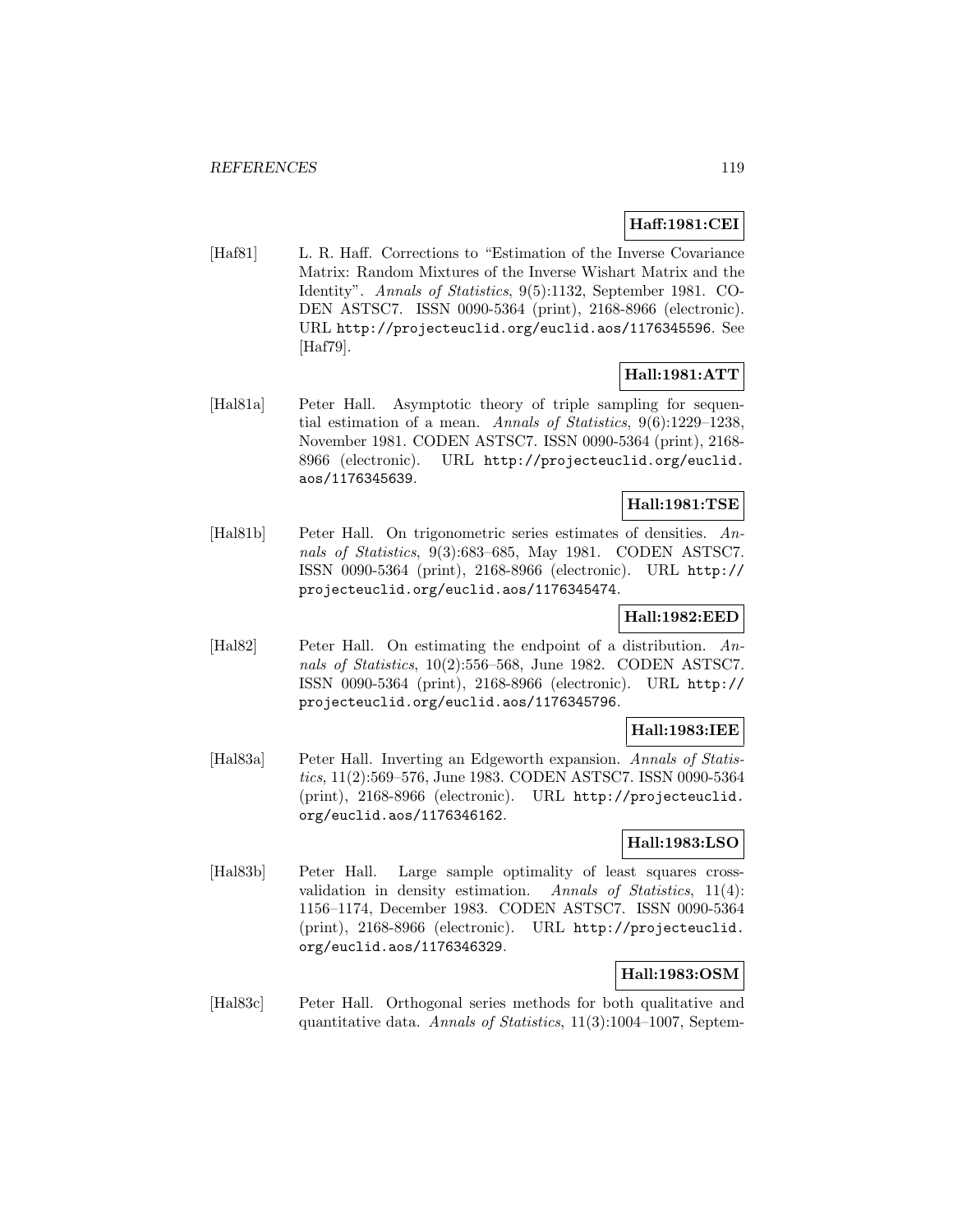ber 1983. CODEN ASTSC7. ISSN 0090-5364 (print), 2168- 8966 (electronic). URL http://projecteuclid.org/euclid. aos/1176346268.

## **Hall:1984:ISE**

[Hal84a] Peter Hall. Integrated square error properties of kernel estimators of regression functions. Annals of Statistics, 12(1):241–260, March 1984. CODEN ASTSC7. ISSN 0090-5364 (print), 2168- 8966 (electronic). URL http://projecteuclid.org/euclid. aos/1176346404.

## **Hallin:1984:SFN**

[Hal84b] Marc Hallin. Spectral factorization of nonstationary moving average processes. Annals of Statistics, 12(1):172–192, March 1984. CODEN ASTSC7. ISSN 0090-5364 (print), 2168-8966 (electronic). URL http://projecteuclid.org/euclid.aos/1176346400.

# **Hall:1986:DJB**

[Hal86a] Peter Hall. Discussion: Jackknife, bootstrap and other resampling methods in regression analysis. Annals of Statistics, 14(4): 1311–1312, December 1986. CODEN ASTSC7. ISSN 0090-5364 (print), 2168-8966 (electronic). URL http://projecteuclid. org/euclid.aos/1176350149.

# **Hall:1986:BCI**

[Hal86b] Peter Hall. On the bootstrap and confidence intervals. Annals of Statistics, 14(4):1431–1452, December 1986. CODEN ASTSC7. ISSN 0090-5364 (print), 2168-8966 (electronic). URL http:// projecteuclid.org/euclid.aos/1176350168.

## **Hall:1986:NBS**

[Hal86c] Peter Hall. On the number of bootstrap simulations required to construct a confidence interval. Annals of Statistics, 14(4): 1453–1462, December 1986. CODEN ASTSC7. ISSN 0090-5364 (print), 2168-8966 (electronic). URL http://projecteuclid. org/euclid.aos/1176350169.

## **Hall:1987:KLL**

[Hal87] Peter Hall. On Kullback–Leibler loss and density estimation. Annals of Statistics, 15(4):1491–1519, December 1987. CODEN ASTSC7. ISSN 0090-5364 (print), 2168-8966 (electronic). URL http://projecteuclid.org/euclid.aos/1176350606.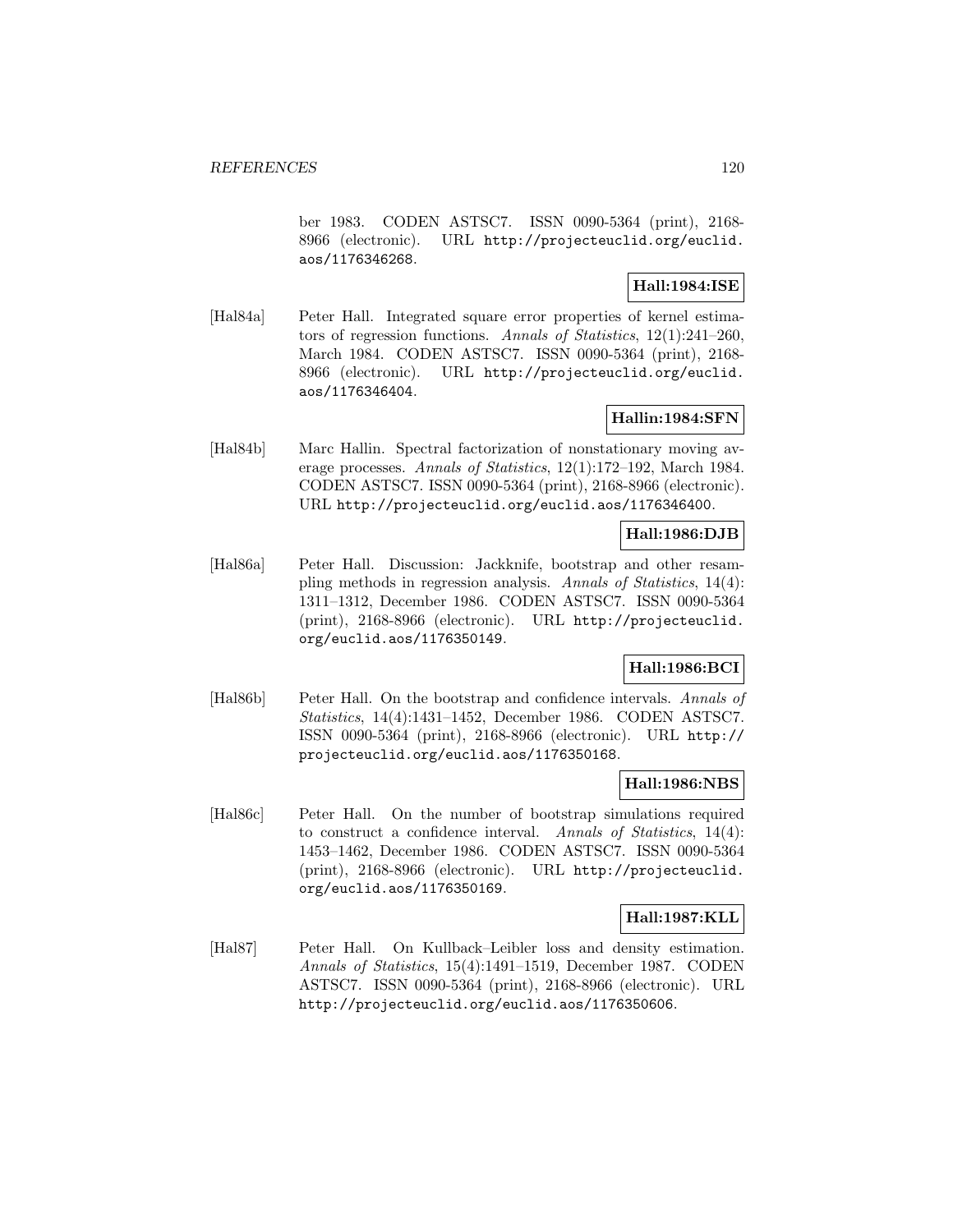## **Hall:1988:RTC**

[Hal88a] Peter Hall. Rejoinder: Theoretical comparison of bootstrap confidence intervals. Annals of Statistics, 16(3):981-985, September 1988. CODEN ASTSC7. ISSN 0090-5364 (print), 2168- 8966 (electronic). URL http://projecteuclid.org/euclid. aos/1176350944.

## **Hall:1988:TCB**

[Hal88b] Peter Hall. Theoretical comparison of bootstrap confidence intervals. Annals of Statistics, 16(3):927–953, September 1988. CO-DEN ASTSC7. ISSN 0090-5364 (print), 2168-8966 (electronic). URL http://projecteuclid.org/euclid.aos/1176350933.

## **Hall:1989:PBP**

[Hal89a] Peter Hall. On polynomial-based projection indices for exploratory projection pursuit. Annals of Statistics, 17(2):589–605, June 1989. CODEN ASTSC7. ISSN 0090-5364 (print), 2168-8966 (electronic). URL http://projecteuclid.org/euclid.aos/1176347127.

# **Hall:1989:PPR**

[Hal89b] Peter Hall. On projection pursuit regression. Annals of Statistics, 17(2):573–588, June 1989. CODEN ASTSC7. ISSN 0090-5364 (print), 2168-8966 (electronic). URL http://projecteuclid. org/euclid.aos/1176347126.

#### **Hammerstrom:1981:AOT**

[Ham81] Thomas Hammerstrom. Asymptotically optimal tests for heteroscedasticity in the general linear model. Annals of Statistics, 9(2):368–380, March 1981. CODEN ASTSC7. ISSN 0090-5364 (print), 2168-8966 (electronic). URL http://projecteuclid. org/euclid.aos/1176345402.

### **Hannan:1975:EAM**

[Han75] E. J. Hannan. The estimation of ARMA models. Annals of Statistics, 3(4):975–981, July 1975. CODEN ASTSC7. ISSN 0090-5364 (print), 2168-8966 (electronic). URL http://projecteuclid. org/euclid.aos/1176343200. See correction [Han81].

#### **Hannan:1980:EOA**

[Han80a] E. J. Hannan. The estimation of the order of an ARMA process. Annals of Statistics, 8(5):1071–1081, September 1980. CODEN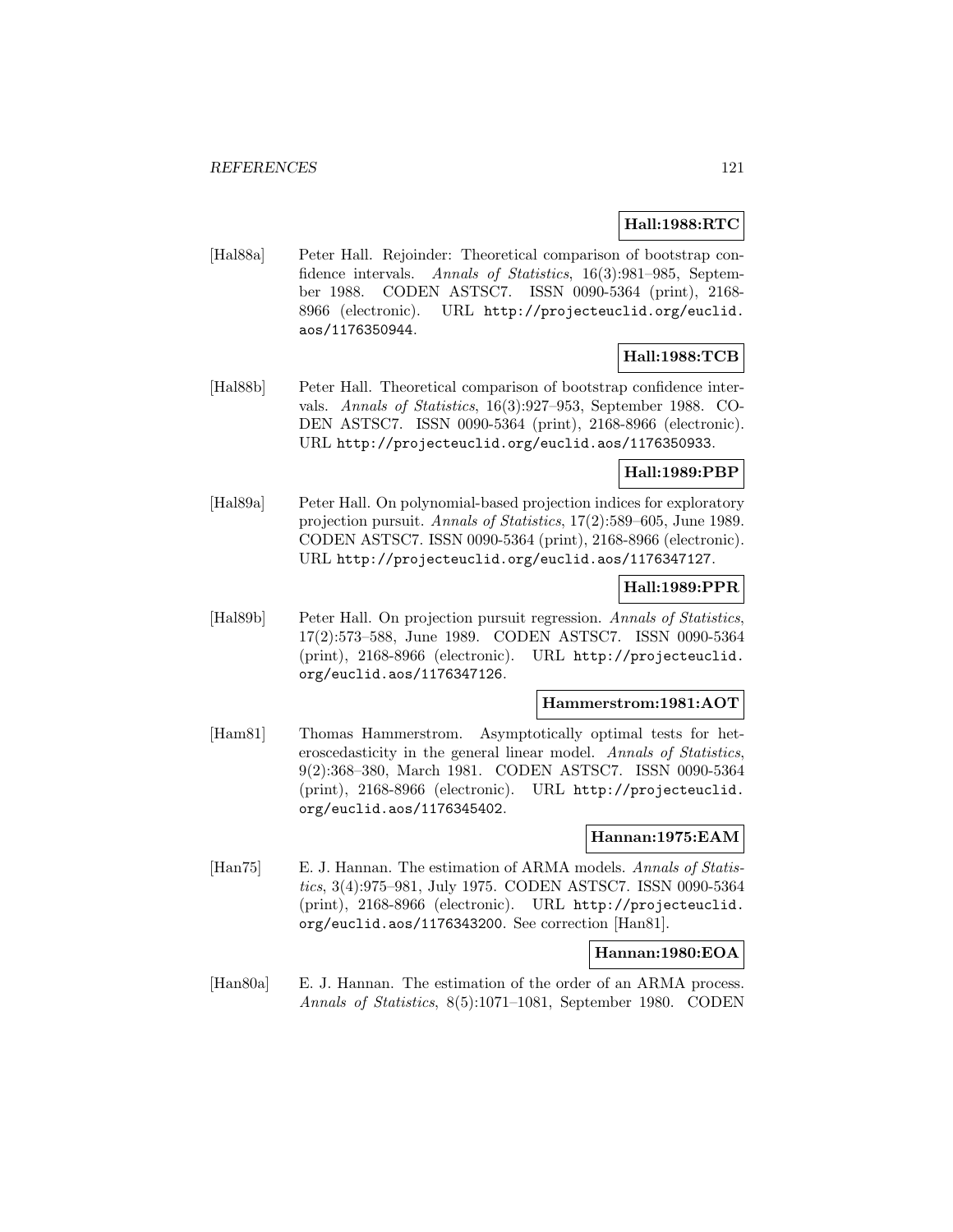ASTSC7. ISSN 0090-5364 (print), 2168-8966 (electronic). URL http://projecteuclid.org/euclid.aos/1176345144.

### **Hannan:1980:REB**

[Han80b] E. J. Hannan. Recursive estimation based on ARMA models. Annals of Statistics, 8(4):762–777, July 1980. CODEN ASTSC7. ISSN 0090-5364 (print), 2168-8966 (electronic). URL http:// projecteuclid.org/euclid.aos/1176345069.

### **Hannan:1981:CEA**

[Han81] E. J. Hannan. Correction to "The Estimation of ARMA Models". Annals of Statistics, 9(1):233, January 1981. CODEN ASTSC7. ISSN 0090-5364 (print), 2168-8966 (electronic). URL http:// projecteuclid.org/euclid.aos/1176345355. See [Han75].

### **Hartung:1981:NMB**

[Har81a] Joachim Hartung. Nonnegative minimum biased invariant estimation in variance component models. Annals of Statistics, 9 (2):278–292, March 1981. CODEN ASTSC7. ISSN 0090-5364 (print), 2168-8966 (electronic). URL http://projecteuclid. org/euclid.aos/1176345394.

### **Harville:1981:UMV**

[Har81b] David A. Harville. Unbiased and minimum-variance unbiased estimation of estimable functions for fixed linear models with arbitrary covariance structure. Annals of Statistics, 9(3):633–637, May 1981. CODEN ASTSC7. ISSN 0090-5364 (print), 2168-8966 (electronic). URL http://projecteuclid.org/euclid.aos/1176345467.

## **Hardle:1984:LIL**

[Har84] Wolfgang Hardle. A law of the iterated logarithm for nonparametric regression function estimators. Annals of Statistics, 12 (2):624–635, June 1984. CODEN ASTSC7. ISSN 0090-5364 (print), 2168-8966 (electronic). URL http://projecteuclid. org/euclid.aos/1176346510.

## **Hartigan:1986:DCB**

[Har86] J. A. Hartigan. Discussion: On the consistency of Bayes estimates. Annals of Statistics, 14(1):48, March 1986. CODEN ASTSC7. ISSN 0090-5364 (print), 2168-8966 (electronic). URL http:// projecteuclid.org/euclid.aos/1176349837.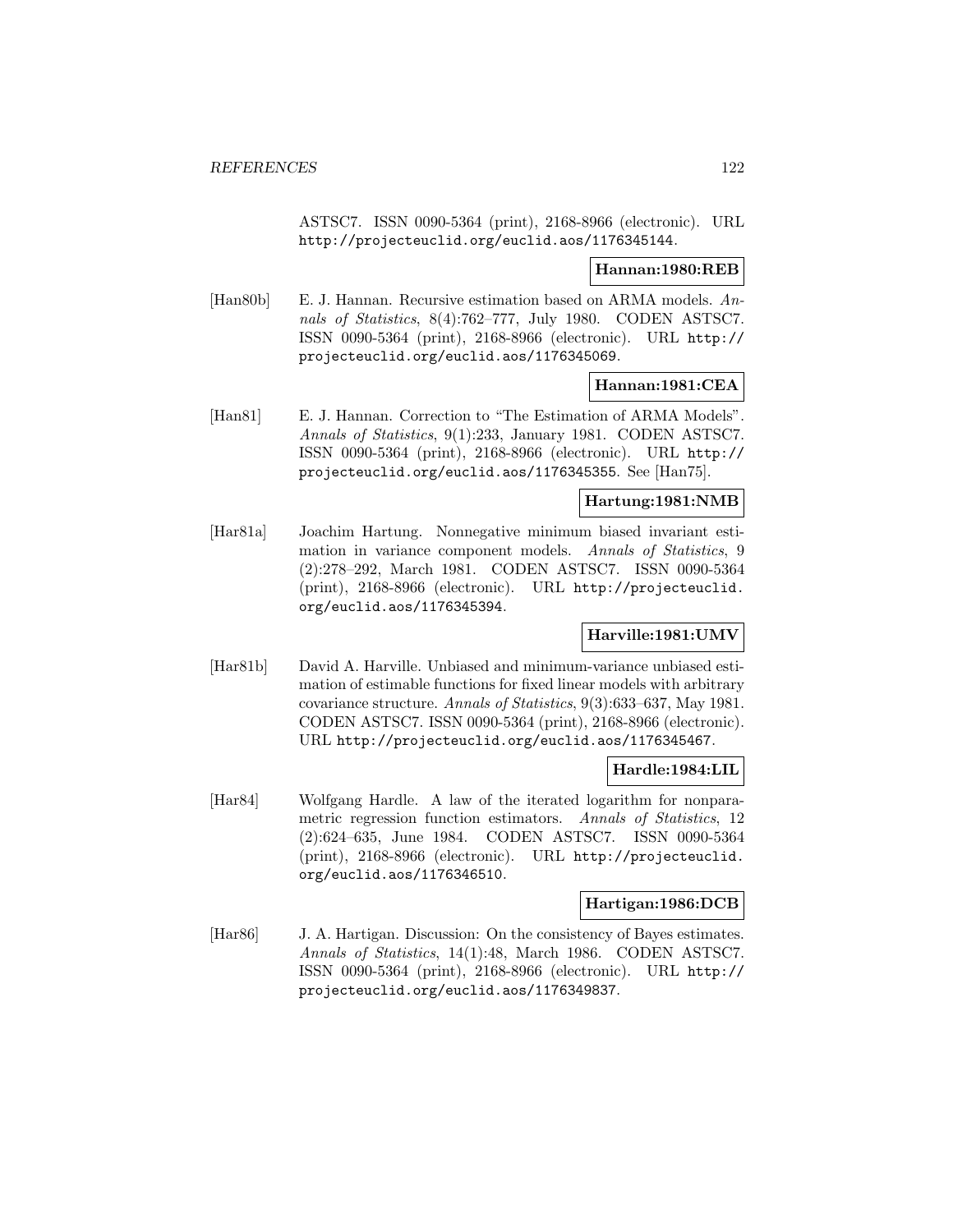## **Hart:1988:ATP**

[Har88] Jeffrey D. Hart. An ARMA type probability density estimator. Annals of Statistics, 16(2):842–855, June 1988. CODEN ASTSC7. ISSN 0090-5364 (print), 2168-8966 (electronic). URL http:// projecteuclid.org/euclid.aos/1176350839.

### **Hathaway:1985:CFM**

[Hat85] Richard J. Hathaway. A constrained formulation of maximumlikelihood estimation for normal mixture distributions. Annals of Statistics, 13(2):795–800, June 1985. CODEN ASTSC7. ISSN 0090-5364 (print), 2168-8966 (electronic). URL http:// projecteuclid.org/euclid.aos/1176349557.

### **Haughton:1988:CMF**

[Hau88] Dominique M. A. Haughton. On the choice of a model to fit data from an exponential family. Annals of Statistics, 16(1):342–355, March 1988. CODEN ASTSC7. ISSN 0090-5364 (print), 2168- 8966 (electronic). URL http://projecteuclid.org/euclid. aos/1176350709.

### **Hayter:1984:PCT**

[Hay84] Anthony J. Hayter. Proof of the conjecture that the Tukey– Kramer multiple comparisons procedure is conservative. Annals of Statistics, 12(1):61–75, March 1984. CODEN ASTSC7. ISSN 0090-5364 (print), 2168-8966 (electronic). URL http:// projecteuclid.org/euclid.aos/1176346392; http://www. jstor.org/stable/2241034.

### **Hwang:1982:MCS**

[HC82] Jiunn Tzon Hwang and George Casella. Minimax confidence sets for the mean of a multivariate normal distribution. Annals of Statistics, 10(3):868–881, September 1982. CODEN ASTSC7. ISSN 0090-5364 (print), 2168-8966 (electronic). URL http:// projecteuclid.org/euclid.aos/1176345877.

## **Hwang:1986:ICS**

[HC86] Jiunn Tzon Hwang and Jeesen Chen. Improved confidence sets for the coefficients of a linear model with spherically symmetric errors. Annals of Statistics, 14(2):444–460, June 1986. CODEN ASTSC7. ISSN 0090-5364 (print), 2168-8966 (electronic). URL http://projecteuclid.org/euclid.aos/1176349932.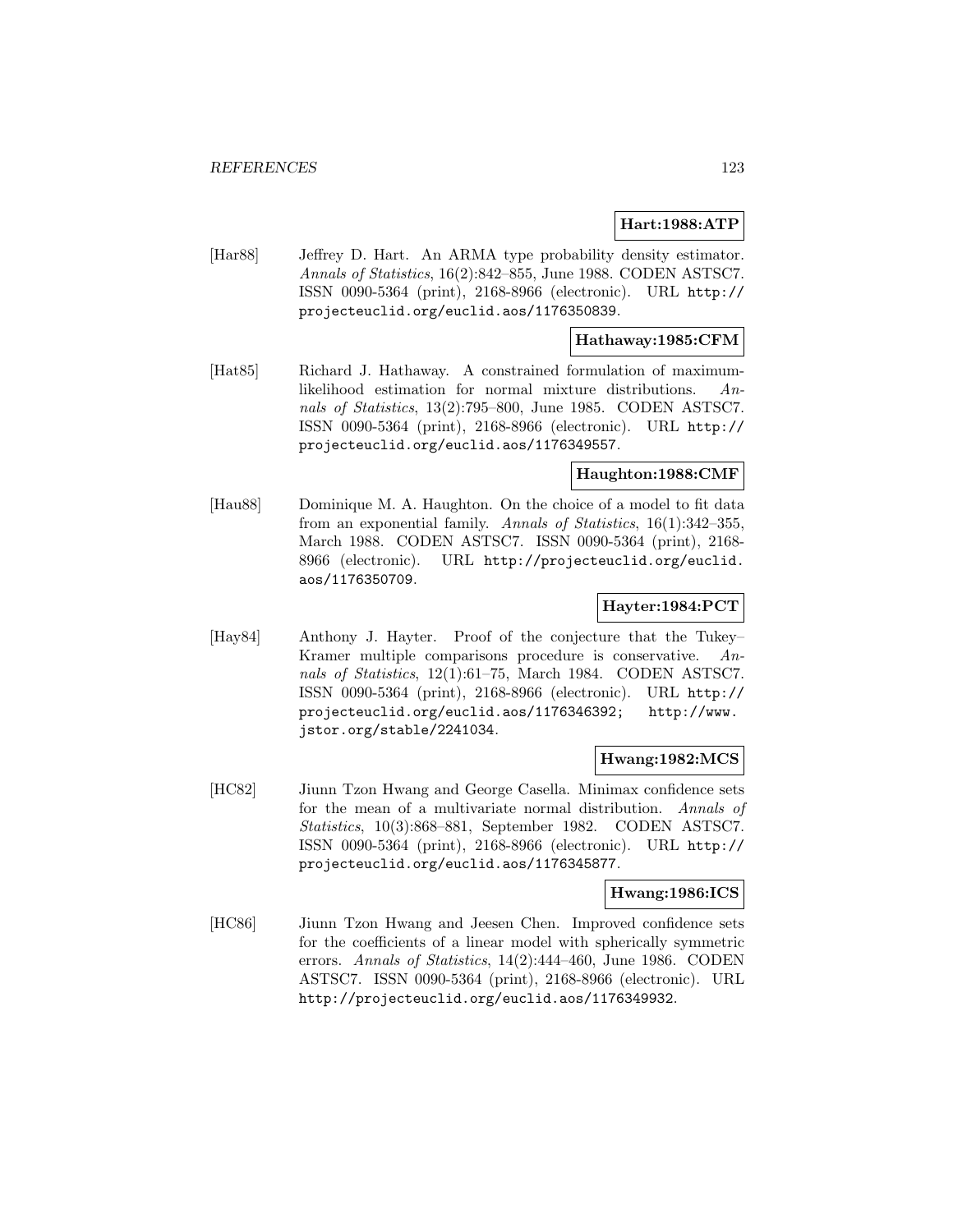### **Hemerly:1989:SCP**

[HD89] E. M. Hemerly and M. H. A. Davis. Strong consistency of the PLS criterion for order determination of autoregressive processes. Annals of Statistics, 17(2):941–946, June 1989. CODEN ASTSC7. ISSN 0090-5364 (print), 2168-8966 (electronic). URL http:// projecteuclid.org/euclid.aos/1176347154.

### **Hall:1989:SB**

[HDR89] Peter Hall, Thomas J. DiCiccio, and Joseph P. Romano. On smoothing and the bootstrap. Annals of Statistics, 17(2):692–704, June 1989. CODEN ASTSC7. ISSN 0090-5364 (print), 2168- 8966 (electronic). URL http://projecteuclid.org/euclid. aos/1176347135.

### **Heckman:1985:LLT**

[Hec85a] Nancy E. Heckman. A local limit theorem for a biased coin design for sequential tests. Annals of Statistics, 13(2):785–788, June 1985. CODEN ASTSC7. ISSN 0090-5364 (print), 2168-8966 (electronic). URL http://projecteuclid.org/euclid.aos/1176349555.

#### **Heckman:1985:SPR**

[Hec85b] Nancy E. Heckman. A sequential probability ratio test using a biased coin design. Annals of Statistics, 13(2):789–794, June 1985. CODEN ASTSC7. ISSN 0090-5364 (print), 2168-8966 (electronic). URL http://projecteuclid.org/euclid.aos/1176349556.

### **Helmers:1980:EEL**

[Hel80] R. Helmers. Edgeworth expansions for linear combinations of order statistics with smooth weight functions. Annals of Statistics, 8(6): 1361–1374, November 1980. CODEN ASTSC7. ISSN 0090-5364 (print), 2168-8966 (electronic). URL http://projecteuclid. org/euclid.aos/1176345207.

### **Henze:1988:MTS**

[Hen88] Norbert Henze. A multivariate two-sample test based on the number of nearest neighbor type coincidences. Annals of Statistics, 16(2):772–783, June 1988. CODEN ASTSC7. ISSN 0090-5364 (print), 2168-8966 (electronic). URL http://projecteuclid. org/euclid.aos/1176350835.

## **Hasza:1982:TNP**

[HF82] David P. Hasza and Wayne A. Fuller. Testing for nonstationary parameter specifications in seasonal time series models. Annals of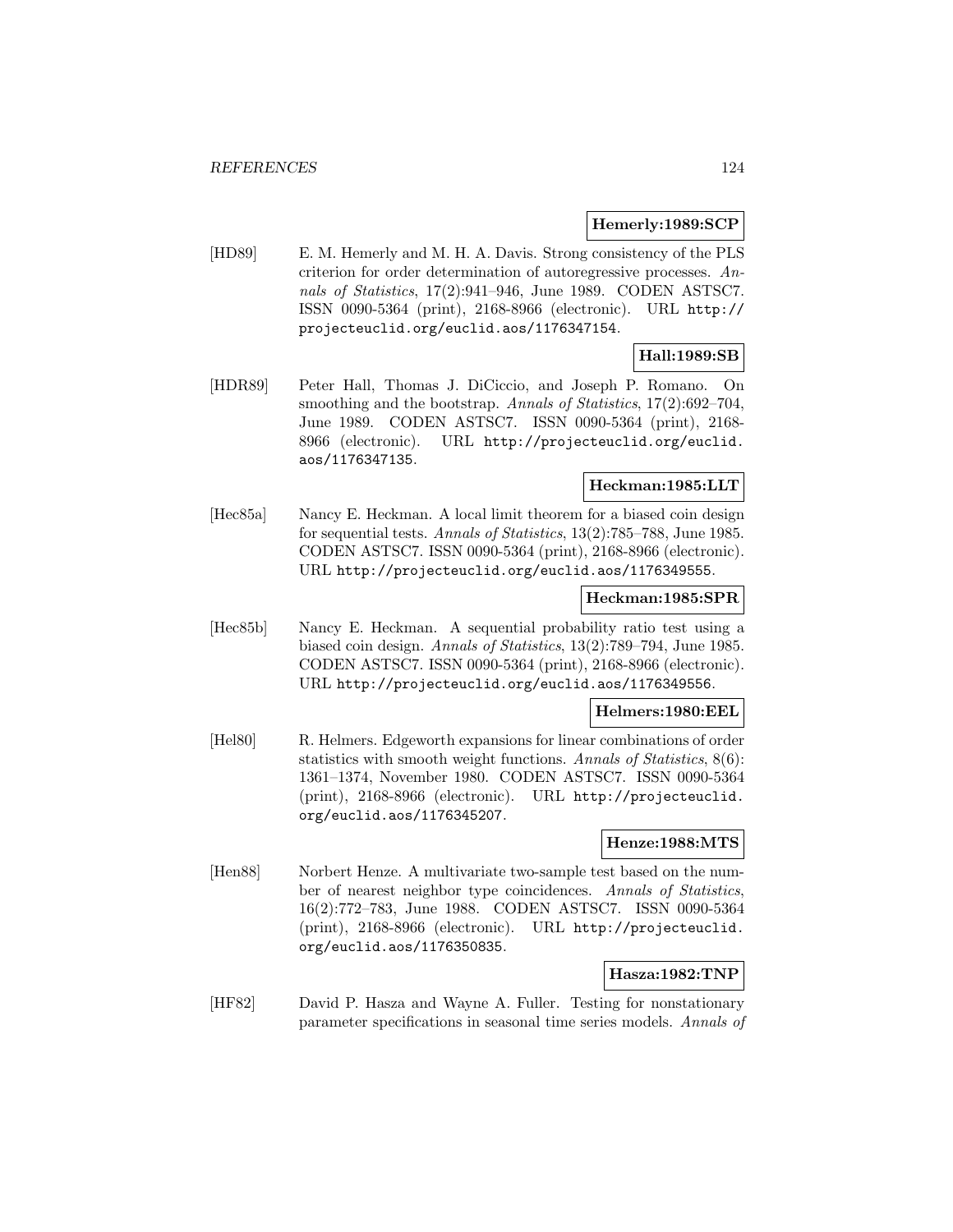Statistics, 10(4):1209–1216, December 1982. CODEN ASTSC7. ISSN 0090-5364 (print), 2168-8966 (electronic). URL http:// projecteuclid.org/euclid.aos/1176345985.

## **Hannum:1983:CRF**

[HH83a] Robert Hannum and Myles Hollander. Corrections: "Robustness of Ferguson's Bayes Estimator of a Distribution Function". Annals of Statistics, 11(4):1267, December 1983. CODEN ASTSC7. ISSN 0090-5364 (print), 2168-8966 (electronic). URL http:// projecteuclid.org/euclid.aos/1176346342. See [HH83b].

## **Hannum:1983:RFB**

[HH83b] Robert Hannum and Myles Hollander. Robustness of Ferguson's Bayes estimator of a distribution function. Annals of Statistics, 11(2):632–639, June 1983. CODEN ASTSC7. ISSN 0090-5364 (print), 2168-8966 (electronic). URL http://projecteuclid. org/euclid.aos/1176346168. See correction [HH83a].

### **Hartigan:1985:DTU**

[HH85] J. A. Hartigan and P. M. Hartigan. The dip test of unimodality. Annals of Statistics, 13(1):70–84, March 1985. CODEN ASTSC7. ISSN 0090-5364 (print), 2168-8966 (electronic). URL http:// projecteuclid.org/euclid.aos/1176346577.

### **Hannan:1987:DWA**

[HH87] E. J. Hannan and C. H. Hesse. Discussion: What is an analysis of variance? Annals of Statistics, 15(3):923–924, September 1987. CODEN ASTSC7. ISSN 0090-5364 (print), 2168-8966 (electronic). URL http://projecteuclid.org/euclid.aos/1176350478.

### **Hinkley:1979:PL**

[Hin79] David Hinkley. Predictive likelihood. Annals of Statistics, 7 (4):718–728, July 1979. CODEN ASTSC7. ISSN 0090-5364 (print), 2168-8966 (electronic). URL http://projecteuclid. org/euclid.aos/1176344723. See correction [Hin80b].

#### **Hinkley:1980:ETP**

[Hin80a] David V. Hinkley. Editorial: Tradition, progress and the annals of statistics. Annals of Statistics, 8(1):??, January 1980. CODEN ASTSC7. ISSN 0090-5364 (print), 2168-8966 (electronic). URL http://projecteuclid.org/euclid.aos/1176344888.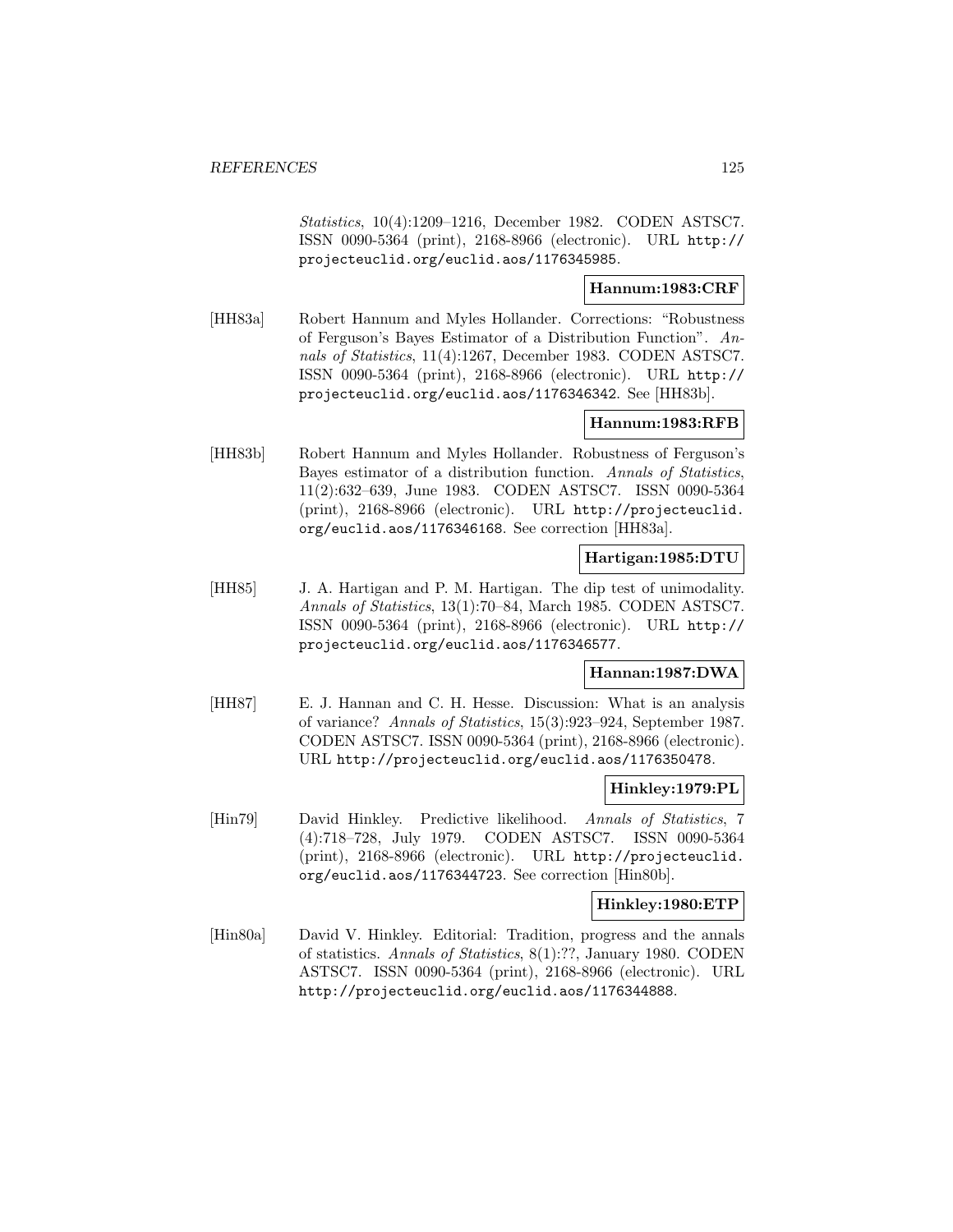### **Hinkley:1980:NCP**

[Hin80b] David V. Hinkley. Note: Correction to "Predictive Likelihood". Annals of Statistics, 8(3):694, May 1980. CODEN ASTSC7. ISSN 0090-5364 (print), 2168-8966 (electronic). URL http:// projecteuclid.org/euclid.aos/1176345022. See [Hin79].

### **Hinkley:1986:DJB**

[Hin86] David Hinkley. Discussion: Jackknife, bootstrap and other resampling methods in regression analysis. Annals of Statistics, 14(4): 1312–1316, December 1986. CODEN ASTSC7. ISSN 0090-5364 (print), 2168-8966 (electronic). URL http://projecteuclid. org/euclid.aos/1176350150.

# **Hallin:1985:LSR**

[HIP85] Marc Hallin, Jean-François Ingenbleek, and Madan L. Puri. Linear serial rank tests for randomness against ARMA alternatives. Annals of Statistics, 13(3):1156–1181, September 1985. CODEN ASTSC7. ISSN 0090-5364 (print), 2168-8966 (electronic). URL http://projecteuclid.org/euclid.aos/1176349662.

### **Hjort:1986:DCB**

[Hjo86] Nils L. Hjort. Discussion: On the consistency of Bayes estimates. Annals of Statistics, 14(1):49–55, March 1986. CODEN ASTSC7. ISSN 0090-5364 (print), 2168-8966 (electronic). URL http:// projecteuclid.org/euclid.aos/1176349838.

### **Hardle:1988:SUC**

[HJS88] W. Hardle, P. Janssen, and R. Serfling. Strong uniform consistency rates for estimators of conditional functionals. Annals of Statistics, 16(4):1428–1449, December 1988. CODEN ASTSC7. ISSN 0090-5364 (print), 2168-8966 (electronic). URL http:// projecteuclid.org/euclid.aos/1176351047.

### **Hardle:1984:UCC**

[HL84] W. Hardle and S. Luckhaus. Uniform consistency of a class of regression function estimators. Annals of Statistics, 12(2):612–623, June 1984. CODEN ASTSC7. ISSN 0090-5364 (print), 2168- 8966 (electronic). URL http://projecteuclid.org/euclid. aos/1176346509.

## **Hedayat:1989:CSD**

[HLS89] A. Hedayat, Bing-Ying Lin, and J. Stufken. The construction of ΠPS sampling designs through a method of emptying boxes.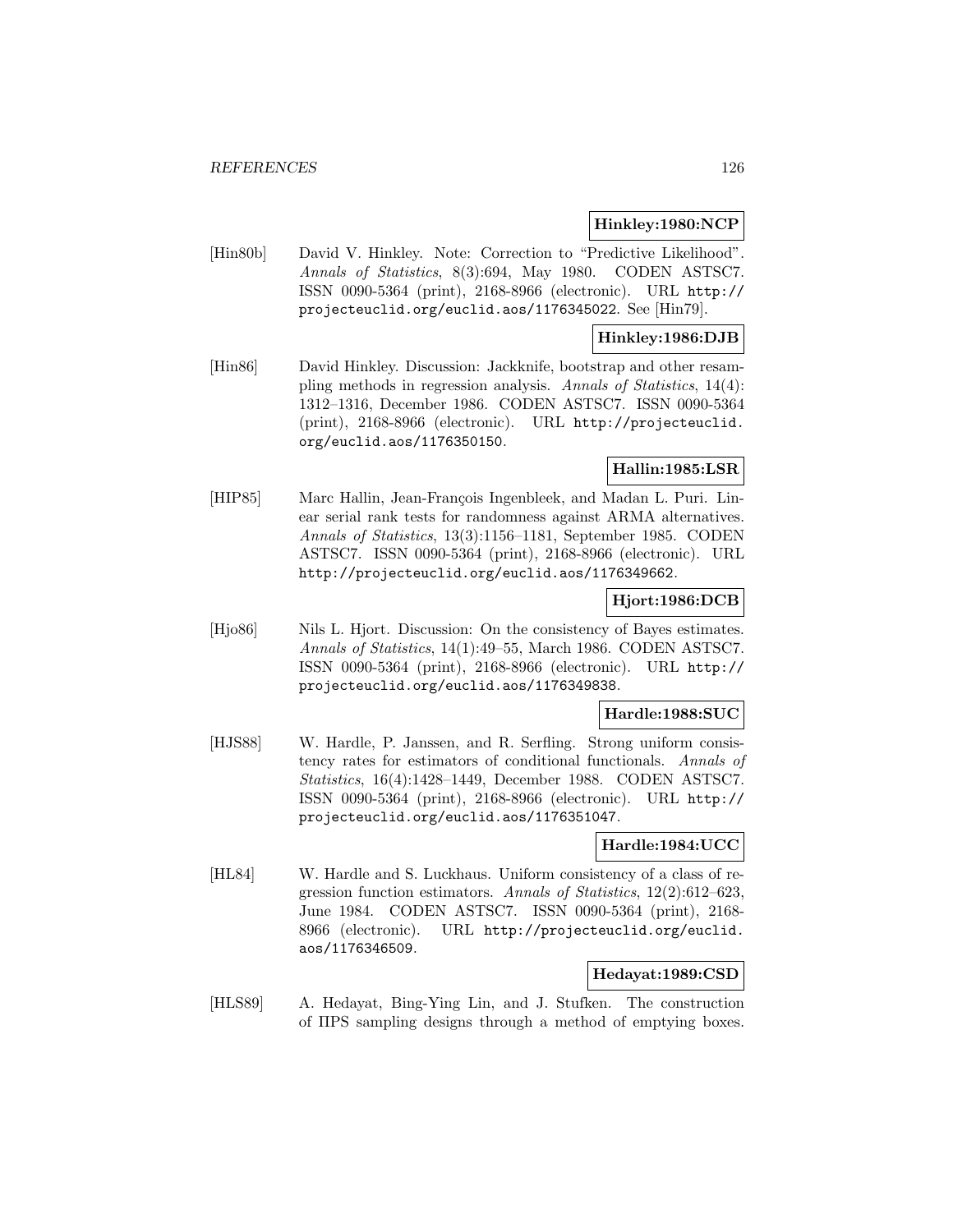Annals of Statistics, 17(4):1886–1905, December 1989. CODEN ASTSC7. ISSN 0090-5364 (print), 2168-8966 (electronic). URL http://projecteuclid.org/euclid.aos/1176347400.

### **Hardle:1985:OBS**

[HM85a] Wolfgang Hardle and James Stephen Marron. Optimal bandwidth selection in nonparametric regression function estimation. Annals of Statistics, 13(4):1465–1481, December 1985. CODEN ASTSC7. ISSN 0090-5364 (print), 2168-8966 (electronic). URL http:// projecteuclid.org/euclid.aos/1176349748.

## **Hedayat:1985:FOB**

[HM85b] A. S. Hedayat and Dibyen Majumdar. Families of A-optimal block designs for comparing test treatments with a control. Annals of Statistics, 13(2):757–767, June 1985. CODEN ASTSC7. ISSN 0090-5364 (print), 2168-8966 (electronic). URL http:// projecteuclid.org/euclid.aos/1176349552.

## **Hall:1987:ANI**

[HM87a] Peter Hall and J. S. Marron. On the amount of noise inherent in bandwidth selection for a kernel density estimator. Annals of Statistics, 15(1):163–181, March 1987. CODEN ASTSC7. ISSN 0090-5364 (print), 2168-8966 (electronic). URL http:// projecteuclid.org/euclid.aos/1176350259.

## **Hsieh:1987:MCE**

[HM87b] David A. Hsieh and Charles F. Manski. Monte Carlo evidence on adaptive maximum likelihood estimation of a regression. Annals of Statistics, 15(2):541–551, June 1987. CODEN ASTSC7. ISSN 0090-5364 (print), 2168-8966 (electronic). URL http:// projecteuclid.org/euclid.aos/1176350359.

### **Hall:1988:CKO**

[HM88] Peter Hall and J. S. Marron. Choice of kernel order in density estimation. Annals of Statistics, 16(1):161–173, March 1988. CODEN ASTSC7. ISSN 0090-5364 (print), 2168-8966 (electronic). URL http://projecteuclid.org/euclid.aos/1176350697.

### **Hoel:1981:RSW**

[Hoe81] Paul G. Hoel. Regression systems for which optimal extrapolation designs require exactly  $k + 1$  points. Annals of Statistics, 9(4):909–912, July 1981. CODEN ASTSC7. ISSN 0090-5364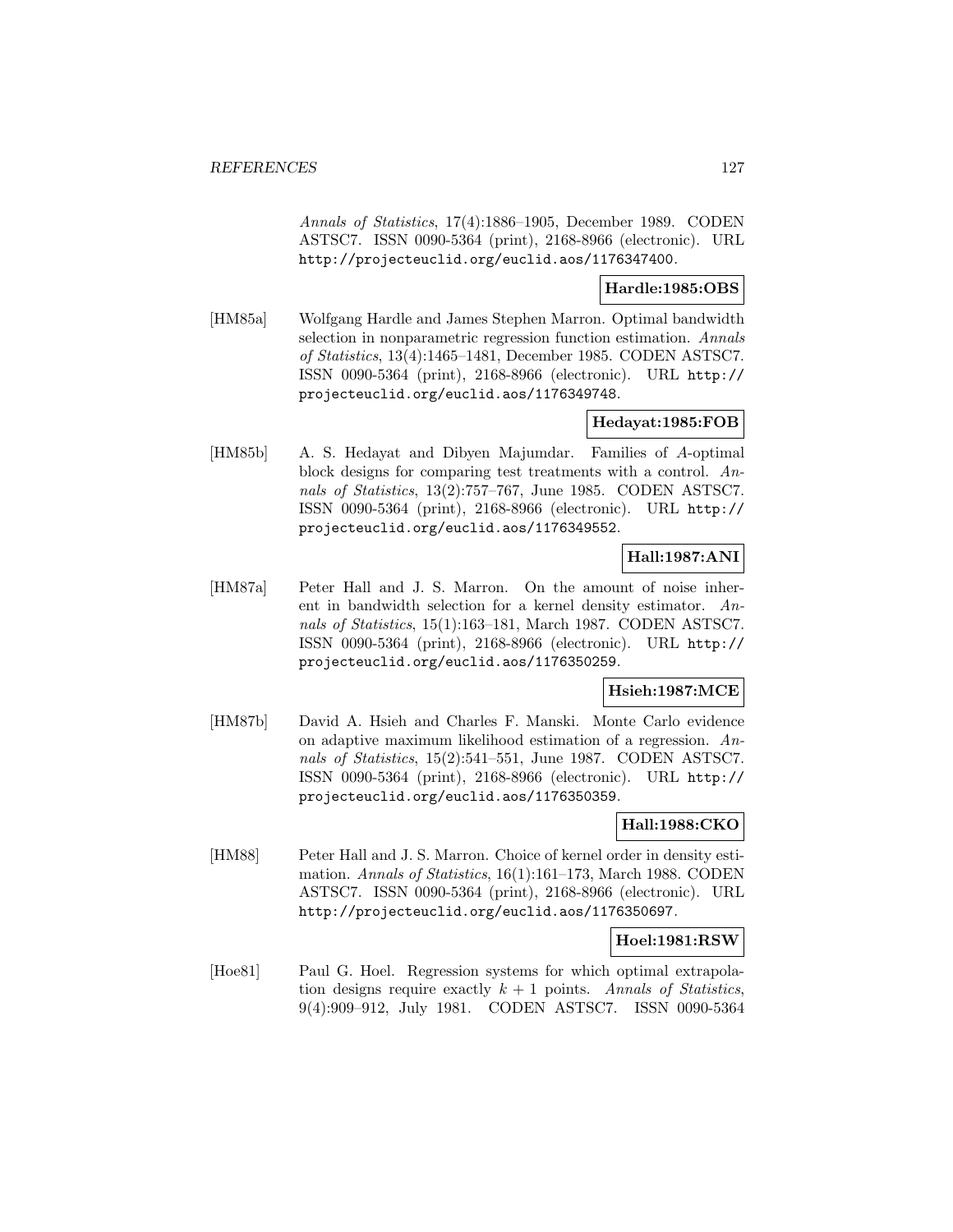(print), 2168-8966 (electronic). URL http://projecteuclid. org/euclid.aos/1176345532.

### **Hooper:1982:ICS**

[Hoo82a] Peter M. Hooper. Invariant confidence sets with smallest expected measure. Annals of Statistics, 10(4):1283–1294, December 1982. CODEN ASTSC7. ISSN 0090-5364 (print), 2168-8966 (electronic). URL http://projecteuclid.org/euclid.aos/1176345994. See correction [Hoo84b].

### **Hooper:1982:SIC**

[Hoo82b] Peter M. Hooper. Sufficiency and invariance in confidence set estimation. Annals of Statistics, 10(2):549–555, June 1982. CODEN ASTSC7. ISSN 0090-5364 (print), 2168-8966 (electronic). URL http://projecteuclid.org/euclid.aos/1176345795.

## **Hooper:1983:SIE**

[Hoo83] Peter M. Hooper. Simultaneous interval estimation in the general multivariate analysis of variance model. Annals of Statistics, 11(2):666–673, June 1983. CODEN ASTSC7. ISSN 0090-5364 (print), 2168-8966 (electronic). URL http://projecteuclid. org/euclid.aos/1176346171. See correction [Hoo84c].

### **Hooper:1984:CPI**

[Hoo84a] Peter M. Hooper. A conditional property of invariant confidence and prediction regions. Annals of Statistics, 12(2):745–750, June 1984. CODEN ASTSC7. ISSN 0090-5364 (print), 2168- 8966 (electronic). URL http://projecteuclid.org/euclid. aos/1176346520.

## **Hooper:1984:CIC**

[Hoo84b] Peter M. Hooper. Corrections: "Invariant Confidence Sets with Smallest Expected Measure". Annals of Statistics, 12(2):784, June 1984. CODEN ASTSC7. ISSN 0090-5364 (print), 2168- 8966 (electronic). URL http://projecteuclid.org/euclid. aos/1176346527. See [Hoo82a].

### **Hooper:1984:CSI**

[Hoo84c] Peter M. Hooper. Corrections: "Simultaneous Interval Estimation in the General Multivariate Analysis of Variance Model". Annals of Statistics, 12(2):785, June 1984. CODEN ASTSC7. ISSN 0090-5364 (print), 2168-8966 (electronic). URL http:// projecteuclid.org/euclid.aos/1176346528. See [Hoo83].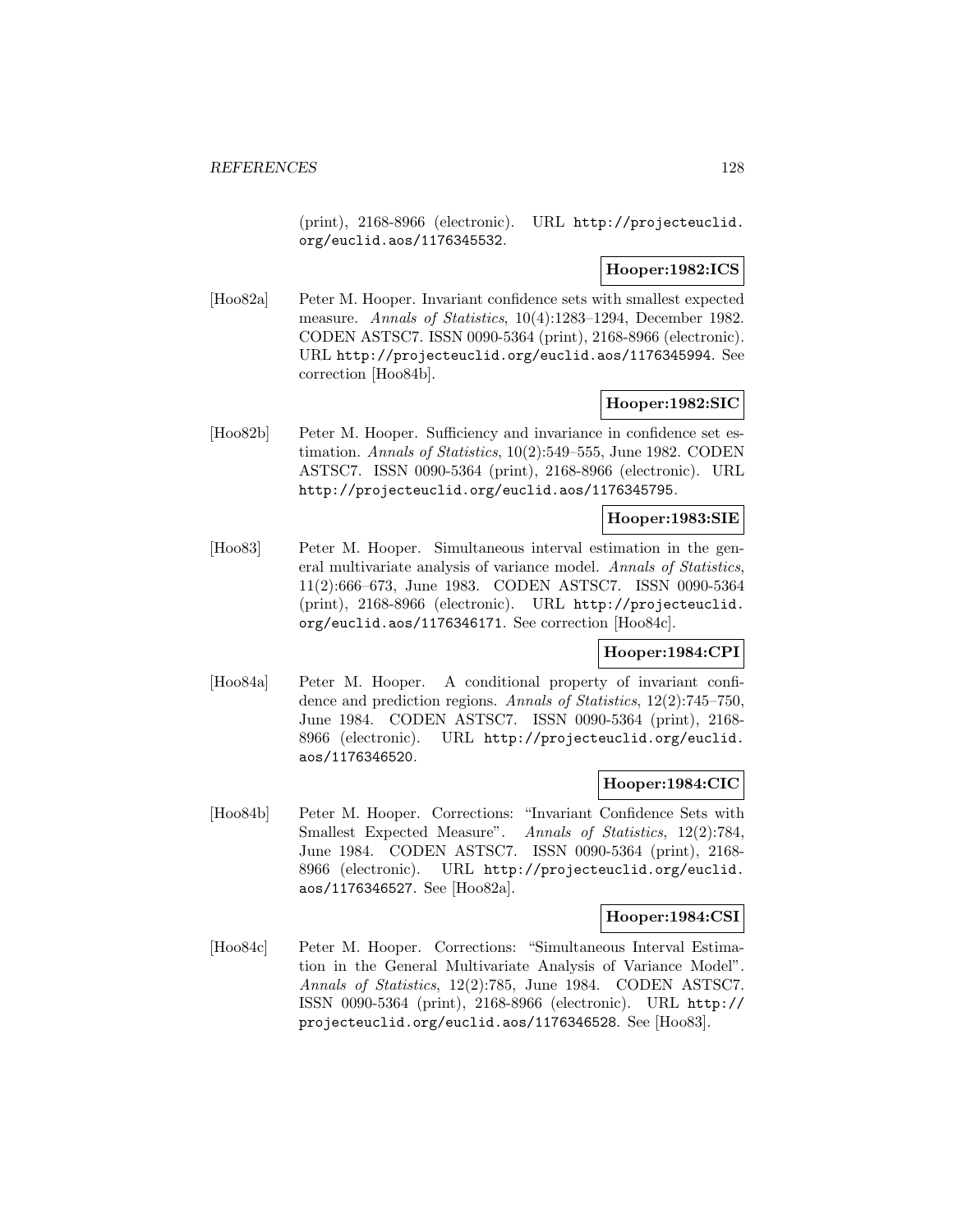### **Hooper:1988:SEP**

[Hoo88] Peter M. Hooper. Simultaneous estimation and prediction using the expected coverage measure criterion. Annals of Statistics, 16 (1):265–277, March 1988. CODEN ASTSC7. ISSN 0090-5364 (print), 2168-8966 (electronic). URL http://projecteuclid. org/euclid.aos/1176350704.

### **Hooper:1989:MRO**

[Hoo89] Peter M. Hooper. Minimaxity of randomized optimal designs. Annals of Statistics, 17(3):1315–1324, September 1989. CODEN ASTSC7. ISSN 0090-5364 (print), 2168-8966 (electronic). URL http://projecteuclid.org/euclid.aos/1176347271.

# **Horn:1988:SOA**

[Hor88] Paul S. Horn. On the stochastic ordering of absolute univariate Gaussian random variables. Annals of Statistics, 16(3):1327–1329, September 1988. CODEN ASTSC7. ISSN 0090-5364 (print), 2168- 8966 (electronic). URL http://projecteuclid.org/euclid. aos/1176350964.

### **Hosoya:1989:BCL**

[Hos89] Yuzo Hosoya. The bracketing condition for limit theorems on stationary linear processes. Annals of Statistics, 17(1):401–418, March 1989. CODEN ASTSC7. ISSN 0090-5364 (print), 2168- 8966 (electronic). URL http://projecteuclid.org/euclid. aos/1176347024.

### **Hochberg:1986:ODR**

[HP86] Yosef Hochberg and Marc E. Posner. On optimal decision rules for signs of parameters. Annals of Statistics, 14(2):733–742, June 1986. CODEN ASTSC7. ISSN 0090-5364 (print), 2168-8966 (electronic). URL http://projecteuclid.org/euclid.aos/1176349950.

### **Hallin:1988:ORB**

[HP88a] Marc Hallin and Madan L. Puri. Optimal rank-based procedures for time series analysis: Testing an ARMA model against other ARMA models. Annals of Statistics, 16(1):402–432, March 1988. CODEN ASTSC7. ISSN 0090-5364 (print), 2168-8966 (electronic). URL http://projecteuclid.org/euclid.aos/1176350712.

### **Hannan:1988:UCC**

[HP88b] E. J. Hannan and D. S. Poskitt. Unit canonical correlations between future and past. Annals of Statistics, 16(2):784–790,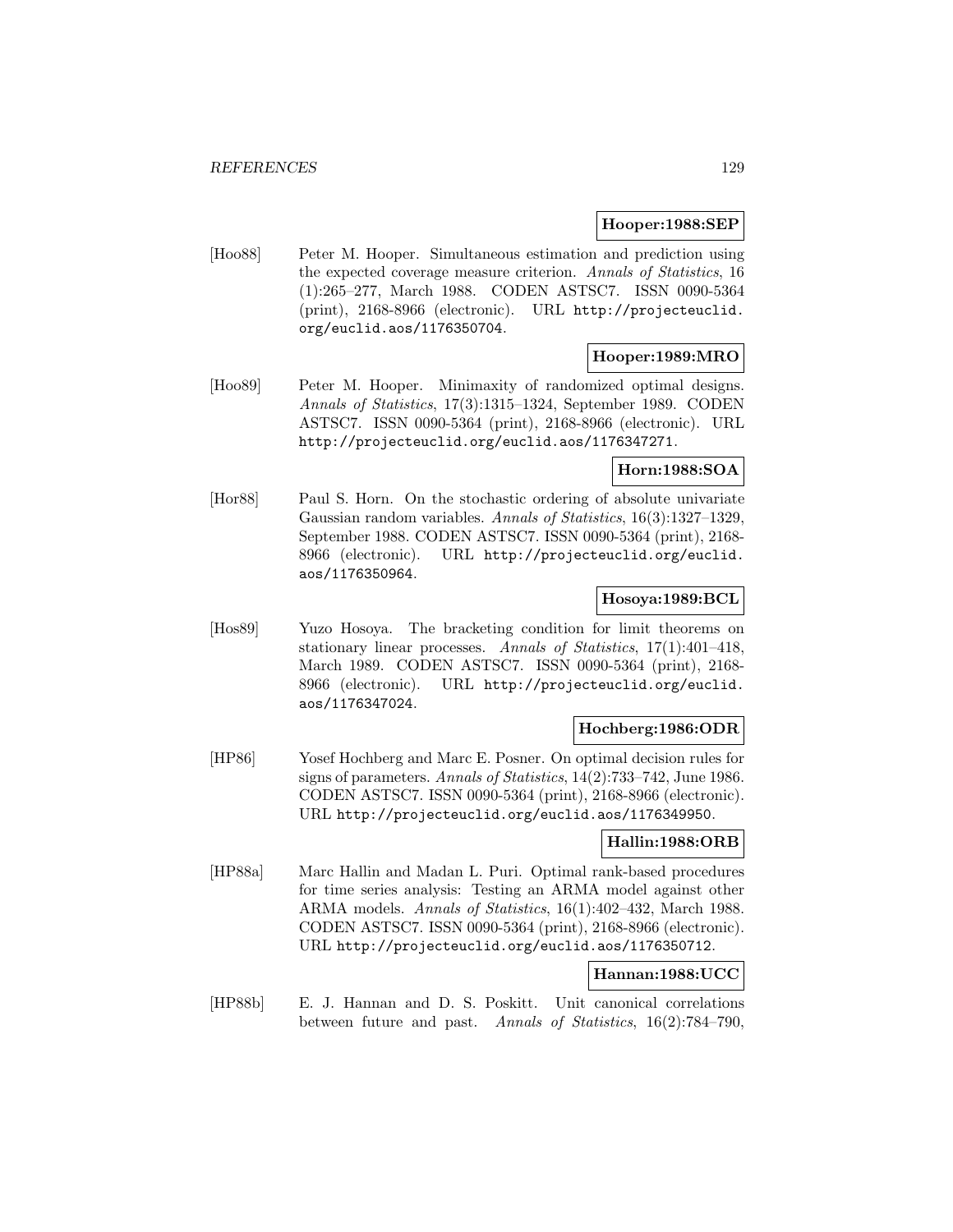June 1988. CODEN ASTSC7. ISSN 0090-5364 (print), 2168- 8966 (electronic). URL http://projecteuclid.org/euclid. aos/1176350836.

### **Holland:1986:CAU**

[HR86] Paul W. Holland and Paul R. Rosenbaum. Conditional association and unidimensionality in monotone latent variable models. Annals of Statistics, 14(4):1523–1543, December 1986. CODEN ASTSC7. ISSN 0090-5364 (print), 2168-8966 (electronic). URL http://projecteuclid.org/euclid.aos/1176350174.

### **Herrmann:1980:ESS**

[HS80] Nira Herrmann and Ted H. Szatrowski. Expected sample size savings from curtailed procedures for the t-test and Hotelling's  $T^2$ . Annals of Statistics, 8(3):682–686, May 1980. CODEN ASTSC7. ISSN 0090-5364 (print), 2168-8966 (electronic). URL http:// projecteuclid.org/euclid.aos/1176345019.

### **Houtman:1983:BDE**

[HS83] A. M. Houtman and T. P. Speed. Balance in designed experiments with orthogonal block structure. Annals of Statistics, 11(4): 1069–1085, December 1983. CODEN ASTSC7. ISSN 0090-5364 (print), 2168-8966 (electronic). URL http://projecteuclid. org/euclid.aos/1176346322.

#### **Herrmann:1987:SSS**

[HS87] Nira Herrmann and Ted H. Szatrowski. Sample size savings for curtailed one-sample nonparametric tests for location shift. Annals of Statistics, 15(1):296–313, March 1987. CODEN ASTSC7. ISSN 0090-5364 (print), 2168-8966 (electronic). URL http:// projecteuclid.org/euclid.aos/1176350267.

### **Heath:1989:CII**

[HS89a] David Heath and William Sudderth. Coherent inference from improper priors and from finitely additive priors. Annals of Statistics, 17(2):907–919, June 1989. CODEN ASTSC7. ISSN 0090-5364 (print), 2168-8966 (electronic). URL http://projecteuclid. org/euclid.aos/1176347150.

## **Hedayat:1989:MNC**

[HS89b] A. Hedayat and J. Stufken. On the maximum number of constraints in orthogonal arrays. Annals of Statistics, 17(1):448–451,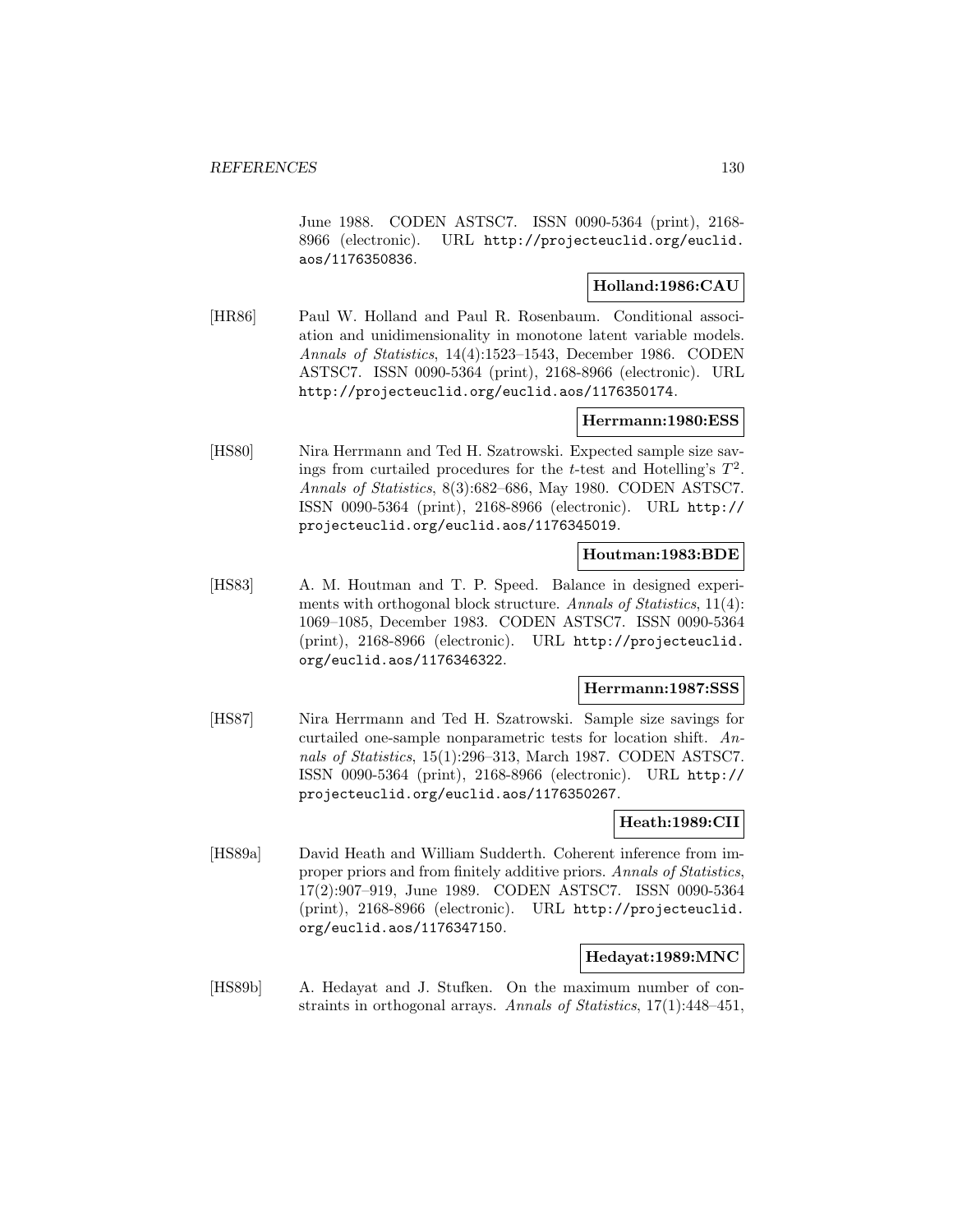March 1989. CODEN ASTSC7. ISSN 0090-5364 (print), 2168- 8966 (electronic). URL http://projecteuclid.org/euclid. aos/1176347030.

## **Hsu:1981:SCI**

[Hsu81] Jason C. Hsu. Simultaneous confidence intervals for all distances from the "best". Annals of Statistics, 9(5):1026–1034, September 1981. CODEN ASTSC7. ISSN 0090-5364 (print), 2168- 8966 (electronic). URL http://projecteuclid.org/euclid. aos/1176345582.

# **Hsu:1984:CSC**

[Hsu84] Jason C. Hsu. Constrained simultaneous confidence intervals for multiple comparisons with the best. Annals of Statistics,  $12(3)$ : 1136–1144, September 1984. CODEN ASTSC7. ISSN 0090-5364 (print), 2168-8966 (electronic). URL http://projecteuclid. org/euclid.aos/1176346732.

# **Hosoya:1982:CLT**

[HT82] Yuzo Hosoya and Masanobu Taniguchi. A central limit theorem for stationary processes and the parameter estimation of linear processes. Annals of Statistics, 10(1):132–153, March 1982. CO-DEN ASTSC7. ISSN 0090-5364 (print), 2168-8966 (electronic). URL http://projecteuclid.org/euclid.aos/1176345696. See correction [HT93].

### **Haeusler:1985:ANH**

[HT85a] E. Haeusler and J. L. Teugels. On asymptotic normality of Hill's estimator for the exponent of regular variation. Annals of Statistics, 13(2):743–756, June 1985. CODEN ASTSC7. ISSN 0090-5364 (print), 2168-8966 (electronic). URL http://projecteuclid. org/euclid.aos/1176349551.

#### **Hastie:1985:DPP**

[HT85b] Trevor Hastie and Robert Tibshirani. Discussion: Projection pursuit. Annals of Statistics, 13(2):502–508, June 1985. CODEN ASTSC7. ISSN 0090-5364 (print), 2168-8966 (electronic). URL http://projecteuclid.org/euclid.aos/1176349528.

### **Habib:1986:CSG**

[HT86] M. G. Habib and D. R. Thomas. Chi-square goodness-of-fit tests for randomly censored data. Annals of Statistics, 14(2):759–765,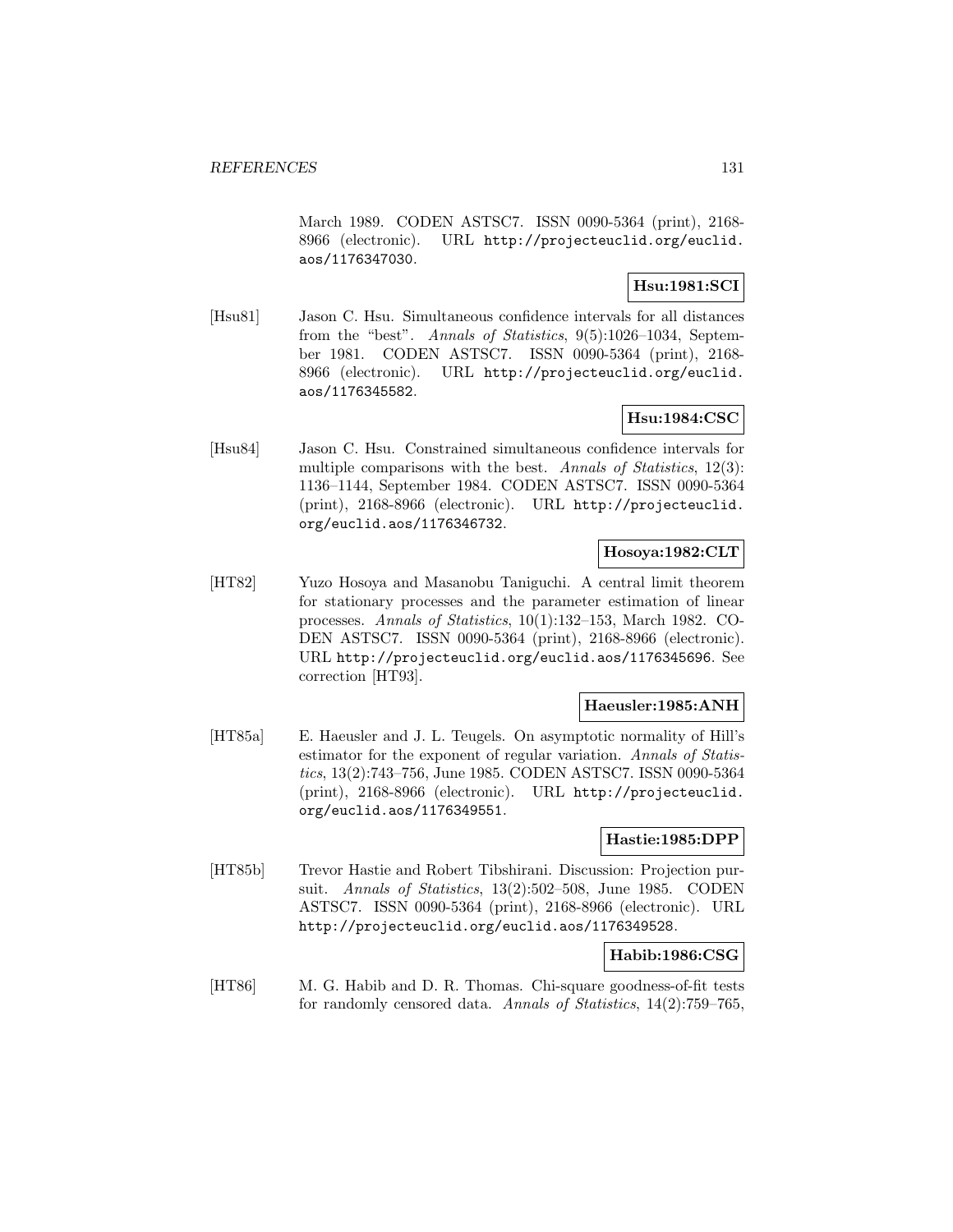June 1986. CODEN ASTSC7. ISSN 0090-5364 (print), 2168- 8966 (electronic). URL http://projecteuclid.org/euclid. aos/1176349953.

#### **Hardle:1988:RNR**

[HT88] W. Hardle and A. B. Tsybakov. Robust nonparametric regression with simultaneous scale curve estimation. Annals of Statistics, 16(1):120–135, March 1988. CODEN ASTSC7. ISSN 0090-5364 (print), 2168-8966 (electronic). URL http://projecteuclid. org/euclid.aos/1176350694.

# **Hill:1989:OPI**

[HT89] Theodore P. Hill and Y. L. Tong. Optimal-partitioning inequalities in classification and multi-hypotheses testing. Annals of Statistics, 17(3):1325–1334, September 1989. CODEN ASTSC7. ISSN 0090-5364 (print), 2168-8966 (electronic). URL http:// projecteuclid.org/euclid.aos/1176347272.

## **Hosoya:1993:CCL**

[HT93] Yuzo Hosoya and Masanobu Taniguchi. Correction: "A Central Limit Theorem for Stationary Processes and the Parameter Estimation of Linear Processes. Annals of Statistics, 21 (2):1115–1117, June 1993. CODEN ASTSC7. ISSN 0090-5364 (print), 2168-8966 (electronic). URL http://projecteuclid. org/euclid.aos/1176349167. See [HT82].

## **Hu:1985:UBT**

[Hu85] Inchi Hu. A uniform bound for the tail probability of Kolmogorov– Smirnov statistics. Annals of Statistics, 13(2):821–826, June 1985. CODEN ASTSC7. ISSN 0090-5364 (print), 2168-8966 (electronic). URL http://projecteuclid.org/euclid.aos/1176349561.

## **Hu:1988:RST**

[Hu88] Inchi Hu. Repeated significance tests for exponential families. Annals of Statistics, 16(4):1643–1666, December 1988. CODEN ASTSC7. ISSN 0090-5364 (print), 2168-8966 (electronic). URL http://projecteuclid.org/euclid.aos/1176351059.

### **Huber:1984:FSB**

[Hub84] Peter J. Huber. Finite sample breakdown of M- and Pestimators. Annals of Statistics, 12(1):119–126, March 1984. CO-DEN ASTSC7. ISSN 0090-5364 (print), 2168-8966 (electronic). URL http://projecteuclid.org/euclid.aos/1176346396.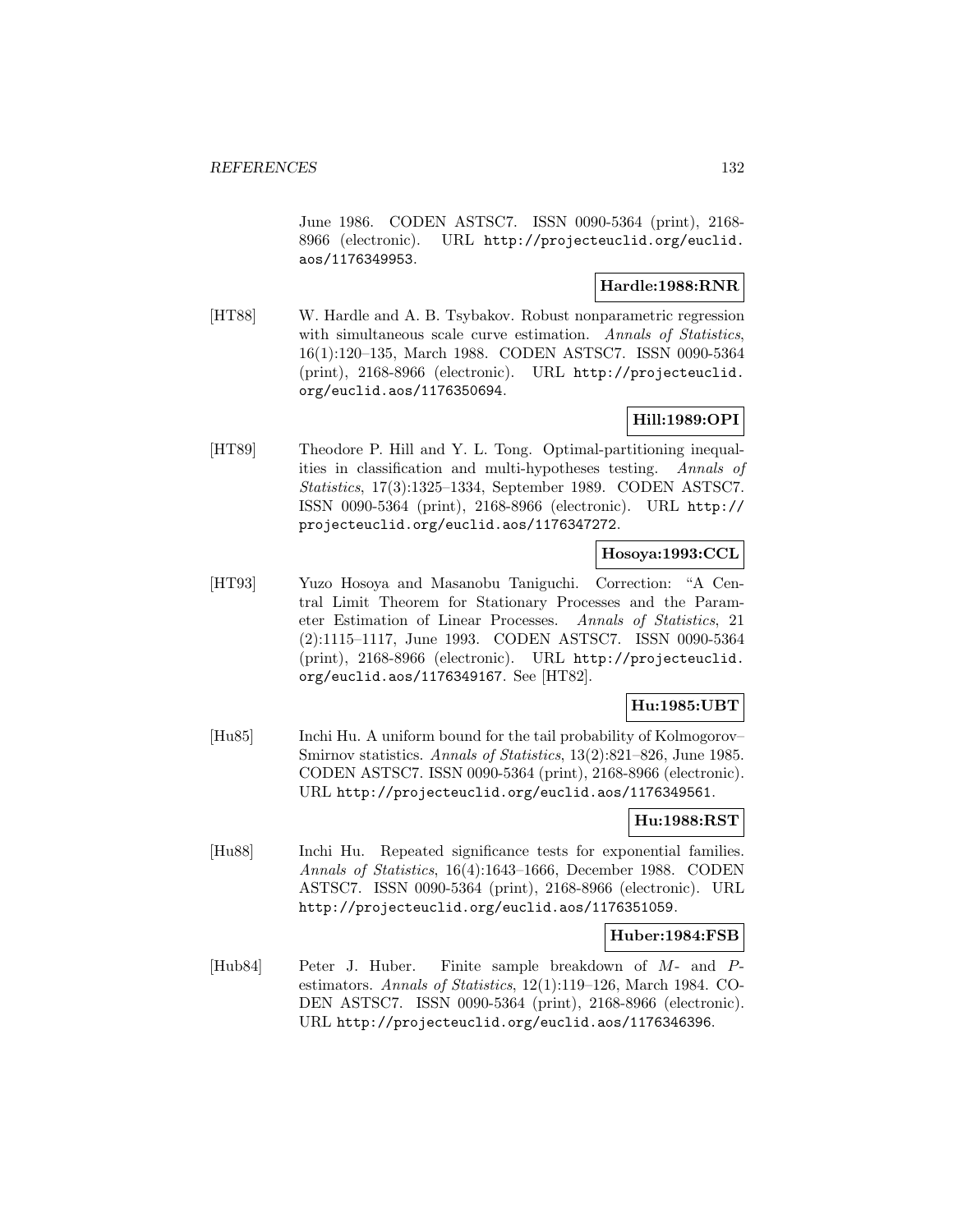#### **Huber:1985:PP**

[Hub85a] Peter J. Huber. Projection pursuit. Annals of Statistics, 13 (2):435–475, June 1985. CODEN ASTSC7. ISSN 0090-5364 (print), 2168-8966 (electronic). URL http://projecteuclid. org/euclid.aos/1176349519.

## **Huber:1985:RPP**

[Hub85b] Peter J. Huber. Rejoinder: Projection pursuit. Annals of Statistics, 13(2):522–525, June 1985. CODEN ASTSC7. ISSN 0090-5364 (print), 2168-8966 (electronic). URL http://projecteuclid. org/euclid.aos/1176349535.

### **Hudson:1983:DCI**

[Hud83] H. Malcolm Hudson. Discussion: "Construction of Improved Estimators in Multiparameter Estimation for Discrete Exponential Families". Annals of Statistics, 11(2):370–371, June 1983. CO-DEN ASTSC7. ISSN 0090-5364 (print), 2168-8966 (electronic). URL http://projecteuclid.org/euclid.aos/1176346145. See [GHT83].

### **Hudson:1985:AES**

[Hud85] H. M. Hudson. Adaptive estimators for simultaneous estimation of Poisson means. Annals of Statistics, 13(1):246–261, March 1985. CODEN ASTSC7. ISSN 0090-5364 (print), 2168-8966 (electronic). URL http://projecteuclid.org/euclid.aos/1176346590. See correction [Hud86].

### **Hudson:1986:CAE**

[Hud86] H. M. Hudson. Correction: "Adaptive Estimators for Simultaneous Estimation of Poisson Means". Annals of Statistics, 14(1):360, March 1986. CODEN ASTSC7. ISSN 0090-5364 (print), 2168- 8966 (electronic). URL http://projecteuclid.org/euclid. aos/1176349865. See [Hud85].

### **Huffman:1983:EAS**

[Huf83] Michael D. Huffman. An efficient approximate solution to the Kiefer–Weiss problem. Annals of Statistics, 11(1):306–316, March 1983. CODEN ASTSC7. ISSN 0090-5364 (print), 2168- 8966 (electronic). URL http://projecteuclid.org/euclid. aos/1176346081.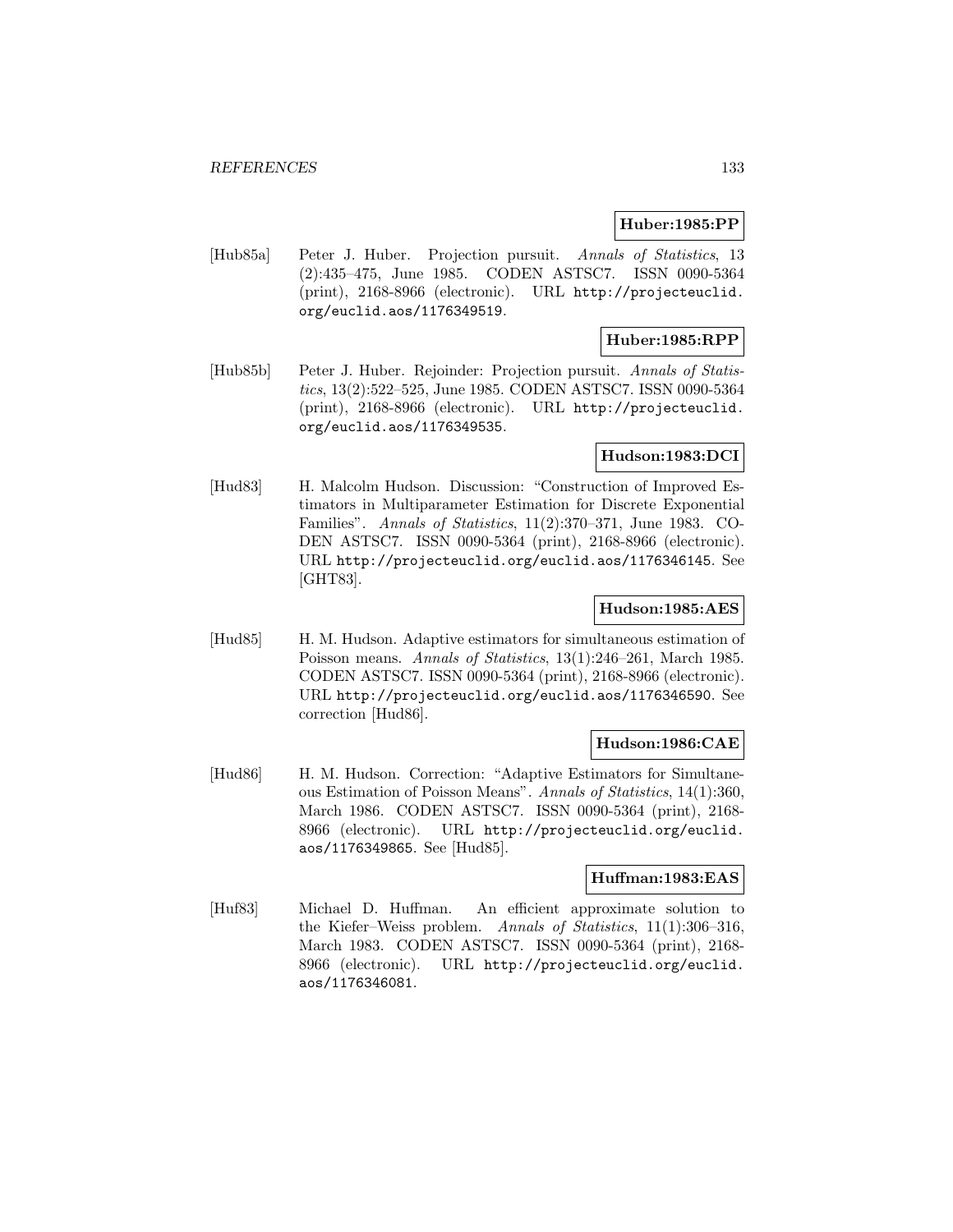## **Hall:1984:BAR**

[HW84] Peter Hall and A. H. Welsh. Best attainable rates of convergence for estimates of parameters of regular variation. Annals of Statistics, 12(3):1079–1084, September 1984. CODEN ASTSC7. ISSN 0090-5364 (print), 2168-8966 (electronic). URL http:// projecteuclid.org/euclid.aos/1176346723.

# **Hall:1985:AEP**

[HW85] Peter Hall and A. H. Welsh. Adaptive estimates of parameters of regular variation. Annals of Statistics, 13(1):331–341, March 1985. CODEN ASTSC7. ISSN 0090-5364 (print), 2168-8966 (electronic). URL http://projecteuclid.org/euclid.aos/1176346596.

## **Hu:1989:IAA**

[HW89] Inchi Hu and C. Z. Wei. Irreversible adaptive allocation rules. Annals of Statistics, 17(2):801–823, June 1989. CODEN ASTSC7. ISSN 0090-5364 (print), 2168-8966 (electronic). URL http:// projecteuclid.org/euclid.aos/1176347144.

## **Hwang:1982:IUS**

[Hwa82a] Jiunn Tzon Hwang. Improving upon standard estimators in discrete exponential families with applications to Poisson and negative binomial cases. Annals of Statistics, 10(3):857–867, September 1982. CODEN ASTSC7. ISSN 0090-5364 (print), 2168- 8966 (electronic). URL http://projecteuclid.org/euclid. aos/1176345876.

### **Hwang:1982:STU**

[Hwa82b] Jiunn Tzon Hwang. Semi tail upper bounds on the class of admissible estimators in discrete exponential families with applications to Poisson and negative binomial distributions. Annals of Statistics, 10(4):1137–1147, December 1982. CODEN ASTSC7. ISSN 0090-5364 (print), 2168-8966 (electronic). URL http:// projecteuclid.org/euclid.aos/1176345979.

## **Hwang:1985:UDS**

[Hwa85] Jiunn Tzon Hwang. Universal domination and stochastic domination: Estimation simultaneously under a broad class of loss functions. Annals of Statistics, 13(1):295–314, March 1985. CODEN ASTSC7. ISSN 0090-5364 (print), 2168-8966 (electronic). URL http://projecteuclid.org/euclid.aos/1176346594.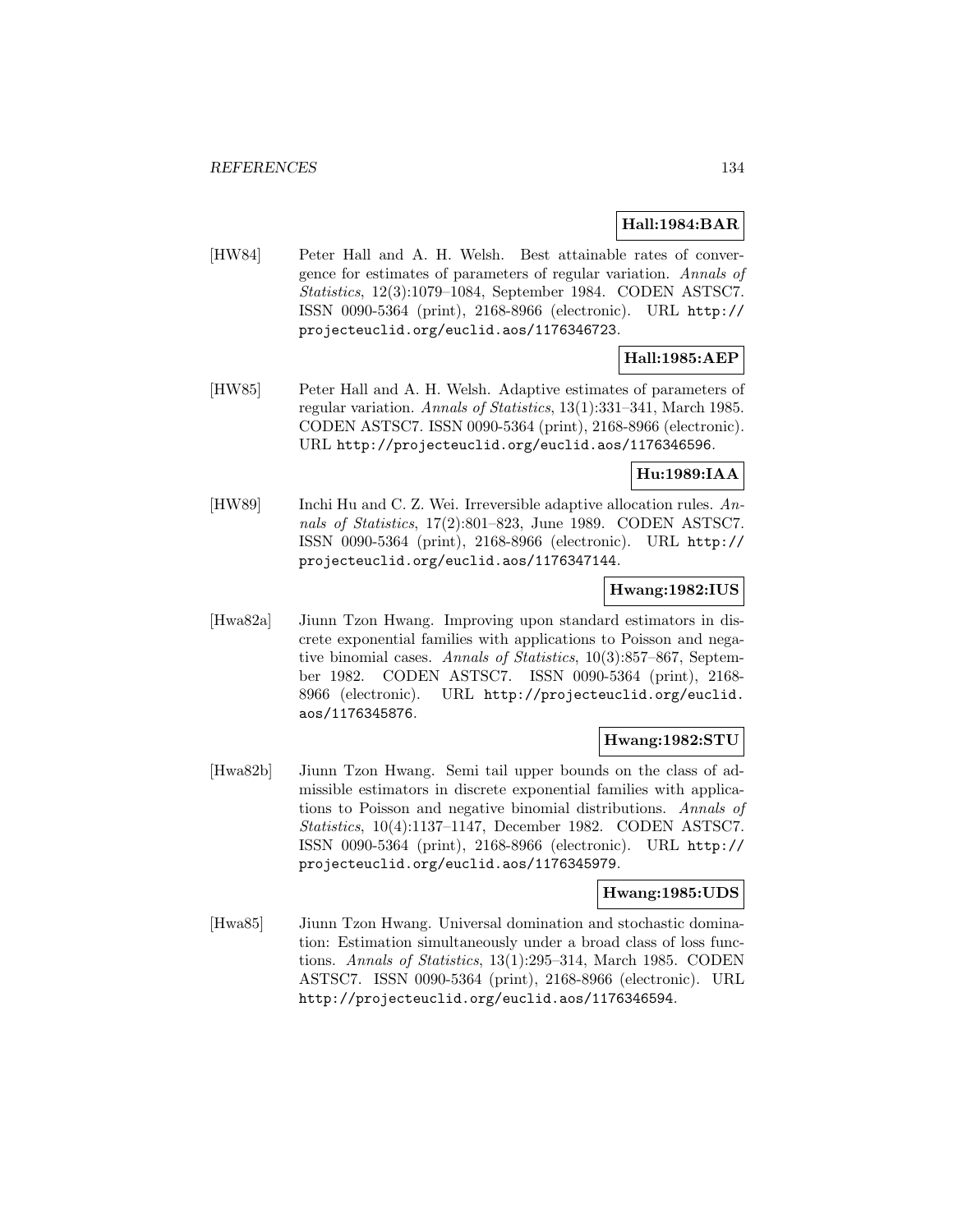#### **Hamilton:1982:AIN**

[HWB82] David C. Hamilton, Donald G. Watts, and Douglas M. Bates. Accounting for intrinsic nonlinearity in nonlinear regression parameter inference regions. Annals of Statistics, 10(2):386-393, June 1982. CODEN ASTSC7. ISSN 0090-5364 (print), 2168- 8966 (electronic). URL http://projecteuclid.org/euclid. aos/1176345780.

### **Horvath:1987:CRB**

[HY87] Lajos Horváth and Brian S. Yandell. Convergence rates for the bootstrapped product-limit process. Annals of Statistics, 15(3): 1155–1173, September 1987. CODEN ASTSC7. ISSN 0090-5364 (print), 2168-8966 (electronic). URL http://projecteuclid. org/euclid.aos/1176350498.

## **Iachan:1983:ATS**

[Iac83] Ronaldo Iachan. Asymptotic theory of systematic sampling. Annals of Statistics, 11(3):959–969, September 1983. CODEN ASTSC7. ISSN 0090-5364 (print), 2168-8966 (electronic). URL http://projecteuclid.org/euclid.aos/1176346261.

# **Irle:1980:NST**

[IK80] Albrecht Irle and Karl-Heinz Klosener. Note on the sign test in the presence of ties. Annals of Statistics, 8(5):1168–1170, September 1980. CODEN ASTSC7. ISSN 0090-5364 (print), 2168- 8966 (electronic). URL http://projecteuclid.org/euclid. aos/1176345155.

### **Irle:1984:EOS**

[Irl84] Albrecht Irle. Extended optimality of sequential probability ratio tests. Annals of Statistics, 12(1):380–386, March 1984. CODEN ASTSC7. ISSN 0090-5364 (print), 2168-8966 (electronic). URL http://projecteuclid.org/euclid.aos/1176346416.

## **Jacobsen:1989:RCM**

[Jac89] Martin Jacobsen. Right censoring and martingale methods for failure time data. Annals of Statistics, 17(3):1133-1156, September 1989. CODEN ASTSC7. ISSN 0090-5364 (print), 2168- 8966 (electronic). URL http://projecteuclid.org/euclid. aos/1176347260.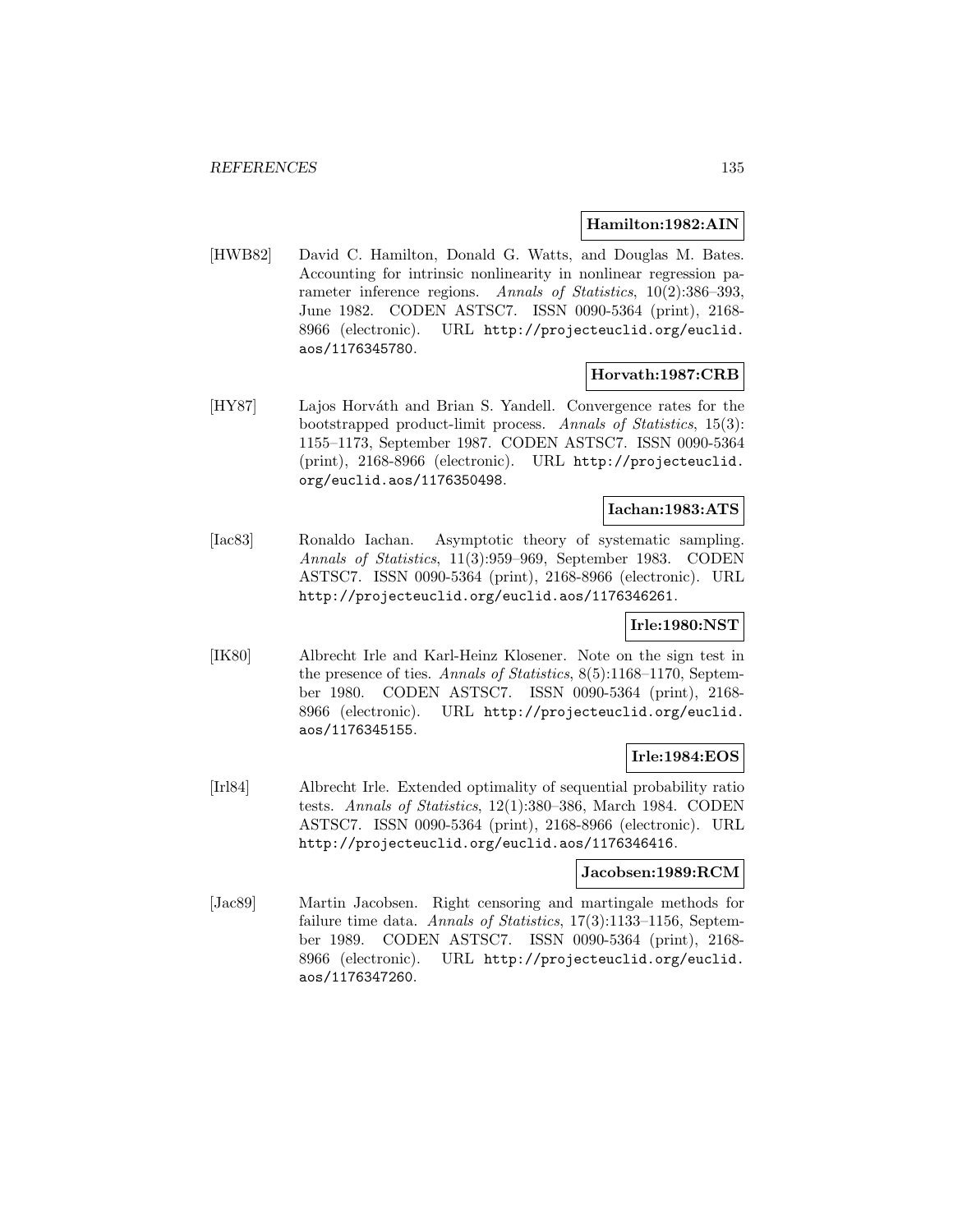#### **Janssen:1986:APN**

[Jan86] Arnold Janssen. Asymptotic properties of Neyman–Pearson tests for infinite Kullback–Leibler information. Annals of Statistics, 14(3):1068–1079, September 1986. CODEN ASTSC7. ISSN 0090-5364 (print), 2168-8966 (electronic). URL http:// projecteuclid.org/euclid.aos/1176350050.

## **Jewell:1983:CCPa**

[JB83] Nicholas P. Jewell and Peter Bloomfield. Canonical correlations of past and future for time series: Definitions and theory. Annals of Statistics, 11(3):837–847, September 1983. CODEN ASTSC7. ISSN 0090-5364 (print), 2168-8966 (electronic). URL http:// projecteuclid.org/euclid.aos/1176346250.

## **Jewell:1983:CCPb**

[JBB83] Nicholas P. Jewell, Peter Bloomfield, and Flavio C. Bartmann. Canonical correlations of past and future for time series: Bounds and computation. Annals of Statistics, 11(3):848–855, September 1983. CODEN ASTSC7. ISSN 0090-5364 (print), 2168- 8966 (electronic). URL http://projecteuclid.org/euclid. aos/1176346251.

## **Joag-Dev:1983:NAR**

[JDP83] Kumar Joag-Dev and Frank Proschan. Negative association of random variables with applications. Annals of Statistics, 11 (1):286–295, March 1983. CODEN ASTSC7. ISSN 0090-5364 (print), 2168-8966 (electronic). URL http://projecteuclid. org/euclid.aos/1176346079.

#### **Jeganathan:1987:SCD**

[Jeg87] P. Jeganathan. Strong convergence of distributions of estimators. Annals of Statistics, 15(4):1699–1708, December 1987. CODEN ASTSC7. ISSN 0090-5364 (print), 2168-8966 (electronic). URL http://projecteuclid.org/euclid.aos/1176350619.

### **Jeganathan:1988:SAD**

[Jeg88] P. Jeganathan. On the strong approximation of the distributions of estimators in linear stochastic models, I and II: Stationary and explosive AR models. Annals of Statistics, 16(3): 1283–1314, September 1988. CODEN ASTSC7. ISSN 0090-5364 (print), 2168-8966 (electronic). URL http://projecteuclid. org/euclid.aos/1176350962.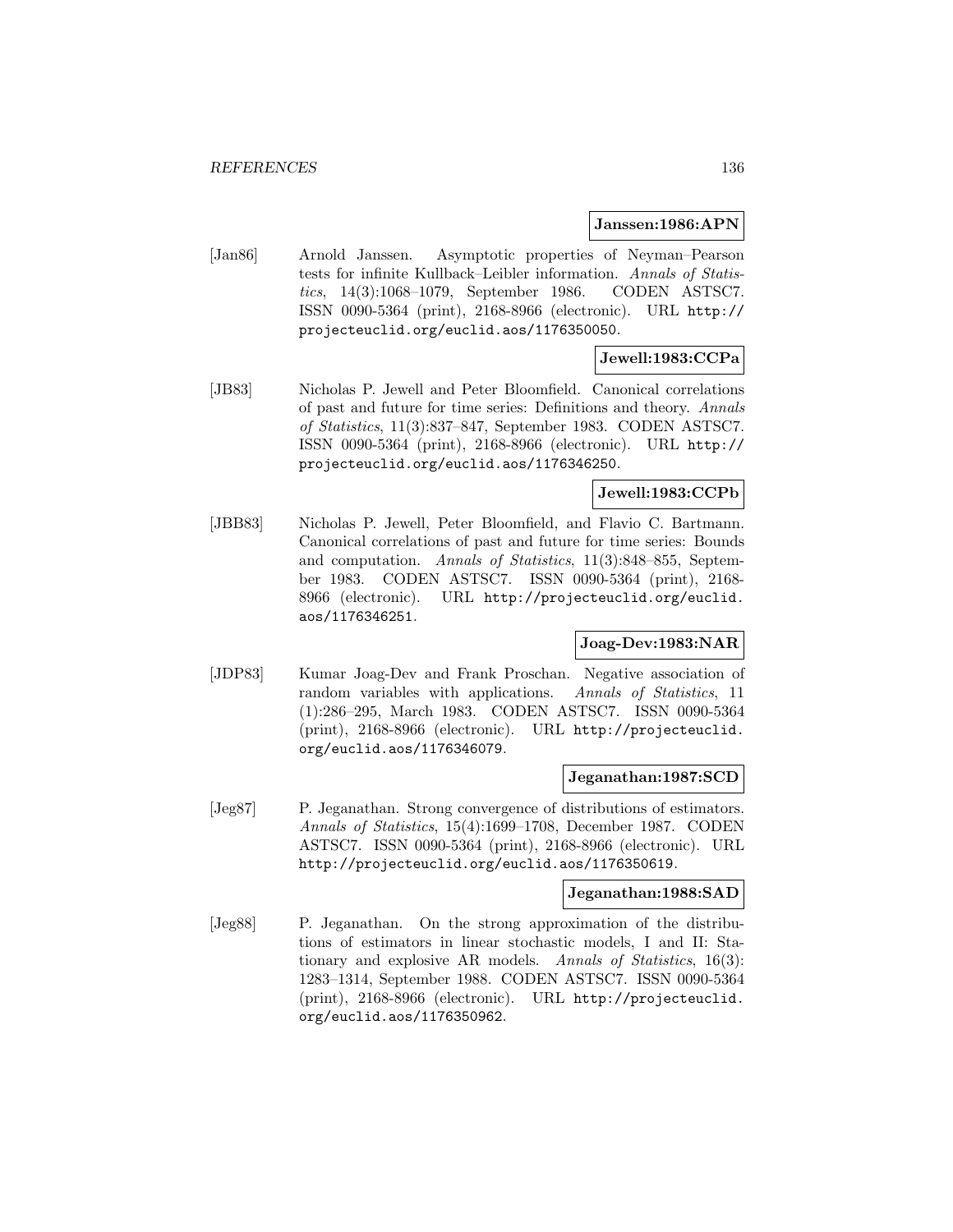### **Jensen:1987:SLL**

[Jen87] J. L. Jensen. Standardized log-likelihood ratio statistics for mixtures of discrete and continuous observations. Annals of Statistics, 15(1):314–324, March 1987. CODEN ASTSC7. ISSN 0090-5364 (print), 2168-8966 (electronic). URL http://projecteuclid. org/euclid.aos/1176350268.

### **Jensen:1988:CHW**

[Jen88] Soren Tolver Jensen. Covariance hypotheses which are linear in both the covariance and the inverse covariance. Annals of Statistics, 16(1):302–322, March 1988. CODEN ASTSC7. ISSN 0090-5364 (print), 2168-8966 (electronic). URL http:// projecteuclid.org/euclid.aos/1176350707.

### **Jewell:1982:MED**

[Jew82] Nicholas P. Jewell. Mixtures of exponential distributions. Annals of Statistics, 10(2):479–484, June 1982. CODEN ASTSC7. ISSN 0090-5364 (print), 2168-8966 (electronic). URL http:// projecteuclid.org/euclid.aos/1176345789.

### **Janssen:1985:RCO**

[JJV85] P. Janssen, J. Jureckova, and N. Veraverbeke. Rate of convergence of one- and two-step  $M$ -estimators with applications to maximum likelihood and Pitman estimators. Annals of Statistics, 13(3): 1222–1229, September 1985. CODEN ASTSC7. ISSN 0090-5364 (print), 2168-8966 (electronic). URL http://projecteuclid. org/euclid.aos/1176349666.

### **James:1980:NCD**

[JM80] Ian R. James and James E. Mosimann. A new characterization of the Dirichlet distribution through neutrality. Annals of Statistics, 8(1):183–189, January 1980. CODEN ASTSC7. ISSN 0090-5364 (print), 2168-8966 (electronic). URL http://projecteuclid. org/euclid.aos/1176344900.

## **Jupp:1982:CMP**

[JM82] P. E. Jupp and K. V. Mardia. A characterization of the multivariate Pareto distribution. Annals of Statistics, 10(3):1021–1024, September 1982. CODEN ASTSC7. ISSN 0090-5364 (print), 2168- 8966 (electronic). URL http://projecteuclid.org/euclid. aos/1176345894.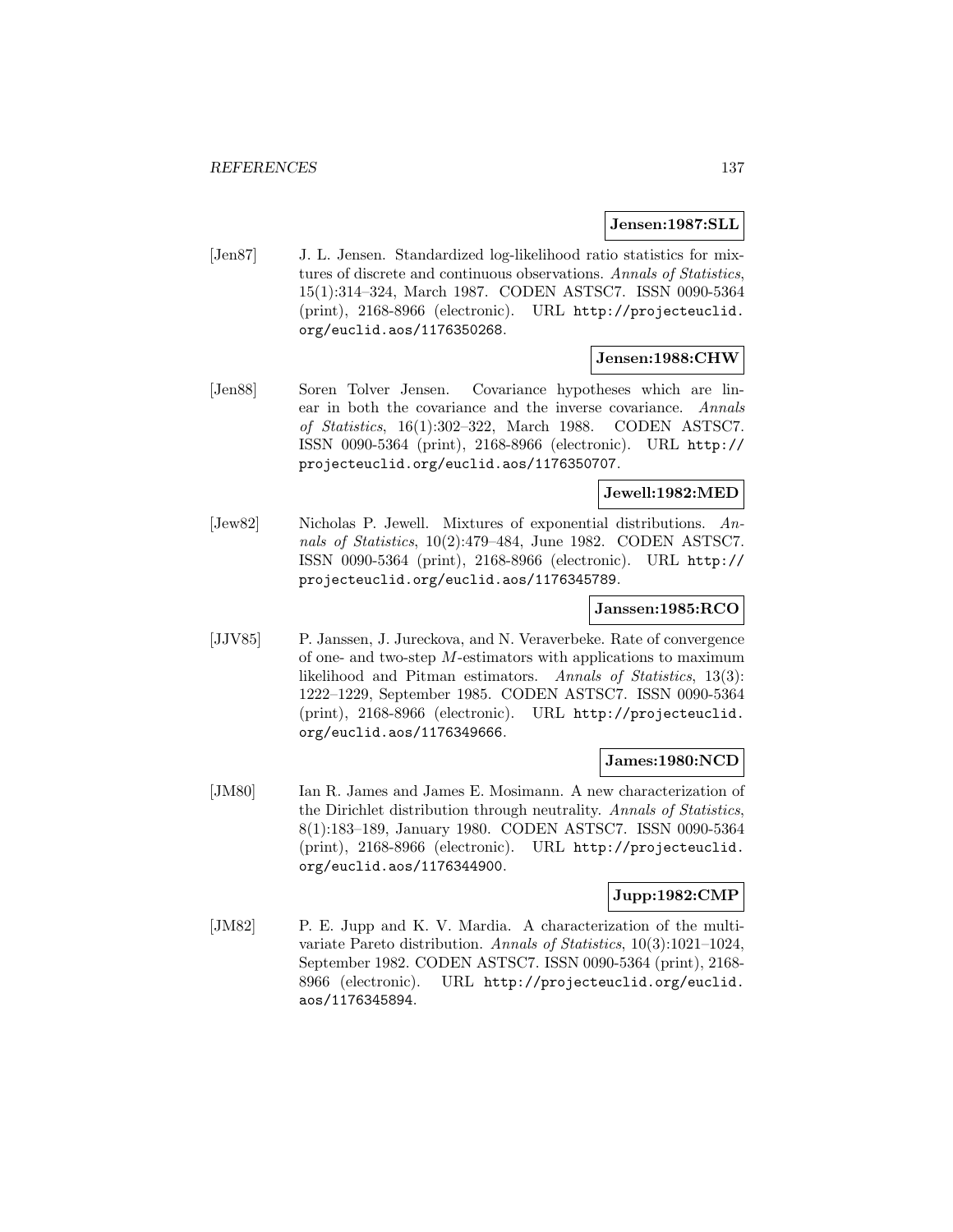### **Jacroux:1983:OSB**

[JN83] Mike Jacroux and William Notz. On the optimality of spring balance weighing designs. Annals of Statistics, 11(3):970–978, September 1983. CODEN ASTSC7. ISSN 0090-5364 (print), 2168- 8966 (electronic). URL http://projecteuclid.org/euclid. aos/1176346262.

## **Jockel:1986:FSP**

[Joc86] Karl-Heinz Jockel. Finite sample properties and asymptotic efficiency of Monte Carlo tests. Annals of Statistics, 14(1):336–347, March 1986. CODEN ASTSC7. ISSN 0090-5364 (print), 2168- 8966 (electronic). URL http://projecteuclid.org/euclid. aos/1176349860.

#### **Joe:1988:MEP**

[Joe88] Harry Joe. Majorization, entropy and paired comparisons. Annals of Statistics, 16(2):915–925, June 1988. CODEN ASTSC7. ISSN 0090-5364 (print), 2168-8966 (electronic). URL http:// projecteuclid.org/euclid.aos/1176350843.

### **Johnstone:1984:ADE**

[Joh84] Iain Johnstone. Admissibility, difference equations and recurrence in estimating a Poisson mean. Annals of Statistics, 12(4): 1173–1198, December 1984. CODEN ASTSC7. ISSN 0090-5364 (print), 2168-8966 (electronic). URL http://projecteuclid. org/euclid.aos/1176346786.

### **Jones:1985:DPP**

[Jon85] M. C. Jones. Discussion: Projection pursuit. Annals of Statistics, 13(2):508–510, June 1985. CODEN ASTSC7. ISSN 0090-5364 (print), 2168-8966 (electronic). URL http://projecteuclid. org/euclid.aos/1176349529.

### **Jones:1987:CHC**

[Jon87] Lee K. Jones. On a conjecture of Huber concerning the convergence of projection pursuit regression. Annals of Statistics, 15(2):880–882, June 1987. CODEN ASTSC7. ISSN 0090-5364 (print), 2168-8966 (electronic). URL http://projecteuclid. org/euclid.aos/1176350382.

## **Joshi:1975:CBR**

[Jos75] V. M. Joshi. A conjecture of Berry regarding a Bernoulli twoarmed bandit. Annals of Statistics, 3(1):189–202, January 1975.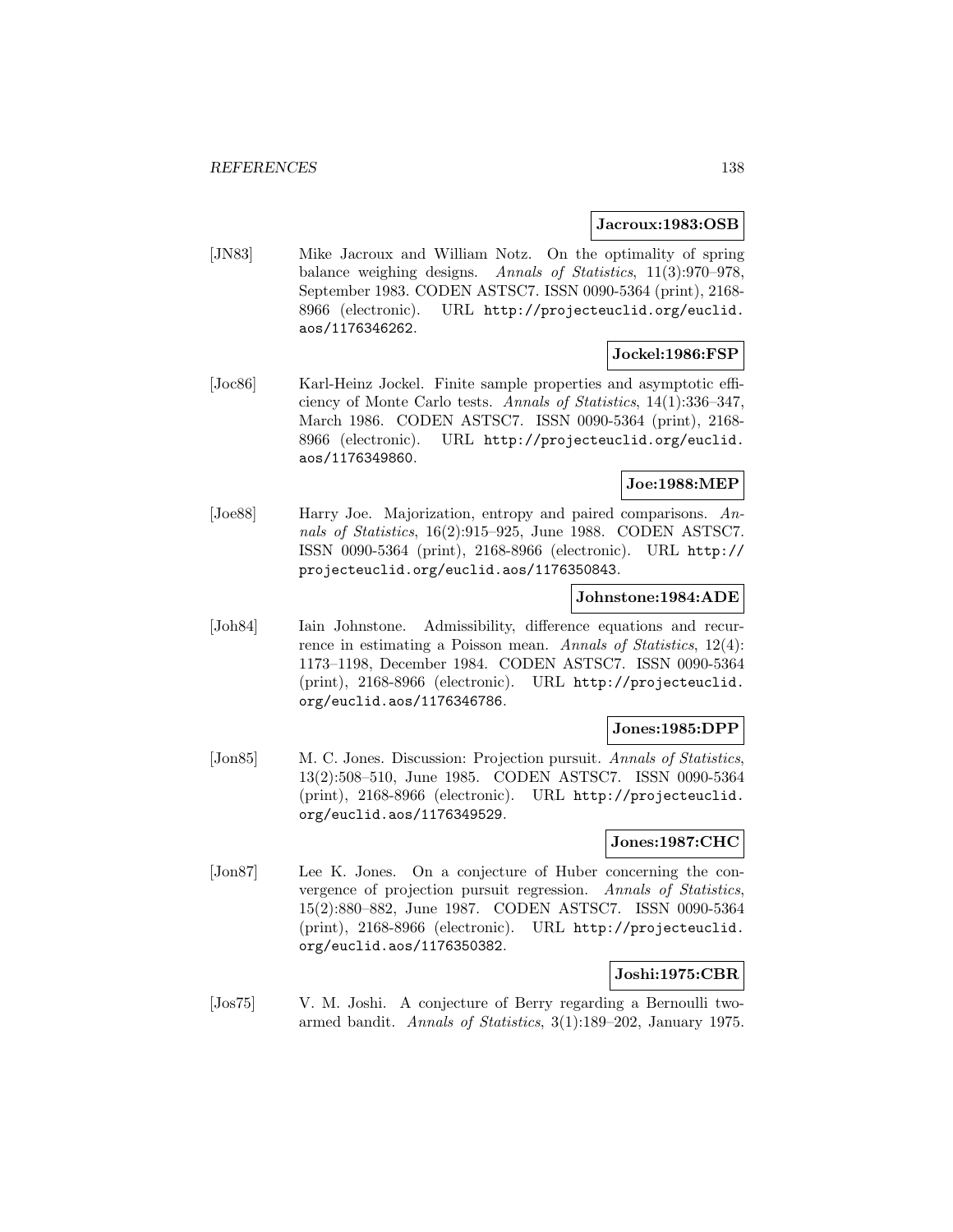CODEN ASTSC7. ISSN 0090-5364 (print), 2168-8966 (electronic). URL http://projecteuclid.org/euclid.aos/1176343007. See correction [Jos85].

## **Joshi:1985:CCB**

[Jos85] V. M. Joshi. Correction: "A Conjecture of Berry Regarding a Bernoulli Two-Armed Bandit". Annals of Statistics, 13(3):1249, September 1985. CODEN ASTSC7. ISSN 0090-5364 (print), 2168- 8966 (electronic). URL http://projecteuclid.org/euclid. aos/1176349670. See [Jos75].

# **John:1983:EEP**

[JR83] R. D. John and J. Robinson. Edgeworth expansions for the power of permutation tests. Annals of Statistics, 11(2):625–631, June 1983. CODEN ASTSC7. ISSN 0090-5364 (print), 2168- 8966 (electronic). URL http://projecteuclid.org/euclid. aos/1176346167.

# **Jupp:1983:STS**

[JS83] P. E. Jupp and B. D. Spurr. Sobolev tests for symmetry of directional data. Annals of Statistics, 11(4):1225–1231, December 1983. CODEN ASTSC7. ISSN 0090-5364 (print), 2168-8966 (electronic). URL http://projecteuclid.org/euclid.aos/1176346335.

### **James:1984:CRL**

[JS84] I. R. James and P. J. Smith. Consistency results for linear regression with censored data. Annals of Statistics, 12(2):590–600, June 1984. CODEN ASTSC7. ISSN 0090-5364 (print), 2168- 8966 (electronic). URL http://projecteuclid.org/euclid. aos/1176346507.

## **Jupp:1985:STI**

[JS85] P. E. Jupp and B. D. Spurr. Sobolev tests for independence of directions. Annals of Statistics, 13(3):1140–1155, September 1985. CODEN ASTSC7. ISSN 0090-5364 (print), 2168-8966 (electronic). URL http://projecteuclid.org/euclid.aos/1176349661.

### **Johnstone:1989:HFV**

[JS89] Iain Johnstone and David Siegmund. On Hotelling's formula for the volume of tubes and Naiman's inequality. Annals of Statistics, 17(1):184–194, March 1989. CODEN ASTSC7. ISSN 0090-5364 (print), 2168-8966 (electronic). URL http://projecteuclid. org/euclid.aos/1176347010.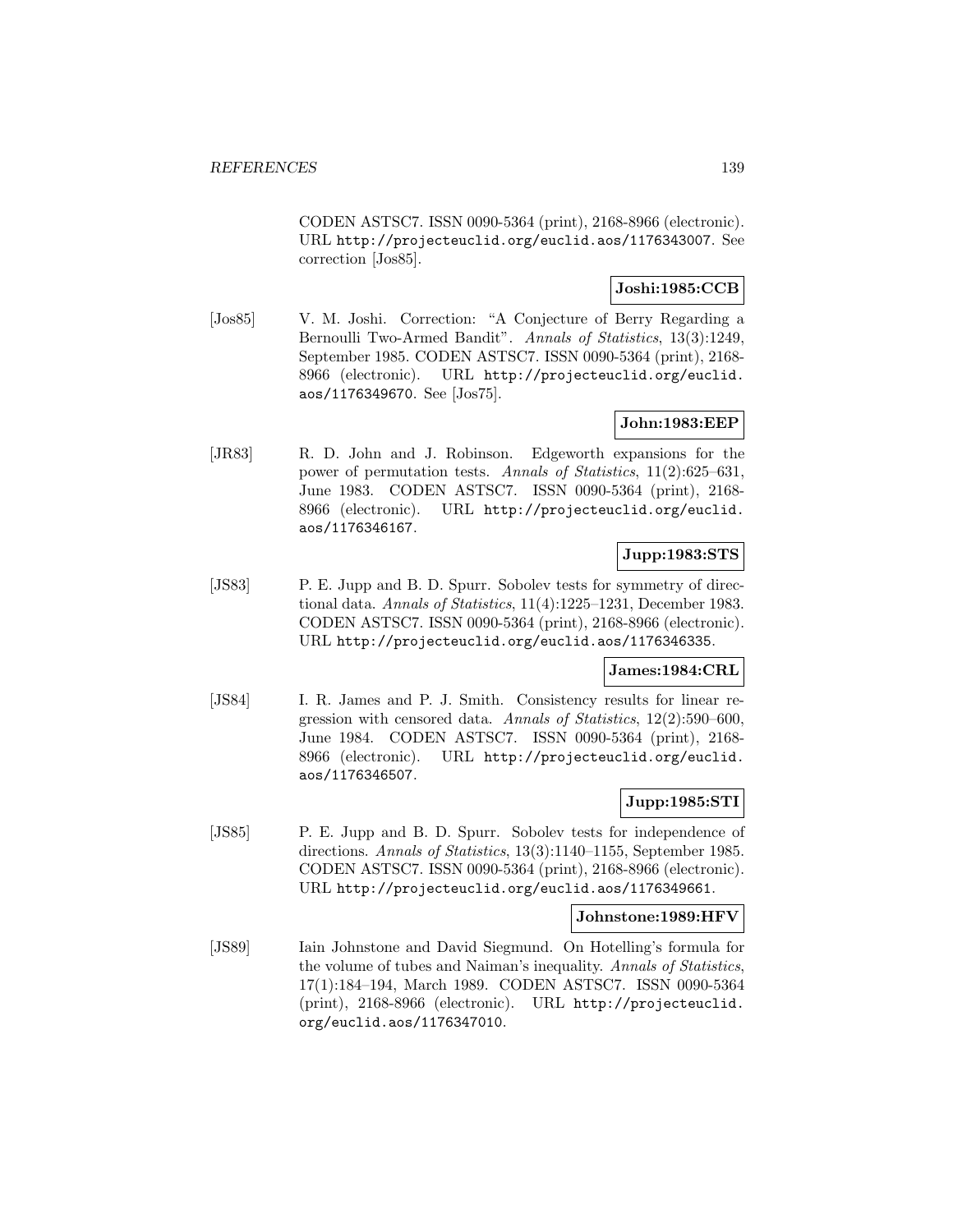### **Janssen:1984:ANG**

[JSV84] Paul Janssen, Robert Serfling, and Noel Veraverbeke. Asymptotic normality for a general class of statistical functions and applications to measures of spread. Annals of Statistics, 12(4): 1369–1379, December 1984. CODEN ASTSC7. ISSN 0090-5364 (print), 2168-8966 (electronic). URL http://projecteuclid. org/euclid.aos/1176346797.

### **Jureckova:1981:TBL**

[Jur81] Jana Jureckova. Tail-behavior of location estimators. Annals of Statistics, 9(3):578–585, May 1981. CODEN ASTSC7. ISSN 0090-5364 (print), 2168-8966 (electronic). URL http:// projecteuclid.org/euclid.aos/1176345461.

# **Kohn:1983:SPB**

[KA83] Robert Kohn and Craig F. Ansley. On the smoothness properties of the best linear unbiased estimate of a stochastic process observed with noise. Annals of Statistics, 11(3):1011-1017, September 1983. CODEN ASTSC7. ISSN 0090-5364 (print), 2168-8966 (electronic). URL http://projecteuclid.org/euclid.aos/1176346270.

## **Kohn:1989:DLS**

[KA89] Robert Kohn and Craig F. Ansley. Discussion: Linear smoothers and additive models. Annals of Statistics, 17(2):535–540, June 1989. CODEN ASTSC7. ISSN 0090-5364 (print), 2168-8966 (electronic). URL http://projecteuclid.org/euclid.aos/ 1176347122.

## **Kabaila:1980:OPL**

[Kab80] Paul V. Kabaila. An optimality property of the least-squares estimate of the parameter of the spectrum of a purely nondeterministic time series. Annals of Statistics, 8(5):1082–1092, September 1980. CODEN ASTSC7. ISSN 0090-5364 (print), 2168-8966 (electronic). URL http://projecteuclid.org/euclid.aos/1176345145.

### **Kakigi:1983:NDF**

[Kak83] Richard Kakigi. A note on discounted future two-armed bandits. Annals of Statistics, 11(2):707–711, June 1983. CODEN ASTSC7. ISSN 0090-5364 (print), 2168-8966 (electronic). URL http://projecteuclid.org/euclid.aos/1176346176.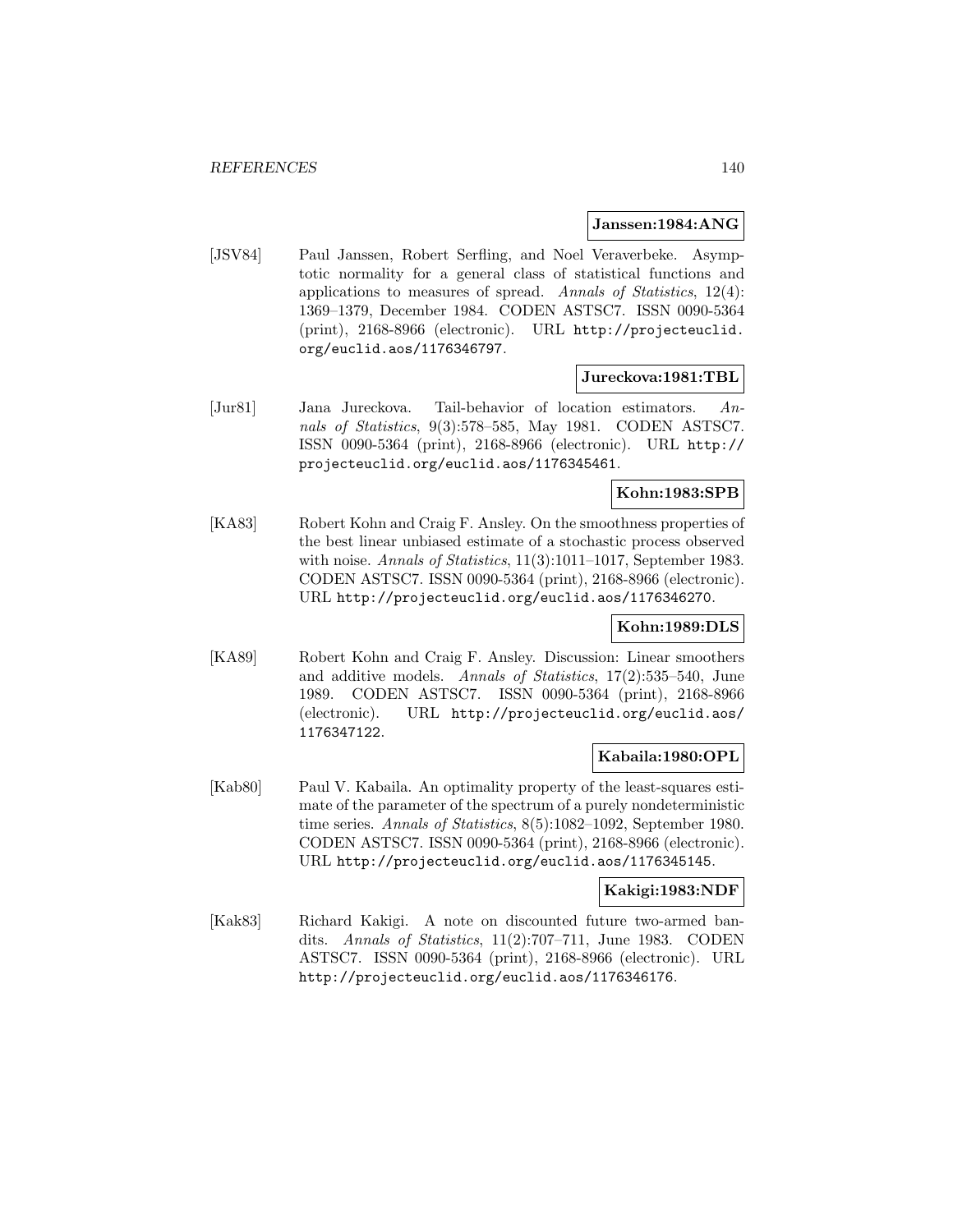### **Kallenberg:1981:SLM**

[Kal81] Wilbert C. M. Kallenberg. The shortcoming of locally most powerful tests in curved exponential families. Annals of Statistics, 9(3):673–677, May 1981. CODEN ASTSC7. ISSN 0090-5364 (print), 2168-8966 (electronic). URL http://projecteuclid. org/euclid.aos/1176345472.

### **Kallenberg:1982:CED**

[Kal82] Wilbert C. M. Kallenberg. Chernoff efficiency and deficiency. Annals of Statistics, 10(2):583–594, June 1982. CODEN ASTSC7. ISSN 0090-5364 (print), 2168-8966 (electronic). URL http:// projecteuclid.org/euclid.aos/1176345799.

#### **Kallenberg:1983:IET**

[Kal83a] Wilbert C. M. Kallenberg. Intermediate efficiency, theory and examples. Annals of Statistics, 11(1):170–182, March 1983. CODEN ASTSC7. ISSN 0090-5364 (print), 2168-8966 (electronic). URL http://projecteuclid.org/euclid.aos/1176346067.

### **Kallenberg:1983:MDT**

[Kal83b] Wilbert C. M. Kallenberg. On moderate deviation theory in estimation. Annals of Statistics, 11(2):498–504, June 1983. CODEN ASTSC7. ISSN 0090-5364 (print), 2168-8966 (electronic). URL http://projecteuclid.org/euclid.aos/1176346156.

#### **Kallenberg:1985:MLD**

[Kal85] Wilbert C. M. Kallenberg. On moderate and large deviations in multinomial distributions. Annals of Statistics, 13(4):1554–1580, December 1985. CODEN ASTSC7. ISSN 0090-5364 (print), 2168- 8966 (electronic). URL http://projecteuclid.org/euclid. aos/1176349755.

### **Kariya:1980:LRT**

[Kar80] Takeaki Kariya. Locally robust tests for serial correlation in least squares regression. Annals of Statistics, 8(5):1065–1070, September 1980. CODEN ASTSC7. ISSN 0090-5364 (print), 2168- 8966 (electronic). URL http://projecteuclid.org/euclid. aos/1176345143.

## **Kariya:1981:RMT**

[Kar81a] Takeaki Kariya. Robustness of multivariate tests. Annals of Statistics, 9(6):1267–1275, November 1981. CODEN ASTSC7.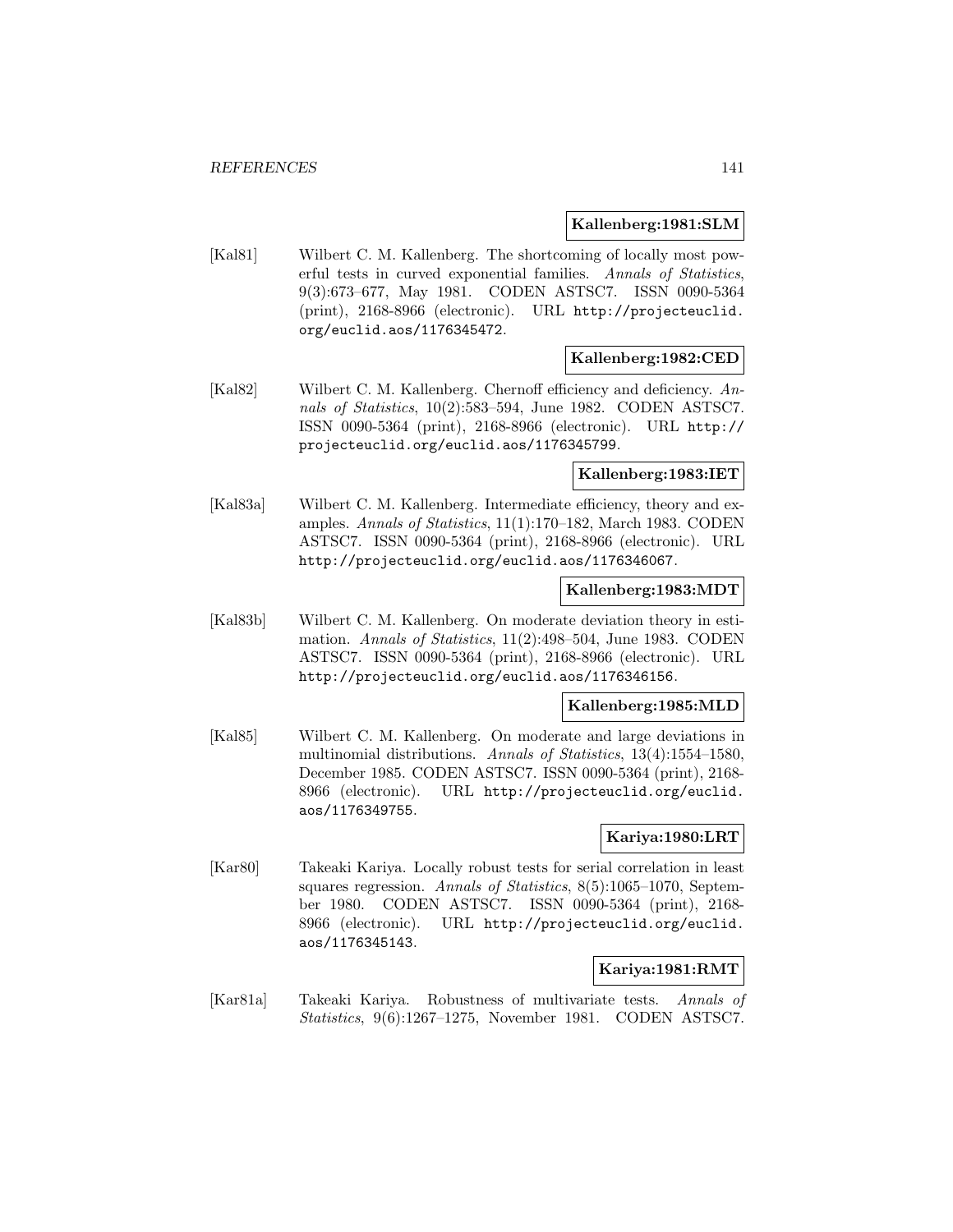ISSN 0090-5364 (print), 2168-8966 (electronic). URL http:/ /projecteuclid.org/euclid.aos/1176345643. See correction [Kar89a].

# **Kariya:1981:RPH**

[Kar81b] Takeaki Kariya. A robustness property of Hotelling's  $T^2$ -test. Annals of Statistics, 9(1):211–214, January 1981. CODEN ASTSC7. ISSN 0090-5364 (print), 2168-8966 (electronic). URL http:// projecteuclid.org/euclid.aos/1176345350.

## **Kariya:1981:TIB**

[Kar81c] Takeaki Kariya. Tests for the independence between two seemingly unrelated regression equations. Annals of Statistics, 9(2):381–390, March 1981. CODEN ASTSC7. ISSN 0090-5364 (print), 2168- 8966 (electronic). URL http://projecteuclid.org/euclid. aos/1176345403.

### **Karr:1987:MLE**

[Kar87] Alan F. Karr. Maximum likelihood estimation in the multiplicative intensity model via sieves. Annals of Statistics, 15(2):473–490, June 1987. CODEN ASTSC7. ISSN 0090-5364 (print), 2168- 8966 (electronic). URL http://projecteuclid.org/euclid. aos/1176350356.

## **Karunamuni:1988:EBT**

[Kar88] Rohana J. Karunamuni. On empirical Bayes testing with sequential components. Annals of Statistics, 16(3):1270–1282, September 1988. CODEN ASTSC7. ISSN 0090-5364 (print), 2168- 8966 (electronic). URL http://projecteuclid.org/euclid. aos/1176350961.

## **Kariya:1989:CRM**

[Kar89a] Takeaki Kariya. Correction: "Robustness of Multivariate Tests". Annals of Statistics, 17(2):948, June 1989. CODEN ASTSC7. ISSN 0090-5364 (print), 2168-8966 (electronic). URL http:// projecteuclid.org/euclid.aos/1176347156. See [Kar81a].

#### **Kariya:1989:EEM**

[Kar89b] Takeaki Kariya. Equivariant estimation in a model with an ancillary statistic. Annals of Statistics, 17(2):920–928, June 1989. CO-DEN ASTSC7. ISSN 0090-5364 (print), 2168-8966 (electronic). URL http://projecteuclid.org/euclid.aos/1176347151.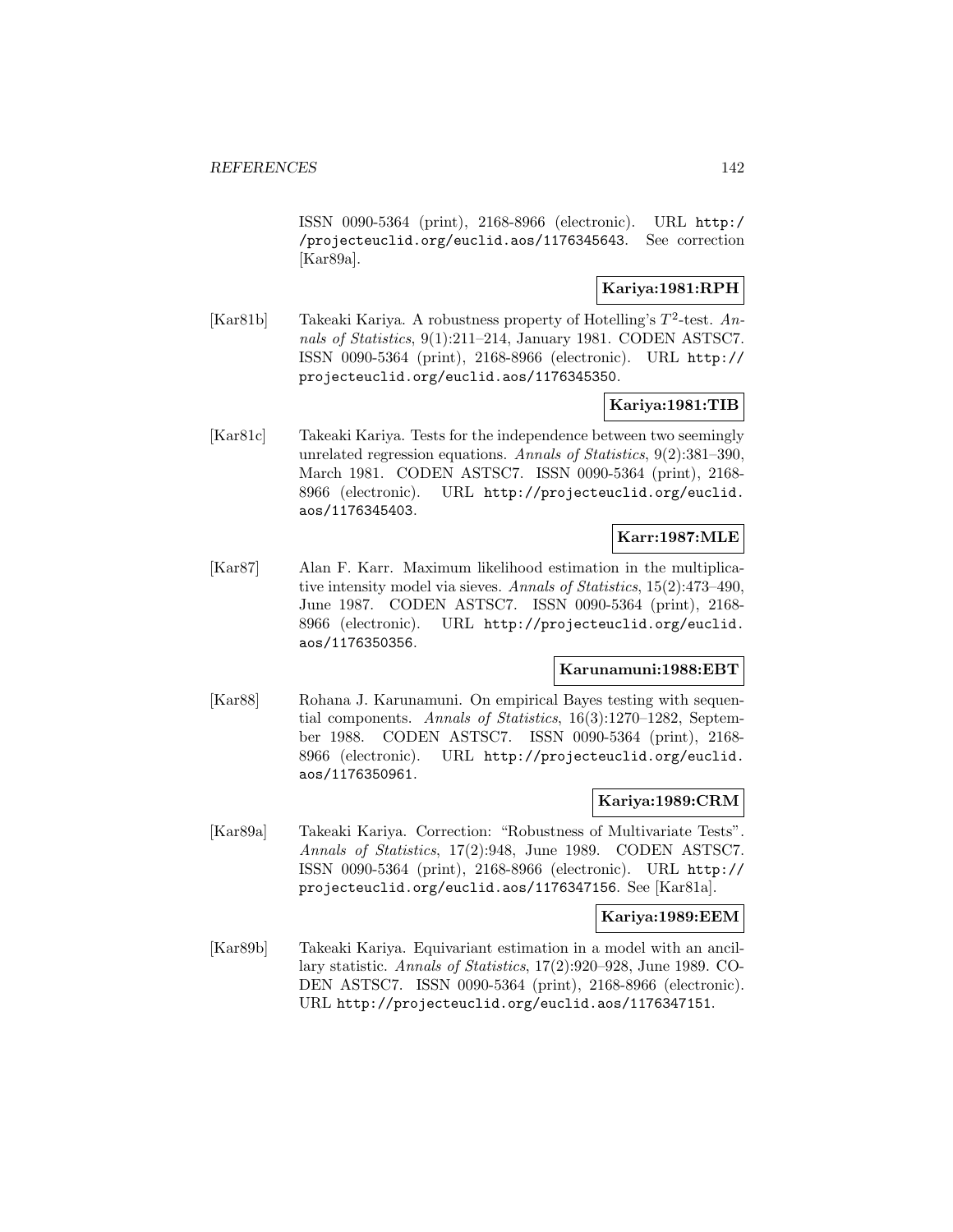#### **Kaufmann:1987:RMN**

[Kau87] Heinz Kaufmann. Regression models for nonstationary categorical time series: Asymptotic estimation theory. Annals of Statistics, 15(1):79–98, March 1987. CODEN ASTSC7. ISSN 0090-5364 (print), 2168-8966 (electronic). URL http://projecteuclid. org/euclid.aos/1176350254.

#### **Kawashima:1980:PEA**

[Kaw80] Hironao Kawashima. Parameter estimation of autoregressive integrated processes by least squares. Annals of Statistics, 8(2):423– 435, March 1980. CODEN ASTSC7. ISSN 0090-5364 (print), 2168- 8966 (electronic). URL http://projecteuclid.org/euclid. aos/1176344962.

### **Koenker:1985:BE**

[KB85] Roger Koenker and Gilbert Bassett. On Boscovich's estimator. Annals of Statistics, 13(4):1625–1628, December 1985. CODEN ASTSC7. ISSN 0090-5364 (print), 2168-8966 (electronic). URL http://projecteuclid.org/euclid.aos/1176349759.

### **Koul:1983:MDE**

[KD83] H. Koul and T. DeWet. Minimum distance estimation in a linear regression model. Annals of Statistics, 11(3):921–932, September 1983. CODEN ASTSC7. ISSN 0090-5364 (print), 2168- 8966 (electronic). URL http://projecteuclid.org/euclid. aos/1176346258.

### **Kedem:1984:SLS**

[Ked84] Benjamin Kedem. On the sinusoidal limit of stationary time series. Annals of Statistics, 12(2):665–674, June 1984. CODEN ASTSC7. ISSN 0090-5364 (print), 2168-8966 (electronic). URL http://projecteuclid.org/euclid.aos/1176346513.

### **Keenan:1983:LBF**

[Kee83] Daniel MacRae Keenan. Limiting behavior of functionals of the sample spectral distribution. Annals of Statistics, 11(4):1206–1217, December 1983. CODEN ASTSC7. ISSN 0090-5364 (print), 2168- 8966 (electronic). URL http://projecteuclid.org/euclid. aos/1176346333.

## **Keener:1984:SOE**

[Kee84] Robert Keener. Second order efficiency in the sequential design of experiments. Annals of Statistics, 12(2):510–532, June 1984.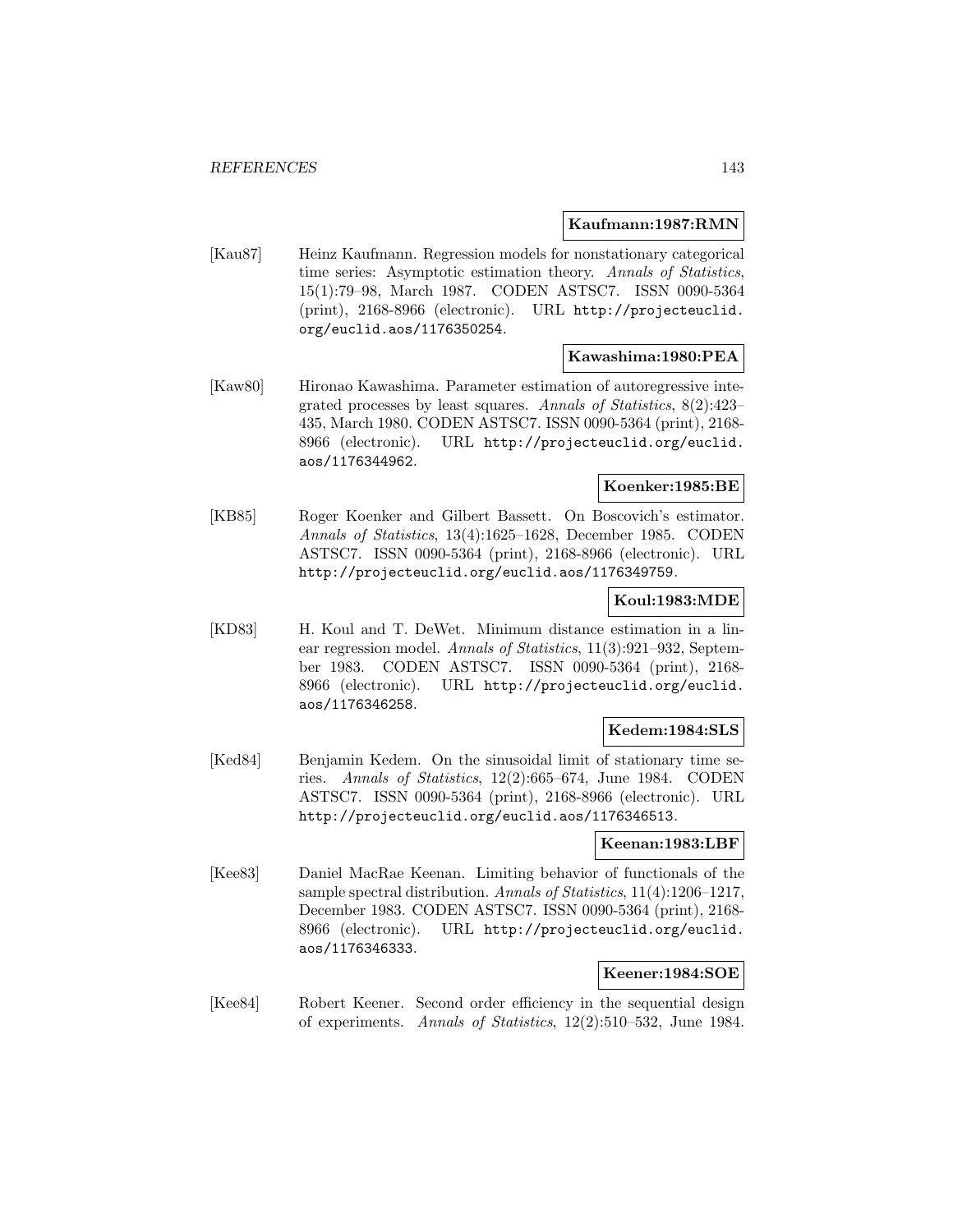CODEN ASTSC7. ISSN 0090-5364 (print), 2168-8966 (electronic). URL http://projecteuclid.org/euclid.aos/1176346503.

### **Keenan:1985:APM**

[Kee85a] Daniel MacRae Keenan. Asymptotic properties of minimization estimators for time series parameters. Annals of Statistics, 13 (1):369–382, March 1985. CODEN ASTSC7. ISSN 0090-5364 (print), 2168-8966 (electronic). URL http://projecteuclid. org/euclid.aos/1176346598.

### **Keener:1985:FCT**

[Kee85b] Robert Keener. Further contributions to the "Two-Armed Bandit" problem. Annals of Statistics, 13(1):418–422, March 1985. CODEN ASTSC7. ISSN 0090-5364 (print), 2168-8966 (electronic). URL http://projecteuclid.org/euclid.aos/1176346603.

### **Keenan:1987:LBF**

[Kee87a] Daniel MacRae Keenan. Limiting behavior of functionals of higher-order sample cumulant spectra. Annals of Statistics, 15 (1):134–151, March 1987. CODEN ASTSC7. ISSN 0090-5364 (print), 2168-8966 (electronic). URL http://projecteuclid. org/euclid.aos/1176350257.

### **Keener:1987:NVS**

[Kee87b] Robert Keener. A note on the variance of a stopping time. Annals of Statistics, 15(4):1709–1712, December 1987. CODEN ASTSC7. ISSN 0090-5364 (print), 2168-8966 (electronic). URL http:// projecteuclid.org/euclid.aos/1176350620.

### **Kelly:1981:MAB**

[Kel81] F. P. Kelly. Multi-armed bandits with discount factor near one: The Bernoulli case. Annals of Statistics, 9(5):987–1001, September 1981. CODEN ASTSC7. ISSN 0090-5364 (print), 2168- 8966 (electronic). URL http://projecteuclid.org/euclid. aos/1176345578.

### **Kelly:1984:IFE**

[Kel84] Gabrielle Kelly. The influence function in the errors in variables problem. Annals of Statistics, 12(1):87–100, March 1984. CODEN ASTSC7. ISSN 0090-5364 (print), 2168-8966 (electronic). URL http://projecteuclid.org/euclid.aos/1176346394.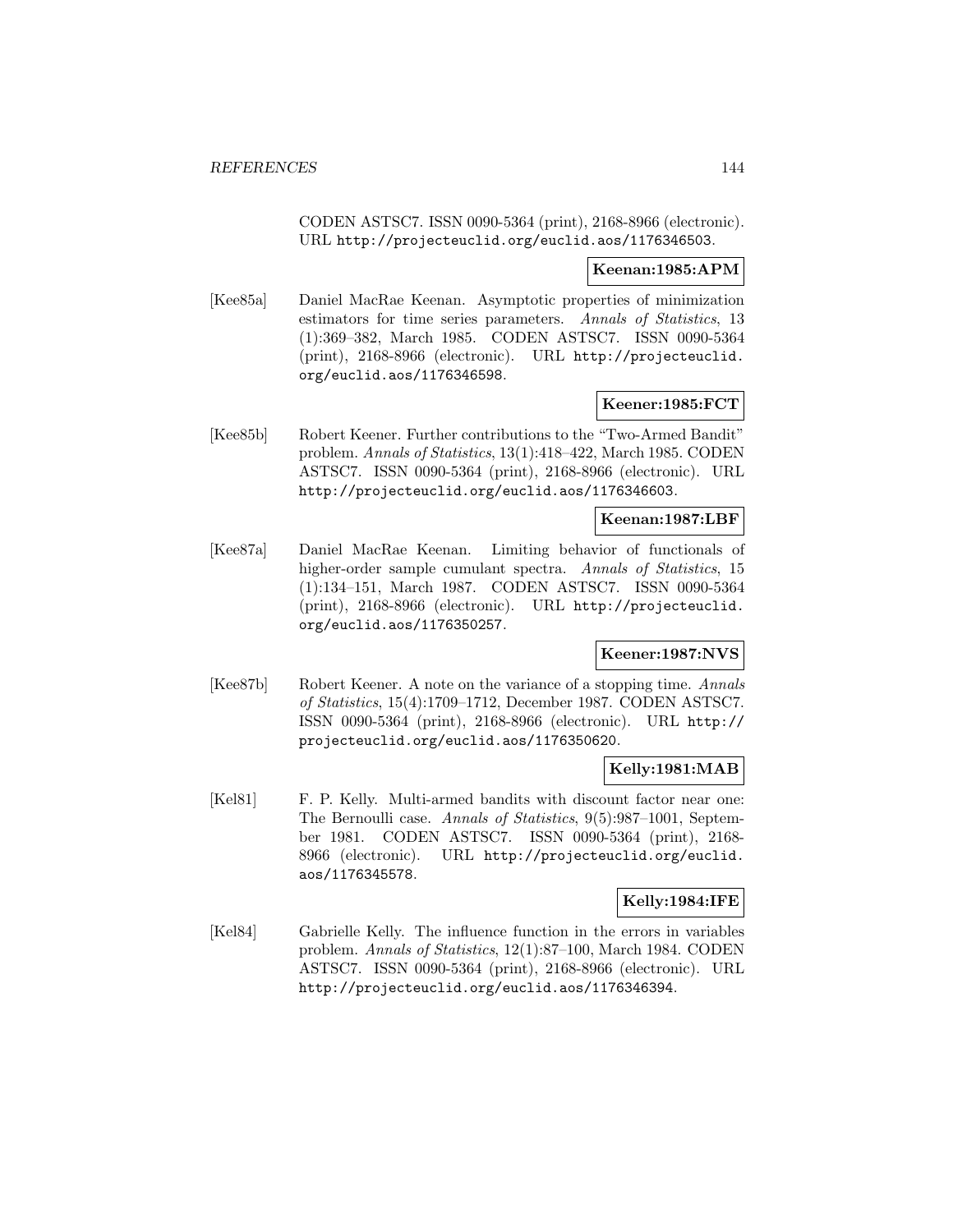### **Kelly:1989:SRL**

[Kel89] Robert E. Kelly. Stochastic reduction of loss in estimating normal means by isotonic regression. Annals of Statistics, 17(2):937-940, June 1989. CODEN ASTSC7. ISSN 0090-5364 (print), 2168- 8966 (electronic). URL http://projecteuclid.org/euclid. aos/1176347153.

#### **Kempthorne:1987:DWA**

[Kem87a] Oscar Kempthorne. Discussion: What is an analysis of variance? Annals of Statistics, 15(3):925–929, September 1987. CODEN ASTSC7. ISSN 0090-5364 (print), 2168-8966 (electronic). URL http://projecteuclid.org/euclid.aos/1176350479.

#### **Kempthorne:1987:EMN**

[Kem87b] Peter J. Kempthorne. Estimating the mean of a normal distribution with loss equal to squared error plus complexity cost. Annals of Statistics, 15(4):1389–1400, December 1987. CODEN ASTSC7. ISSN 0090-5364 (print), 2168-8966 (electronic). URL http:// projecteuclid.org/euclid.aos/1176350600.

### **Kempthorne:1988:CRU**

[Kem88] Peter J. Kempthorne. Controlling risks under different loss functions: The compromise decision problem. Annals of Statistics, 16 (4):1594–1608, December 1988. CODEN ASTSC7. ISSN 0090-5364 (print), 2168-8966 (electronic). URL http://projecteuclid. org/euclid.aos/1176351055.

### **Kent:1983:IFM**

[Ken83] John T. Kent. Identifiability of finite mixtures for directional data. Annals of Statistics, 11(3):984–988, September 1983. CODEN ASTSC7. ISSN 0090-5364 (print), 2168-8966 (electronic). URL http://projecteuclid.org/euclid.aos/1176346264.

### **Kershaw:1985:APE**

[Ker85] Christopher D. Kershaw. Asymptotic properties of  $\bar{w}$ , an estimator of the ED50 suggested for use in up-and-down experiments in bioassay. Annals of Statistics, 13(1):85–94, March 1985. CODEN ASTSC7. ISSN 0090-5364 (print), 2168-8966 (electronic). URL http://projecteuclid.org/euclid.aos/1176346578.

### **Kneip:1988:CCR**

[KG88a] Alois Kneip and Theo Gasser. Convergence and consistency results for self-modeling nonlinear regression. Annals of Statistics,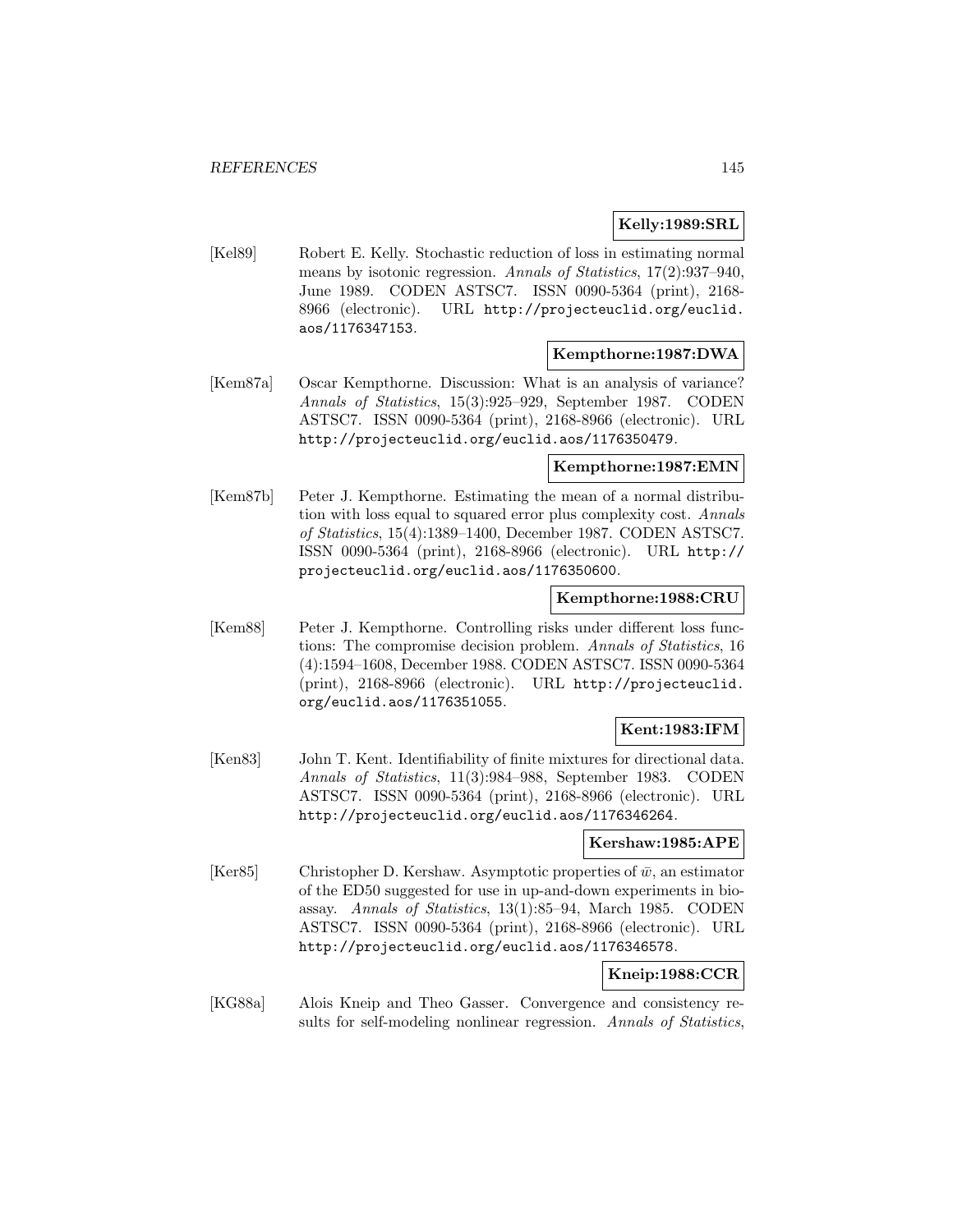16(1):82–112, March 1988. CODEN ASTSC7. ISSN 0090-5364 (print), 2168-8966 (electronic). URL http://projecteuclid. org/euclid.aos/1176350692.

# **Ko:1988:RED**

[KG88b] Daijin Ko and Peter Guttorp. Robustness of estimators for directional data. Annals of Statistics, 16(2):609–618, June 1988. CO-DEN ASTSC7. ISSN 0090-5364 (print), 2168-8966 (electronic). URL http://projecteuclid.org/euclid.aos/1176350822.

### **Khmaladze:1988:IAG**

[Khm88] E. V. Khmaladze. An innovation approach to goodness-of-fit tests in  $R^m$ . Annals of Statistics, 16(4):1503-1516, December 1988. CO-DEN ASTSC7. ISSN 0090-5364 (print), 2168-8966 (electronic). URL http://projecteuclid.org/euclid.aos/1176351051.

#### **Krieger:1981:WCE**

[KI81] A. M. Krieger and J. Pickands III. Weak convergence and efficient density estimation at a point. Annals of Statistics, 9(5): 1066–1078, September 1981. CODEN ASTSC7. ISSN 0090-5364 (print), 2168-8966 (electronic). URL http://projecteuclid. org/euclid.aos/1176345586.

## **Kildea:1981:BMT**

[Kil81] D. G. Kildea. Brown-mood type median estimators for simple regression models. Annals of Statistics, 9(2):438–442, March 1981. CODEN ASTSC7. ISSN 0090-5364 (print), 2168-8966 (electronic). URL http://projecteuclid.org/euclid.aos/1176345410.

#### **King:1980:RTS**

[Kin80] M. L. King. Robust tests for spherical symmetry and their application to least squares regression. Annals of Statistics, 8(6): 1265–1271, November 1980. CODEN ASTSC7. ISSN 0090-5364 (print), 2168-8966 (electronic). URL http://projecteuclid. org/euclid.aos/1176345199.

# **Kulkarni:1986:OPB**

[KJ86] Radhika V. Kulkarni and Christopher Jennison. Optimal properties of the Bechhofer–Kulkarni Bernoulli selection procedure. Annals of Statistics, 14(1):298–314, March 1986. CODEN ASTSC7. ISSN 0090-5364 (print), 2168-8966 (electronic). URL http:// projecteuclid.org/euclid.aos/1176349857.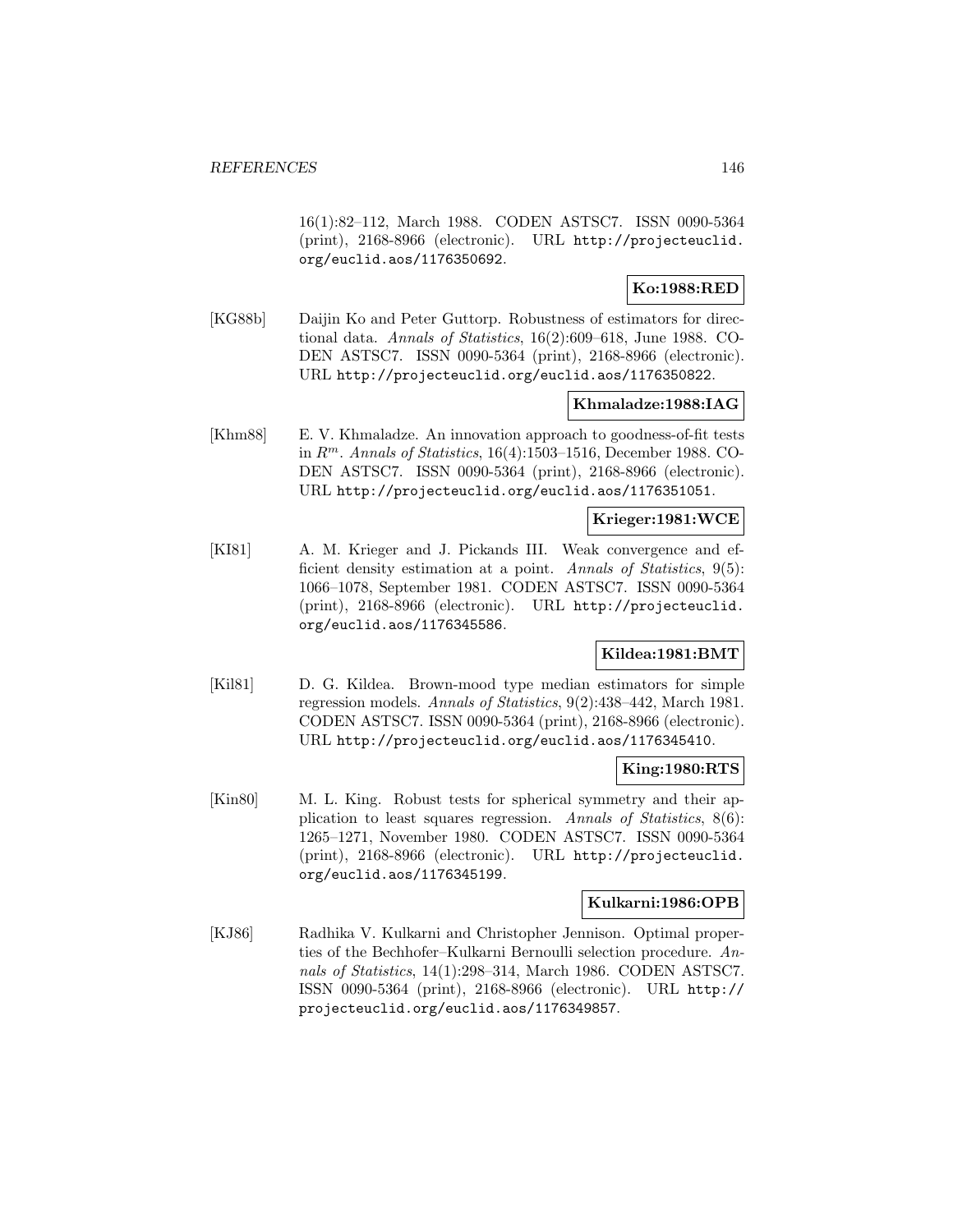#### **Kester:1986:LDE**

[KK86] A. D. M. Kester and W. C. M. Kallenberg. Large deviations of estimators. Annals of Statistics, 14(2):648–664, June 1986. CODEN ASTSC7. ISSN 0090-5364 (print), 2168-8966 (electronic). URL http://projecteuclid.org/euclid.aos/1176349944.

### **Kallenberg:1987:LNM**

[KL87] Wilbert C. M. Kallenberg and Teresa Ledwina. On local and nonlocal measures of efficiency. Annals of Statistics, 15(4):1401–1420, December 1987. CODEN ASTSC7. ISSN 0090-5364 (print), 2168- 8966 (electronic). URL http://projecteuclid.org/euclid. aos/1176350601.

### **Koul:1989:WCR**

[KL89] Hira L. Koul and Shlomo Levental. Weak convergence of the residual empirical process in explosive autoregression. Annals of Statistics, 17(4):1784–1794, December 1989. CODEN ASTSC7. ISSN 0090-5364 (print), 2168-8966 (electronic). URL http:// projecteuclid.org/euclid.aos/1176347395.

#### **Klaassen:1984:LES**

[Kla84] Chris A. J. Klaassen. Location estimators and spread. Annals of Statistics, 12(1):311–321, March 1984. CODEN ASTSC7. ISSN 0090-5364 (print), 2168-8966 (electronic). URL http:// projecteuclid.org/euclid.aos/1176346409.

#### **Klaassen:1987:CEI**

[Kla87] Chris A. J. Klaassen. Consistent estimation of the influence function of locally asymptotically linear estimators. Annals of Statistics, 15(4):1548–1562, December 1987. CODEN ASTSC7. ISSN 0090-5364 (print), 2168-8966 (electronic). URL http:// projecteuclid.org/euclid.aos/1176350609.

#### **Klaassen:1989:ES**

[Kla89] Chris A. J. Klaassen. Estimators and spread. Annals of Statistics, 17(2):859–867, June 1989. CODEN ASTSC7. ISSN 0090-5364 (print), 2168-8966 (electronic). URL http://projecteuclid. org/euclid.aos/1176347147.

#### **Klonias:1982:CTN**

[Klo82] V. K. Klonias. Consistency of two nonparametric maximum penalized likelihood estimators of the probability density function.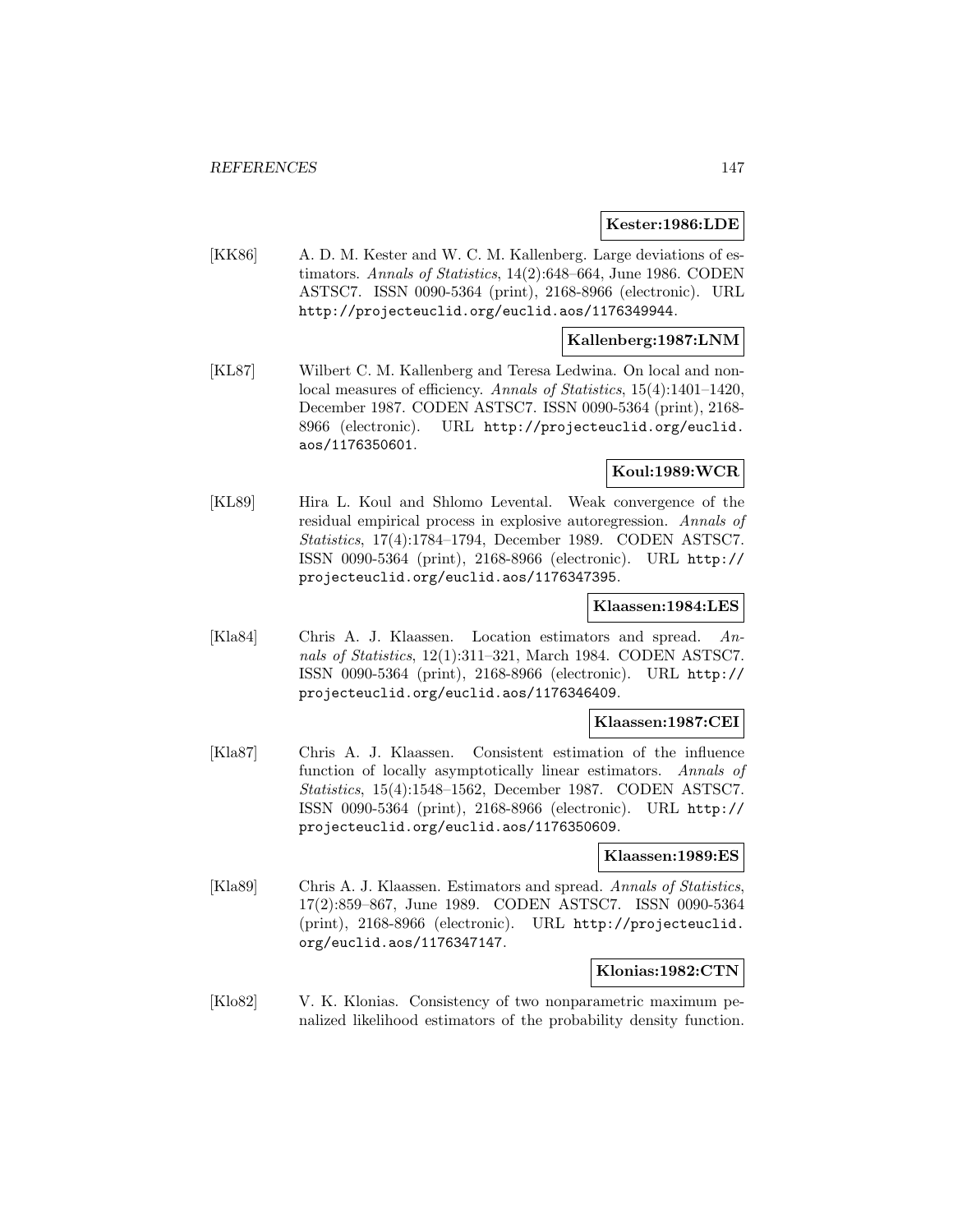Annals of Statistics, 10(3):811–824, September 1982. CODEN ASTSC7. ISSN 0090-5364 (print), 2168-8966 (electronic). URL http://projecteuclid.org/euclid.aos/1176345873.

#### **Klonias:1984:CND**

[Klo84] V. K. Klonias. On a class of nonparametric density and regression estimators. Annals of Statistics, 12(4):1263–1284, December 1984. CODEN ASTSC7. ISSN 0090-5364 (print), 2168-8966 (electronic). URL http://projecteuclid.org/euclid.aos/1176346791.

#### **Kushner:1980:EEV**

[KM80] H. B. Kushner and Morris Meisner. Eigenfunctions of expected value operators in the Wishart distribution. Annals of Statistics, 8 (5):977–988, September 1980. CODEN ASTSC7. ISSN 0090-5364 (print), 2168-8966 (electronic). URL http://projecteuclid. org/euclid.aos/1176345136.

### **Kunert:1987:OFW**

[KM87] J. Kunert and R. J. Martin. On the optimality of finite Williams II(a) designs. Annals of Statistics, 15(4):1604–1628, December 1987. CODEN ASTSC7. ISSN 0090-5364 (print), 2168- 8966 (electronic). URL http://projecteuclid.org/euclid. aos/1176350613.

# **Kulp:1984:AEN**

[KN84] R. W. Kulp and B. N. Nagarsenker. An asymptotic expansion of the nonnull distribution of Wilks criterion for testing the multivariate linear hypothesis. Annals of Statistics, 12(4):1576–1583, December 1984. CODEN ASTSC7. ISSN 0090-5364 (print), 2168- 8966 (electronic). URL http://projecteuclid.org/euclid. aos/1176346816.

## **Knight:1989:CAI**

[Kni89a] Keith Knight. Consistency of Akaike's information criterion for infinite variance autoregressive processes. Annals of Statistics, 17(2):824–840, June 1989. CODEN ASTSC7. ISSN 0090-5364 (print), 2168-8966 (electronic). URL http://projecteuclid. org/euclid.aos/1176347145.

#### **Knight:1989:BSM**

[Kni89b] Keith Knight. On the bootstrap of the sample mean in the infinite variance case. Annals of Statistics, 17(3):1168–1175, September 1989. CODEN ASTSC7. ISSN 0090-5364 (print), 2168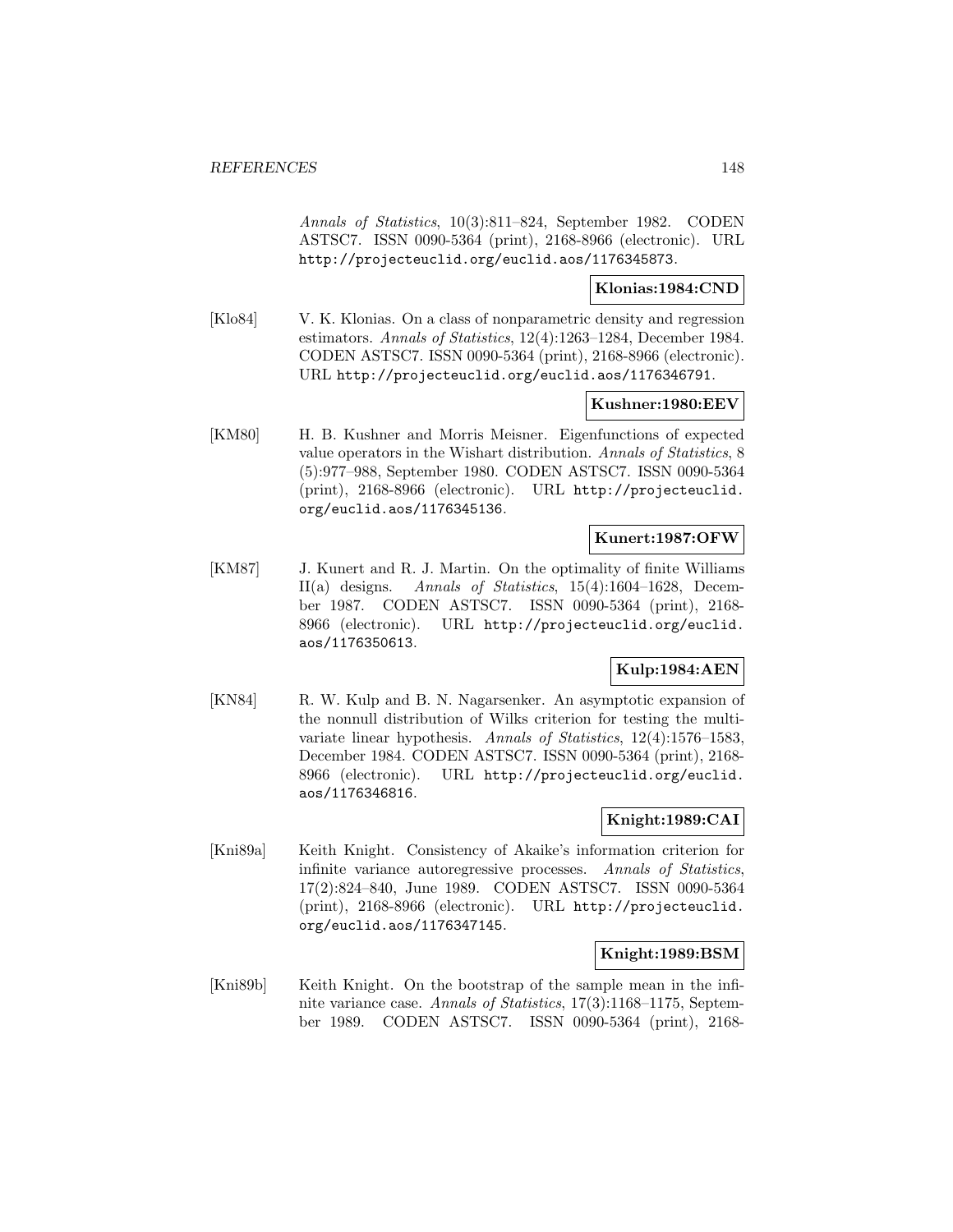8966 (electronic). URL http://projecteuclid.org/euclid. aos/1176347262.

#### **Koenker:1987:DTM**

[Koe87] Roger Koenker. Discussion: The trimmed mean in the linear model. Annals of Statistics, 15(1):39–44, March 1987. CODEN ASTSC7. ISSN 0090-5364 (print), 2168-8966 (electronic). URL http://projecteuclid.org/euclid.aos/1176350250.

# **Kogure:1987:AOC**

[Kog87] Atsuyuki Kogure. Asymptotically optimal cells for a histogram. Annals of Statistics, 15(3):1023–1030, September 1987. CODEN ASTSC7. ISSN 0090-5364 (print), 2168-8966 (electronic). URL http://projecteuclid.org/euclid.aos/1176350490.

#### **Koschat:1987:CFS**

[Kos87] Martin A. Koschat. A characterization of the Fieller solution. Annals of Statistics, 15(1):462–468, March 1987. CODEN ASTSC7. ISSN 0090-5364 (print), 2168-8966 (electronic). URL http:// projecteuclid.org/euclid.aos/1176350282.

### **Kourouklis:1984:BOS**

[Kou84a] Stavros Kourouklis. Bahadur optimality of sequential experiments for exponential families. Annals of Statistics, 12(4):1522–1527, December 1984. CODEN ASTSC7. ISSN 0090-5364 (print), 2168- 8966 (electronic). URL http://projecteuclid.org/euclid. aos/1176346808.

### **Kourouklis:1984:LDR**

[Kou84b] Stavros Kourouklis. A large deviation result for the likelihood ratio statistic in exponential families. Annals of Statistics, 12(4): 1510–1521, December 1984. CODEN ASTSC7. ISSN 0090-5364 (print), 2168-8966 (electronic). URL http://projecteuclid. org/euclid.aos/1176346807.

# **Koul:1986:MDE**

[Kou86] Hira L. Koul. Minimum distance estimation and goodness-offit tests in first-order autoregression. Annals of Statistics, 14(3): 1194–1213, September 1986. CODEN ASTSC7. ISSN 0090-5364 (print), 2168-8966 (electronic). URL http://projecteuclid. org/euclid.aos/1176350059.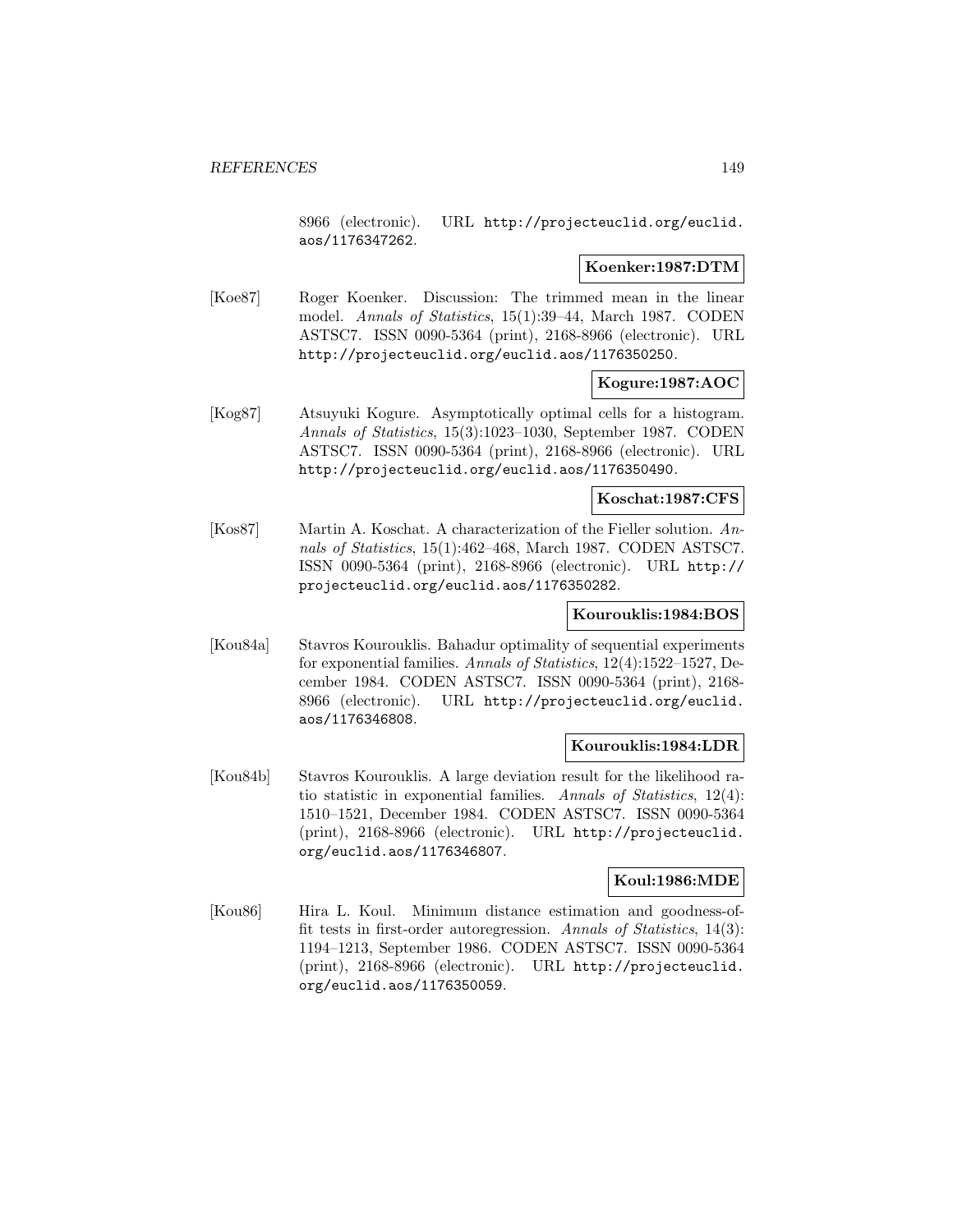### **Koyak:1987:MID**

[Koy87] Robert A. Koyak. On measuring internal dependence in a set of random variables. Annals of Statistics, 15(3):1215–1228, September 1987. CODEN ASTSC7. ISSN 0090-5364 (print), 2168- 8966 (electronic). URL http://projecteuclid.org/euclid. aos/1176350501.

## **Kozek:1982:TCA**

[Koz82] Andrzej Kozek. Towards a calculus for admissibility. Annals of Statistics, 10(3):825–837, September 1982. CODEN ASTSC7. ISSN 0090-5364 (print), 2168-8966 (electronic). URL http:// projecteuclid.org/euclid.aos/1176345874.

### **Kitchin:1981:GBS**

[KP81] John Kitchin and Frank Proschan. Generalization of Block–Savits' convolution result. Annals of Statistics, 9(2):437, March 1981. CODEN ASTSC7. ISSN 0090-5364 (print), 2168-8966 (electronic). URL http://projecteuclid.org/euclid.aos/1176345409.

### **Krasker:1986:DCB**

[KP86] William S. Krasker and John W. Pratt. Discussion: On the consistency of Bayes estimates. Annals of Statistics, 14(1):55–58, March 1986. CODEN ASTSC7. ISSN 0090-5364 (print), 2168- 8966 (electronic). URL http://projecteuclid.org/euclid. aos/1176349839.

# **Karlin:1981:TPP**

[KR81a] Samuel Karlin and Yosef Rinott. Total positivity properties of absolute value multinormal variables with applications to confidence interval estimates and related probabilistic inequalities. Annals of Statistics, 9(5):1035–1049, September 1981. CODEN ASTSC7. ISSN 0090-5364 (print), 2168-8966 (electronic). URL http:// projecteuclid.org/euclid.aos/1176345583.

## **Krewski:1981:ISS**

[KR81b] D. Krewski and J. N. K. Rao. Inference from stratified samples: Properties of the linearization, jackknife and balanced repeated replication methods. Annals of Statistics, 9(5):1010–1019, September 1981. CODEN ASTSC7. ISSN 0090-5364 (print), 2168- 8966 (electronic). URL http://projecteuclid.org/euclid. aos/1176345580.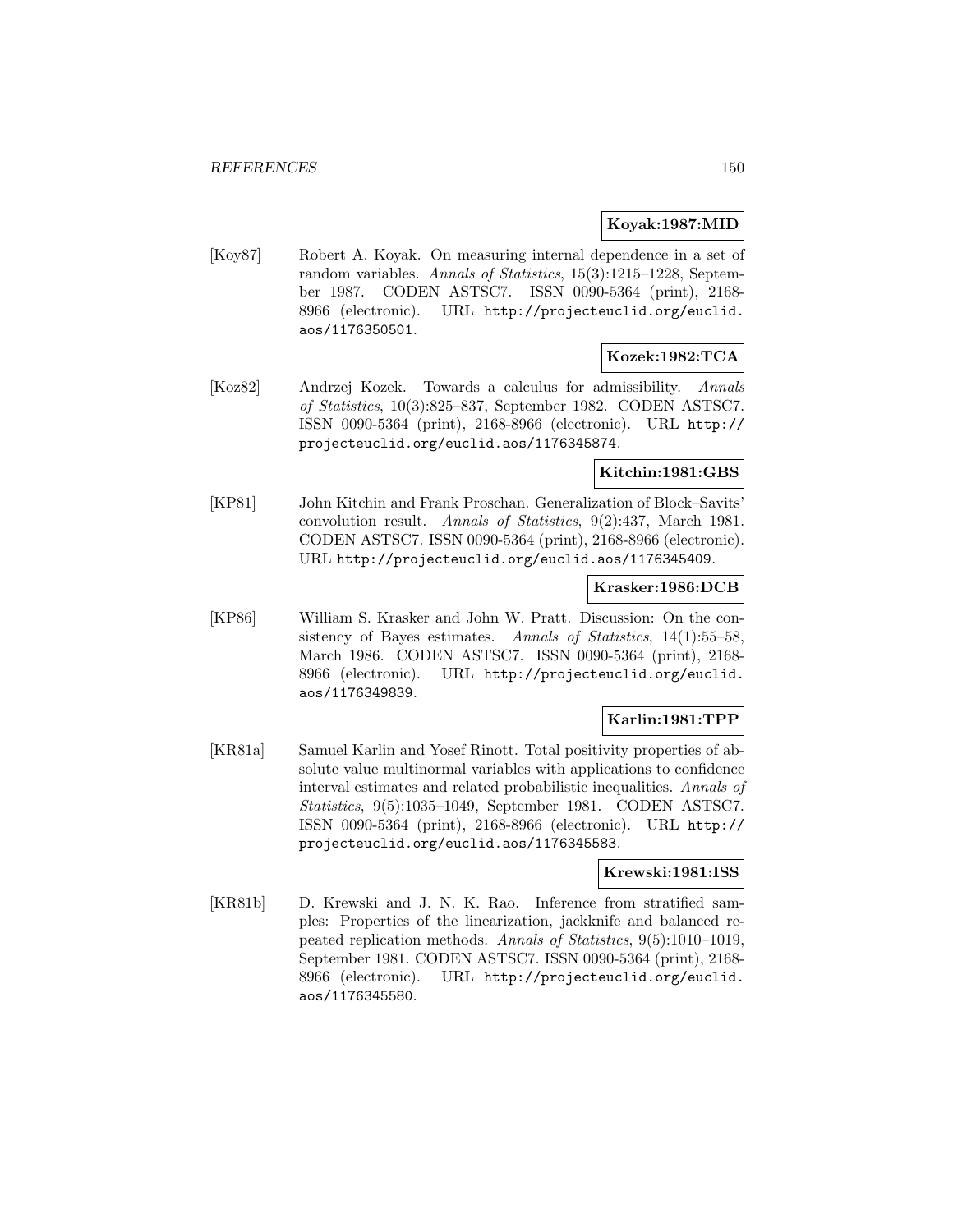### **Karlin:1982:AAT**

[KR82] Samuel Karlin and Yosef Rinott. Applications of anova type decompositions for comparisons of conditional variance statistics including jackknife estimates. Annals of Statistics, 10(2):485–501, June 1982. CODEN ASTSC7. ISSN 0090-5364 (print), 2168- 8966 (electronic). URL http://projecteuclid.org/euclid. aos/1176345790.

### **Kunte:1984:RRM**

[KR84] S. Kunte and R. N. Rattihalli. Rectangular regions of maximum probability content. Annals of Statistics, 12(3):1106-1108, September 1984. CODEN ASTSC7. ISSN 0090-5364 (print), 2168- 8966 (electronic). URL http://projecteuclid.org/euclid. aos/1176346727.

# **Krasker:1984:NSP**

[Kra84] William S. Krasker. A note on selecting parametric models in Bayesian inference. Annals of Statistics, 12(2):751–757, June 1984. CODEN ASTSC7. ISSN 0090-5364 (print), 2168-8966 (electronic). URL http://projecteuclid.org/euclid.aos/1176346521.

## **Kredler:1986:BTO**

[Kre86] Christian Kredler. Behaviour of third order terms in quadratic approximations of LR-statistics in multivariate generalized linear models. Annals of Statistics, 14(1):326–335, March 1986. CODEN ASTSC7. ISSN 0090-5364 (print), 2168-8966 (electronic). URL http://projecteuclid.org/euclid.aos/1176349859.

## **Kreiss:1987:AES**

[Kre87] Jens-Peter Kreiss. On adaptive estimation in stationary ARMA processes. Annals of Statistics, 15(1):112–133, March 1987. CO-DEN ASTSC7. ISSN 0090-5364 (print), 2168-8966 (electronic). URL http://projecteuclid.org/euclid.aos/1176350256.

### **Keener:1987:DP**

[KRS87] Robert Keener, Edward Rothman, and Norman Starr. Distributions on partitions. Annals of Statistics, 15(4):1466–1481, December 1987. CODEN ASTSC7. ISSN 0090-5364 (print), 2168- 8966 (electronic). URL http://projecteuclid.org/euclid. aos/1176350604.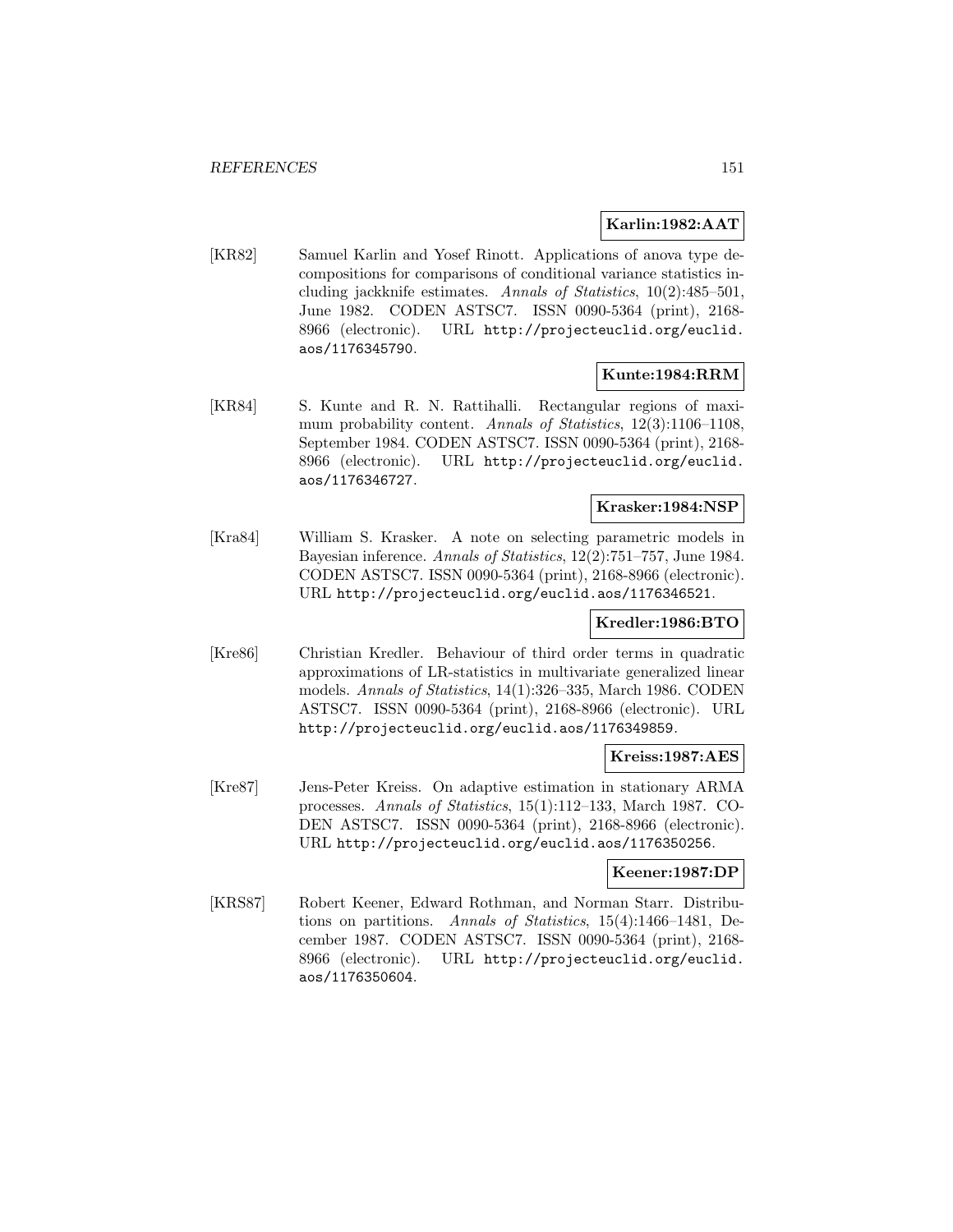#### **Kadane:1977:OSC**

[KS77] Joseph B. Kadane and Herbert A. Simon. Optimal strategies for a class of constrained sequential problems. Annals of Statistics, 5(2):237–255, March 1977. CODEN ASTSC7. ISSN 0090-5364 (print), 2168-8966 (electronic). URL http://projecteuclid. org/euclid.aos/1176343791. See correction [KS83].

### **Kedem:1982:TSD**

[KS82] Benjamin Kedem and Eric Slud. Time series discrimination by higher order crossings. Annals of Statistics, 10(3):786–794, September 1982. CODEN ASTSC7. ISSN 0090-5364 (print), 2168- 8966 (electronic). URL http://projecteuclid.org/euclid. aos/1176345871.

### **Kadane:1983:COS**

[KS83] Joseph B. Kadane and Herbert A. Simon. Corrections: "Optimal Strategies for a Class of Constrained Sequential Problems". Annals of Statistics, 11(1):346, March 1983. CODEN ASTSC7. ISSN 0090-5364 (print), 2168-8966 (electronic). URL http:// projecteuclid.org/euclid.aos/1176346087. See [KS77].

#### **Krafft:1984:KCR**

[KS84] O. Krafft and M. Schaefer. On Karlin's conjecture for random replacement sampling plans. Annals of Statistics, 12(4): 1528–1535, December 1984. CODEN ASTSC7. ISSN 0090-5364 (print), 2168-8966 (electronic). URL http://projecteuclid. org/euclid.aos/1176346809.

### **Kariya:1985:NOR**

[KS85] Takeaki Kariya and Bimal Kumar Sinha. Nonnull and optimality robustness of some tests. Annals of Statistics, 13(3):1182–1197, September 1985. CODEN ASTSC7. ISSN 0090-5364 (print), 2168- 8966 (electronic). URL http://projecteuclid.org/euclid. aos/1176349663.

#### **Koul:1981:RAR**

[KSV81] H. Koul, V. Susarla, and J. Van Ryzin. Regression analysis with randomly right-censored data. Annals of Statistics, 9(6): 1276–1288, November 1981. CODEN ASTSC7. ISSN 0090-5364 (print), 2168-8966 (electronic). URL http://projecteuclid. org/euclid.aos/1176345644.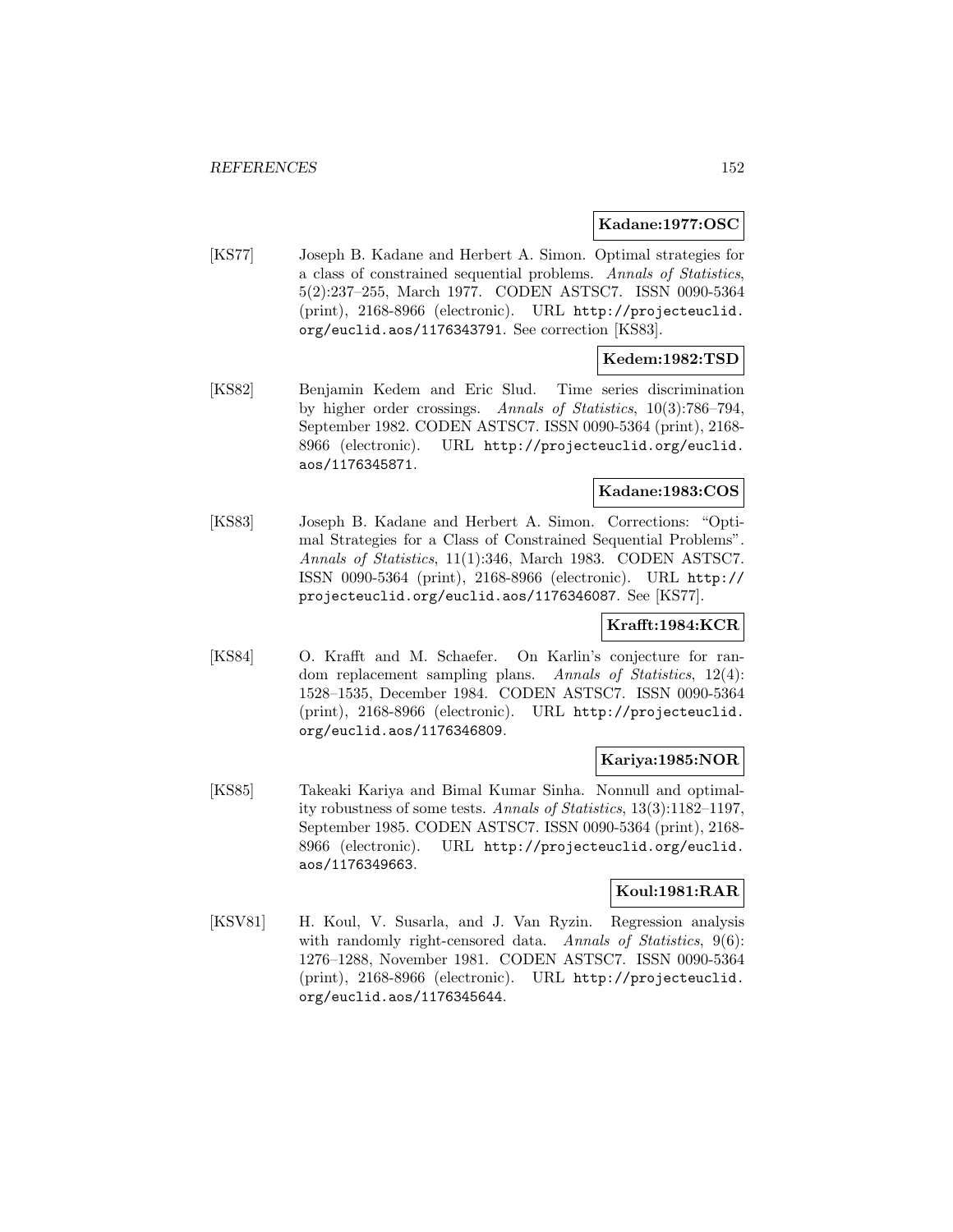#### **Kubokawa:1987:AME**

[Kub87] Tatsuya Kubokawa. Admissible minimax estimation of a common mean of two normal populations. Annals of Statistics, 15(3): 1245–1256, September 1987. CODEN ASTSC7. ISSN 0090-5364 (print), 2168-8966 (electronic). URL http://projecteuclid. org/euclid.aos/1176350503.

#### **Kumazawa:1987:TWN**

[Kum87] Yoshiki Kumazawa. On testing whether new is better than used using randomly censored data. Annals of Statistics, 15(1):420–426, March 1987. CODEN ASTSC7. ISSN 0090-5364 (print), 2168- 8966 (electronic). URL http://projecteuclid.org/euclid. aos/1176350276.

# **Kunert:1983:ODR**

[Kun83] Joachim Kunert. Optimal design and refinement of the linera model with applications to repeated measurements designs. Annals of Statistics, 11(1):247–257, March 1983. CODEN ASTSC7. ISSN 0090-5364 (print), 2168-8966 (electronic). URL http:// projecteuclid.org/euclid.aos/1176346075.

#### **Kunert:1984:OBU**

[Kun84a] Joachim Kunert. Optimality of balanced uniform repeated measurements designs. Annals of Statistics, 12(3):1006-1017, September 1984. CODEN ASTSC7. ISSN 0090-5364 (print), 2168- 8966 (electronic). URL http://projecteuclid.org/euclid. aos/1176346717.

#### **Kunsch:1984:IRA**

[Kun84b] H. Kunsch. Infinitesimal robustness for autoregressive processes. Annals of Statistics, 12(3):843–863, September 1984. CODEN ASTSC7. ISSN 0090-5364 (print), 2168-8966 (electronic). URL http://projecteuclid.org/euclid.aos/1176346706.

#### **Kunsch:1986:DIF**

[Kun86] Hans R. Kunsch. Discussion: Influence functionals for time series. Annals of Statistics, 14(3):824–826, September 1986. CO-DEN ASTSC7. ISSN 0090-5364 (print), 2168-8966 (electronic). URL http://projecteuclid.org/euclid.aos/1176350030.

### **Kunsch:1989:JBG**

[Kun89] Hans R. Kunsch. The jackknife and the bootstrap for general stationary observations. Annals of Statistics, 17(3):1217–1241,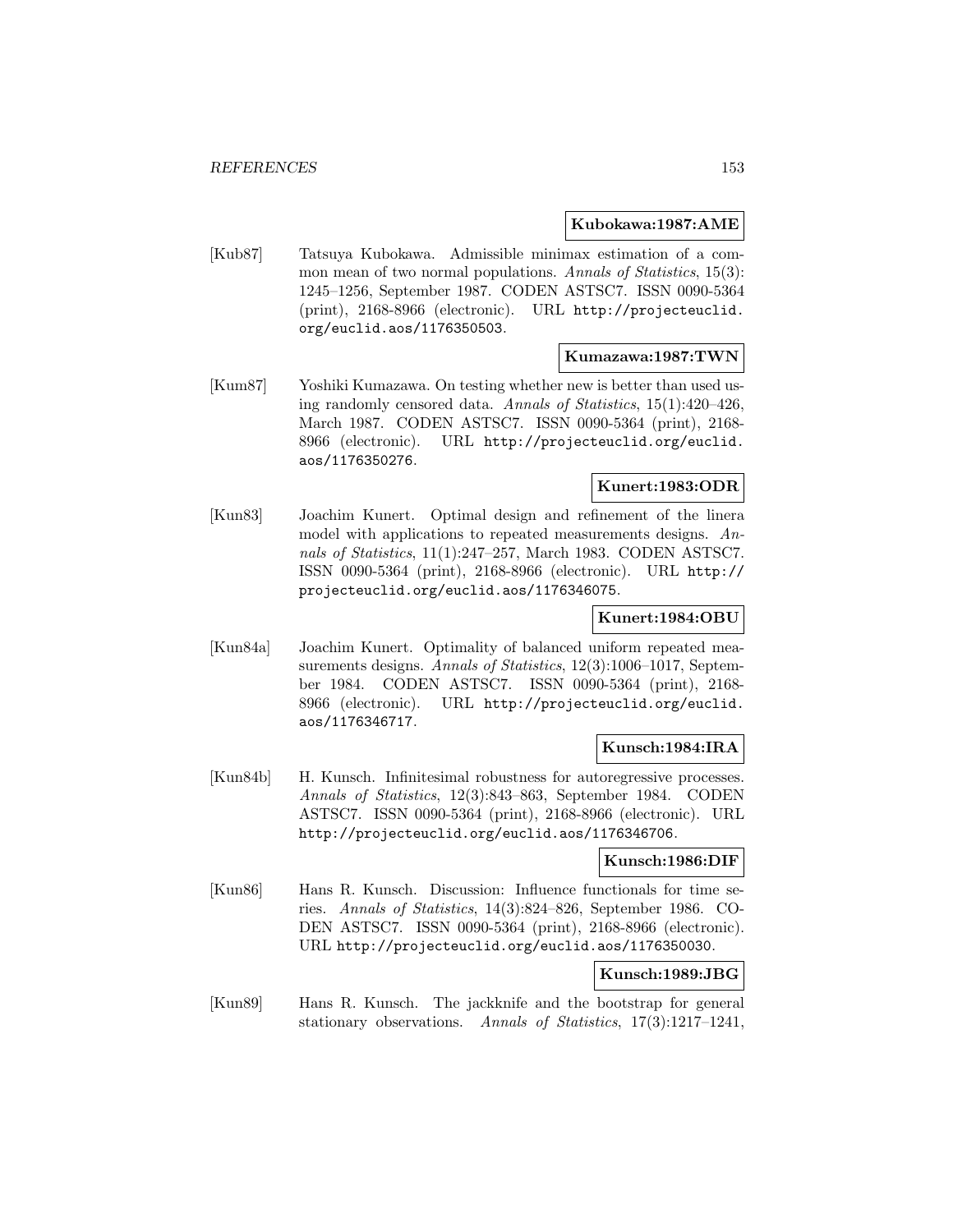September 1989. CODEN ASTSC7. ISSN 0090-5364 (print), 2168- 8966 (electronic). URL http://projecteuclid.org/euclid. aos/1176347265.

### **Kuo:1983:BBD**

[Kuo83] Lynn Kuo. Bayesian bioassay design. Annals of Statistics, 11(3): 886–895, September 1983. CODEN ASTSC7. ISSN 0090-5364 (print), 2168-8966 (electronic). URL http://projecteuclid. org/euclid.aos/1176346254.

### **Kiefer:1981:OBB**

[KW81] J. Kiefer and H. P. Wynn. Optimum balanced block and Latin square designs for correlated observations. Annals of Statistics, 9(4):737–757, July 1981. CODEN ASTSC7. ISSN 0090-5364 (print), 2168-8966 (electronic). URL http://projecteuclid. org/euclid.aos/1176345515.

### **Kiefer:1984:OME**

[KW84] J. Kiefer and H. P. Wynn. Optimum and minimax exact treatment designs for one-dimensional autoregressive error processes. Annals of Statistics, 12(2):431–450, June 1984. CODEN ASTSC7. ISSN 0090-5364 (print), 2168-8966 (electronic). URL http:// projecteuclid.org/euclid.aos/1176346498.

### **Lai:1981:AOI**

[Lai81] Tze Leung Lai. Asymptotic optimality of invariant sequential probability ratio tests. Annals of Statistics, 9(2):318–333, March 1981. CODEN ASTSC7. ISSN 0090-5364 (print), 2168-8966 (electronic). URL http://projecteuclid.org/euclid.aos/1176345398.

## **Lai:1987:ATA**

[Lai87] Tze Leung Lai. Adaptive treatment allocation and the multiarmed bandit problem. Annals of Statistics, 15(3):1091–1114, September 1987. CODEN ASTSC7. ISSN 0090-5364 (print), 2168- 8966 (electronic). URL http://projecteuclid.org/euclid. aos/1176350495.

### **Lai:1988:NOS**

[Lai88] Tze Leung Lai. Nearly optimal sequential tests of composite hypotheses. Annals of Statistics, 16(2):856–886, June 1988. CODEN ASTSC7. ISSN 0090-5364 (print), 2168-8966 (electronic). URL http://projecteuclid.org/euclid.aos/1176350840.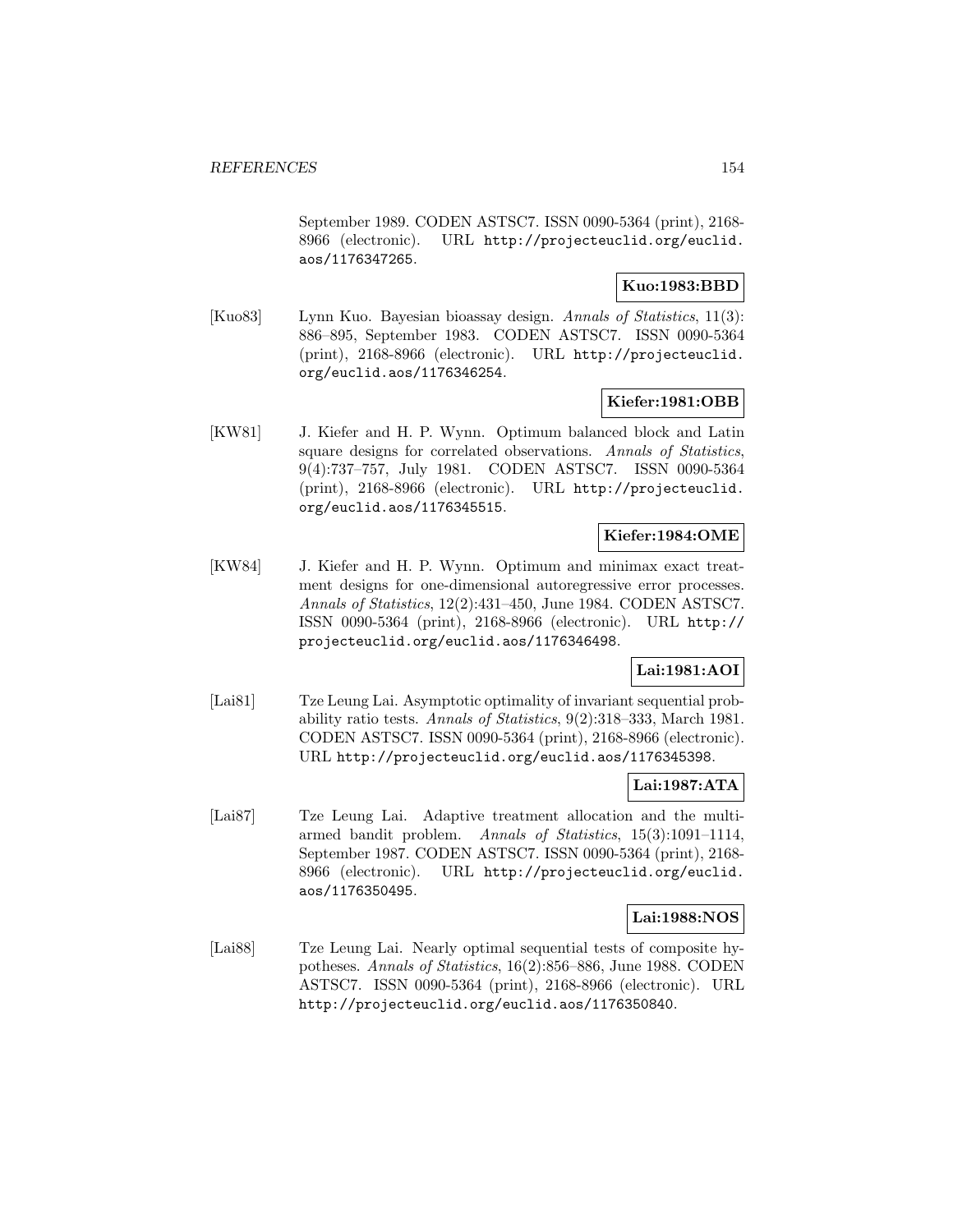#### **LaMotte:1982:ALE**

[LaM82] Lynn Roy LaMotte. Admissibility in linear estimation. Annals of Statistics, 10(1):245–255, March 1982. CODEN ASTSC7. ISSN 0090-5364 (print), 2168-8966 (electronic). URL http:// projecteuclid.org/euclid.aos/1176345707.

#### **Lambert:1985:RTS**

[Lam85] Diane Lambert. Robust two-sample permutation tests. Annals of Statistics, 13(2):606–625, June 1985. CODEN ASTSC7. ISSN 0090-5364 (print), 2168-8966 (electronic). URL http:// projecteuclid.org/euclid.aos/1176349542.

#### **LaRiccia:1982:APW**

[LaR82] Vincent N. LaRiccia. Asymptotic properties of weighted L<sup>2</sup> quantile distance estimators. Annals of Statistics, 10(2):621–624, June 1982. CODEN ASTSC7. ISSN 0090-5364 (print), 2168- 8966 (electronic). URL http://projecteuclid.org/euclid. aos/1176345803.

### **Lu:1989:ENM**

[LB89] K. L. Lu and James O. Berger. Estimation of normal means: Frequentist estimation of loss. Annals of Statistics, 17(2):890–906, June 1989. CODEN ASTSC7. ISSN 0090-5364 (print), 2168- 8966 (electronic). URL http://projecteuclid.org/euclid. aos/1176347149.

# **Lo:1987:BPR**

[LC87] Albert Y. Lo and Javier Cabrera. Bayes procedures for rotationally symmetric models on the sphere. Annals of Statistics, 15(3): 1257–1268, September 1987. CODEN ASTSC7. ISSN 0090-5364 (print), 2168-8966 (electronic). URL http://projecteuclid. org/euclid.aos/1176350504.

## **Li:1989:RAU**

[LD89] Ker-Chau Li and Naihua Duan. Regression analysis under link violation. Annals of Statistics, 17(3):1009–1052, September 1989. CODEN ASTSC7. ISSN 0090-5364 (print), 2168-8966 (electronic). URL http://projecteuclid.org/euclid.aos/1176347254.

#### **LeCam:1986:DCB**

[Le 86] L. Le Cam. Discussion: On the consistency of Bayes estimates. Annals of Statistics, 14(1):59–60, March 1986. CODEN ASTSC7.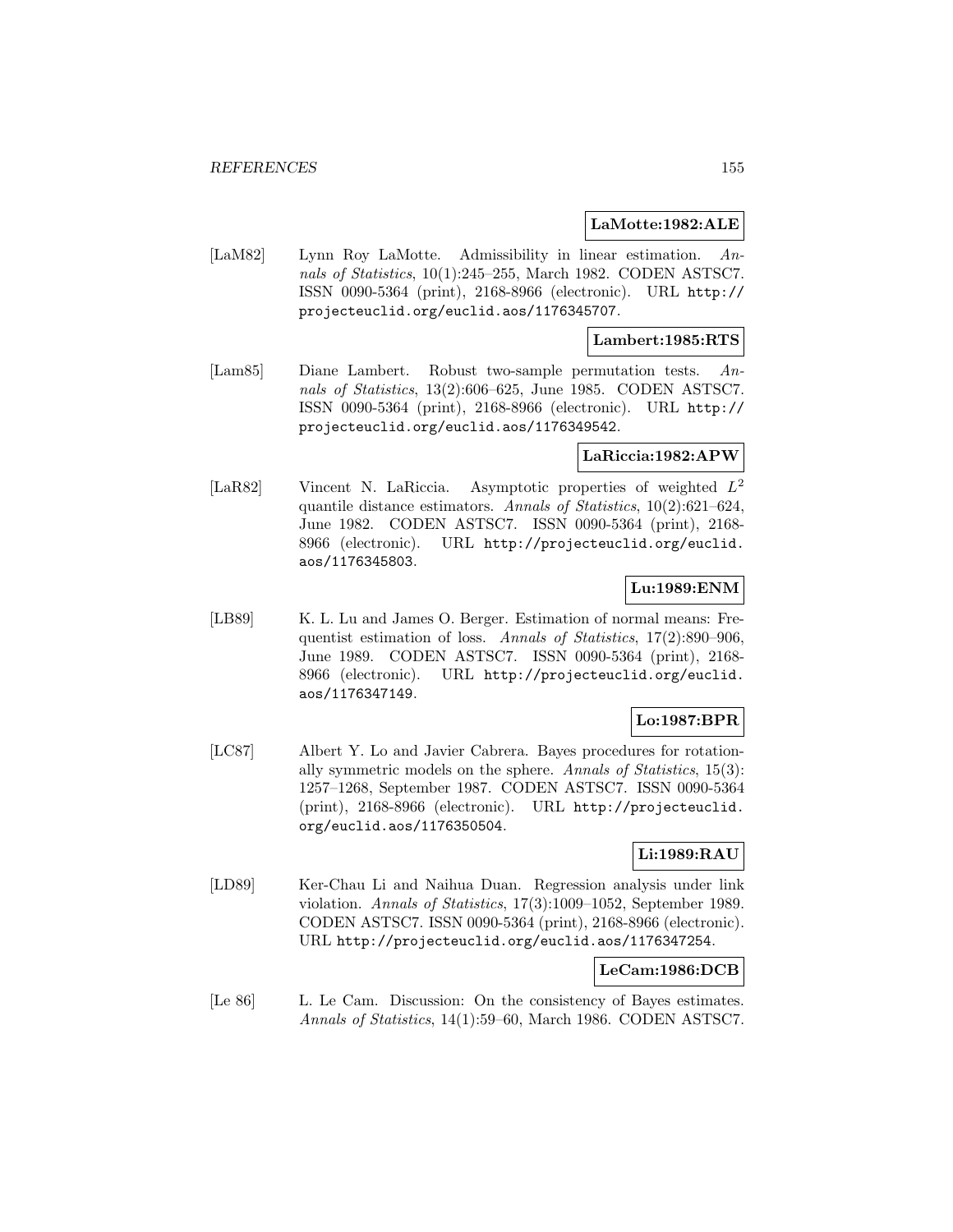ISSN 0090-5364 (print), 2168-8966 (electronic). URL http:// projecteuclid.org/euclid.aos/1176349840.

### **Lee:1981:QLI**

[Lee81] Chu-In Charles Lee. The quadratic loss of isotonic regression under normality. Annals of Statistics, 9(3):686–688, May 1981. CODEN ASTSC7. ISSN 0090-5364 (print), 2168-8966 (electronic). URL http://projecteuclid.org/euclid.aos/1176345475.

#### **Lee:1983:MMA**

[Lee83] Chu-In Charles Lee. The min-max algorithm and isotonic regression. Annals of Statistics, 11(2):467–477, June 1983. CODEN ASTSC7. ISSN 0090-5364 (print), 2168-8966 (electronic). URL http://projecteuclid.org/euclid.aos/1176346153.

#### **Lee:1988:QLO**

[Lee88] Chu-In Charles Lee. Quadratic loss of order restricted estimators for treatment means with a control. Annals of Statistics, 16(2):751–758, June 1988. CODEN ASTSC7. ISSN 0090-5364 (print), 2168-8966 (electronic). URL http://projecteuclid. org/euclid.aos/1176350833.

#### **Lehmann:1988:CLE**

[Leh88] E. L. Lehmann. Comparing location experiments. Annals of Statistics, 16(2):521–533, June 1988. CODEN ASTSC7. ISSN 0090-5364 (print), 2168-8966 (electronic). URL http://projecteuclid. org/euclid.aos/1176350818.

#### **Leonard:1985:DTI**

[Leo85] Tom Leonard. Discussion: Testing for independence in a twoway table: New interpretations of the chi-square statistic. Annals of Statistics, 13(3):893–898, September 1985. CODEN ASTSC7. ISSN 0090-5364 (print), 2168-8966 (electronic). URL http:// projecteuclid.org/euclid.aos/1176349640.

#### **Lerche:1986:SBT**

[Ler86] Hans Rudolf Lerche. The shape of Bayes tests of power one. Annals of Statistics, 14(3):1030–1048, September 1986. CODEN ASTSC7. ISSN 0090-5364 (print), 2168-8966 (electronic). URL http://projecteuclid.org/euclid.aos/1176350048.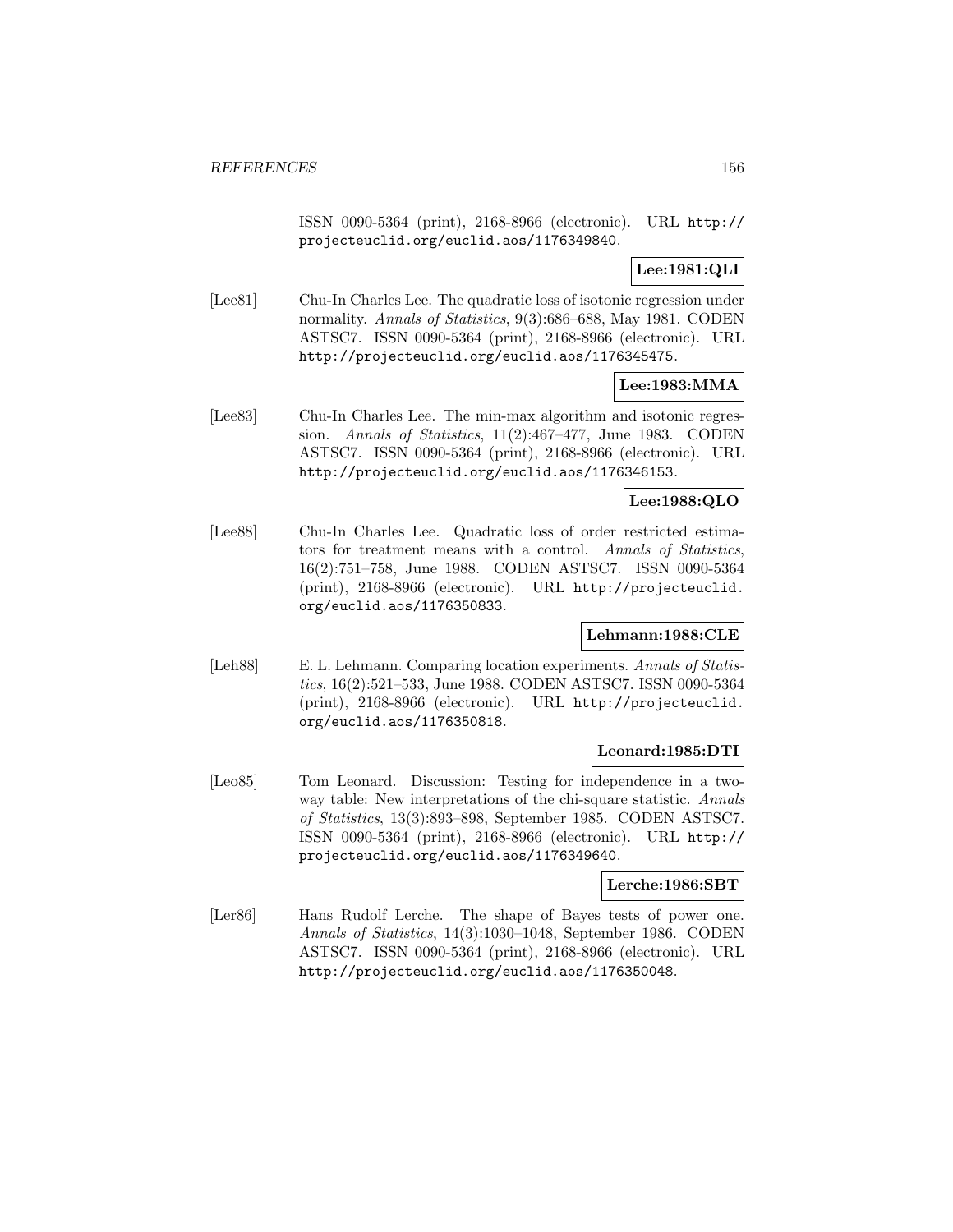### **Letac:1981:ISS**

[Let81] Gerard Letac. Isotropy and sphericity: Some characterisations of the normal distribution. Annals of Statistics, 9(2):408–417, March 1981. CODEN ASTSC7. ISSN 0090-5364 (print), 2168- 8966 (electronic). URL http://projecteuclid.org/euclid. aos/1176345406.

#### **Leurgans:1982:ADS**

[Leu82] Sue Leurgans. Asymptotic distributions of slope-of-greatestconvex-minorant estimators. Annals of Statistics, 10(1):287–296, March 1982. CODEN ASTSC7. ISSN 0090-5364 (print), 2168- 8966 (electronic). URL http://projecteuclid.org/euclid. aos/1176345711.

### **Leurgans:1984:ABT**

[Leu84] Sue Leurgans. Asymptotic behavior of two-sample rank tests in the presence of random censoring. Annals of Statistics, 12 (2):572–589, June 1984. CODEN ASTSC7. ISSN 0090-5364 (print), 2168-8966 (electronic). URL http://projecteuclid. org/euclid.aos/1176346506.

## **Levin:1981:RMC**

[Lev81] Bruce Levin. A representation for multinomial cumulative distribution functions. Annals of Statistics, 9(5):1123–1126, September 1981. CODEN ASTSC7. ISSN 0090-5364 (print), 2168- 8966 (electronic). URL http://projecteuclid.org/euclid. aos/1176345593.

#### **Lambert:1982:ALV**

[LH82] Diane Lambert and W. J. Hall. Asymptotic lognormality of Pvalues. Annals of Statistics, 10(1):44–64, March 1982. CODEN ASTSC7. ISSN 0090-5364 (print), 2168-8966 (electronic). URL http://projecteuclid.org/euclid.aos/1176345689. See correction [LH83].

# **Lambert:1983:CAL**

[LH83] D. Lambert and W. J. Hall. Corrections: Asymptotic lognormality of P-values. Annals of Statistics, 11(1):348, March 1983. CO-DEN ASTSC7. ISSN 0090-5364 (print), 2168-8966 (electronic). URL http://projecteuclid.org/euclid.aos/1176346089. See [LH82].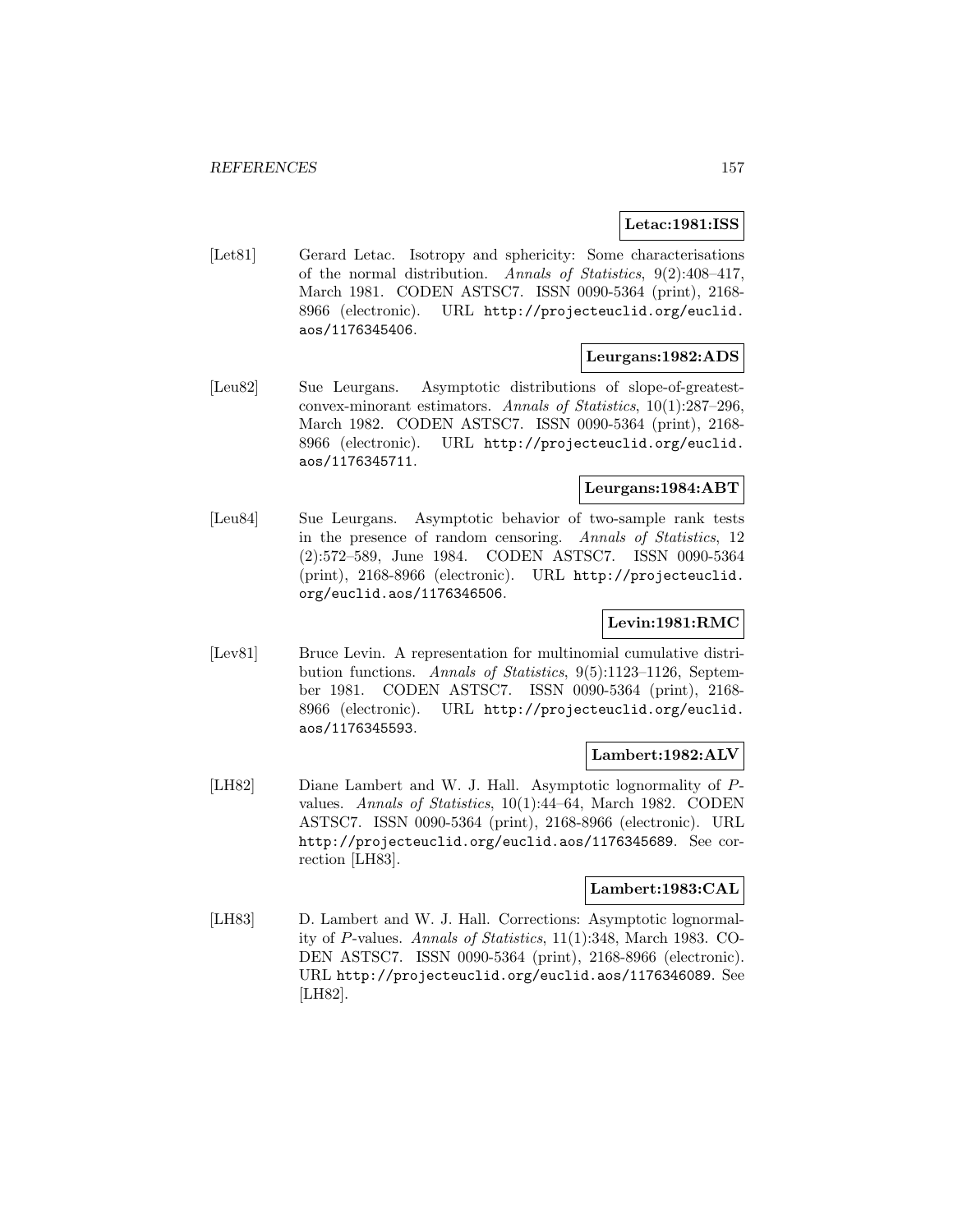# **Li:1984:DSA**

[LH84] Ker-Chau Li and Jiunn Tzon Hwang. The data-smoothing aspect of Stein estimates. Annals of Statistics, 12(3):887–897, September 1984. CODEN ASTSC7. ISSN 0090-5364 (print), 2168- 8966 (electronic). URL http://projecteuclid.org/euclid. aos/1176346709.

# **Li:1982:MMR**

[Li82] Ker-Chau Li. Minimaxity of the method of regularization of stochastic processes. Annals of Statistics, 10(3):937–942, September 1982. CODEN ASTSC7. ISSN 0090-5364 (print), 2168- 8966 (electronic). URL http://projecteuclid.org/euclid. aos/1176345883.

# **Li:1983:MRD**

[Li83] Ker-Chau Li. Minimaxity for randomized designs: Some general results. Annals of Statistics, 11(1):225–239, March 1983. CODEN ASTSC7. ISSN 0090-5364 (print), 2168-8966 (electronic). URL http://projecteuclid.org/euclid.aos/1176346073.

## **Li:1984:CCV**

[Li84a] Ker-Chau Li. Consistency for cross-validated nearest neighbor estimates in nonparametric regression. Annals of Statistics, 12 (1):230–240, March 1984. CODEN ASTSC7. ISSN 0090-5364 (print), 2168-8966 (electronic). URL http://projecteuclid. org/euclid.aos/1176346403.

## **Li:1984:RMI**

[Li84b] Ker-Chau Li. Regression models with infinitely many parameters: Consistency of bounded linear functionals. Annals of Statistics, 12(2):601–611, June 1984. CODEN ASTSC7. ISSN 0090-5364 (print), 2168-8966 (electronic). URL http://projecteuclid. org/euclid.aos/1176346508.

# **Li:1984:RRD**

[Li84c] Ker-Chau Li. Robust regression designs when the design space consists of finitely many points. Annals of Statistics, 12(1):269–282, March 1984. CODEN ASTSC7. ISSN 0090-5364 (print), 2168- 8966 (electronic). URL http://projecteuclid.org/euclid. aos/1176346406.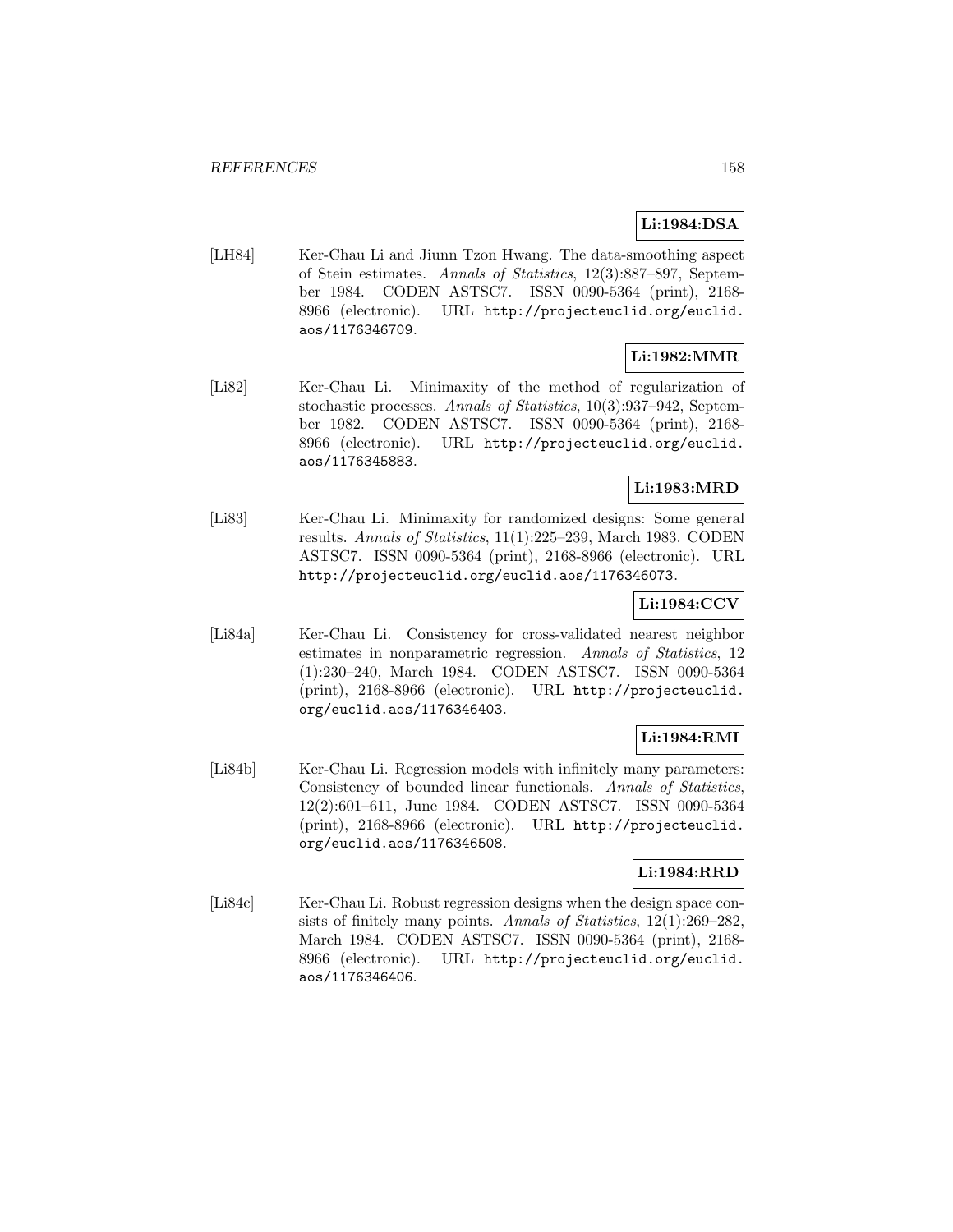# **Li:1985:SUR**

[Li85] Ker-Chau Li. From Stein's unbiased risk estimates to the method of generalized cross validation. Annals of Statistics, 13(4):1352– 1377, December 1985. CODEN ASTSC7. ISSN 0090-5364 (print), 2168-8966 (electronic). URL http://projecteuclid. org/euclid.aos/1176349742.

# **Li:1986:AOG**

[Li86] Ker-Chau Li. Asymptotic optimality of  $C<sub>L</sub>$  and generalized crossvalidation in ridge regression with application to spline smoothing. Annals of Statistics, 14(3):1101–1112, September 1986. CODEN ASTSC7. ISSN 0090-5364 (print), 2168-8966 (electronic). URL http://projecteuclid.org/euclid.aos/1176350052.

# **Li:1987:AOC**

[Li87] Ker-Chau Li. Asymptotic optimality for  $C_p, C_L$ , cross-validation and generalized cross-validation: Discrete index set. Annals of Statistics, 15(3):958–975, September 1987. CODEN ASTSC7. ISSN 0090-5364 (print), 2168-8966 (electronic). URL http:// projecteuclid.org/euclid.aos/1176350486.

### **Li:1989:HCR**

[Li89] Ker-Chau Li. Honest confidence regions for nonparametric regression. Annals of Statistics, 17(3):1001–1008, September 1989. CO-DEN ASTSC7. ISSN 0090-5364 (print), 2168-8966 (electronic). URL http://projecteuclid.org/euclid.aos/1176347253.

## **Liang:1988:CRE**

[Lia88] TaChen Liang. On the convergence rates of empirical Bayes rules for two-action problems: Discrete case. Annals of Statistics, 16(4): 1635–1642, December 1988. CODEN ASTSC7. ISSN 0090-5364 (print), 2168-8966 (electronic). URL http://projecteuclid. org/euclid.aos/1176351058.

### **Lindley:1980:JSH**

[Lin80] D. V. Lindley. L. J. Savage — his work in probability and statistics. Annals of Statistics, 8(1):1–24, January 1980. CODEN ASTSC7. ISSN 0090-5364 (print), 2168-8966 (electronic). URL http:// projecteuclid.org/euclid.aos/1176344889.

### **Lindsay:1983:ECS**

[Lin83a] B. G. Lindsay. Efficiency of the conditional score in a mixture setting. Annals of Statistics, 11(2):486–497, June 1983. CODEN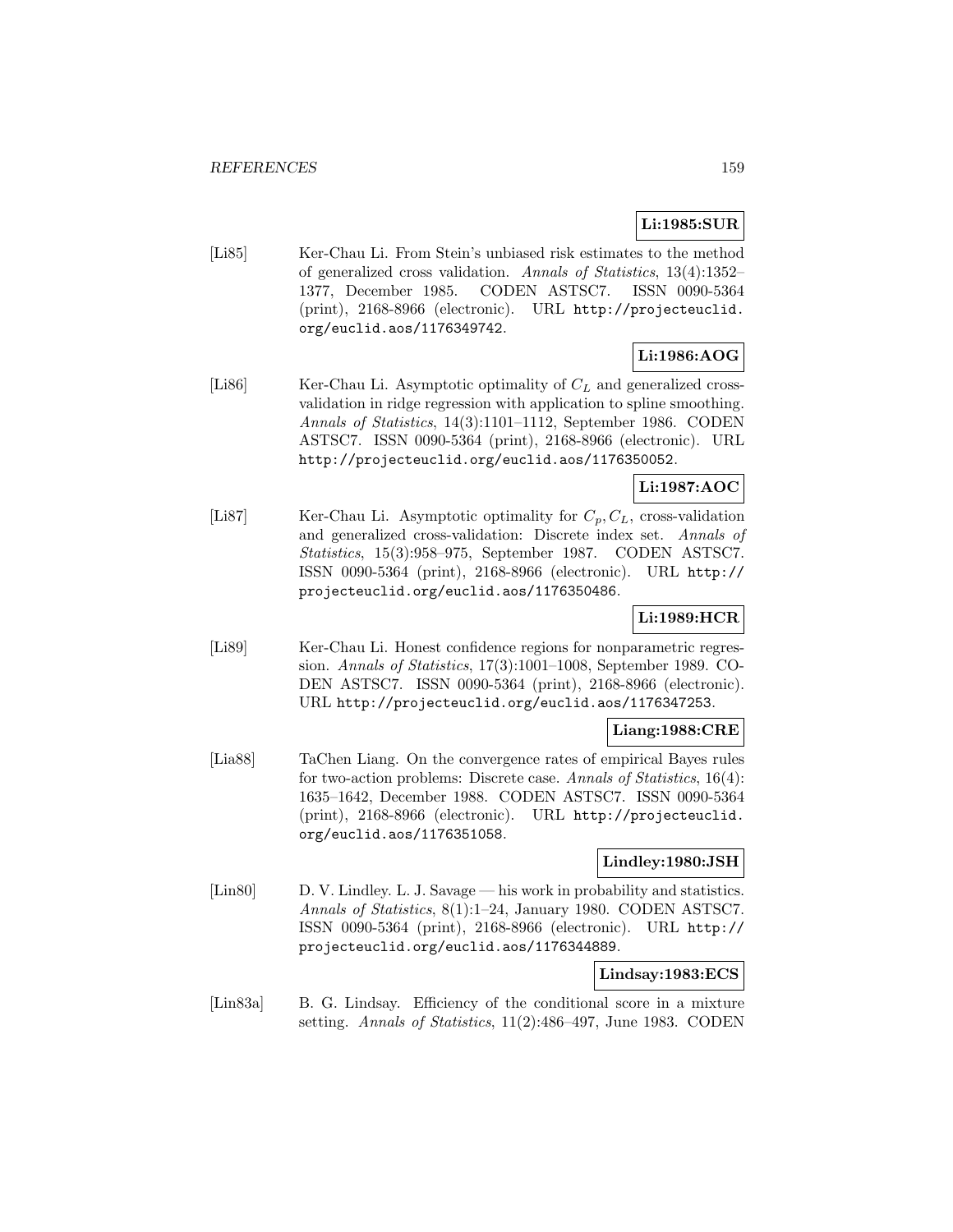ASTSC7. ISSN 0090-5364 (print), 2168-8966 (electronic). URL http://projecteuclid.org/euclid.aos/1176346155.

#### **Lindsay:1983:GMLa**

[Lin83b] Bruce G. Lindsay. The geometry of mixture likelihoods: A general theory. Annals of Statistics, 11(1):86–94, March 1983. CODEN ASTSC7. ISSN 0090-5364 (print), 2168-8966 (electronic). URL http://projecteuclid.org/euclid.aos/1176346059.

#### **Lindsay:1983:GMLb**

[Lin83c] Bruce G. Lindsay. The geometry of mixture likelihoods, Part II: The exponential family. Annals of Statistics, 11(3):783–792, September 1983. CODEN ASTSC7. ISSN 0090-5364 (print), 2168- 8966 (electronic). URL http://projecteuclid.org/euclid. aos/1176346245.

### **Lindsay:1985:UEP**

[Lin85] Bruce G. Lindsay. Using empirical partially Bayes inference for increased efficiency. Annals of Statistics, 13(3):914–931, September 1985. CODEN ASTSC7. ISSN 0090-5364 (print), 2168- 8966 (electronic). URL http://projecteuclid.org/euclid. aos/1176349646.

# **Lindley:1986:DCB**

[Lin86a] Dennis V. Lindley. Discussion: On the consistency of Bayes estimates. Annals of Statistics, 14(1):60–63, March 1986. CODEN ASTSC7. ISSN 0090-5364 (print), 2168-8966 (electronic). URL http://projecteuclid.org/euclid.aos/1176349841.

#### **Lindsay:1986:EFM**

[Lin86b] Bruce G. Lindsay. Exponential family mixture models (with least-squares estimators). Annals of Statistics, 14(1):124–137, March 1986. CODEN ASTSC7. ISSN 0090-5364 (print), 2168- 8966 (electronic). URL http://projecteuclid.org/euclid. aos/1176349845.

# **Lindsay:1989:MMA**

[Lin89a] Bruce G. Lindsay. Moment matrices: Applications in mixtures. Annals of Statistics, 17(2):722–740, June 1989. CODEN ASTSC7. ISSN 0090-5364 (print), 2168-8966 (electronic). URL http:// projecteuclid.org/euclid.aos/1176347138.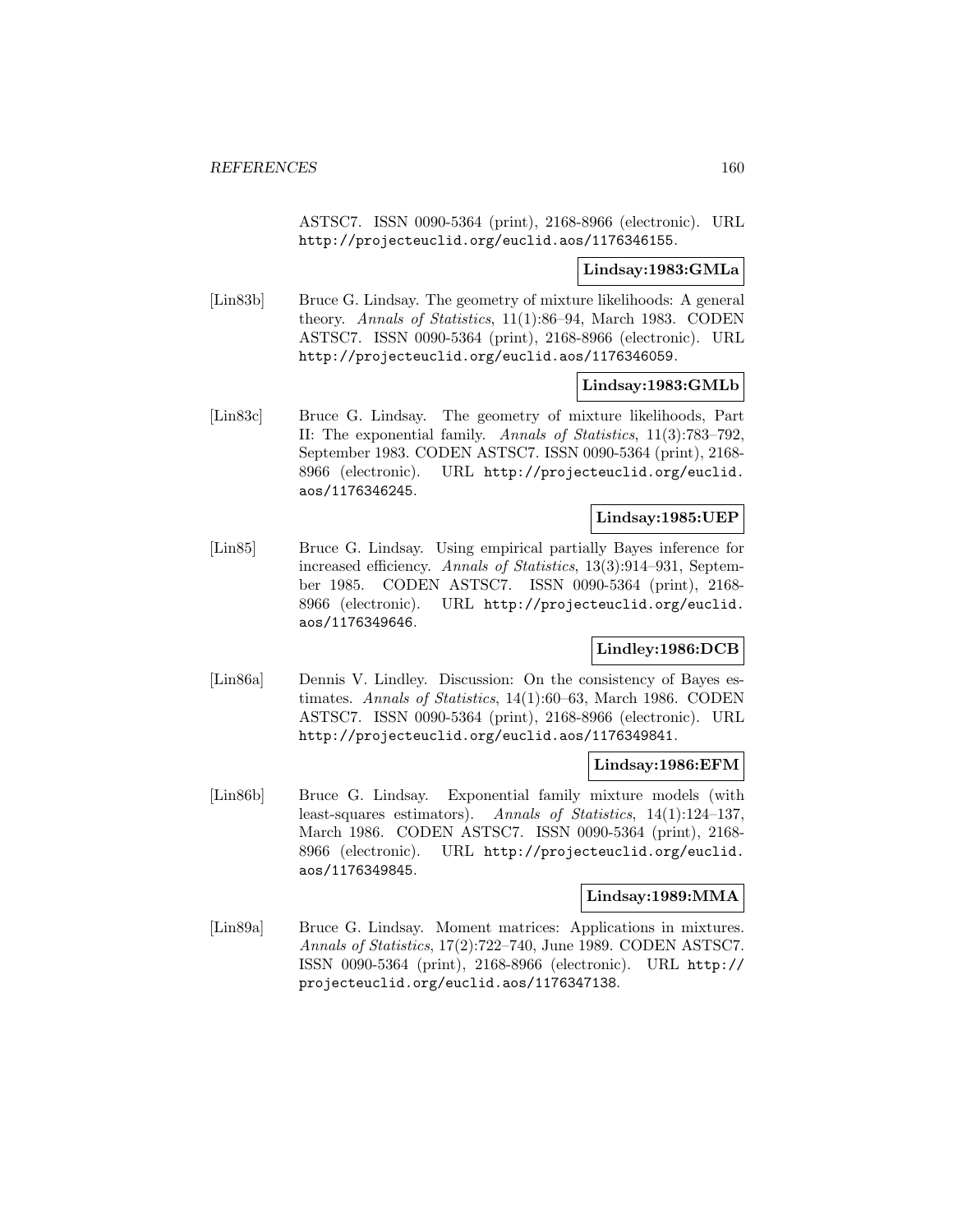#### **Lindsay:1989:DMM**

[Lin89b] Bruce G. Lindsay. On the determinants of moment matrices. Annals of Statistics, 17(2):711–721, June 1989. CODEN ASTSC7. ISSN 0090-5364 (print), 2168-8966 (electronic). URL http:// projecteuclid.org/euclid.aos/1176347137.

# **Liu:1988:BPU**

[Liu88] Regina Y. Liu. Bootstrap procedures under some non-I.I.D. models. Annals of Statistics, 16(4):1696–1708, December 1988. CO-DEN ASTSC7. ISSN 0090-5364 (print), 2168-8966 (electronic). URL http://projecteuclid.org/euclid.aos/1176351062.

#### **LaRiccia:1985:OGF**

[LM85] Vincent N. LaRiccia and David M. Mason. Optimal goodness-offit tests for location/scale families of distributions based on the sum of squares of L-statistics. Annals of Statistics, 13(1):315–330, March 1985. CODEN ASTSC7. ISSN 0090-5364 (print), 2168- 8966 (electronic). URL http://projecteuclid.org/euclid. aos/1176346595.

## **Leung:1987:EPM**

[LM87] Pui Lam Leung and Robb J. Muirhead. Estimation of parameter matrices and eigenvalues in MANOVA and canonical correlation analysis. Annals of Statistics, 15(4):1651–1666, December 1987. CODEN ASTSC7. ISSN 0090-5364 (print), 2168-8966 (electronic). URL http://projecteuclid.org/euclid.aos/1176350616.

## **Lindley:1981:REI**

[LN81] D. V. Lindley and Melvin R. Novick. The role of exchangeability in inference. Annals of Statistics, 9(1):45–58, January 1981. CODEN ASTSC7. ISSN 0090-5364 (print), 2168-8966 (electronic). URL http://projecteuclid.org/euclid.aos/1176345331.

### **Lo:1982:NME**

[Lo82] Albert Y. Lo. A note on the minimax estimation of the Poisson intensity function. Annals of Statistics, 10(3):1009–1011, September 1982. CODEN ASTSC7. ISSN 0090-5364 (print), 2168- 8966 (electronic). URL http://projecteuclid.org/euclid. aos/1176345891.

# **Lo:1984:CLM**

[Lo84a] Albert Y. Lo. Consistency in the location model: The undominated case. Annals of Statistics, 12(4):1584–1587, December 1984.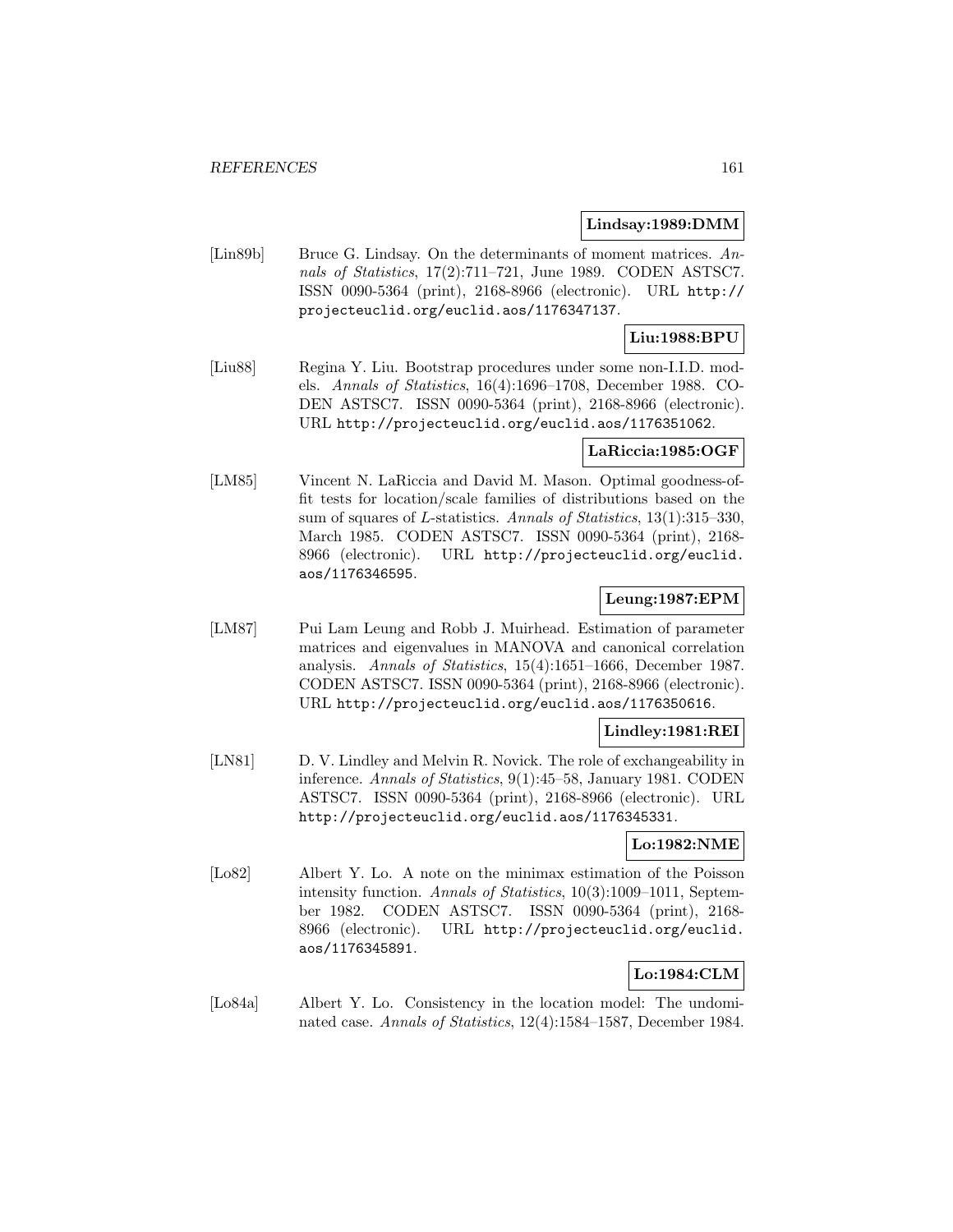CODEN ASTSC7. ISSN 0090-5364 (print), 2168-8966 (electronic). URL http://projecteuclid.org/euclid.aos/1176346817.

### **Lo:1984:CBN**

[Lo84b] Albert Y. Lo. On a class of Bayesian nonparametric estimates: I. Density estimates. Annals of Statistics, 12(1):351–357, March 1984. CODEN ASTSC7. ISSN 0090-5364 (print), 2168- 8966 (electronic). URL http://projecteuclid.org/euclid. aos/1176346412.

#### **Lo:1985:ESD**

[Lo85] Shaw-Hwa Lo. Estimation of a symmetric distribution. Annals of Statistics, 13(3):1097–1113, September 1985. CODEN ASTSC7. ISSN 0090-5364 (print), 2168-8966 (electronic). URL http:// projecteuclid.org/euclid.aos/1176349658.

## **Lo:1986:BSI**

[Lo86a] Albert Y. Lo. Bayesian statistical inference for sampling a finite population. Annals of Statistics, 14(3):1226–1233, September 1986. CODEN ASTSC7. ISSN 0090-5364 (print), 2168- 8966 (electronic). URL http://projecteuclid.org/euclid. aos/1176350061.

# **Lo:1986:EUD**

[Lo86b] Shaw-Hwa Lo. Estimation of a unimodal distribution function. Annals of Statistics, 14(3):1132–1138, September 1986. CODEN ASTSC7. ISSN 0090-5364 (print), 2168-8966 (electronic). URL http://projecteuclid.org/euclid.aos/1176350054.

# **Lo:1987:LSS**

[Lo87] Albert Y. Lo. A large sample study of the Bayesian bootstrap. Annals of Statistics, 15(1):360–375, March 1987. CODEN ASTSC7. ISSN 0090-5364 (print), 2168-8966 (electronic). URL http:// projecteuclid.org/euclid.aos/1176350271.

# **Lo:1988:BBF**

[Lo88] Albert Y. Lo. A Bayesian bootstrap for a finite population. Annals of Statistics, 16(4):1684–1695, December 1988. CODEN ASTSC7. ISSN 0090-5364 (print), 2168-8966 (electronic). URL http:// projecteuclid.org/euclid.aos/1176351061.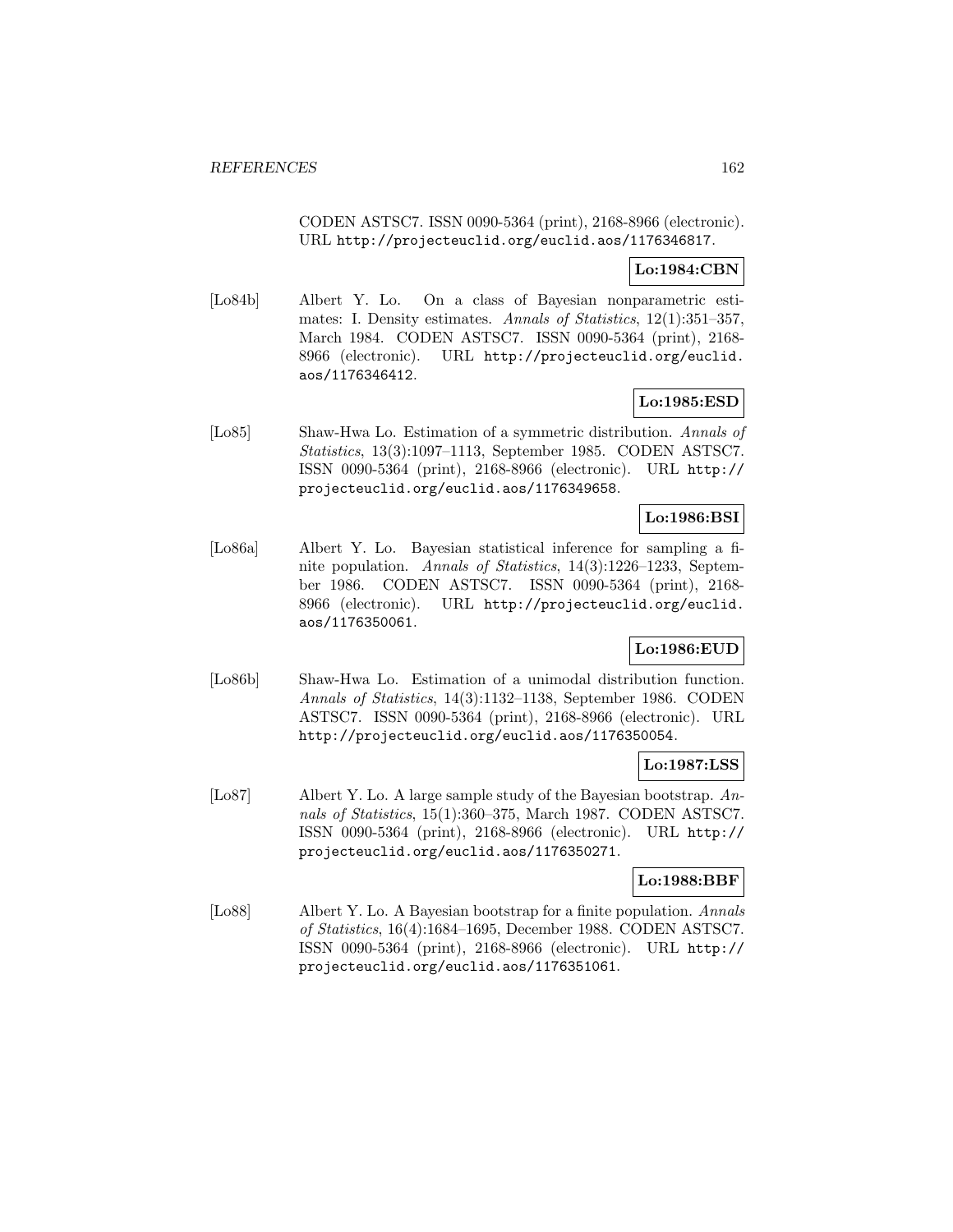## **Loh:1984:BAR**

[Loh84a] Wei-Yin Loh. Bounds on AREs for restricted classes of distributions defined via tail-orderings. Annals of Statistics, 12(2):685– 701, June 1984. CODEN ASTSC7. ISSN 0090-5364 (print), 2168- 8966 (electronic). URL http://projecteuclid.org/euclid. aos/1176346515.

# **Loh:1984:EED**

[Loh84b] Wei-Yin Loh. Estimating an endpoint of a distribution with resampling methods. Annals of Statistics, 12(4):1543–1550, December 1984. CODEN ASTSC7. ISSN 0090-5364 (print), 2168- 8966 (electronic). URL http://projecteuclid.org/euclid. aos/1176346811.

### **Loh:1988:DTC**

[Loh88] Wei-Yin Loh. Discussion: Theoretical comparison of bootstrap confidence intervals. Annals of Statistics, 16(3):972–976, September 1988. CODEN ASTSC7. ISSN 0090-5364 (print), 2168- 8966 (electronic). URL http://projecteuclid.org/euclid. aos/1176350940.

# **Loh:1989:BST**

[Loh89] Wei-Yin Loh. Bounds on the size of the  $\chi^2$ -test of independence in a contingency table. Annals of Statistics, 17(4):1709–1722, December 1989. CODEN ASTSC7. ISSN 0090-5364 (print), 2168- 8966 (electronic). URL http://projecteuclid.org/euclid. aos/1176347389.

### **Lopuhaa:1989:RBE**

[Lop89] Hendrik P. Lopuhaa. On the relation between S-estimators and M-estimators of multivariate location and covariance. Annals of Statistics, 17(4):1662–1683, December 1989. CODEN ASTSC7. ISSN 0090-5364 (print), 2168-8966 (electronic). URL http:// projecteuclid.org/euclid.aos/1176347386.

# **Lorden:1983:AET**

[Lor83] Gary Lorden. Asymptotic efficiency of three-stage hypothesis tests. Annals of Statistics, 11(1):129–140, March 1983. CODEN ASTSC7. ISSN 0090-5364 (print), 2168-8966 (electronic). URL http://projecteuclid.org/euclid.aos/1176346064.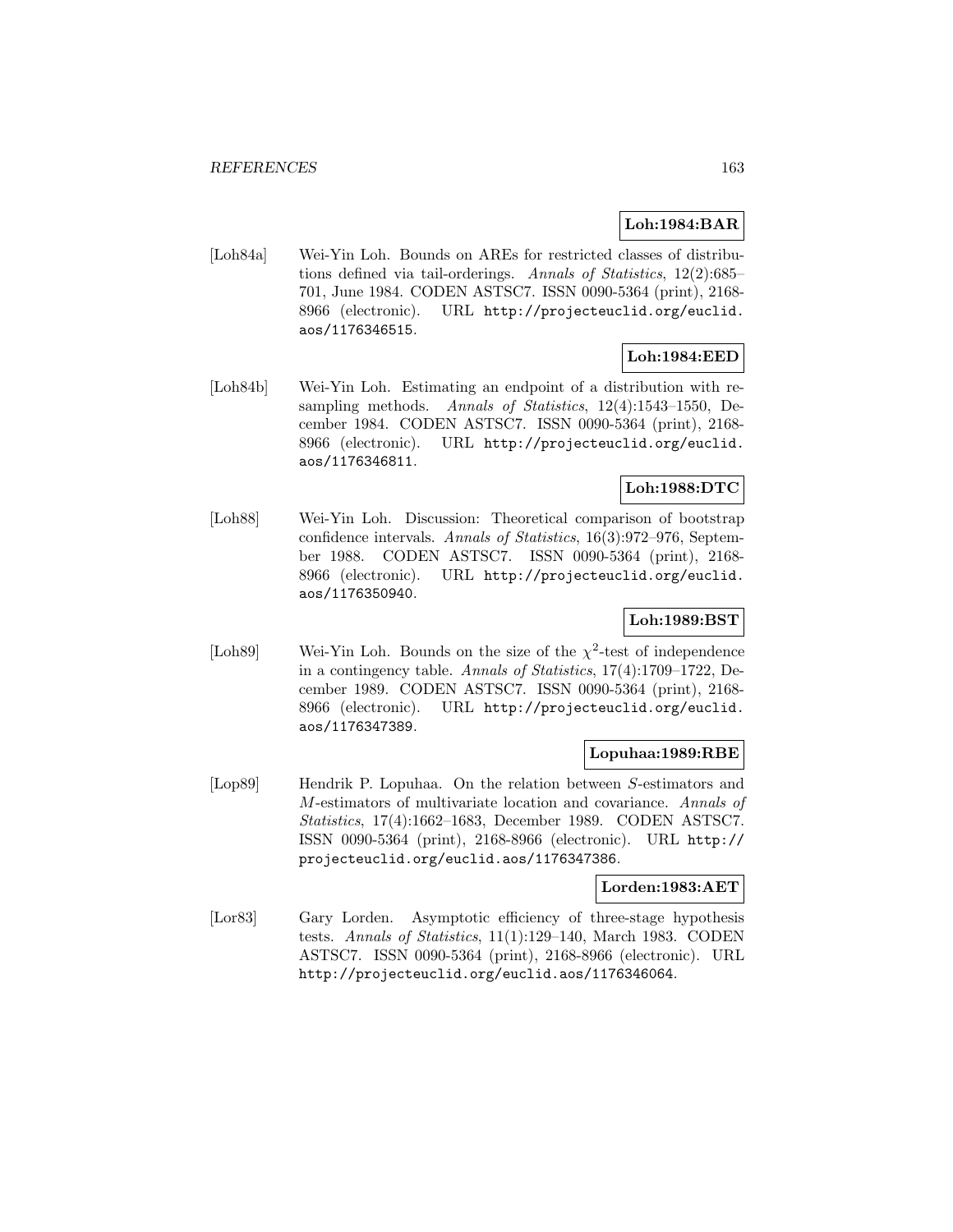#### **Loynes:1980:EDF**

[Loy80] R. M. Loynes. The empirical distribution function of residuals from generalised regression. Annals of Statistics, 8(2):285–298, March 1980. CODEN ASTSC7. ISSN 0090-5364 (print), 2168- 8966 (electronic). URL http://projecteuclid.org/euclid. aos/1176344954.

### **Langberg:1981:EDL**

[LPQ81] N. Langberg, F. Proschan, and A. J. Quinzi. Estimating dependent life lengths, with applications to the theory of competing risks. Annals of Statistics, 9(1):157–167, January 1981. CODEN ASTSC7. ISSN 0090-5364 (print), 2168-8966 (electronic). URL http://projecteuclid.org/euclid.aos/1176345342.

#### **Lii:1982:DET**

[LR82] K. S. Lii and M. Rosenblatt. Deconvolution and estimation of transfer function phase and coefficients for non-Gaussian linear processes. Annals of Statistics, 10(4):1195–1208, December 1982. CODEN ASTSC7. ISSN 0090-5364 (print), 2168-8966 (electronic). URL http://projecteuclid.org/euclid.aos/1176345984.

#### **Lange:1989:ANR**

[LR89] Nicholas Lange and Louise Ryan. Assessing normality in random effects models. Annals of Statistics, 17(2):624–642, June 1989. CODEN ASTSC7. ISSN 0090-5364 (print), 2168-8966 (electronic). URL http://projecteuclid.org/euclid.aos/1176347130.

#### **Laycock:1980:PRM**

[LS80] P. J. Laycock and E. Seiden. On a problem of repeated measurement design with treatment additivity. Annals of Statistics, 8(6): 1284–1292, November 1980. CODEN ASTSC7. ISSN 0090-5364 (print), 2168-8966 (electronic). URL http://projecteuclid. org/euclid.aos/1176345201.

#### **Lai:1983:FAE**

[LS83a] T. L. Lai and D. Siegmund. Fixed accuracy estimation of an autoregressive parameter. Annals of Statistics, 11(2):478–485, June 1983. CODEN ASTSC7. ISSN 0090-5364 (print), 2168- 8966 (electronic). URL http://projecteuclid.org/euclid. aos/1176346154.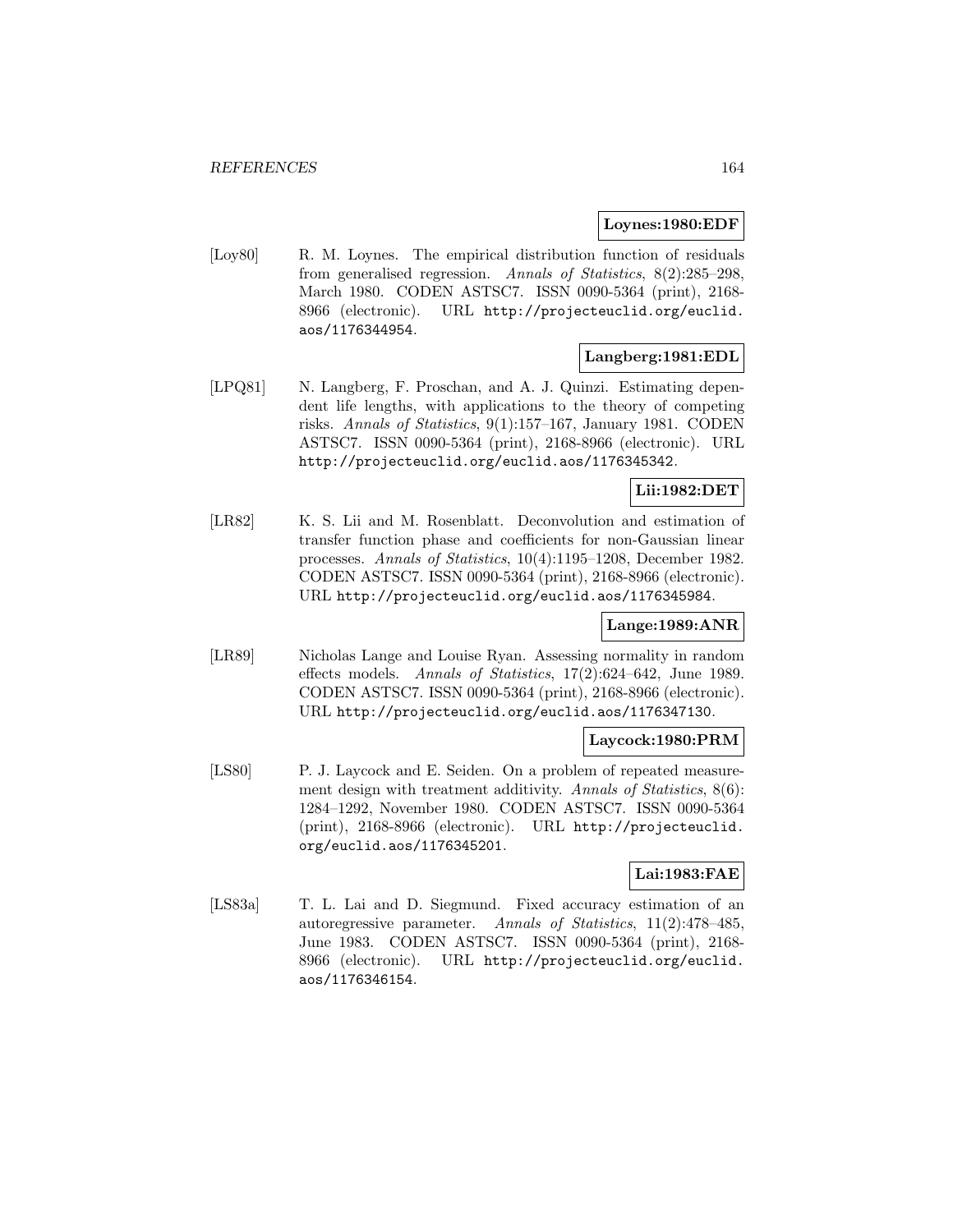### **Lane:1983:CCI**

[LS83b] David A. Lane and William D. Sudderth. Coherent and continuous inference. Annals of Statistics, 11(1):114–120, March 1983. CODEN ASTSC7. ISSN 0090-5364 (print), 2168-8966 (electronic). URL http://projecteuclid.org/euclid.aos/1176346062.

### **Lane:1985:CPS**

[LS85a] David A. Lane and William D. Sudderth. Coherent predictions are strategic. Annals of Statistics, 13(3):1244–1248, September 1985. CODEN ASTSC7. ISSN 0090-5364 (print), 2168-8966 (electronic). URL http://projecteuclid.org/euclid.aos/1176349669.

#### **Lau:1985:ODT**

[LS85b] Tai-Shing Lau and W. J. Studden. Optimal designs for trigonometric and polynomial regression using canonical moments. Annals of Statistics, 13(1):383–394, March 1985. CODEN ASTSC7. ISSN 0090-5364 (print), 2168-8966 (electronic). URL http:// projecteuclid.org/euclid.aos/1176346599.

# **Liu:1987:PCB**

[LS87] Regina Y. Liu and Kesar Singh. On a partial correction by the bootstrap. Annals of Statistics, 15(4):1713–1718, December 1987. CODEN ASTSC7. ISSN 0090-5364 (print), 2168-8966 (electronic). URL http://projecteuclid.org/euclid.aos/1176350621.

#### **Li:1988:MDT**

[LS88a] L. A. Li and N. Sedransk. Mixtures of distributions: A topological approach. Annals of Statistics, 16(4):1623–1634, December 1988. CODEN ASTSC7. ISSN 0090-5364 (print), 2168-8966 (electronic). URL http://projecteuclid.org/euclid.aos/1176351057.

# **Lim:1988:EOD**

[LS88b] Yong B. Lim and W. J. Studden. Efficient  $D_s$ -optimal designs for multivariate polynomial regression on the q-cube. Annals of Statistics, 16(3):1225–1240, September 1988. CODEN ASTSC7. ISSN 0090-5364 (print), 2168-8966 (electronic). URL http:// projecteuclid.org/euclid.aos/1176350957.

#### **Liu:1988:DTC**

[LS88c] Regina Y. Liu and Kesar Singh. Discussion: Theoretical comparison of bootstrap confidence intervals. Annals of Statistics, 16(3): 978–979, September 1988. CODEN ASTSC7. ISSN 0090-5364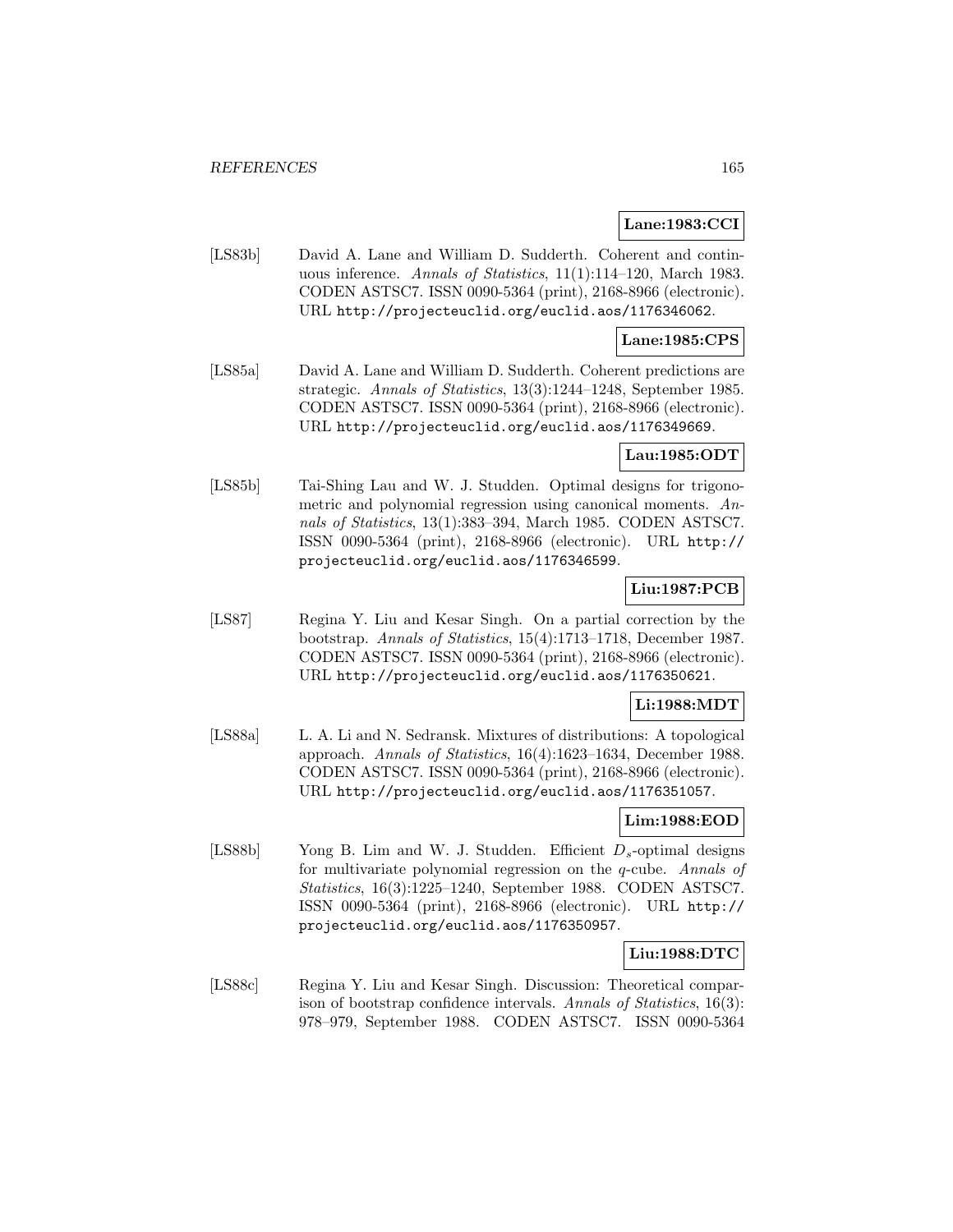(print), 2168-8966 (electronic). URL http://projecteuclid. org/euclid.aos/1176350942.

### **Letac:1989:EFE**

[LS89] Gerard Letac and Vanamamalai Seshadri. The expectation of  $X<sup>1</sup>$ as a function of  $E(X)$  for an exponential family on the positive line. Annals of Statistics, 17(4):1735–1741, December 1989. CODEN ASTSC7. ISSN 0090-5364 (print), 2168-8966 (electronic). URL http://projecteuclid.org/euclid.aos/1176347391.

# **Leslie:1986:ADS**

[LSF86] J. R. Leslie, M. A. Stephens, and S. Fotopoulos. Asymptotic distribution of the Shapiro-wilk  $W$  for testing for normality. Annals of Statistics, 14(4):1497–1506, December 1986. CODEN ASTSC7. ISSN 0090-5364 (print), 2168-8966 (electronic). URL http:// projecteuclid.org/euclid.aos/1176350172.

# **Liu:1983:PEQ**

[LT83] T. P. Liu and M. E. Thompson. Properties of estimators of quadratic finite population functions: The batch approach. Annals of Statistics, 11(1):275–285, March 1983. CODEN ASTSC7. ISSN 0090-5364 (print), 2168-8966 (electronic). URL http:// projecteuclid.org/euclid.aos/1176346078.

#### **Lambert:1984:APM**

[LT84] Diane Lambert and Luke Tierney. Asymptotic properties of maximum likelihood estimates in the mixed Poisson model. Annals of Statistics, 12(4):1388–1399, December 1984. CODEN ASTSC7. ISSN 0090-5364 (print), 2168-8966 (electronic). URL http:// projecteuclid.org/euclid.aos/1176346799.

#### **Liu:1985:HEH**

[LV85] Regina Y. C. Liu and John Van Ryzin. A histogram estimator of the hazard rate with censored data. Annals of Statistics, 13(2):592–605, June 1985. CODEN ASTSC7. ISSN 0090-5364 (print), 2168-8966 (electronic). URL http://projecteuclid. org/euclid.aos/1176349541.

#### **Lai:1982:LSE**

[LW82] Tze Leung Lai and Ching Zong Wei. Least squares estimates in stochastic regression models with applications to identification and control of dynamic systems. Annals of Statistics, 10 (1):154–166, March 1982. CODEN ASTSC7. ISSN 0090-5364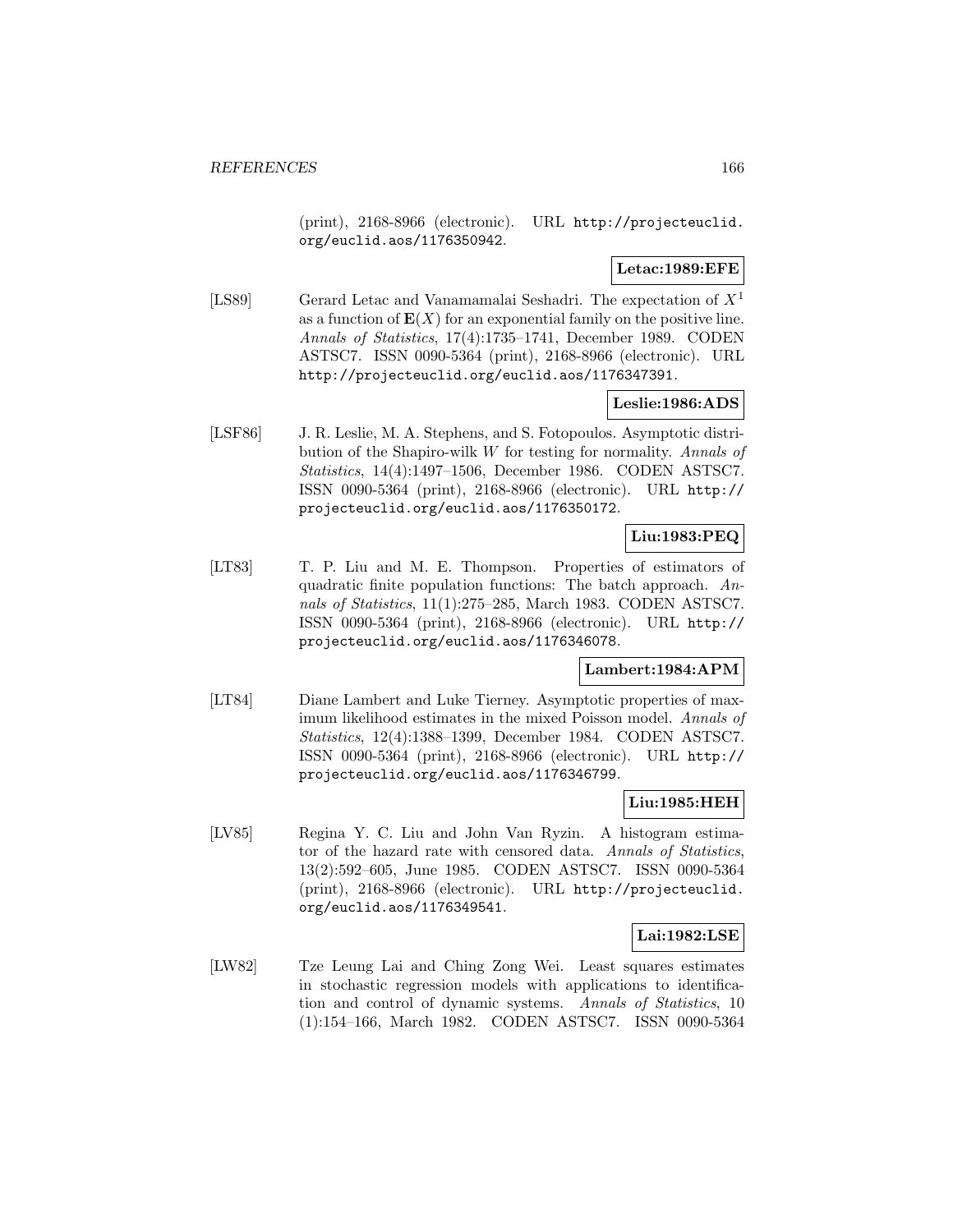(print), 2168-8966 (electronic). URL http://projecteuclid. org/euclid.aos/1176345697.

#### **Lauritzen:1989:CGM**

[LW89a] S. L. Lauritzen and N. Wermuth. Correction: "Graphical Models for Associations Between Variables, Some of which are Qualitative and Some Quantitative". Annals of Statistics, 17(4):1916, December 1989. CODEN ASTSC7. ISSN 0090-5364 (print), 2168- 8966 (electronic). URL http://projecteuclid.org/euclid. aos/1176347402. See [LW89b].

### **Lauritzen:1989:GMA**

[LW89b] S. L. Lauritzen and N. Wermuth. Graphical models for associations between variables, some of which are qualitative and some quantitative. Annals of Statistics, 17(1):31–57, March 1989. CO-DEN ASTSC7. ISSN 0090-5364 (print), 2168-8966 (electronic). URL http://projecteuclid.org/euclid.aos/1176347003. See correction [LW89a].

### **LeCam:1988:PLA**

[LY88] Lucien Le Cam and Grace L. Yang. On the preservation of local asymptotic normality under information loss. Annals of Statistics, 16(2):483–520, June 1988. CODEN ASTSC7. ISSN 0090-5364 (print), 2168-8966 (electronic). URL http://projecteuclid. org/euclid.aos/1176350817.

#### **MacGillivray:1986:SAM**

[Mac86] H. L. MacGillivray. Skewness and asymmetry: Measures and orderings. Annals of Statistics, 14(3):994–1011, September 1986. CODEN ASTSC7. ISSN 0090-5364 (print), 2168-8966 (electronic). URL http://projecteuclid.org/euclid.aos/1176350046. See correction [Mac87].

#### **MacGillivray:1987:CSA**

[Mac87] H. L. MacGillivray. Correction: "Skewness and Asymmetry: Measures and Orderings". Annals of Statistics, 15(2):884, June 1987. CODEN ASTSC7. ISSN 0090-5364 (print), 2168-8966 (electronic). URL http://projecteuclid.org/euclid.aos/1176350384. See [Mac86].

# **Mallows:1980:STN**

[Mal80] C. L. Mallows. Some theory of nonlinear smoothers. Annals of Statistics, 8(4):695–715, July 1980. CODEN ASTSC7.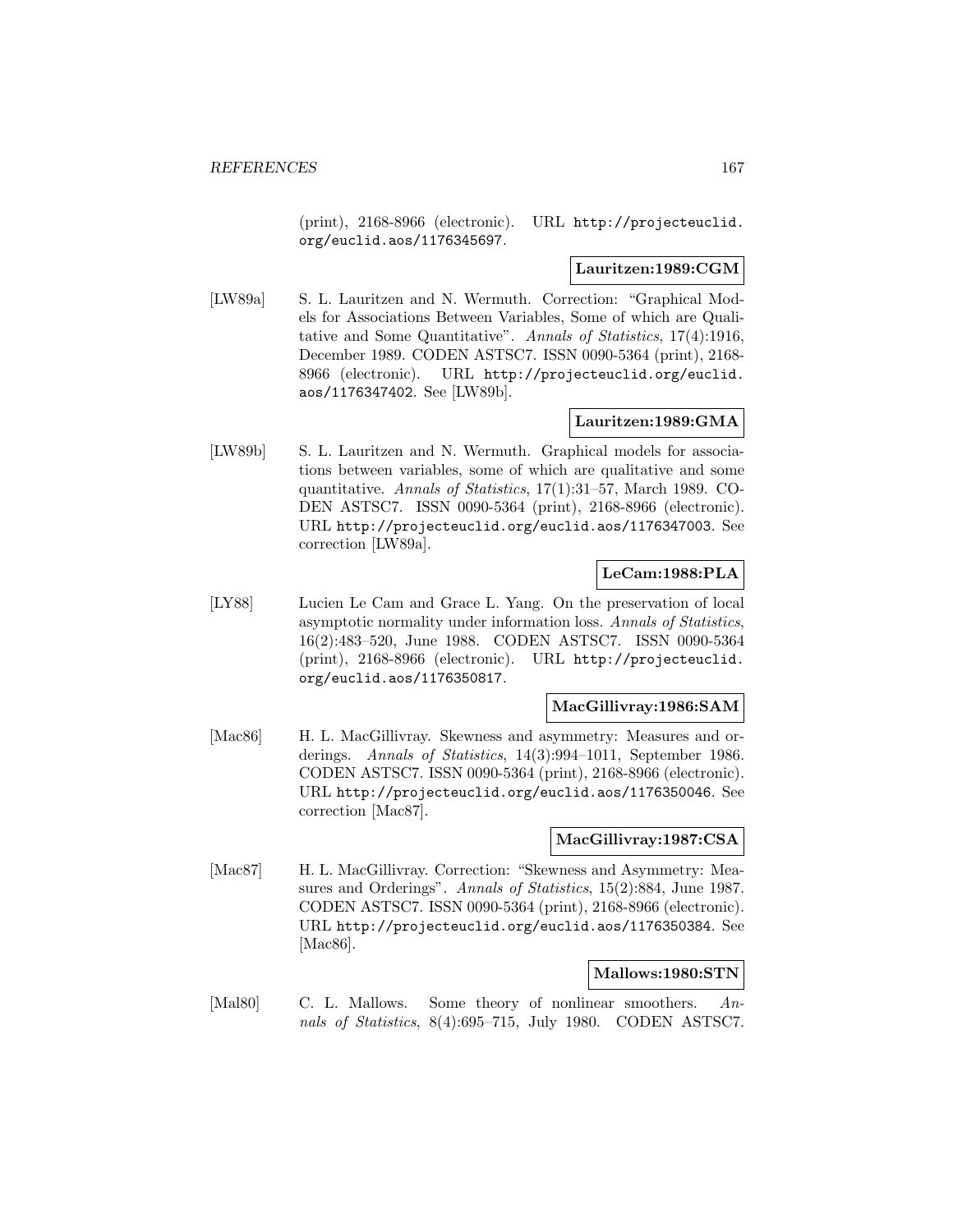ISSN 0090-5364 (print), 2168-8966 (electronic). URL http:// projecteuclid.org/euclid.aos/1176345067.

**Malley:1983:SAI**

[Mal83] James D. Malley. Statistical and algebraic independence. Annals of Statistics, 11(1):341–345, March 1983. CODEN ASTSC7. ISSN 0090-5364 (print), 2168-8966 (electronic). URL http:// projecteuclid.org/euclid.aos/1176346086.

**Mallows:1985:D**

[Mal85] C. L. Mallows. Discussion. Annals of Statistics, 13(1):204–205, March 1985. CODEN ASTSC7. ISSN 0090-5364 (print), 2168- 8966 (electronic). URL http://projecteuclid.org/euclid. aos/1176346586.

#### **Mallik:1987:NBP**

[Mal87] Ashim K. Mallik. A note on the Buyer's problem. Annals of Statistics, 15(3):1329–1331, September 1987. CODEN ASTSC7. ISSN 0090-5364 (print), 2168-8966 (electronic). URL http:// projecteuclid.org/euclid.aos/1176350510.

### **Mammen:1986:SIC**

[Mam86] Enno Mammen. The statistical information contained in additional observations. Annals of Statistics, 14(2):665–678, June 1986. CO-DEN ASTSC7. ISSN 0090-5364 (print), 2168-8966 (electronic). URL http://projecteuclid.org/euclid.aos/1176349945.

#### **Mammen:1989:AID**

[Mam89] Enno Mammen. Asymptotics with increasing dimension for robust regression with applications to the bootstrap. Annals of Statistics, 17(1):382–400, March 1989. CODEN ASTSC7. ISSN 0090-5364 (print), 2168-8966 (electronic). URL http://projecteuclid. org/euclid.aos/1176347023.

#### **Manski:1981:LDM**

[Man81] Charles F. Manski. Learning and decision making when subjective probabilities have subjective domains. Annals of Statistics, 9(1):59–65, January 1981. CODEN ASTSC7. ISSN 0090-5364 (print), 2168-8966 (electronic). URL http://projecteuclid. org/euclid.aos/1176345332.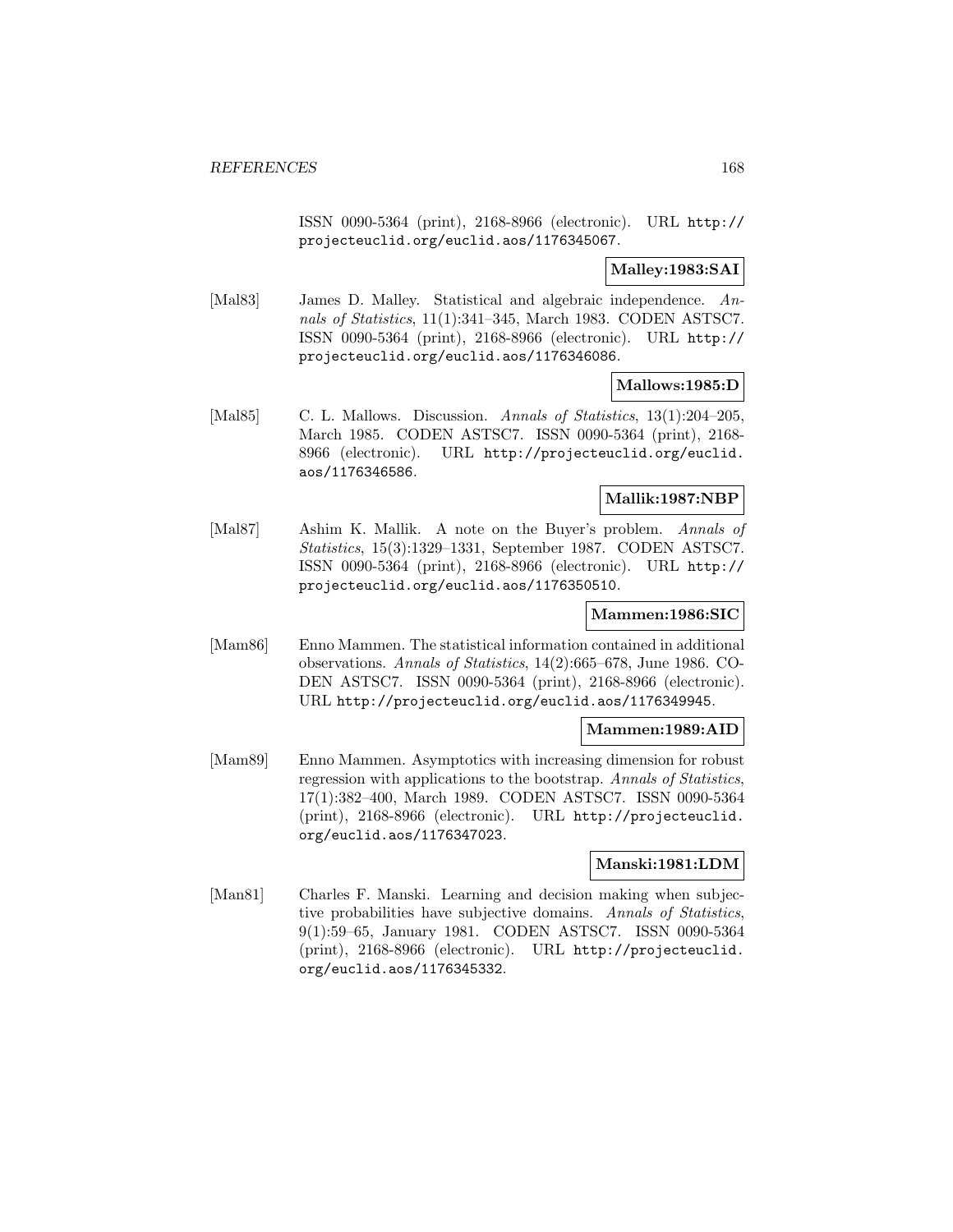#### **Mandelbaum:1984:AAL**

[Man84] Avi Mandelbaum. All admissible linear estimators of the mean of a Gaussian distribution on a Hilbert space. Annals of Statistics, 12 (4):1448–1466, December 1984. CODEN ASTSC7. ISSN 0090-5364 (print), 2168-8966 (electronic). URL http://projecteuclid. org/euclid.aos/1176346803.

## **Marden:1981:ITC**

[Mar81] John I. Marden. Invariant tests on covariance matrices. Annals of Statistics, 9(6):1258–1266, November 1981. CODEN ASTSC7. ISSN 0090-5364 (print), 2168-8966 (electronic). URL http:// projecteuclid.org/euclid.aos/1176345642.

# **Marden:1982:CIN**

[Mar82a] John I. Marden. Combining independent noncentral chi squared or F tests. Annals of Statistics, 10(1):266–277, March 1982. CODEN ASTSC7. ISSN 0090-5364 (print), 2168-8966 (electronic). URL http://projecteuclid.org/euclid.aos/1176345709.

#### **Marden:1982:MCC**

[Mar82b] John I. Marden. Minimal complete classes of tests of hypotheses with multivariate one-sided alternatives. Annals of Statistics, 10 (3):962–970, September 1982. CODEN ASTSC7. ISSN 0090-5364 (print), 2168-8966 (electronic). URL http://projecteuclid. org/euclid.aos/1176345886.

#### **Marden:1983:AIT**

[Mar83a] John I. Marden. Admissibility of invariant tests in the general multivariate analysis of variance problem. Annals of Statistics, 11(4): 1086–1099, December 1983. CODEN ASTSC7. ISSN 0090-5364 (print), 2168-8966 (electronic). URL http://projecteuclid. org/euclid.aos/1176346323.

#### **Marron:1983:ORC**

[Mar83b] James Stephen Marron. Optimal rates of convergence to Bayes risk in nonparametric discrimination. Annals of Statistics, 11(4): 1142–1155, December 1983. CODEN ASTSC7. ISSN 0090-5364 (print), 2168-8966 (electronic). URL http://projecteuclid. org/euclid.aos/1176346328.

#### **Martinsek:1983:SOA**

[Mar83c] Adam T. Martinsek. Second order approximation to the risk of a sequential procedure. Annals of Statistics, 11(3):827–836,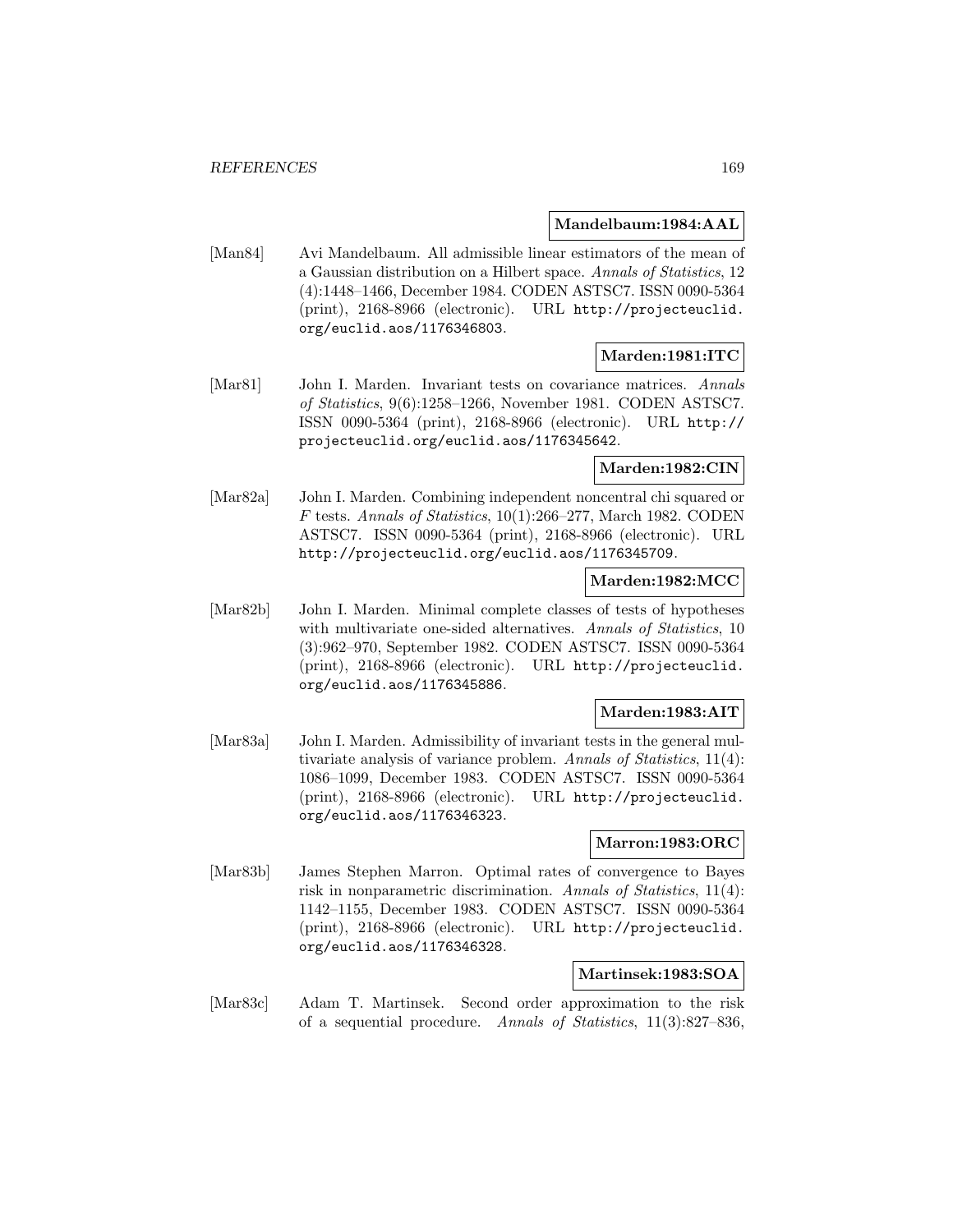September 1983. CODEN ASTSC7. ISSN 0090-5364 (print), 2168- 8966 (electronic). URL http://projecteuclid.org/euclid. aos/1176346249. See corrections [Mar86, Mar91].

### **Martinsek:1984:SDE**

[Mar84] Adam T. Martinsek. Sequential determination of estimator as well as sample size. Annals of Statistics, 12(2):533–550, June 1984. CODEN ASTSC7. ISSN 0090-5364 (print), 2168-8966 (electronic). URL http://projecteuclid.org/euclid.aos/1176346504.

### **Marden:1985:CIO**

[Mar85a] John I. Marden. Combining independent one-sided noncentral t or normal mean tests. Annals of Statistics, 13(4):1535–1553, December 1985. CODEN ASTSC7. ISSN 0090-5364 (print), 2168- 8966 (electronic). URL http://projecteuclid.org/euclid. aos/1176349754.

#### **Marron:1985:AES**

[Mar85b] James Stephen Marron. An asymptotically efficient solution to the bandwidth problem of kernel density estimation. Annals of Statistics, 13(3):1011–1023, September 1985. CODEN ASTSC7. ISSN 0090-5364 (print), 2168-8966 (electronic). URL http:// projecteuclid.org/euclid.aos/1176349653.

### **Martinsek:1986:CSO**

[Mar86] Adam T. Martinsek. Correction: "Second Order Approximation to the Risk of a Sequential Procedure". Annals of Statistics, 14(1):359, March 1986. CODEN ASTSC7. ISSN 0090-5364 (print), 2168-8966 (electronic). URL http://projecteuclid. org/euclid.aos/1176349864. See [Mar83c].

### **Marron:1987:CCV**

[Mar87] J. S. Marron. A comparison of cross-validation techniques in density estimation. Annals of Statistics, 15(1):152–162, March 1987. CODEN ASTSC7. ISSN 0090-5364 (print), 2168-8966 (electronic). URL http://projecteuclid.org/euclid.aos/1176350258.

#### **Martinsek:1991:CSO**

[Mar91] Adam T. Martinsek. Correction: "Second Order Approximation to the Risk of a Sequential Procedure". Annals of Statistics, 19 (4):2283, December 1991. CODEN ASTSC7. ISSN 0090-5364 (print), 2168-8966 (electronic). URL http://projecteuclid. org/euclid.aos/1176348404. See [Mar83c].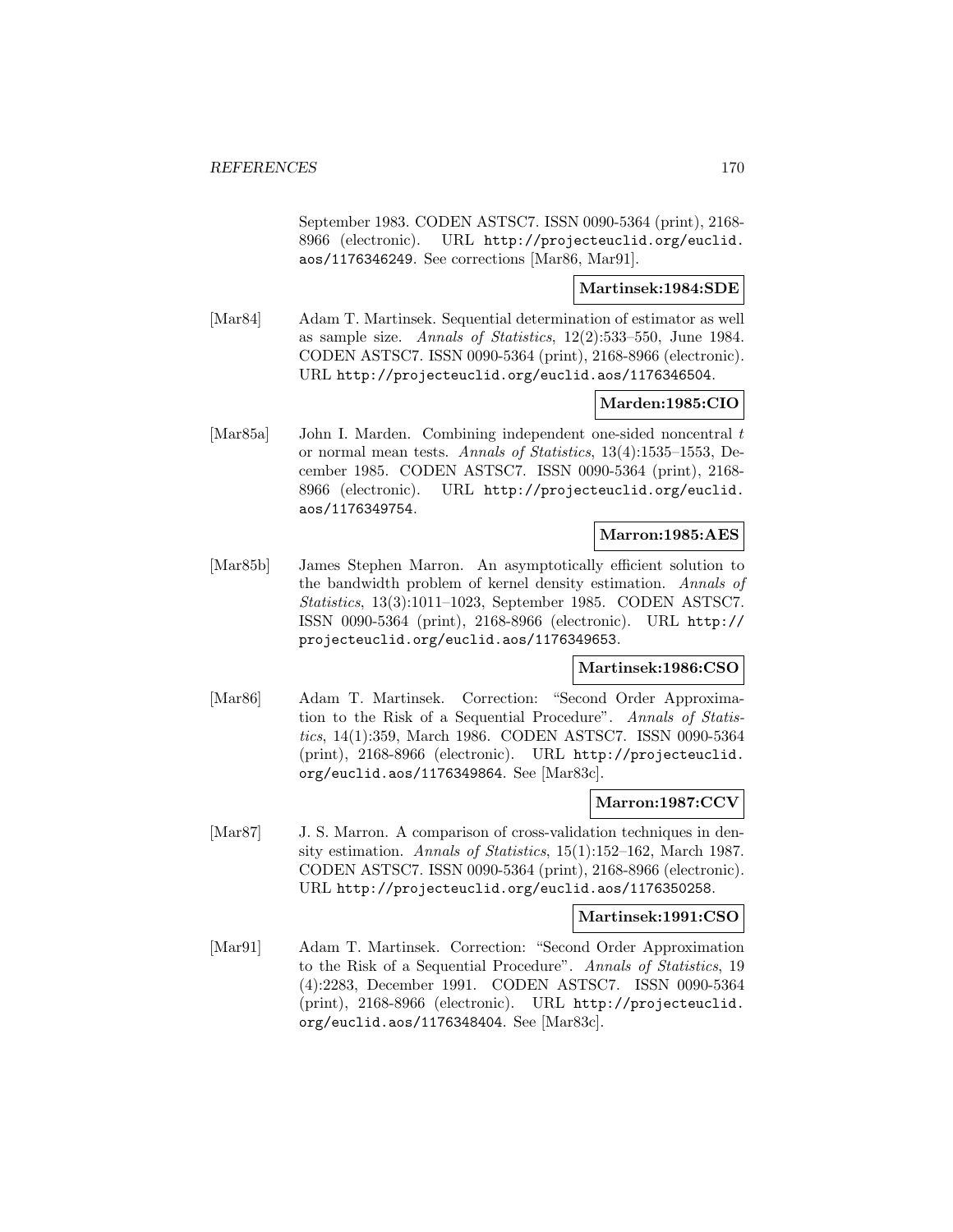#### **Masry:1980:DTS**

[Mas80] E. Masry. Discrete-time spectral estimation of continuoustime processes — the orthogonal series method. Annals of Statistics, 8(5):1100–1109, September 1980. CODEN ASTSC7. ISSN 0090-5364 (print), 2168-8966 (electronic). URL http:// projecteuclid.org/euclid.aos/1176345147.

# **Mason:1981:ANL**

[Mas81a] David M. Mason. Asymptotic normality of linear combinations of order statistics with a smooth score function. Annals of Statistics, 9(4):899–908, July 1981. CODEN ASTSC7. ISSN 0090-5364 (print), 2168-8966 (electronic). URL http://projecteuclid. org/euclid.aos/1176345531.

# **Mason:1981:USB**

[Mas81b] David M. Mason. On the use of a statistic based on sequential ranks to prove limit theorems for simple linear rank statistics. Annals of Statistics, 9(2):424–436, March 1981. CODEN ASTSC7. ISSN 0090-5364 (print), 2168-8966 (electronic). URL http:// projecteuclid.org/euclid.aos/1176345408.

#### **Mason:1983:MCC**

[Mas83] David M. Mason. A minimax criterion for choosing weight functions for L-estimates of location. Annals of Statistics, 11(1):317– 325, March 1983. CODEN ASTSC7. ISSN 0090-5364 (print), 2168- 8966 (electronic). URL http://projecteuclid.org/euclid. aos/1176346082.

#### **Mathew:1984:NQU**

[Mat84] Thomas Mathew. On nonnegative quadratic unbiased estimability of variance components. Annals of Statistics, 12(4):1566–1569, December 1984. CODEN ASTSC7. ISSN 0090-5364 (print), 2168- 8966 (electronic). URL http://projecteuclid.org/euclid. aos/1176346814.

#### **Mauro:1985:CAK**

[Mau85] David Mauro. A combinatoric approach to the Kaplan–Meier estimator. Annals of Statistics, 13(1):142–149, March 1985. CODEN ASTSC7. ISSN 0090-5364 (print), 2168-8966 (electronic). URL http://projecteuclid.org/euclid.aos/1176346582.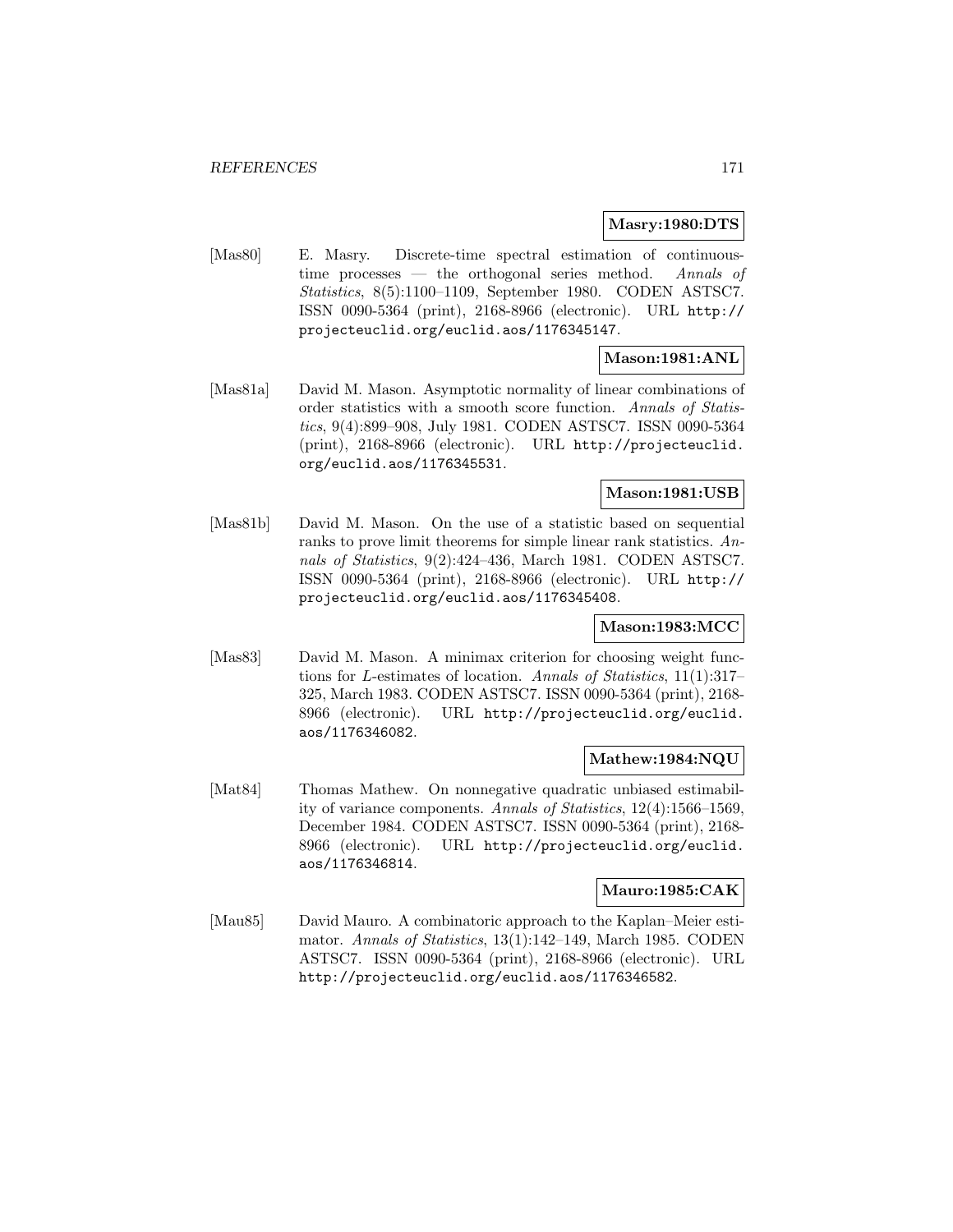#### **McCullagh:1986:ILR**

[MC86] P. McCullagh and D. R. Cox. Invariants and likelihood ratio statistics. Annals of Statistics, 14(4):1419–1430, December 1986. CO-DEN ASTSC7. ISSN 0090-5364 (print), 2168-8966 (electronic). URL http://projecteuclid.org/euclid.aos/1176350167.

### **Maatta:1987:CPI**

[MC87] Jon M. Maatta and George Casella. Conditional properties of interval estimators of the normal variance. Annals of Statistics, 15 (4):1372–1388, December 1987. CODEN ASTSC7. ISSN 0090-5364 (print), 2168-8966 (electronic). URL http://projecteuclid. org/euclid.aos/1176350599.

## **Morgan:1988:BDF**

[MC88] John P. Morgan and I. M. Chakravarti. Block designs for first and second order neighbor correlations. Annals of Statistics, 16(3): 1206–1224, September 1988. CODEN ASTSC7. ISSN 0090-5364 (print), 2168-8966 (electronic). URL http://projecteuclid. org/euclid.aos/1176350956.

### **McCullagh:1983:QLF**

[McC83] Peter McCullagh. Quasi-likelihood functions. Annals of Statistics, 11(1):59–67, March 1983. CODEN ASTSC7. ISSN 0090-5364 (print), 2168-8966 (electronic). URL http://projecteuclid. org/euclid.aos/1176346056.

### **McKeague:1984:SBE**

[McK84] Ian W. McKeague. On the stability of Bayes estimators for Gaussian processes. Annals of Statistics, 12(4):1310–1323, December 1984. CODEN ASTSC7. ISSN 0090-5364 (print), 2168- 8966 (electronic). URL http://projecteuclid.org/euclid. aos/1176346794.

### **McKeague:1986:ESR**

[McK86] Ian W. McKeague. Estimation for a semimartingale regression model using the method of sieves. Annals of Statistics, 14(2):579– 589, June 1986. CODEN ASTSC7. ISSN 0090-5364 (print), 2168- 8966 (electronic). URL http://projecteuclid.org/euclid. aos/1176349939.

# **Mara:1984:EBC**

[MD84] M. K. Mara and J. J. Deely. Empirical Bayes with a changing prior. Annals of Statistics, 12(3):1071–1078, September 1984. CODEN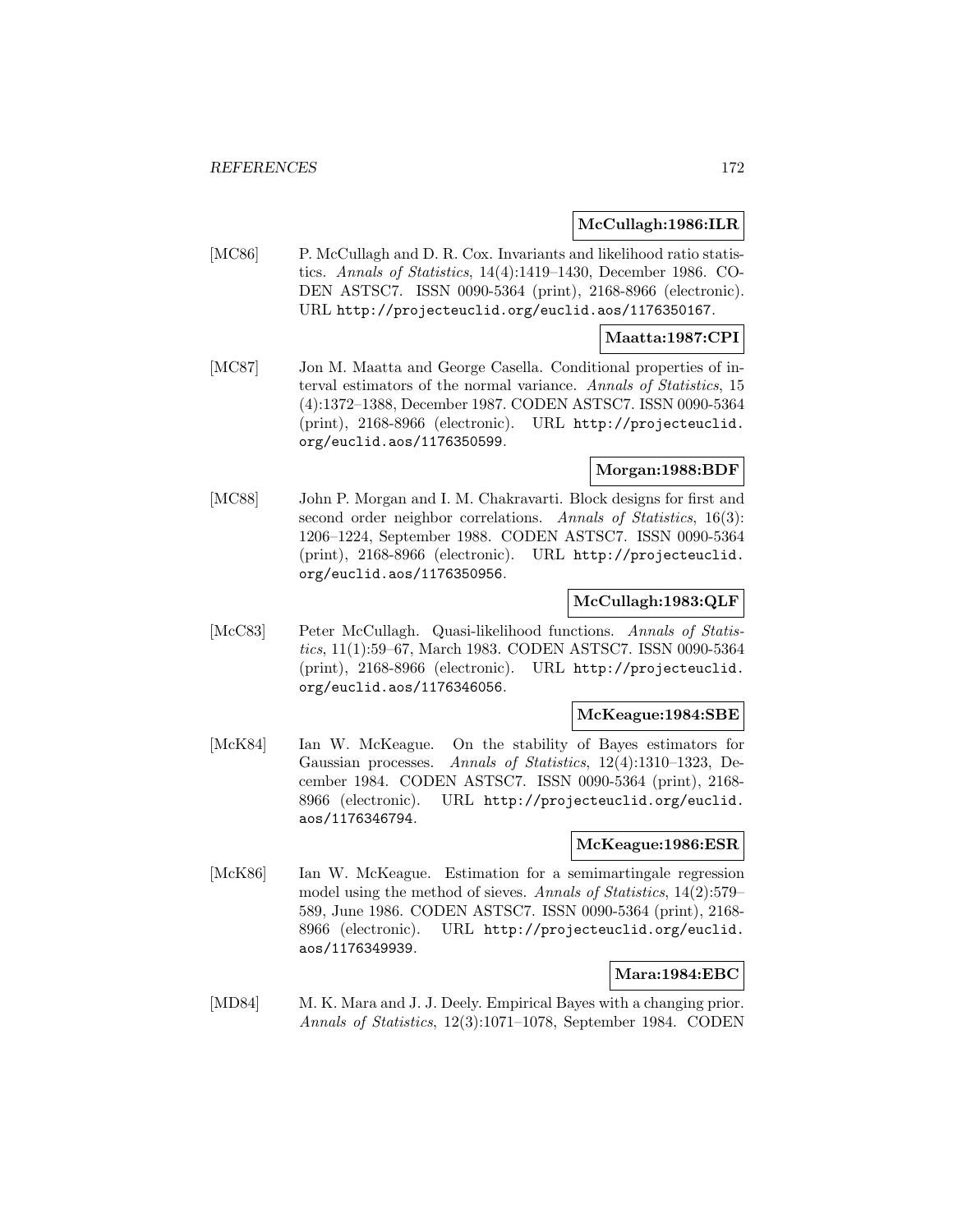ASTSC7. ISSN 0090-5364 (print), 2168-8966 (electronic). URL http://projecteuclid.org/euclid.aos/1176346722.

#### **Milasevic:1987:USM**

[MD87] P. Milasevic and G. R. Ducharme. Uniqueness of the spatial median. Annals of Statistics, 15(3):1332–1333, September 1987. CO-DEN ASTSC7. ISSN 0090-5364 (print), 2168-8966 (electronic). URL http://projecteuclid.org/euclid.aos/1176350511.

**Meyer:1982:TCT**

[Mey82] Michael M. Meyer. Transforming contingency tables. Annals of Statistics, 10(4):1172–1181, December 1982. CODEN ASTSC7. ISSN 0090-5364 (print), 2168-8966 (electronic). URL http:// projecteuclid.org/euclid.aos/1176345982.

### **Macpherson:1983:CLS**

[MF83] Brian D. Macpherson and Wayne A. Fuller. Consistency of the least squares estimator of the first order moving average parameter. Annals of Statistics, 11(1):326–329, March 1983. CODEN ASTSC7. ISSN 0090-5364 (print), 2168-8966 (electronic). URL http://projecteuclid.org/euclid.aos/1176346083.

#### **Matthews:1985:ASS**

[MFP85] D. E. Matthews, V. T. Farewell, and R. Pyke. Asymptotic scorestatistic processes and tests for constant hazard against a changepoint alternative. Annals of Statistics, 13(2):583–591, June 1985. CODEN ASTSC7. ISSN 0090-5364 (print), 2168-8966 (electronic). URL http://projecteuclid.org/euclid.aos/1176349540.

#### **Muller-Funk:1989:ACR**

[MFPW89] Ulrich Muller-Funk, Friedrich Pukelsheim, and Hermann Witting. On the attainment of the Cramér–Rao bound in  $L_r$ -differentiable families of distributions. Annals of Statistics, 17(4):1742–1748, December 1989. CODEN ASTSC7. ISSN 0090-5364 (print), 2168- 8966 (electronic). URL http://projecteuclid.org/euclid. aos/1176347392.

#### **Meeden:1981:AFP**

[MG81] Glen Meeden and Malay Ghosh. Admissibility in finite problems. Annals of Statistics, 9(4):846–852, July 1981. CODEN ASTSC7. ISSN 0090-5364 (print), 2168-8966 (electronic). URL http:// projecteuclid.org/euclid.aos/1176345524.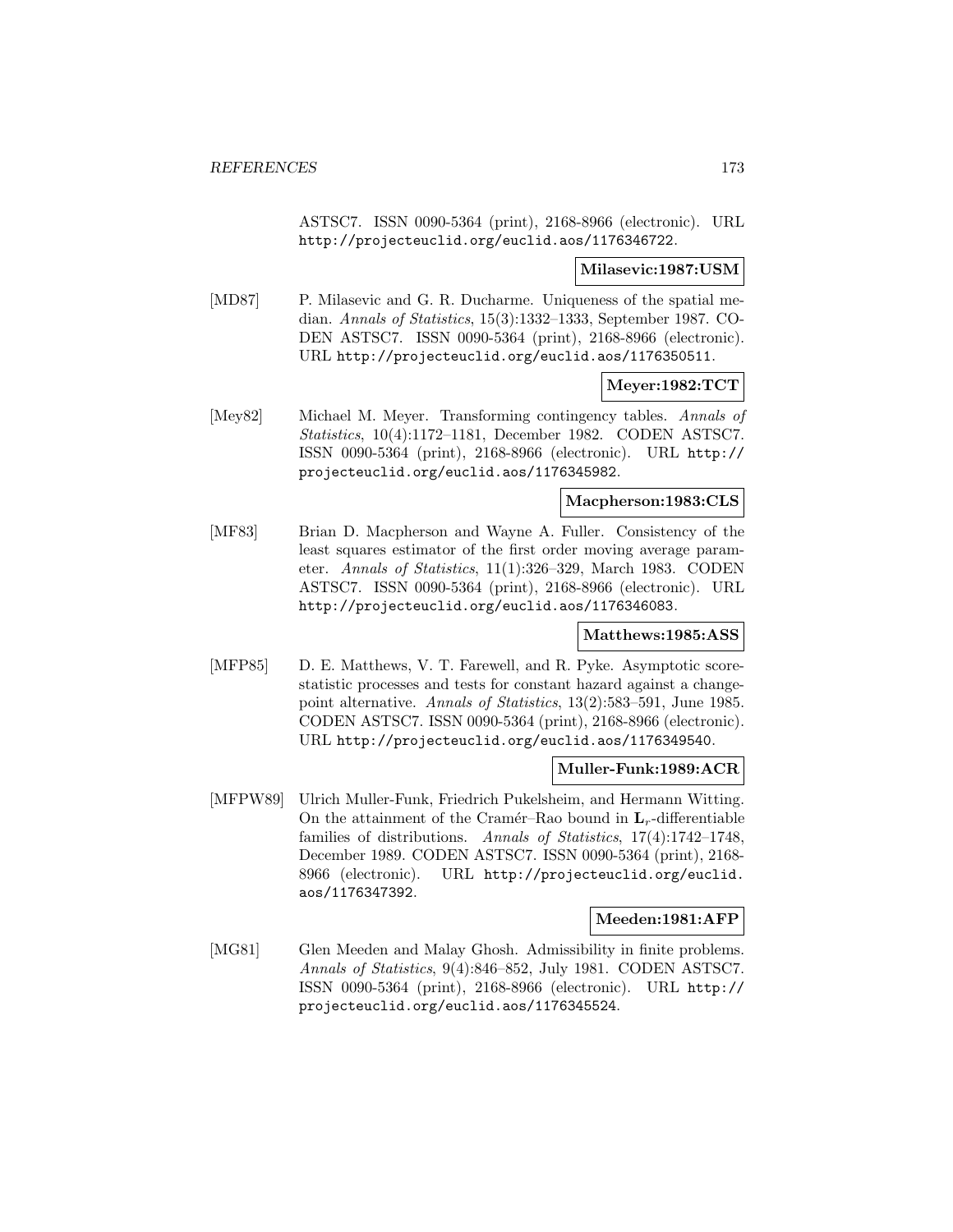#### **Meeden:1983:CBE**

[MG83] Glen Meeden and Malay Ghosh. Choosing between experiments: Applications to finite population sampling. Annals of Statistics, 11(1):296–305, March 1983. CODEN ASTSC7. ISSN 0090-5364 (print), 2168-8966 (electronic). URL http://projecteuclid. org/euclid.aos/1176346080.

### **Meeden:1989:AKM**

[MGSV89] G. Meeden, M. Ghosh, C. Srinivasan, and S. Vardeman. The admissibility of the Kaplan–Meier and other maximum likelihood estimators in the presence of censoring. Annals of Statistics, 17(4): 1509–1531, December 1989. CODEN ASTSC7. ISSN 0090-5364 (print), 2168-8966 (electronic). URL http://projecteuclid. org/euclid.aos/1176347379.

# **Meeden:1985:SAN**

[MGV85] Glen Meeden, Malay Ghosh, and Stephen Vardeman. Some admissible nonparametric and related finite population sampling estimators. Annals of Statistics, 13(2):811–817, June 1985. CODEN ASTSC7. ISSN 0090-5364 (print), 2168-8966 (electronic). URL http://projecteuclid.org/euclid.aos/1176349559.

#### **Miescke:1981:MSP**

[Mie81] Klaus J. Miescke. Γ-minimax selection procedures in simultaneous testing problems. Annals of Statistics, 9(1):215–220, January 1981. CODEN ASTSC7. ISSN 0090-5364 (print), 2168-8966 (electronic). URL http://projecteuclid.org/euclid.aos/1176345351.

#### **Mielniczuk:1986:SAP**

[Mie86] Jan Mielniczuk. Some asymptotic properties of kernel estimators of a density function in case of censored data. Annals of Statistics, 14(2):766–773, June 1986. CODEN ASTSC7. ISSN 0090-5364 (print), 2168-8966 (electronic). URL http://projecteuclid. org/euclid.aos/1176349954.

#### **Miller:1980:NEN**

[Mil80] Rupert G. Miller. Note: Editorial note on Pao-Lu Hsu. Annals of Statistics, 8(2):456, March 1980. CODEN ASTSC7. ISSN 0090-5364 (print), 2168-8966 (electronic). URL http:// projecteuclid.org/euclid.aos/1176344966.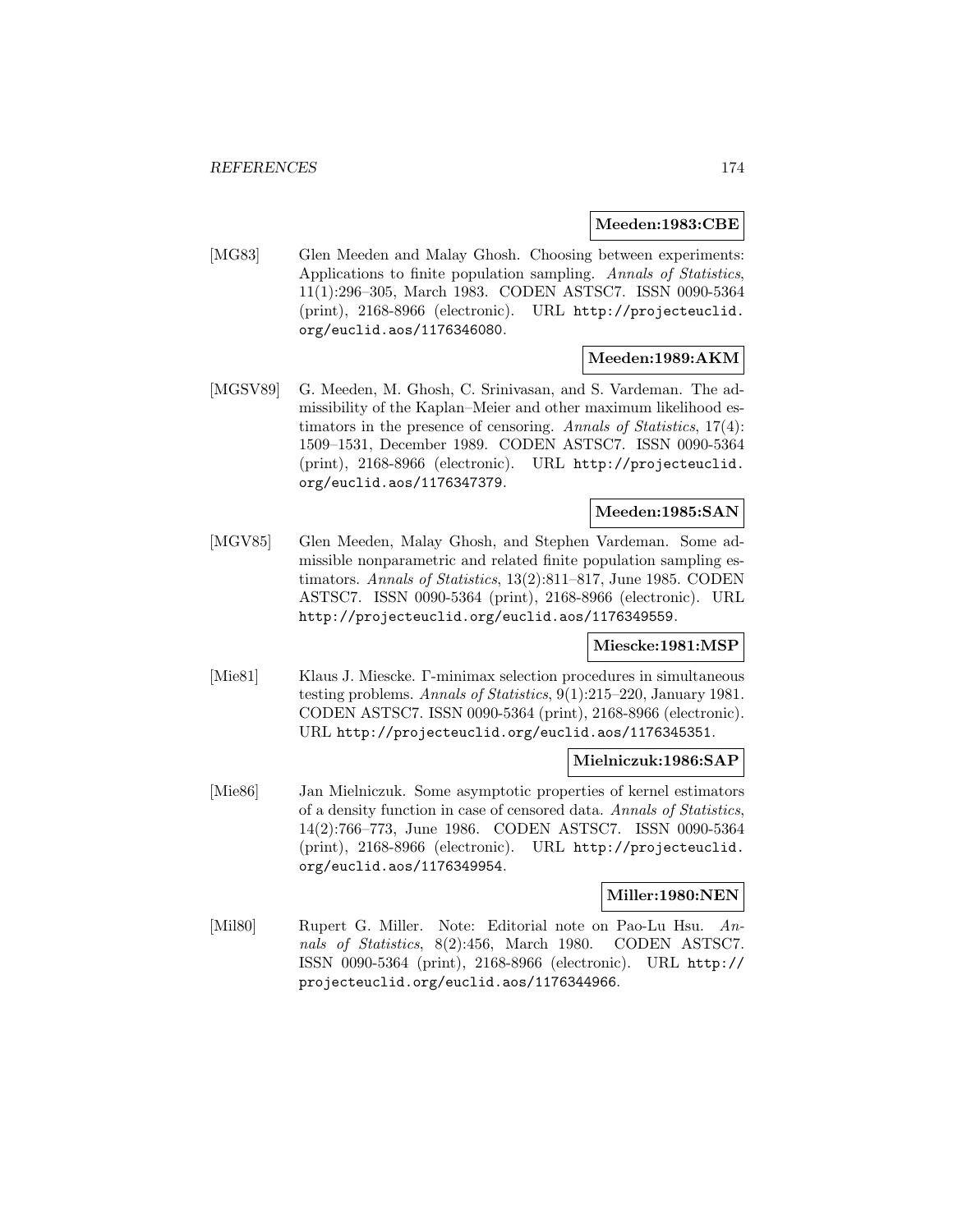#### **Millar:1982:OEG**

[Mil82] P. W. Millar. Optimal estimation of a general regression function. Annals of Statistics, 10(3):717–740, September 1982. CO-DEN ASTSC7. ISSN 0090-5364 (print), 2168-8966 (electronic). URL http://projecteuclid.org/euclid.aos/1176345867.

#### **Miller:1985:DPP**

[Mil85] Rupert G. Miller. Discussion: Projection pursuit. Annals of Statistics, 13(2):510–513, June 1985. CODEN ASTSC7. ISSN 0090-5364 (print), 2168-8966 (electronic). URL http://projecteuclid. org/euclid.aos/1176349530.

### **Miller:1989:EPB**

[Mil89] Stephen M. Miller. Empirical processes based upon residuals from errors-in-variables regressions. Annals of Statistics, 17(1):282–292, March 1989. CODEN ASTSC7. ISSN 0090-5364 (print), 2168- 8966 (electronic). URL http://projecteuclid.org/euclid. aos/1176347016.

### **Mittal:1981:SSM**

[Mit81] Yashaswini Mittal. Smoothing of samples for maxima. Annals of Statistics, 9(1):66–77, January 1981. CODEN ASTSC7. ISSN 0090-5364 (print), 2168-8966 (electronic). URL http:// projecteuclid.org/euclid.aos/1176345333.

### **Miller:1986:DIF**

[ML86] Robert B. Miller and Jae June Lee. Discussion: Influence functionals for time series. Annals of Statistics, 14(3):827–829, September 1986. CODEN ASTSC7. ISSN 0090-5364 (print), 2168- 8966 (electronic). URL http://projecteuclid.org/euclid. aos/1176350031.

# **Moolgavkar:1984:GAN**

[MLV84] Suresh H. Moolgavkar, Edward D. Lustbader, and David J. Venzon. A geometric approach to nonlinear regression diagnostics with applications to matched case-control studies. Annals of Statistics, 12(3):816–826, September 1984. CODEN ASTSC7. ISSN 0090-5364 (print), 2168-8966 (electronic). URL http:// projecteuclid.org/euclid.aos/1176346704.

#### **Mihalko:1980:CST**

[MM80] Daniel P. Mihalko and David S. Moore. Chi-square tests of fit for type II censored data. Annals of Statistics, 8(3):625–644,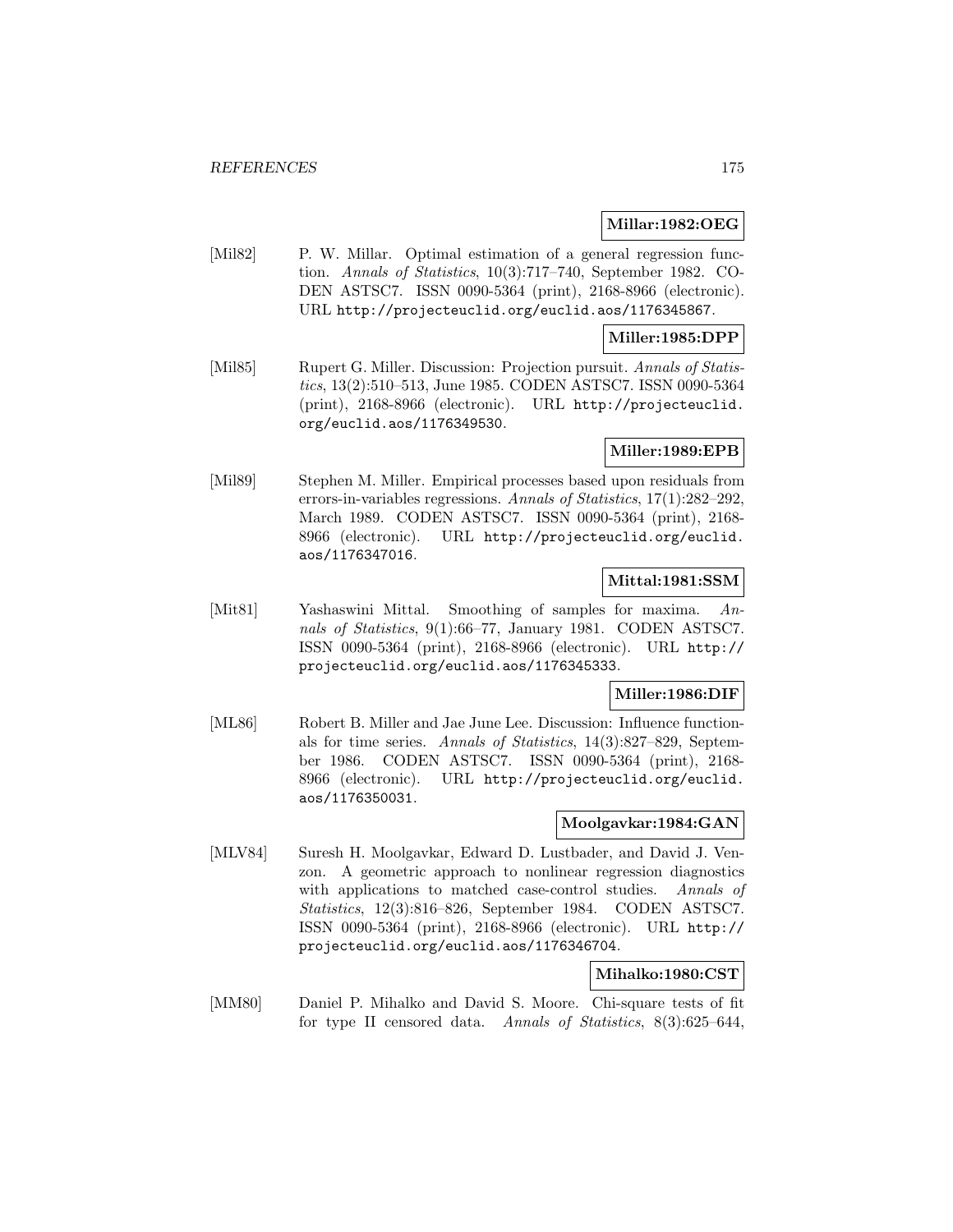May 1980. CODEN ASTSC7. ISSN 0090-5364 (print), 2168- 8966 (electronic). URL http://projecteuclid.org/euclid. aos/1176345013.

### **Mazloum:1987:USB**

[MM87] Reda Mazloum and Glen Meeden. Using the stepwise Bayes technique to choose between experiments. Annals of Statistics, 15 (1):269–277, March 1987. CODEN ASTSC7. ISSN 0090-5364 (print), 2168-8966 (electronic). URL http://projecteuclid. org/euclid.aos/1176350265.

### **Majumdar:1983:OIB**

[MN83] Dibyen Majumdar and William I. Notz. Optimal incomplete block designs for comparing treatments with a control. Annals of Statistics, 11(1):258–266, March 1983. CODEN ASTSC7. ISSN 0090-5364 (print), 2168-8966 (electronic). URL http:// projecteuclid.org/euclid.aos/1176346076.

#### **Mitchell-Olds:1986:DJB**

[MO86] Thomas Mitchell-Olds. Discussion: Jackknife, bootstrap and other resampling methods in regression analysis. Annals of Statistics, 14 (4):1316–1318, December 1986. CODEN ASTSC7. ISSN 0090-5364 (print), 2168-8966 (electronic). URL http://projecteuclid. org/euclid.aos/1176350151.

#### **Moore:1982:EDC**

[Moo82] David S. Moore. The effect of dependence on chi squared tests of fit. Annals of Statistics, 10(4):1163–1171, December 1982. CODEN ASTSC7. ISSN 0090-5364 (print), 2168-8966 (electronic). URL http://projecteuclid.org/euclid.aos/1176345981.

#### **Moore:1984:ECS**

[Moo84] Marc Moore. On the estimation of a convex set. Annals of Statistics, 12(3):1090–1099, September 1984. CODEN ASTSC7. ISSN 0090-5364 (print), 2168-8966 (electronic). URL http:// projecteuclid.org/euclid.aos/1176346725.

#### **Morris:1982:NEF**

[Mor82] Carl N. Morris. Natural exponential families with quadratic variance functions. Annals of Statistics, 10(1):65–80, March 1982. CO-DEN ASTSC7. ISSN 0090-5364 (print), 2168-8966 (electronic). URL http://projecteuclid.org/euclid.aos/1176345690.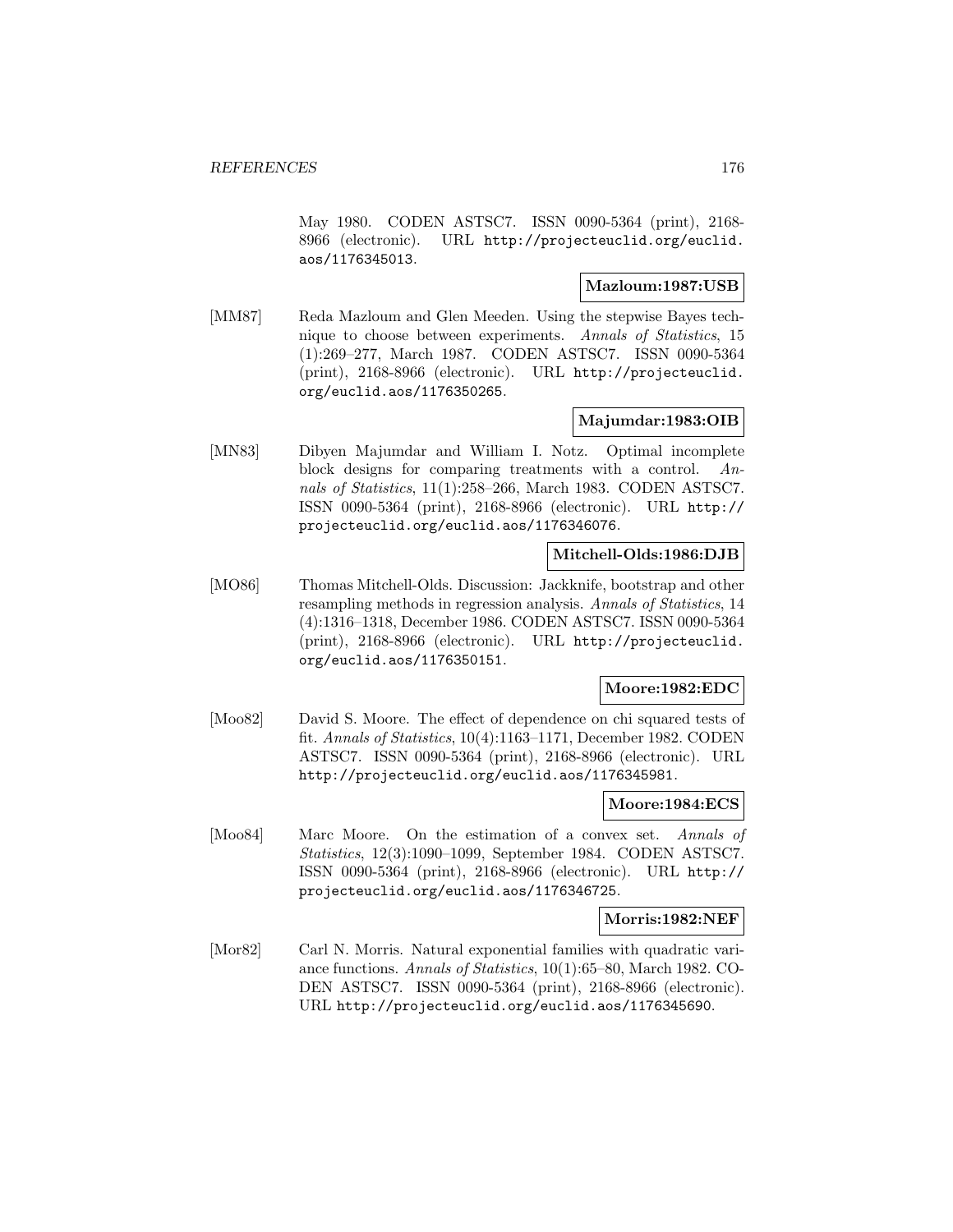#### **Morris:1983:DCI**

[Mor83a] Carl N. Morris. Discussion: Construction of improved estimators in multiparameter estimation for discrete exponential families. Annals of Statistics, 11(2):372–374, June 1983. CODEN ASTSC7. ISSN 0090-5364 (print), 2168-8966 (electronic). URL http:// projecteuclid.org/euclid.aos/1176346146. See [GHT83].

### **Morris:1983:NEF**

[Mor83b] Carl N. Morris. Natural exponential families with quadratic variance functions: Statistical theory. Annals of Statistics, 11(2):515– 529, June 1983. CODEN ASTSC7. ISSN 0090-5364 (print), 2168- 8966 (electronic). URL http://projecteuclid.org/euclid. aos/1176346158.

#### **Morgenthaler:1986:ACL**

[Mor86] Stephan Morgenthaler. Asymptotics for configural location estimators. Annals of Statistics, 14(1):174–187, March 1986. CODEN ASTSC7. ISSN 0090-5364 (print), 2168-8966 (electronic). URL http://projecteuclid.org/euclid.aos/1176349848.

#### **Moustakides:1986:OST**

[Mou86] George V. Moustakides. Optimal stopping times for detecting changes in distributions. Annals of Statistics, 14(4):1379–1387, December 1986. CODEN ASTSC7. ISSN 0090-5364 (print), 2168- 8966 (electronic). URL http://projecteuclid.org/euclid. aos/1176350164.

#### **Marden:1980:ITM**

[MP80] John Marden and Michael D. Perlman. Invariant tests for means with covariates. Annals of Statistics, 8(1):25–63, January 1980. CODEN ASTSC7. ISSN 0090-5364 (print), 2168-8966 (electronic). URL http://projecteuclid.org/euclid.aos/1176344890.

#### **Mitra:1984:NSR**

[MP84] S. K. Mitra and P. K. Pathak. The nature of simple random sampling. Annals of Statistics, 12(4):1536–1542, December 1984. CO-DEN ASTSC7. ISSN 0090-5364 (print), 2168-8966 (electronic). URL http://projecteuclid.org/euclid.aos/1176346810.

## **McCullagh:1985:DTI**

[MP85] Peter McCullagh and Daryl Pregibon. Discussion: Testing for independence in a two-way table: New interpretations of the chi-square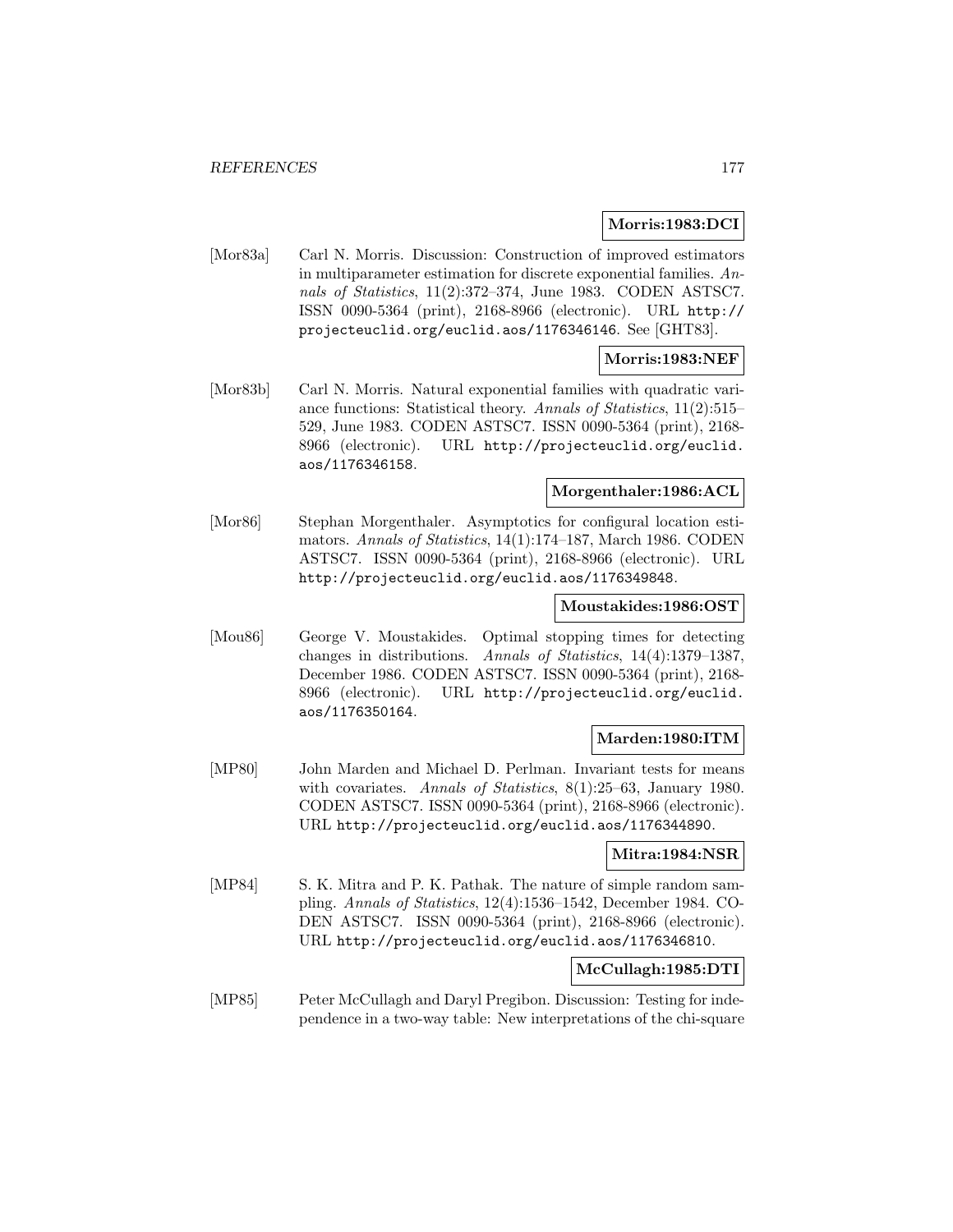statistic. Annals of Statistics, 13(3):898–900, September 1985. CO-DEN ASTSC7. ISSN 0090-5364 (print), 2168-8966 (electronic). URL http://projecteuclid.org/euclid.aos/1176349641.

### **Marron:1987:AOB**

[MP87a] J. S. Marron and W. J. Padgett. Asymptotically optimal bandwidth selection for kernel density estimators from randomly rightcensored samples. Annals of Statistics, 15(4):1520–1535, December 1987. CODEN ASTSC7. ISSN 0090-5364 (print), 2168- 8966 (electronic). URL http://projecteuclid.org/euclid. aos/1176350607.

### **McCullagh:1987:SDE**

[MP87b] Peter McCullagh and Daryl Pregibon. k-statistics and dispersion effects in regression. Annals of Statistics, 15(1):202–219, March 1987. CODEN ASTSC7. ISSN 0090-5364 (print), 2168- 8966 (electronic). URL http://projecteuclid.org/euclid. aos/1176350261.

### **Mandelbaum:1987:CSC**

[MR87a] Avi Mandelbaum and Ludger Ruschendorf. Complete and symmetrically complete families of distributions. Annals of Statistics, 15(3):1229–1244, September 1987. CODEN ASTSC7. ISSN 0090-5364 (print), 2168-8966 (electronic). URL http:// projecteuclid.org/euclid.aos/1176350502.

#### **Melkman:1987:MEM**

[MR87b] Avraham A. Melkman and Ya'acov Ritov. Minimax estimation of the mean of a general distribution when the parameter space is restricted. Annals of Statistics, 15(1):432–442, March 1987. CO-DEN ASTSC7. ISSN 0090-5364 (print), 2168-8966 (electronic). URL http://projecteuclid.org/euclid.aos/1176350278.

#### **Major:1988:SEE**

[MR88] P. Major and L. Rejto. Strong embedding of the estimator of the distribution function under random censorship. Annals of Statistics, 16(3):1113–1132, September 1988. CODEN ASTSC7. ISSN 0090-5364 (print), 2168-8966 (electronic). URL http:// projecteuclid.org/euclid.aos/1176350949.

#### **Mukerjee:1986:PIE**

[MRW86] Hari Mukerjee, Tim Robertson, and F. T. Wright. A probability inequality for elliptically contoured densities with applica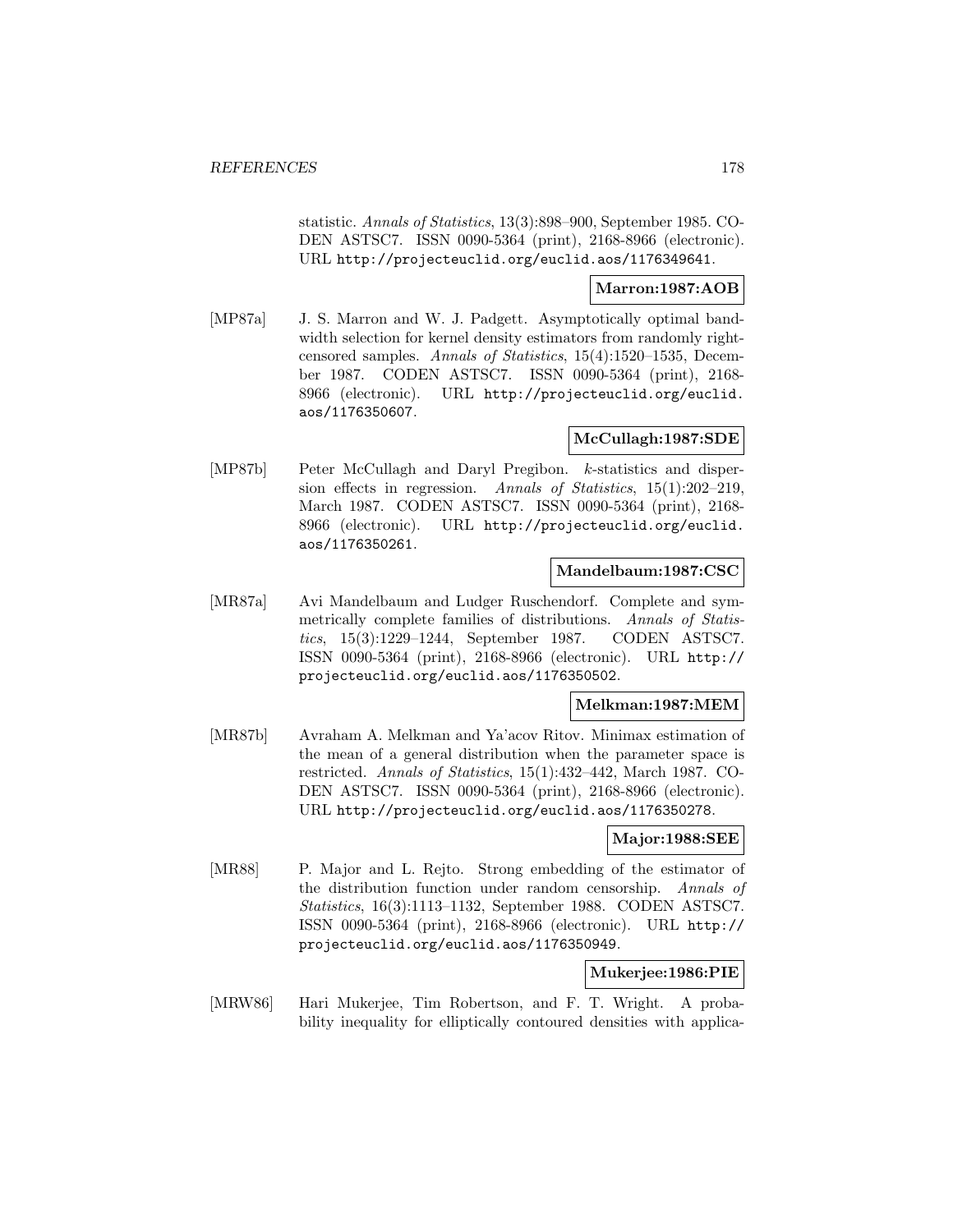tions in order restricted inference. Annals of Statistics, 14(4): 1544–1554, December 1986. CODEN ASTSC7. ISSN 0090-5364 (print), 2168-8966 (electronic). URL http://projecteuclid. org/euclid.aos/1176350175.

## **Mason:1983:MKS**

[MS83] David M. Mason and John H. Schuenemeyer. A modified Kolmogorov–Smirnov test sensitive to tail alternatives. Annals of Statistics, 11(3):933–946, September 1983. CODEN ASTSC7. ISSN 0090-5364 (print), 2168-8966 (electronic). URL http:/ /projecteuclid.org/euclid.aos/1176346259. See correction [MS92].

### **Mandelbaum:1987:AT**

[MS87a] Avi Mandelbaum and L. A. Shepp. Admissibility as a touchstone. Annals of Statistics, 15(1):252–268, March 1987. CODEN ASTSC7. ISSN 0090-5364 (print), 2168-8966 (electronic). URL http://projecteuclid.org/euclid.aos/1176350264.

#### **Muller:1987:EHR**

[MS87b] Hans-Georg Muller and Ulrich Stadtmuller. Estimation of heteroscedasticity in regression analysis. Annals of Statistics, 15 (2):610–625, June 1987. CODEN ASTSC7. ISSN 0090-5364 (print), 2168-8966 (electronic). URL http://projecteuclid. org/euclid.aos/1176350364.

#### **Muller:1987:VBK**

[MS87c] Hans-Georg Muller and Ulrich Stadtmuller. Variable bandwidth kernel estimators of regression curves. Annals of Statistics, 15 (1):182–201, March 1987. CODEN ASTSC7. ISSN 0090-5364 (print), 2168-8966 (electronic). URL http://projecteuclid. org/euclid.aos/1176350260.

#### **Mathew:1988:OTU**

[MS88] Thomas Mathew and Bimal Kumar Sinha. Optimum tests in unbalanced two-way models without interaction. Annals of Statistics, 16(4):1727–1740, December 1988. CODEN ASTSC7. ISSN 0090-5364 (print), 2168-8966 (electronic). URL http:// projecteuclid.org/euclid.aos/1176351065.

# **Mason:1992:CMK**

[MS92] David M. Mason and John H. Schuenemeyer. Correction: "A Modified Kolmogorov–Smirnov Test Sensitive to Tail Alterna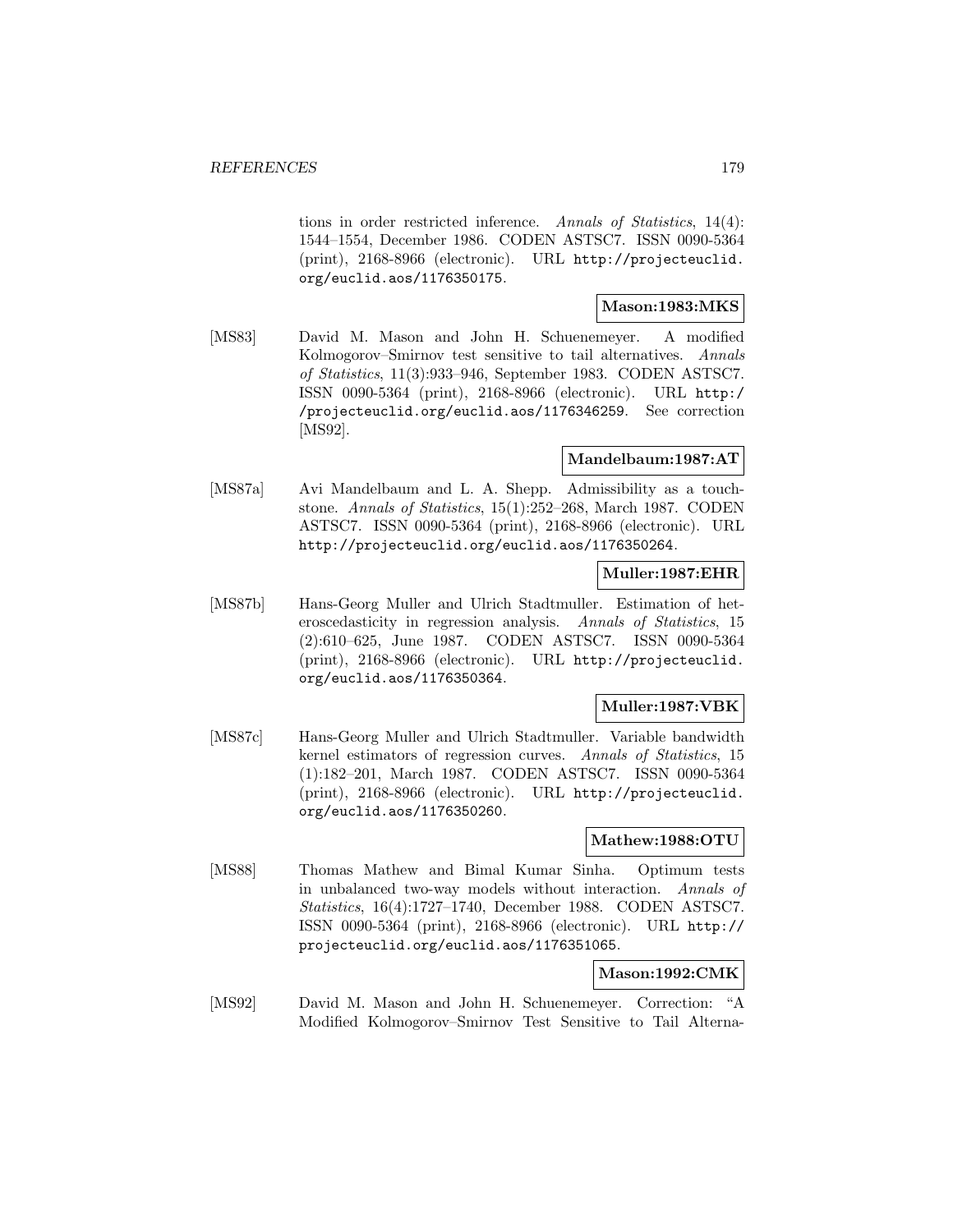tives". Annals of Statistics, 20(1):620–621, March 1992. CO-DEN ASTSC7. ISSN 0090-5364 (print), 2168-8966 (electronic). URL http://projecteuclid.org/euclid.aos/1176348549. See [MS83].

## **Makelainen:1981:EUM**

[MSS81] Timo Makelainen, Klaus Schmidt, and George P. H. Styan. On the existence and uniqueness of the maximum likelihood estimate of a vector-valued parameter in fixed-size samples. Annals of Statistics, 9(4):758–767, July 1981. CODEN ASTSC7. ISSN 0090-5364 (print), 2168-8966 (electronic). URL http://projecteuclid. org/euclid.aos/1176345516.

#### **Mandelbaum:1984:IPS**

[MT84] Avi Mandelbaum and Murad S. Taqqu. Invariance principle for symmetric statistics. Annals of Statistics, 12(2):483–496, June 1984. CODEN ASTSC7. ISSN 0090-5364 (print), 2168- 8966 (electronic). URL http://projecteuclid.org/euclid. aos/1176346501.

#### **Mocks:1984:THN**

[MTG84] Joachim Mocks, Pham Dinh Tuan, and Theo Gasser. Testing for homogeneity of noisy signals evoked by repeated stimuli. Annals of Statistics, 12(1):193–209, March 1984. CODEN ASTSC7. ISSN 0090-5364 (print), 2168-8966 (electronic). URL http:// projecteuclid.org/euclid.aos/1176346401.

#### **Mukerjee:1981:SAO**

[Muk81] H. G. Mukerjee. A stochastic approximation by observations on a discrete lattice using isotonic regression. Annals of Statistics, 9(5): 1020–1025, September 1981. CODEN ASTSC7. ISSN 0090-5364 (print), 2168-8966 (electronic). URL http://projecteuclid. org/euclid.aos/1176345581.

#### **Mukerjee:1988:MNR**

[Muk88] Hari Mukerjee. Monotone nonparametric regression. Annals of Statistics, 16(2):741–750, June 1988. CODEN ASTSC7. ISSN 0090-5364 (print), 2168-8966 (electronic). URL http:// projecteuclid.org/euclid.aos/1176350832.

## **Muller:1984:SOK**

[Mul84] Hans-Georg Muller. Smooth optimum kernel estimators of densities, regression curves and modes. Annals of Statistics, 12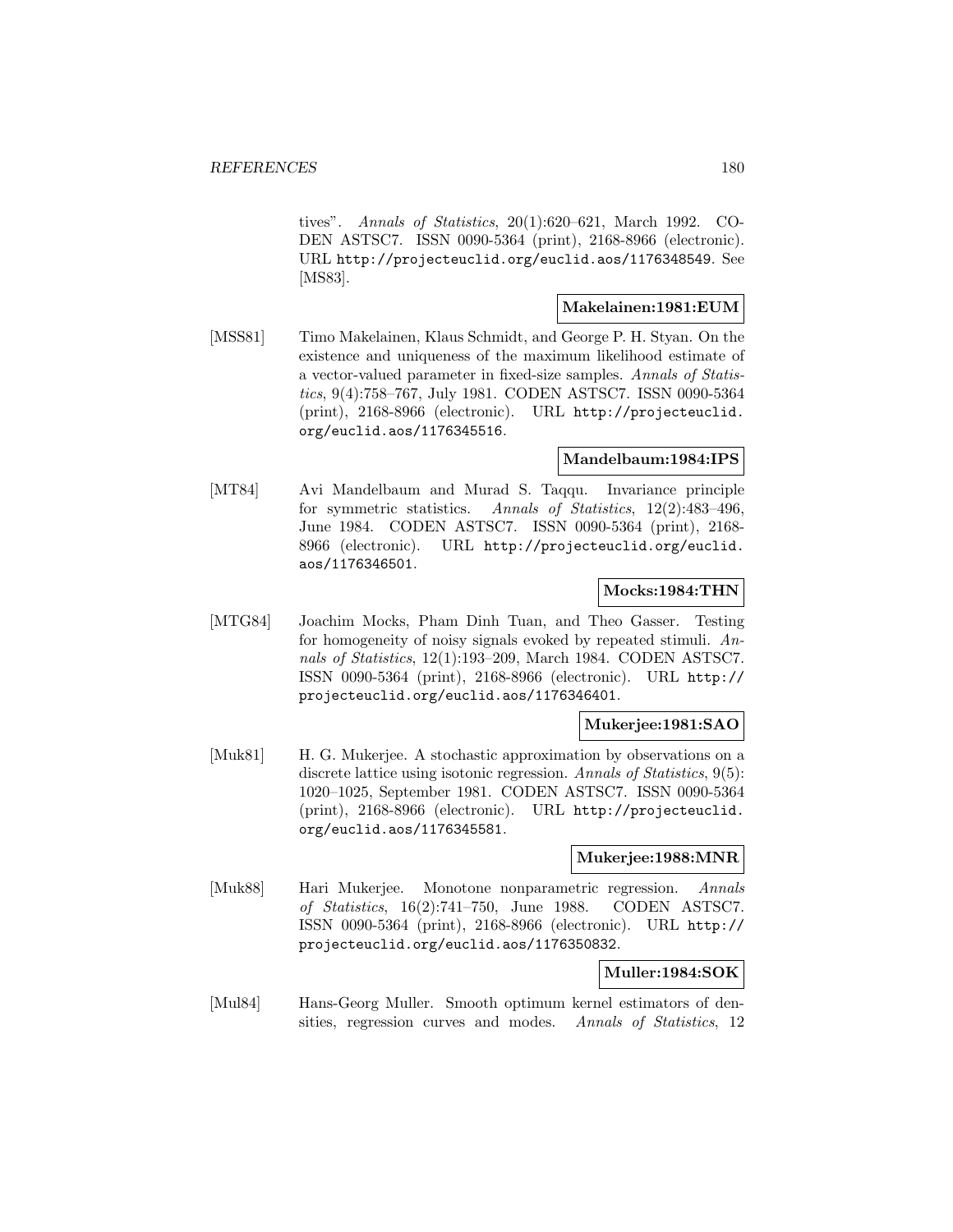(2):766–774, June 1984. CODEN ASTSC7. ISSN 0090-5364 (print), 2168-8966 (electronic). URL http://projecteuclid. org/euclid.aos/1176346523.

# **Muller:1989:ANP**

[Mul89] Hans-Georg Muller. Adaptive nonparametric peak estimation. Annals of Statistics, 17(3):1053–1069, September 1989. CODEN ASTSC7. ISSN 0090-5364 (print), 2168-8966 (electronic). URL http://projecteuclid.org/euclid.aos/1176347255.

### **Moolgavkar:1987:CRC**

[MV87] Suresh H. Moolgavkar and David J. Venzon. Confidence regions in curved exponential families: Application to matched case-control and survival studies with general relative risk function. Annals of Statistics, 15(1):346–359, March 1987. CODEN ASTSC7. ISSN 0090-5364 (print), 2168-8966 (electronic). URL http:// projecteuclid.org/euclid.aos/1176350270.

## **Mallik:1984:BBR**

[MY84] Ashim Mallik and Yi-Ching Yao. Bounds for the Bayes risk for testing sequentially the sign of the drift parameter of a Wiener process. Annals of Statistics, 12(3):1117–1123, September 1984. CODEN ASTSC7. ISSN 0090-5364 (print), 2168-8966 (electronic). URL http://projecteuclid.org/euclid.aos/1176346729.

### **Martin:1986:IFT**

[MY86a] R. Douglas Martin and Victor J. Yohai. Influence functionals for time series. Annals of Statistics, 14(3):781–818, September 1986. CODEN ASTSC7. ISSN 0090-5364 (print), 2168-8966 (electronic). URL http://projecteuclid.org/euclid.aos/1176350027.

#### **Martin:1986:RIF**

[MY86b] R. Douglas Martin and Victor J. Yohai. Rejoinder: Influence functionals for time series. Annals of Statistics, 14(3):840–855, September 1986. CODEN ASTSC7. ISSN 0090-5364 (print), 2168- 8966 (electronic). URL http://projecteuclid.org/euclid. aos/1176350037.

#### **Martin:1989:MMB**

[MYZ89] R. D. Martin, V. J. Yohai, and R. H. Zamar. Min-max bias robust regression. Annals of Statistics, 17(4):1608–1630, December 1989. CODEN ASTSC7. ISSN 0090-5364 (print), 2168-8966 (electronic). URL http://projecteuclid.org/euclid.aos/1176347384.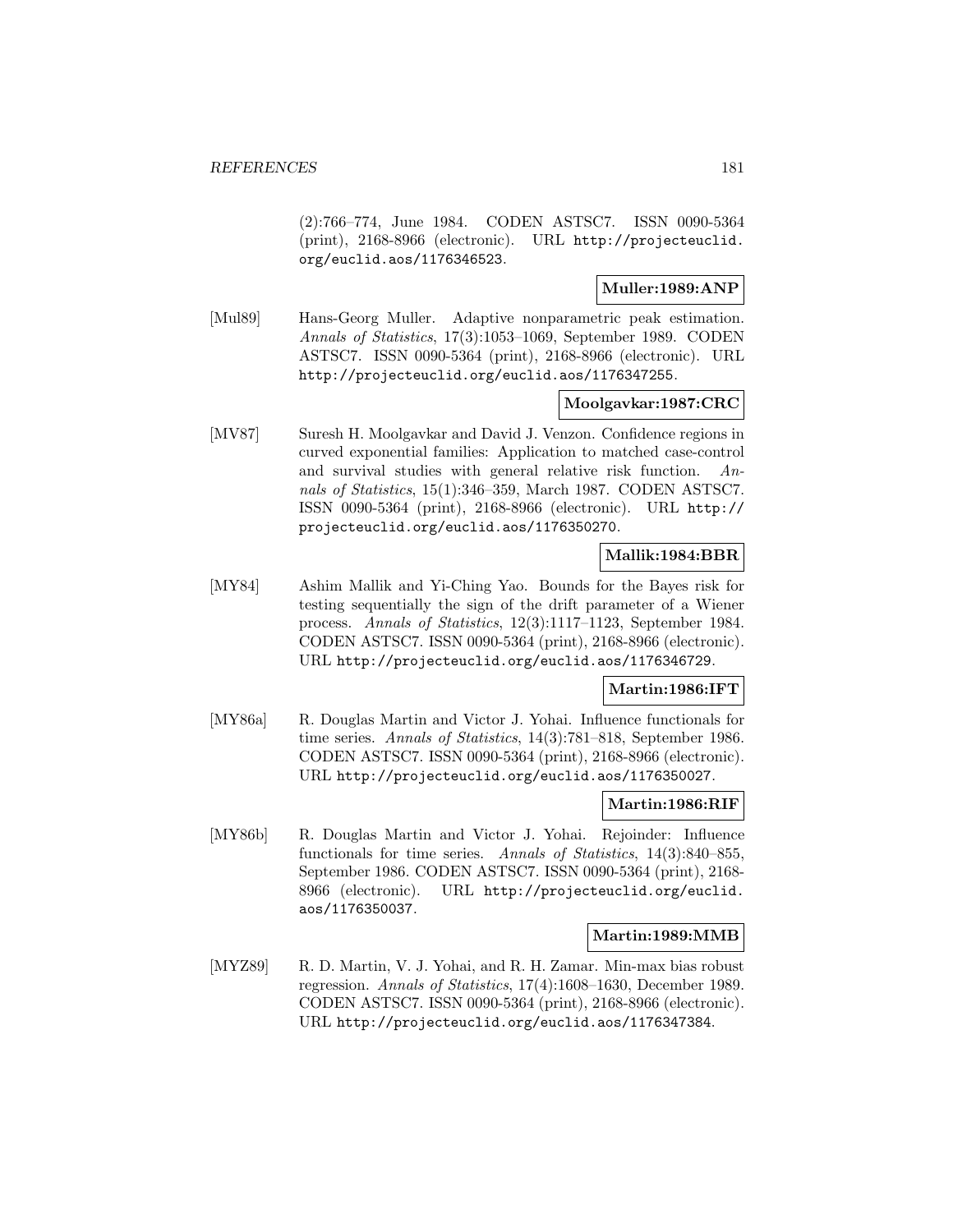#### **Nagaraja:1982:SNL**

[Nag82] H. N. Nagaraja. Some nondegenerate limit laws for the selection differential. Annals of Statistics, 10(4):1306–1310, December 1982. CODEN ASTSC7. ISSN 0090-5364 (print), 2168-8966 (electronic). URL http://projecteuclid.org/euclid.aos/1176345997.

### **Nair:1980:VDG**

[Nai80] K. Aiyappan Nair. Variance and distribution of the Graybill–Deal estimator of the common mean of two normal populations. Annals of Statistics, 8(1):212–216, January 1980. CODEN ASTSC7. ISSN 0090-5364 (print), 2168-8966 (electronic). URL http:// projecteuclid.org/euclid.aos/1176344904.

#### **Naiman:1984:AWO**

[Nai84a] Daniel Q. Naiman. Average width optimality of simultaneous confidence bounds. Annals of Statistics, 12(4):1199–1214, December 1984. CODEN ASTSC7. ISSN 0090-5364 (print), 2168- 8966 (electronic). URL http://projecteuclid.org/euclid. aos/1176346787.

#### **Naiman:1984:OSC**

[Nai84b] Daniel Q. Naiman. Optimal simultaneous confidence bounds. Annals of Statistics, 12(2):702–715, June 1984. CODEN ASTSC7. ISSN 0090-5364 (print), 2168-8966 (electronic). URL http:// projecteuclid.org/euclid.aos/1176346516.

#### **Naiman:1986:CCB**

[Nai86] Daniel Q. Naiman. Conservative confidence bands in curvilinear regression. Annals of Statistics, 14(3):896–906, September 1986. CODEN ASTSC7. ISSN 0090-5364 (print), 2168-8966 (electronic). URL http://projecteuclid.org/euclid.aos/1176350040.

#### **Navidi:1989:EEB**

[Nav89] William Navidi. Edgeworth expansions for bootstrapping regression models. Annals of Statistics, 17(4):1472–1478, December 1989. CODEN ASTSC7. ISSN 0090-5364 (print), 2168- 8966 (electronic). URL http://projecteuclid.org/euclid. aos/1176347375.

#### **Nychka:1989:CRR**

[NC89] Douglas W. Nychka and Dennis D. Cox. Convergence rates for regularized solutions of integral equations from discrete noisy data.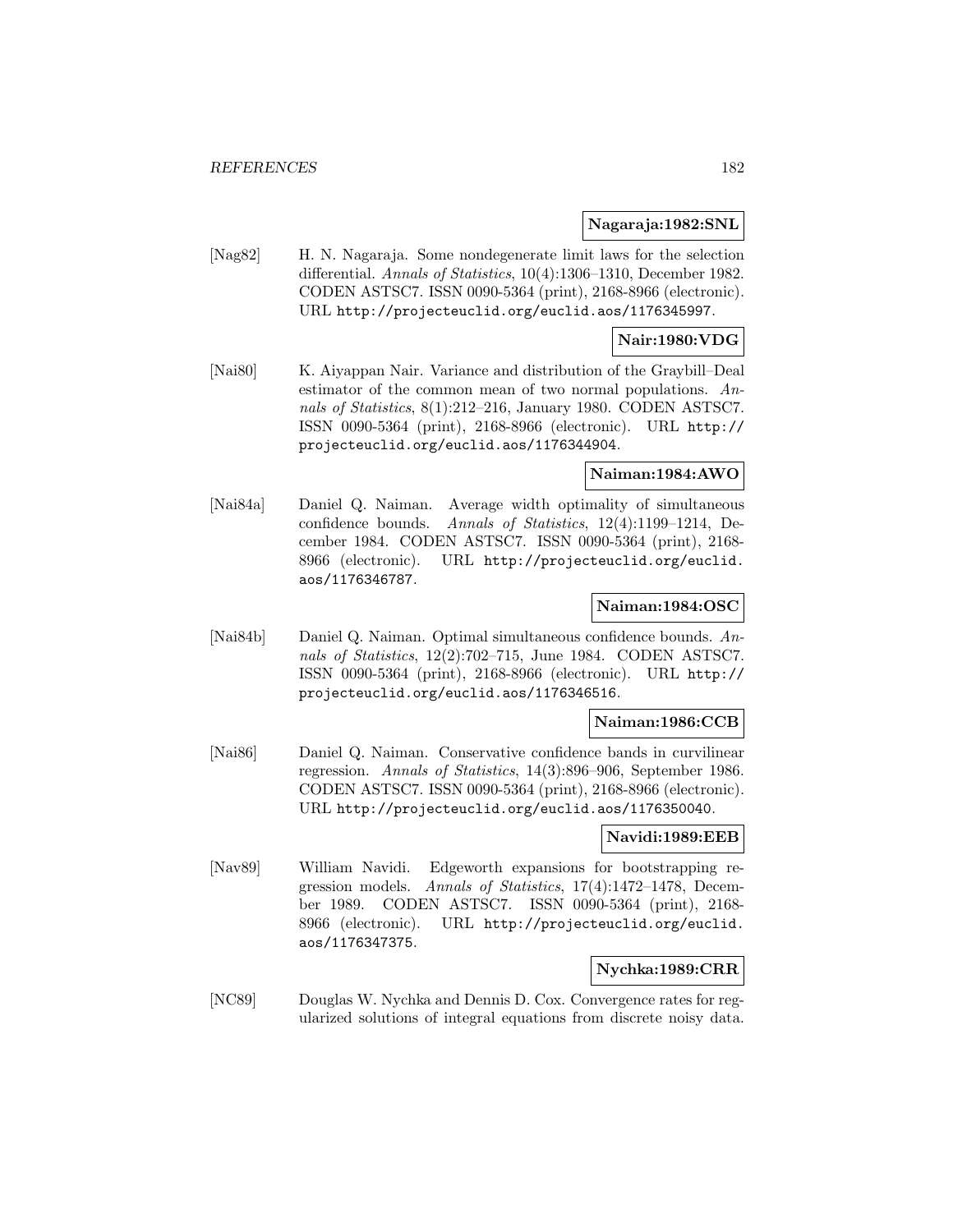Annals of Statistics, 17(2):556–572, June 1989. CODEN ASTSC7. ISSN 0090-5364 (print), 2168-8966 (electronic). URL http:// projecteuclid.org/euclid.aos/1176347125.

**Neill:1988:TLF**

[Nei88] James W. Neill. Testing for lack of fit in nonlinear regression. Annals of Statistics, 16(2):733–740, June 1988. CODEN ASTSC7. ISSN 0090-5364 (print), 2168-8966 (electronic). URL http:// projecteuclid.org/euclid.aos/1176350831.

### **Nelson:1980:NSC**

[Nel80] Paul I. Nelson. A note on strong consistency of least squares estimators in regression models with martingale difference errors. Annals of Statistics, 8(5):1057–1064, September 1980. CODEN ASTSC7. ISSN 0090-5364 (print), 2168-8966 (electronic). URL http://projecteuclid.org/euclid.aos/1176345142.

### **Nelder:1987:DWA**

[Nel87] J. A. Nelder. Discussion: What is an analysis of variance? Annals of Statistics, 15(3):930–931, September 1987. CODEN ASTSC7. ISSN 0090-5364 (print), 2168-8966 (electronic). URL http:// projecteuclid.org/euclid.aos/1176350480.

#### **Neuhaus:1982:CNT**

[Neu82] Georg Neuhaus.  $H_0$ -contiguity in nonparametric testing problems and sample Pitman efficiency. Annals of Statistics, 10(2):575–582, June 1982. CODEN ASTSC7. ISSN 0090-5364 (print), 2168- 8966 (electronic). URL http://projecteuclid.org/euclid. aos/1176345798.

### **Neuhaus:1987:LAL**

[Neu87] Georg Neuhaus. Local asymptotics for linear rank statistics with estimated score functions. Annals of Statistics, 15(2):491–512, June 1987. CODEN ASTSC7. ISSN 0090-5364 (print), 2168- 8966 (electronic). URL http://projecteuclid.org/euclid. aos/1176350357.

### **Neuhaus:1988:ALA**

[Neu88] Georg Neuhaus. Addendum to: "Local Asymptotics for Linear Rank Statistics with Estimated Score Functions". Annals of Statistics, 16(3):1342–1343, September 1988. CODEN ASTSC7. ISSN 0090-5364 (print), 2168-8966 (electronic). URL http:// projecteuclid.org/euclid.aos/1176350967.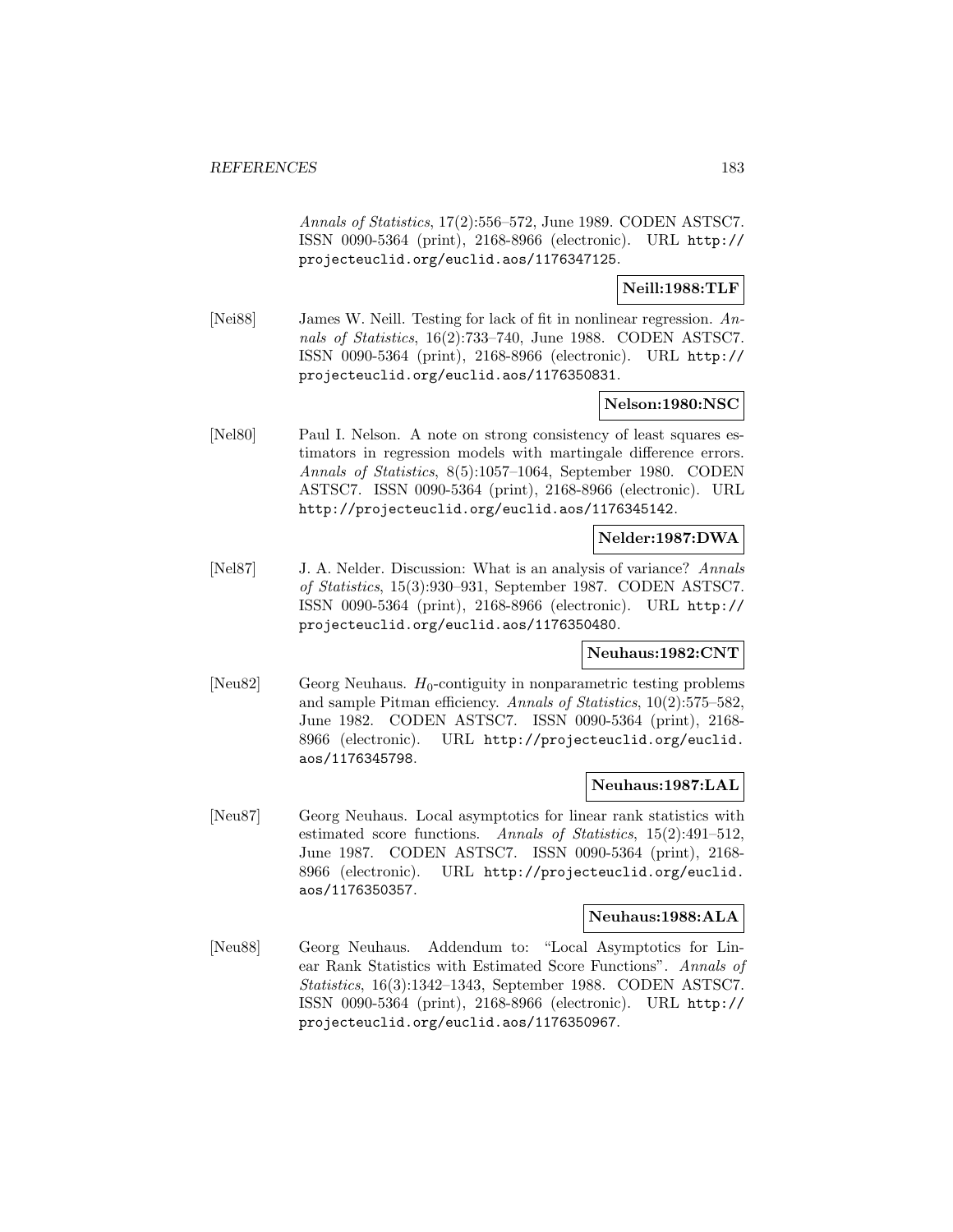#### **Neyman:1981:EPA**

[Ney81] Jerzy Neyman. Egon S. Pearson (August 11, 1895–June 12, 1980). An appreciation. Annals of Statistics, 9(1):1–2, January 1981. CO-DEN ASTSC7. ISSN 0090-5364 (print), 2168-8966 (electronic). URL http://projecteuclid.org/euclid.aos/1176345328.

#### **Niederhausen:1981:SPC**

[Nie81] Heinrich Niederhausen. Sheffer polynomials for computing exact Kolmogorov–Smirnov and Rényi type distributions. Annals of Statistics, 9(5):923–944, September 1981. CODEN ASTSC7. ISSN 0090-5364 (print), 2168-8966 (electronic). URL http:// projecteuclid.org/euclid.aos/1176345574.

#### **Niederhausen:1983:SPC**

[Nie83] Heinrich Niederhausen. Sheffer polynomials for computing Takacs's goodness-of-fit distributions. Annals of Statistics, 11 (2):600–606, June 1983. CODEN ASTSC7. ISSN 0090-5364 (print), 2168-8966 (electronic). URL http://projecteuclid. org/euclid.aos/1176346165.

# **Nishii:1984:APC**

[Nis84] Ryuei Nishii. Asymptotic properties of criteria for selection of variables in multiple regression. Annals of Statistics, 12(2):758–765, June 1984. CODEN ASTSC7. ISSN 0090-5364 (print), 2168- 8966 (electronic). URL http://projecteuclid.org/euclid. aos/1176346522.

### **Neill:1985:TLR**

[NJ85] James W. Neill and Dallas E. Johnson. Testing linear regression function adequacy without replication. Annals of Statistics, 13(4): 1482–1489, December 1985. CODEN ASTSC7. ISSN 0090-5364 (print), 2168-8966 (electronic). URL http://projecteuclid. org/euclid.aos/1176349749.

## **Nogami:1988:CRE**

[Nog88] Yoshiko Nogami. Convergence rates for empirical Bayes estimation in the uniform  $U(0, \theta)$  distribution. Annals of Statistics, 16(3): 1335–1341, September 1988. CODEN ASTSC7. ISSN 0090-5364 (print), 2168-8966 (electronic). URL http://projecteuclid. org/euclid.aos/1176350966.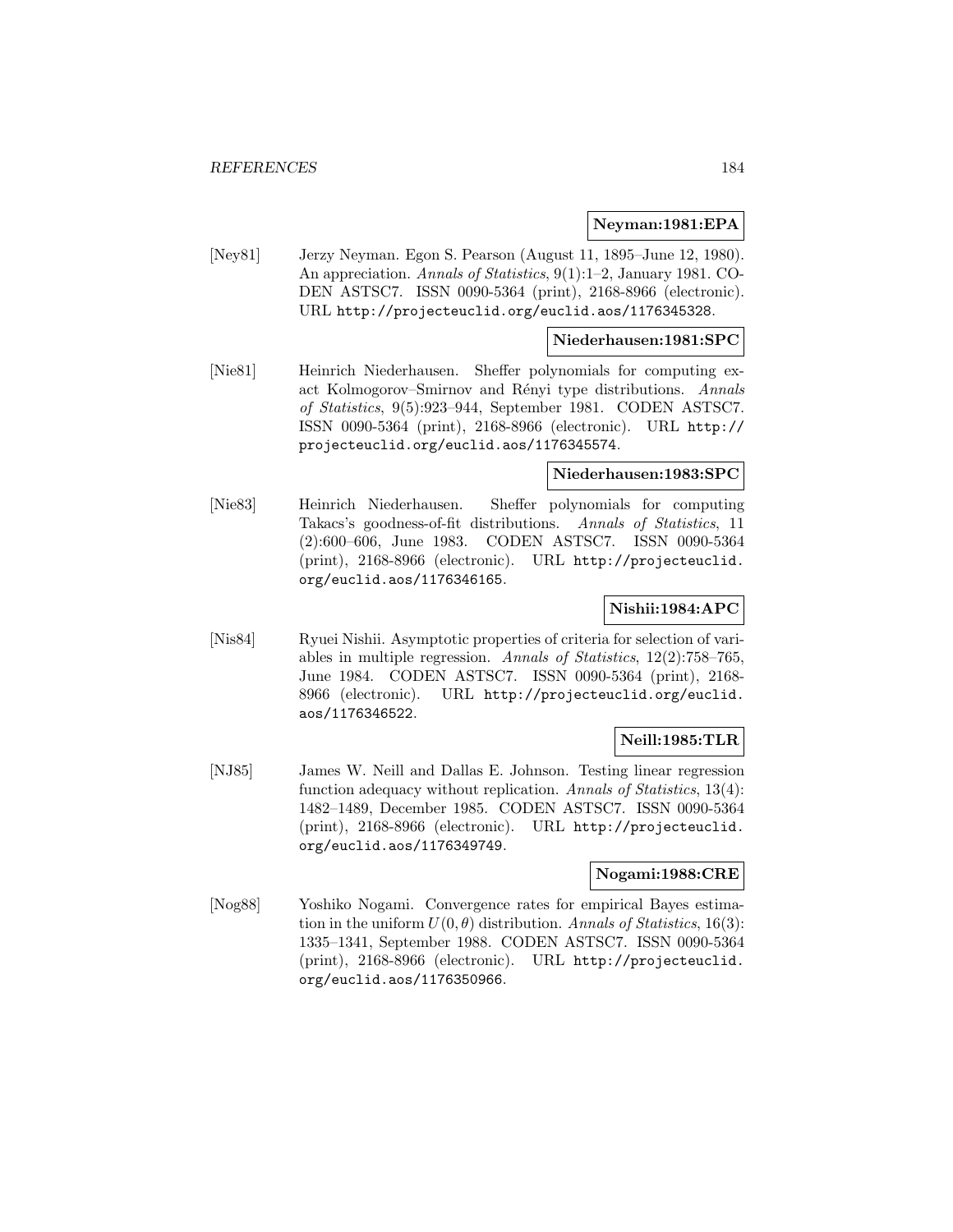#### **Novic:1980:BSE**

[Nov80] Bradley Novic. Bayes sequential estimation of a Poisson rate: A discrete time approach. Annals of Statistics, 8(4):840–844, July 1980. CODEN ASTSC7. ISSN 0090-5364 (print), 2168- 8966 (electronic). URL http://projecteuclid.org/euclid. aos/1176345076.

### **Nolan:1987:PRC**

[NP87] Deborah Nolan and David Pollard. U-processes: Rates of convergence. Annals of Statistics, 15(2):780–799, June 1987. CODEN ASTSC7. ISSN 0090-5364 (print), 2168-8966 (electronic). URL http://projecteuclid.org/euclid.aos/1176350374.

## **Natarajan:1985:TSS**

[NS85] Jayalakshmi Natarajan and William E. Strawderman. Twostage sequential estimation of a multivariate normal mean under quadratic loss. Annals of Statistics, 13(4):1509–1522, December 1985. CODEN ASTSC7. ISSN 0090-5364 (print), 2168- 8966 (electronic). URL http://projecteuclid.org/euclid. aos/1176349752.

# **Nabeya:1988:ATT**

[NT88] Seiji Nabeya and Katsuto Tanaka. Asymptotic theory of a test for the constancy of regression coefficients against the random walk alternative. Annals of Statistics, 16(1):218–235, March 1988. CO-DEN ASTSC7. ISSN 0090-5364 (print), 2168-8966 (electronic). URL http://projecteuclid.org/euclid.aos/1176350701.

#### **Nussbaum:1985:SSR**

[Nus85] Michael Nussbaum. Spline smoothing in regression models and asymptotic efficiency in  $L_2$ . Annals of Statistics, 13(3):984–997, September 1985. CODEN ASTSC7. ISSN 0090-5364 (print), 2168- 8966 (electronic). URL http://projecteuclid.org/euclid. aos/1176349651.

#### **Oberhofer:1982:CNR**

[Obe82] Walter Oberhofer. The consistency of nonlinear regression minimizing the  $L_1$ -norm. Annals of Statistics, 10(1):316–319, March 1982. CODEN ASTSC7. ISSN 0090-5364 (print), 2168- 8966 (electronic). URL http://projecteuclid.org/euclid. aos/1176345716.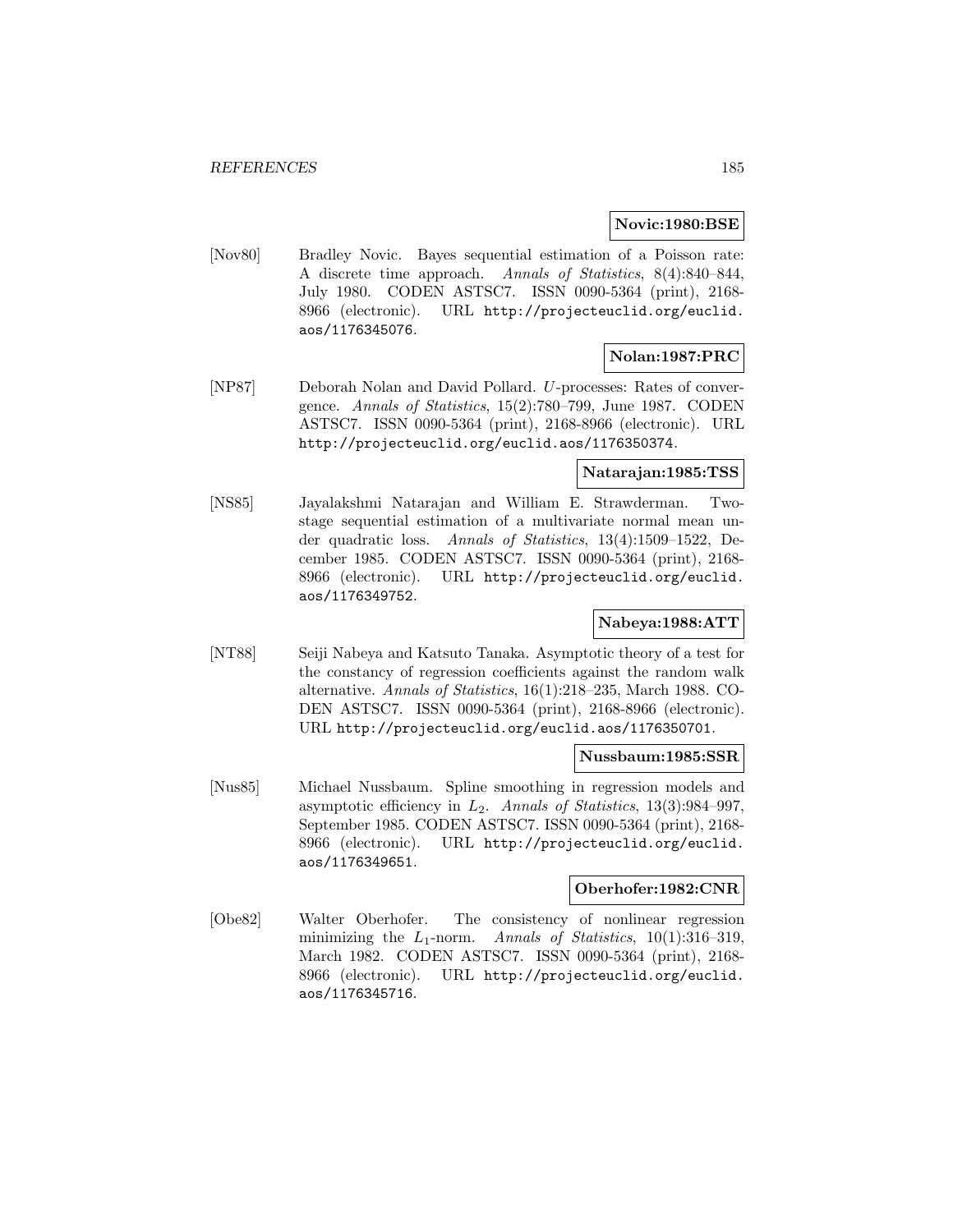#### **Olshen:1989:GAB**

[OBWS89] Richard A. Olshen, Edmund N. Biden, Marilynn P. Wyatt, and David H. Sutherland. Gait analysis and the bootstrap. Annals of Statistics, 17(4):1419–1440, December 1989. CODEN ASTSC7. ISSN 0090-5364 (print), 2168-8966 (electronic). URL http:// projecteuclid.org/euclid.aos/1176347372.

## **OReilly:1980:CCS**

[OD80] Federico J. O'Reilly and Joaquin Diaz. Correction to "On a Criterion for Simultaneous Extrapolation in Nonfull Rank Normal Regression". Annals of Statistics, 8(5):1177–1178, September 1980. CODEN ASTSC7. ISSN 0090-5364 (print), 2168-8966 (electronic). URL http://projecteuclid.org/euclid.aos/1176345158. See [O'R76].

## **Oehlert:1985:RAM**

[Oeh85] Gary W. Oehlert. The random average mode estimator. Annals of Statistics, 13(4):1418–1431, December 1985. CODEN ASTSC7. ISSN 0090-5364 (print), 2168-8966 (electronic). URL http:// projecteuclid.org/euclid.aos/1176349745.

### **Olshen:1986:DJB**

[Ols86] Richard A. Olshen. Discussion: Jackknife, bootstrap and other resampling methods in regression analysis. Annals of Statistics, 14 (4):1318–1320, December 1986. CODEN ASTSC7. ISSN 0090-5364 (print), 2168-8966 (electronic). URL http://projecteuclid. org/euclid.aos/1176350152.

### **Oman:1988:CRM**

[Oma88] Samuel D. Oman. Confidence regions in multivariate calibration. Annals of Statistics, 16(1):174–187, March 1988. CODEN ASTSC7. ISSN 0090-5364 (print), 2168-8966 (electronic). URL http://projecteuclid.org/euclid.aos/1176350698.

## **OReilly:1976:CSE**

[O'R76] Federico J. O'Reilly. On a criterion for simultaneous extrapolation in nonfull rank normal regression. Annals of Statistics, 4(3):625–628, May 1976. CODEN ASTSC7. ISSN 0090-5364 (print), 2168-8966 (electronic). URL http://projecteuclid. org/euclid.aos/1176343469. See correction [OD80].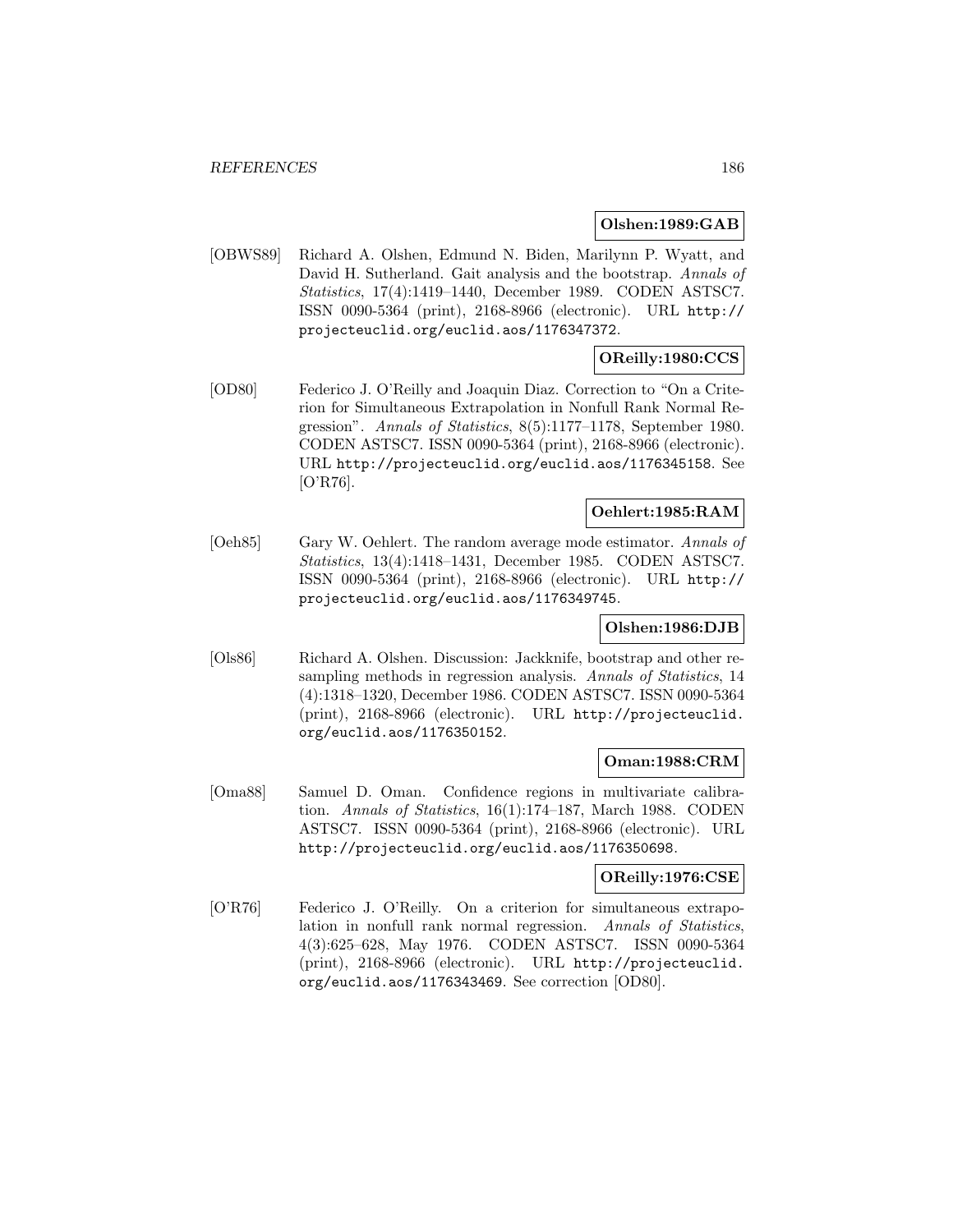#### **Olkin:1981:NCM**

[OT81] Ingram Olkin and Jack L. Tomsky. A new class of multivariate tests based on the union-intersection principle. Annals of Statistics, 9(4):792–802, July 1981. CODEN ASTSC7. ISSN 0090-5364 (print), 2168-8966 (electronic). URL http://projecteuclid. org/euclid.aos/1176345519.

# **Parke:1986:PML**

[Par86] William R. Parke. Pseudo maximum likelihood estimation: The asymptotic distribution. Annals of Statistics, 14(1):355–357, March 1986. CODEN ASTSC7. ISSN 0090-5364 (print), 2168- 8966 (electronic). URL http://projecteuclid.org/euclid. aos/1176349862.

## **Pons:1988:CPR**

[PdT88] O. Pons and E. de Turckheim. Cox's periodic regression model. Annals of Statistics, 16(2):678–693, June 1988. CODEN ASTSC7. ISSN 0090-5364 (print), 2168-8966 (electronic). URL http:// projecteuclid.org/euclid.aos/1176350828.

#### **Pedersen:1981:CEH**

[Ped81] Bo V. Pedersen. A comparison of the Efron–Hinkley ancillary and the likelihood ratio ancillary in a particular example. Annals of Statistics, 9(6):1328–1333, November 1981. CODEN ASTSC7. ISSN 0090-5364 (print), 2168-8966 (electronic). URL http:// projecteuclid.org/euclid.aos/1176345649.

## **Perlman:1980:ULR**

[Per80] Michael D. Perlman. Unbiasedness of the likelihood ratio tests for equality of several covariance matrices and equality of several multivariate normal populations. Annals of Statistics, 8 (2):247–263, March 1980. CODEN ASTSC7. ISSN 0090-5364 (print), 2168-8966 (electronic). URL http://projecteuclid. org/euclid.aos/1176344951.

#### **Pesotchinsky:1982:ORD**

[Pes82] L. Pesotchinsky. Optimal robust designs: Linear regression in  $R^k$ . Annals of Statistics, 10(2):511–525, June 1982. CODEN ASTSC7. ISSN 0090-5364 (print), 2168-8966 (electronic). URL http:// projecteuclid.org/euclid.aos/1176345792.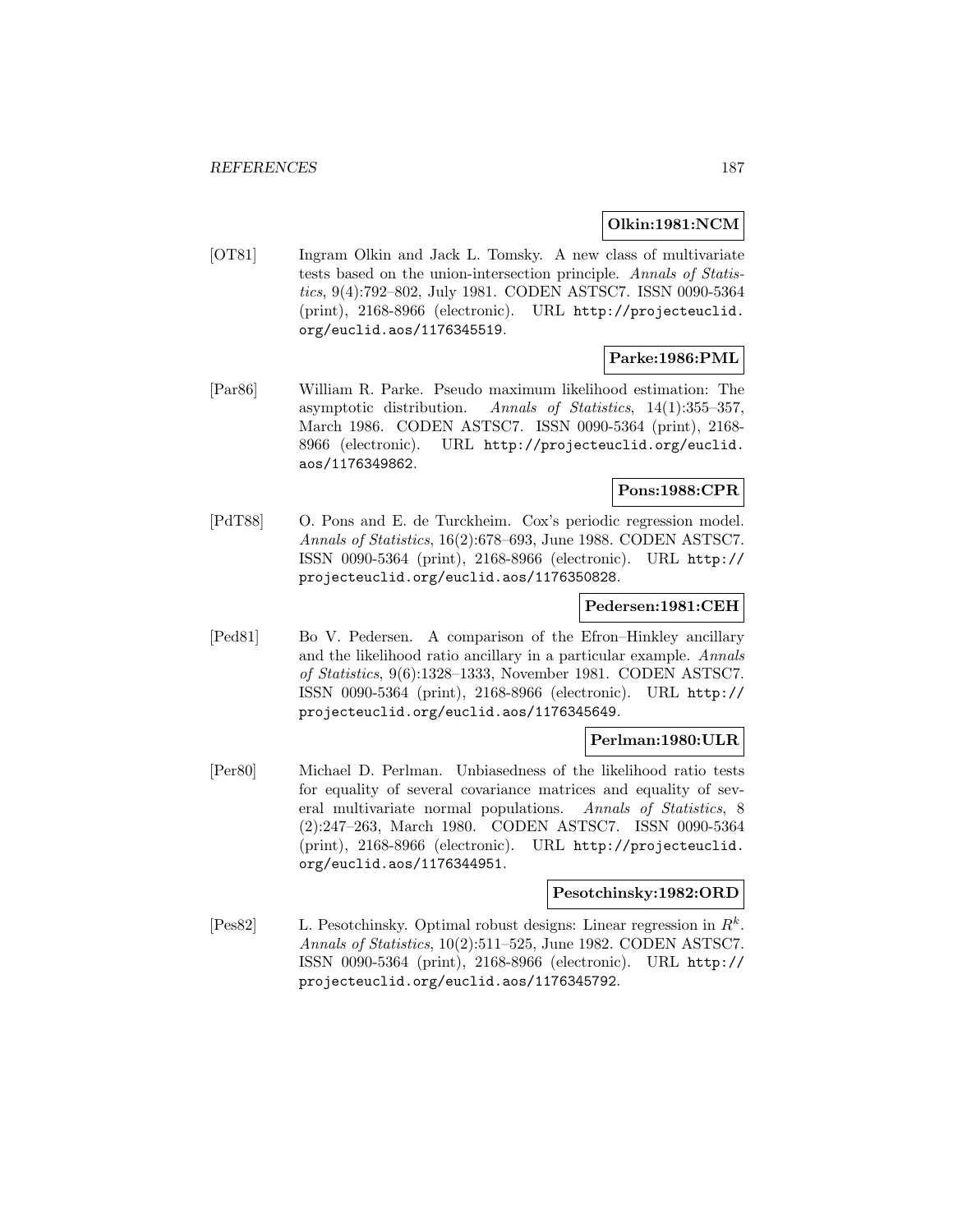### **Petruccelli:1980:BCP**

[Pet80] Joseph D. Petruccelli. On a best choice problem with partial information. Annals of Statistics, 8(5):1171–1174, September 1980. CODEN ASTSC7. ISSN 0090-5364 (print), 2168-8966 (electronic). URL http://projecteuclid.org/euclid.aos/1176345156.

## **Pfaff:1982:QCQ**

[Pfa82] Thomas Pfaff. Quick consistency of quasi maximum likelihood estimators. Annals of Statistics, 10(3):990–1005, September 1982. CODEN ASTSC7. ISSN 0090-5364 (print), 2168-8966 (electronic). URL http://projecteuclid.org/euclid.aos/1176345889.

### **Phadia:1980:NEB**

[Pha80] E. G. Phadia. A note on empirical Bayes estimation of a distribution function based on censored data. Annals of Statistics, 8 (1):226–229, January 1980. CODEN ASTSC7. ISSN 0090-5364 (print), 2168-8966 (electronic). URL http://projecteuclid. org/euclid.aos/1176344907.

### **Pierce:1982:AES**

[Pie82] Donald A. Pierce. The asymptotic effect of substituting estimators for parameters in certain types of statistics. Annals of Statistics, 10(2):475–478, June 1982. CODEN ASTSC7. ISSN 0090-5364 (print), 2168-8966 (electronic). URL http://projecteuclid. org/euclid.aos/1176345788.

## **Piegorsch:1985:AOC**

[Pie85a] Walter W. Piegorsch. Admissible and optimal confidence bands in simple linear regression. Annals of Statistics, 13(2):801–810, June 1985. CODEN ASTSC7. ISSN 0090-5364 (print), 2168- 8966 (electronic). URL http://projecteuclid.org/euclid. aos/1176349558.

## **Pierce:1985:DTI**

[Pie85b] Donald A. Pierce. Discussion: Testing for independence in a twoway table: New interpretations of the chi-square statistic. Annals of Statistics, 13(3):901–902, September 1985. CODEN ASTSC7. ISSN 0090-5364 (print), 2168-8966 (electronic). URL http:// projecteuclid.org/euclid.aos/1176349642.

## **Portnoy:1989:AEL**

[PK89] Stephen Portnoy and Roger Koenker. Adaptive L-estimation for linear models. Annals of Statistics, 17(1):362–381, March 1989.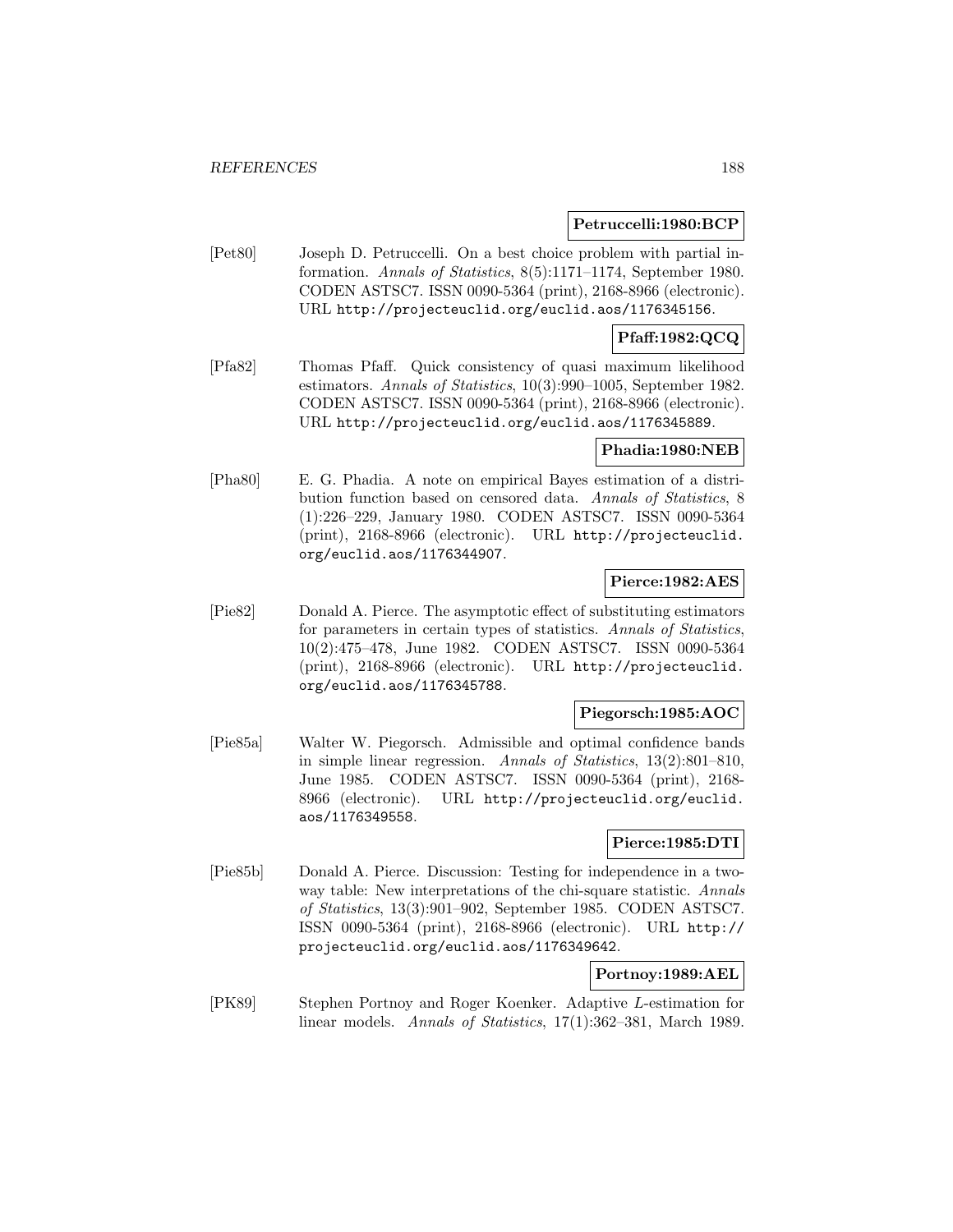CODEN ASTSC7. ISSN 0090-5364 (print), 2168-8966 (electronic). URL http://projecteuclid.org/euclid.aos/1176347022. See correction [PK90].

# **Portnoy:1990:CAE**

[PK90] Stephen Portnoy and Roger Koenker. Correction: "Adaptive L-Estimation for Linear Models". Annals of Statistics, 18(2):986, June 1990. CODEN ASTSC7. ISSN 0090-5364 (print), 2168- 8966 (electronic). URL http://projecteuclid.org/euclid. aos/1176347638. See [PK89].

## **Plackett:1985:DTI**

[Pla85] R. L. Plackett. Discussion: Testing for independence in a twoway table: New interpretations of the chi-square statistic. Annals of Statistics, 13(3):903, September 1985. CODEN ASTSC7. ISSN 0090-5364 (print), 2168-8966 (electronic). URL http:// projecteuclid.org/euclid.aos/1176349643.

## **Perlman:1980:UIT**

[PO80] Michael D. Perlman and Ingram Olkin. Unbiasedness of invariant tests for manova and other multivariate problems. Annals of Statistics, 8(6):1326–1341, November 1980. CODEN ASTSC7. ISSN 0090-5364 (print), 2168-8966 (electronic). URL http:// projecteuclid.org/euclid.aos/1176345204.

### **Pollard:1981:SCM**

[Pol81] David Pollard. Strong consistency of K-means clustering. Annals of Statistics, 9(1):135–140, January 1981. CODEN ASTSC7. ISSN 0090-5364 (print), 2168-8966 (electronic). URL http:// projecteuclid.org/euclid.aos/1176345339.

#### **Pollak:1985:ODC**

[Pol85] Moshe Pollak. Optimal detection of a change in distribution. Annals of Statistics, 13(1):206–227, March 1985. CODEN ASTSC7. ISSN 0090-5364 (print), 2168-8966 (electronic). URL http:// projecteuclid.org/euclid.aos/1176346587.

### **Pollak:1986:AFP**

[Pol86] Moshe Pollak. On the asymptotic formula for the probability of a Type I error of mixture type power one tests. Annals of Statistics, 14(3):1012–1029, September 1986. CODEN ASTSC7. ISSN 0090-5364 (print), 2168-8966 (electronic). URL http:// projecteuclid.org/euclid.aos/1176350047.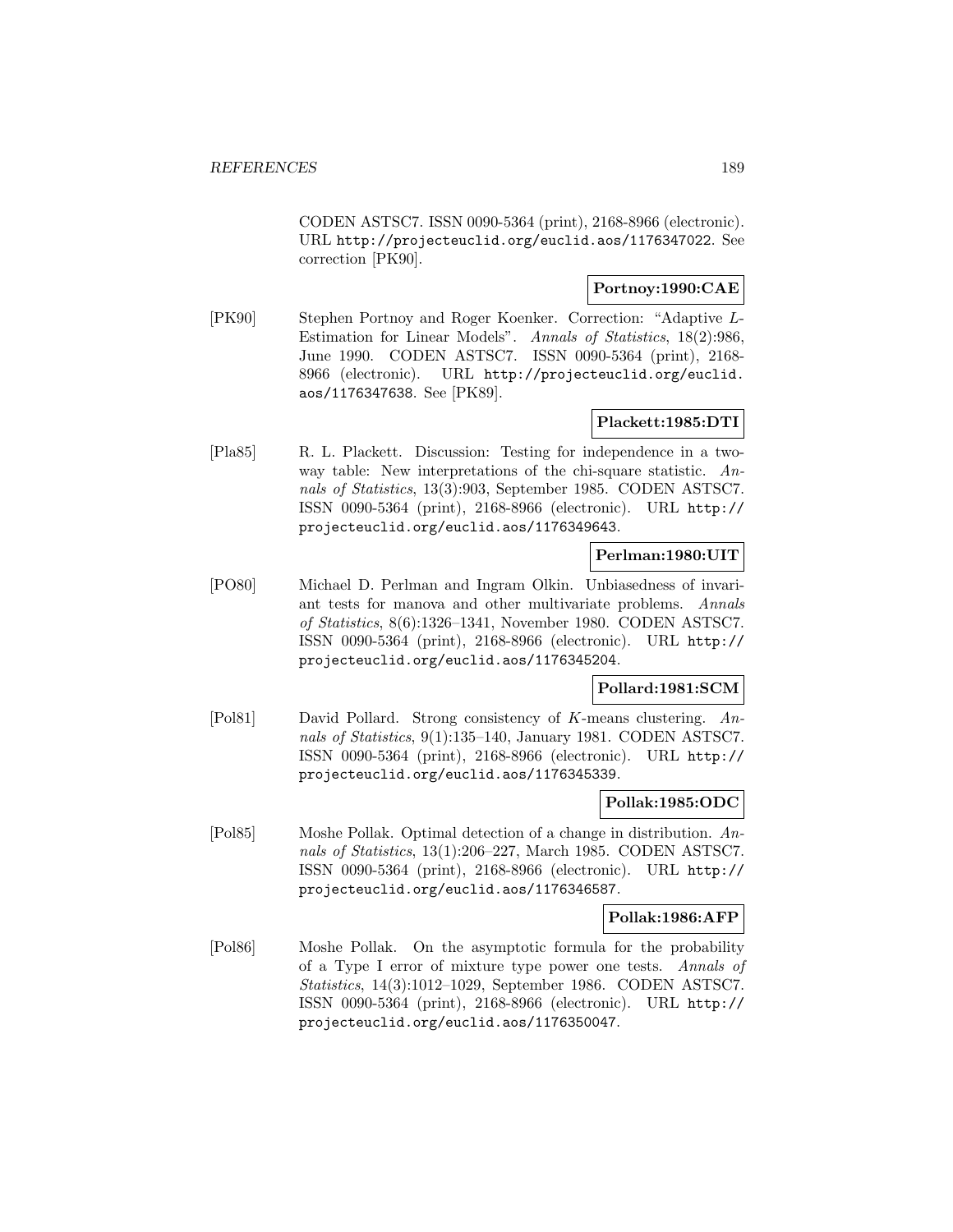### **Pollak:1987:ARL**

[Pol87] Moshe Pollak. Average run lengths of an optimal method of detecting a change in distribution. Annals of Statistics, 15(2):749–779, June 1987. CODEN ASTSC7. ISSN 0090-5364 (print), 2168- 8966 (electronic). URL http://projecteuclid.org/euclid. aos/1176350373.

# **Poor:1986:DIF**

[Poo86] H. Vincent Poor. Discussion: Influence functionals for time series. Annals of Statistics, 14(3):829–831, September 1986. CO-DEN ASTSC7. ISSN 0090-5364 (print), 2168-8966 (electronic). URL http://projecteuclid.org/euclid.aos/1176350032.

## **Portnoy:1984:ABE**

[Por84] Stephen Portnoy. Asymptotic behavior of M-estimators of p regression parameters when  $p^2/n$  is large. I. Consistency. Annals of Statistics, 12(4):1298–1309, December 1984. CODEN ASTSC7. ISSN 0090-5364 (print), 2168-8966 (electronic). URL http:// projecteuclid.org/euclid.aos/1176346793.

# **Portnoy:1985:ABE**

[Por85] Stephen Portnoy. Asymptotic behavior of M estimators of p regression parameters when  $p^2/n$  is large; II. normal approximation. Annals of Statistics, 13(4):1403–1417, December 1985. CODEN ASTSC7. ISSN 0090-5364 (print), 2168-8966 (electronic). URL http://projecteuclid.org/euclid.aos/1176349744. See correction [Por91].

### **Portnoy:1986:ABE**

[Por86] Stephen Portnoy. Asymptotic behavior of the empiric distribution of M-estimated residuals from a regression model with many parameters. Annals of Statistics, 14(3):1152–1170, September 1986. CODEN ASTSC7. ISSN 0090-5364 (print), 2168-8966 (electronic). URL http://projecteuclid.org/euclid.aos/1176350056.

### **Portnoy:1988:ABL**

[Por88] Stephen Portnoy. Asymptotic behavior of likelihood methods for exponential families when the number of parameters tends to infinity. Annals of Statistics, 16(1):356–366, March 1988. CODEN ASTSC7. ISSN 0090-5364 (print), 2168-8966 (electronic). URL http://projecteuclid.org/euclid.aos/1176350710.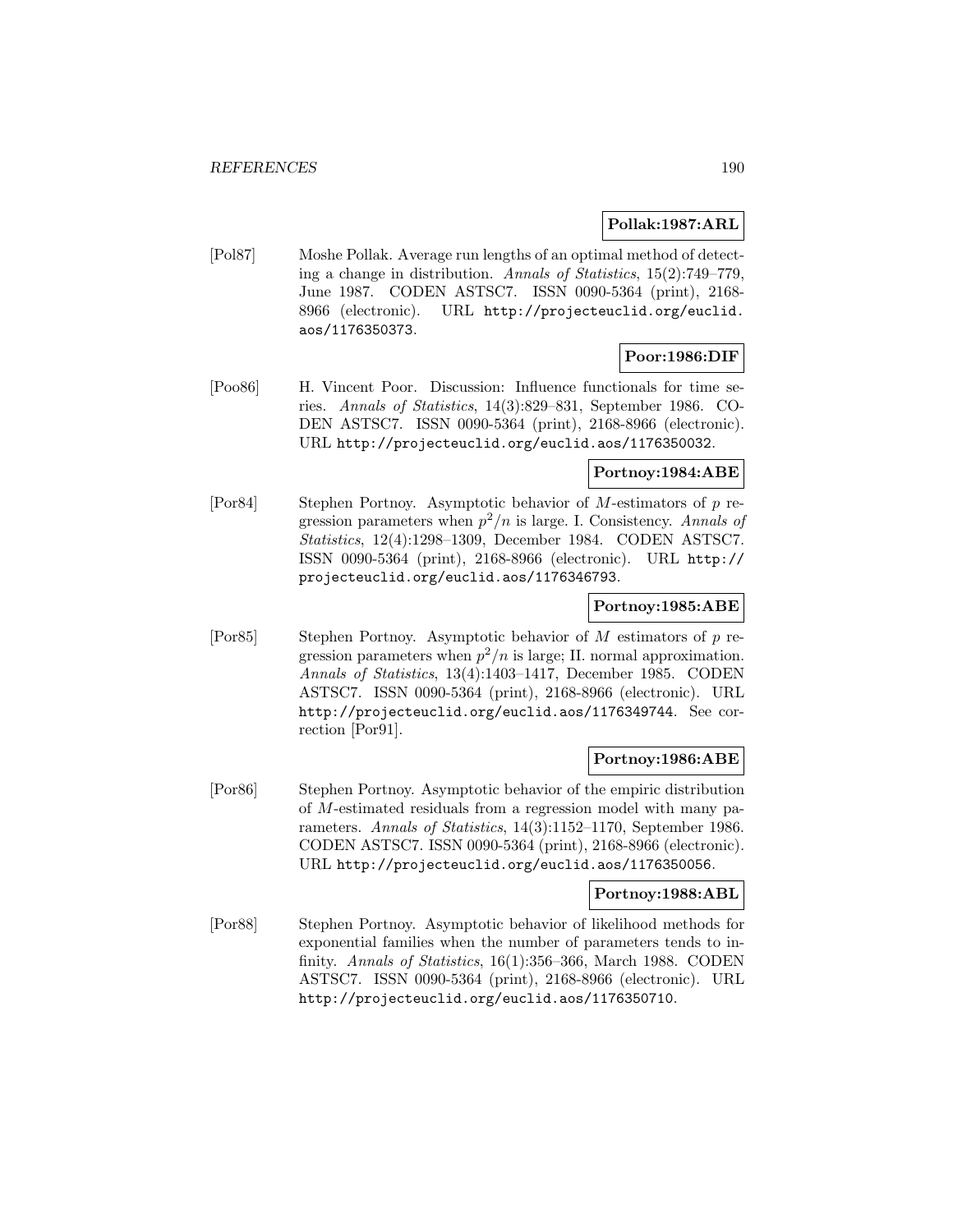#### **Porteous:1989:SIR**

[Por89] B. T. Porteous. Stochastic inequalities relating a class of loglikelihood ratio statistics to their asymptotic  $\chi^2$  distribution. Annals of Statistics, 17(4):1723–1734, December 1989. CODEN ASTSC7. ISSN 0090-5364 (print), 2168-8966 (electronic). URL http://projecteuclid.org/euclid.aos/1176347390.

# **Portnoy:1991:CAB**

[Por91] Stephen Portnoy. Correction: "Asymptotic Behavior of M Estimators of p Regression Parameters when  $p^2/n$  is Large: II. Normal Approximation". Annals of Statistics, 19(4):2282, December 1991. CODEN ASTSC7. ISSN 0090-5364 (print), 2168-8966 (electronic). URL http://projecteuclid.org/euclid.aos/1176348403. See [Por85].

# **Poskitt:1986:BPI**

[Pos86] D. S. Poskitt. A Bayes procedure for the identification of univariate time series models. Annals of Statistics, 14(2):502–516, June 1986. CODEN ASTSC7. ISSN 0090-5364 (print), 2168-8966 (electronic). URL http://projecteuclid.org/euclid.aos/1176349935.

### **Potscher:1983:OEA**

[Pot83] B. M. Potscher. Order estimation in ARMA-models by Lagrangian multiplier tests. Annals of Statistics, 11(3):872–885, September 1983. CODEN ASTSC7. ISSN 0090-5364 (print), 2168- 8966 (electronic). URL http://projecteuclid.org/euclid. aos/1176346253. See corrections [Pot84].

#### **Potscher:1984:COE**

[Pot84] B. M. Potscher. Corrections: "Order Estimation in ARMA-Models by Lagrangian Multiplier Tests". Annals of Statistics, 12(2):785, June 1984. CODEN ASTSC7. ISSN 0090-5364 (print), 2168- 8966 (electronic). URL http://projecteuclid.org/euclid. aos/1176346529. See [Pot83].

# **Potscher:1989:MSU**

[Pot89] B. M. Potscher. Model selection under nonstationarity: Autoregressive models and stochastic linear regression models. Annals of Statistics, 17(3):1257–1274, September 1989. CODEN ASTSC7. ISSN 0090-5364 (print), 2168-8966 (electronic). URL http:// projecteuclid.org/euclid.aos/1176347267.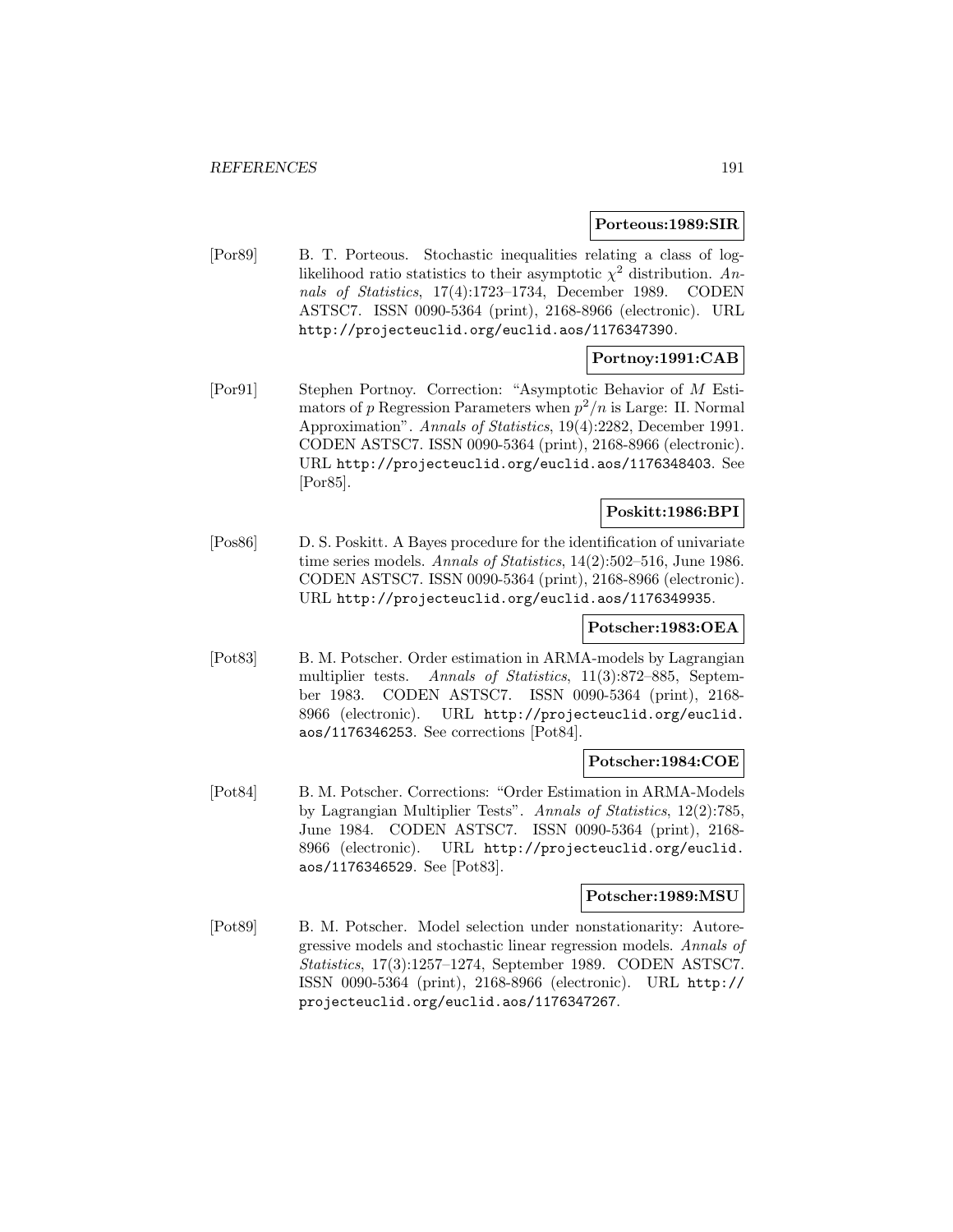#### **Pesotan:1981:FRI**

[PR81] H. Pesotan and B. L. Raktoe. Further results on invariance and randomization in fractional replication. Annals of Statistics, 9 (2):418–423, March 1981. CODEN ASTSC7. ISSN 0090-5364 (print), 2168-8966 (electronic). URL http://projecteuclid. org/euclid.aos/1176345407.

#### **Praagman:1988:BER**

[Pra88] Jaap Praagman. Bahadur efficiency of rank tests for the changepoint problem. Annals of Statistics, 16(1):198–217, March 1988. CODEN ASTSC7. ISSN 0090-5364 (print), 2168-8966 (electronic). URL http://projecteuclid.org/euclid.aos/1176350700.

## **Pregibon:1981:LRD**

[Pre81] Daryl Pregibon. Logistic regression diagnostics. Annals of Statistics, 9(4):705–724, July 1981. CODEN ASTSC7. ISSN 0090-5364 (print), 2168-8966 (electronic). URL http://projecteuclid. org/euclid.aos/1176345513.

## **Pregibon:1984:RPM**

[Pre84] Daryl Pregibon. Review: P. McCullagh, J. A. Nelder, Generalized Linear Models. Annals of Statistics, 12(4):1589–1596, December 1984. CODEN ASTSC7. ISSN 0090-5364 (print), 2168- 8966 (electronic). URL http://projecteuclid.org/euclid. aos/1176346819.

## **Prentice:1983:ADT**

[PS83] Ross L. Prentice and Steven G. Self. Asymptotic distribution theory for Cox-type regression models with general relative risk form. Annals of Statistics, 11(3):804–813, September 1983. CO-DEN ASTSC7. ISSN 0090-5364 (print), 2168-8966 (electronic). URL http://projecteuclid.org/euclid.aos/1176346247.

## **Poskitt:1981:ATL**

[PT81] D. S. Poskitt and A. R. Tremayne. An approach to testing linear times series models. Annals of Statistics, 9(5):974-986, September 1981. CODEN ASTSC7. ISSN 0090-5364 (print), 2168- 8966 (electronic). URL http://projecteuclid.org/euclid. aos/1176345577.

## **Poskitt:1982:DTM**

[PT82] D. S. Poskitt and A. R. Tremayne. Diagnostic tests for multiple time series models. Annals of Statistics, 10(1):114–120,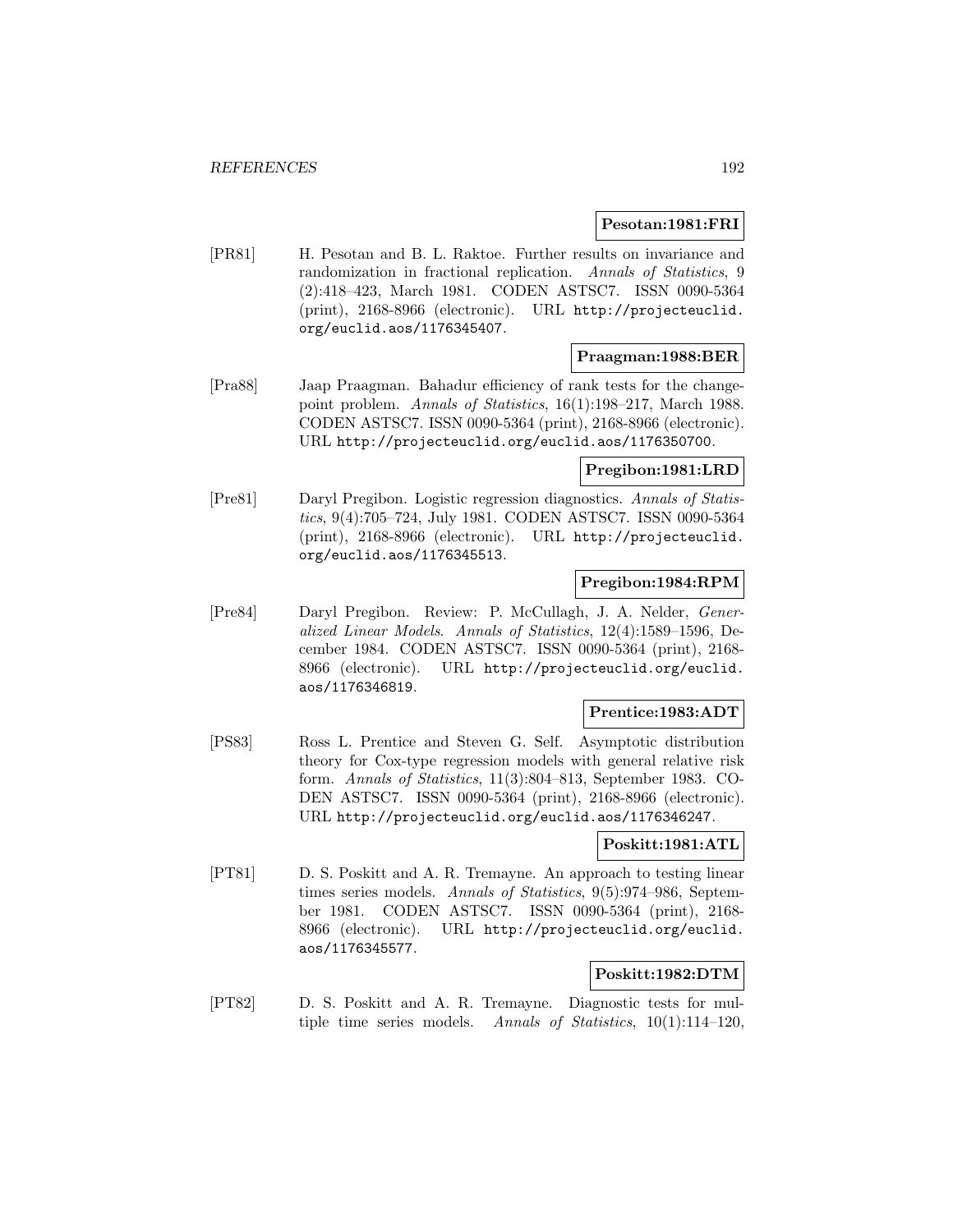March 1982. CODEN ASTSC7. ISSN 0090-5364 (print), 2168- 8966 (electronic). URL http://projecteuclid.org/euclid. aos/1176345694.

### **Pukelsheim:1983:GDL**

[PT83] F. Pukelsheim and D. M. Titterington. General differential and Lagrangian theory for optimal experimental design. Annals of Statistics, 11(4):1060–1068, December 1983. CODEN ASTSC7. ISSN 0090-5364 (print), 2168-8966 (electronic). URL http:// projecteuclid.org/euclid.aos/1176346321.

### **Pukelsheim:1981:EUN**

[Puk81] Friedrich Pukelsheim. On the existence of unbiased nonnegative estimates of variance convariance components. Annals of Statistics, 9(2):293–299, March 1981. CODEN ASTSC7. ISSN 0090-5364 (print), 2168-8966 (electronic). URL http://projecteuclid. org/euclid.aos/1176345395.

#### **Pukelsheim:1984:NNT**

[Puk84] Friedrich Pukelsheim. A note on nonparametric trend conformity. Annals of Statistics, 12(2):775–777, June 1984. CODEN ASTSC7. ISSN 0090-5364 (print), 2168-8966 (electronic). URL http://projecteuclid.org/euclid.aos/1176346524.

#### **Phadia:1980:NCR**

[PV80] E. G. Phadia and J. Van Ryzin. A note on convergence rates for the product limit estimator. Annals of Statistics, 8(3):673–678, May 1980. CODEN ASTSC7. ISSN 0090-5364 (print), 2168- 8966 (electronic). URL http://projecteuclid.org/euclid. aos/1176345017.

## **Quine:1985:ECS**

[QR85] M. P. Quine and J. Robinson. Efficiencies of chi-square and likelihood ratio goodness-of-fit tests. Annals of Statistics, 13 (2):727–742, June 1985. CODEN ASTSC7. ISSN 0090-5364 (print), 2168-8966 (electronic). URL http://projecteuclid. org/euclid.aos/1176349550.

#### **Quang:1985:RST**

[Qua85] Pham Xuan Quang. Robust sequential testing. Annals of Statistics, 13(2):638–649, June 1985. CODEN ASTSC7. ISSN 0090-5364 (print), 2168-8966 (electronic). URL http://projecteuclid. org/euclid.aos/1176349544.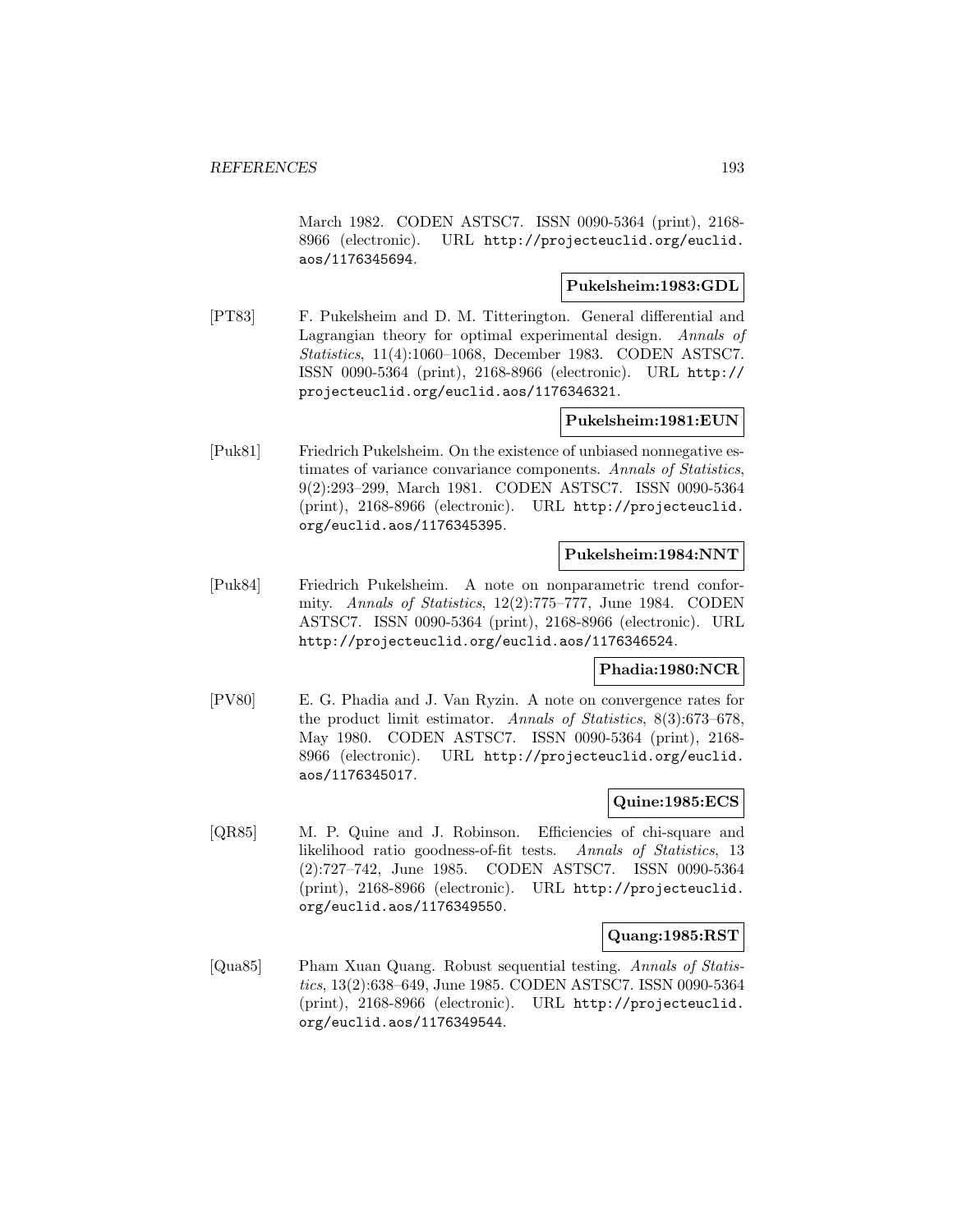#### **Ramkaran:1983:RST**

[Ram83] Ramkaran. The robustness of Stein's two-stage procedure. Annals of Statistics, 11(4):1251–1256, December 1983. CODEN ASTSC7. ISSN 0090-5364 (print), 2168-8966 (electronic). URL http:// projecteuclid.org/euclid.aos/1176346338.

## **Randles:1982:ANS**

[Ran82] Ronald H. Randles. On the asymptotic normality of statistics with estimated parameters. Annals of Statistics, 10(2):462–474, June 1982. CODEN ASTSC7. ISSN 0090-5364 (print), 2168- 8966 (electronic). URL http://projecteuclid.org/euclid. aos/1176345787.

## **Rao:1978:ADE**

[Rao78] M. M. Rao. Asymptotic distribution of an estimator of the boundary parameter of an unstable process. Annals of Statistics, 6 (1):185–190, January 1978. CODEN ASTSC7. ISSN 0090-5364 (print), 2168-8966 (electronic). URL http://projecteuclid. org/euclid.aos/1176344077. See correction [Rao80].

#### **Rao:1980:CAD**

[Rao80] M. M. Rao. Correction to "Asymptotic Distribution of an Estimator of the Boundary Parameter of an Unstable Process". Annals of Statistics, 8(6):1403, November 1980. CODEN ASTSC7. ISSN 0090-5364 (print), 2168-8966 (electronic). URL http:// projecteuclid.org/euclid.aos/1176345217. See [Rao78].

#### **Rasmussen:1980:BAP**

[Ras80] Shelley L. Rasmussen. A Bayesian approach to a problem in sequential estimation. Annals of Statistics, 8(6):1229–1243, November 1980. CODEN ASTSC7. ISSN 0090-5364 (print), 2168- 8966 (electronic). URL http://projecteuclid.org/euclid. aos/1176345196.

### **Richardson:1986:CEN**

[RB86] G. D. Richardson and B. B. Bhattacharyya. Consistent estimators in nonlinear regression for a noncompact parameter space. Annals of Statistics, 14(4):1591–1596, December 1986. CODEN ASTSC7. ISSN 0090-5364 (print), 2168-8966 (electronic). URL http://projecteuclid.org/euclid.aos/1176350179.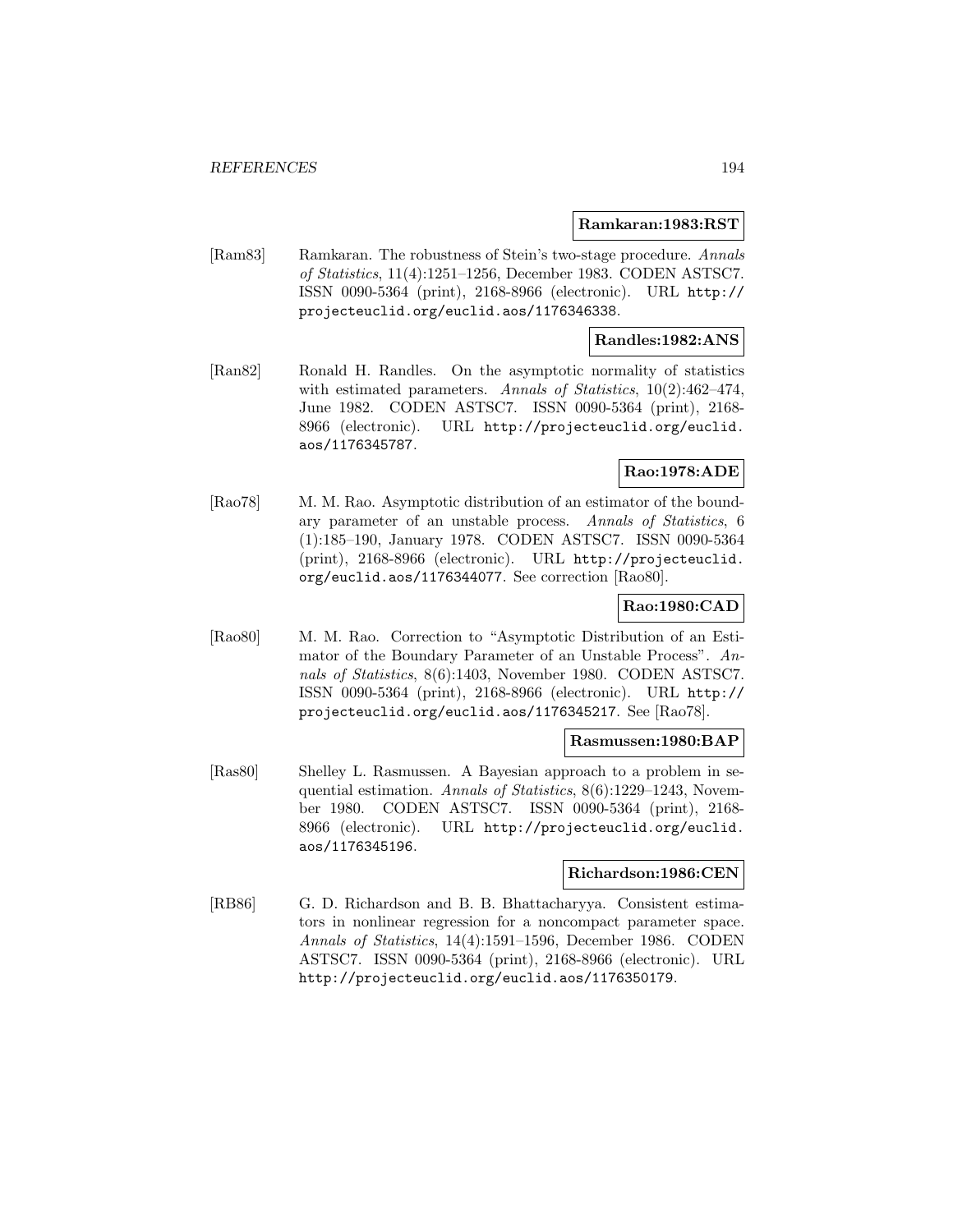#### **Redner:1981:NCM**

[Red81] Richard Redner. Note on the consistency of the maximum likelihood estimate for nonidentifiable distributions. Annals of Statistics, 9(1):225–228, January 1981. CODEN ASTSC7. ISSN 0090-5364 (print), 2168-8966 (electronic). URL http:// projecteuclid.org/euclid.aos/1176345353.

# **Reeds:1985:ANR**

[Ree85] James A. Reeds. Asymptotic number of roots of Cauchy location likelihood equations. Annals of Statistics, 13(2):775–784, June 1985. CODEN ASTSC7. ISSN 0090-5364 (print), 2168- 8966 (electronic). URL http://projecteuclid.org/euclid. aos/1176349554.

## **Regazzini:1987:FCS**

[Reg87] Eugenio Regazzini. De Finetti's coherence and statistical inference. Annals of Statistics, 15(2):845–864, June 1987. CODEN ASTSC7. ISSN 0090-5364 (print), 2168-8966 (electronic). URL http://projecteuclid.org/euclid.aos/1176350379.

#### **Reiss:1980:EQC**

[Rei80] R.-D. Reiss. Estimation of quantiles in certain nonparametric models. Annals of Statistics, 8(1):87–105, January 1980. CODEN ASTSC7. ISSN 0090-5364 (print), 2168-8966 (electronic). URL http://projecteuclid.org/euclid.aos/1176344893.

### **Reid:1981:IFC**

[Rei81] Nancy Reid. Influence functions for censored data. Annals of Statistics, 9(1):78–92, January 1981. CODEN ASTSC7. ISSN 0090-5364 (print), 2168-8966 (electronic). URL http:// projecteuclid.org/euclid.aos/1176345334.

#### **Ramlau-Hansen:1983:SCP**

[RH83] Henrik Ramlau-Hansen. Smoothing counting process intensities by means of kernel functions. Annals of Statistics, 11(2):453–466, June 1983. CODEN ASTSC7. ISSN 0090-5364 (print), 2168- 8966 (electronic). URL http://projecteuclid.org/euclid. aos/1176346152.

#### **Rice:1984:BCN**

[Ric84] John Rice. Bandwidth choice for nonparametric regression. Annals of Statistics, 12(4):1215–1230, December 1984. CODEN ASTSC7.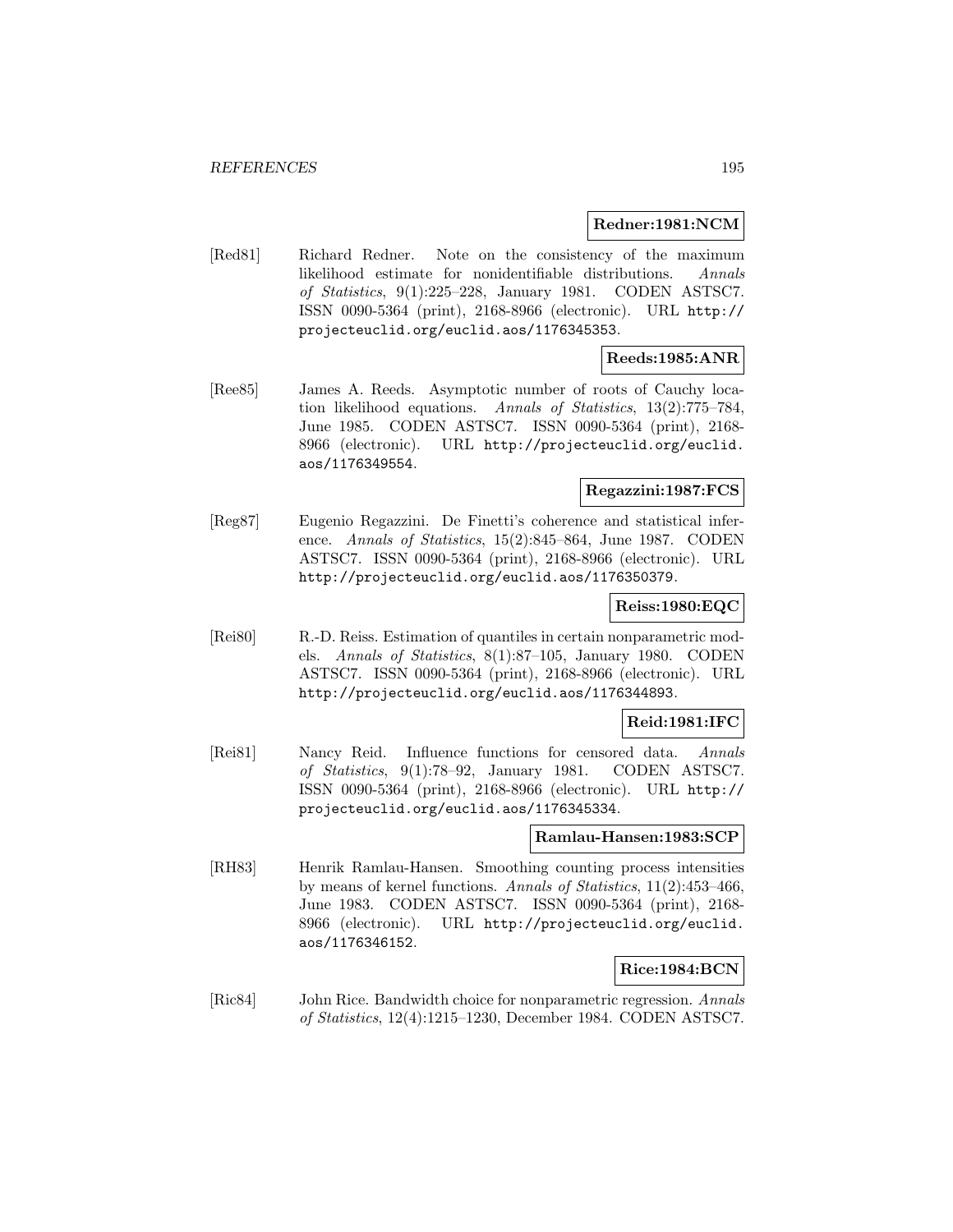ISSN 0090-5364 (print), 2168-8966 (electronic). URL http:// projecteuclid.org/euclid.aos/1176346788.

**Rieder:1980:EDR**

[Rie80] Helmut Rieder. Estimates derived from robust tests. Annals of Statistics, 8(1):106–115, January 1980. CODEN ASTSC7. ISSN 0090-5364 (print), 2168-8966 (electronic). URL http:// projecteuclid.org/euclid.aos/1176344894.

## **Rieder:1981:LAM**

[Rie81a] Helmut Rieder. On local asymptotic minimaxity and admissibility in robust estimation. Annals of Statistics, 9(2):266–277, March 1981. CODEN ASTSC7. ISSN 0090-5364 (print), 2168- 8966 (electronic). URL http://projecteuclid.org/euclid. aos/1176345393.

## **Rieder:1981:ROT**

[Rie81b] Helmut Rieder. Robustness of one-and two-sample rank tests against Gross errors. Annals of Statistics, 9(2):245–265, March 1981. CODEN ASTSC7. ISSN 0090-5364 (print), 2168-8966 (electronic). URL http://projecteuclid.org/euclid.aos/ 1176345392.

### **Rieder:1982:QRR**

[Rie82] Helmut Rieder. Qualitative robustness of rank tests. Annals of Statistics, 10(1):205–211, March 1982. CODEN ASTSC7. ISSN 0090-5364 (print), 2168-8966 (electronic). URL http:// projecteuclid.org/euclid.aos/1176345703.

### **Rissanen:1983:UPI**

[Ris83] Jorma Rissanen. A universal prior for integers and estimation by minimum description length. Annals of Statistics, 11(2):416-431, June 1983. CODEN ASTSC7. ISSN 0090-5364 (print), 2168- 8966 (electronic). URL http://projecteuclid.org/euclid. aos/1176346150.

#### **Rissanen:1986:SCM**

[Ris86] Jorma Rissanen. Stochastic complexity and modeling. Annals of Statistics, 14(3):1080–1100, September 1986. CODEN ASTSC7. ISSN 0090-5364 (print), 2168-8966 (electronic). URL http:// projecteuclid.org/euclid.aos/1176350051.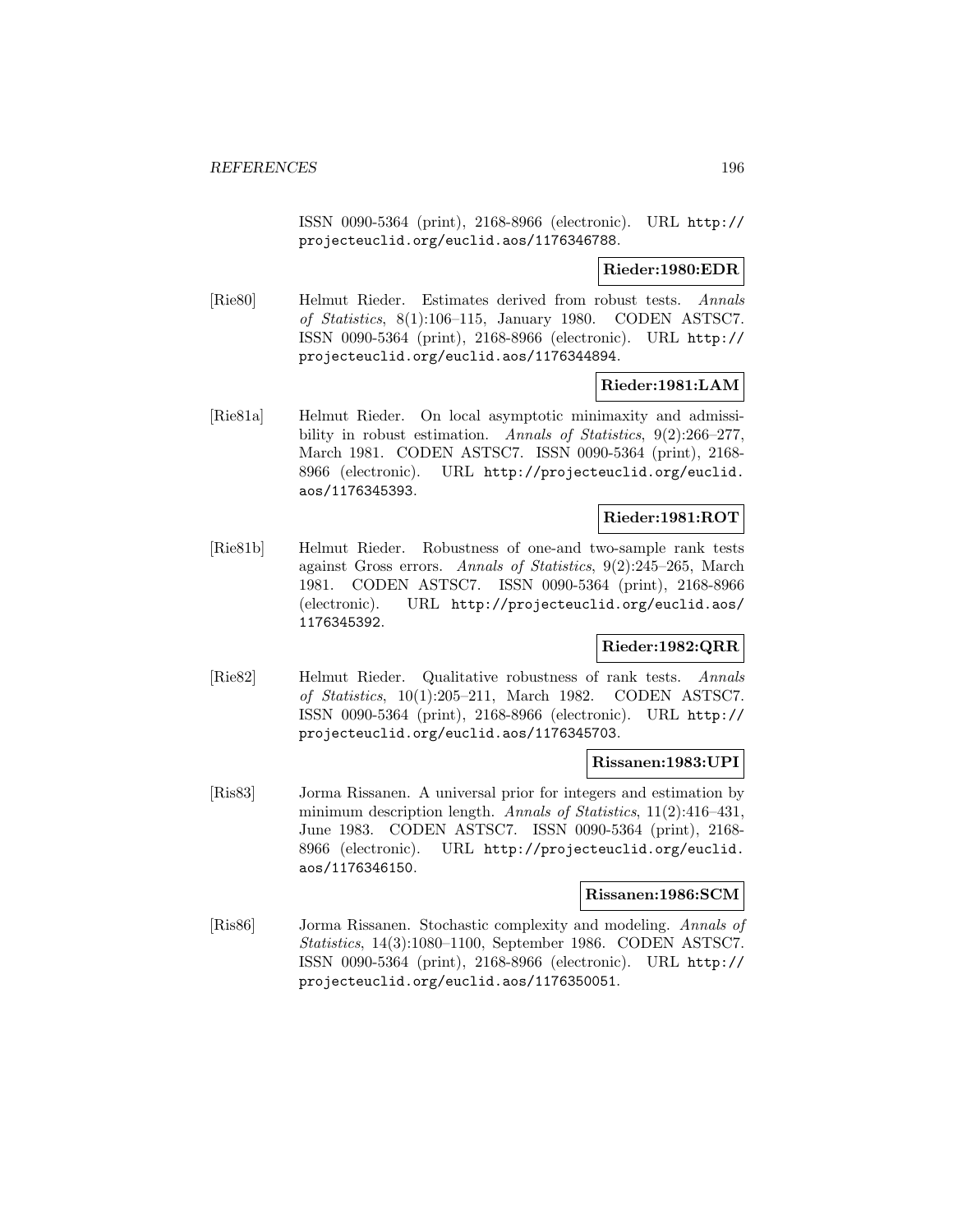## **Ritov:1985:RBD**

[Rit85] Ya'acov Ritov. Robust Bayes decision procedures: Gross error in the data distribution. Annals of Statistics, 13(2):626–637, June 1985. CODEN ASTSC7. ISSN 0090-5364 (print), 2168- 8966 (electronic). URL http://projecteuclid.org/euclid. aos/1176349543.

## **Rivest:1984:IMS**

[Riv84a] Louis-Paul Rivest. On the information matrix for symmetric distributions on the hypersphere. Annals of Statistics, 12(3): 1085–1089, September 1984. CODEN ASTSC7. ISSN 0090-5364 (print), 2168-8966 (electronic). URL http://projecteuclid. org/euclid.aos/1176346724.

# **Rivest:1984:SDD**

[Riv84b] Louis-Paul Rivest. Symmetric distributions for dependent unit vectors. Annals of Statistics, 12(3):1050–1057, September 1984. CODEN ASTSC7. ISSN 0090-5364 (print), 2168-8966 (electronic). URL http://projecteuclid.org/euclid.aos/1176346720.

### **Rivest:1989:SRC**

[Riv89] Louis-Paul Rivest. Spherical regression for concentrated Fisher– von Mises distributions. Annals of Statistics, 17(1):307–317, March 1989. CODEN ASTSC7. ISSN 0090-5364 (print), 2168- 8966 (electronic). URL http://projecteuclid.org/euclid. aos/1176347018.

### **Robinson:1976:PSB**

[Rob76] G. K. Robinson. Properties of Student's t and of the Behrens– Fisher solution to the two means problem. Annals of Statistics, 4 (5):963–971, September 1976. CODEN ASTSC7. ISSN 0090-5364 (print), 2168-8966 (electronic). URL http://projecteuclid. org/euclid.aos/1176343594. See correction [Rob82a].

#### **Robinson:1980:AEP**

[Rob80] J. Robinson. An asymptotic expansion for permutation tests with several samples. Annals of Statistics, 8(4):851–864, July 1980. CO-DEN ASTSC7. ISSN 0090-5364 (print), 2168-8966 (electronic). URL http://projecteuclid.org/euclid.aos/1176345078.

# **Robinson:1982:CPS**

[Rob82a] G. K. Robinson. Corrections: "Properties of Student's t and of the Behrens–Fisher Solution to the Two Means Problem". An-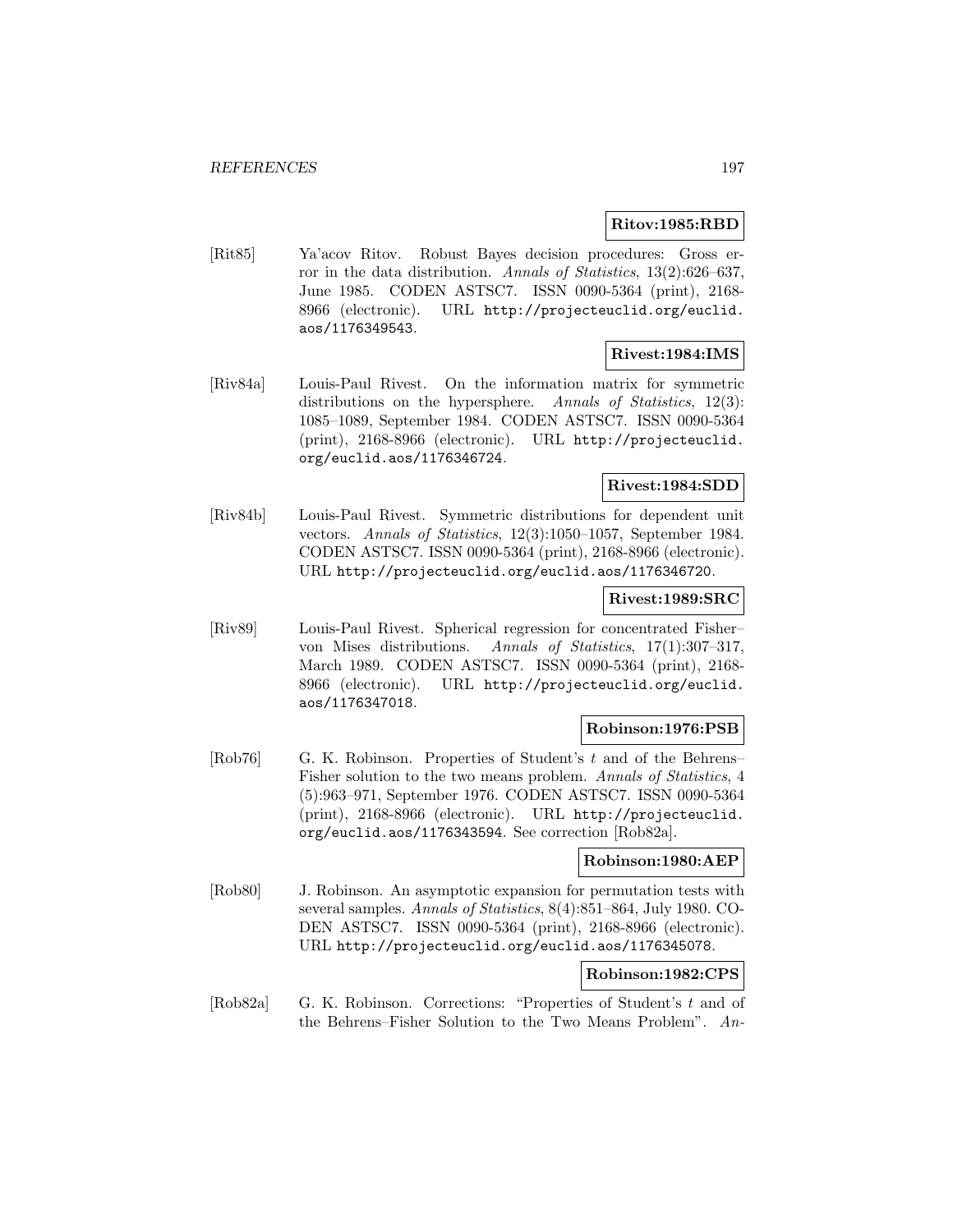nals of Statistics, 10(1):321, March 1982. CODEN ASTSC7. ISSN 0090-5364 (print), 2168-8966 (electronic). URL http:// projecteuclid.org/euclid.aos/1176345718. See [Rob76].

**Robinson:1982:ATS**

[Rob82b] P. M. Robinson. Analysis of time series from mixed distributions. Annals of Statistics, 10(3):915–925, September 1982. CODEN ASTSC7. ISSN 0090-5364 (print), 2168-8966 (electronic). URL http://projecteuclid.org/euclid.aos/1176345881.

## **Robbins:1983:STE**

[Rob83] Herbert Robbins. Some thoughts on empirical Bayes estimation. Annals of Statistics, 11(3):713–723, September 1983. CODEN ASTSC7. ISSN 0090-5364 (print), 2168-8966 (electronic). URL http://projecteuclid.org/euclid.aos/1176346239.

### **Robinson:1986:DIF**

[Rob86] P. M. Robinson. Discussion: Influence functionals for time series. Annals of Statistics, 14(3):832–834, September 1986. CO-DEN ASTSC7. ISSN 0090-5364 (print), 2168-8966 (electronic). URL http://projecteuclid.org/euclid.aos/1176350033.

#### **Robinson:1988:DTC**

[Rob88] J. Robinson. Discussion: Theoretical comparison of bootstrap confidence intervals. Annals of Statistics, 16(3):976–977, September 1988. CODEN ASTSC7. ISSN 0090-5364 (print), 2168- 8966 (electronic). URL http://projecteuclid.org/euclid. aos/1176350941.

### **Romano:1988:WCO**

[Rom88] Joseph P. Romano. On weak convergence and optimality of kernel density estimates of the mode. Annals of Statistics, 16 (2):629–647, June 1988. CODEN ASTSC7. ISSN 0090-5364 (print), 2168-8966 (electronic). URL http://projecteuclid. org/euclid.aos/1176350824.

#### **Romano:1989:BRT**

[Rom89] Joseph P. Romano. Bootstrap and randomization tests of some nonparametric hypotheses. Annals of Statistics, 17(1):141–159, March 1989. CODEN ASTSC7. ISSN 0090-5364 (print), 2168- 8966 (electronic). URL http://projecteuclid.org/euclid. aos/1176347007.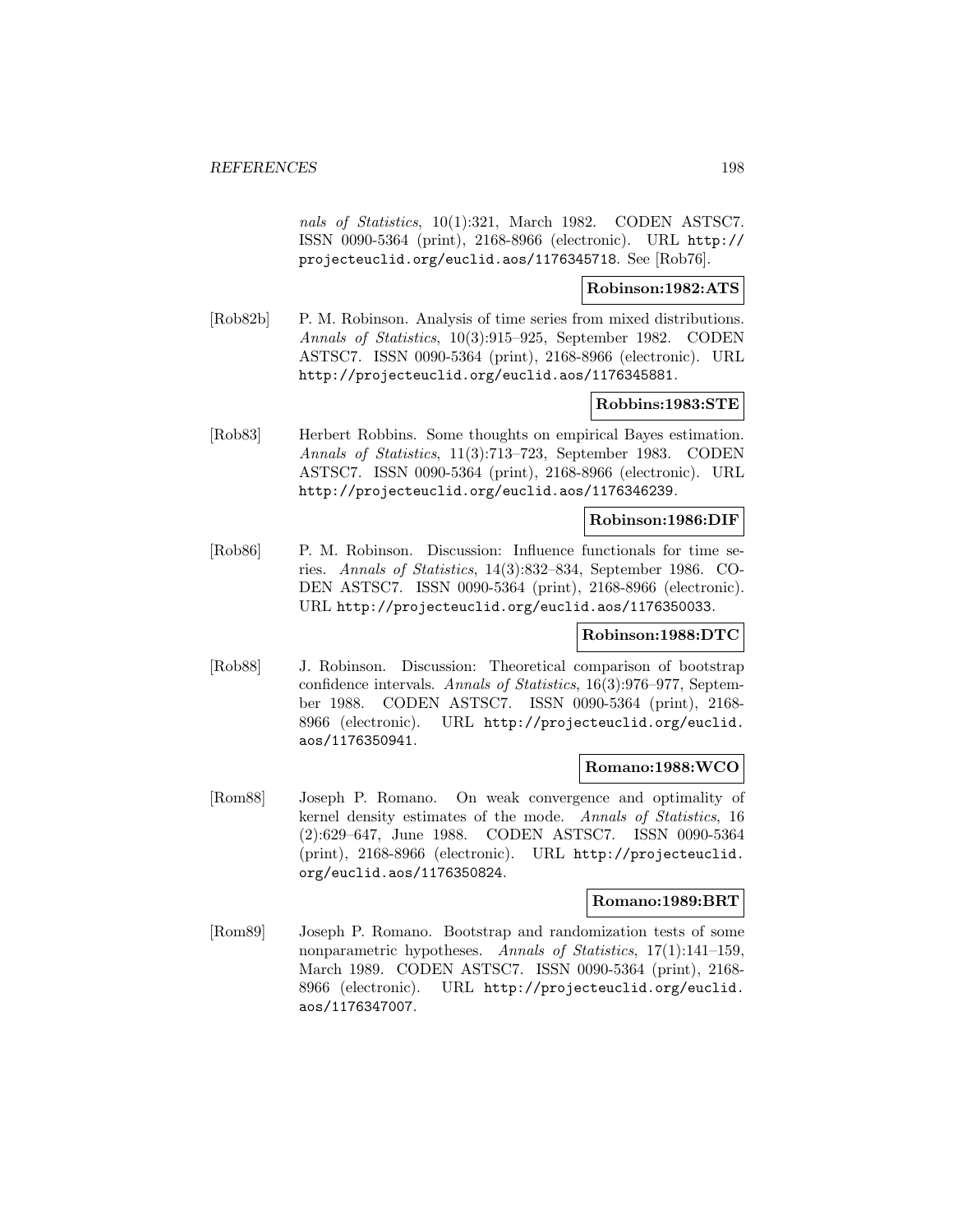#### **Rosenblatt:1975:QMD**

[Ros75] M. Rosenblatt. A quadratic measure of deviation of twodimensional density estimates and a test of independence. Annals of Statistics, 3(1):1–14, January 1975. CODEN ASTSC7. ISSN 0090-5364 (print), 2168-8966 (electronic). URL http:/ /projecteuclid.org/euclid.aos/1176342996. See correction [Ros82].

### **Rosenblatt:1982:CQM**

[Ros82] M. Rosenblatt. Corrections: "A Quadratic Measure of Deviation of Two-Dimension Density Estimates and a Test of Independence". Annals of Statistics, 10(2):646, June 1982. CODEN ASTSC7. ISSN 0090-5364 (print), 2168-8966 (electronic). URL http:// projecteuclid.org/euclid.aos/1176345809. See [Ros75].

## **Rosenbaum:1989:PTH**

[Ros89] Paul R. Rosenbaum. On permutation tests for hidden biases in observational studies: An application of Holley's inequality to the Savage lattice. Annals of Statistics, 17(2):643–653, June 1989. CODEN ASTSC7. ISSN 0090-5364 (print), 2168-8966 (electronic). URL http://projecteuclid.org/euclid.aos/1176347131.

### **Rothe:1981:SPA**

[Rot81] Gunter Rothe. Some properties of the asymptotic relative Pitman efficiency. Annals of Statistics, 9(3):663–669, May 1981. CODEN ASTSC7. ISSN 0090-5364 (print), 2168-8966 (electronic). URL http://projecteuclid.org/euclid.aos/1176345470.

# **Roth:1985:VKM**

[Rot85] Arthur J. Roth. Variance of the Kaplan–Meier estimator and its quantiles under certain fixed censoring models. Annals of Statistics, 13(3):1230–1238, September 1985. CODEN ASTSC7. ISSN 0090-5364 (print), 2168-8966 (electronic). URL http:// projecteuclid.org/euclid.aos/1176349667.

# **Rinott:1980:SOI**

[RP80] Yosef Rinott and Moshe Pollak. A stochastic ordering induced by a concept of positive dependence and monotonicity of asymptotic test sizes. Annals of Statistics, 8(1):190–198, January 1980. CO-DEN ASTSC7. ISSN 0090-5364 (print), 2168-8966 (electronic). URL http://projecteuclid.org/euclid.aos/1176344901.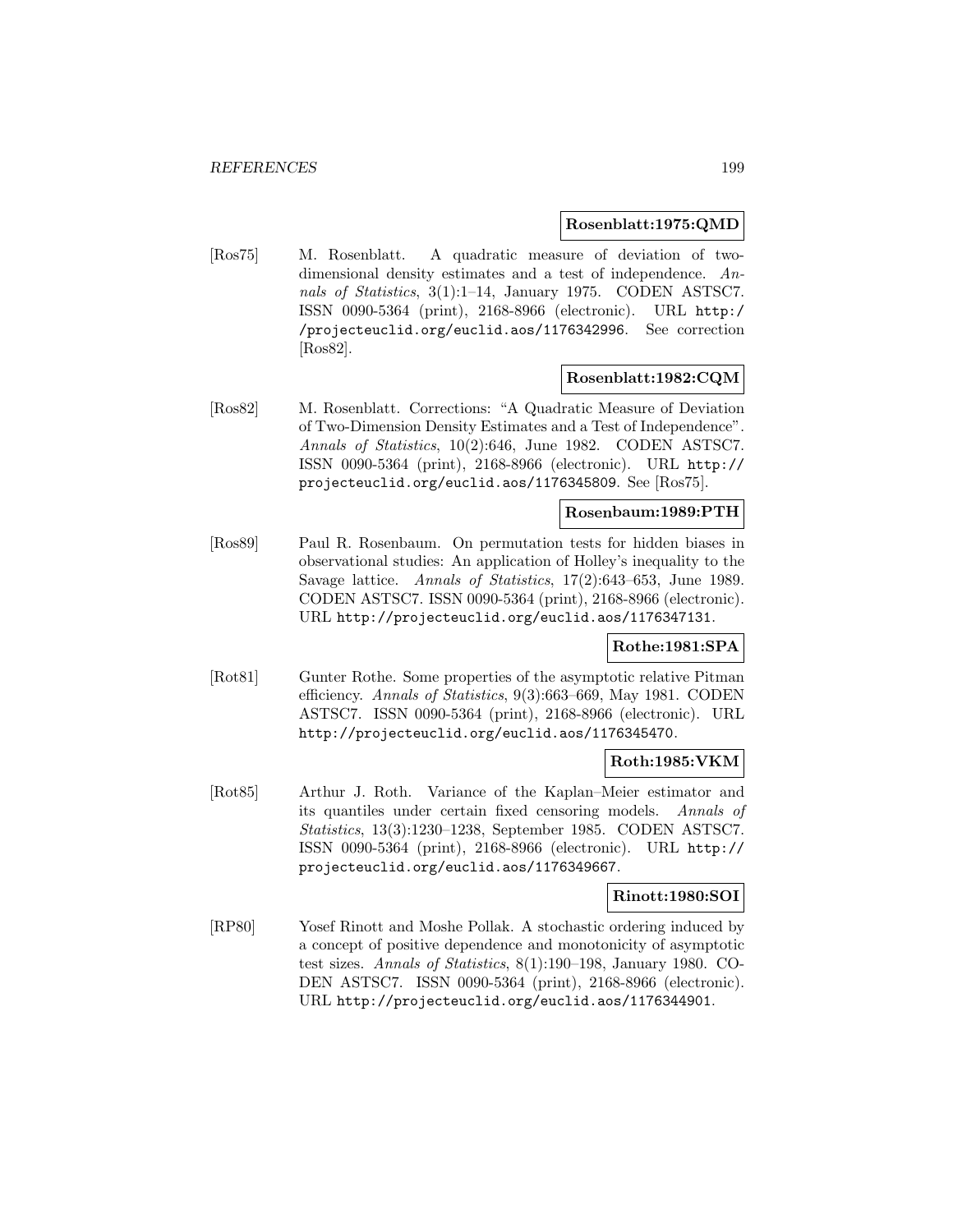# **Rao:1986:DJB**

[RP86] J. N. K. Rao and N. G. N. Prasad. Discussion: Jackknife, bootstrap and other resampling methods in regression analysis. Annals of Statistics, 14(4):1320–1322, December 1986. CODEN ASTSC7. ISSN 0090-5364 (print), 2168-8966 (electronic). URL http:// projecteuclid.org/euclid.aos/1176350153.

# **Ralescu:1981:CNA**

[RR81] Dan Ralescu and Stefan Ralescu. A class of nonlinear admissible estimators in the one-parameter exponential family. Annals of Statistics, 9(1):177–183, January 1981. CODEN ASTSC7. ISSN 0090-5364 (print), 2168-8966 (electronic). URL http:// projecteuclid.org/euclid.aos/1176345344.

## **Rice:1983:SSR**

[RR83] John Rice and Murray Rosenblatt. Smoothing splines: Regression, derivatives and deconvolution. Annals of Statistics, 11 (1):141–156, March 1983. CODEN ASTSC7. ISSN 0090-5364 (print), 2168-8966 (electronic). URL http://projecteuclid. org/euclid.aos/1176346065.

# **Rao:1984:CST**

[RS84] J. N. K. Rao and A. J. Scott. On chi-squared tests for multiway contingency tables with Cell proportions estimated from survey data. Annals of Statistics, 12(1):46–60, March 1984. CODEN ASTSC7. ISSN 0090-5364 (print), 2168-8966 (electronic). URL http://projecteuclid.org/euclid.aos/1176346391.

## **Rosenblatt:1985:JRB**

[RS85] M. Rosenblatt and F. J. Samaniego. Julius R. Blum 1922–1982. Annals of Statistics, 13(1):1–9, March 1985. CODEN ASTSC7. ISSN 0090-5364 (print), 2168-8966 (electronic). URL http:// projecteuclid.org/euclid.aos/1176346575.

### **Rao:1987:SAC**

[RS87] J. N. K. Rao and A. J. Scott. On simple adjustments to chisquare tests with sample survey data. Annals of Statistics, 15 (1):385–397, March 1987. CODEN ASTSC7. ISSN 0090-5364 (print), 2168-8966 (electronic). URL http://projecteuclid. org/euclid.aos/1176350273.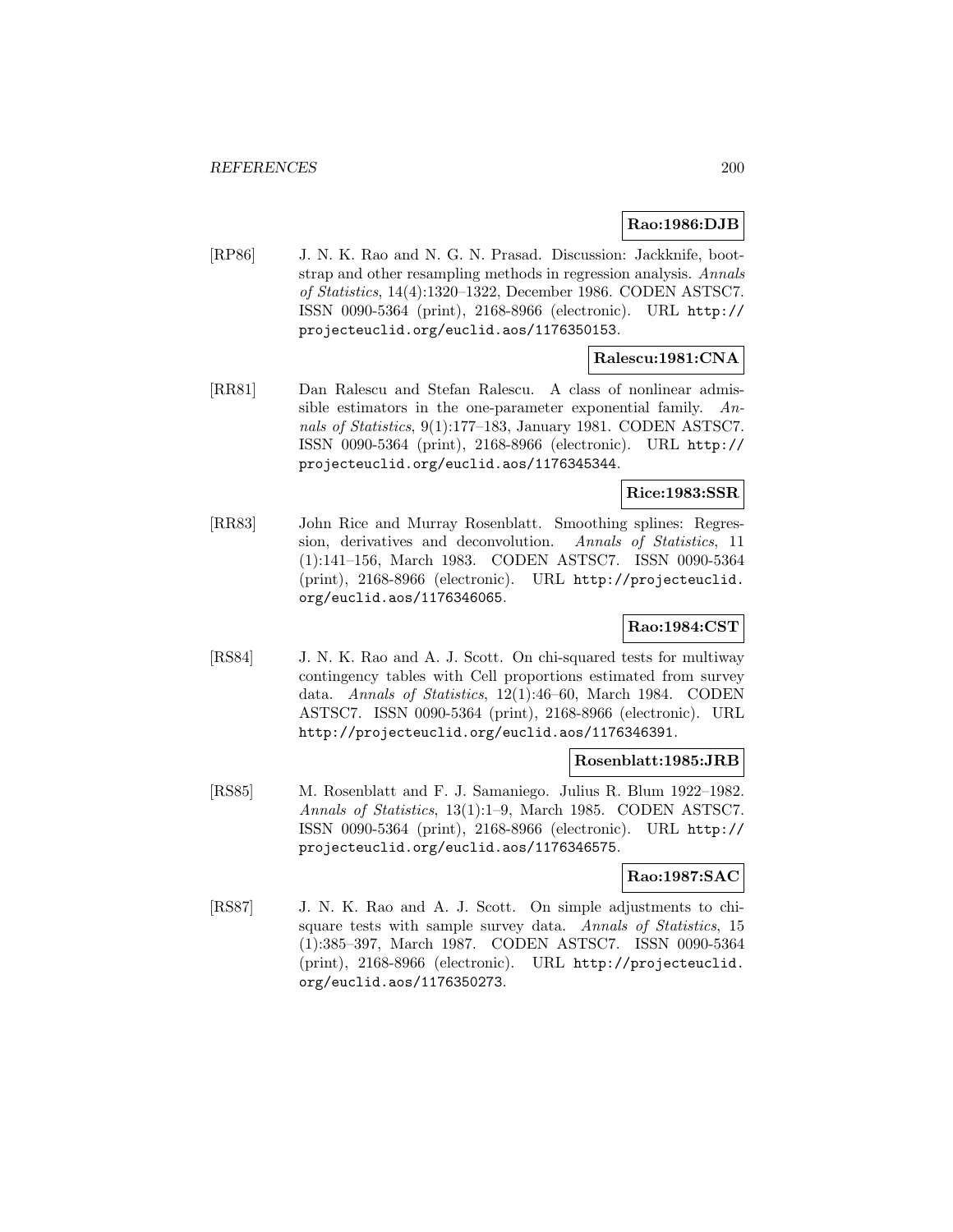### **Rinott:1987:COS**

[RSC87] Yosef Rinott and Ester Samuel-Cahn. Comparisons of optimal stopping values and prophet inequalities for negatively dependent random variables. Annals of Statistics, 15(4):1482-1490, December 1987. CODEN ASTSC7. ISSN 0090-5364 (print), 2168- 8966 (electronic). URL http://projecteuclid.org/euclid. aos/1176350605.

## **Robertson:1984:GKM**

[RU84] James B. Robertson and V. R. R. Uppuluri. A generalized Kaplan– Meier estimator. Annals of Statistics, 12(1):366–371, March 1984. CODEN ASTSC7. ISSN 0090-5364 (print), 2168-8966 (electronic). URL http://projecteuclid.org/euclid.aos/1176346414.

#### **Rubin:1981:BB**

[Rub81] Donald B. Rubin. The Bayesian bootstrap. Annals of Statistics, 9 (1):130–134, January 1981. CODEN ASTSC7. ISSN 0090-5364 (print), 2168-8966 (electronic). URL http://projecteuclid. org/euclid.aos/1176345338.

## **Rubin:1984:BJR**

[Rub84] Donald B. Rubin. Bayesianly justifiable and relevant frequency calculations for the applies statistician. Annals of Statistics, 12(4): 1151–1172, December 1984. CODEN ASTSC7. ISSN 0090-5364 (print), 2168-8966 (electronic). URL http://projecteuclid. org/euclid.aos/1176346785.

### **Rukhin:1982:APM**

[Ruk82] Andrew L. Rukhin. Adaptive procedures in multiple decision problems and hypothesis testing. Annals of Statistics, 10(4): 1148–1162, December 1982. CODEN ASTSC7. ISSN 0090-5364 (print), 2168-8966 (electronic). URL http://projecteuclid. org/euclid.aos/1176345980.

# **Rukhin:1983:CRE**

[Ruk83] Andrew L. Rukhin. Convergence rates of estimators of a finite parameter: How small can error probabilities be? Annals of Statistics, 11(1):202–207, March 1983. CODEN ASTSC7. ISSN 0090-5364 (print), 2168-8966 (electronic). URL http:// projecteuclid.org/euclid.aos/1176346070.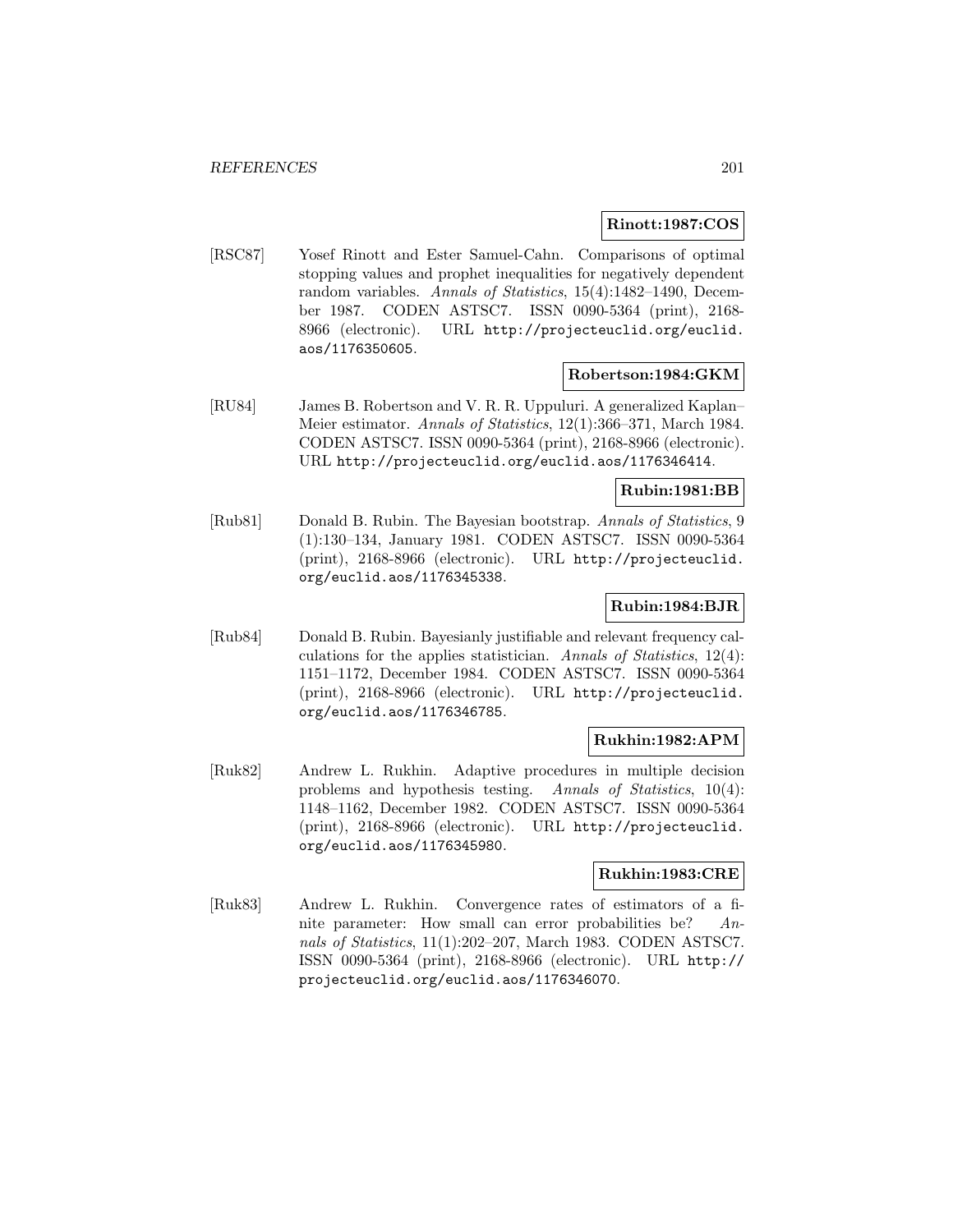#### **Rukhin:1985:ERN**

[Ruk85] Andrew Rukhin. Estimating a ratio of normal parameters. Annals of Statistics, 13(4):1616–1624, December 1985. CODEN ASTSC7. ISSN 0090-5364 (print), 2168-8966 (electronic). URL http:// projecteuclid.org/euclid.aos/1176349758.

## **Rukhin:1986:AMR**

[Ruk86] Andrew L. Rukhin. Admissibility and minaxity results in the estimation problem of exponential quantiles. Annals of Statistics, 14(1):220–237, March 1986. CODEN ASTSC7. ISSN 0090-5364 (print), 2168-8966 (electronic). URL http://projecteuclid. org/euclid.aos/1176349851.

## **Rukhin:1988:LFL**

[Ruk88] Andrew L. Rukhin. Loss functions for loss estimation. Annals of Statistics, 16(3):1262–1269, September 1988. CODEN ASTSC7. ISSN 0090-5364 (print), 2168-8966 (electronic). URL http:// projecteuclid.org/euclid.aos/1176350960.

### **Ruppert:1981:SAI**

[Rup81] David Ruppert. Stochastic approximation of an implicitly defined function. Annals of Statistics, 9(3):555-566, May 1981. CODEN ASTSC7. ISSN 0090-5364 (print), 2168-8966 (electronic). URL http://projecteuclid.org/euclid.aos/1176345459.

#### **Ruppert:1985:NRV**

[Rup85] David Ruppert. A Newton–Raphson version of the multivariate Robbins–Monro procedure. Annals of Statistics, 13(1):236–245, March 1985. CODEN ASTSC7. ISSN 0090-5364 (print), 2168- 8966 (electronic). URL http://projecteuclid.org/euclid. aos/1176346589.

### **Ruschendorf:1976:ADM**

[Rus76] Ludger Ruschendorf. Asymptotic distributions of multivariate rank order statistics. Annals of Statistics, 4(5):912–923, September 1976. CODEN ASTSC7. ISSN 0090-5364 (print), 2168- 8966 (electronic). URL http://projecteuclid.org/euclid. aos/1176343588. See correction [Rus82].

### **Ruschendorf:1982:CAD**

[Rus82] L. Ruschendorf. Corrections: "Asymptotic Distributions of Multivariate Rank Order Statistics". Annals of Statistics, 10(4):1311,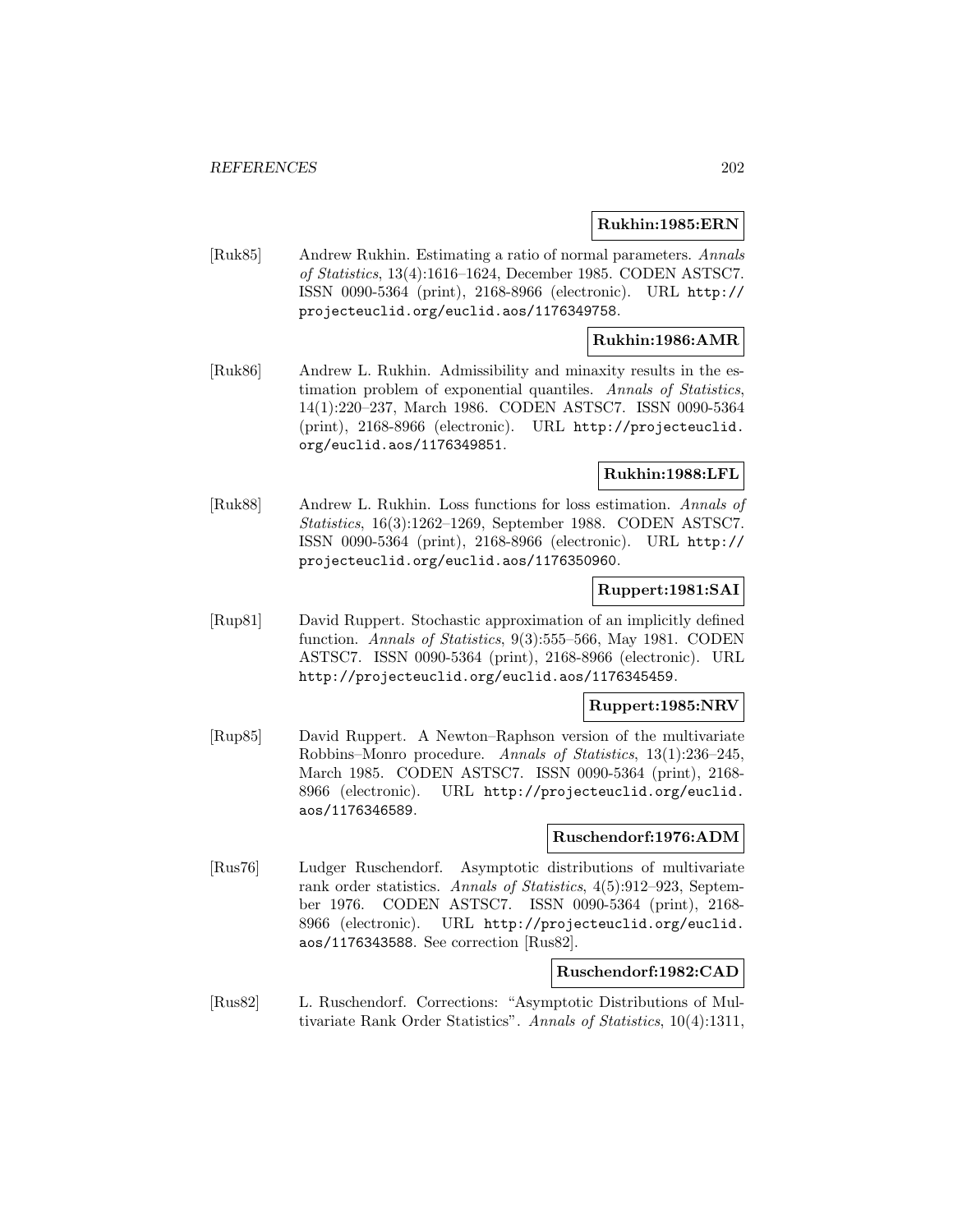December 1982. CODEN ASTSC7. ISSN 0090-5364 (print), 2168- 8966 (electronic). URL http://projecteuclid.org/euclid. aos/1176345998. See [Rus76].

# **Rubin:1980:ADS**

[RV80] H. Rubin and R. A. Vitale. Asymptotic distribution of symmetric statistics. Annals of Statistics, 8(1):165–170, January 1980. CO-DEN ASTSC7. ISSN 0090-5364 (print), 2168-8966 (electronic). URL http://projecteuclid.org/euclid.aos/1176344898.

### **Robertson:1980:AOR**

[RW80] Tim Robertson and F. T. Wright. Algorithms in order restricted statistical inference and the Cauchy mean value property. Annals of Statistics, 8(3):645–651, May 1980. CODEN ASTSC7. ISSN 0090-5364 (print), 2168-8966 (electronic). URL http:// projecteuclid.org/euclid.aos/1176345014.

## **Robertson:1981:LRT**

[RW81] Tim Robertson and F. T. Wright. Likelihood ratio tests for and against a stochastic ordering between multinomial populations. Annals of Statistics, 9(6):1248–1257, November 1981. CODEN ASTSC7. ISSN 0090-5364 (print), 2168-8966 (electronic). URL http://projecteuclid.org/euclid.aos/1176345641.

### **Robertson:1982:BMD**

[RW82a] Tim Robertson and F. T. Wright. Bounds on mixtures of distributions arising in order restricted inference. Annals of Statistics, 10(1):302–306, March 1982. CODEN ASTSC7. ISSN 0090-5364 (print), 2168-8966 (electronic). URL http://projecteuclid. org/euclid.aos/1176345713.

#### **Robertson:1982:MCP**

[RW82b] Tim Robertson and F. T. Wright. On measuring the conformity of a parameter set to a trend, with applications. Annals of Statistics, 10(4):1234–1245, December 1982. CODEN ASTSC7. ISSN 0090-5364 (print), 2168-8966 (electronic). URL http:// projecteuclid.org/euclid.aos/1176345988.

### **Saxena:1982:ENC**

[SA82] K. M. Lal Saxena and Khursheed Alam. Estimation of the noncentrality parameter of a chi squared distribution. Annals of Statistics, 10(3):1012–1016, September 1982. CODEN ASTSC7.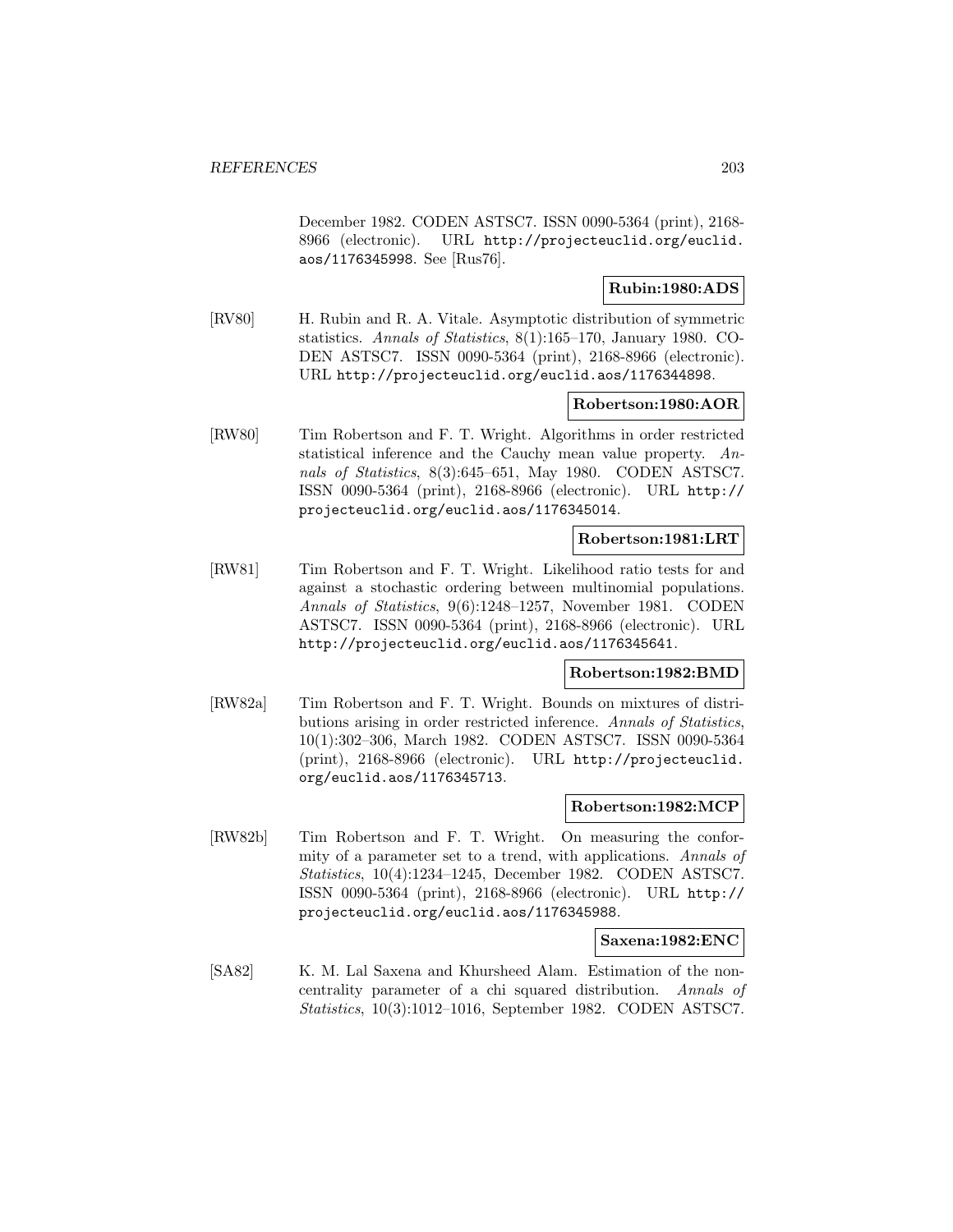ISSN 0090-5364 (print), 2168-8966 (electronic). URL http:// projecteuclid.org/euclid.aos/1176345892.

### **Sadooghi-Alvandi:1986:AEB**

[SA86] S. M. Sadooghi-Alvandi. Admissible estimation of the binomial parameter *n. Annals of Statistics*, 14(4):1634–1641, December 1986. CODEN ASTSC7. ISSN 0090-5364 (print), 2168-8966 (electronic). URL http://projecteuclid.org/euclid.aos/1176350185.

#### **Sacks:1984:JCK**

[Sac84] Jerome Sacks. Jack Carl Kiefer 1924–1981. Annals of Statistics, 12(2):403–405, June 1984. CODEN ASTSC7. ISSN 0090-5364 (print), 2168-8966 (electronic). URL http://projecteuclid. org/euclid.aos/1176346494.

## **Sager:1982:NML**

[Sag82] Thomas W. Sager. Nonparametric maximum likelihood estimation of spatial patterns. Annals of Statistics, 10(4):1125–1136, December 1982. CODEN ASTSC7. ISSN 0090-5364 (print), 2168- 8966 (electronic). URL http://projecteuclid.org/euclid. aos/1176345978.

## **Sakai:1983:CMC**

[Sak83] Hideaki Sakai. Covariance matrices characterization by a set of scalar partial autocorrelation coefficients. Annals of Statistics, 11 (1):337–340, March 1983. CODEN ASTSC7. ISSN 0090-5364 (print), 2168-8966 (electronic). URL http://projecteuclid. org/euclid.aos/1176346085.

### **Samn:1980:RDC**

[Sam80] S. Samn. Ratios of off-diagonal C-Wishart. Annals of Statistics, 8 (1):199–204, January 1980. CODEN ASTSC7. ISSN 0090-5364 (print), 2168-8966 (electronic). URL http://projecteuclid. org/euclid.aos/1176344902.

#### **Samarov:1987:RSR**

[Sam87] Alexander M. Samarov. Robust spectral regression. Annals of Statistics, 15(1):99–111, March 1987. CODEN ASTSC7. ISSN 0090-5364 (print), 2168-8966 (electronic). URL http:// projecteuclid.org/euclid.aos/1176350255.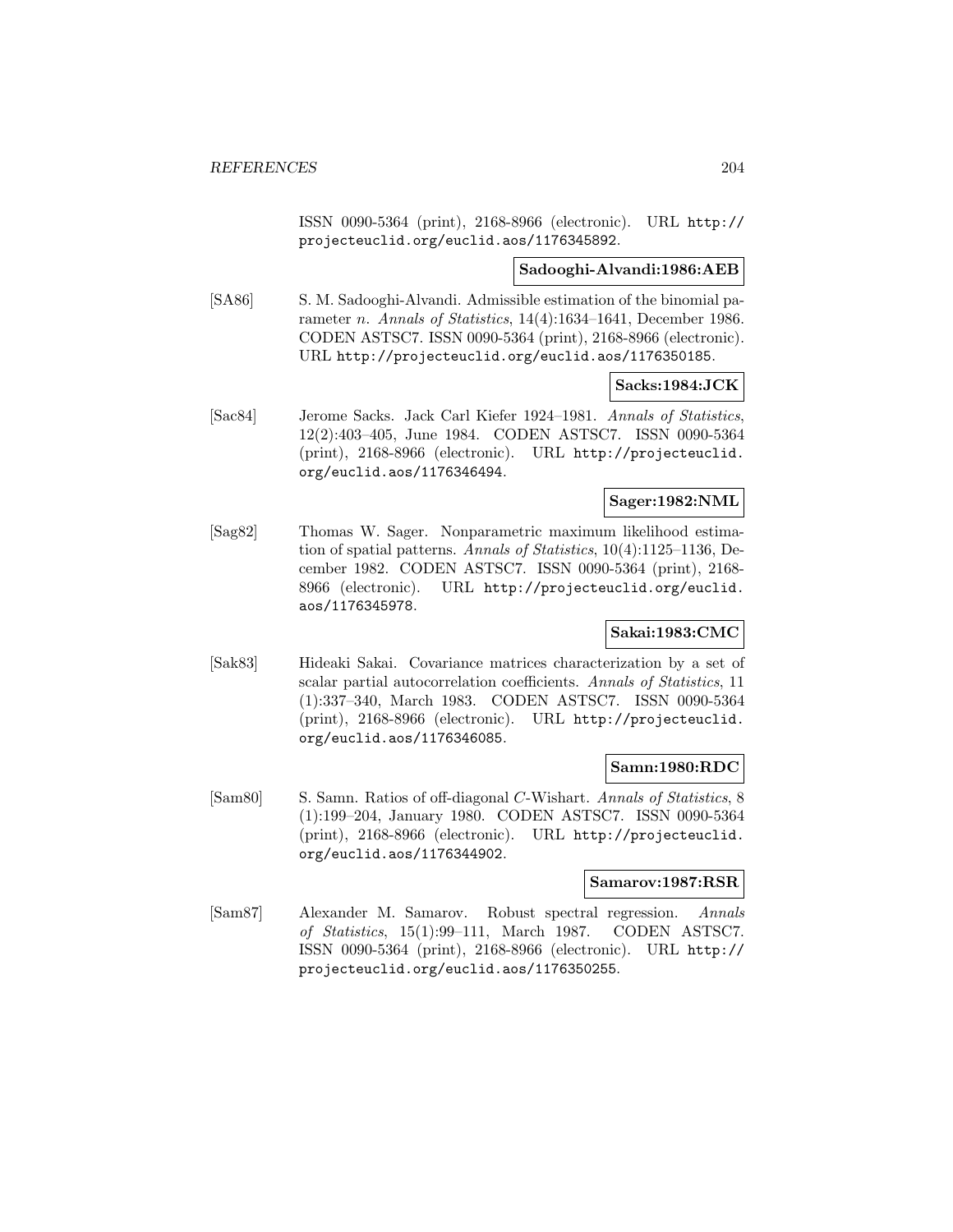#### **Sauermann:1989:BML**

[Sau89] Wilhelm Sauermann. Bootstrapping the maximum likelihood estimator in high-dimensional log-linear models. Annals of Statistics, 17(3):1198–1216, September 1989. CODEN ASTSC7. ISSN 0090-5364 (print), 2168-8966 (electronic). URL http:// projecteuclid.org/euclid.aos/1176347264.

## **Seely:1980:EPL**

[SB80] Justus Seely and David Birkes. Estimability in partitioned linear models. Annals of Statistics, 8(2):399–406, March 1980. CODEN ASTSC7. ISSN 0090-5364 (print), 2168-8966 (electronic). URL http://projecteuclid.org/euclid.aos/1176344960.

## **Sivaganesan:1989:RPM**

[SB89] S. Sivaganesan and James O. Berger. Ranges of posterior measures for priors with unimodal contaminations. Annals of Statistics, 17(2):868–889, June 1989. CODEN ASTSC7. ISSN 0090-5364 (print), 2168-8966 (electronic). URL http://projecteuclid. org/euclid.aos/1176347148.

### **Chang:1979:DOC**

[sC79] Der shin Chang. Design of optimal control for a regression problem. Annals of Statistics, 7(5):1078–1085, September 1979. CO-DEN ASTSC7. ISSN 0090-5364 (print), 2168-8966 (electronic). URL http://projecteuclid.org/euclid.aos/1176344791. See correction [CW80a].

### **Schoenfelder:1982:RDE**

[SC82] Carol Schoenfelder and Stamatis Cambanis. Random designs for estimating integrals of stochastic processes. Annals of Statistics, 10(2):526–538, June 1982. CODEN ASTSC7. ISSN 0090-5364 (print), 2168-8966 (electronic). URL http://projecteuclid. org/euclid.aos/1176345793.

# **Stefanski:1985:CME**

[SC85] Leonard A. Stefanski and Raymond J. Carroll. Covariate measurement error in logistic regression. Annals of Statistics, 13(4): 1335–1351, December 1985. CODEN ASTSC7. ISSN 0090-5364 (print), 2168-8966 (electronic). URL http://projecteuclid. org/euclid.aos/1176349741.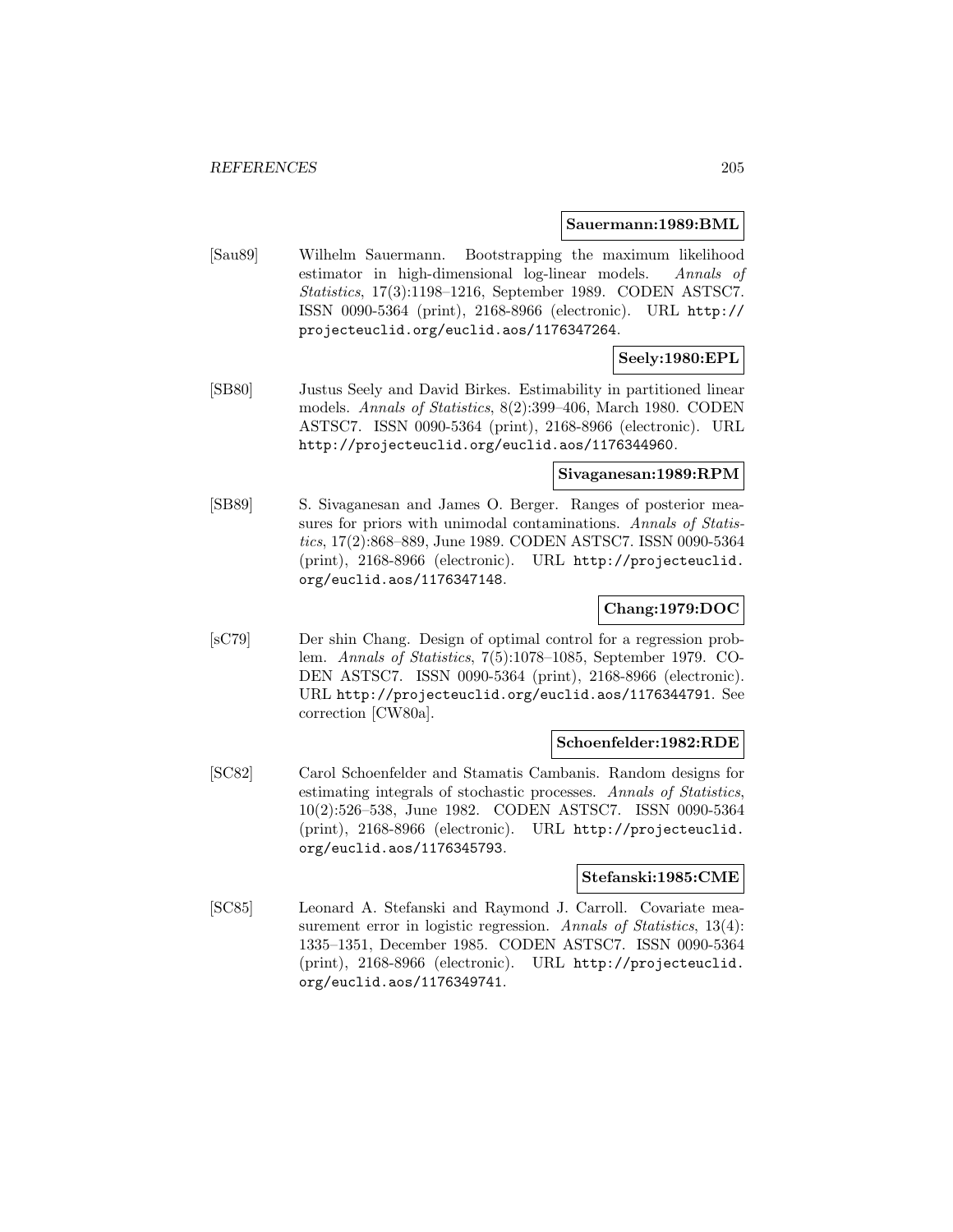#### **Schoenfeld:1980:TBL**

[Sch80] David Schoenfeld. Tests based on linear combinations of the orthogonal components of the Cram´er–von Mises statistic when parameters are estimated. Annals of Statistics, 8(5):1017–1022, September 1980. CODEN ASTSC7. ISSN 0090-5364 (print), 2168- 8966 (electronic). URL http://projecteuclid.org/euclid. aos/1176345139.

#### **Schervish:1981:AEC**

[Sch81a] Mark J. Schervish. Asymptotic expansions for correct classification rates in discriminant analysis. Annals of Statistics, 9(5): 1002–1009, September 1981. CODEN ASTSC7. ISSN 0090-5364 (print), 2168-8966 (electronic). URL http://projecteuclid. org/euclid.aos/1176345579.

# **Schwarz:1981:AAS**

[Sch81b] Gideon Schwarz. Applying asymptotic shapes to nonexponential families. Annals of Statistics, 9(2):461–464, March 1981. CODEN ASTSC7. ISSN 0090-5364 (print), 2168-8966 (electronic). URL http://projecteuclid.org/euclid.aos/1176345415.

## **Schilling:1983:GFT**

[Sch83a] Mark F. Schilling. Goodness of fit testing in **R**<sup>m</sup> based on the weighted empirical distribution of certain nearest neighbor statistics. Annals of Statistics, 11(1):1–12, March 1983. CODEN ASTSC7. ISSN 0090-5364 (print), 2168-8966 (electronic). URL http://projecteuclid.org/euclid.aos/1176346051.

### **Schilling:1983:IDA**

[Sch83b] Mark F. Schilling. An infinite-dimensional approximation for nearest neighbor goodness of fit tests. Annals of Statistics, 11(1):13–24, March 1983. CODEN ASTSC7. ISSN 0090-5364 (print), 2168- 8966 (electronic). URL http://projecteuclid.org/euclid. aos/1176346052.

### **Schafer:1985:NDA**

[Sch85a] Helmut Schafer. A note on data-adaptive kernel estimation of the hazard and density function in the random censorship situation. Annals of Statistics, 13(2):818–820, June 1985. CODEN ASTSC7. ISSN 0090-5364 (print), 2168-8966 (electronic). URL http://projecteuclid.org/euclid.aos/1176349560.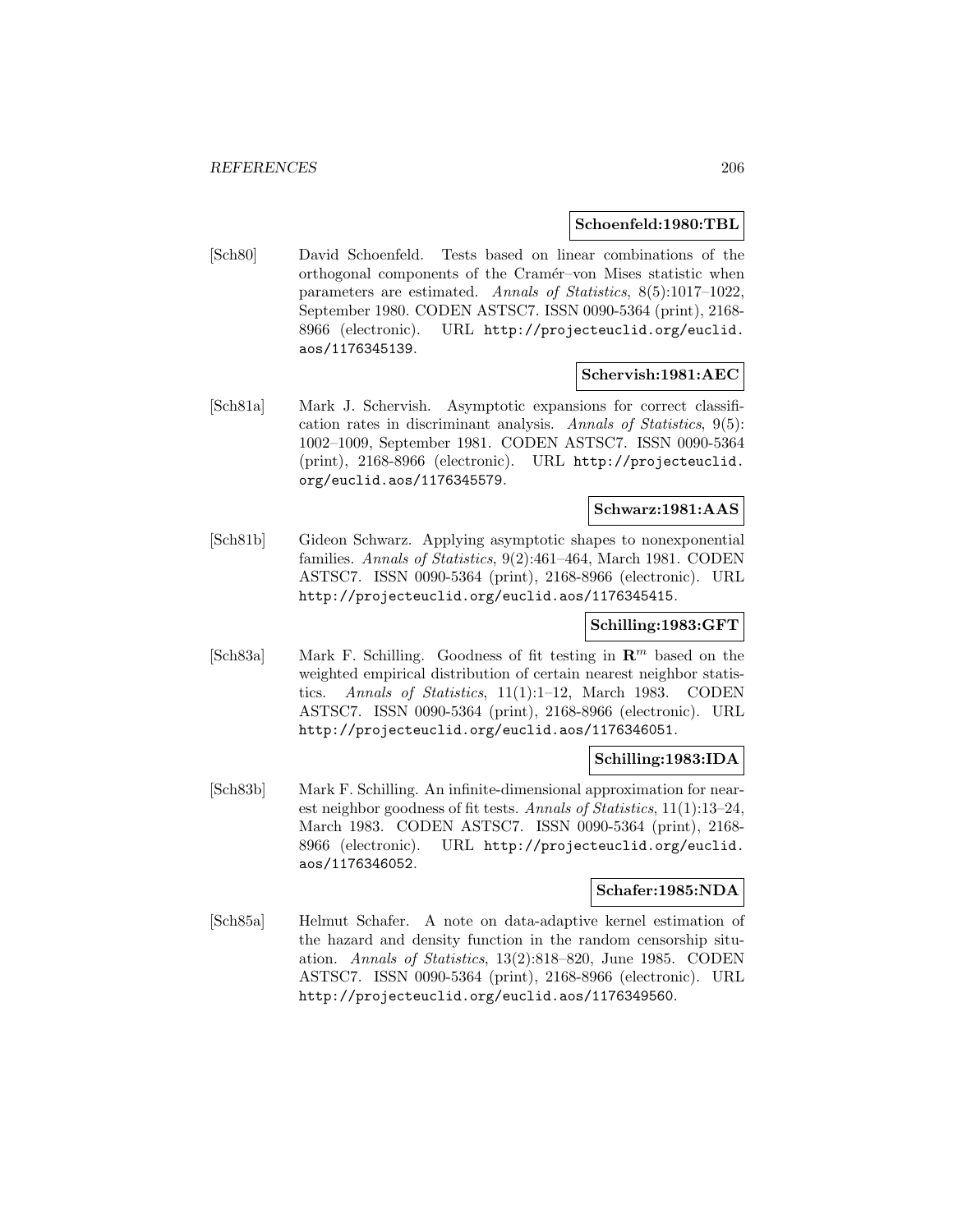#### **Schervish:1985:DCB**

[Sch85b] Mark J. Schervish. Discussion: Calibration-based empirical probability. Annals of Statistics, 13(4):1274–1282, December 1985. CO-DEN ASTSC7. ISSN 0090-5364 (print), 2168-8966 (electronic). URL http://projecteuclid.org/euclid.aos/1176349737.

# **Schafer:1986:LCE**

[Sch86a] Helmut Schafer. Local convergence of empirical measures in the random censorship situation with application to density and rate estimators. Annals of Statistics, 14(3):1240–1245, September 1986. CODEN ASTSC7. ISSN 0090-5364 (print), 2168-8966 (electronic). URL http://projecteuclid.org/euclid.aos/1176350063.

## **Schick:1986:AEE**

[Sch86b] Anton Schick. On asymptotically efficient estimation in semiparametric models. Annals of Statistics, 14(3):1139–1151, September 1986. CODEN ASTSC7. ISSN 0090-5364 (print), 2168- 8966 (electronic). URL http://projecteuclid.org/euclid. aos/1176350055.

## **Schriever:1987:OPD**

[Sch87a] B. F. Schriever. An ordering for positive dependence. Annals of Statistics, 15(3):1208–1214, September 1987. CODEN ASTSC7. ISSN 0090-5364 (print), 2168-8966 (electronic). URL http:// projecteuclid.org/euclid.aos/1176350500.

## **Schuster:1987:ICS**

[Sch87b] Eugene F. Schuster. Identifying the closest symmetric distribution or density function. Annals of Statistics, 15(2):865–874, June 1987. CODEN ASTSC7. ISSN 0090-5364 (print), 2168-8966 (electronic). URL http://projecteuclid.org/euclid.aos/1176350380.

#### **Schervish:1989:GMC**

[Sch89a] Mark J. Schervish. A general method for comparing probability assessors. Annals of Statistics, 17(4):1856–1879, December 1989. CODEN ASTSC7. ISSN 0090-5364 (print), 2168-8966 (electronic). URL http://projecteuclid.org/euclid.aos/1176347398.

#### **Schneller:1989:EEL**

[Sch89b] Walter Schneller. Edgeworth expansions for linear rank statistics. Annals of Statistics, 17(3):1103–1123, September 1989. CODEN ASTSC7. ISSN 0090-5364 (print), 2168-8966 (electronic). URL http://projecteuclid.org/euclid.aos/1176347258.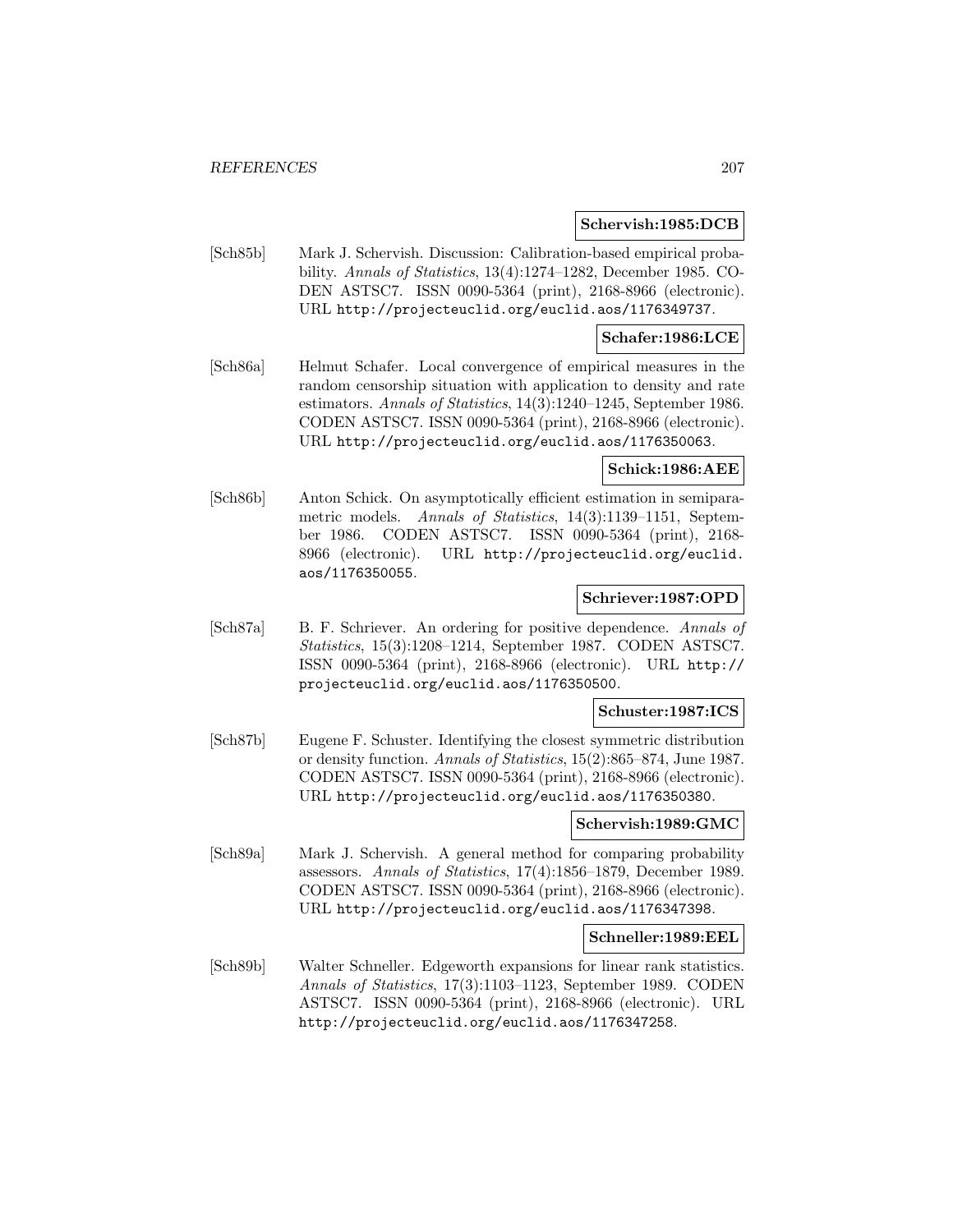#### **Scott:1985:ASH**

[Sco85] David W. Scott. Averaged shifted histograms: Effective nonparametric density estimators in several dimensions. Annals of Statistics, 13(3):1024–1040, September 1985. CODEN ASTSC7. ISSN 0090-5364 (print), 2168-8966 (electronic). URL http:// projecteuclid.org/euclid.aos/1176349654.

### **Simpson:1987:EDD**

[SCR87] Douglas G. Simpson, Raymond J. Carroll, and David Ruppert. M-estimation for discrete data: Asymptotic distribution theory and implications. Annals of Statistics, 15(2):657–669, June 1987. CODEN ASTSC7. ISSN 0090-5364 (print), 2168-8966 (electronic). URL http://projecteuclid.org/euclid.aos/1176350367.

## **Sieders:1987:LDR**

[SD87] Arthur Sieders and Kacha Dzhaparidze. A large deviation result for parameter estimators and its application to nonlinear regression analysis. Annals of Statistics, 15(3):1031–1049, September 1987. CODEN ASTSC7. ISSN 0090-5364 (print), 2168-8966 (electronic). URL http://projecteuclid.org/euclid.aos/1176350491.

# **Seely:1983:AWV**

[SEB83] Justus F. Seely and Yahia El-Bassiouni. Applying Wald's variance component test. Annals of Statistics, 11(1):197–201, March 1983. CODEN ASTSC7. ISSN 0090-5364 (print), 2168-8966 (electronic). URL http://projecteuclid.org/euclid.aos/1176346069.

### **Sen:1980:ASL**

[Sen80] Pranab Kumar Sen. On almost sure linearity theorems for signed rank order statistics. Annals of Statistics, 8(2):313–321, March 1980. CODEN ASTSC7. ISSN 0090-5364 (print), 2168- 8966 (electronic). URL http://projecteuclid.org/euclid. aos/1176344956.

### **Sen:1981:CRM**

[Sen81] Pranab Kumar Sen. The Cox regression model, invariance principles for some induced quantile processes and some repeated significance tests. Annals of Statistics, 9(1):109–121, January 1981. CODEN ASTSC7. ISSN 0090-5364 (print), 2168-8966 (electronic). URL http://projecteuclid.org/euclid.aos/1176345336.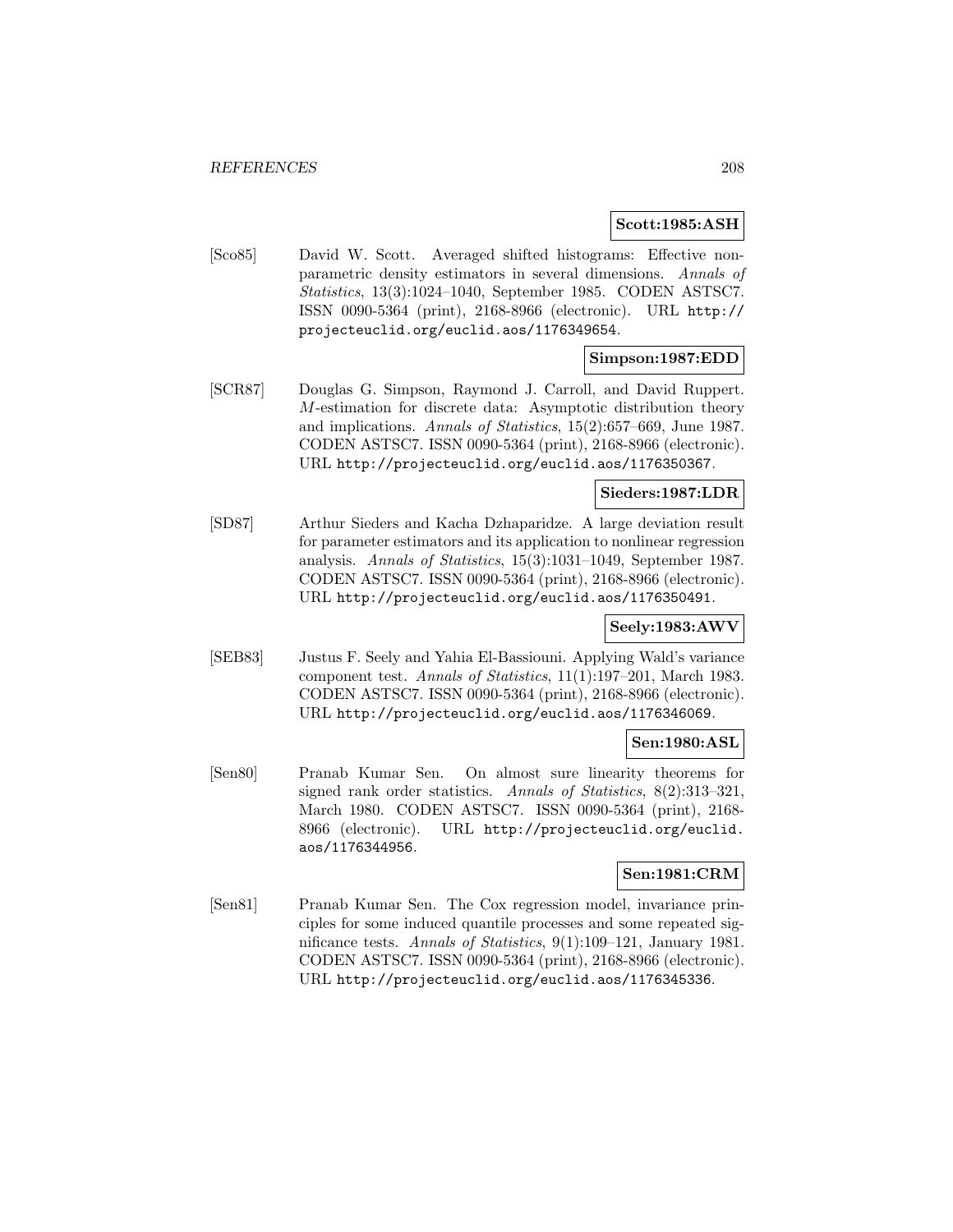## **Sen:1982:IPR**

[Sen82] Pranab Kumar Sen. Invariance principles for recursive residuals. Annals of Statistics, 10(1):307–312, March 1982. CODEN ASTSC7. ISSN 0090-5364 (print), 2168-8966 (electronic). URL http://projecteuclid.org/euclid.aos/1176345714.

## **Sen:1988:FJR**

[Sen88] Pranab Kumar Sen. Functional jackknifing: Rationality and general asymptotics. Annals of Statistics, 16(1):450–469, March 1988. CODEN ASTSC7. ISSN 0090-5364 (print), 2168-8966 (electronic). URL http://projecteuclid.org/euclid.aos/1176350714.

#### **Serfling:1984:GS**

[Ser84] Robert J. Serfling. Generalized L-, M-, and R-statistics. Annals of Statistics, 12(1):76–86, March 1984. CODEN ASTSC7. ISSN 0090-5364 (print), 2168-8966 (electronic). URL http:// projecteuclid.org/euclid.aos/1176346393.

## **Siegmund:1980:SCT**

[SG80] D. Siegmund and P. Gregory. A sequential clinical trial for testing  $p_1 = p_2$ . Annals of Statistics, 8(6):1219–1228, November 1980. CODEN ASTSC7. ISSN 0090-5364 (print), 2168-8966 (electronic). URL http://projecteuclid.org/euclid.aos/1176345195.

### **Stenger:1981:CCF**

[SG81] H. Stenger and S. Gabler. On the completeness of the class of fixed size sampling strategies. Annals of Statistics, 9(1):229–232, January 1981. CODEN ASTSC7. ISSN 0090-5364 (print), 2168- 8966 (electronic). URL http://projecteuclid.org/euclid. aos/1176345354.

## **Shaffer:1980:CDE**

[Sha80] Juliet Popper Shaffer. Control of directional errors with stagewise multiple test procedures. Annals of Statistics, 8(6):1342-1347, November 1980. CODEN ASTSC7. ISSN 0090-5364 (print), 2168- 8966 (electronic). URL http://projecteuclid.org/euclid. aos/1176345205.

### **Shafer:1982:BTA**

[Sha82] Glenn Shafer. Bayes's two arguments for the rule of conditioning. Annals of Statistics, 10(4):1075–1089, December 1982. CODEN ASTSC7. ISSN 0090-5364 (print), 2168-8966 (electronic). URL http://projecteuclid.org/euclid.aos/1176345974.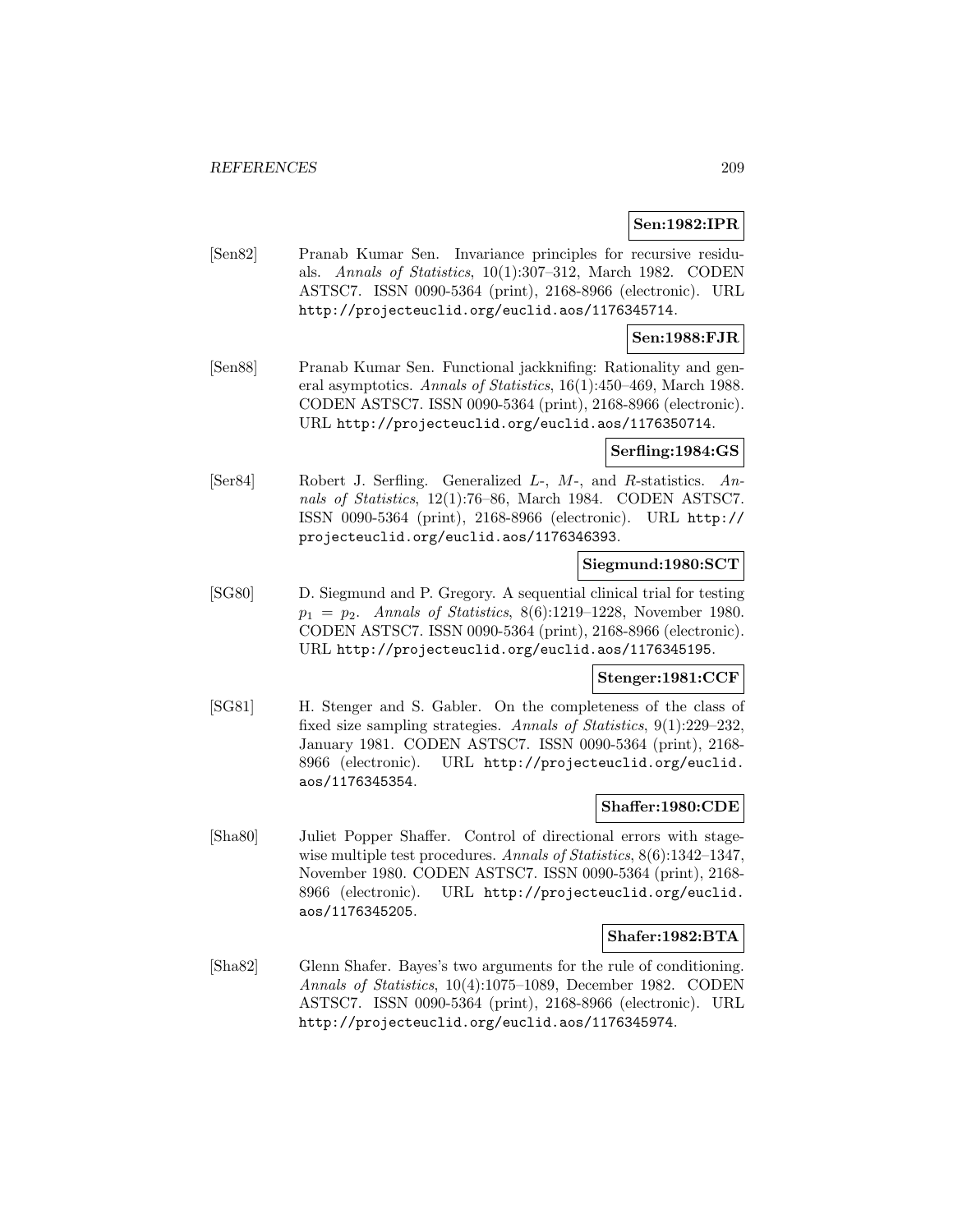### **Shao:1986:DJB**

[Sha86] Jun Shao. Discussion: Jackknife, bootstrap and other resampling methods in regression analysis. Annals of Statistics, 14(4): 1322–1326, December 1986. CODEN ASTSC7. ISSN 0090-5364 (print), 2168-8966 (electronic). URL http://projecteuclid. org/euclid.aos/1176350154.

# **Shao:1988:RMV**

[Sha88a] Jun Shao. On resampling methods for variance and bias estimation in linear models. Annals of Statistics, 16(3):986–1008, September 1988. CODEN ASTSC7. ISSN 0090-5364 (print), 2168- 8966 (electronic). URL http://projecteuclid.org/euclid. aos/1176350945.

# **Shaw:1988:QAI**

[Sha88b] J. E. H. Shaw. A quasirandom approach to integration in Bayesian statistics. Annals of Statistics, 16(2):895–914, June 1988. CODEN ASTSC7. ISSN 0090-5364 (print), 2168-8966 (electronic). URL http://projecteuclid.org/euclid.aos/1176350842.

### **Shapiro:1989:APS**

[Sha89] Alexander Shapiro. Asymptotic properties of statistical estimators in stochastic programming. Annals of Statistics, 17(2):841–858, June 1989. CODEN ASTSC7. ISSN 0090-5364 (print), 2168- 8966 (electronic). URL http://projecteuclid.org/euclid. aos/1176347146.

# **Shepp:1985:DPP**

[She85] L. A. Shepp. Discussion: Projection pursuit. Annals of Statistics, 13(2):513–515, June 1985. CODEN ASTSC7. ISSN 0090-5364 (print), 2168-8966 (electronic). URL http://projecteuclid. org/euclid.aos/1176349531.

#### **Shibata:1980:AES**

[Shi80] Ritei Shibata. Asymptotically efficient selection of the order of the model for estimating parameters of a linear process. Annals of Statistics, 8(1):147–164, January 1980. CODEN ASTSC7. ISSN 0090-5364 (print), 2168-8966 (electronic). URL http:// projecteuclid.org/euclid.aos/1176344897.

### **Shibata:1981:OAS**

[Shi81] Ritei Shibata. An optimal autoregressive spectral estimate. Annals of Statistics, 9(2):300–306, March 1981. CODEN ASTSC7.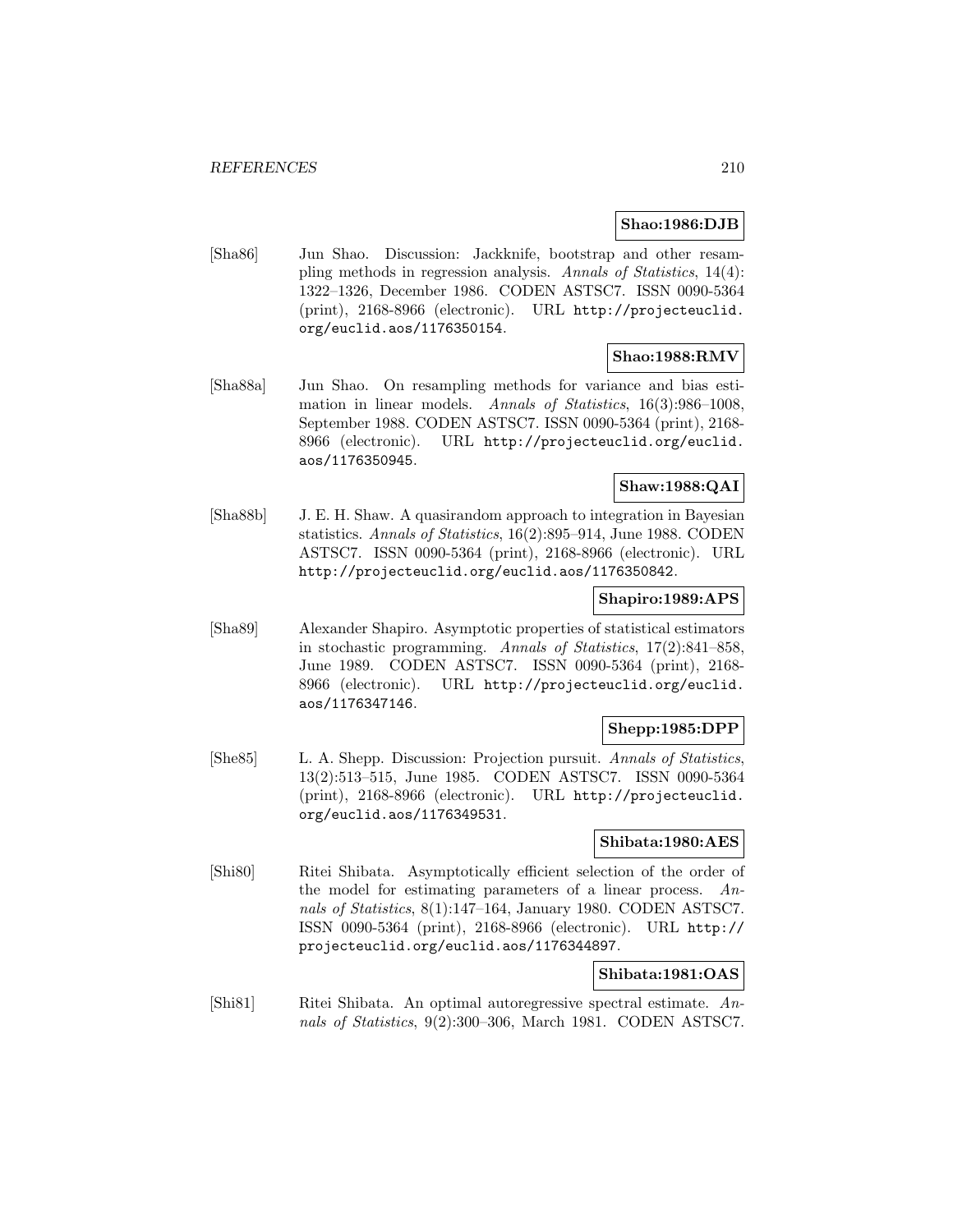ISSN 0090-5364 (print), 2168-8966 (electronic). URL http:// projecteuclid.org/euclid.aos/1176345396.

### **Shinozaki:1984:SEL**

[Shi84] Nobuo Shinozaki. Simultaneous estimation of location parameters under quadratic loss. Annals of Statistics, 12(1):322–335, March 1984. CODEN ASTSC7. ISSN 0090-5364 (print), 2168- 8966 (electronic). URL http://projecteuclid.org/euclid. aos/1176346410.

## **Siegmund:1986:BCP**

[Sie86] David Siegmund. Boundary crossing probabilities and statistical applications. Annals of Statistics, 14(2):361–404, June 1986. CO-DEN ASTSC7. ISSN 0090-5364 (print), 2168-8966 (electronic). URL http://projecteuclid.org/euclid.aos/1176349928.

## **Silverman:1980:AWS**

[Sil80] Bernard W. Silverman. Addendum to weak and strong uniform consistency of the kernel estimate of a density and its derivatives. Annals of Statistics, 8(5):1175–1176, September 1980. CODEN ASTSC7. ISSN 0090-5364 (print), 2168-8966 (electronic). URL http://projecteuclid.org/euclid.aos/1176345157.

#### **Silverman:1982:EPD**

[Sil82] B. W. Silverman. On the estimation of a probability density function by the maximum penalized likelihood method. Annals of Statistics, 10(3):795–810, September 1982. CODEN ASTSC7. ISSN 0090-5364 (print), 2168-8966 (electronic). URL http:// projecteuclid.org/euclid.aos/1176345872.

### **Silverman:1984:SSE**

[Sil84] B. W. Silverman. Spline smoothing: The equivalent variable kernel method. Annals of Statistics, 12(3):898–916, September 1984. CODEN ASTSC7. ISSN 0090-5364 (print), 2168-8966 (electronic). URL http://projecteuclid.org/euclid.aos/1176346710.

#### **Silvapulle:1985:ABR**

[Sil85a] Mervyn J. Silvapulle. Asymptotic behavior of robust estimators of regression and scale parameters with fixed carriers. Annals of Statistics, 13(4):1490–1497, December 1985. CODEN ASTSC7. ISSN 0090-5364 (print), 2168-8966 (electronic). URL http:// projecteuclid.org/euclid.aos/1176349750.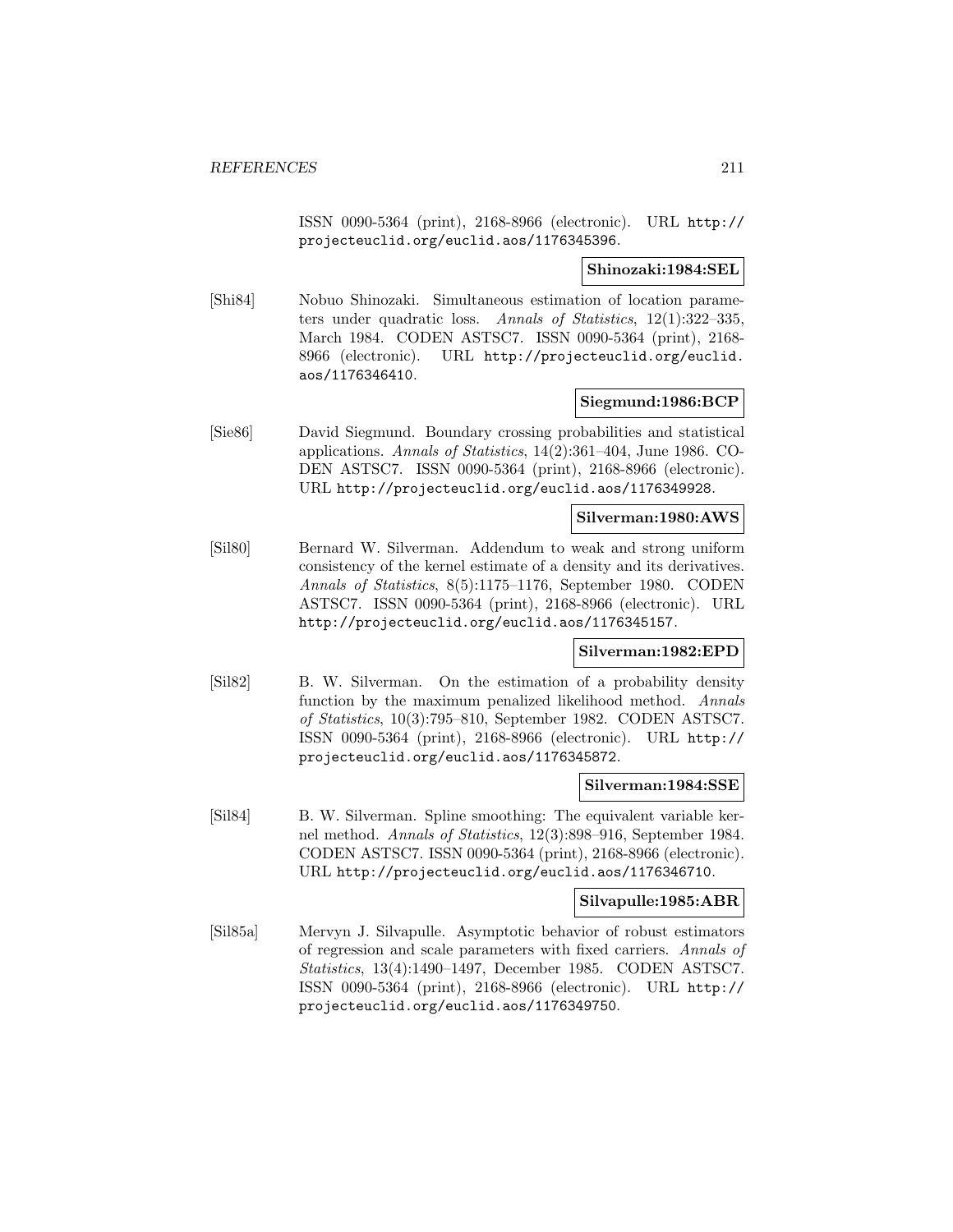#### **Silverman:1985:TBD**

[Sil85b] B. W. Silverman. Two books on density estimation. Annals of Statistics, 13(4):1630–1638, December 1985. CODEN ASTSC7. ISSN 0090-5364 (print), 2168-8966 (electronic). URL http:// projecteuclid.org/euclid.aos/1176349761.

### **Simons:1980:ESO**

[Sim80] Gordon Simons. Extensions of the stochastic ordering property of likelihood ratios. Annals of Statistics, 8(4):833–839, July 1980. CODEN ASTSC7. ISSN 0090-5364 (print), 2168-8966 (electronic). URL http://projecteuclid.org/euclid.aos/1176345075.

#### **Simonoff:1983:PFA**

[Sim83] Jeffrey S. Simonoff. A penalty function approach to smoothing large sparse contingency tables. Annals of Statistics, 11 (1):208–218, March 1983. CODEN ASTSC7. ISSN 0090-5364 (print), 2168-8966 (electronic). URL http://projecteuclid. org/euclid.aos/1176346071.

## **Simons:1986:BRC**

[Sim86] Gordon Simons. Bayes rules for a clinical-trials model with dichotomous responses. Annals of Statistics, 14(3):954–970, September 1986. CODEN ASTSC7. ISSN 0090-5364 (print), 2168- 8966 (electronic). URL http://projecteuclid.org/euclid. aos/1176350044.

### **Singh:1981:AAE**

[Sin81a] Kesar Singh. On the asymptotic accuracy of Efron's bootstrap. Annals of Statistics, 9(6):1187–1195, November 1981. CODEN ASTSC7. ISSN 0090-5364 (print), 2168-8966 (electronic). URL http://projecteuclid.org/euclid.aos/1176345636.

### **Singh:1981:EAB**

[Sin81b] R. S. Singh. On the exact asymptotic behavior of estimators of a density and its derivatives. Annals of Statistics, 9(2):453–456, March 1981. CODEN ASTSC7. ISSN 0090-5364 (print), 2168- 8966 (electronic). URL http://projecteuclid.org/euclid. aos/1176345413.

#### **Sinha:1984:DMO**

[Sin84] Bimal Kumar Sinha. Detection of multivariate outliers in elliptically symmetric distributions. Annals of Statistics, 12(4):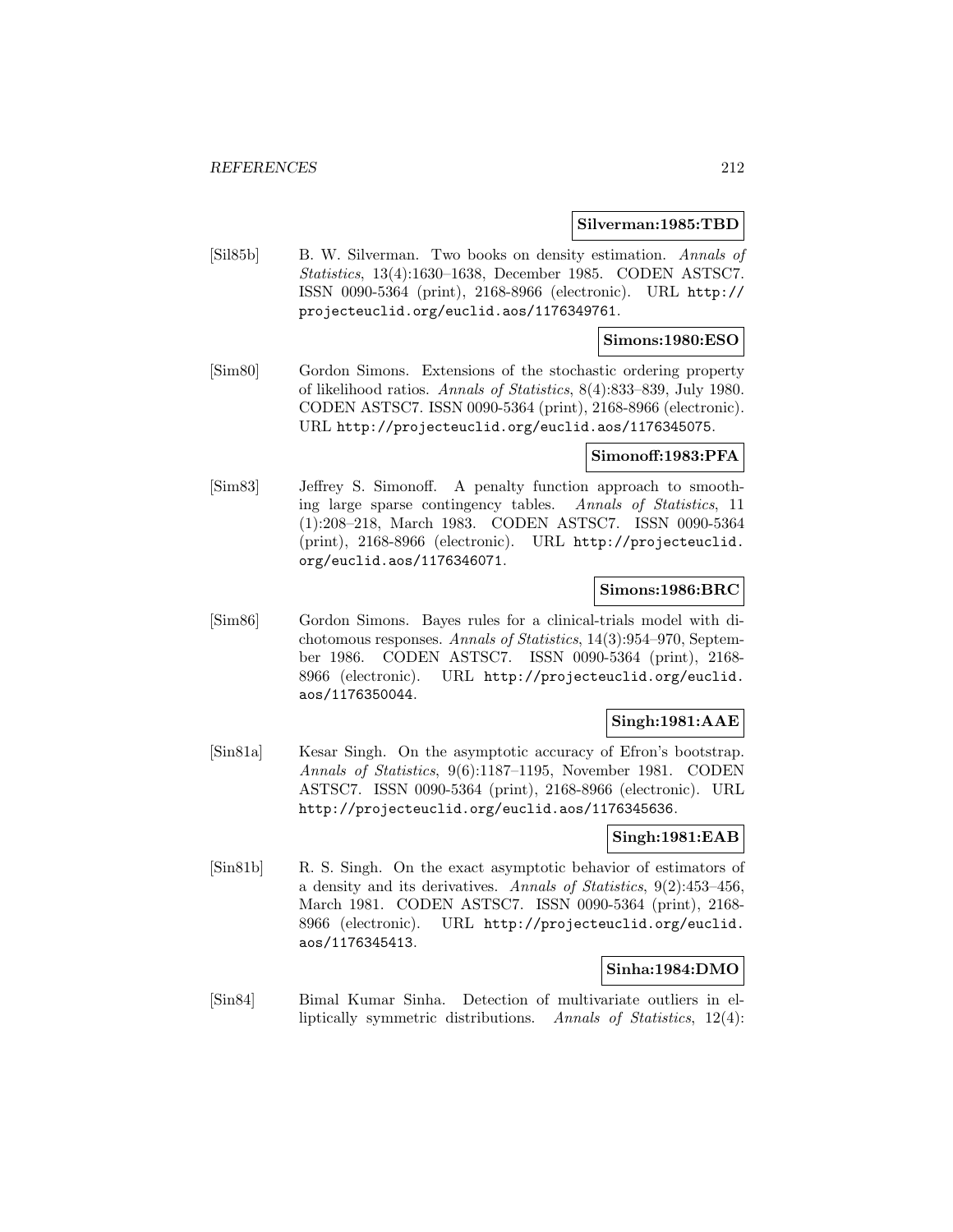1558–1565, December 1984. CODEN ASTSC7. ISSN 0090-5364 (print), 2168-8966 (electronic). URL http://projecteuclid. org/euclid.aos/1176346813.

# **Singh:1986:DJB**

[Sin86] Kesar Singh. Discussion: Jackknife, bootstrap and other resampling methods in regression analysis. Annals of Statistics, 14(4): 1328–1330, December 1986. CODEN ASTSC7. ISSN 0090-5364 (print), 2168-8966 (electronic). URL http://projecteuclid. org/euclid.aos/1176350156.

## **Speed:1986:GMD**

[SK86] T. P. Speed and H. T. Kiiveri. Gaussian Markov distributions over finite graphs. Annals of Statistics, 14(1):138–150, March 1986. CODEN ASTSC7. ISSN 0090-5364 (print), 2168-8966 (electronic). URL http://projecteuclid.org/euclid.aos/1176349846.

# **Skovgaard:1985:SOI**

[Sko85] Ib M. Skovgaard. A second-order investigation of asymptotic ancillarity. Annals of Statistics, 13(2):534–551, June 1985. CODEN ASTSC7. ISSN 0090-5364 (print), 2168-8966 (electronic). URL http://projecteuclid.org/euclid.aos/1176349537.

#### **Sen:1989:SPS**

[SKS89] Pranab Kumar Sen, Tatsuya Kubokawa, and A. K. Md. Ehsanes Saleh. The Stein paradox in the sense of the Pitman measure of closeness. Annals of Statistics, 17(3):1375–1386, September 1989. CODEN ASTSC7. ISSN 0090-5364 (print), 2168-8966 (electronic). URL http://projecteuclid.org/euclid.aos/1176347276.

# **Slud:1982:CPS**

[Slu82] Eric V. Slud. A characterization problem in stationary time series. Annals of Statistics, 10(2):630–633, June 1982. CODEN ASTSC7. ISSN 0090-5364 (print), 2168-8966 (electronic). URL http://projecteuclid.org/euclid.aos/1176345805.

### **Slud:1984:SLR**

[Slu84] Eric V. Slud. Sequential linear rank tests for two-sample censored survival data. Annals of Statistics, 12(2):551–571, June 1984. CO-DEN ASTSC7. ISSN 0090-5364 (print), 2168-8966 (electronic). URL http://projecteuclid.org/euclid.aos/1176346505.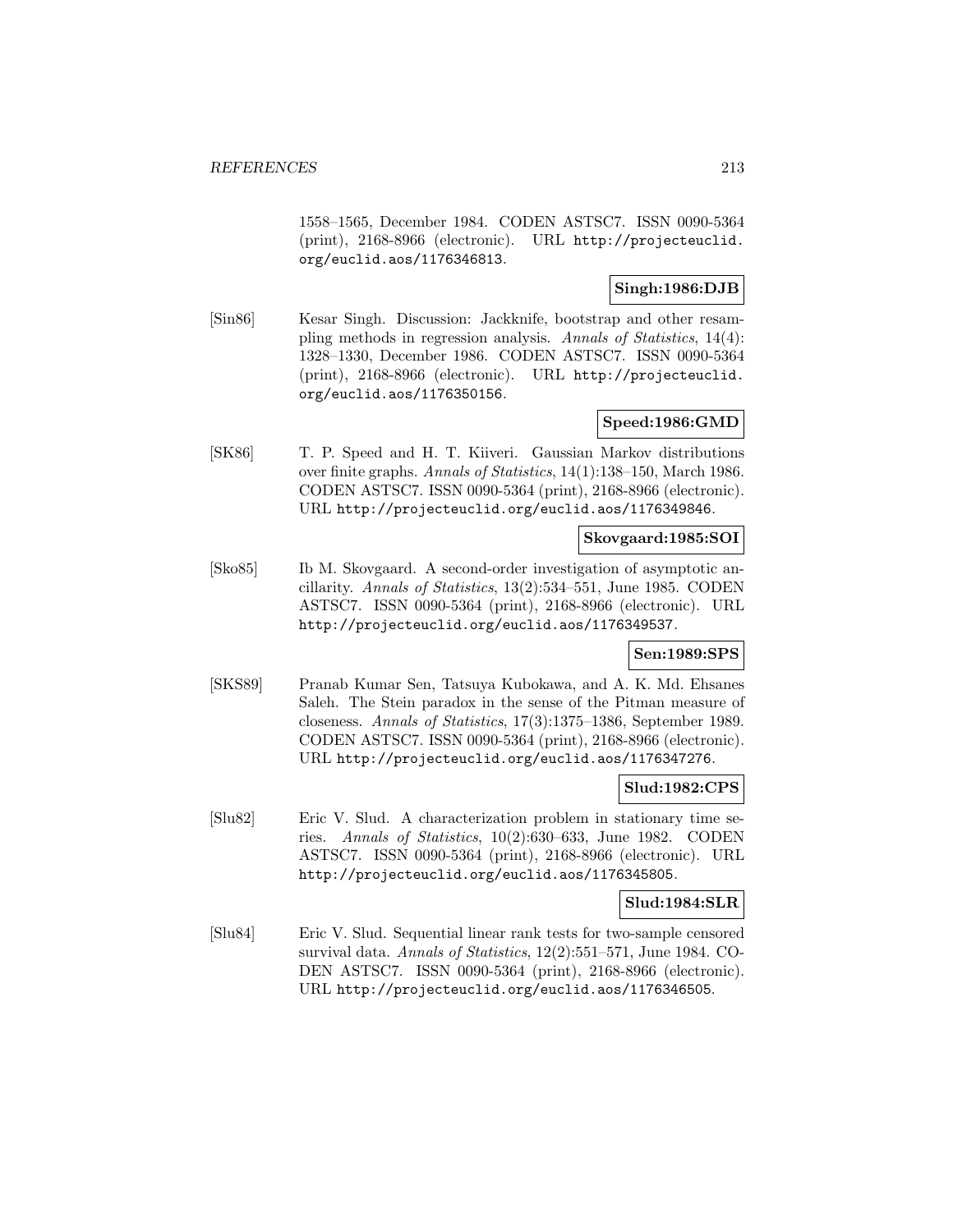#### **Szatrowski:1980:EML**

[SM80] Ted H. Szatrowski and John J. Miller. Explicit maximum likelihood estimates from balanced data in the mixed model of the analysis of variance. Annals of Statistics, 8(4):811–819, July 1980. CODEN ASTSC7. ISSN 0090-5364 (print), 2168-8966 (electronic). URL http://projecteuclid.org/euclid.aos/1176345073.

### **Schwager:1982:DMN**

[SM82] Steven J. Schwager and Barry H. Margolin. Detection of multivariate normal outliers. Annals of Statistics, 10(3):943–954, September 1982. CODEN ASTSC7. ISSN 0090-5364 (print), 2168- 8966 (electronic). URL http://projecteuclid.org/euclid. aos/1176345884.

# **Small:1988:GAC**

[SM88] Christopher G. Small and D. L. McLeish. Generalizations of ancillarity, completeness and sufficiency in an inference function space. Annals of Statistics, 16(2):534–551, June 1988. CODEN ASTSC7. ISSN 0090-5364 (print), 2168-8966 (electronic). URL http:// projecteuclid.org/euclid.aos/1176350819.

### **Small:1983:CTM**

[Sma83] Christopher G. Small. Characterization of type from maximal invariant spectra. Annals of Statistics, 11(3):979–983, September 1983. CODEN ASTSC7. ISSN 0090-5364 (print), 2168- 8966 (electronic). URL http://projecteuclid.org/euclid. aos/1176346263.

### **Smith:1984:PBC**

[Smi84] Richard L. Smith. Properties of biased coin designs in sequential clinical trials. Annals of Statistics, 12(3):1018–1034, September 1984. CODEN ASTSC7. ISSN 0090-5364 (print), 2168- 8966 (electronic). URL http://projecteuclid.org/euclid. aos/1176346718.

## **Smith:1987:ETP**

[Smi87] Richard L. Smith. Estimating tails of probability distributions. Annals of Statistics, 15(3):1174–1207, September 1987. CODEN ASTSC7. ISSN 0090-5364 (print), 2168-8966 (electronic). URL http://projecteuclid.org/euclid.aos/1176350499.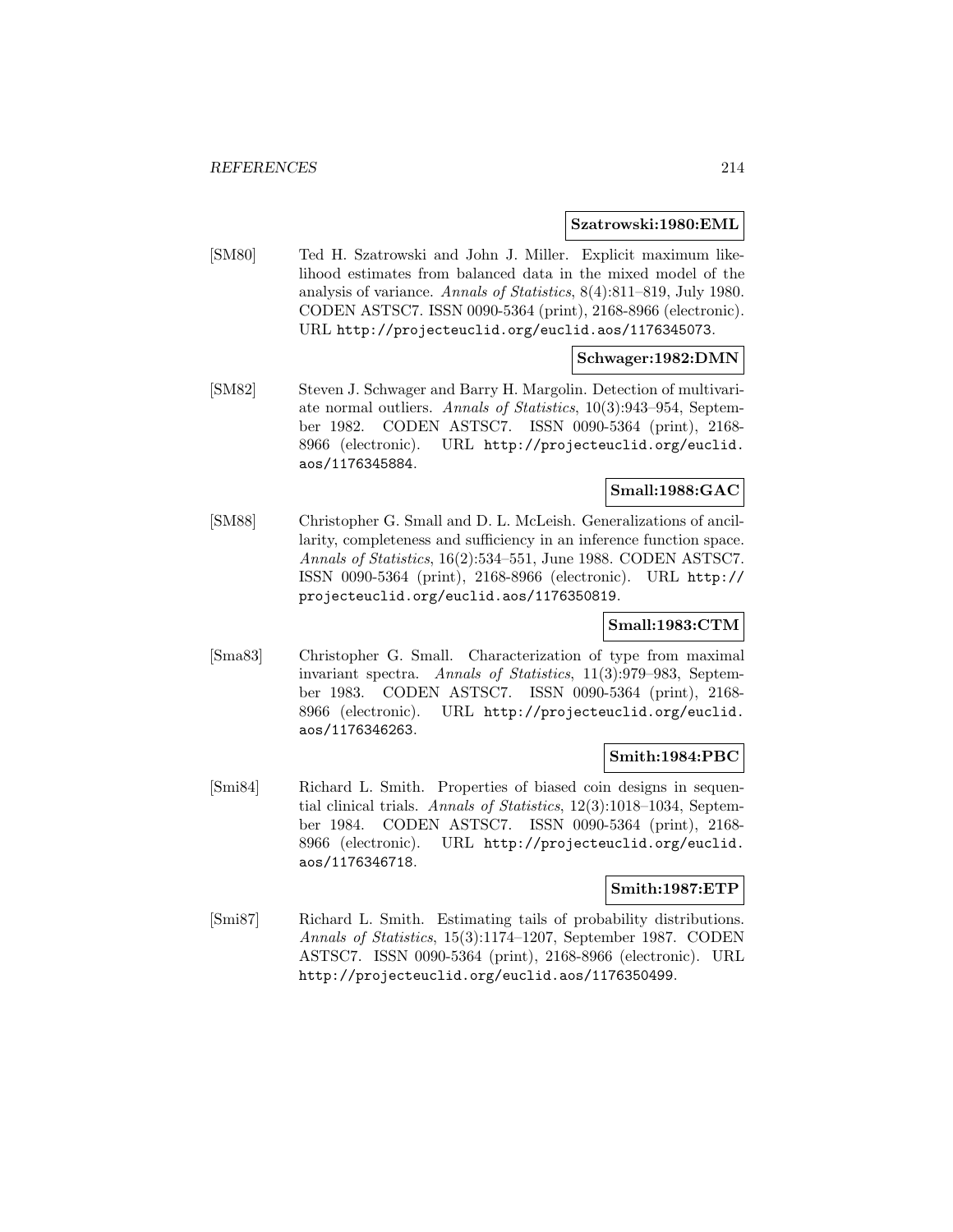#### **Smith:1989:IDS**

[Smi89] J. Q. Smith. Influence diagrams for statistical modelling. Annals of Statistics, 17(2):654–672, June 1989. CODEN ASTSC7. ISSN 0090-5364 (print), 2168-8966 (electronic). URL http:// projecteuclid.org/euclid.aos/1176347132.

## **Smythe:1988:CIR**

[Smy88] R. T. Smythe. Conditional inference for restricted randomization designs. Annals of Statistics, 16(3):1155–1161, September 1988. CODEN ASTSC7. ISSN 0090-5364 (print), 2168-8966 (electronic). URL http://projecteuclid.org/euclid.aos/1176350952.

#### **Snijders:1981:RTB**

[Sni81] Tom Snijders. Rank tests for bivariate symmetry. Annals of Statistics, 9(5):1087–1095, September 1981. CODEN ASTSC7. ISSN 0090-5364 (print), 2168-8966 (electronic). URL http:// projecteuclid.org/euclid.aos/1176345588.

## **Solo:1981:SOP**

[Sol81a] V. Solo. The second order properties of a time series recursion. Annals of Statistics, 9(2):307–317, March 1981. CODEN ASTSC7. ISSN 0090-5364 (print), 2168-8966 (electronic). URL http:// projecteuclid.org/euclid.aos/1176345397.

## **Solo:1981:SCL**

[Sol81b] V. Solo. Strong consistency of least squares estimators in regression with correlated disturbances. Annals of Statistics, 9 (3):689–693, May 1981. CODEN ASTSC7. ISSN 0090-5364 (print), 2168-8966 (electronic). URL http://projecteuclid. org/euclid.aos/1176345476.

## **Song:1982:CST**

[Son82] C. C. Song. Covariance stabilizing transformations and a conjecture of Holland. Annals of Statistics, 10(1):313-315, March 1982. CODEN ASTSC7. ISSN 0090-5364 (print), 2168-8966 (electronic). URL http://projecteuclid.org/euclid.aos/1176345715.

#### **Self:1982:CAG**

[SP82] Steven G. Self and Ross L. Prentice. Commentary on Andersen and Gill's "Cox's Regression Model for Counting Processes: A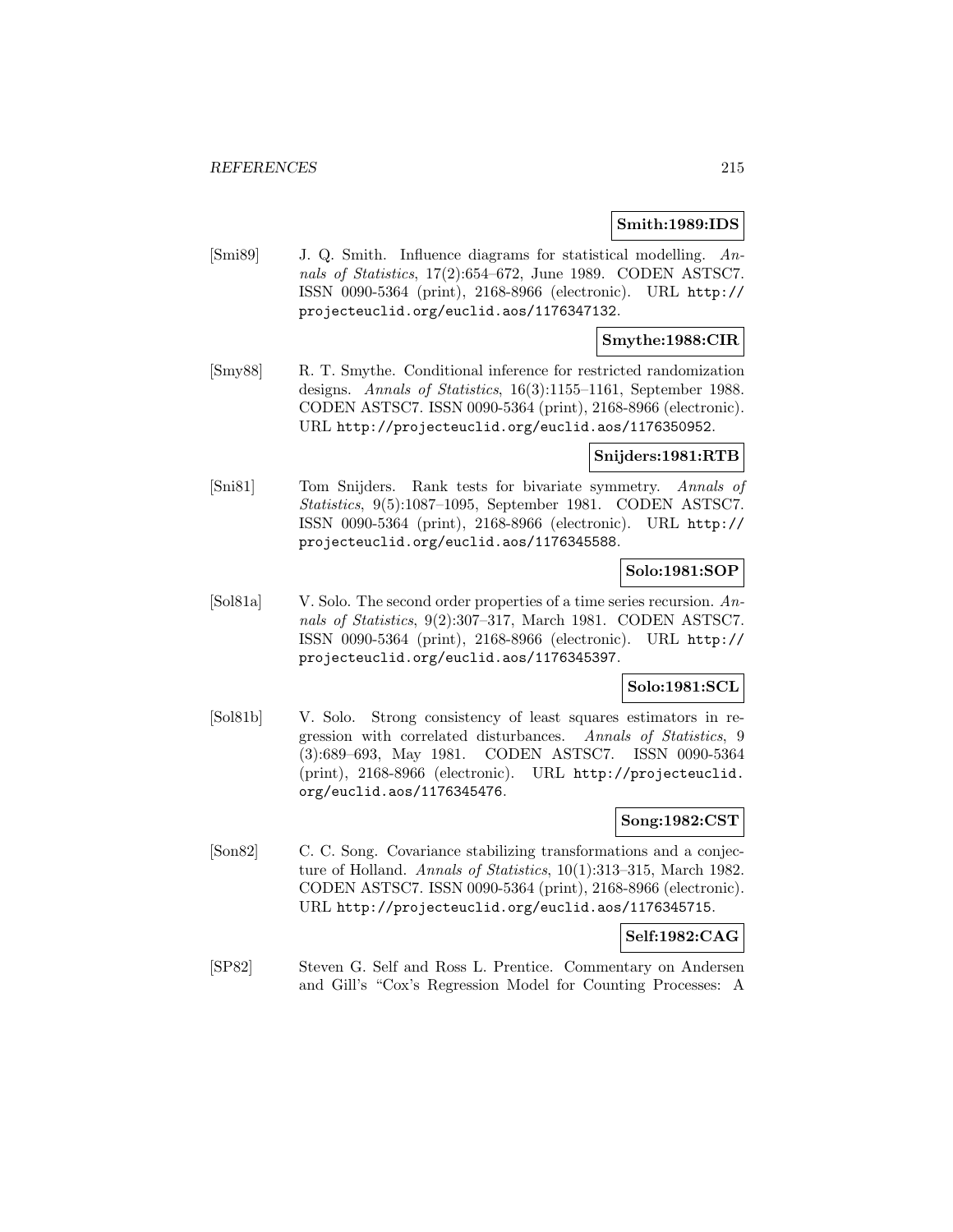Large Sample Study". Annals of Statistics, 10(4):1121–1124, December 1982. CODEN ASTSC7. ISSN 0090-5364 (print), 2168- 8966 (electronic). URL http://projecteuclid.org/euclid. aos/1176345977.

# **Self:1988:ADT**

[SP88] Steven G. Self and Ross L. Prentice. Asymptotic distribution theory and efficiency results for case-cohort studies. Annals of Statistics, 16(1):64–81, March 1988. CODEN ASTSC7. ISSN 0090-5364 (print), 2168-8966 (electronic). URL http://projecteuclid. org/euclid.aos/1176350691.

#### **Speckman:1985:SSO**

[Spe85] Paul Speckman. Spline smoothing and optimal rates of convergence in nonparametric regression models. Annals of Statistics, 13 (3):970–983, September 1985. CODEN ASTSC7. ISSN 0090-5364 (print), 2168-8966 (electronic). URL http://projecteuclid. org/euclid.aos/1176349650.

## **Speed:1987:RWA**

[Spe87a] T. P. Speed. Rejoinder: What is an analysis of variance? Annals of Statistics, 15(3):937–941, September 1987. CODEN ASTSC7. ISSN 0090-5364 (print), 2168-8966 (electronic). URL http:// projecteuclid.org/euclid.aos/1176350484.

## **Speed:1987:WAV**

[Spe87b] T. P. Speed. What is an analysis of variance? Annals of Statistics, 15(3):885–910, September 1987. CODEN ASTSC7. ISSN 0090-5364 (print), 2168-8966 (electronic). URL http:// projecteuclid.org/euclid.aos/1176350472.

#### **Spruill:1980:ODS**

[Spr80] Carl Spruill. Optimal designs for second order processes with general linear means. Annals of Statistics, 8(3):652–663, May 1980. CODEN ASTSC7. ISSN 0090-5364 (print), 2168-8966 (electronic). URL http://projecteuclid.org/euclid.aos/1176345015.

#### **Sproule:1985:SNF**

[Spr85] Raymond N. Sproule. Sequential nonparametric fixed-width confidence intervals for U-statistics. Annals of Statistics, 13(1):228–235, March 1985. CODEN ASTSC7. ISSN 0090-5364 (print), 2168- 8966 (electronic). URL http://projecteuclid.org/euclid. aos/1176346588.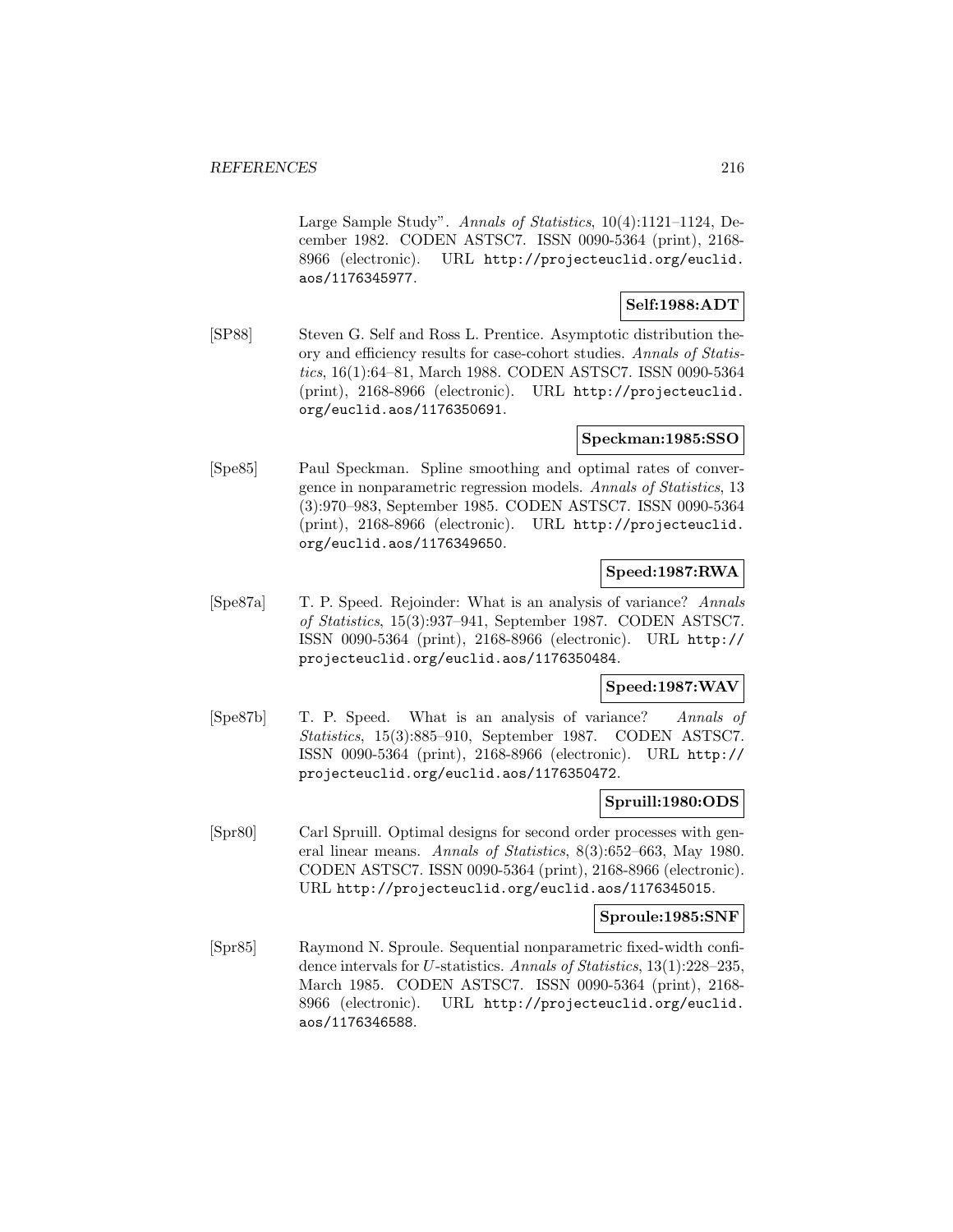#### **Srinivasan:1984:SNS**

[Sri84] C. Srinivasan. A sharp necessary and sufficient condition for inadmissibility of estimators in a control problem. Annals of Statistics, 12(3):927–944, September 1984. CODEN ASTSC7. ISSN 0090-5364 (print), 2168-8966 (electronic). URL http:// projecteuclid.org/euclid.aos/1176346712.

### **Srivastava:1986:DJB**

[Sri86] M. S. Srivastava. Discussion: Jackknife, bootstrap and other resampling methods in regression analysis. Annals of Statistics, 14 (4):1331–1335, December 1986. CODEN ASTSC7. ISSN 0090-5364 (print), 2168-8966 (electronic). URL http://projecteuclid. org/euclid.aos/1176350157.

## **Sriram:1987:SEM**

[Sri87] T. N. Sriram. Sequential estimation of the mean of a first-order stationary autoregressive process. Annals of Statistics, 15(3): 1079–1090, September 1987. CODEN ASTSC7. ISSN 0090-5364 (print), 2168-8966 (electronic). URL http://projecteuclid. org/euclid.aos/1176350494.

## **Spiegelman:1980:CWE**

[SS80] C. Spiegelman and J. Sacks. Consistent window estimation in nonparametric regression. Annals of Statistics, 8(2):240–246, March 1980. CODEN ASTSC7. ISSN 0090-5364 (print), 2168- 8966 (electronic). URL http://projecteuclid.org/euclid. aos/1176344950.

#### **Sethuraman:1981:LSE**

[SS81] J. Sethuraman and Nozer D. Singpurwalla. Large sample estimates and uniform confidence bounds for the failure rate function based on a naive estimator. Annals of Statistics, 9(3):628–632, May 1981. CODEN ASTSC7. ISSN 0090-5364 (print), 2168-8966 (electronic). URL http://projecteuclid.org/euclid.aos/1176345466.

#### **Sinha:1984:ICS**

[SS84] B. K. Sinha and S. K. Sarkar. Invariant confidence sequences for some parameters in a multivariate linear regression model. Annals of Statistics, 12(1):301–310, March 1984. CODEN ASTSC7. ISSN 0090-5364 (print), 2168-8966 (electronic). URL http:// projecteuclid.org/euclid.aos/1176346408.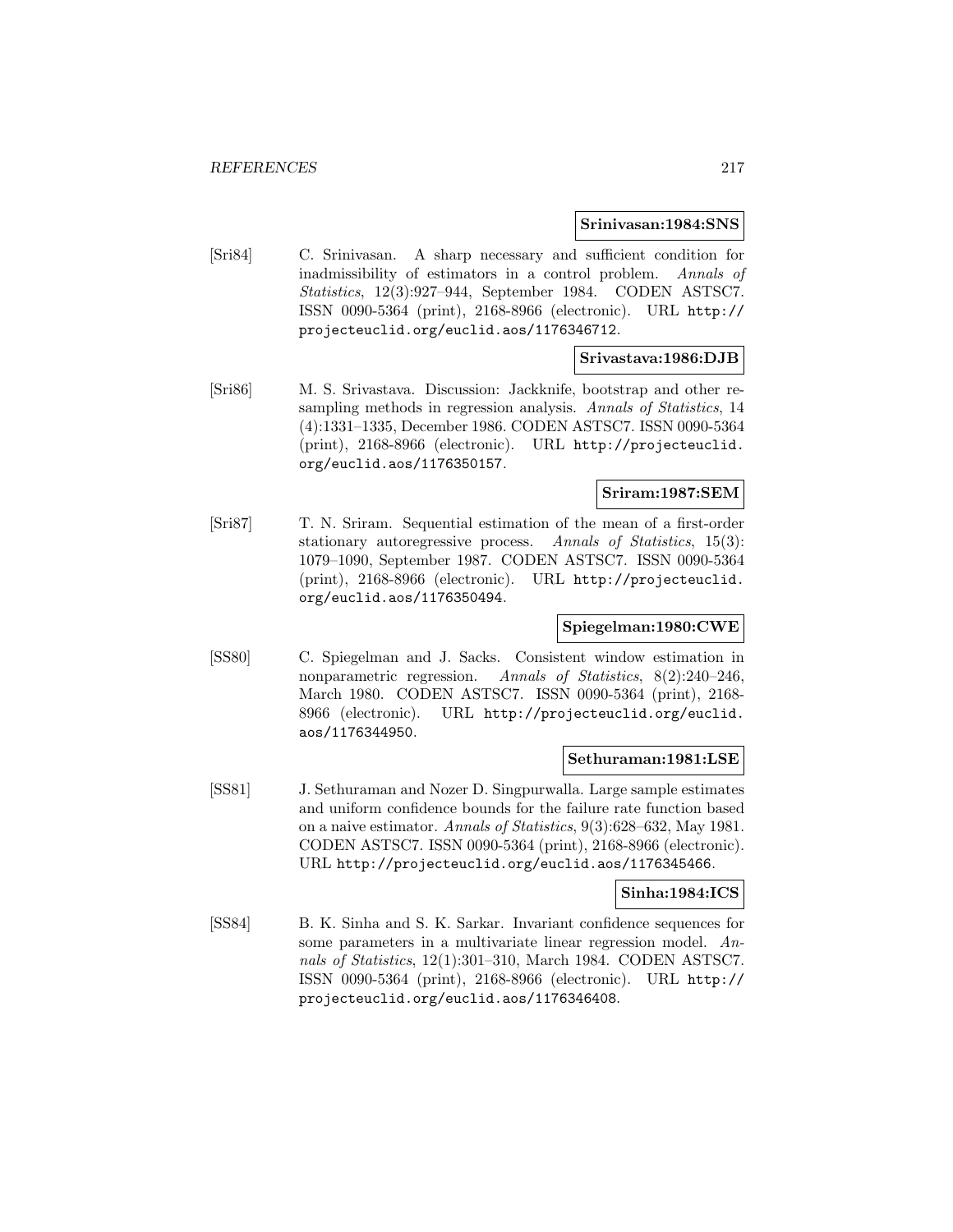## **Sen:1985:SSE**

[SS85] Pranab Kumar Sen and A. K. MD. Ehsanes Saleh. On some shrinkage estimators of multivariate location. Annals of Statistics, 13 (1):272–281, March 1985. CODEN ASTSC7. ISSN 0090-5364 (print), 2168-8966 (electronic). URL http://projecteuclid. org/euclid.aos/1176346592.

# **Sen:1987:PTS**

[SS87] Pranab Kumar Sen and A. K. M. Ehsanes Saleh. On preliminary test and shrinkage M-estimation in linear models. Annals of Statistics, 15(4):1580–1592, December 1987. CODEN ASTSC7. ISSN 0090-5364 (print), 2168-8966 (electronic). URL http:// projecteuclid.org/euclid.aos/1176350611.

## **Sathe:1989:OWD**

[SS89a] Y. S. Sathe and R. G. Shenoy. A-optimal weighing designs when  $N \equiv 3 \pmod{4}$ . Annals of Statistics, 17(4):1906–1915, December 1989. CODEN ASTSC7. ISSN 0090-5364 (print), 2168- 8966 (electronic). URL http://projecteuclid.org/euclid. aos/1176347401.

# **Stine:1989:FPC**

[SS89b] Robert A. Stine and Paul Shaman. A fixed point characterization for bias of autoregressive estimators. Annals of Statistics, 17(3): 1275–1284, September 1989. CODEN ASTSC7. ISSN 0090-5364 (print), 2168-8966 (electronic). URL http://projecteuclid. org/euclid.aos/1176347268.

## **Sverdrup-Thygeson:1981:SLL**

[ST81] Harald Sverdrup-Thygeson. Strong law of large numbers for measures of central tendency and dispersion of random variables in compact metric spaces. Annals of Statistics, 9(1):141–145, January 1981. CODEN ASTSC7. ISSN 0090-5364 (print), 2168- 8966 (electronic). URL http://projecteuclid.org/euclid. aos/1176345340.

#### **Sager:1982:MLE**

[ST82] Thomas W. Sager and Ronald A. Thisted. Maximum likelihood estimation of isotonic modal regression. Annals of Statistics, 10(3): 690–707, September 1982. CODEN ASTSC7. ISSN 0090-5364 (print), 2168-8966 (electronic). URL http://projecteuclid. org/euclid.aos/1176345865.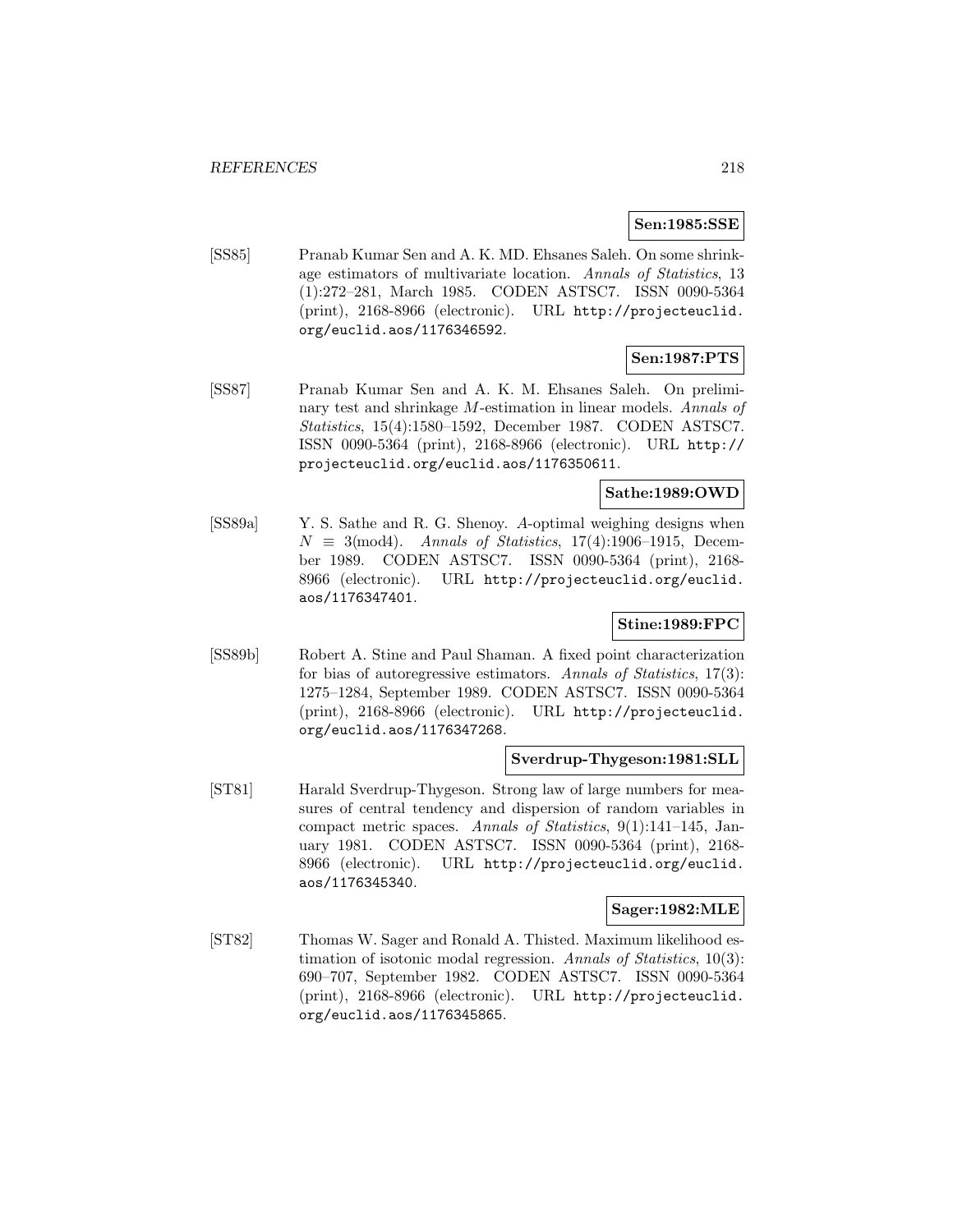#### **Simonoff:1986:DJB**

[ST86] Jeffrey S. Simonoff and Chih-Ling Tsai. Discussion: Jackknife, bootstrap and other resampling methods in regression analysis. Annals of Statistics, 14(4):1326–1328, December 1986. CODEN ASTSC7. ISSN 0090-5364 (print), 2168-8966 (electronic). URL http://projecteuclid.org/euclid.aos/1176350155.

## **Stadje:1985:EPS**

[Sta85] Wolfgang Stadje. Estimation problems for samples with measurement errors. Annals of Statistics, 13(4):1592–1615, December 1985. CODEN ASTSC7. ISSN 0090-5364 (print), 2168-8966 (electronic). URL http://projecteuclid.org/euclid.aos/1176349757.

## **Stein:1981:EMM**

[Ste81] Charles M. Stein. Estimation of the mean of a multivariate normal distribution. Annals of Statistics, 9(6):1135–1151, November 1981. CODEN ASTSC7. ISSN 0090-5364 (print), 2168-8966 (electronic). URL http://projecteuclid.org/euclid.aos/1176345632.

#### **Steele:1986:ESI**

[Ste86a] J. Michael Steele. An Efron–Stein inequality for nonsymmetric statistics. Annals of Statistics, 14(2):753–758, June 1986. CODEN ASTSC7. ISSN 0090-5364 (print), 2168-8966 (electronic). URL http://projecteuclid.org/euclid.aos/1176349952.

## **Stefanov:1986:ESE**

[Ste86b] Valeri T. Stefanov. Efficient sequential estimation in exponentialtype processes. Annals of Statistics, 14(4):1606–1611, December 1986. CODEN ASTSC7. ISSN 0090-5364 (print), 2168- 8966 (electronic). URL http://projecteuclid.org/euclid. aos/1176350181.

## **Stein:1988:AEP**

[Ste88] Michael L. Stein. Asymptotically efficient prediction of a random field with a misspecified covariance function. Annals of Statistics, 16(1):55–63, March 1988. CODEN ASTSC7. ISSN 0090-5364 (print), 2168-8966 (electronic). URL http://projecteuclid. org/euclid.aos/1176350690.

# **Stein:1989:ADM**

[Ste89a] Michael Stein. Asymptotic distributions of minimum norm quadratic estimators of the covariance function of a Gaussian random field. Annals of Statistics, 17(3):980–1000, September 1989.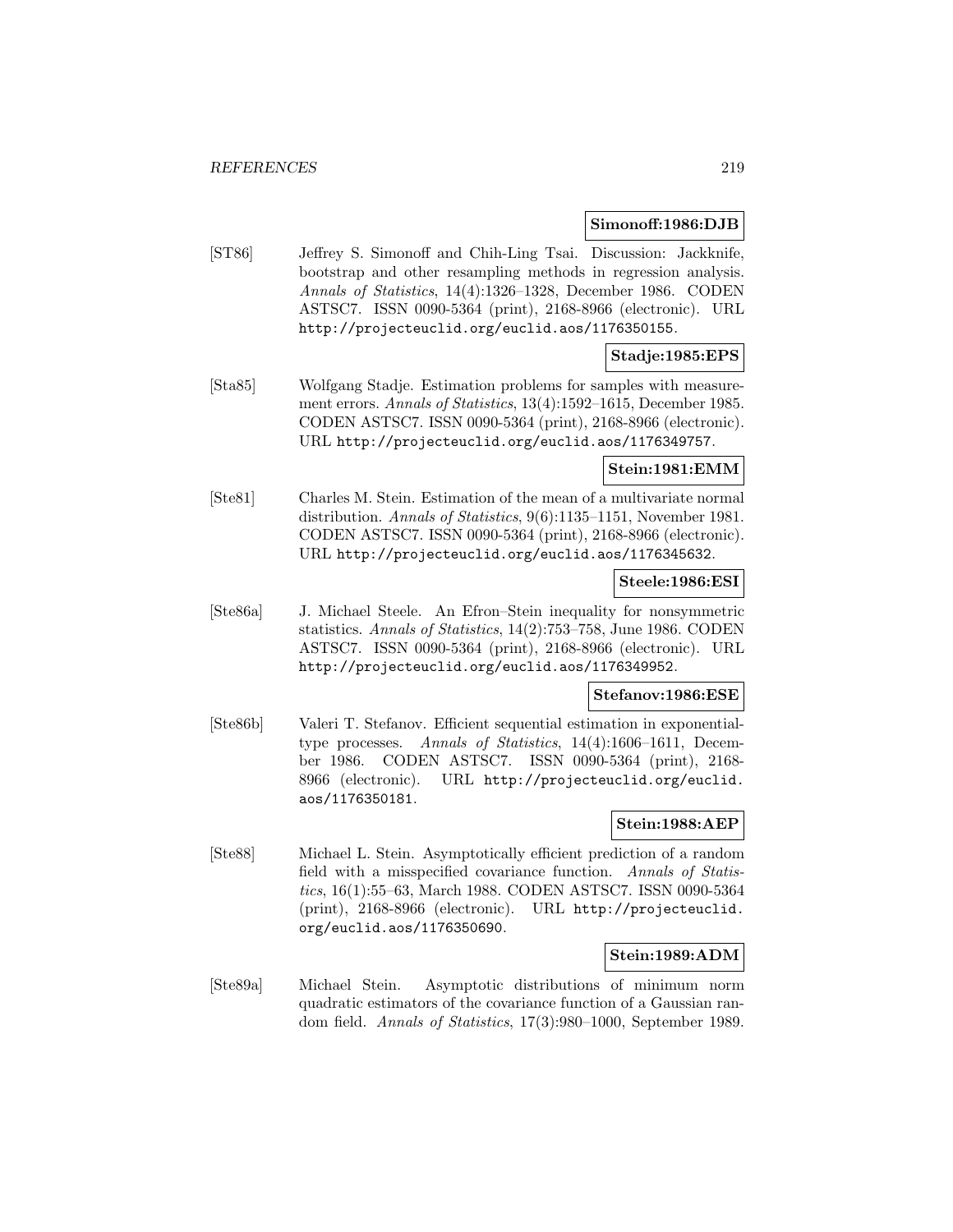CODEN ASTSC7. ISSN 0090-5364 (print), 2168-8966 (electronic). URL http://projecteuclid.org/euclid.aos/1176347252.

## **Stenger:1989:AAM**

[Ste89b] Horst Stenger. Asymptotic analysis of minimax strategies in survey sampling. Annals of Statistics, 17(3):1301–1314, September 1989. CODEN ASTSC7. ISSN 0090-5364 (print), 2168-8966 (electronic). URL http://projecteuclid.org/euclid.aos/1176347270.

## **Stigler:1980:EC**

[Sti80] Stephen M. Stigler. An Edgeworth curiosum. Annals of Statistics, 8(4):931–934, July 1980. CODEN ASTSC7. ISSN 0090-5364 (print), 2168-8966 (electronic). URL http://projecteuclid. org/euclid.aos/1176345085.

## **Stigler:1981:GIL**

[Sti81] Stephen M. Stigler. Gauss and the invention of least squares. Annals of Statistics, 9(3):465–474, May 1981. CODEN ASTSC7. ISSN 0090-5364 (print), 2168-8966 (electronic). URL http:// projecteuclid.org/euclid.aos/1176345451.

## **Stijnen:1985:ABE**

[Sti85] Theo Stijnen. On the asymptotic behaviour of empirical Bayes tests for the continuous one-parameter exponential family. Annals of Statistics, 13(1):403–412, March 1985. CODEN ASTSC7. ISSN 0090-5364 (print), 2168-8966 (electronic). URL http:// projecteuclid.org/euclid.aos/1176346601.

## **Stone:1980:ORC**

[Sto80] Charles J. Stone. Optimal rates of convergence for nonparametric estimators. Annals of Statistics, 8(6):1348–1360, November 1980. CODEN ASTSC7. ISSN 0090-5364 (print), 2168-8966 (electronic). URL http://projecteuclid.org/euclid.aos/1176345206.

#### **Stone:1981:ASA**

[Sto81] Charles J. Stone. Admissible selection of an accurate and parsimonious normal linear regression model. Annals of Statistics, 9(3):475–485, May 1981. CODEN ASTSC7. ISSN 0090-5364 (print), 2168-8966 (electronic). URL http://projecteuclid. org/euclid.aos/1176345452.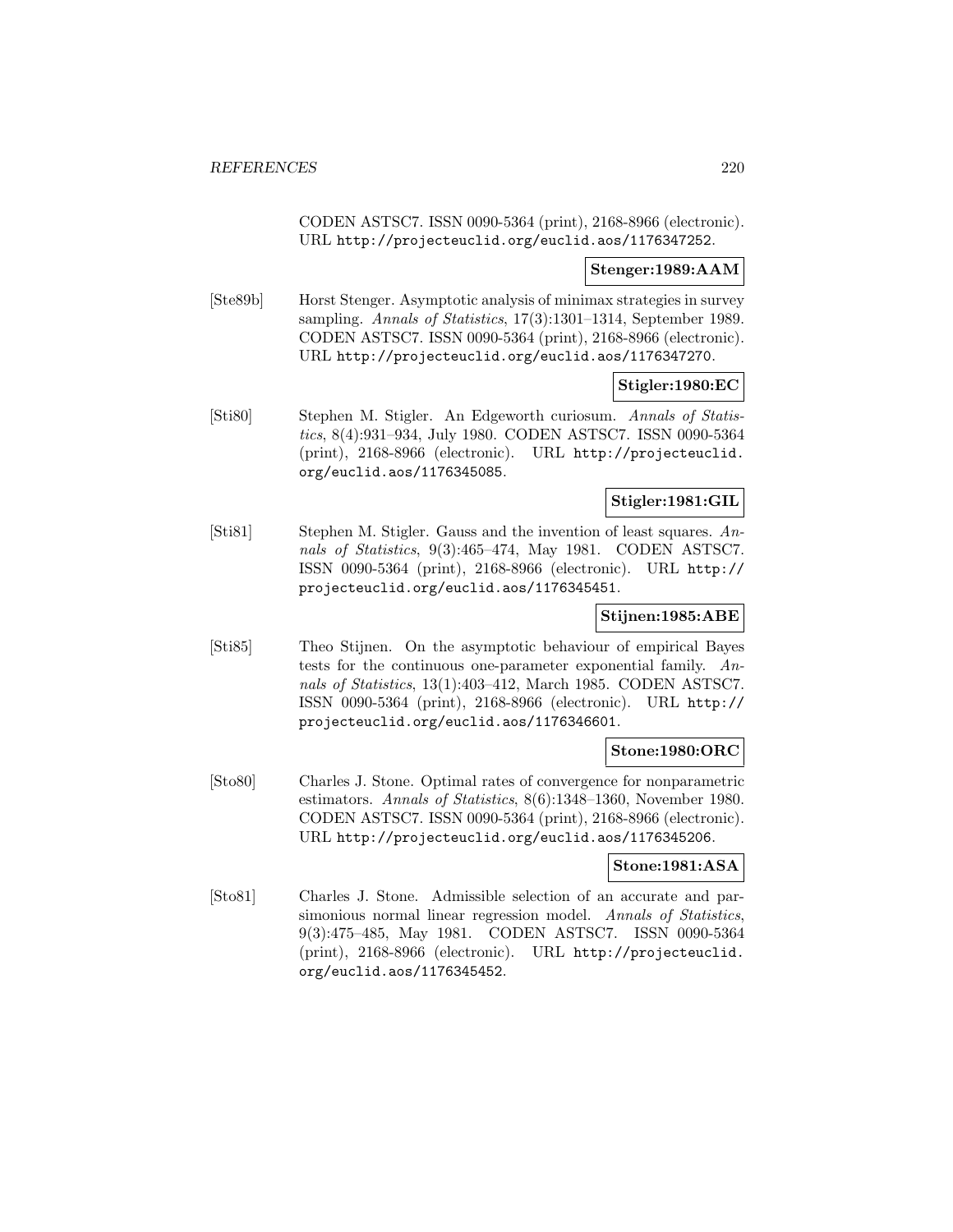#### **Stone:1982:OGR**

[Sto82] Charles J. Stone. Optimal global rates of convergence for nonparametric regression. Annals of Statistics, 10(4):1040–1053, December 1982. CODEN ASTSC7. ISSN 0090-5364 (print), 2168- 8966 (electronic). URL http://projecteuclid.org/euclid. aos/1176345969.

#### **Stone:1984:AOW**

[Sto84] Charles J. Stone. An asymptotically optimal window selection rule for kernel density estimates. Annals of Statistics, 12(4): 1285–1297, December 1984. CODEN ASTSC7. ISSN 0090-5364 (print), 2168-8966 (electronic). URL http://projecteuclid. org/euclid.aos/1176346792.

## **Stone:1985:ARO**

[Sto85] Charles J. Stone. Additive regression and other nonparametric models. Annals of Statistics, 13(2):689–705, June 1985. CODEN ASTSC7. ISSN 0090-5364 (print), 2168-8966 (electronic). URL http://projecteuclid.org/euclid.aos/1176349548.

### **Stone:1986:DRP**

[Sto86] Charles J. Stone. The dimensionality reduction principle for generalized additive models. Annals of Statistics, 14(2):590–606, June 1986. CODEN ASTSC7. ISSN 0090-5364 (print), 2168- 8966 (electronic). URL http://projecteuclid.org/euclid. aos/1176349940.

#### **Strasser:1981:CML**

[Str81] Helmut Strasser. Consistency of maximum likelihood and Bayes estimates. Annals of Statistics, 9(5):1107–1113, September 1981. CODEN ASTSC7. ISSN 0090-5364 (print), 2168-8966 (electronic). URL http://projecteuclid.org/euclid.aos/1176345590.

### **Scott:1980:NPD**

[STT80] D. W. Scott, R. A. Tapia, and J. R. Thompson. Nonparametric probability density estimation by discrete maximum penalizedlikelihood criteria. Annals of Statistics, 8(4):820–832, July 1980. CODEN ASTSC7. ISSN 0090-5364 (print), 2168-8966 (electronic). URL http://projecteuclid.org/euclid.aos/1176345074.

# **Studden:1980:ODP**

[Stu80] W. J. Studden. Ds-optimal designs for polynomial regression using continued fractions. Annals of Statistics,  $8(5):1132-1141$ ,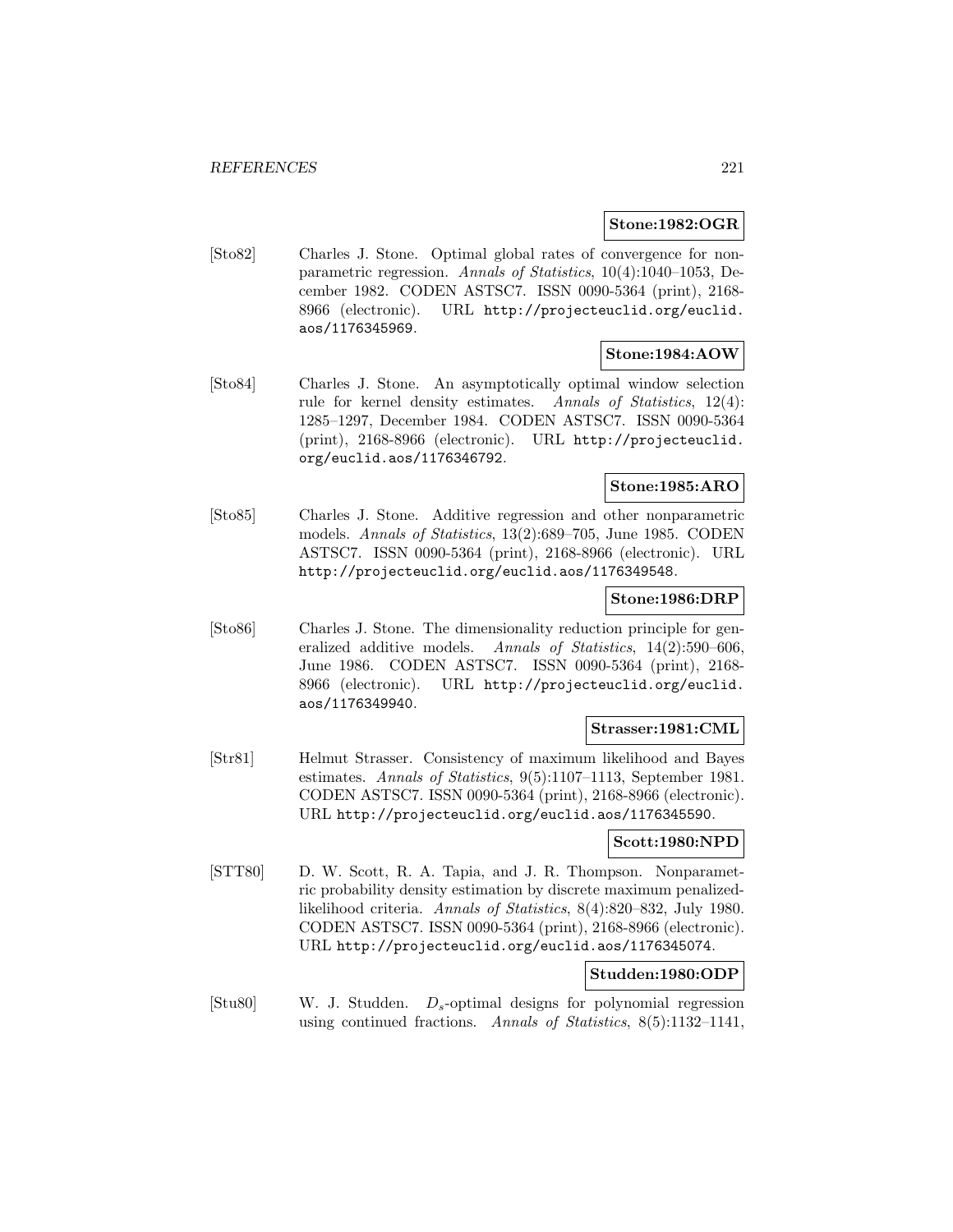September 1980. CODEN ASTSC7. ISSN 0090-5364 (print), 2168- 8966 (electronic). URL http://projecteuclid.org/euclid. aos/1176345150.

# **Stute:1984:ANN**

[Stu84] Winfried Stute. Asymptotic normality of nearest neighbor regression function estimates. Annals of Statistics, 12(3):917–926, September 1984. CODEN ASTSC7. ISSN 0090-5364 (print), 2168- 8966 (electronic). URL http://projecteuclid.org/euclid. aos/1176346711.

## **Stute:1986:CEP**

[Stu86] Winfried Stute. Conditional empirical processes. Annals of Statistics, 14(2):638–647, June 1986. CODEN ASTSC7. ISSN 0090-5364 (print), 2168-8966 (electronic). URL http://projecteuclid. org/euclid.aos/1176349943.

### **Stufken:1987:OBD**

[Stu87] John Stufken. A-optimal block designs for comparing test treatments with a control. Annals of Statistics, 15(4):1629–1638, December 1987. CODEN ASTSC7. ISSN 0090-5364 (print), 2168- 8966 (electronic). URL http://projecteuclid.org/euclid. aos/1176350614.

# **Studden:1989:NSO**

[Stu89] W. J. Studden. Note on some  $\phi_p$ -optimal designs for polynomial regression. Annals of Statistics, 17(2):618–623, June 1989. CO-DEN ASTSC7. ISSN 0090-5364 (print), 2168-8966 (electronic). URL http://projecteuclid.org/euclid.aos/1176347129.

## **Sundberg:1985:DTI**

[Sun85] Rolf Sundberg. Discussion: Testing for independence in a twoway table: New interpretations of the chi-square statistic. Annals of Statistics, 13(3):903–904, September 1985. CODEN ASTSC7. ISSN 0090-5364 (print), 2168-8966 (electronic). URL http:// projecteuclid.org/euclid.aos/1176349644.

## **Susarla:1980:LST**

[SV80a] V. Susarla and J. Van Ryzin. Large sample theory for an estimator of the mean survival time from censored samples. Annals of Statistics, 8(5):1002–1016, September 1980. CODEN ASTSC7. ISSN 0090-5364 (print), 2168-8966 (electronic). URL http:// projecteuclid.org/euclid.aos/1176345138.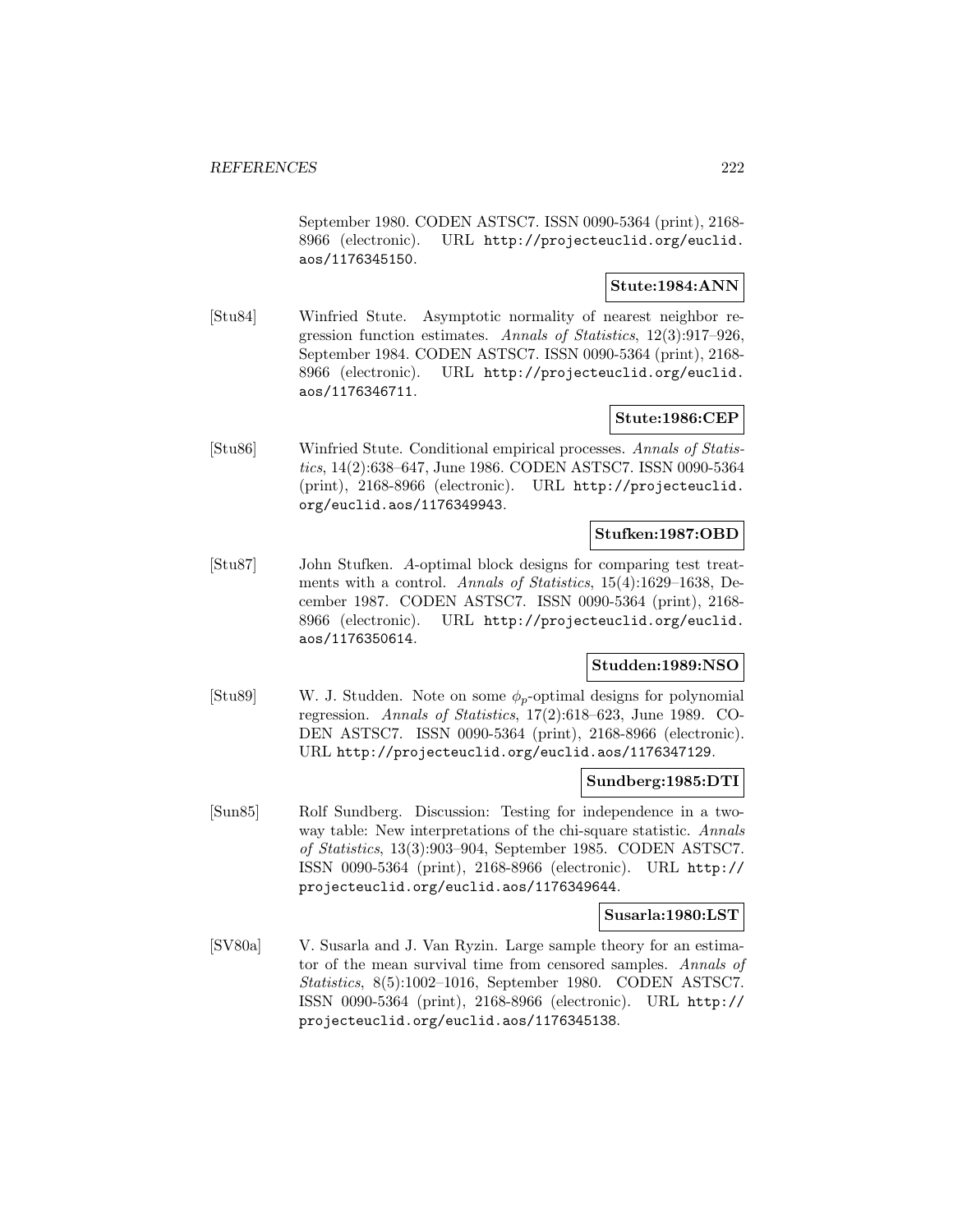#### **Susarla:1980:ALS**

[SV80b] V. Susarla and John Van Ryzin. Addendum to "Large Sample Theory for a Bayesian Nonparametric Survival Curve Estimator Based on Censored Data". Annals of Statistics, 8(3):693, May 1980. CO-DEN ASTSC7. ISSN 0090-5364 (print), 2168-8966 (electronic). URL http://projecteuclid.org/euclid.aos/1176345021.

## **Svensson:1981:GFT**

[Sve81] Ake Svensson. On a goodness-of-fit test for multiplicative Poisson models. Annals of Statistics, 9(4):697–704, July 1981. CODEN ASTSC7. ISSN 0090-5364 (print), 2168-8966 (electronic). URL http://projecteuclid.org/euclid.aos/1176345512.

### **Svensson:1989:ESC**

[Sve89] Ake Svensson. Estimation in some counting process models with multiplicative structure. Annals of Statistics, 17(4):1501–1508, December 1989. CODEN ASTSC7. ISSN 0090-5364 (print), 2168- 8966 (electronic). URL http://projecteuclid.org/euclid. aos/1176347378.

### **Shapiro:1980:DIA**

[SW80] C. P. Shapiro and Robert L. Wardrop. Dynkin's identity applied to Bayes sequential estimation of a Poisson process rate. Annals of Statistics, 8(1):171–182, January 1980. CODEN ASTSC7. ISSN 0090-5364 (print), 2168-8966 (electronic). URL http:// projecteuclid.org/euclid.aos/1176344899.

## **Schweizer:1981:NMD**

[SW81a] B. Schweizer and E. F. Wolff. On nonparametric measures of dependence for random variables. Annals of Statistics, 9(4):879–885, July 1981. CODEN ASTSC7. ISSN 0090-5364 (print), 2168- 8966 (electronic). URL http://projecteuclid.org/euclid. aos/1176345528.

### **Susarla:1981:EMD**

[SW81b] V. Susarla and G. Walter. Estimation of a multivariate density function using delta sequences. Annals of Statistics, 9(2):347–355, March 1981. CODEN ASTSC7. ISSN 0090-5364 (print), 2168- 8966 (electronic). URL http://projecteuclid.org/euclid. aos/1176345400.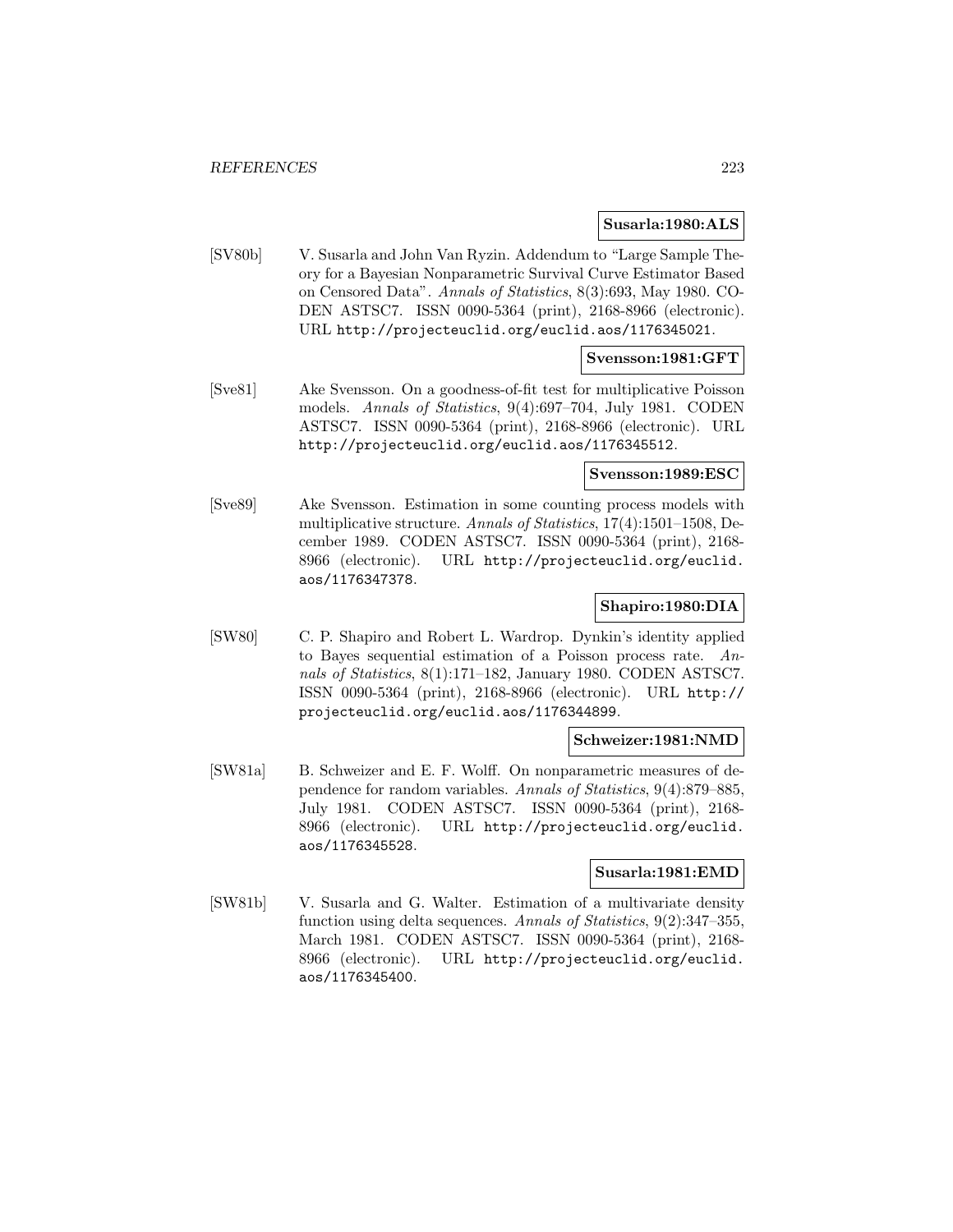#### **Shirahata:1984:ANC**

[SW84] Shingo Shirahata and Kazumasa Wakimoto. Asymptotic normality of a class of nonlinear rank tests for independence. Annals of Statistics, 12(3):1124–1129, September 1984. CODEN ASTSC7. ISSN 0090-5364 (print), 2168-8966 (electronic). URL http:// projecteuclid.org/euclid.aos/1176346730.

## **Shao:1987:HRJ**

[SW87] Jun Shao and C. F. J. Wu. Heteroscedasticity-robustness of jackknife variance estimators in linear models. Annals of Statistics, 15 (4):1563–1579, December 1987. CODEN ASTSC7. ISSN 0090-5364 (print), 2168-8966 (electronic). URL http://projecteuclid. org/euclid.aos/1176350610.

## **Schenker:1988:ARM**

[SW88] Nathaniel Schenker and A. H. Welsh. Asymptotic results for multiple imputation. Annals of Statistics, 16(4):1550–1566, December 1988. CODEN ASTSC7. ISSN 0090-5364 (print), 2168- 8966 (electronic). URL http://projecteuclid.org/euclid. aos/1176351053.

## **Shao:1989:GTJ**

[SW89] Jun Shao and C. F. J. Wu. A general theory for jackknife variance estimation. Annals of Statistics, 17(3):1176–1197, September 1989. CODEN ASTSC7. ISSN 0090-5364 (print), 2168-8966 (electronic). URL http://projecteuclid.org/euclid.aos/1176347263.

#### **Sweeting:1980:UAN**

[Swe80a] T. J. Sweeting. Uniform asymptotic normality of the maximum likelihood estimator. Annals of Statistics, 8(6):1375–1381, November 1980. CODEN ASTSC7. ISSN 0090-5364 (print), 2168- 8966 (electronic). URL http://projecteuclid.org/euclid. aos/1176345208. See correction [Swe82].

### **Swensen:1980:DBL**

[Swe80b] Anders Rygh Swensen. Deficiencies between linear normal experiments. Annals of Statistics, 8(5):1142–1155, September 1980. CO-DEN ASTSC7. ISSN 0090-5364 (print), 2168-8966 (electronic). URL http://projecteuclid.org/euclid.aos/1176345151.

## **Sweeting:1982:CUA**

[Swe82] T. J. Sweeting. Corrections: "Uniform Asymptotic Normality of the Maximum Likelihood Estimator". Annals of Statistics,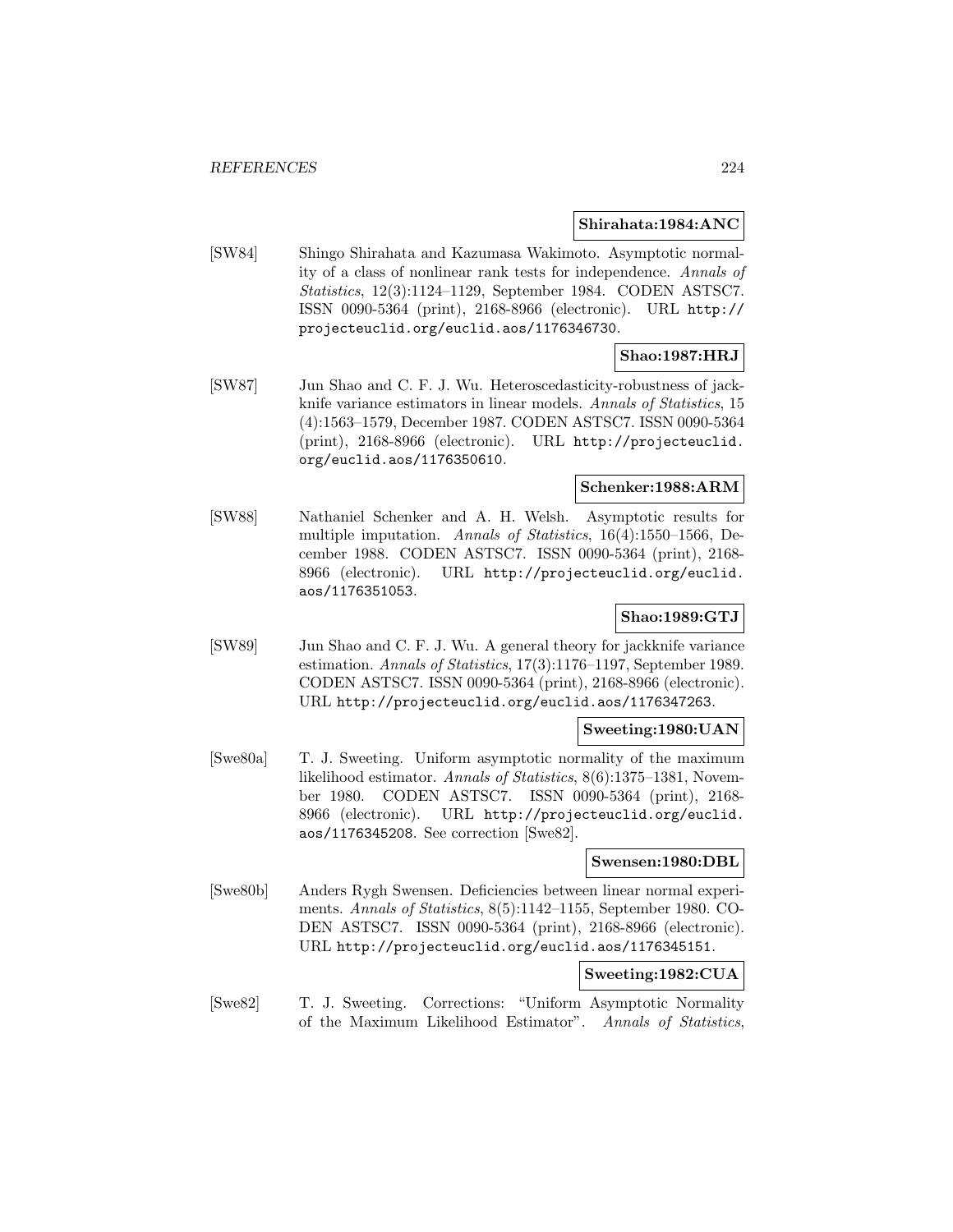10(1):320, March 1982. CODEN ASTSC7. ISSN 0090-5364 (print), 2168-8966 (electronic). URL http://projecteuclid. org/euclid.aos/1176345717. See [Swe80a].

## **Sweeting:1986:ACI**

[Swe86a] T. J. Sweeting. Asymptotic conditional inference for the offspring mean of a supercritical Galton–Watson process. Annals of Statistics, 14(3):925–933, September 1986. CODEN ASTSC7. ISSN 0090-5364 (print), 2168-8966 (electronic). URL http:// projecteuclid.org/euclid.aos/1176350042.

## **Sweeting:1986:AIS**

[Swe86b] T. J. Sweeting. Asymptotically independent scale-free spacings with applications to discordancy testing. Annals of Statistics, 14 (4):1485–1496, December 1986. CODEN ASTSC7. ISSN 0090-5364 (print), 2168-8966 (electronic). URL http://projecteuclid. org/euclid.aos/1176350171.

## **Sweeting:1986:CST**

[Swe86c] T. J. Sweeting. On a converse to Scheffe's theorem. Annals of Statistics, 14(3):1252–1256, September 1986. CODEN ASTSC7. ISSN 0090-5364 (print), 2168-8966 (electronic). URL http:// projecteuclid.org/euclid.aos/1176350065.

## **Switzer:1985:DPP**

[Swi85] Paul Switzer. Discussion: Projection pursuit. Annals of Statistics, 13(2):515–517, June 1985. CODEN ASTSC7. ISSN 0090-5364 (print), 2168-8966 (electronic). URL http://projecteuclid. org/euclid.aos/1176349532.

## **Stepniak:1984:CLE**

[SWW84] Czeslaw Stepniak, Song-Gui Wang, and C. F. Jeff Wu. Comparison of linear experiments with known covariances. Annals of Statistics, 12(1):358–365, March 1984. CODEN ASTSC7. ISSN 0090-5364 (print), 2168-8966 (electronic). URL http://projecteuclid. org/euclid.aos/1176346413.

## **Sacks:1981:AOK**

[SY81] Jerome Sacks and Donald Ylvisaker. Asymptotically optimum kernels for density estimation at a point. Annals of Statistics, 9(2):334–346, March 1981. CODEN ASTSC7. ISSN 0090-5364 (print), 2168-8966 (electronic). URL http://projecteuclid. org/euclid.aos/1176345399.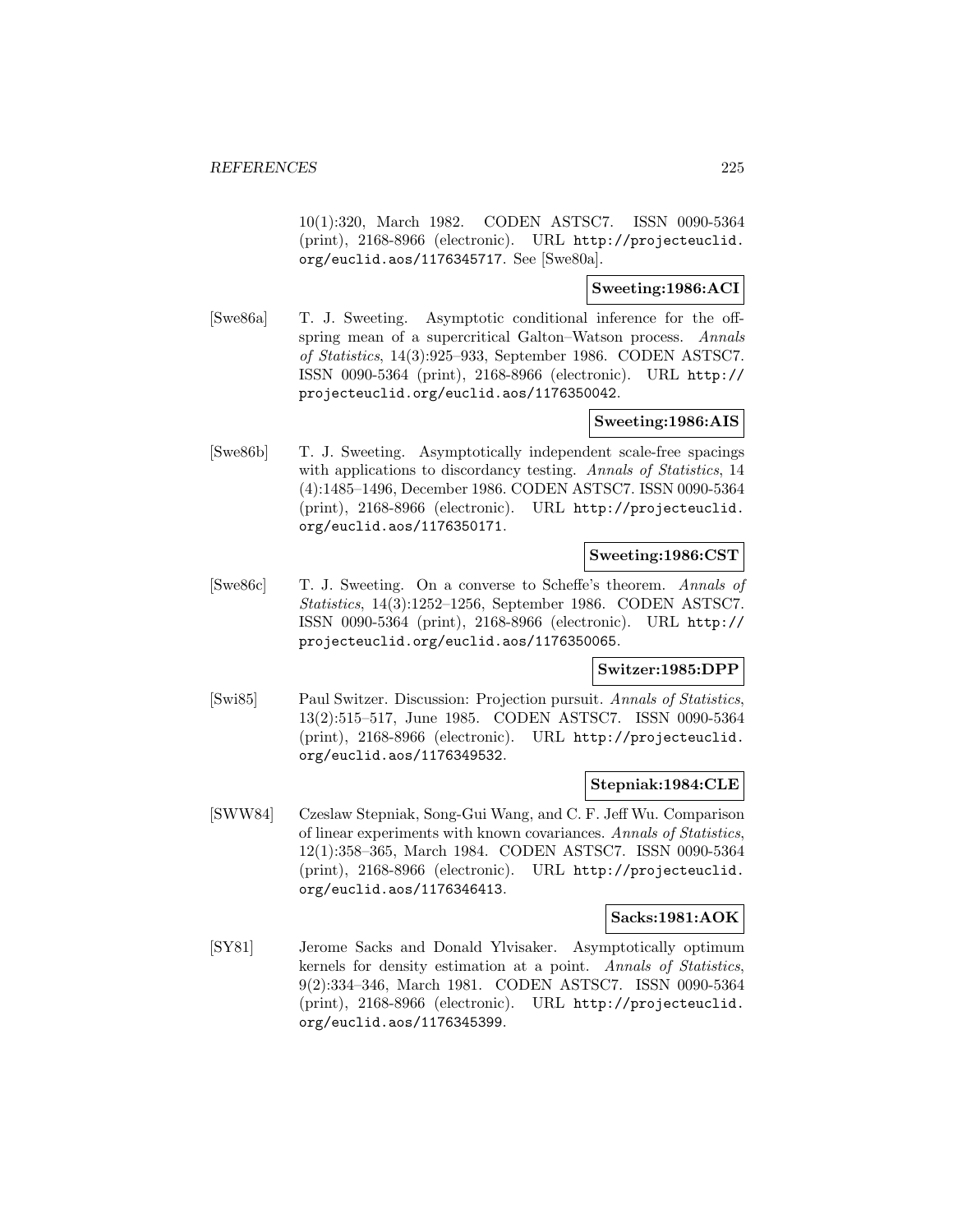## **Sacks:1982:EMP**

[SY82] Jerome Sacks and Donald Ylvisaker. L- and R-estimation and the minimax property. Annals of Statistics, 10(2):643-645, June 1982. CODEN ASTSC7. ISSN 0090-5364 (print), 2168-8966 (electronic). URL http://projecteuclid.org/euclid.aos/1176345808.

## **Sacks:1984:SMR**

[SY84] Jerome Sacks and Donald Ylvisaker. Some model robust designs in regression. Annals of Statistics, 12(4):1324–1348, December 1984. CODEN ASTSC7. ISSN 0090-5364 (print), 2168-8966 (electronic). URL http://projecteuclid.org/euclid.aos/1176346795.

#### **Stengle:1989:SNV**

[SY89] G. Stengle and J. E. Yukich. Some new Vapnik–Chervonenkis classes. Annals of Statistics, 17(4):1441–1446, December 1989. CODEN ASTSC7. ISSN 0090-5364 (print), 2168-8966 (electronic). URL http://projecteuclid.org/euclid.aos/1176347373.

# **Simons:1989:STD**

[SYW89] Gordon Simons, Yi-Ching Yao, and Xizhi Wu. Sequential tests for the drift of a Wiener process with a smooth prior, and the heat equation. Annals of Statistics, 17(2):783–792, June 1989. CODEN ASTSC7. ISSN 0090-5364 (print), 2168-8966 (electronic). URL http://projecteuclid.org/euclid.aos/1176347142.

## **Szatrowski:1980:NSC**

[Sza80] Ted H. Szatrowski. Necessary and sufficient conditions for explicit solutions in the multivariate normal estimation problem for patterned means and covariances. Annals of Statistics, 8(4):802– 810, July 1980. CODEN ASTSC7. ISSN 0090-5364 (print), 2168- 8966 (electronic). URL http://projecteuclid.org/euclid. aos/1176345072.

# **Szatrowski:1983:MDO**

[Sza83] Ted H. Szatrowski. Missing data in the one-population multivariate normal patterned mean and covariance matrix testing and estimation problem. Annals of Statistics, 11(3):947–958, September 1983. CODEN ASTSC7. ISSN 0090-5364 (print), 2168-8966 (electronic). URL http://projecteuclid.org/euclid.aos/1176346260.

## **Szkutnik:1988:MPI**

[Szk88] Zbigniew Szkutnik. Most powerful invariant tests for binormality. Annals of Statistics, 16(1):292–301, March 1988. CODEN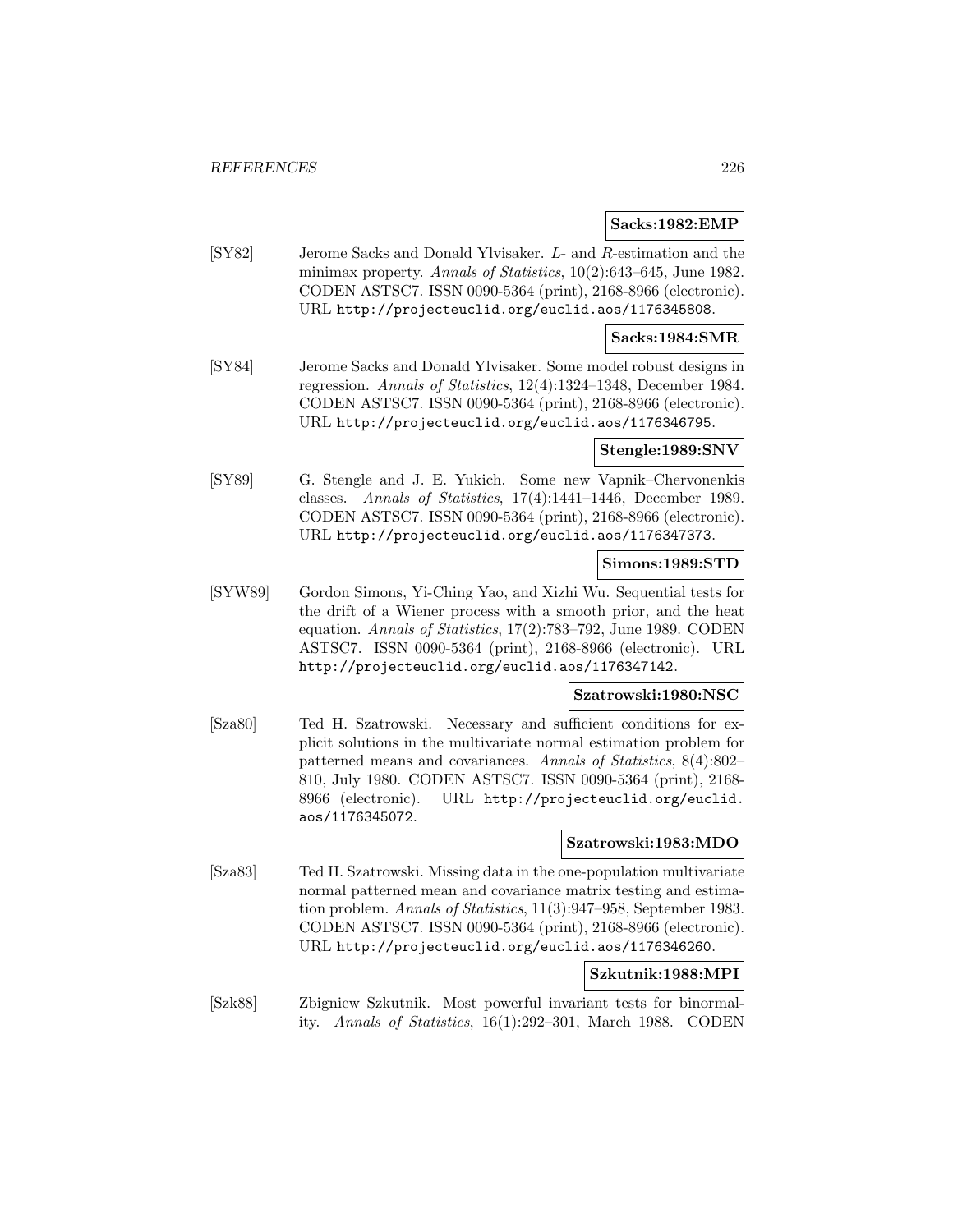ASTSC7. ISSN 0090-5364 (print), 2168-8966 (electronic). URL http://projecteuclid.org/euclid.aos/1176350706.

## **Tahir:1989:ALB**

[Tah89] Mohamed Tahir. An asymptotic lower bound for the local minimax regret in sequential point estimation. Annals of Statistics, 17(3): 1335–1346, September 1989. CODEN ASTSC7. ISSN 0090-5364 (print), 2168-8966 (electronic). URL http://projecteuclid. org/euclid.aos/1176347273.

## **Takada:1981:RBI**

[Tak81] Yoshikazu Takada. Relation of the best invariant predictor and the best unbiased predictor in location and scale families. Annals of Statistics, 9(4):917–921, July 1981. CODEN ASTSC7. ISSN 0090-5364 (print), 2168-8966 (electronic). URL http:// projecteuclid.org/euclid.aos/1176345534.

# **Takada:1982:CBI**

[Tak82] Yoshikazu Takada. A comment on best invariant predictors. Annals of Statistics, 10(3):971–978, September 1982. CODEN ASTSC7. ISSN 0090-5364 (print), 2168-8966 (electronic). URL http://projecteuclid.org/euclid.aos/1176345887.

### **Takahashi:1987:AEA**

[Tak87] Hajime Takahashi. Asymptotic expansions in Anscombe's theorem for repeated significance tests and estimation after sequential testing. Annals of Statistics, 15(1):278–295, March 1987. CODEN ASTSC7. ISSN 0090-5364 (print), 2168-8966 (electronic). URL http://projecteuclid.org/euclid.aos/1176350266.

## **Taniguchi:1983:SOA**

[Tan83a] Masanobu Taniguchi. On the second order asymptotic efficiency of estimators of Gaussian ARMA processes. Annals of Statistics, 11(1):157–169, March 1983. CODEN ASTSC7. ISSN 0090-5364 (print), 2168-8966 (electronic). URL http://projecteuclid. org/euclid.aos/1176346066.

#### **Tanner:1983:NVK**

[Tan83b] Martin A. Tanner. A note on the variable kernel estimator of the hazard function from randomly censored data. Annals of Statistics, 11(3):994–998, September 1983. CODEN ASTSC7. ISSN 0090-5364 (print), 2168-8966 (electronic). URL http:// projecteuclid.org/euclid.aos/1176346266.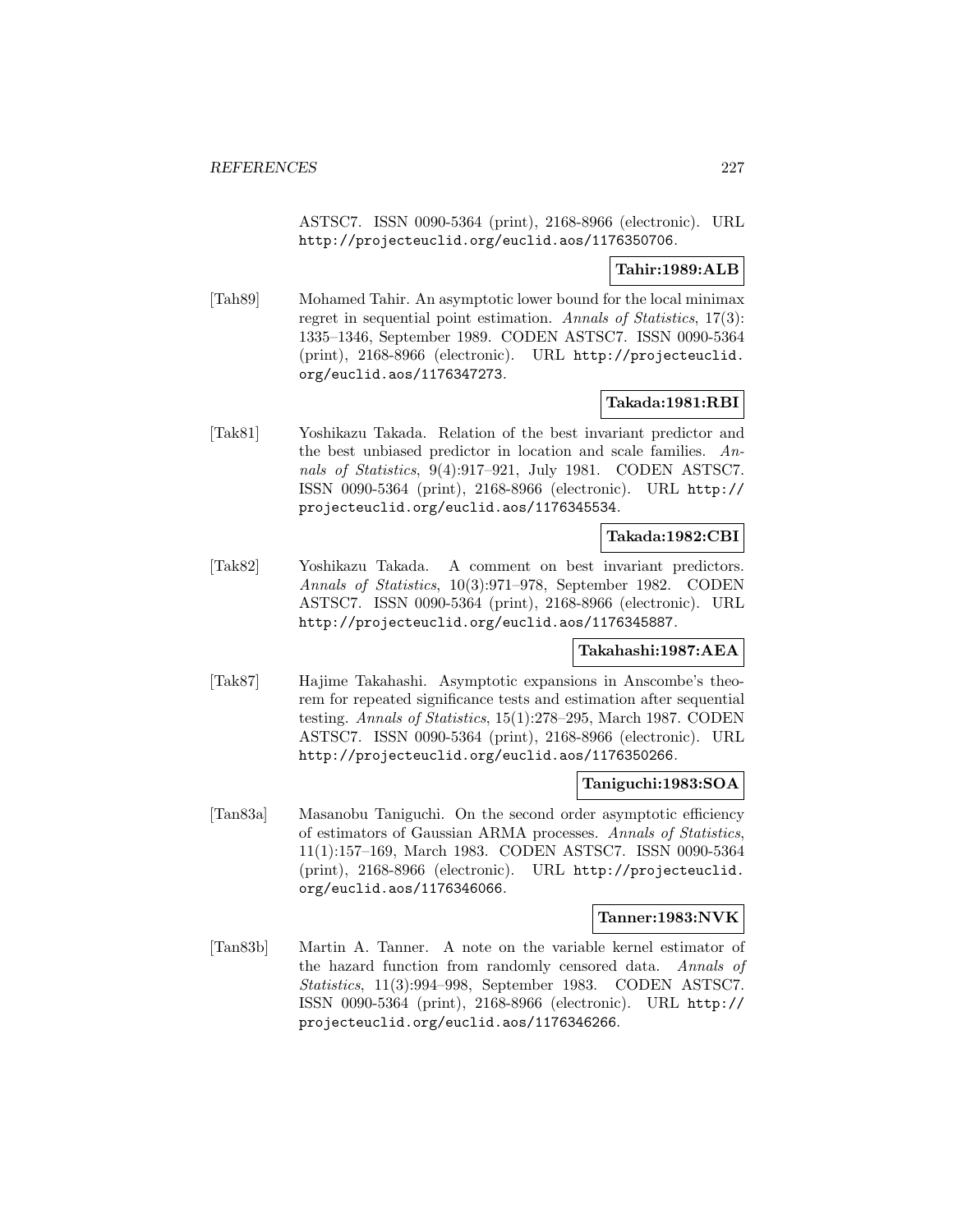## **Tardif:1981:ASC**

[Tar81] Serge Tardif. On the almost sure convergence of the permutation distribution for aligned rank test statistics in randomized block designs. Annals of Statistics, 9(1):190–193, January 1981. CODEN ASTSC7. ISSN 0090-5364 (print), 2168-8966 (electronic). URL http://projecteuclid.org/euclid.aos/1176345346.

# **Tarter:1965:PMO**

[TC65] Michael E. Tarter and Virginia A. Clark. Properties of the median and other order statistics of logistic variates. Annals of Mathematical Statistics, 36(6):1779–1786, December 1965. CODEN AAS-TAD. ISSN 0003-4851 (print), 2168-8990 (electronic). URL http: //projecteuclid.org/euclid.aoms/1177699806. See correction [TC80].

# **Tarter:1980:COS**

[TC80] Michael E. Tarter and Virginia A. Clark. Correction to "Order Statistics of Logistic Variates". Annals of Statistics, 8(4):935, July 1980. CODEN ASTSC7. ISSN 0090-5364 (print), 2168- 8966 (electronic). URL http://projecteuclid.org/euclid. aos/1176345086. See [TC65].

## **Tsai:1985:LSS**

[TC85] Wei-Yann Tsai and John Crowley. A large sample study of generalized maximum likelihood estimators from incomplete data via selfconsistency. Annals of Statistics, 13(4):1317–1334, December 1985. CODEN ASTSC7. ISSN 0090-5364 (print), 2168-8966 (electronic). URL http://projecteuclid.org/euclid.aos/1176349740. See correction [TC90].

## **Tsai:1990:CLS**

[TC90] Wei-Yann Tsai and John Crowley. Correction: "A Large Sample Study of Generalized Maximum Likelihood Estimators from Incomplete Data via Self-Consistency". Annals of Statistics, 18(1): 470, March 1990. CODEN ASTSC7. ISSN 0090-5364 (print), 2168- 8966 (electronic). URL http://projecteuclid.org/euclid. aos/1176347514. See [TC85].

## **Tibshirani:1986:DJB**

[Tib86] Robert Tibshirani. Discussion: Jackknife, bootstrap and other resampling methods in regression analysis. Annals of Statistics, 14 (4):1335–1339, December 1986. CODEN ASTSC7. ISSN 0090-5364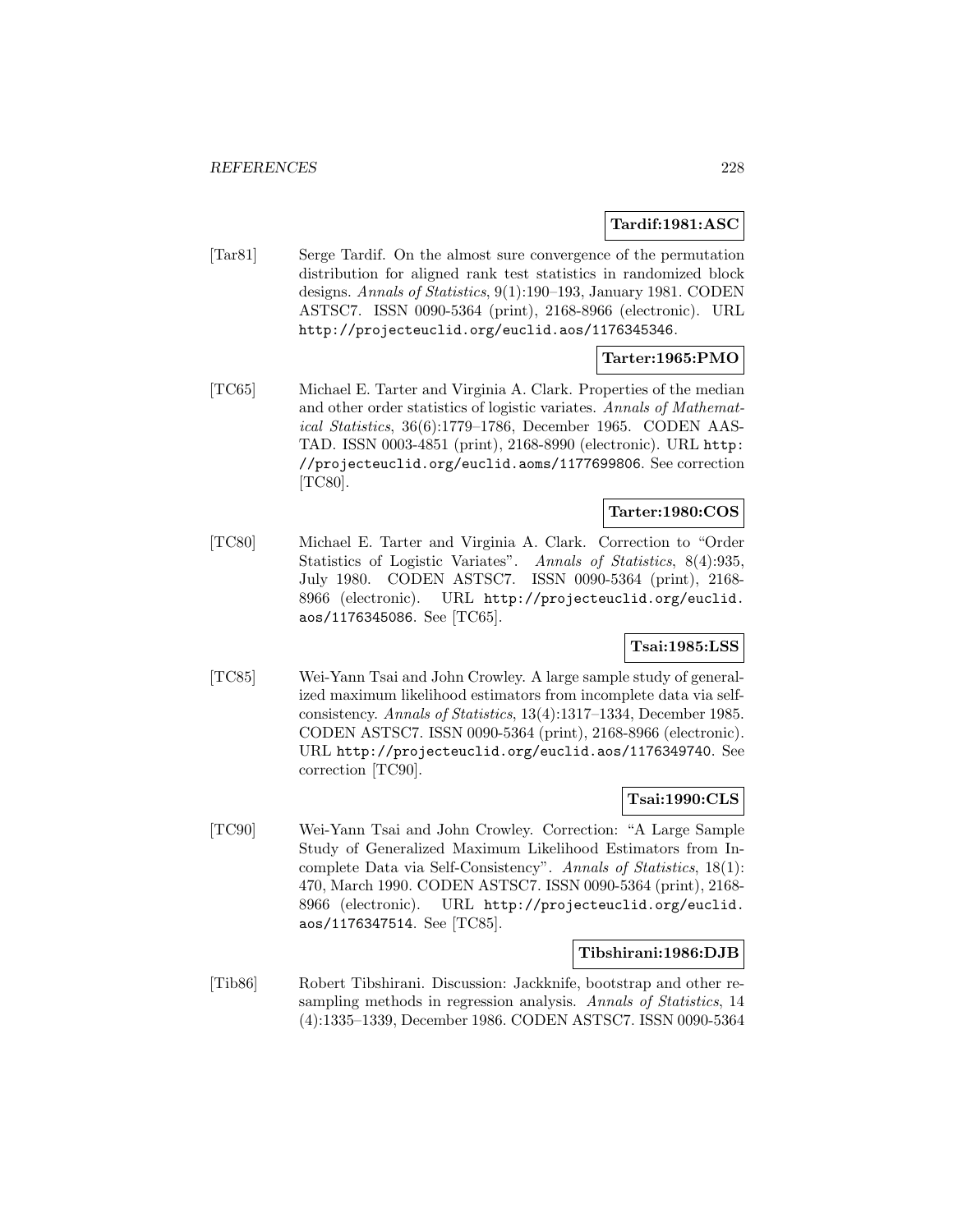(print), 2168-8966 (electronic). URL http://projecteuclid. org/euclid.aos/1176350158.

## **Tibshirani:1988:CDJ**

[Tib88] Robert Tibshirani. Correction: Discussion of "Jackknife, Bootstrap and Other Resampling Methods in Regression Analysis" by c. f. j. Wu. Annals of Statistics, 16(1):479, March 1988. CO-DEN ASTSC7. ISSN 0090-5364 (print), 2168-8966 (electronic). URL http://projecteuclid.org/euclid.aos/1176350716. See [Wu86a].

## **Tierney:1987:ARC**

[Tie87] Luke Tierney. An alternative regularity condition for Hajek's representation theorem. Annals of Statistics, 15(1):427–431, March 1987. CODEN ASTSC7. ISSN 0090-5364 (print), 2168- 8966 (electronic). URL http://projecteuclid.org/euclid. aos/1176350277.

## **Tierney:1988:APA**

[Tie88] Luke Tierney. Acknowledgement of priority: An alternative regularity condition for Hajek's representation theorem. Annals of Statistics, 16(2):926, June 1988. CODEN ASTSC7. ISSN 0090-5364 (print), 2168-8966 (electronic). URL http:// projecteuclid.org/euclid.aos/1176350844.

## **Titterington:1989:DLS**

[Tit89] D. M. Titterington. Discussion: Linear smoothers and additive models. Annals of Statistics, 17(2):540–543, June 1989. CODEN ASTSC7. ISSN 0090-5364 (print), 2168-8966 (electronic). URL http://projecteuclid.org/euclid.aos/1176347123.

## **Tjur:1987:DWA**

[Tju87] Tue Tjur. Discussion: What is an analysis of variance? Annals of Statistics, 15(3):931–932, September 1987. CODEN ASTSC7. ISSN 0090-5364 (print), 2168-8966 (electronic). URL http:// projecteuclid.org/euclid.aos/1176350481.

#### **Toyooka:1986:AUB**

[TK86] Yasuyuki Toyooka and Takeaki Kariya. An approach to upper bound problems for risks of generalized least squares estimators. Annals of Statistics, 14(2):679–690, June 1986. CODEN ASTSC7. ISSN 0090-5364 (print), 2168-8966 (electronic). URL http:// projecteuclid.org/euclid.aos/1176349946.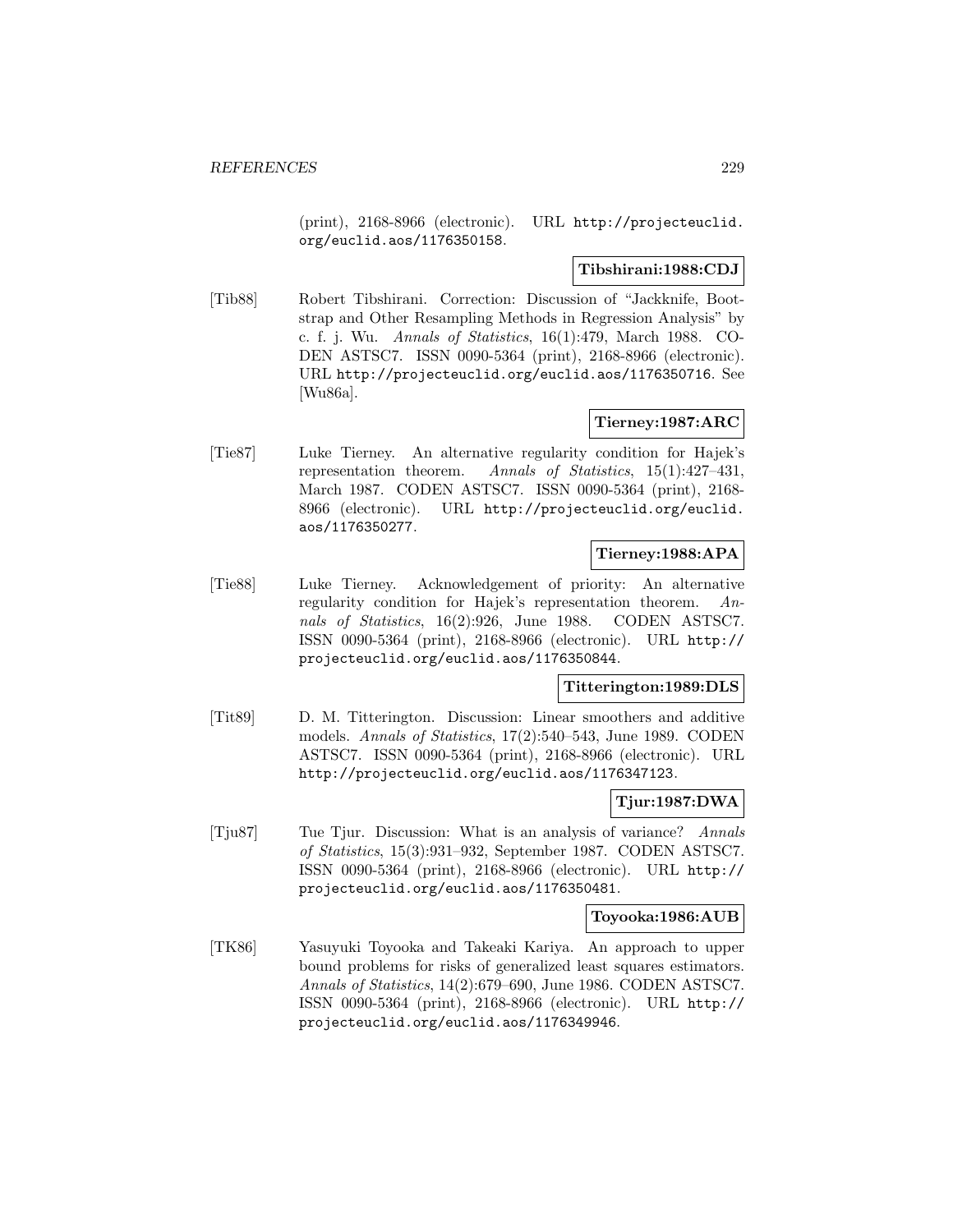#### **Tierney:1984:AEE**

[TL84] Luke Tierney and Diane Lambert. Asymptotic efficiency of estimators of functionals of mixed distributions. Annals of Statistics, 12 (4):1380–1387, December 1984. CODEN ASTSC7. ISSN 0090-5364 (print), 2168-8966 (electronic). URL http://projecteuclid. org/euclid.aos/1176346798.

# **Tsai:1986:NEB**

[TLC86] Wei-Yann Tsai, Sue Leurgans, and John Crowley. Nonparametric estimation of a bivariate survival function in the presence of censoring. Annals of Statistics, 14(4):1351–1365, December 1986. CODEN ASTSC7. ISSN 0090-5364 (print), 2168-8966 (electronic). URL http://projecteuclid.org/euclid.aos/1176350162.

## **Tobias:1987:DWA**

[Tob87] Randall D. Tobias. Discussion: What is an analysis of variance? Annals of Statistics, 15(3):932–936, September 1987. CODEN ASTSC7. ISSN 0090-5364 (print), 2168-8966 (electronic). URL http://projecteuclid.org/euclid.aos/1176350482.

## **Tong:1982:REP**

[Ton82] Y. L. Tong. Rectangular and elliptical probability inequalities for Schur-concave random variables. Annals of Statistics, 10 (2):637–642, June 1982. CODEN ASTSC7. ISSN 0090-5364 (print), 2168-8966 (electronic). URL http://projecteuclid. org/euclid.aos/1176345807.

# **Tong:1989:ICP**

[Ton89] Y. L. Tong. Inequalities for a class of positively dependent random variables with a common marginal. Annals of Statistics, 17 (1):429–435, March 1989. CODEN ASTSC7. ISSN 0090-5364 (print), 2168-8966 (electronic). URL http://projecteuclid. org/euclid.aos/1176347026.

## **Torgersen:1981:MIB**

[Tor81] Erik N. Torgersen. Measures of information based on comparison with total information and with total ignorance. Annals of Statistics, 9(3):638–657, May 1981. CODEN ASTSC7. ISSN 0090-5364 (print), 2168-8966 (electronic). URL http://projecteuclid. org/euclid.aos/1176345468.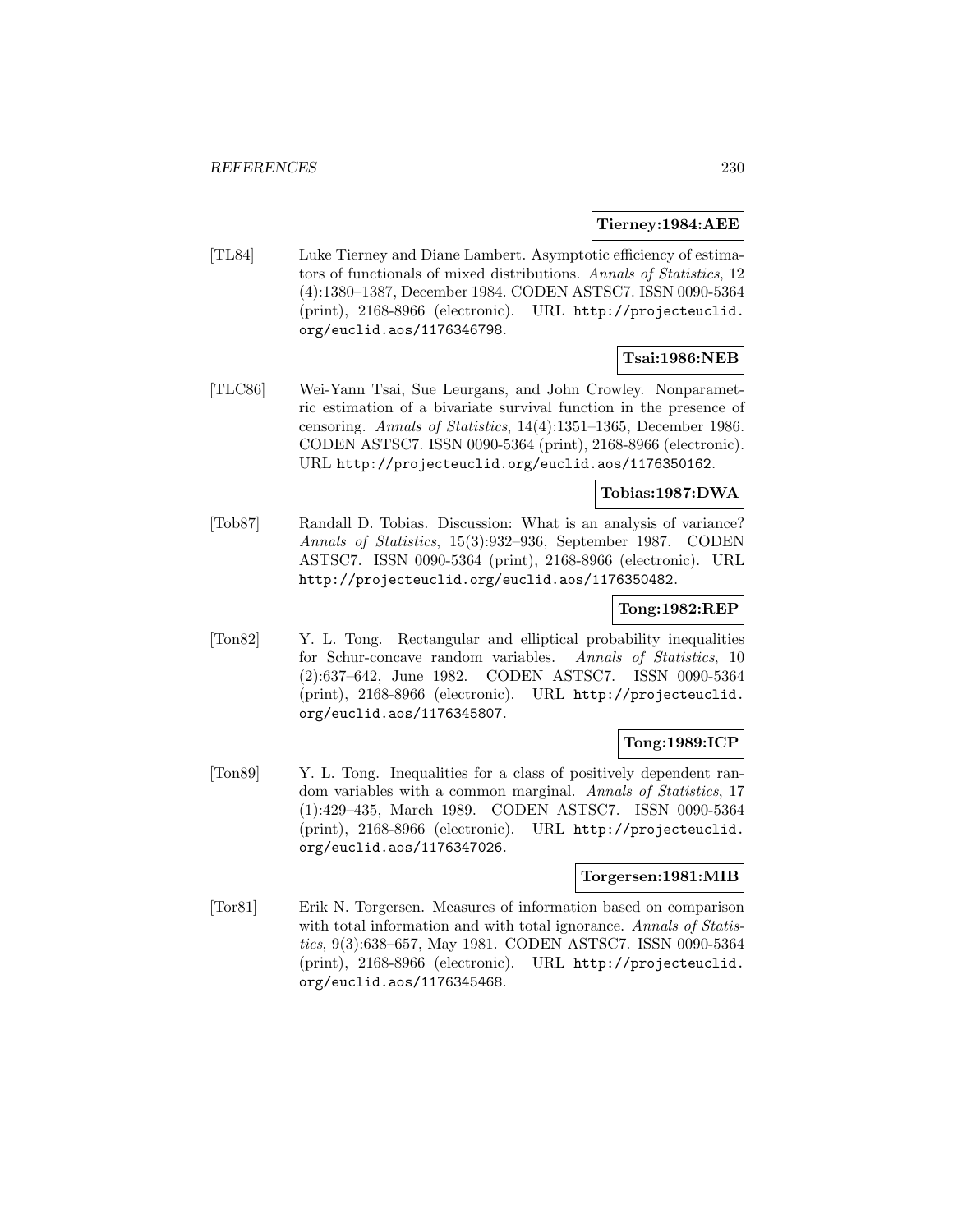### **Toyooka:1986:SOR**

[Toy86] Yasuyuki Toyooka. Second-order risk structure of GLSE and MLE in a regression with a linear process. Annals of Statistics, 14(3): 1214–1225, September 1986. CODEN ASTSC7. ISSN 0090-5364 (print), 2168-8966 (electronic). URL http://projecteuclid. org/euclid.aos/1176350060.

# **Tsui:1982:SES**

[TP82] Kam-Wah Tsui and S. James Press. Simultaneous estimation of several Poisson parameters under K-normalized squared error loss. Annals of Statistics, 10(1):93–100, March 1982. CODEN ASTSC7. ISSN 0090-5364 (print), 2168-8966 (electronic). URL http:// projecteuclid.org/euclid.aos/1176345692.

## **Truong:1989:APK**

[Tru89] Young K. Truong. Asymptotic properties of kernel estimators based on local medians. Annals of Statistics, 17(2):606–617, June 1989. CODEN ASTSC7. ISSN 0090-5364 (print), 2168- 8966 (electronic). URL http://projecteuclid.org/euclid. aos/1176347128.

## **Terrell:1980:ICR**

[TS80] George R. Terrell and David W. Scott. On improving convergence rates for nonnegative kernel density estimators. Annals of Statistics, 8(5):1160–1163, September 1980. CODEN ASTSC7. ISSN 0090-5364 (print), 2168-8966 (electronic). URL http:// projecteuclid.org/euclid.aos/1176345153.

## **Tsay:1984:OSN**

[Tsa84] Ruey S. Tsay. Order selection in nonstationary autoregressive models. Annals of Statistics, 12(4):1425–1433, December 1984. CODEN ASTSC7. ISSN 0090-5364 (print), 2168-8966 (electronic). URL http://projecteuclid.org/euclid.aos/1176346801.

## **Tsai:1986:ESC**

[Tsa86a] Wei-Yann Tsai. Estimation of survival curves from dependent censorship models via a generalized self-consistent property with nonparametric Bayesian estimation application. Annals of Statistics, 14(1):238–249, March 1986. CODEN ASTSC7. ISSN 0090-5364 (print), 2168-8966 (electronic). URL http://projecteuclid. org/euclid.aos/1176349852.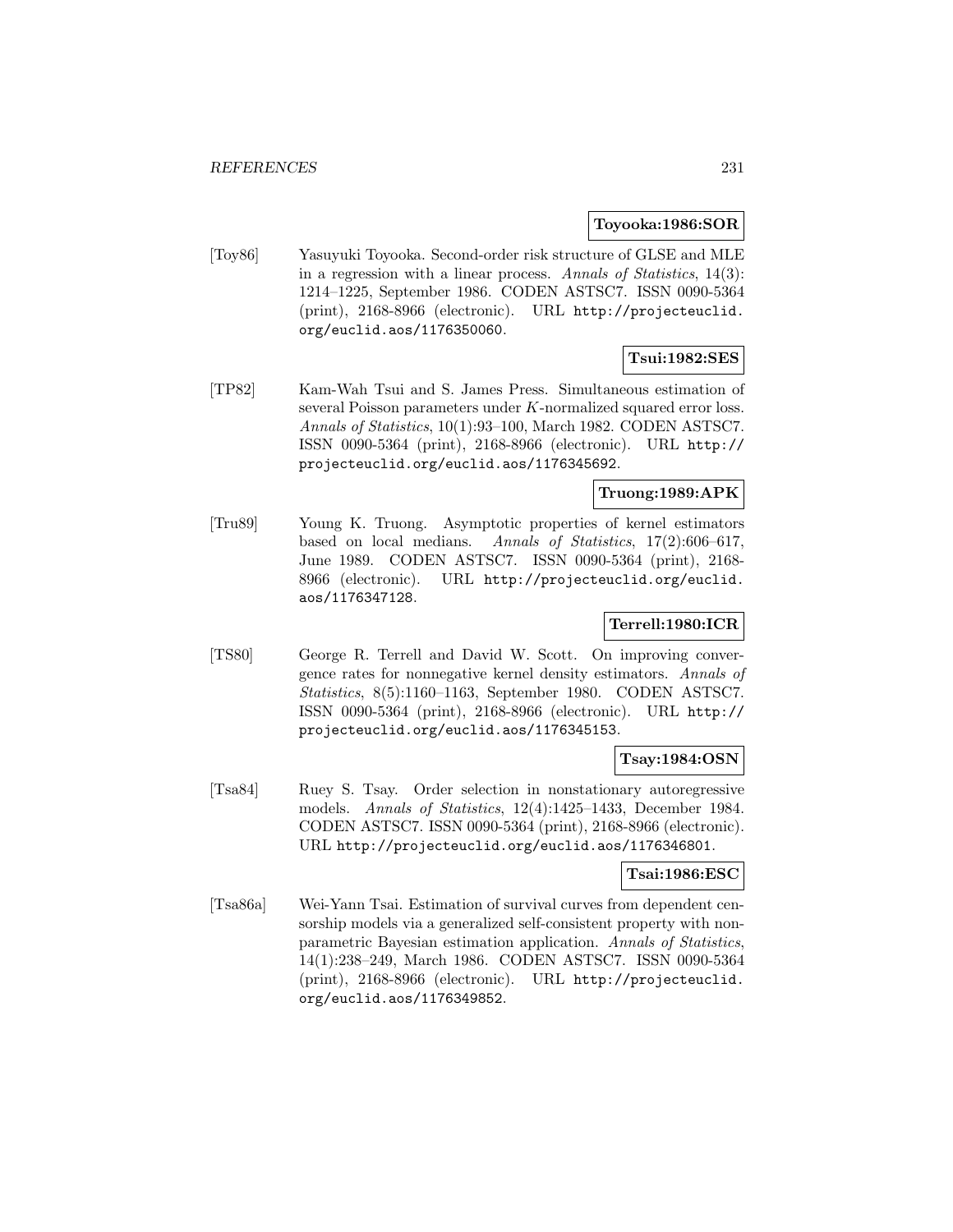## **Tsay:1986:DIF**

[Tsa86b] Ruey S. Tsay. Discussion: Influence functionals for time series. Annals of Statistics, 14(3):835–836, September 1986. CODEN ASTSC7. ISSN 0090-5364 (print), 2168-8966 (electronic). URL http://projecteuclid.org/euclid.aos/1176350034.

### **Tsiatis:1981:LSS**

[Tsi81] Anastasios A. Tsiatis. A large sample study of Cox's regression model. Annals of Statistics, 9(1):93–108, January 1981. CODEN ASTSC7. ISSN 0090-5364 (print), 2168-8966 (electronic). URL http://projecteuclid.org/euclid.aos/1176345335.

#### **Tiao:1983:CPL**

[TT83] George C. Tiao and Ruey S. Tsay. Consistency properties of least squares estimates of autoregressive parameters in ARMA models. Annals of Statistics, 11(3):856–871, September 1983. CODEN ASTSC7. ISSN 0090-5364 (print), 2168-8966 (electronic). URL http://projecteuclid.org/euclid.aos/1176346252.

### **Tuan:1981:ESP**

[Tua81] Pham Dinh Tuan. Estimation of the spectral parameters of a stationary point process. Annals of Statistics, 9(3):615–627, May 1981. CODEN ASTSC7. ISSN 0090-5364 (print), 2168- 8966 (electronic). URL http://projecteuclid.org/euclid. aos/1176345465.

#### **Tukey:1985:PPD**

[Tuk85a] J. Tukey. Projection pursuit — discussion. Annals of Statistics, 13(2):517–518, ???? 1985. CODEN ASTSC7. ISSN 0090-5364 (print), 2168-8966 (electronic).

# **Tukey:1985:DPP**

[Tuk85b] John Tukey. Discussion: Projection pursuit. Annals of Statistics, 13(2):517–518, June 1985. CODEN ASTSC7. ISSN 0090-5364 (print), 2168-8966 (electronic). URL http://projecteuclid. org/euclid.aos/1176349533.

#### **Tukey:1987:WAV**

[Tuk87a] J. W. Tukey. What is an analysis of variance — discussion. Annals of Statistics, 15(3):936–937, ???? 1987. CODEN ASTSC7. ISSN 0090-5364 (print), 2168-8966 (electronic).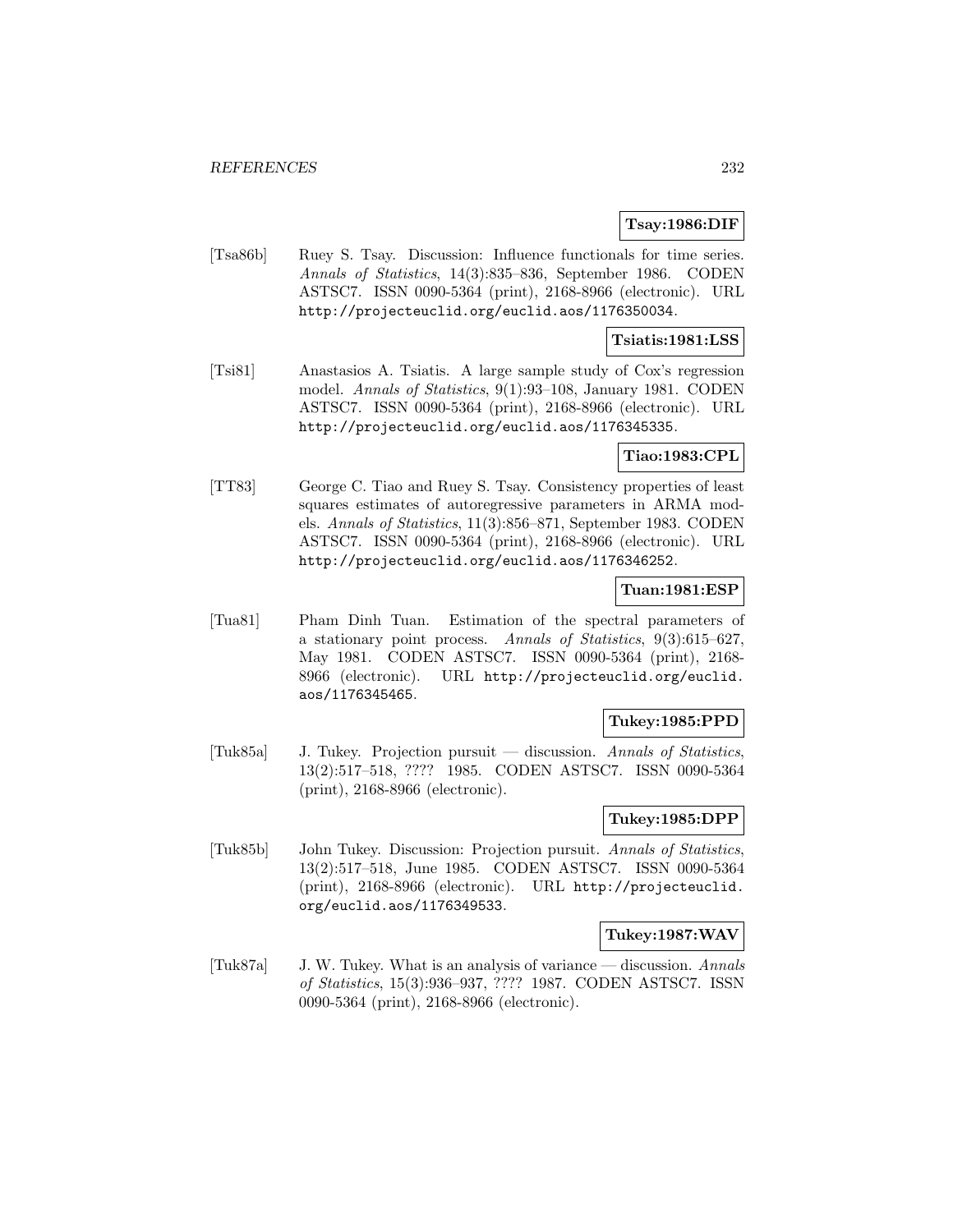### **Tukey:1987:DWA**

[Tuk87b] John W. Tukey. Discussion: What is an analysis of variance? Annals of Statistics, 15(3):936–937, September 1987. CODEN ASTSC7. ISSN 0090-5364 (print), 2168-8966 (electronic). URL http://projecteuclid.org/euclid.aos/1176350483.

## **Tanner:1983:EHF**

[TW83] Martin A. Tanner and Wing Hung Wong. The estimation of the hazard function from randomly censored data by the kernel method. Annals of Statistics, 11(3):989–993, September 1983. CO-DEN ASTSC7. ISSN 0090-5364 (print), 2168-8966 (electronic). URL http://projecteuclid.org/euclid.aos/1176346265.

## **Tsui:1980:IBF**

[TWZ80] Kam-Wah Tsui, Samaradasa Weerahandi, and Jim Zidek. Inadmissibility of the best fully equivariant estimator of the generalized residual variance. Annals of Statistics, 8(5):1156–1159, September 1980. CODEN ASTSC7. ISSN 0090-5364 (print), 2168- 8966 (electronic). URL http://projecteuclid.org/euclid. aos/1176345152.

# **Tyler:1981:AIE**

[Tyl81] David E. Tyler. Asymptotic inference for eigenvectors. Annals of Statistics, 9(4):725–736, July 1981. CODEN ASTSC7. ISSN 0090-5364 (print), 2168-8966 (electronic). URL http:// projecteuclid.org/euclid.aos/1176345514.

# **Tyler:1983:ADP**

[Tyl83a] David E. Tyler. The asymptotic distribution of principal component roots under local alternatives to multiple roots. Annals of Statistics, 11(4):1232–1242, December 1983. CODEN ASTSC7. ISSN 0090-5364 (print), 2168-8966 (electronic). URL http:// projecteuclid.org/euclid.aos/1176346336.

## **Tyler:1983:CAT**

[Tyl83b] David E. Tyler. A class of asymptotic tests for principal component vectors. Annals of Statistics, 11(4):1243–1250, December 1983. CODEN ASTSC7. ISSN 0090-5364 (print), 2168-8966 (electronic). URL http://projecteuclid.org/euclid.aos/1176346337.

# **Tyler:1987:DFE**

[Tyl87] David E. Tyler. A distribution-free M-estimator of multivariate scatter. Annals of Statistics, 15(1):234–251, March 1987. CODEN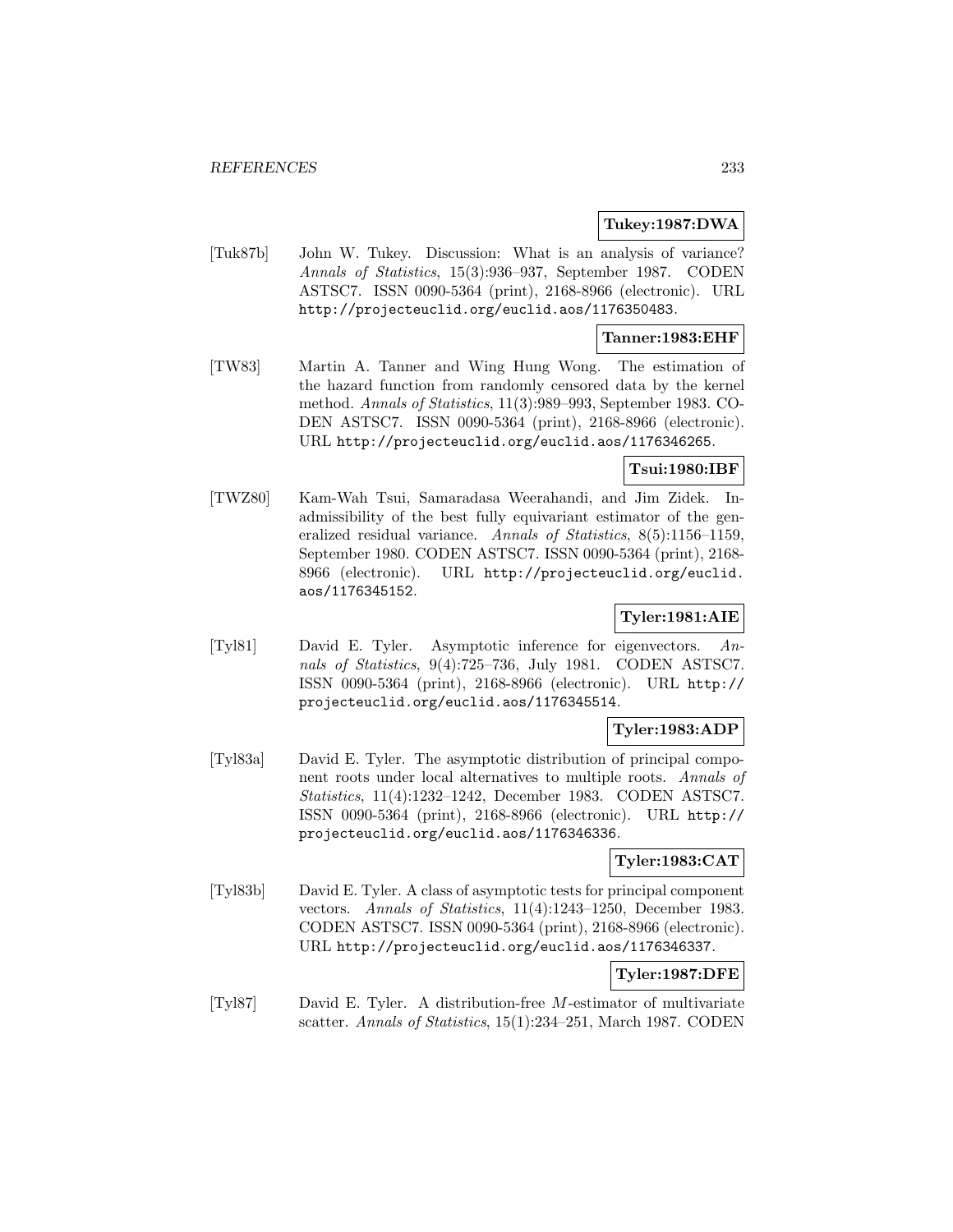ASTSC7. ISSN 0090-5364 (print), 2168-8966 (electronic). URL http://projecteuclid.org/euclid.aos/1176350263.

#### **VanDerPlas:1983:EPM**

[Van83] Adriaan P. Van Der Plas. On the estimation of the parameters of Markov probability models using macro data. Annals of Statistics, 11(1):78–85, March 1983. CODEN ASTSC7. ISSN 0090-5364 (print), 2168-8966 (electronic). URL http://projecteuclid. org/euclid.aos/1176346058.

## **VanDeGeer:1987:NAL**

[Van87] Sara Van De Geer. A new approach to least-squares estimation, with applications. Annals of Statistics, 15(2):587-602, June 1987. CODEN ASTSC7. ISSN 0090-5364 (print), 2168-8966 (electronic). URL http://projecteuclid.org/euclid.aos/1176350362.

### **Vardi:1982:NER**

[Var82a] Y. Vardi. Nonparametric estimation in renewal processes. Annals of Statistics, 10(3):772–785, September 1982. CODEN ASTSC7. ISSN 0090-5364 (print), 2168-8966 (electronic). URL http:// projecteuclid.org/euclid.aos/1176345870.

## **Vardi:1982:NEP**

[Var82b] Y. Vardi. Nonparametric estimation in the presence of length bias. Annals of Statistics, 10(2):616–620, June 1982. CODEN ASTSC7. ISSN 0090-5364 (print), 2168-8966 (electronic). URL http://projecteuclid.org/euclid.aos/1176345802.

## **Vardi:1985:EDS**

[Var85] Y. Vardi. Empirical distributions in selection bias models. Annals of Statistics, 13(1):178–203, March 1985. CODEN ASTSC7. ISSN 0090-5364 (print), 2168-8966 (electronic). URL http:// projecteuclid.org/euclid.aos/1176346585.

## **Voelkel:1984:NIC**

[VC84] Joseph G. Voelkel and John Crowley. Nonparametric inference for a class of semi-Markov processes with censored observations. Annals of Statistics, 12(1):142–160, March 1984. CODEN ASTSC7. ISSN 0090-5364 (print), 2168-8966 (electronic). URL http:// projecteuclid.org/euclid.aos/1176346398.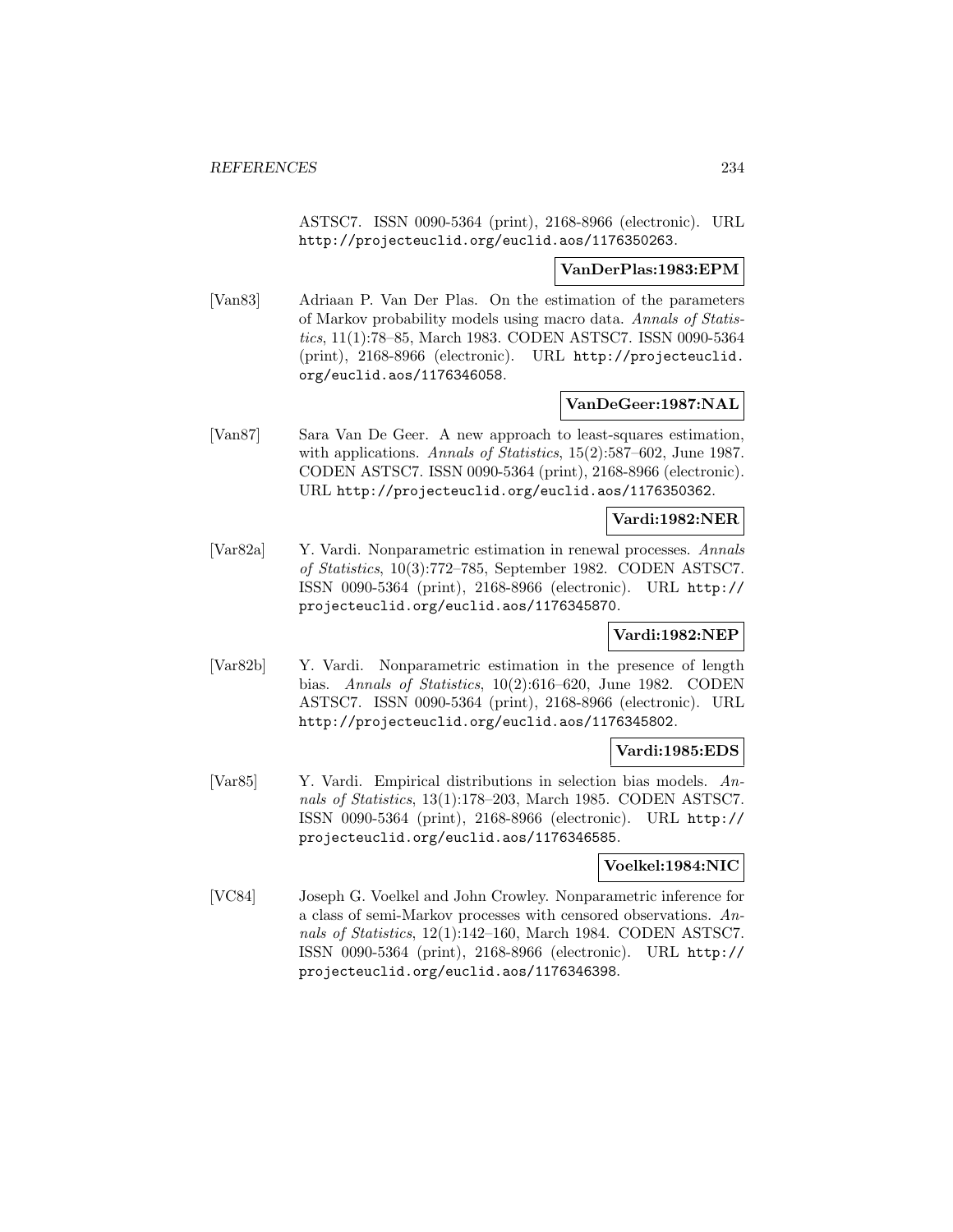#### **vanDawen:1985:NCO**

[vD85] R. van Dawen. A note on the characterization of optimal return functions and optimal strategies for gambling problems. Annals of Statistics, 13(2):832–835, June 1985. CODEN ASTSC7. ISSN 0090-5364 (print), 2168-8966 (electronic). URL http:// projecteuclid.org/euclid.aos/1176349563.

# **Voss:1987:CCS**

[VD87] D. T. Voss and A. M. Dean. A comparison of classes of single replicate factorial designs. Annals of Statistics, 15(1):376–384, March 1987. CODEN ASTSC7. ISSN 0090-5364 (print), 2168- 8966 (electronic). URL http://projecteuclid.org/euclid. aos/1176350272.

#### **vanderVaart:1988:ERP**

[vdV88] A. W. van der Vaart. Estimating a real parameter in a class of semiparametric models. Annals of Statistics, 16(4):1450-1474, December 1988. CODEN ASTSC7. ISSN 0090-5364 (print), 2168- 8966 (electronic). URL http://projecteuclid.org/euclid. aos/1176351048.

## **vanderVaart:1989:AIB**

[vdV89] Aad van der Vaart. On the asymptotic information bound. Annals of Statistics, 17(4):1487–1500, December 1989. CODEN ASTSC7. ISSN 0090-5364 (print), 2168-8966 (electronic). URL http:// projecteuclid.org/euclid.aos/1176347377.

#### **vanEeden:1983:ARB**

[vE83] Constance van Eeden. On the asymptotic relation between Lestimators and M-estimators and their asymptotic efficiency relative to the Cramér–Rao lower bound. Annals of Statistics, 11 (2):674–690, June 1983. CODEN ASTSC7. ISSN 0090-5364 (print), 2168-8966 (electronic). URL http://projecteuclid. org/euclid.aos/1176346172.

### **Veall:1988:DTC**

[Vea88] Michael R. Veall. Discussion: Theoretical comparison of bootstrap confidence intervals. Annals of Statistics, 16(3):979–981, September 1988. CODEN ASTSC7. ISSN 0090-5364 (print), 2168- 8966 (electronic). URL http://projecteuclid.org/euclid. aos/1176350943.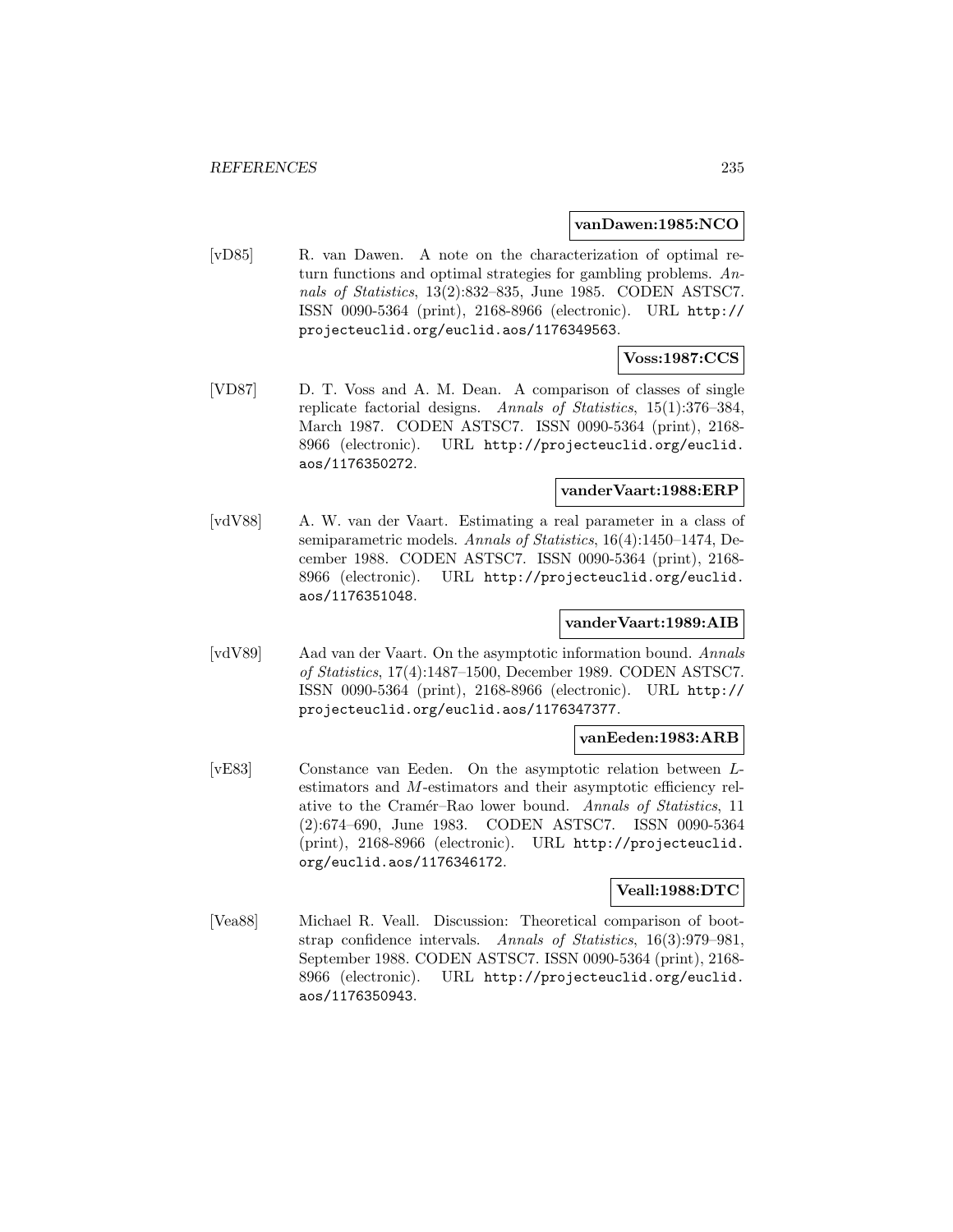#### **vanHouwelingen:1987:MEB**

[vH87] J. C. van Houwelingen. Monotone empirical Bayes test for uniform distributions using the maximum likelihood estimator of a decreasing density. Annals of Statistics, 15(2):875–879, June 1987. CODEN ASTSC7. ISSN 0090-5364 (print), 2168-8966 (electronic). URL http://projecteuclid.org/euclid.aos/1176350381.

## **Villegas:1981:ISI**

[Vil81] C. Villegas. Inner statistical inference II. Annals of Statistics, 9(4):768–776, July 1981. CODEN ASTSC7. ISSN 0090-5364 (print), 2168-8966 (electronic). URL http://projecteuclid. org/euclid.aos/1176345517.

# **Villegas:1982:MLL**

[Vil82] C. Villegas. Maximum likelihood and least squares estimation in linear and affine functional models. Annals of Statistics, 10 (1):256–265, March 1982. CODEN ASTSC7. ISSN 0090-5364 (print), 2168-8966 (electronic). URL http://projecteuclid. org/euclid.aos/1176345708.

### **Viollaz:1980:ADN**

[Vio80] Aldo Jose Viollaz. Asymptotic distribution of  $L_2$  norms of the deviations of density function estimates. Annals of Statistics, 8 (2):322–346, March 1980. CODEN ASTSC7. ISSN 0090-5364 (print), 2168-8966 (electronic). URL http://projecteuclid. org/euclid.aos/1176344957.

# **Verrill:1987:AES**

[VJ87] Steve Verrill and Richard A. Johnson. The asymptotic equivalence of some modified Shapiro-wilk statistics– complete and censored sample cases. Annals of Statistics, 15(1):413-419, March 1987. CODEN ASTSC7. ISSN 0090-5364 (print), 2168-8966 (electronic). URL http://projecteuclid.org/euclid.aos/1176350275.

## **Vardeman:1984:AET**

[VM84] Stephen Vardeman and Glen Meeden. Admissible estimators for the total of a stratified population that employ prior information. Annals of Statistics, 12(2):675–684, June 1984. CODEN ASTSC7. ISSN 0090-5364 (print), 2168-8966 (electronic). URL http://projecteuclid.org/euclid.aos/1176346514.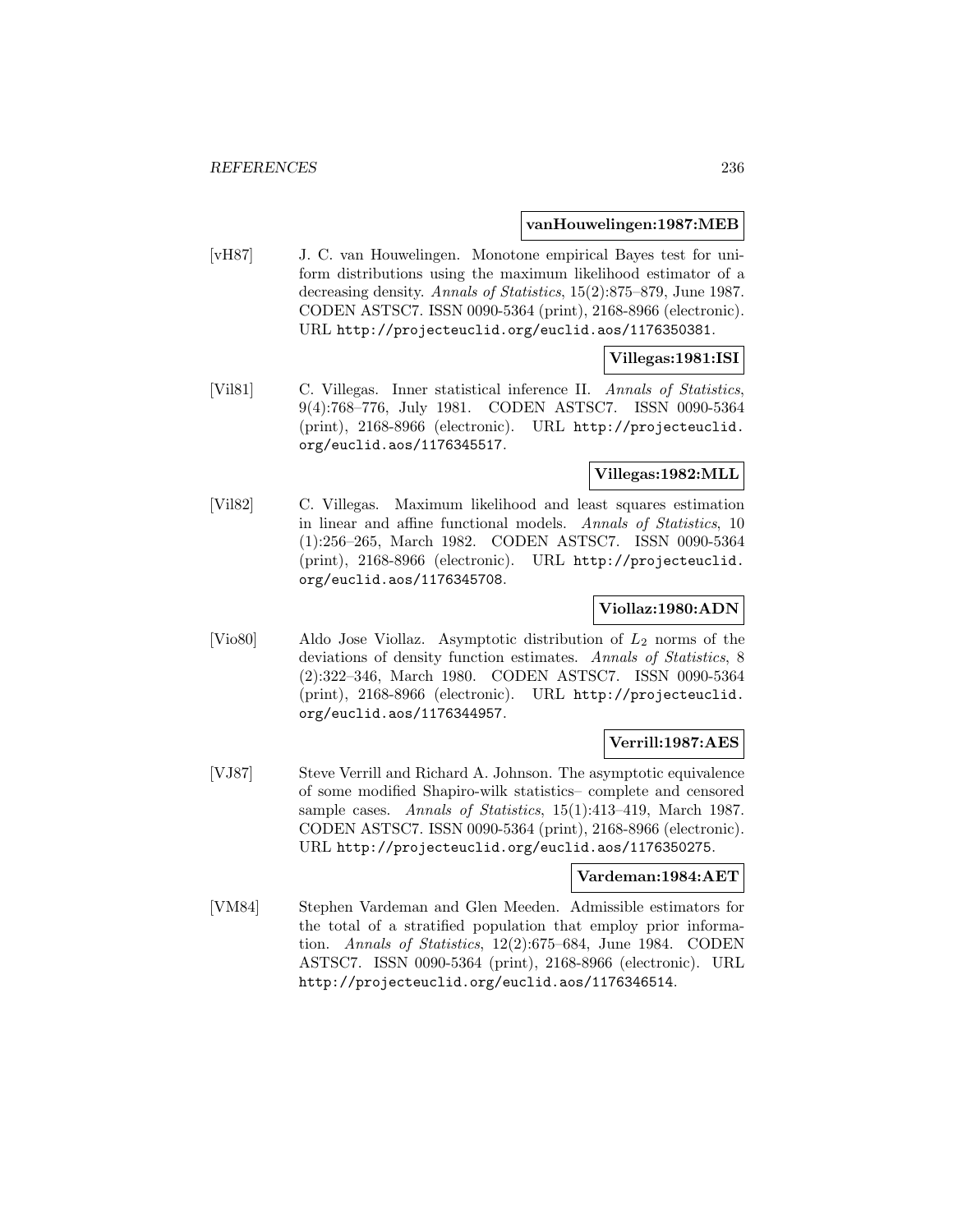#### **Voshaar:1980:MSL**

[Vos80] J. H. Oude Voshaar. (k − 1)-mean significance levels of nonparametric multiple comparisons procedures. Annals of Statistics, 8 (1):75–86, January 1980. CODEN ASTSC7. ISSN 0090-5364 (print), 2168-8966 (electronic). URL http://projecteuclid. org/euclid.aos/1176344892.

## **Voss:1988:SGG**

[Vos88] D. T. Voss. Single-generator generalized cyclic factorial designs as pseudofactor designs. Annals of Statistics, 16(4):1723–1726, December 1988. CODEN ASTSC7. ISSN 0090-5364 (print), 2168- 8966 (electronic). URL http://projecteuclid.org/euclid. aos/1176351064.

#### **Wachter:1980:LEM**

[Wac80] Kenneth W. Wachter. The limiting empirical measure of multiple discriminant ratios. Annals of Statistics, 8(5):937–957, September 1980. CODEN ASTSC7. ISSN 0090-5364 (print), 2168- 8966 (electronic). URL http://projecteuclid.org/euclid. aos/1176345134.

# **Wahba:1981:DBO**

[Wah81] Grace Wahba. Data-based optimal smoothing of orthogonal series density estimates. Annals of Statistics, 9(1):146–156, January 1981. CODEN ASTSC7. ISSN 0090-5364 (print), 2168- 8966 (electronic). URL http://projecteuclid.org/euclid. aos/1176345341.

## **Wahba:1985:CGG**

[Wah85a] Grace Wahba. A comparison of GCV and GML for choosing the smoothing parameter in the generalized spline smoothing problem. Annals of Statistics, 13(4):1378–1402, December 1985. CODEN ASTSC7. ISSN 0090-5364 (print), 2168-8966 (electronic). URL http://projecteuclid.org/euclid.aos/1176349743.

## **Wahba:1985:DPP**

[Wah85b] Grace Wahba. Discussion: Projection pursuit. Annals of Statistics, 13(2):518–521, June 1985. CODEN ASTSC7. ISSN 0090-5364 (print), 2168-8966 (electronic). URL http://projecteuclid. org/euclid.aos/1176349534.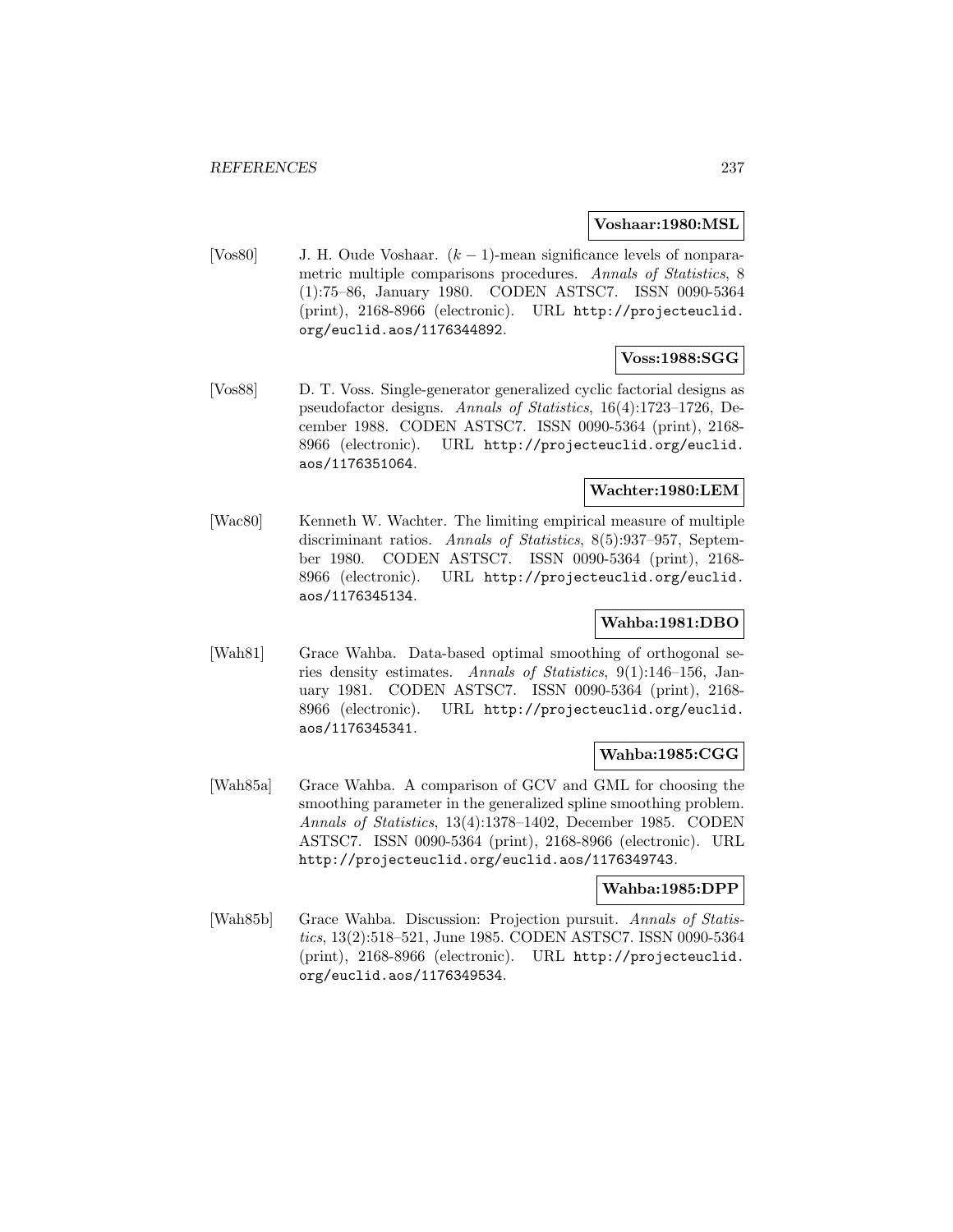### **Wakker:1981:APM**

[Wak81] Peter Wakker. Agreeing probability measures for comparative probability structures. Annals of Statistics, 9(3):658–662, May 1981. CODEN ASTSC7. ISSN 0090-5364 (print), 2168- 8966 (electronic). URL http://projecteuclid.org/euclid. aos/1176345469.

# **Walter:1980:NAP**

[Wal80] Gilbert G. Walter. Note: Addendum to "Properties of Hermite Series Estimation of Probability Density". Annals of Statistics, 8(2):454–455, March 1980. CODEN ASTSC7. ISSN 0090-5364 (print), 2168-8966 (electronic). URL http://projecteuclid. org/euclid.aos/1176344965.

## **Walley:1987:BFR**

[Wal87] Peter Walley. Belief function representations of statistical evidence. Annals of Statistics, 15(4):1439–1465, December 1987. CODEN ASTSC7. ISSN 0090-5364 (print), 2168-8966 (electronic). URL http://projecteuclid.org/euclid.aos/1176350603.

## **Wang:1981:RAT**

[Wan81] Paul C. C. Wang. Robust asymptotic tests of statistical hypotheses involving nuisance parameters. Annals of Statistics, 9(5): 1096–1106, September 1981. CODEN ASTSC7. ISSN 0090-5364 (print), 2168-8966 (electronic). URL http://projecteuclid. org/euclid.aos/1176345589.

## **Wang:1985:SCA**

[Wan85] Jane-Ling Wang. Strong consistency of approximate maximum likelihood estimators with applications in nonparametrics. Annals of Statistics, 13(3):932–946, September 1985. CODEN ASTSC7. ISSN 0090-5364 (print), 2168-8966 (electronic). URL http:// projecteuclid.org/euclid.aos/1176349647.

## **Wang:1986:MDE**

[Wan86a] Chamont W. H. Wang. A minimum distance estimator for firstorder autoregressive processes. Annals of Statistics, 14(3):1180– 1193, September 1986. CODEN ASTSC7. ISSN 0090-5364 (print), 2168-8966 (electronic). URL http://projecteuclid. org/euclid.aos/1176350058.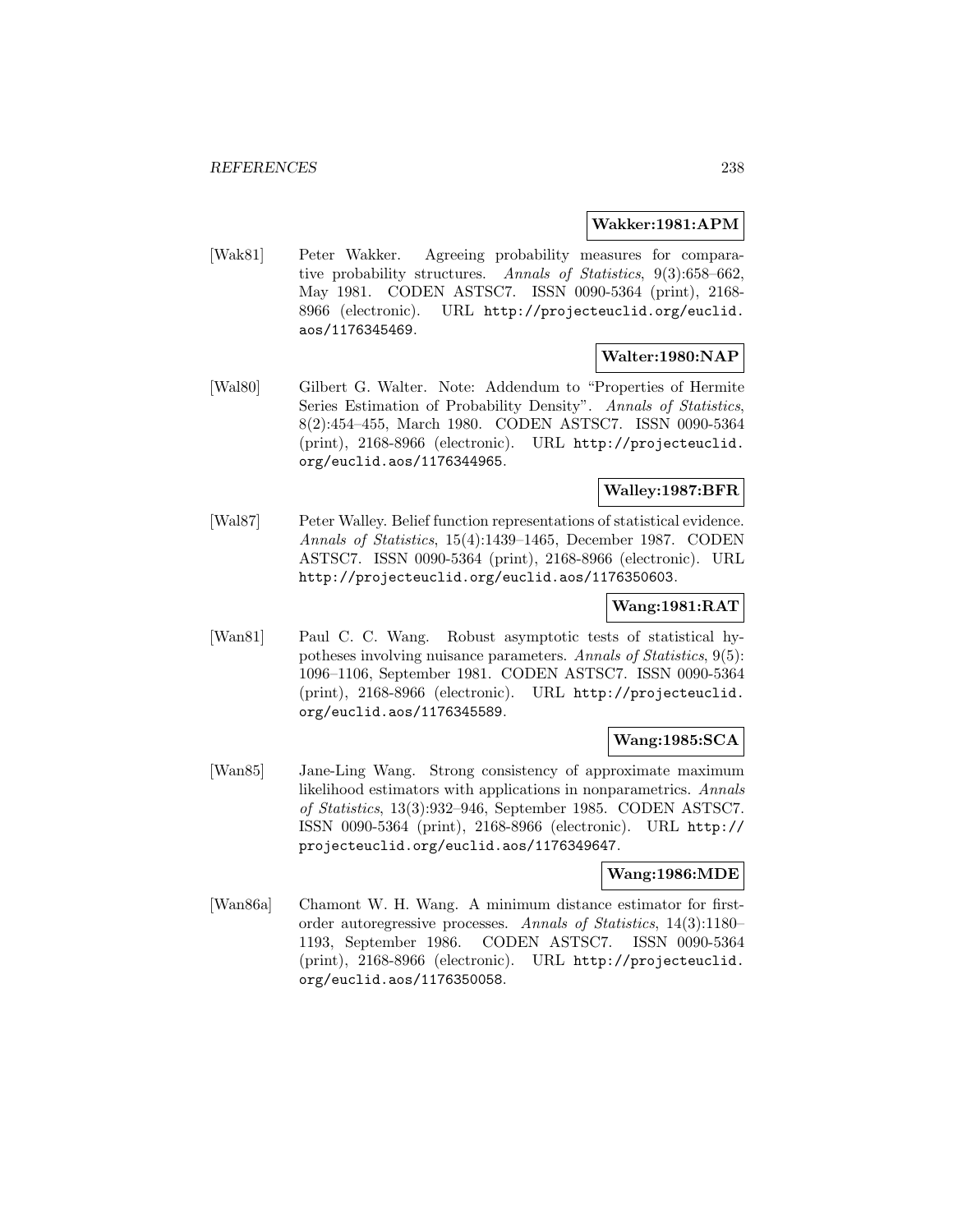### **Wang:1986:AME**

[Wan86b] Jane-Ling Wang. Asymptotically minimax estimators for distributions with increasing failure rate. Annals of Statistics, 14(3): 1113–1131, September 1986. CODEN ASTSC7. ISSN 0090-5364 (print), 2168-8966 (electronic). URL http://projecteuclid. org/euclid.aos/1176350053.

# **Wang:1987:NUC**

[Wan87] Jia-Gang Wang. A note on the uniform consistency of the Kaplan– Meier estimator. Annals of Statistics, 15(3):1313–1316, September 1987. CODEN ASTSC7. ISSN 0090-5364 (print), 2168- 8966 (electronic). URL http://projecteuclid.org/euclid. aos/1176350507.

### **Wasserman:1989:RBI**

[Was89] Larry Alan Wasserman. A robust Bayesian interpretation of likelihood regions. Annals of Statistics, 17(3):1387–1393, September 1989. CODEN ASTSC7. ISSN 0090-5364 (print), 2168- 8966 (electronic). URL http://projecteuclid.org/euclid. aos/1176347277.

# **Watson:1982:WGC**

[Wat82] G. S. Watson. William Gemmell Cochran 1909–1980. Annals of Statistics, 10(1):1–10, March 1982. CODEN ASTSC7. ISSN 0090-5364 (print), 2168-8966 (electronic). URL http:// projecteuclid.org/euclid.aos/1176345687.

## **Walter:1984:SSN**

[WB84] Gilbert G. Walter and Julius R. Blum. A simple solution to a nonparametric maximum likelihood estimation problem. Annals of Statistics, 12(1):372–379, March 1984. CODEN ASTSC7. ISSN 0090-5364 (print), 2168-8966 (electronic). URL http:// projecteuclid.org/euclid.aos/1176346415.

## **Weber:1986:DJB**

[Web86] Neville Weber. Discussion: Jackknife, bootstrap and other resampling methods in regression analysis. Annals of Statistics, 14(4): 1339–1340, December 1986. CODEN ASTSC7. ISSN 0090-5364 (print), 2168-8966 (electronic). URL http://projecteuclid. org/euclid.aos/1176350159.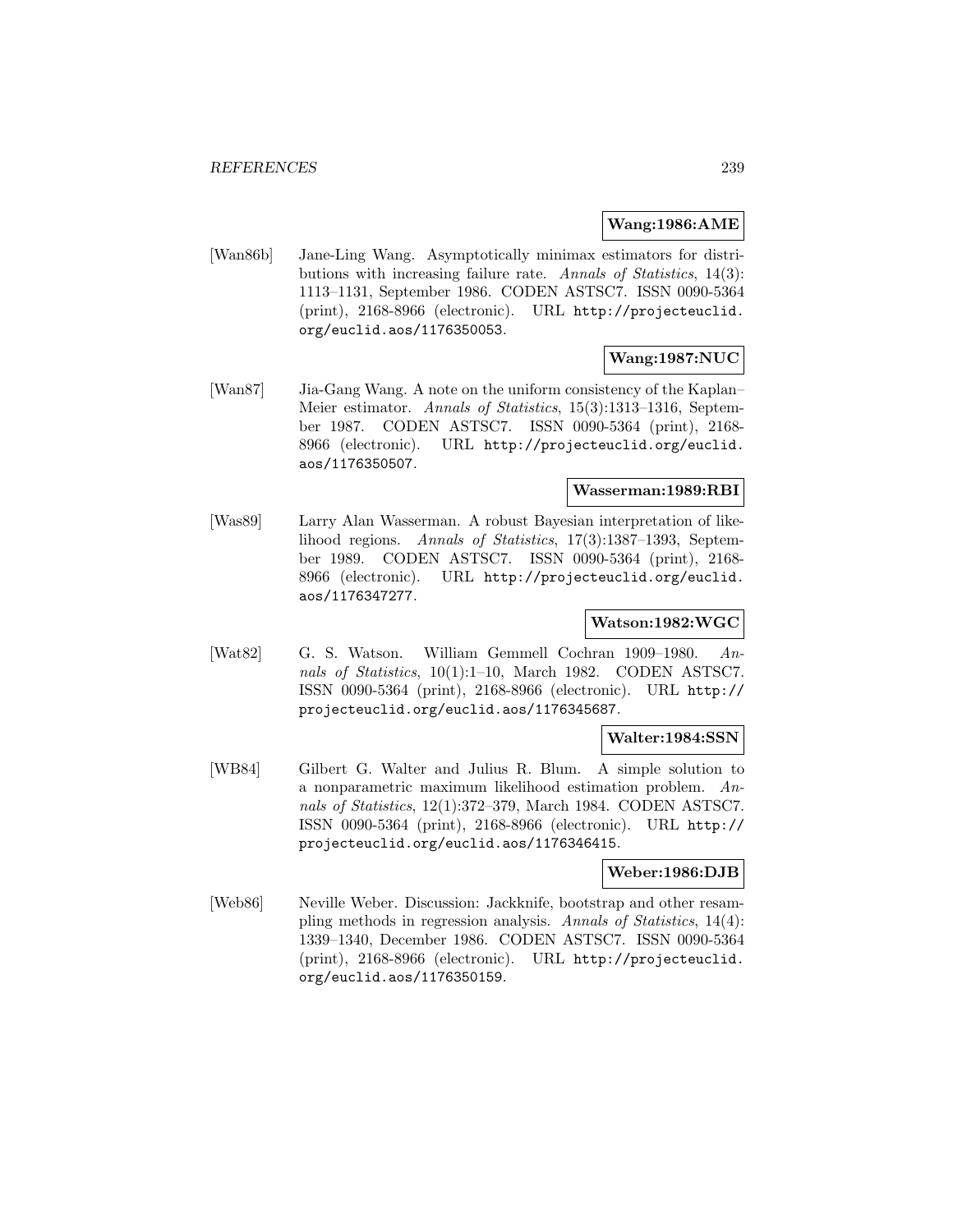#### **Wegman:1986:DIF**

[Weg86] Edward J. Wegman. Discussion: Influence functionals for time series. Annals of Statistics, 14(3):836–837, September 1986. CO-DEN ASTSC7. ISSN 0090-5364 (print), 2168-8966 (electronic). URL http://projecteuclid.org/euclid.aos/1176350035.

## **Wei:1985:APL**

[Wei85] C. Z. Wei. Asymptotic properties of least-squares estimates in stochastic regression models. Annals of Statistics, 13(4):1498– 1508, December 1985. CODEN ASTSC7. ISSN 0090-5364 (print), 2168-8966 (electronic). URL http://projecteuclid. org/euclid.aos/1176349751.

# **Wei:1987:APL**

[Wei87a] C. Z. Wei. Adaptive prediction by least squares predictors in stochastic regression models with applications to time series. Annals of Statistics, 15(4):1667–1682, December 1987. CODEN ASTSC7. ISSN 0090-5364 (print), 2168-8966 (electronic). URL http://projecteuclid.org/euclid.aos/1176350617.

## **Wei:1987:MAS**

[Wei87b] C. Z. Wei. Multivariate adaptive stochastic approximation. Annals of Statistics, 15(3):1115–1130, September 1987. CODEN ASTSC7. ISSN 0090-5364 (print), 2168-8966 (electronic). URL http:// projecteuclid.org/euclid.aos/1176350496.

#### **Wellner:1982:AOP**

[Wel82] Jon A. Wellner. Asymptotic optimality of the product limit estimator. Annals of Statistics, 10(2):595–602, June 1982. CODEN ASTSC7. ISSN 0090-5364 (print), 2168-8966 (electronic). URL http://projecteuclid.org/euclid.aos/1176345800.

## **Wellner:1985:HCL**

[Wel85] Jon A. Wellner. A heavy censoring limit theorem for the product limit estimator. Annals of Statistics, 13(1):150–162, March 1985. CODEN ASTSC7. ISSN 0090-5364 (print), 2168-8966 (electronic). URL http://projecteuclid.org/euclid.aos/1176346583.

### **Welsh:1986:BRR**

[Wel86] A. H. Welsh. Bahadur representations for robust scale estimators based on regression residuals. Annals of Statistics, 14(3): 1246–1251, September 1986. CODEN ASTSC7. ISSN 0090-5364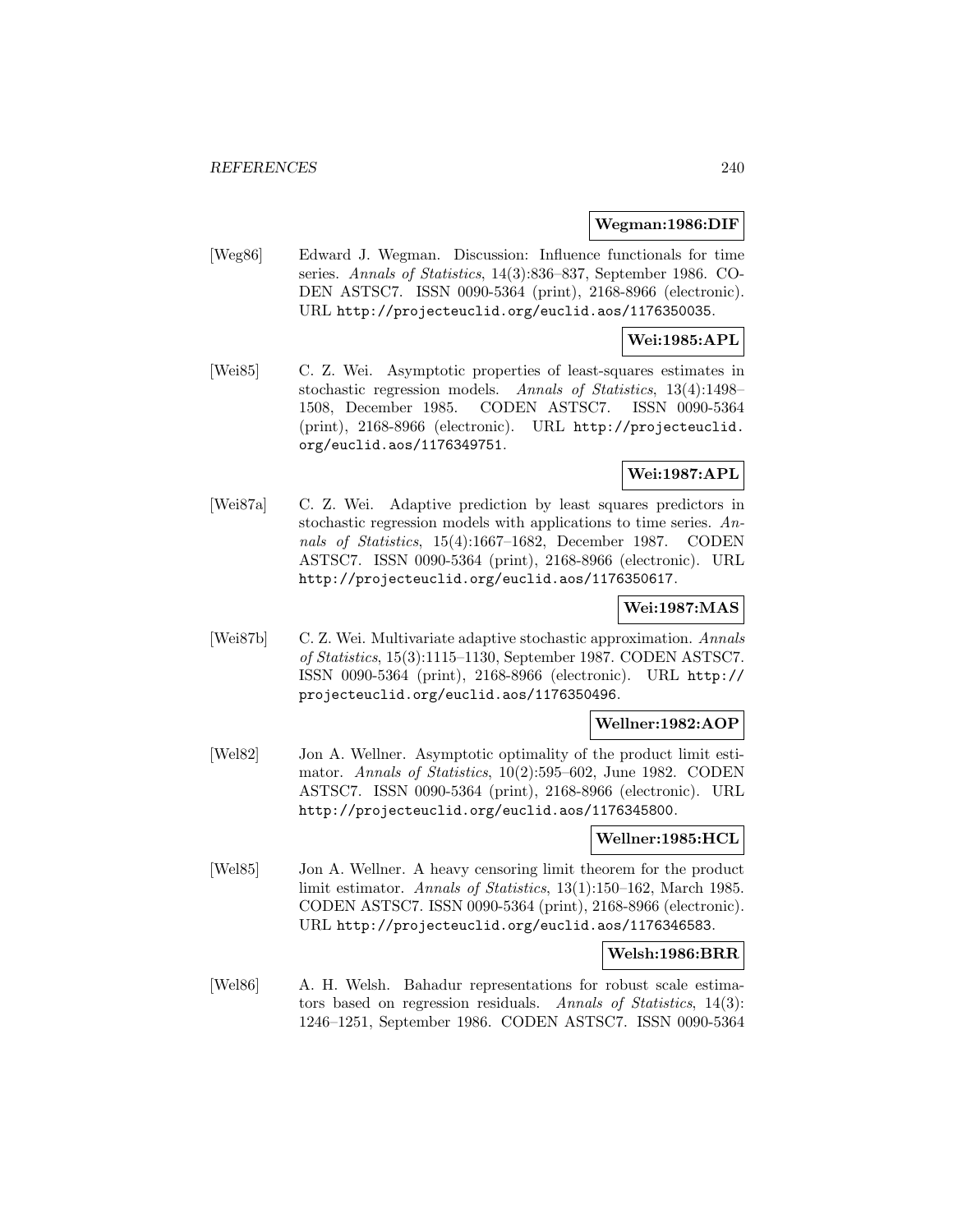(print), 2168-8966 (electronic). URL http://projecteuclid. org/euclid.aos/1176350064.

## **Welsh:1987:OSE**

[Wel87a] A. H. Welsh. One-step L-estimators for the linear model. Annals of Statistics, 15(2):626–641, June 1987. CODEN ASTSC7. ISSN 0090-5364 (print), 2168-8966 (electronic). URL http:/ /projecteuclid.org/euclid.aos/1176350365. See correction [Wel88a].

## **Welsh:1987:RTM**

[Wel87b] A. H. Welsh. Rejoinder: The trimmed mean in the linear model. Annals of Statistics, 15(1):44–45, March 1987. CODEN ASTSC7. ISSN 0090-5364 (print), 2168-8966 (electronic). URL http:// projecteuclid.org/euclid.aos/1176350251.

## **Welsh:1987:TML**

[Wel87c] A. H. Welsh. The trimmed mean in the linear model. Annals of Statistics, 15(1):20–36, March 1987. CODEN ASTSC7. ISSN 0090-5364 (print), 2168-8966 (electronic). URL http:/ /projecteuclid.org/euclid.aos/1176350248. See correction [Wel88b].

# **Welsh:1988:COS**

[Wel88a] A. H. Welsh. Correction: "One-Step L-Estimators for the Linear Model". Annals of Statistics, 16(1):481, March 1988. CO-DEN ASTSC7. ISSN 0090-5364 (print), 2168-8966 (electronic). URL http://projecteuclid.org/euclid.aos/1176350718. See [Wel87a].

## **Welsh:1988:CTM**

[Wel88b] A. H. Welsh. Correction: "The Trimmed Mean in the Linear Model". Annals of Statistics, 16(1):480, March 1988. CO-DEN ASTSC7. ISSN 0090-5364 (print), 2168-8966 (electronic). URL http://projecteuclid.org/euclid.aos/1176350717. See [Wel87c].

## **Welsh:1989:PE**

[Wel89] A. H. Welsh. On M-processes and M-estimation. Annals of Statistics, 17(1):337–361, March 1989. CODEN ASTSC7. ISSN 0090-5364 (print), 2168-8966 (electronic). URL http:/ /projecteuclid.org/euclid.aos/1176347021. See correction [Wel90].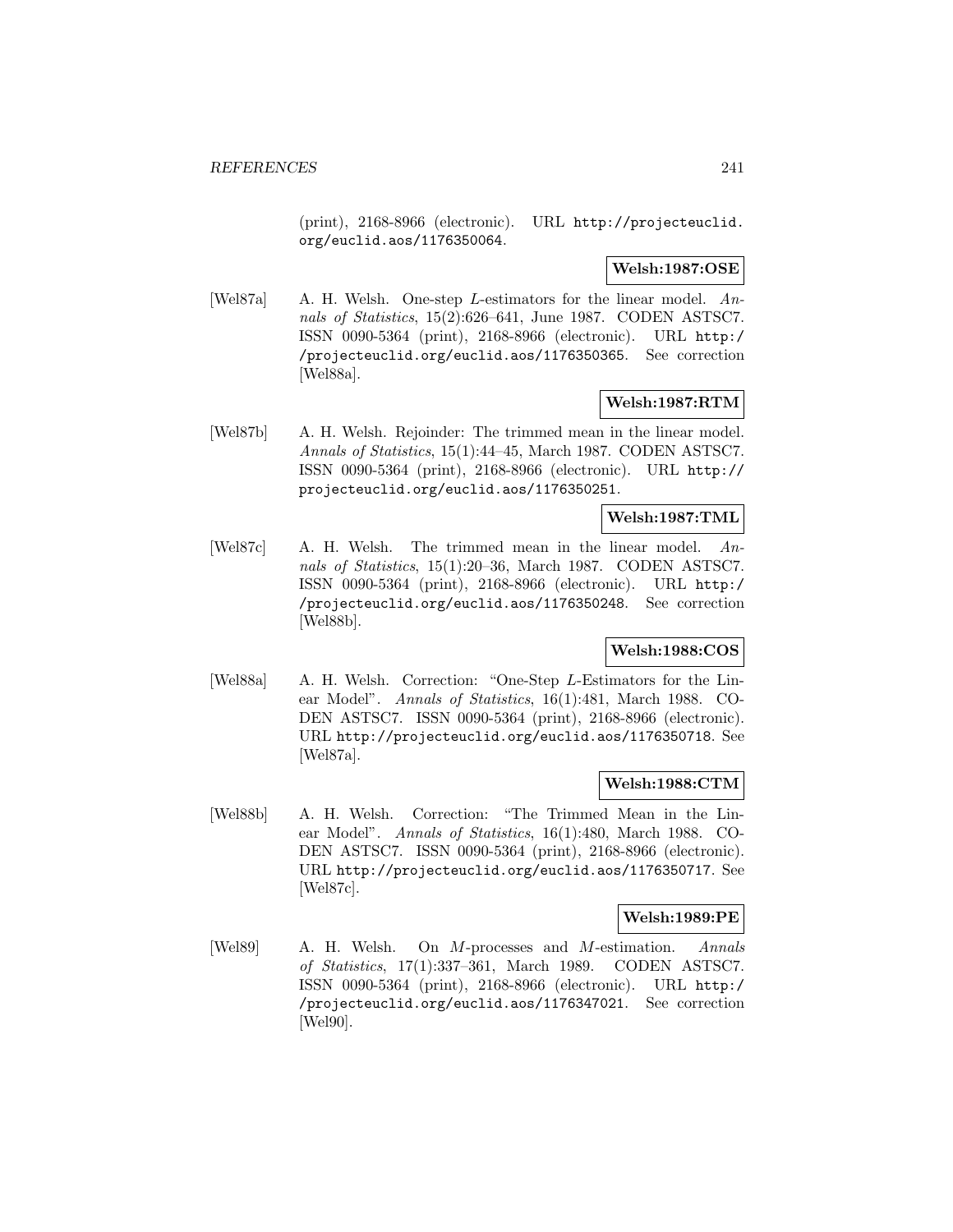## **Welsh:1990:CPE**

[Wel90] A. H. Welsh. Correction: "On M-Processes and M-Estimation". Annals of Statistics, 18(3):1500, September 1990. CODEN ASTSC7. ISSN 0090-5364 (print), 2168-8966 (electronic). URL http://projecteuclid.org/euclid.aos/1176347766. See [Wel89].

# **Weng:1989:SOA**

[Wen89] Chung-Sing Weng. On a second-order asymptotic property of the Bayesian bootstrap mean. Annals of Statistics, 17(2):705–710, June 1989. CODEN ASTSC7. ISSN 0090-5364 (print), 2168- 8966 (electronic). URL http://projecteuclid.org/euclid. aos/1176347136.

## **West:1986:DIF**

[Wes86a] Mike West. Discussion: Influence functionals for time series. Annals of Statistics, 14(3):838–840, September 1986. CODEN ASTSC7. ISSN 0090-5364 (print), 2168-8966 (electronic). URL http://projecteuclid.org/euclid.aos/1176350036.

## **Westfall:1986:ANA**

[Wes86b] Peter H. Westfall. Asymptotic normality of the anova estimates of components of variance in the nonnormal, unbalanced hierarchal mixed model. Annals of Statistics, 14(4):1572–1582, December 1986. CODEN ASTSC7. ISSN 0090-5364 (print), 2168- 8966 (electronic). URL http://projecteuclid.org/euclid. aos/1176350177.

# **Westfall:1989:PCI**

[Wes89] Peter H. Westfall. Power comparisons for invariant variance ratio tests in mixed anova models. Annals of Statistics, 17(1):318–326, March 1989. CODEN ASTSC7. ISSN 0090-5364 (print), 2168- 8966 (electronic). URL http://projecteuclid.org/euclid. aos/1176347019.

## **Walley:1982:TFT**

[WF82a] Peter Walley and Terrence L. Fine. Towards a frequentist theory of upper and lower probability. Annals of Statistics, 10(3): 741–761, September 1982. CODEN ASTSC7. ISSN 0090-5364 (print), 2168-8966 (electronic). URL http://projecteuclid. org/euclid.aos/1176345868.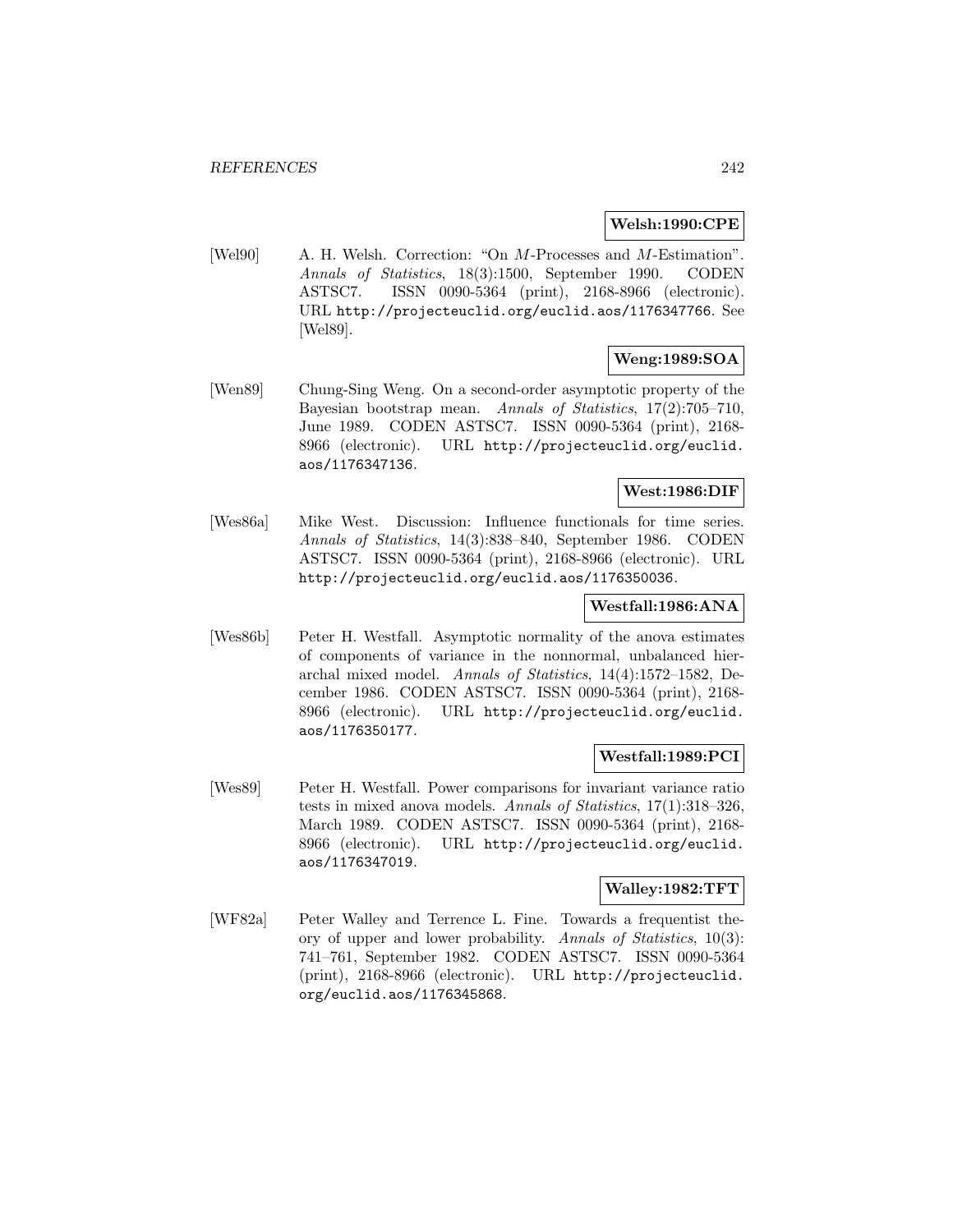#### **Wolter:1982:ENE**

[WF82b] Kirk M. Wolter and Wayne A. Fuller. Estimation of nonlinear errors-in-variables models. Annals of Statistics, 10(2):539–548, June 1982. CODEN ASTSC7. ISSN 0090-5364 (print), 2168- 8966 (electronic). URL http://projecteuclid.org/euclid. aos/1176345794.

## **Wiens:1986:MVE**

[Wie86] Doug Wiens. Minimax variance M-estimators of location in Kolmogorov neighbourhoods. Annals of Statistics, 14(2):724–732, June 1986. CODEN ASTSC7. ISSN 0090-5364 (print), 2168- 8966 (electronic). URL http://projecteuclid.org/euclid. aos/1176349949.

## **Wijsman:1983:MNP**

[Wij83] Robert A. Wijsman. Monotonicity in the noncentrality parameter of the ratio of two noncentral *t*-densities. Annals of Statistics, 11(3):1008–1010, September 1983. CODEN ASTSC7. ISSN 0090-5364 (print), 2168-8966 (electronic). URL http:// projecteuclid.org/euclid.aos/1176346269.

## **Wijsman:1984:RTB**

[Wij84] Robert A. Wijsman. Review: Two books on multivariate analysis: Robb J. Muirhead, Aspects of Multivariate Statistical Theory; Morris L. Eaton, Multivariate Statistics. A Vector Space Approach. Annals of Statistics, 12(3):1145–1150, September 1984. CODEN ASTSC7. ISSN 0090-5364 (print), 2168-8966 (electronic). URL http://projecteuclid.org/euclid.aos/1176346733.

# **Wijsman:1985:PAS**

[Wij85] Robert A. Wijsman. Proper action in steps, with application to density ratios of maximal invariants. Annals of Statistics, 13 (1):395–402, March 1985. CODEN ASTSC7. ISSN 0090-5364 (print), 2168-8966 (electronic). URL http://projecteuclid. org/euclid.aos/1176346600. See correction [Wij93].

## **Wijsman:1993:CPA**

[Wij93] Robert A. Wijsman. Correction: "Proper Action in Steps, with Application to Density Ratios of Maximal Invariants". Annals of Statistics, 21(4):2168–2169, December 1993. CODEN ASTSC7. ISSN 0090-5364 (print), 2168-8966 (electronic). URL http:// projecteuclid.org/euclid.aos/1176349418. See [Wij85].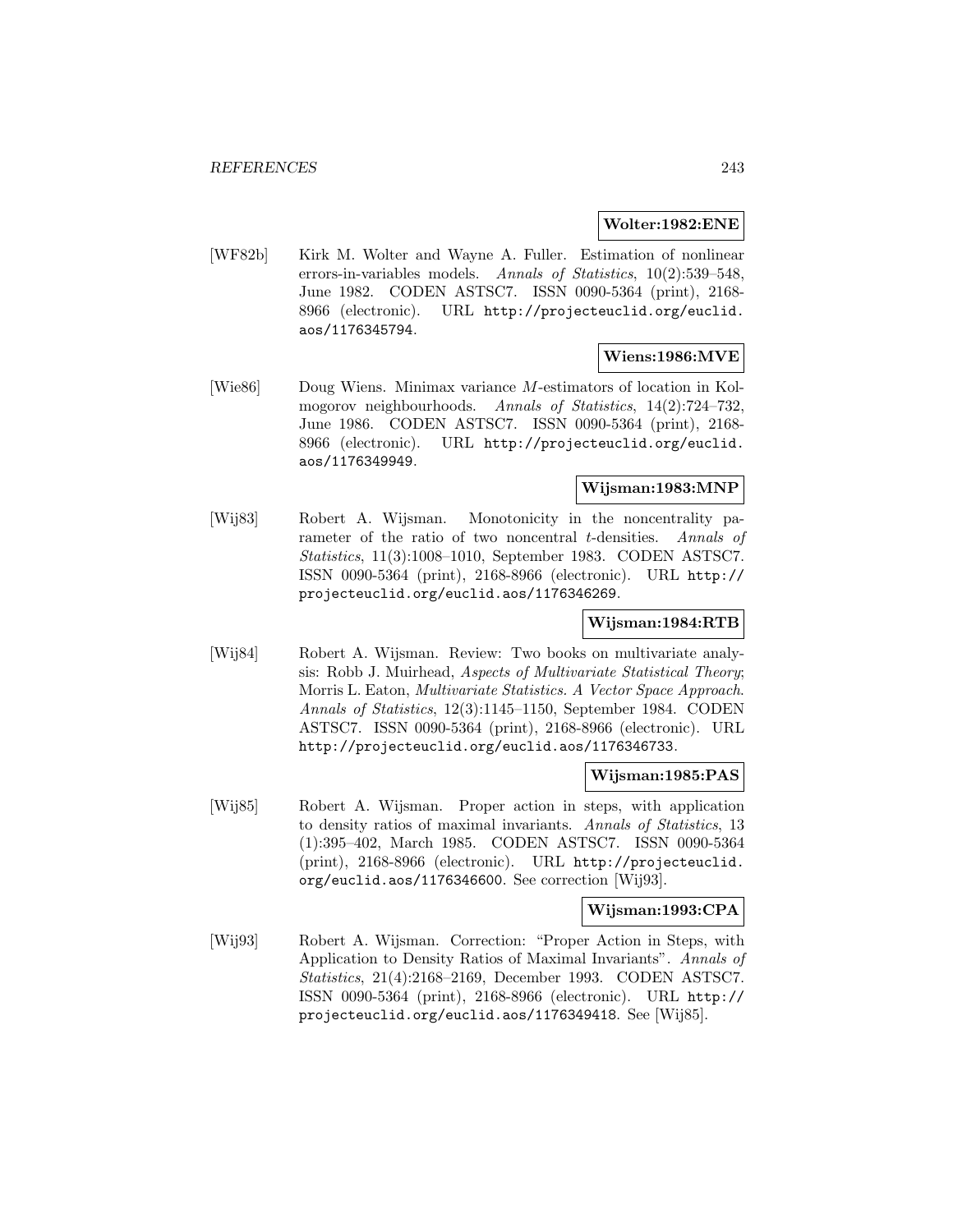### **Withers:1983:EDQ**

[Wit83] C. S. Withers. Expansions for the distribution and quantiles of a regular functional of the empirical distribution with applications to nonparametric confidence intervals. Annals of Statistics, 11(2):577–587, June 1983. CODEN ASTSC7. ISSN 0090-5364 (print), 2168-8966 (electronic). URL http://projecteuclid. org/euclid.aos/1176346163.

## **Witmer:1986:BMD**

[Wit86] Jeffrey A. Witmer. Bayesian multistage decision problems. Annals of Statistics, 14(1):283–297, March 1986. CODEN ASTSC7. ISSN 0090-5364 (print), 2168-8966 (electronic). URL http:// projecteuclid.org/euclid.aos/1176349856.

# **Wang:1986:APP**

[WJT86] Mei-Cheng Wang, Nicholas P. Jewell, and Wei-Yann Tsai. Asymptotic properties of the product limit estimate under random truncation. Annals of Statistics, 14(4):1597–1605, December 1986. CO-DEN ASTSC7. ISSN 0090-5364 (print), 2168-8966 (electronic). URL http://projecteuclid.org/euclid.aos/1176350180.

# **Wild:1981:NPF**

[WK81] C. J. Wild and J. D. Kalbfleisch. A note on a paper by Ferguson and Phadia. Annals of Statistics, 9(5):1061–1065, September 1981. CODEN ASTSC7. ISSN 0090-5364 (print), 2168-8966 (electronic). URL http://projecteuclid.org/euclid.aos/1176345585.

## **Wynn:1986:DJB**

[WO86] H. P. Wynn and S. M. Ogbonmwan. Discussion: Jackknife, bootstrap and other resampling methods in regression analysis. Annals of Statistics, 14(4):1340–1343, December 1986. CODEN ASTSC7. ISSN 0090-5364 (print), 2168-8966 (electronic). URL http:// projecteuclid.org/euclid.aos/1176350160.

## **Wong:1983:CCV**

[Won83] Wing Hung Wong. On the consistency of cross-validation in kernel nonparametric regression. Annals of Statistics, 11(4):1136–1141, December 1983. CODEN ASTSC7. ISSN 0090-5364 (print), 2168- 8966 (electronic). URL http://projecteuclid.org/euclid. aos/1176346327.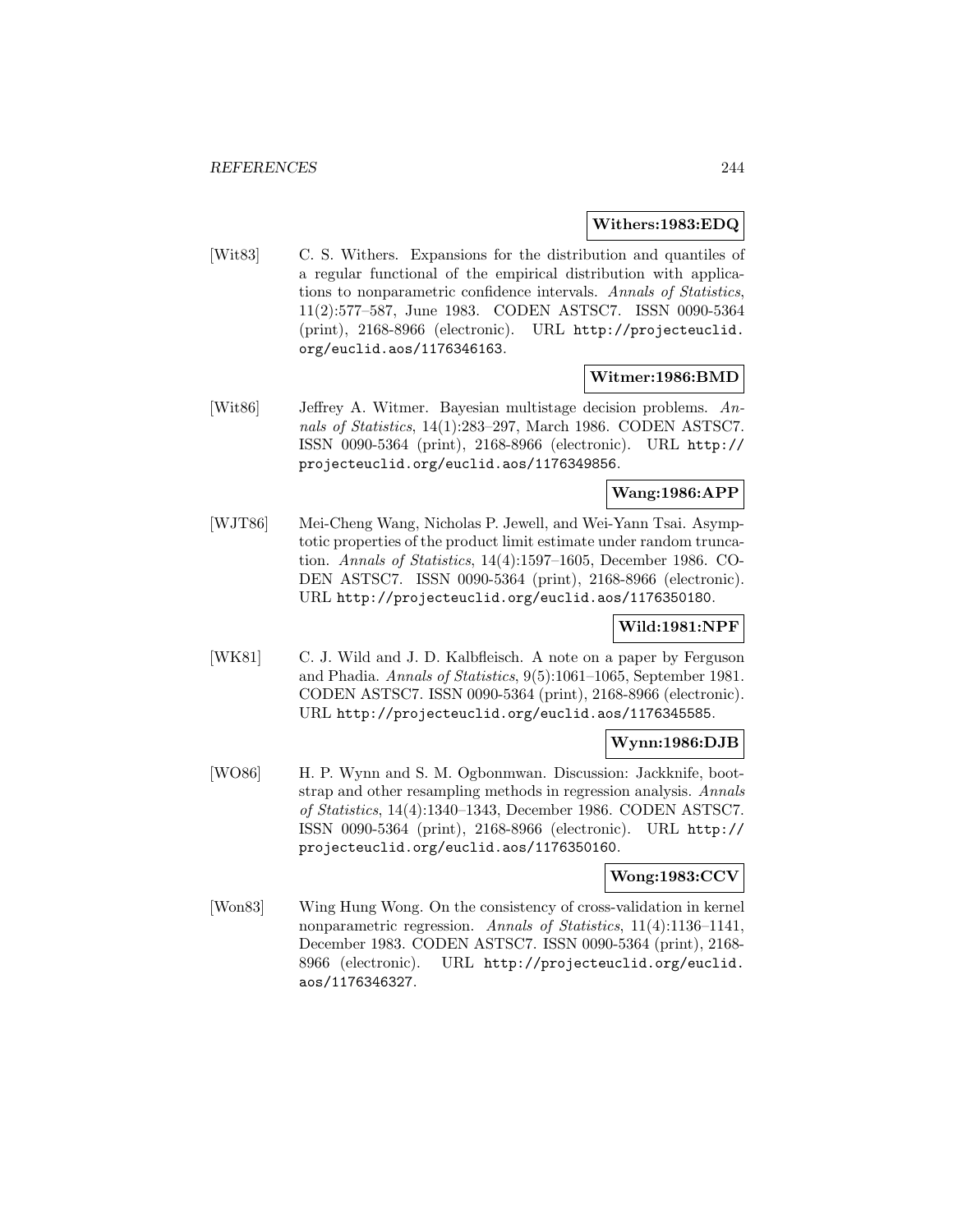## **Wong:1986:TPL**

[Won86] Wing Hung Wong. Theory of partial likelihood. Annals of Statistics, 14(1):88–123, March 1986. CODEN ASTSC7. ISSN 0090-5364 (print), 2168-8966 (electronic). URL http://projecteuclid. org/euclid.aos/1176349844.

## **Woodroofe:1982:MSA**

[Woo82] Michael Woodroofe. On model selection and the ARC sine laws. Annals of Statistics, 10(4):1182–1194, December 1982. CODEN ASTSC7. ISSN 0090-5364 (print), 2168-8966 (electronic). URL http://projecteuclid.org/euclid.aos/1176345983.

#### **Woodroofe:1985:ALM**

[Woo85a] Michael Woodroofe. Asymptotic local minimaxity in sequential point estimation. Annals of Statistics, 13(2):676–688, June 1985. CODEN ASTSC7. ISSN 0090-5364 (print), 2168-8966 (electronic). URL http://projecteuclid.org/euclid.aos/1176349547. See correction [Woo89a].

## **Woodroofe:1985:EDF**

[Woo85b] Michael Woodroofe. Estimating a distribution function with truncated data. Annals of Statistics, 13(1):163–177, March 1985. CO-DEN ASTSC7. ISSN 0090-5364 (print), 2168-8966 (electronic). URL http://projecteuclid.org/euclid.aos/1176346584. See correction [Woo87].

### **Woodroofe:1986:VWE**

[Woo86] Michael Woodroofe. Very weak expansions for sequential confidence levels. Annals of Statistics, 14(3):1049-1067, September 1986. CODEN ASTSC7. ISSN 0090-5364 (print), 2168- 8966 (electronic). URL http://projecteuclid.org/euclid. aos/1176350049.

## **Woodroofe:1987:CED**

[Woo87] M. Woodroofe. Correction: "Estimating a Distribution Function with Truncated Data". Annals of Statistics, 15(2):883, June 1987. CODEN ASTSC7. ISSN 0090-5364 (print), 2168-8966 (electronic). URL http://projecteuclid.org/euclid.aos/1176350383. See [Woo85b].

## **Woodroofe:1989:CAL**

[Woo89a] Michael Woodroofe. Correction: "Asymptotic Local Minimaxity in Sequential Point Estimation". Annals of Statistics, 17(1):452,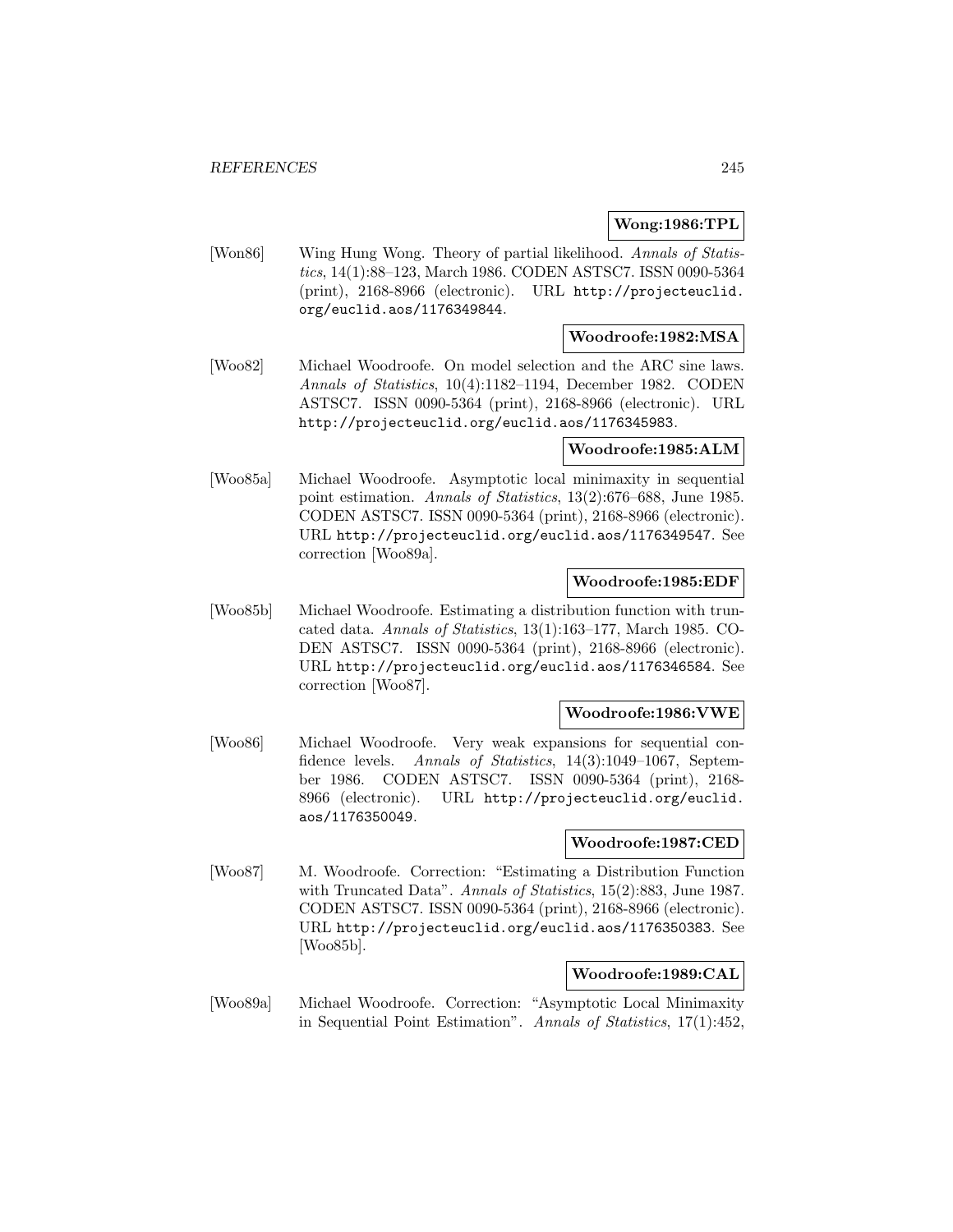March 1989. CODEN ASTSC7. ISSN 0090-5364 (print), 2168- 8966 (electronic). URL http://projecteuclid.org/euclid. aos/1176347031. See [Woo85a].

## **Woodroofe:1989:VWE**

[Woo89b] Michael Woodroofe. Very weak expansions for sequentially designed experiments: Linear models. Annals of Statistics, 17(3): 1087–1102, September 1989. CODEN ASTSC7. ISSN 0090-5364 (print), 2168-8966 (electronic). URL http://projecteuclid. org/euclid.aos/1176347257.

## **Wright:1981:ABM**

[Wri81a] F. T. Wright. The asymptotic behavior of monotone regression estimates. Annals of Statistics, 9(2):443–448, March 1981. CODEN ASTSC7. ISSN 0090-5364 (print), 2168-8966 (electronic). URL http://projecteuclid.org/euclid.aos/1176345411.

# **Wright:1981:SRV**

[Wri81b] F. T. Wright. Sums of random variables indexed by a partially ordered set and the estimation of integral regression functions. Annals of Statistics, 9(2):449–452, March 1981. CODEN ASTSC7. ISSN 0090-5364 (print), 2168-8966 (electronic). URL http:// projecteuclid.org/euclid.aos/1176345412.

## **Wright:1982:MRE**

[Wri82] F. T. Wright. Monotone regression estimates for grouped observations. Annals of Statistics, 10(1):278–286, March 1982. CODEN ASTSC7. ISSN 0090-5364 (print), 2168-8966 (electronic). URL http://projecteuclid.org/euclid.aos/1176345710.

## **Wang:1980:CER**

[WS80] Y. H. Wang and R. C. Srivastava. A characterization of the exponential and related distributions by linear regression. Annals of Statistics, 8(1):217–220, January 1980. CODEN ASTSC7. ISSN 0090-5364 (print), 2168-8966 (electronic). URL http:// projecteuclid.org/euclid.aos/1176344905.

#### **Wei:1986:TCR**

[WSS86] L. J. Wei, R. T. Smythe, and R. L. Smith. K-treatment comparisons with restricted randomization rules in clinical trials. Annals of Statistics, 14(1):265–274, March 1986. CODEN ASTSC7. ISSN 0090-5364 (print), 2168-8966 (electronic). URL http:// projecteuclid.org/euclid.aos/1176349854.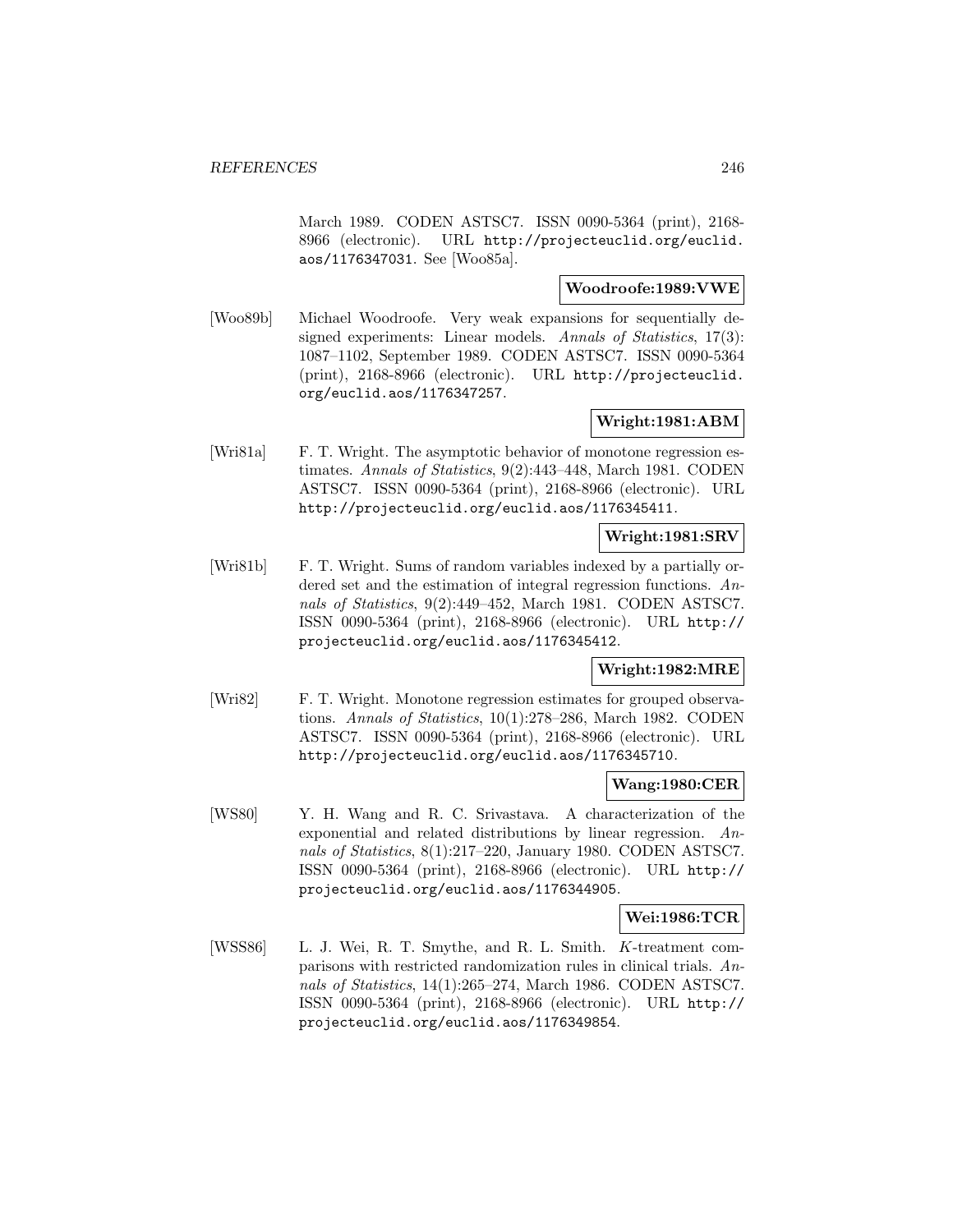#### **Walster:1980:END**

[WT80] G. William Walster and Marietta J. Tretter. Exact noncentral distributions of Wilks'  $\Lambda$  and Wilks–Lawley U criteria as mixtures of incomplete beta functions: for three tests. Annals of Statistics, 8(6):1388–1390, November 1980. CODEN ASTSC7. ISSN 0090-5364 (print), 2168-8966 (electronic). URL http:// projecteuclid.org/euclid.aos/1176345210.

### **Woodroofe:1982:AEE**

[WT82] Michael Woodroofe and Hajime Takahashi. Asymptotic expansions for the error probabilities of some repeated significance tests. Annals of Statistics, 10(3):895–908, September 1982. CODEN ASTSC7. ISSN 0090-5364 (print), 2168-8966 (electronic). URL http://projecteuclid.org/euclid.aos/1176345879. See correction [WT85].

## **Woodroofe:1985:CAE**

[WT85] Michael Woodroofe and Hajime Takahashi. Correction: "Asymptotic Expansions for the Error Probabilities of Some Repeated Significance Tests". Annals of Statistics, 13(2):837, June 1985. CO-DEN ASTSC7. ISSN 0090-5364 (print), 2168-8966 (electronic). URL http://projecteuclid.org/euclid.aos/1176349565. See [WT82].

# **Wu:1980:CCD**

[Wu80] Chien-Fu Wu. Characterizing the consistent directions of least squares estimates. Annals of Statistics, 8(4):789–801, July 1980. CODEN ASTSC7. ISSN 0090-5364 (print), 2168-8966 (electronic). URL http://projecteuclid.org/euclid.aos/1176345071.

## **Wu:1981:ATN**

[Wu81a] Chien-Fu Wu. Asymptotic theory of nonlinear least squares estimation. Annals of Statistics, 9(3):501–513, May 1981. CODEN ASTSC7. ISSN 0090-5364 (print), 2168-8966 (electronic). URL http://projecteuclid.org/euclid.aos/1176345455.

## **Wu:1981:RES**

[Wu81b] Chien-Fu Wu. On the robustness and efficiency of some randomized designs. Annals of Statistics, 9(6):1168–1177, November 1981. CODEN ASTSC7. ISSN 0090-5364 (print), 2168-8966 (electronic). URL http://projecteuclid.org/euclid.aos/1176345634.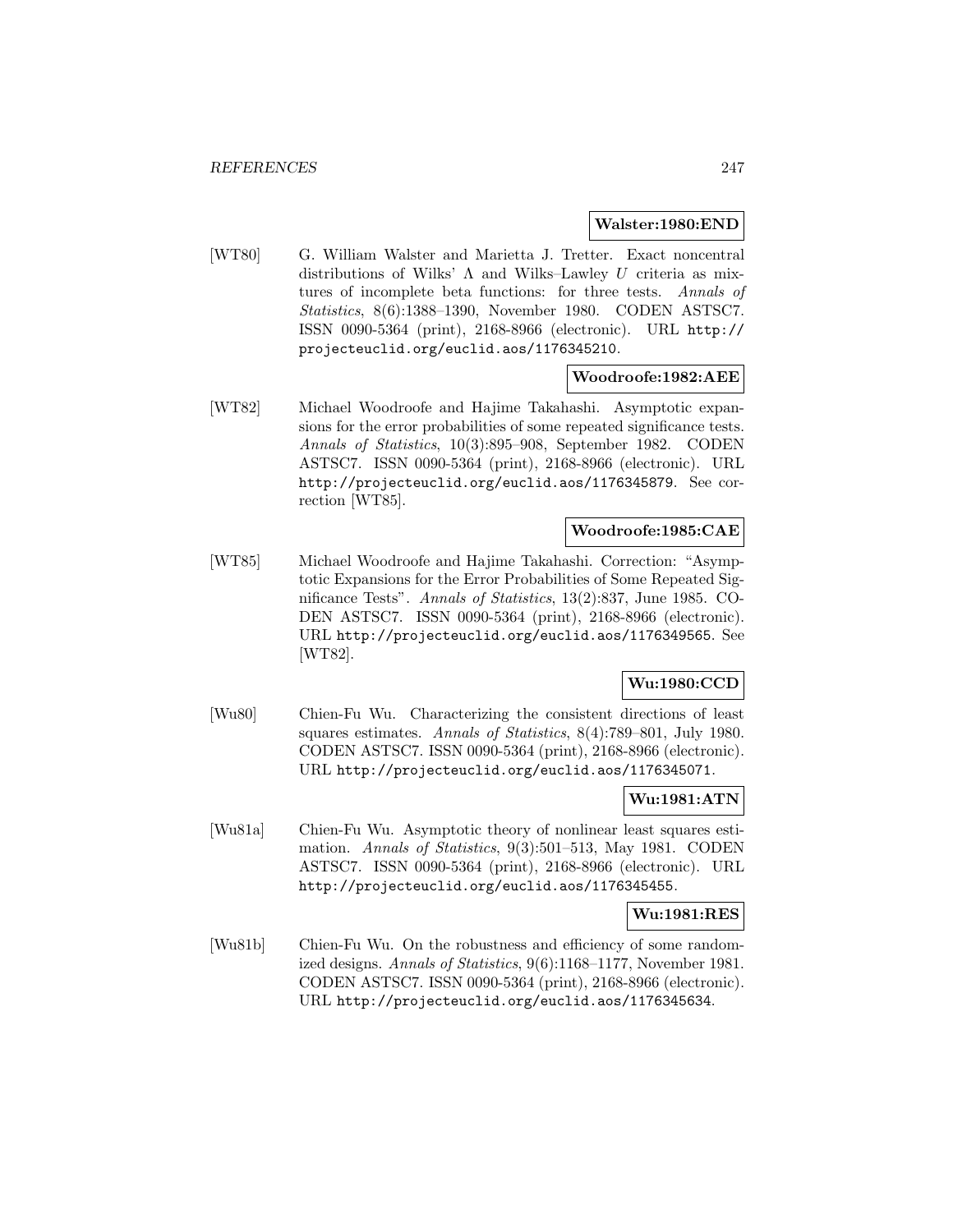# **Wu:1983:CPE**

[Wu83] C. F. Jeff Wu. On the convergence properties of the EM algorithm. Annals of Statistics, 11(1):95–103, March 1983. CODEN ASTSC7. ISSN 0090-5364 (print), 2168-8966 (electronic). URL http://projecteuclid.org/euclid.aos/1176346060.

## **Wu:1986:JBO**

[Wu86a] C. F. J. Wu. Jackknife, bootstrap and other resampling methods in regression analysis. Annals of Statistics, 14(4):1261–1295, December 1986. CODEN ASTSC7. ISSN 0090-5364 (print), 2168- 8966 (electronic). URL http://projecteuclid.org/euclid. aos/1176350142. See discussion [Tib88].

# **Wu:1986:RJB**

[Wu86b] C. F. J. Wu. Rejoinder: Jackknife, bootstrap and other resampling methods in regression analysis. Annals of Statistics, 14(4): 1343–1350, December 1986. CODEN ASTSC7. ISSN 0090-5364 (print), 2168-8966 (electronic). URL http://projecteuclid. org/euclid.aos/1176350161.

## **Wu:1986:LDR**

[Wu86c] Tiee-Jian Wu. A large deviation result for signed linear rank statistics under the symmetry hypothesis. Annals of Statistics, 14(2):774–780, June 1986. CODEN ASTSC7. ISSN 0090-5364 (print), 2168-8966 (electronic). URL http://projecteuclid. org/euclid.aos/1176349955.

# **Wu:1989:CDG**

[Wu89] C. F. J. Wu. Construction of  $2^m 4^n$  designs via a grouping scheme. Annals of Statistics, 17(4):1880–1885, December 1989. CODEN ASTSC7. ISSN 0090-5364 (print), 2168-8966 (electronic). URL http://projecteuclid.org/euclid.aos/1176347399.

## **Wright:1980:ICR**

[WW80] Ian W. Wright and Edward J. Wegman. Isotonic, convex and related splines. Annals of Statistics, 8(5):1023–1035, September 1980. CODEN ASTSC7. ISSN 0090-5364 (print), 2168- 8966 (electronic). URL http://projecteuclid.org/euclid. aos/1176345140.

# **Wang:1983:FRC**

[WW83] Song-Gui Wang and C. F. J. Wu. Further results on the consistent directions of least squares estimators. Annals of Statistics, 11(4):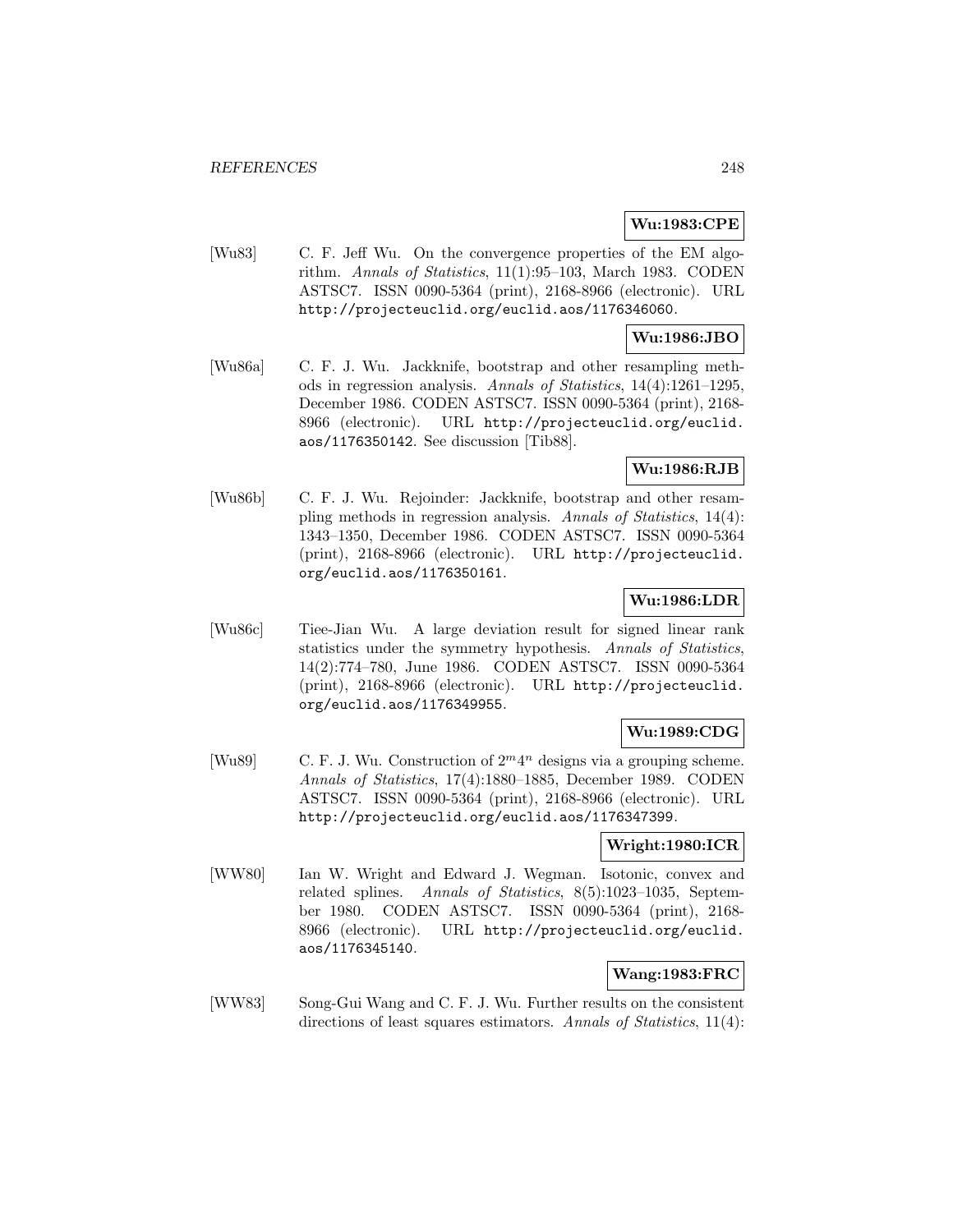1257–1262, December 1983. CODEN ASTSC7. ISSN 0090-5364 (print), 2168-8966 (electronic). URL http://projecteuclid. org/euclid.aos/1176346339.

# **Wynn:1984:JKC**

[Wyn84] Henry P. Wynn. Jack Kiefer's contributions to experimental design. Annals of Statistics, 12(2):416–423, June 1984. CODEN ASTSC7. ISSN 0090-5364 (print), 2168-8966 (electronic). URL http://projecteuclid.org/euclid.aos/1176346496.

## **Weerahandi:1983:EMB**

[WZ83] S. Weerahandi and J. V. Zidek. Elements of multi-Bayesian decision theory. Annals of Statistics, 11(4):1032–1046, December 1983. CODEN ASTSC7. ISSN 0090-5364 (print), 2168-8966 (electronic). URL http://projecteuclid.org/euclid.aos/1176346319.

## **Yajima:1988:ERM**

[Yaj88] Yoshihiro Yajima. On estimation of a regression model with longmemory stationary errors. Annals of Statistics, 16(2):791–807, June 1988. CODEN ASTSC7. ISSN 0090-5364 (print), 2168- 8966 (electronic). URL http://projecteuclid.org/euclid. aos/1176350837.

## **Yandell:1983:NIR**

[Yan83] Brian S. Yandell. Nonparametric inference for rates with censored survival data. Annals of Statistics, 11(4):1119–1135, December 1983. CODEN ASTSC7. ISSN 0090-5364 (print), 2168- 8966 (electronic). URL http://projecteuclid.org/euclid. aos/1176346326.

## **Yao:1984:END**

[Yao84] Yi-Ching Yao. Estimation of a noisy discrete-time step function: Bayes and empirical Bayes approaches. Annals of Statistics, 12(4): 1434–1447, December 1984. CODEN ASTSC7. ISSN 0090-5364 (print), 2168-8966 (electronic). URL http://projecteuclid. org/euclid.aos/1176346802.

#### **Yao:1987:ADM**

[Yao87] Yi-Ching Yao. Approximating the distribution of the maximum likelihood estimate of the change-point in a sequence of independent random variables. Annals of Statistics, 15(3):1321–1328,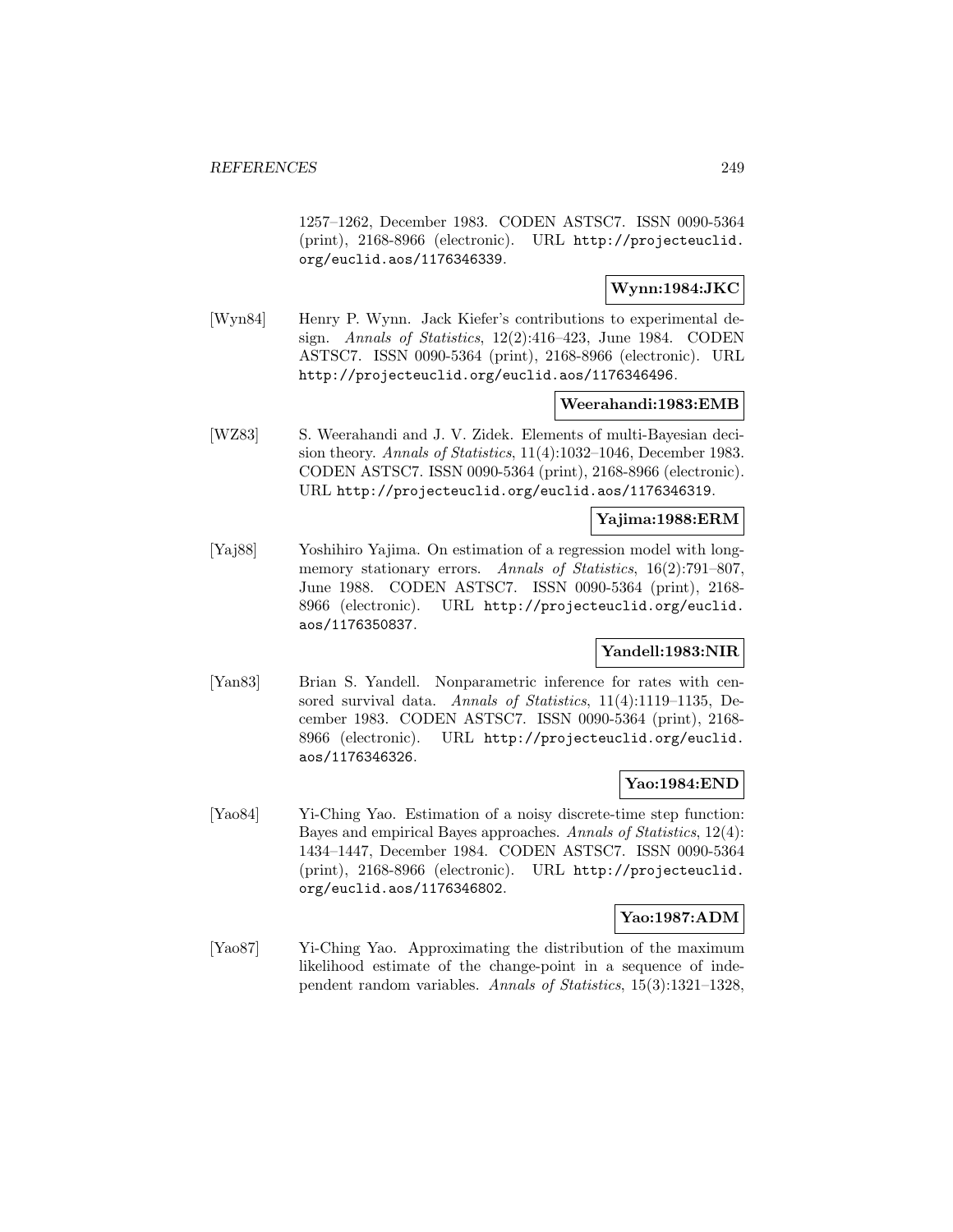September 1987. CODEN ASTSC7. ISSN 0090-5364 (print), 2168- 8966 (electronic). URL http://projecteuclid.org/euclid. aos/1176350509.

## **Yatracos:1985:RCM**

[Yat85] Yannis G. Yatracos. Rates of convergence of minimum distance estimators and Kolmogorov's entropy. Annals of Statistics, 13 (2):768–774, June 1985. CODEN ASTSC7. ISSN 0090-5364 (print), 2168-8966 (electronic). URL http://projecteuclid. org/euclid.aos/1176349553.

## **Yatracos:1988:LBE**

[Yat88] Yannis G. Yatracos. A lower bound on the error in nonparametric regression type problems. Annals of Statistics, 16(3): 1180–1187, September 1988. CODEN ASTSC7. ISSN 0090-5364 (print), 2168-8966 (electronic). URL http://projecteuclid. org/euclid.aos/1176350954.

### **Yatracos:1989:RTP**

[Yat89] Yannis G. Yatracos. A regression type problem. Annals of Statistics, 17(4):1597–1607, December 1989. CODEN ASTSC7. ISSN 0090-5364 (print), 2168-8966 (electronic). URL http:// projecteuclid.org/euclid.aos/1176347383.

## **Yohai:1980:CVO**

[YB80] V. J. Yohai and M. S. Garcia Ben. Canonical variables as optimal predictors. Annals of Statistics, 8(4):865–869, July 1980. CODEN ASTSC7. ISSN 0090-5364 (print), 2168-8966 (electronic). URL http://projecteuclid.org/euclid.aos/1176345079.

### **Ylvisaker:1987:PD**

[Ylv87] Donald Ylvisaker. Prediction and design. Annals of Statistics, 15(1):1–19, March 1987. CODEN ASTSC7. ISSN 0090-5364 (print), 2168-8966 (electronic). URL http://projecteuclid. org/euclid.aos/1176350247.

### **Yohai:1987:HBP**

[Yoh87] Victor J. Yohai. High breakdown-point and high efficiency robust estimates for regression. Annals of Statistics, 15(2):642–656, June 1987. CODEN ASTSC7. ISSN 0090-5364 (print), 2168- 8966 (electronic). URL http://projecteuclid.org/euclid. aos/1176350366.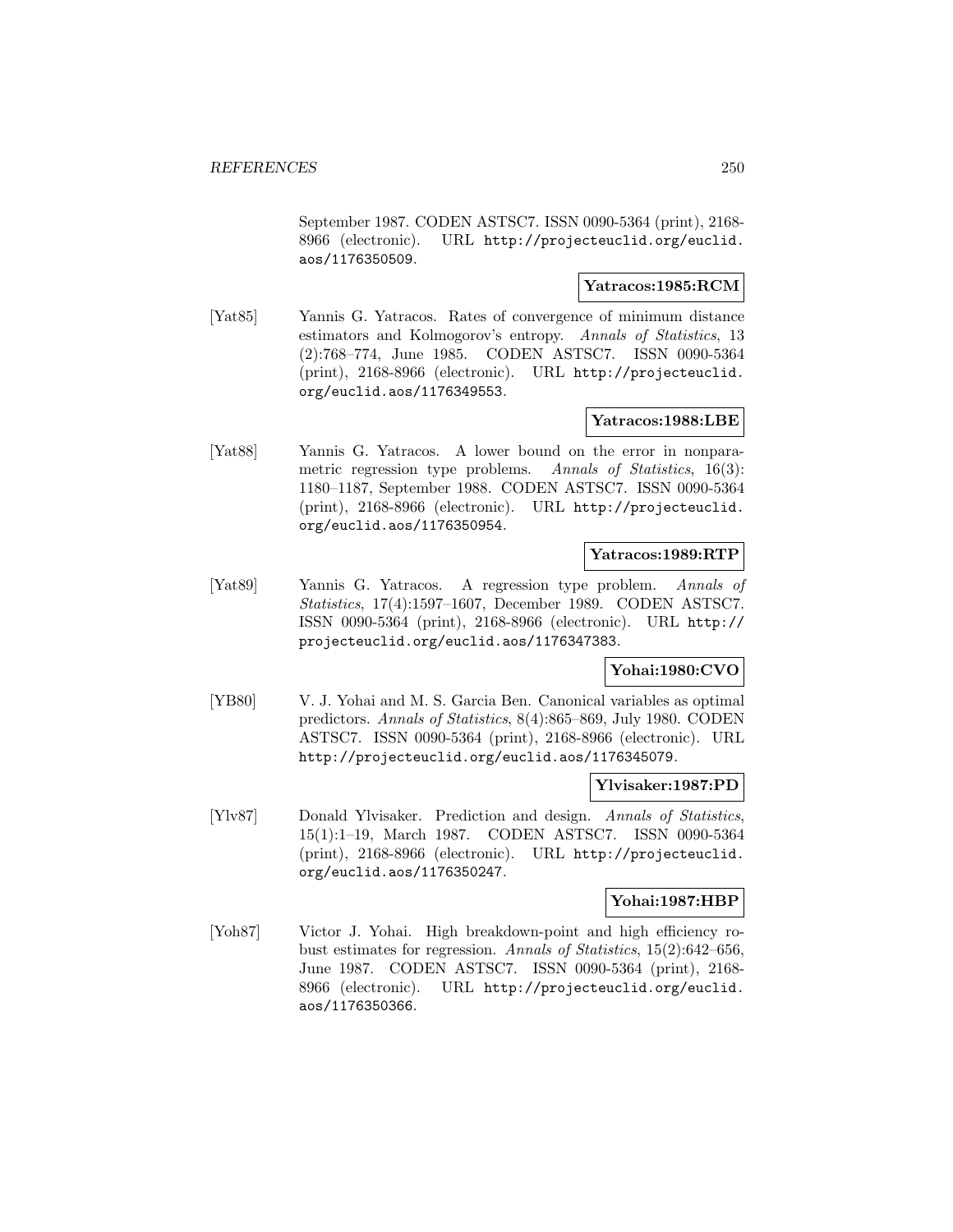## **Yu:1989:IED**

[Yu89] Qiqing Yu. Inadmissibility of the empirical distribution function in continuous invariant problems. Annals of Statistics, 17(3): 1347–1359, September 1989. CODEN ASTSC7. ISSN 0090-5364 (print), 2168-8966 (electronic). URL http://projecteuclid. org/euclid.aos/1176347274.

# **Zabell:1982:WJS**

[Zab82] Sandy L. Zabell. W. E. Johnson's "sufficientness" postulate. Annals of Statistics, 10(4):1090–1099, December 1982. CODEN ASTSC7. ISSN 0090-5364 (print), 2168-8966 (electronic). URL http://projecteuclid.org/euclid.aos/1176345975.

# **Zaman:1981:CCT**

[Zam81] Asad Zaman. A complete class theorem for the control problem and further results on admissibility and inadmissibility. Annals of Statistics, 9(4):812–821, July 1981. CODEN ASTSC7. ISSN 0090-5364 (print), 2168-8966 (electronic). URL http:// projecteuclid.org/euclid.aos/1176345521.

## **Zehnwirth:1981:NAO**

[Zeh81] Benjamin Zehnwirth. A note on the asymptotic optimality of the empirical Bayes distribution function. Annals of Statistics, 9 (1):221–224, January 1981. CODEN ASTSC7. ISSN 0090-5364 (print), 2168-8966 (electronic). URL http://projecteuclid. org/euclid.aos/1176345352.

## **Zerdy:1980:RAO**

[Zer80] Gloria C. Zerdy. Risk of asymptotically optimum sequential tests. Annals of Statistics, 8(5):1110–1122, September 1980. CODEN ASTSC7. ISSN 0090-5364 (print), 2168-8966 (electronic). URL http://projecteuclid.org/euclid.aos/1176345148.

## **Zeytinoglu:1984:OFS**

[ZM84] Mehmet Zeytinoglu and Max Mintz. Optimal fixed size confidence procedures for a restricted parameter space. Annals of Statistics, 12(3):945–957, September 1984. CODEN ASTSC7. ISSN 0090-5364 (print), 2168-8966 (electronic). URL http:// projecteuclid.org/euclid.aos/1176346713.

## **Zeytinoglu:1988:RFS**

[ZM88] Mehmet Zeytinoglu and Max Mintz. Robust fixed size confidence procedures for a restricted parameter space. Annals of